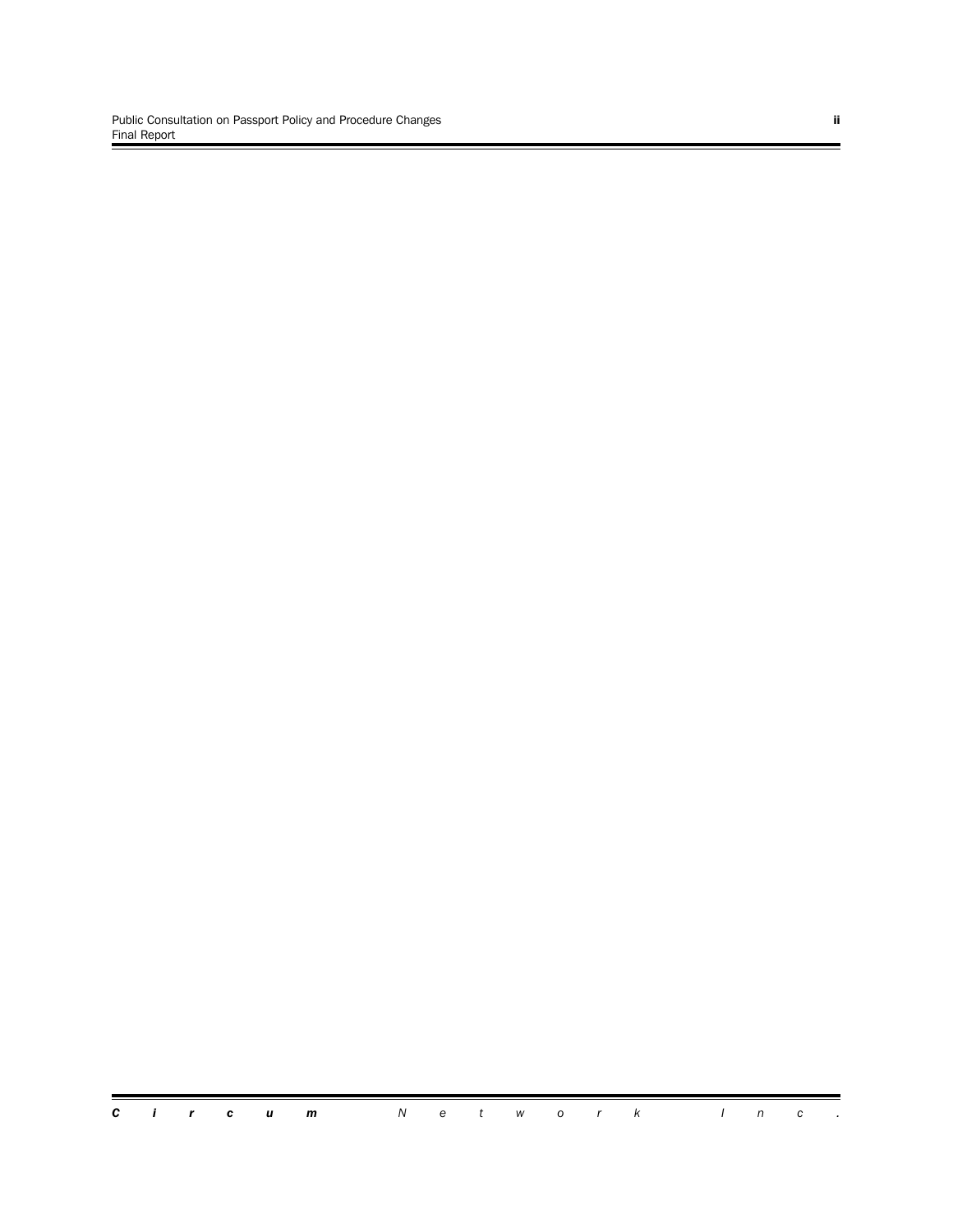# *TABLE OF CONTENTS*

| Chapter $1$      |                                     |
|------------------|-------------------------------------|
| Chapter 2        |                                     |
|                  |                                     |
| 2.1              |                                     |
| $2.2^{\circ}$    |                                     |
| 2.3              |                                     |
| 2.4              |                                     |
| Chapter $3$      |                                     |
| <b>ISSUES</b>    |                                     |
| 3.1              |                                     |
| 3.2 <sub>2</sub> |                                     |
| 3.3              |                                     |
| 3.4              | Express Passport Issuance  14       |
| 3.5              |                                     |
| Chapter 4        |                                     |
|                  |                                     |
| 4.1              |                                     |
| 4.2              | Five Segments of Public Opinion  24 |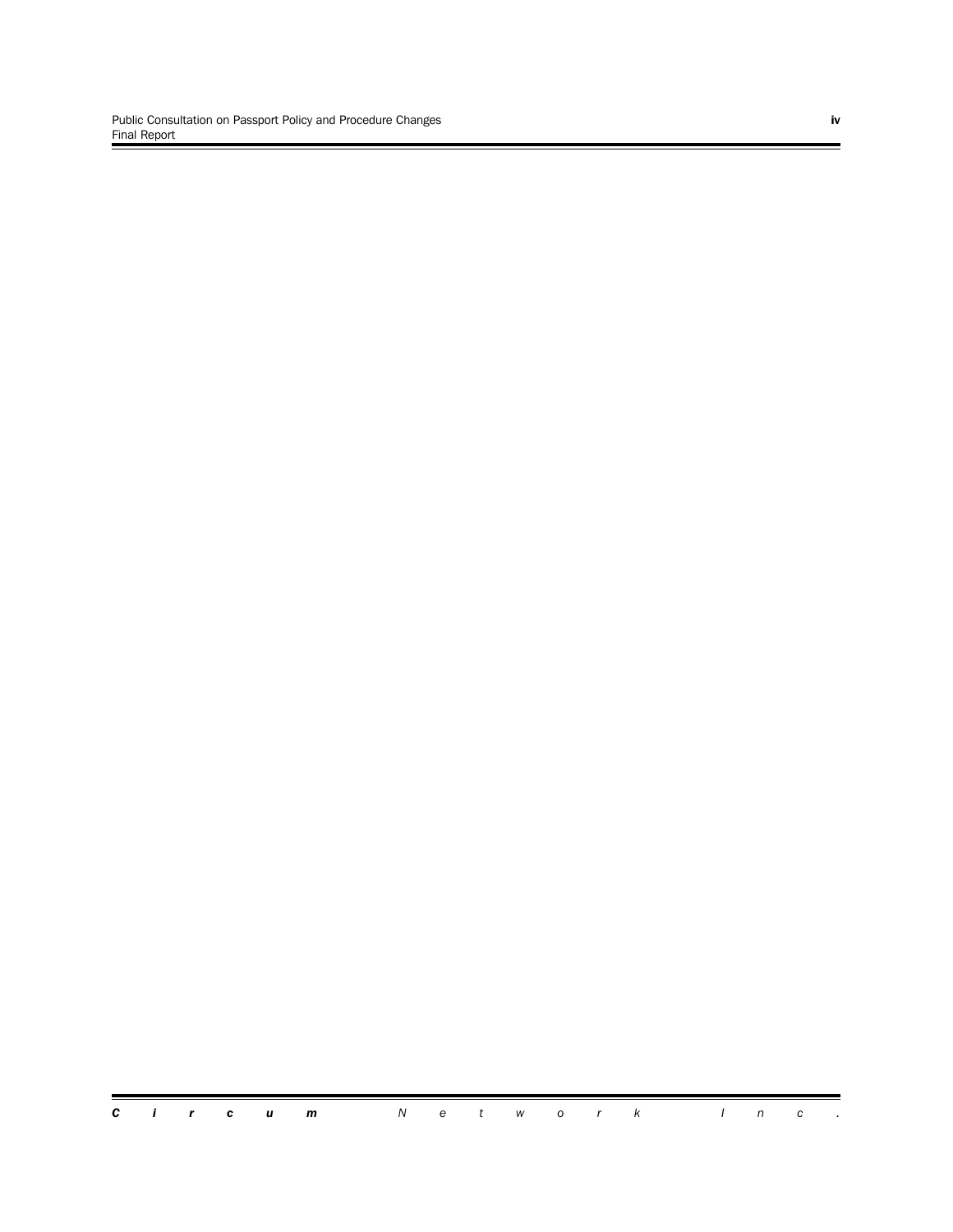# *Chapter 1 INTRODUCTION*

The Passport Office is getting prepared to introduce various changes in its passport offering and in the process to obtain a passport. These changes aim essentially at improving upon passport security while maintaining good value for money for the passport client. The contemplated changes are as follows:

- the full implementation of the IRIS computer system which automates several passport production functions;
- the modification of passport features to make passports more difficult to counterfeit;
- the immediate return of citizenship documents after they have been analysed at the Passport Office counter;
- a six-month carry-over period upon renewal of a passport;
- a simplified passport renewal process which does not require the presentation of citizenship documents or the support of a guarantor;

|  |  | <b>Circum</b> Network Inc. |  |  |  |  |  |  |
|--|--|----------------------------|--|--|--|--|--|--|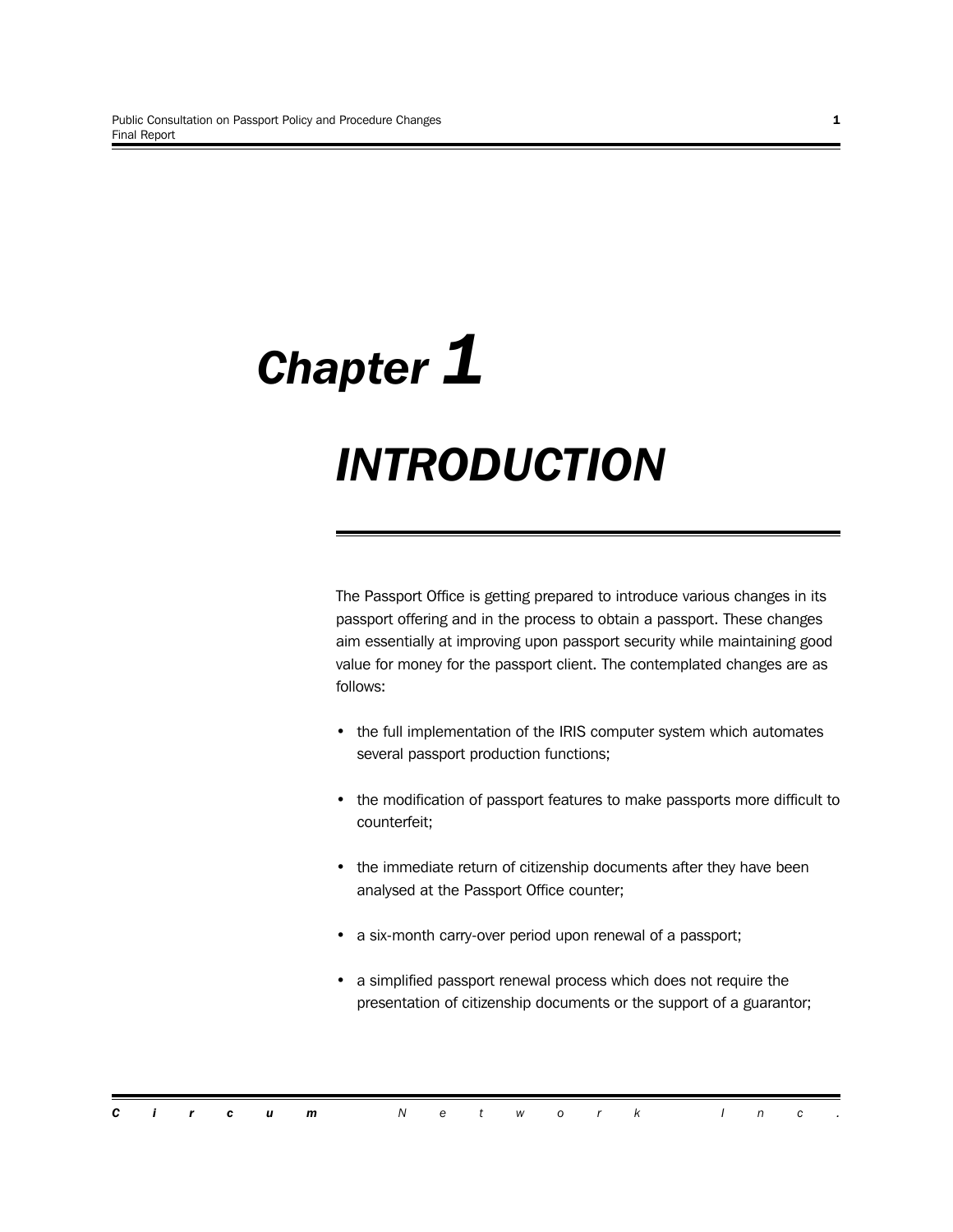- the systematic return of the new passport by express post delivery;
- the collection of a fee to deliver the passport at the service counter;
- express passport issuance within 24 or 48 hours.

This research analyses the reactions of Canadians to these proposals; it was conceived and implemented as a consultation of the general public on policy change and service improvement issues. A few peripheral issues related to communications were also investigated.

The study is based on a solid telephone survey methodology presented in Chapter 2. The main results are provided in Chapter 3 for each policy or service changes contemplated and for the communications issues analysed. Chapter 4 takes a multivariate view of the situation and develops a segmentation of the Canadian public with regard to passport policy and service changes.

Appendices reproduce the English and French versions of the questionnaire as well as the detailed data tables.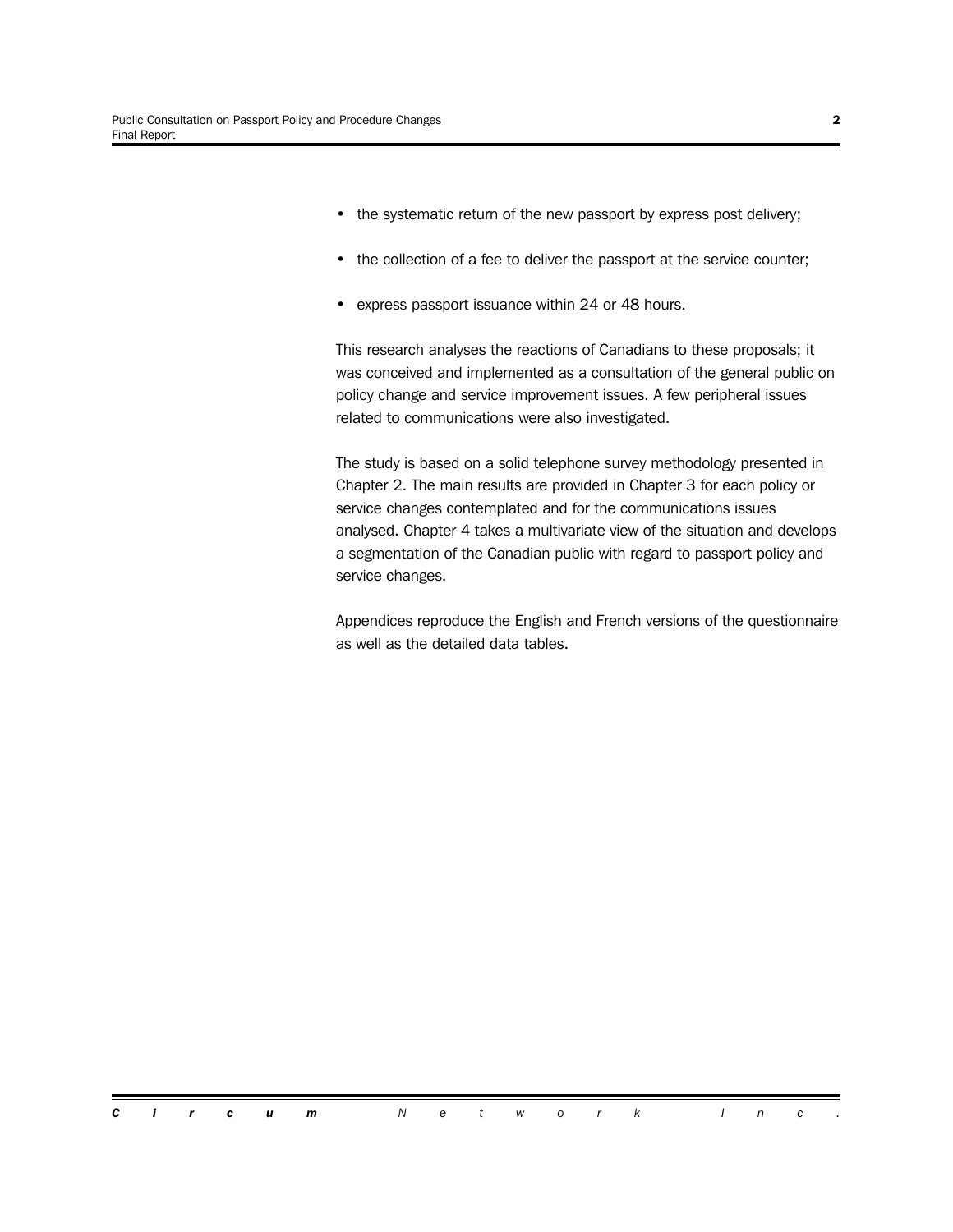# *Chapter 2*

# *METHODOLOGY*

# *2.1 Questionnaire Design*

The questionnaire pursued two objectives: first and foremost, to measure the reaction of the Canadian public to various policy and service change proposals and, second, to provide some insights into communication mechanisms most valued by Passport Office clients and the general public.

The questionnaire was designed based on past research, information requirements expressed by Passport Office officials and market research literature. It is presented in Appendix 1.

The questionnaire is structured as follows:

- question 1 confirms the eligibility of the respondent; only Canadian citizens were targeted;
- question 2 measures the felt importance of passport security and of the main passport benefit, i.e., easy entry into other countries;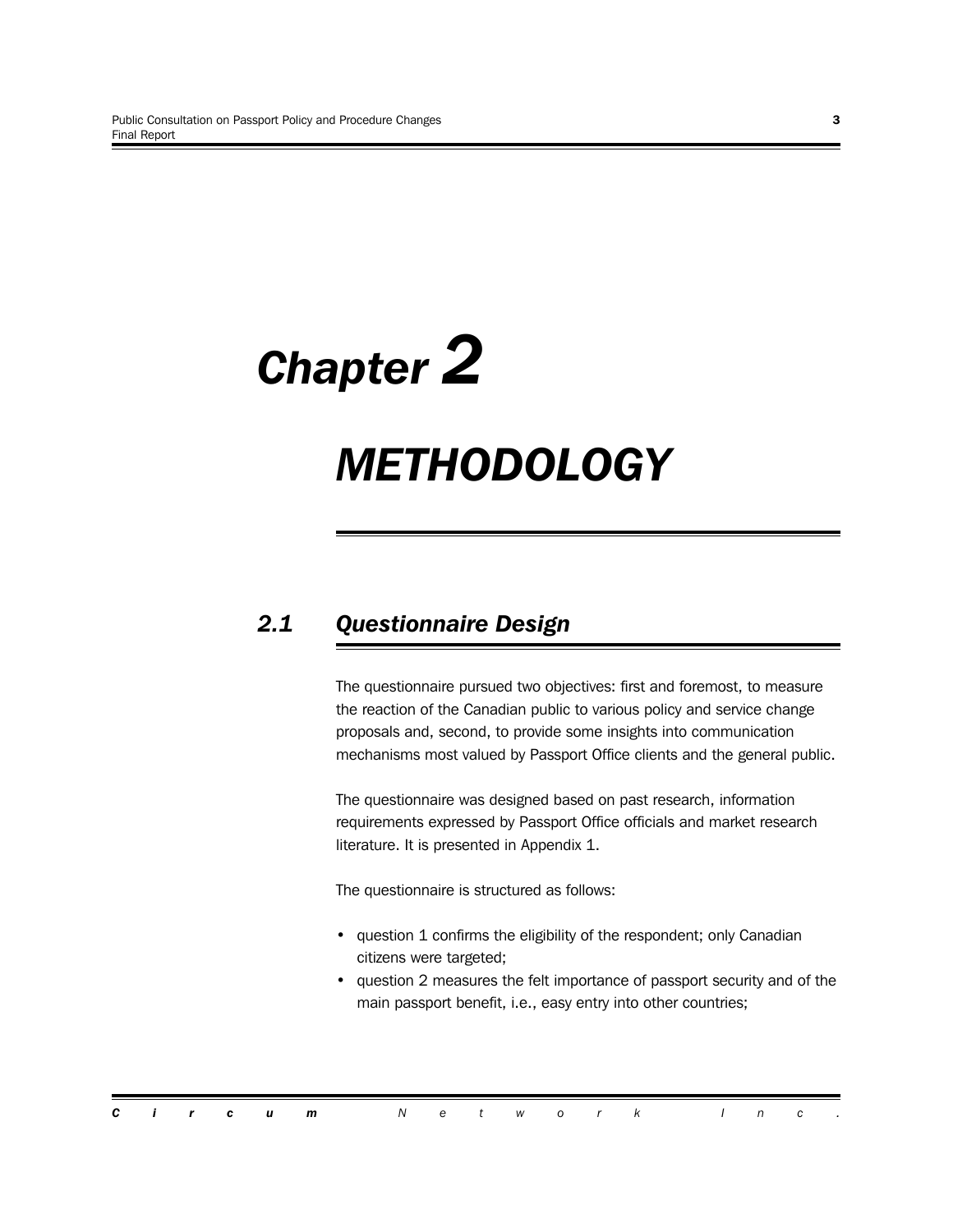- question 3 determines the level of threat felt by respondents regarding counterfeiting and refusal of entry;
- question 4 tests the assessment the general public makes of various delivery mechanisms;
- question 5 determines the level of expectation regarding the delay in delivery of a new passport;
- question 6 verifies the current image of the passport "deal";
- questions 7, 8 and 10, which are the core questions of this survey, measure the support of the Canadian public for the various policy and service changes;
- question 9 gauges the preference of Canadians with regard to user pay in the area of passport delivery;
- question 11 to 15 measure preferences for means of communications;
- finally, questions 16 to 29 collect general information on the respondents' socio-demographic characteristics.

The questionnaire was submitted to 10 pre-test interviews in each official language. Adjustments were made to ease the interviewer's work and to improve participants understanding of the questions.

## *2.2 Sampling*

The population of interest to this study was all Canadian citizens aged 18 and more. The sample was stratified according to six regions of Canada: Atlantic Canada, Quebec, Ontario, Manitoba and Saskatchewan (as a group), Alberta and finally British Columbia and the Territories (as a group). We planned to conduct 250 interviews in each stratum for a regional margin of error of  $\pm$  6.2 percentage points.<sup>1</sup> This target was achieved. An additional 50 interviews were conducted in Quebec to compensate for an over-representation of females.

1 For a proportion of 50% at a confidence level of 95%. Additional margins of error can be computed using the SampleCalc Web application maintained by *Circum Network Inc.* on its Web site at http://circum.com.

|  |  | <b>Circum</b> Network Inc. |  |  |  |  |  |  |
|--|--|----------------------------|--|--|--|--|--|--|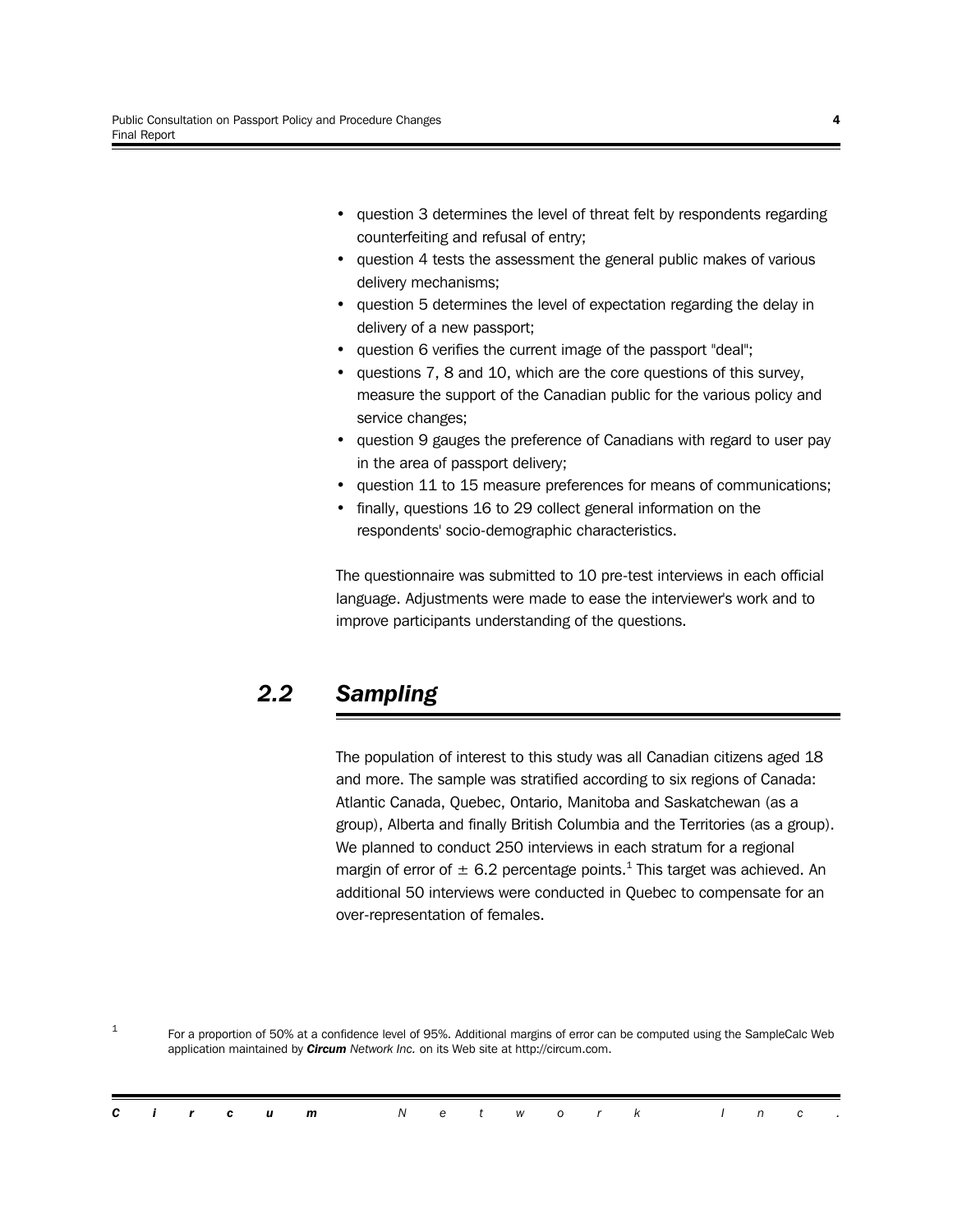The sample of telephone numbers was drawn using the Canada Sampler software provided by ASDE inc.. The original sample list included listed as well as unlisted telephone numbers; unlisted numbers were randomly generated using a computer algorithm which takes into consideration the proportion of unlisted numbers in each telephone exchange.

Within households, the person to be interviewed was the one who had celebrated their birthday most recently.

## *2.3 Fieldwork*

Telephone interviews were completed by Echo Sondage Inc. between May 12 and May 25, 2000. The following table provides a breakdown of fieldwork results, as per standards on data collection reporting proposed by the Professional Marketing Research Society.

| States after the last call                                                                                                                                                                                           | Number of<br>telephone numbers |
|----------------------------------------------------------------------------------------------------------------------------------------------------------------------------------------------------------------------|--------------------------------|
| Numbers used (a)                                                                                                                                                                                                     | 5,279                          |
| Out of service numbers (b)                                                                                                                                                                                           | 1,977                          |
| Valid numbers $(c = a - b)$                                                                                                                                                                                          | 3,302                          |
| Non eligible, incapacitated (d)                                                                                                                                                                                      | 392                            |
| Eligible people $(e = c - d)$                                                                                                                                                                                        | 2,910                          |
| Refusals (f)                                                                                                                                                                                                         | 756                            |
| No answer, busy, appointments                                                                                                                                                                                        | 596                            |
| Completed (g)                                                                                                                                                                                                        | 1,558                          |
| Response rate $(g / e)$                                                                                                                                                                                              | 54%                            |
| Refusal rate $(f / e)$                                                                                                                                                                                               | 26%                            |
| Error margin for the entire sample for a proportion of 50%, at a<br>95% confidence level; includes an adjustment for design effect<br>associated with the over-sampling of some regions and the ensuing<br>weighting | $\pm 3.0$ points               |

**EXHIBIT 2.1 Fieldwork Results**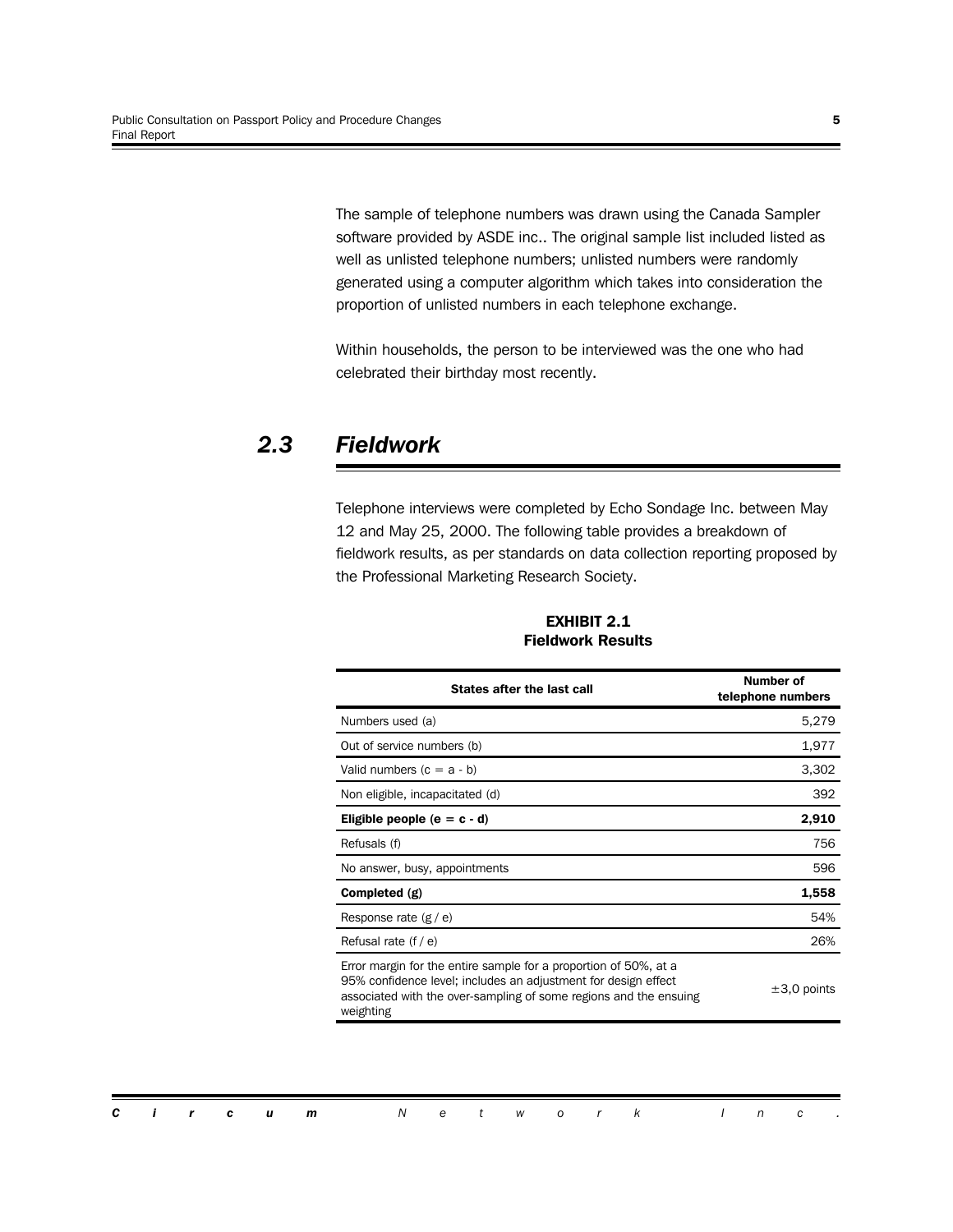Cases which were still in the call queue at the completion of the fieldwork had been attempted five times on average.

The response rate achieved equals best industry practices considering the short time frame available for the field work and the constrained calling hours. The refusal rate is much better than that achieved in the average public survey.

### *2.4 Data Processing*

Survey data were managed using VoxCo's StatXP software. Data were edited to ensure conformity to the established response categories and to limit the distributions of unbound variables within reasonable values. Filtering logic instructions were developed to ensure that the reported data conform to the skip logic of the questionnaire.

The data are weighted according to age, sex, region, language and the ratio of household size to the number of voice telephone numbers reaching the household.

Multivariate analyses were conducted using the SAS and TypoXP software, respectively from the SAS Institute Inc. and VoxCo Inc..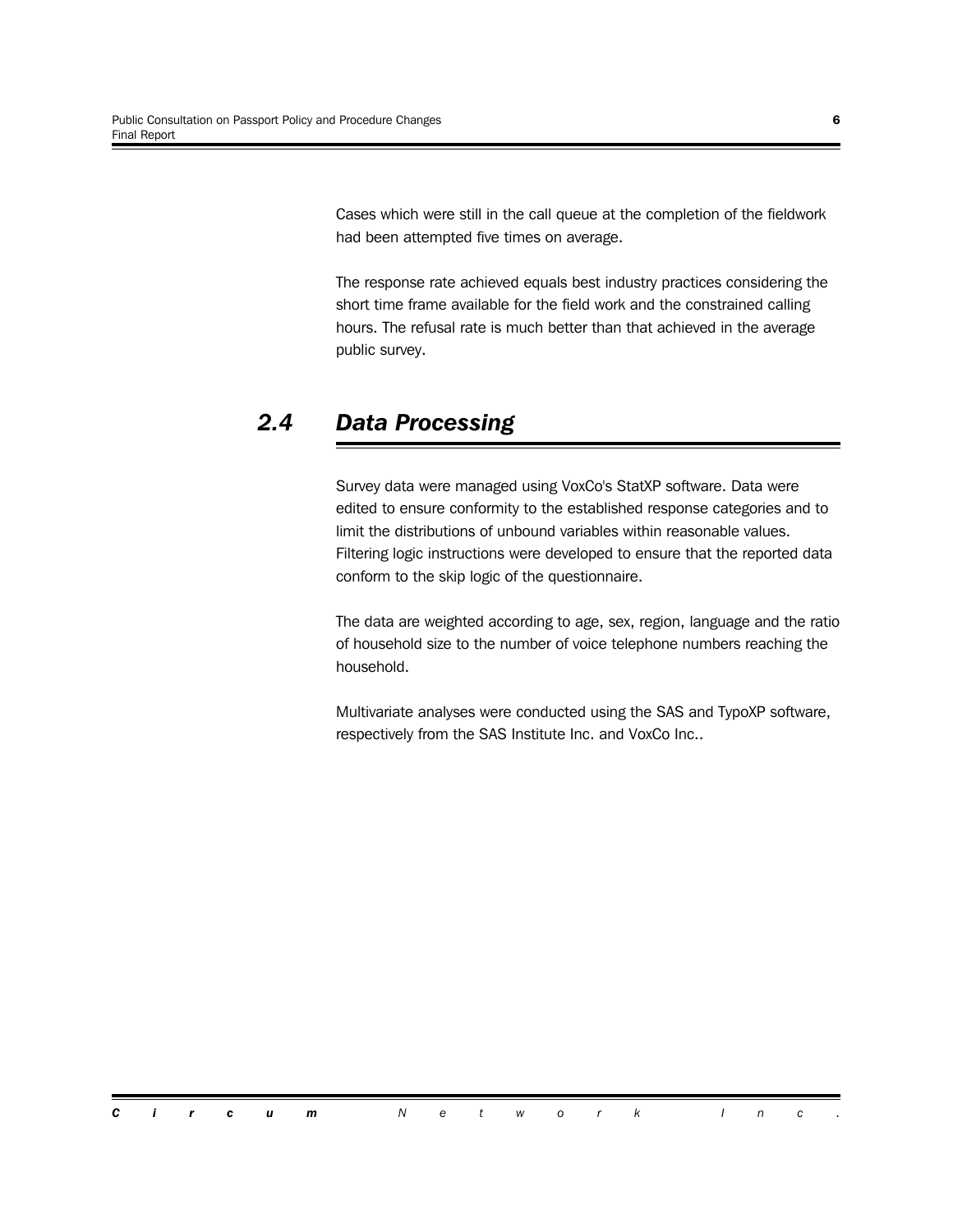# *Chapter 3*

# *ISSUES*

The study results can be organized to answer three fundamental questions: is there a problem? is the solution reasonable? is the price of the solution reasonable? The next three sections tackle these issues. Additional sections deal with the costing of express passport issuance and communications issues.

## *3.1 Salience of the Problem*

The fundamental reason why the Passport Office is considering various policy and service modifications is the necessary improvement of the security of passport documents. New technologies allow the production of tamper-proof passports and more rapid turnaround in their production. The priority awarded to the issue of security is in tune with the key features valued by clients, as demonstrated by past research commissioned by the Passport Office.<sup>1</sup>

1 Among which the two research reports prepared by *Circum Network Inc.* in 1999: *Market Study Concerning Express Service, Mail Delivery, 1P1P Policy and Other Topics*, July 1999 and *A Multivariate Perspective on the Passport Office Market*, July 1999. Note that, according to the present study, 40% of the adult Canadian population hold a valid Canadian passport.

|  |  | <b>Circum</b> Network Inc. |  |  |  |  |  |  |
|--|--|----------------------------|--|--|--|--|--|--|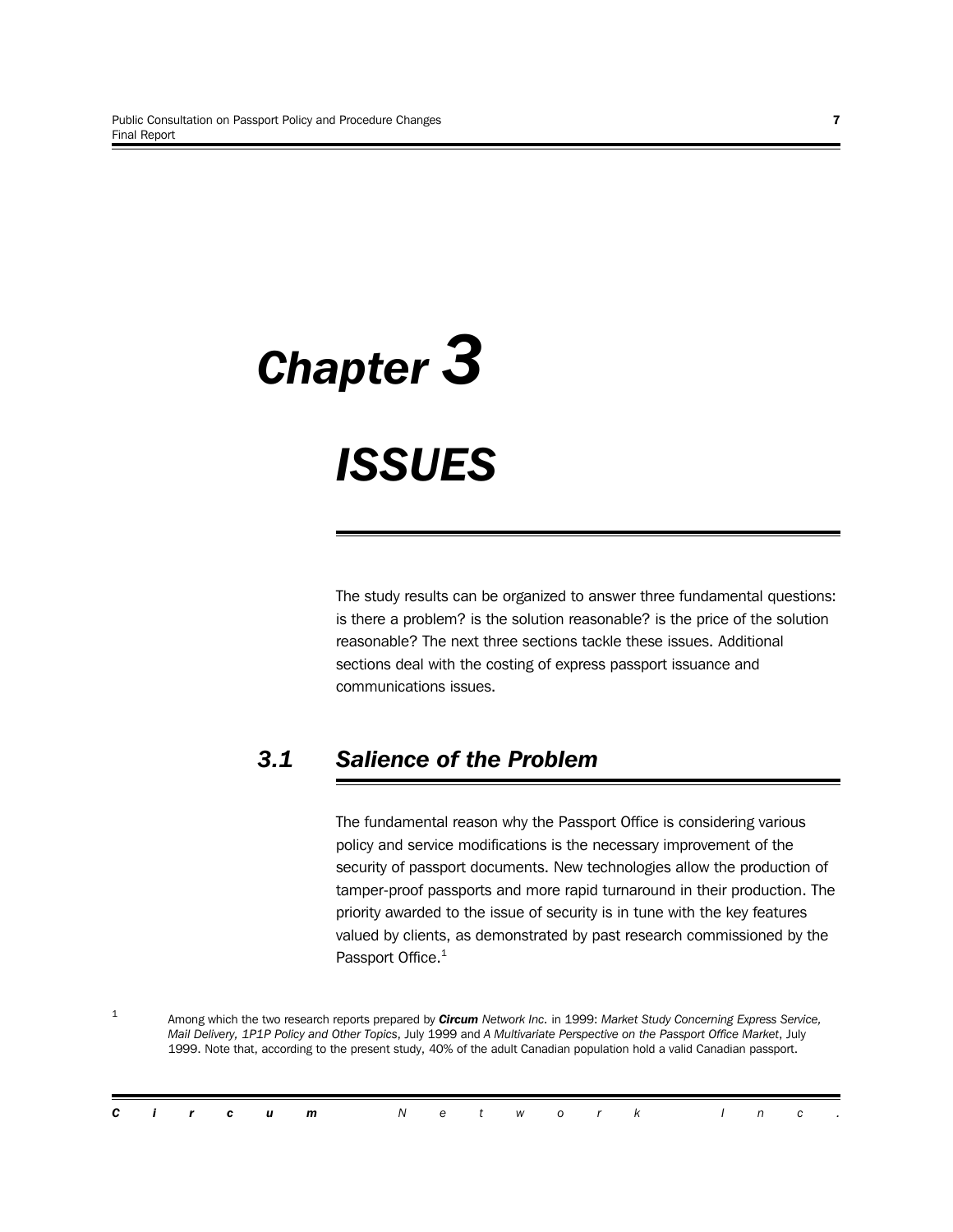According to Canadians, lack of passport security and effectiveness are important issues but infrequent occurrences, making them lowsalience problems.

Up to now, the Passport Office had always focussed on the perception of clients, however, and never polled the general public directly. This study reveals that the general public values passport security and the effectiveness of the passport in ensuring entry into foreign countries as much as the clients themselves. As Exhibit 3.1 shows, close to 9 Canadians in 10 provided firm ratings of 8, 9 or 10 on scales ranging from 0 to 10 when asked about the importance of passport security and passport effectiveness at ensuring entry in other countries. These results are within normal range of the results of the 1999 study of clients on a similar topic.

**EXHIBIT 3.1 Salience of the Passport Security and Effectiveness Issues**

|                                           | <b>All Canadians</b><br>$(n=1558)$ | <b>Passport</b><br>holders<br>$(n=570)$                 | <b>Others</b><br>$(n=972)$ |
|-------------------------------------------|------------------------------------|---------------------------------------------------------|----------------------------|
|                                           |                                    | % rating 8, 9 and 10 on a 0-10 scale<br>[average value] |                            |
| Importance of making the passport         | 88%                                | 88%                                                     | 88%                        |
| difficult to use by an imposter (Q2A)     | [9.3]                              | [9.3]                                                   | [9.3]                      |
| Importance of the acceptance of the       | 89%                                | 90%                                                     | 89%                        |
| passport by other countries (Q2B)         | [9.3]                              | [9.4]                                                   | [9.1]                      |
| Frequency of forgery of Canadian          | 27%                                | 25%                                                     | 29%                        |
| passports (Q3A)                           | [6.1]                              | [5.9]                                                   | [6.2]                      |
| Frequency of refusal of entry of Canadian | 9%                                 | 9%                                                      | 9%                         |
| passport holders (Q3B)                    | [3.6]                              | [3.4]                                                   | [3.8]                      |
| Value for money of the current passport   | 44%                                | 44%                                                     | 45%                        |
| for the passport client (Q6)              | [6.7]                              | [6.6]                                                   | [6.7]                      |

While these issues are considered important, they do not necessarily possess the second characteristic of a salient problem, that is the frequency of occurrence. Passport forgery is considered frequent $^{\rm 1}$  by about one quarter of the adult Canadian population (27%). The average rating of 6.1 indicates that Canadians consider that passport forgery is neither a rare occurrence nor a frequent event. Denial of entry is perceived as even rarer: only 9% of Canadians scored it as a frequent event and the average

1 8, 9 or 10 on a 0-10 scale.

|  |  | <b>Circum</b> Network Inc. |  |  |  |  |  |  |
|--|--|----------------------------|--|--|--|--|--|--|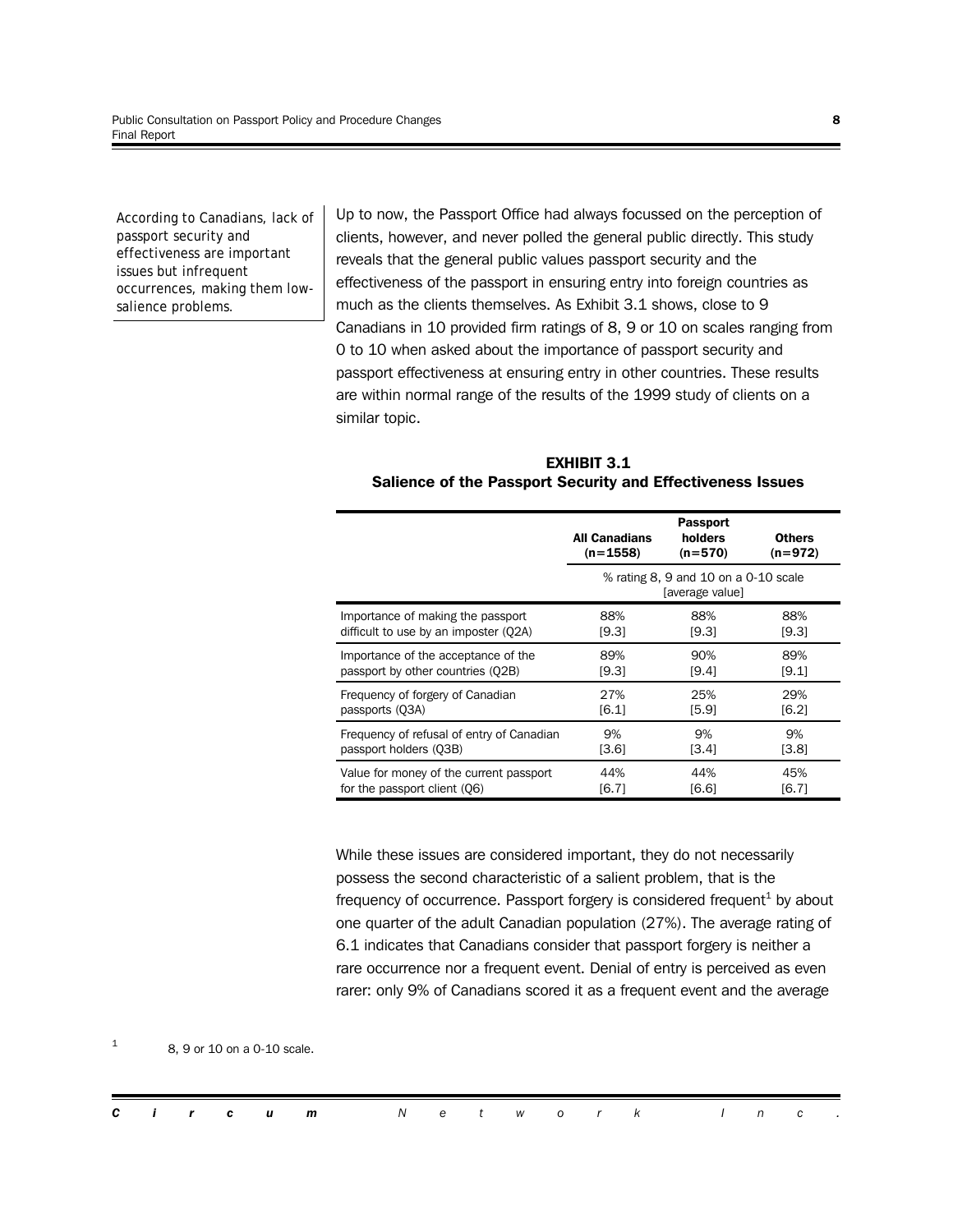Proposed policy and procedure changes may be better seen as prevention than problem solving.

scale response of 3.6 suggests that this issue simply does not register on most Canadians' radar screen. Canadians by birth are more likely than New Canadians to consider forgery a problem worth of attention.

In sum, passport security and effectiveness are considered important but infrequent problems. This gives the overall problem a low-salience connotation. It also appears as a non-issue to many Canadians. Hence, while the Passport Office can capitalize on the very positive image the Canadian passport enjoys among Canadians, it will have to justify its policy changes as prevention mechanisms rather than as problem-solving tools.

Also part of the problem salience landscape is the fact that Canadians think they get a reasonable deal with the current price and features of a Canadian passport. While 44% of Canadians rate the deal high (8, 9 or 10 on a 0-10 scale), the average deal rating is 6.7, which positions the current offering as satisfying but does not leave much room to manoeuver on the price front.

### *3.2 Reasonableness of the Solution*

Each aspect of the proposed changes was tested for reasonableness with the representative sample of the general Canadian public. Exhibit 3.2 summarises the levels of support documented in this survey.

The two features related to passport security (new computer technology and passport modifications) receive the highest marks: 73% rate new technology as 8, 9 or 10 on a reasonableness scale ranging from 0 to 10 (average of 8.3) and 82% do the same concerning the improvements to the passport document (average of 8.9). While there are some variations across some subgroups in the population, they are of very limited magnitude.

Three other features occupy the middle-tier of support: carry-over renewal gets 62% of high scores (average of 7.8), the immediate return of citizenship documents, 61% (average of 7.8) and the express post delivery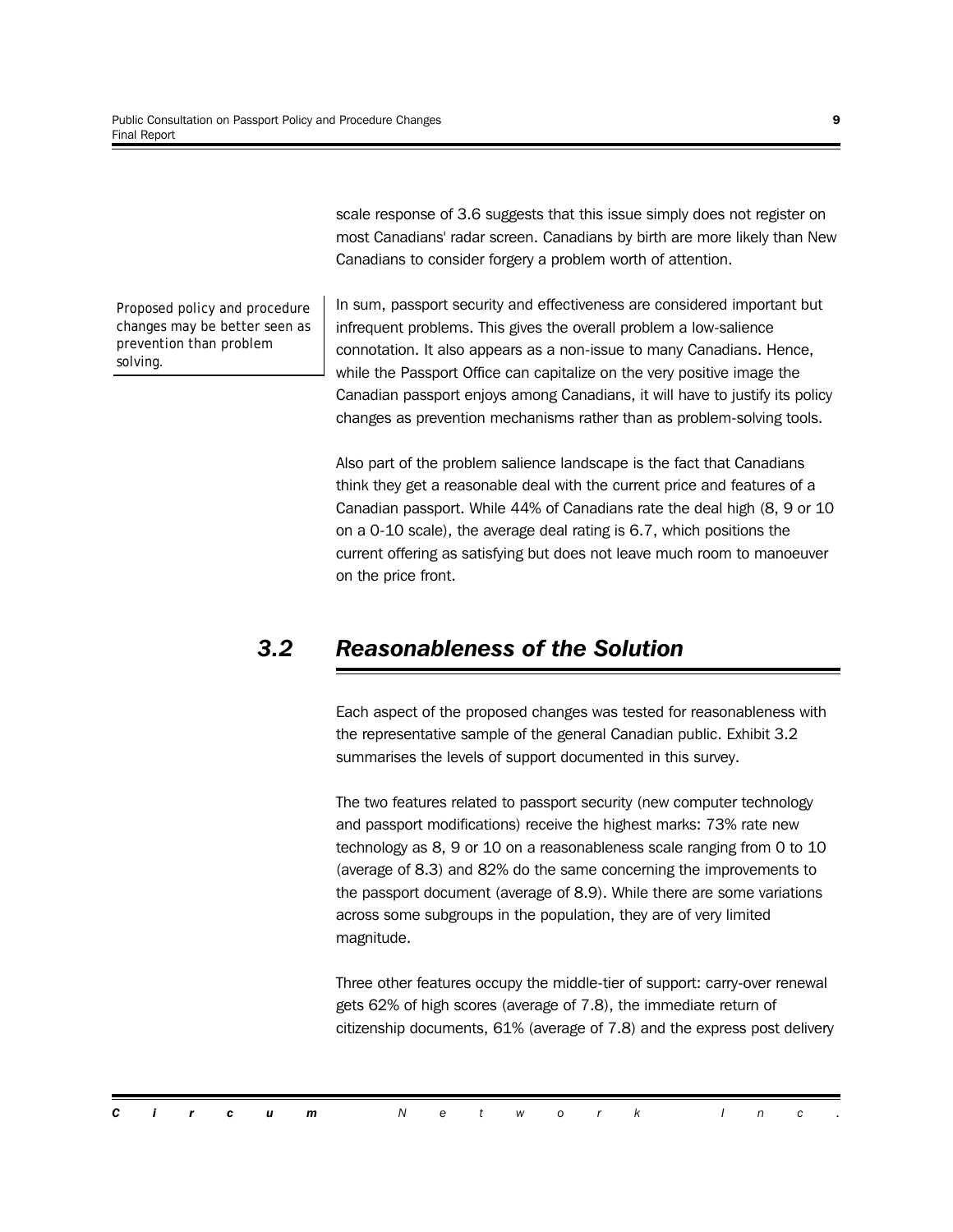of the new passport, 60% (average of 7.2). These changes, considered by the Passport Office as service improvements, are, therefore, well supported in the population. This support is firm in all subgroups analyzed with the possible exception of people aged 45 to 59 (51% rating 8, 9 or 10).

#### **EXHIBIT 3.2 Level of Reasonableness of Each Elements of the Proposed Changes Except Price**

| Using a scale from 0 to 10 where 0<br>means not at all reasonable and 10<br>means totally reasonable, as a tax                                                                                             | <b>All Canadians</b><br>$(n=1558)$                      | <b>Passport</b><br>holders<br>$(n=570)$ | <b>Others</b><br>$(n=972)$ |  |  |  |  |  |
|------------------------------------------------------------------------------------------------------------------------------------------------------------------------------------------------------------|---------------------------------------------------------|-----------------------------------------|----------------------------|--|--|--|--|--|
| payer, how reasonable would you<br>find                                                                                                                                                                    | % rating 8, 9 and 10 on a 0-10 scale<br>[average value] |                                         |                            |  |  |  |  |  |
| Modifying the Canadian passport to make<br>it more difficult to falsify (Q7F)                                                                                                                              | 82%<br>[8.9]                                            | 80%<br>[8.8]                            | 84%<br>[9.0]               |  |  |  |  |  |
| Acquiring new computer technology to<br>improve passport security (Q7A)                                                                                                                                    | 73%<br>[8.3]                                            | 75%<br>[8.4]                            | 71%<br>[8.3]               |  |  |  |  |  |
| Allowing the renewal of passports up to<br>six months before expiry and carrying<br>over the left over validity period (Q7C)                                                                               | 62%<br>[7.8]                                            | 63%<br>[7.8]                            | 62%<br>[7.9]               |  |  |  |  |  |
| The Passport Office giving back the<br>citizenship documents at the service<br>counter after inspecting them instead of<br>returning them with the new passport<br>(Q7B)                                   | 61%<br>[7.8]                                            | 61%<br>[7.8]                            | 62%<br>[7.8]               |  |  |  |  |  |
| Making express post delivery with<br>signature the normal way of returning<br>passports to clients to avoid having to go<br>back to the passport office to pick it up<br>(O7G)                             | 60%<br>[7.2]                                            | 55%<br>[6.8]                            | 63%<br>[7.5]               |  |  |  |  |  |
| Implementing a simplified passport<br>renewal process where the person<br>requesting the passport does not have to<br>provide again a proof of citizenship and a<br>guarantor who can vouch for them (Q7D) | 49%<br>[6.3]                                            | 52%<br>[6.4]                            | 47%<br>[6.1]               |  |  |  |  |  |
| Charging \$5 for picking up a new<br>passport at the counter for someone who<br>does not want it delivered by express<br>post with signature (Q7G)                                                         | 25%<br>[4.2]                                            | 25%<br>[3.8]                            | 25%<br>[4.4]               |  |  |  |  |  |

The simplified renewal mechanism receives lukewarm support with 49% of the adult population rating 8 or more (average of 6.3). Passport holders are a little more supportive of this idea (52%) than other Canadians (47%). People aged 60 and more expressed some reservations (42% of strong

|  |  | <b>Circum</b> Network Inc. |  |  |  |  |  |  |
|--|--|----------------------------|--|--|--|--|--|--|
|  |  |                            |  |  |  |  |  |  |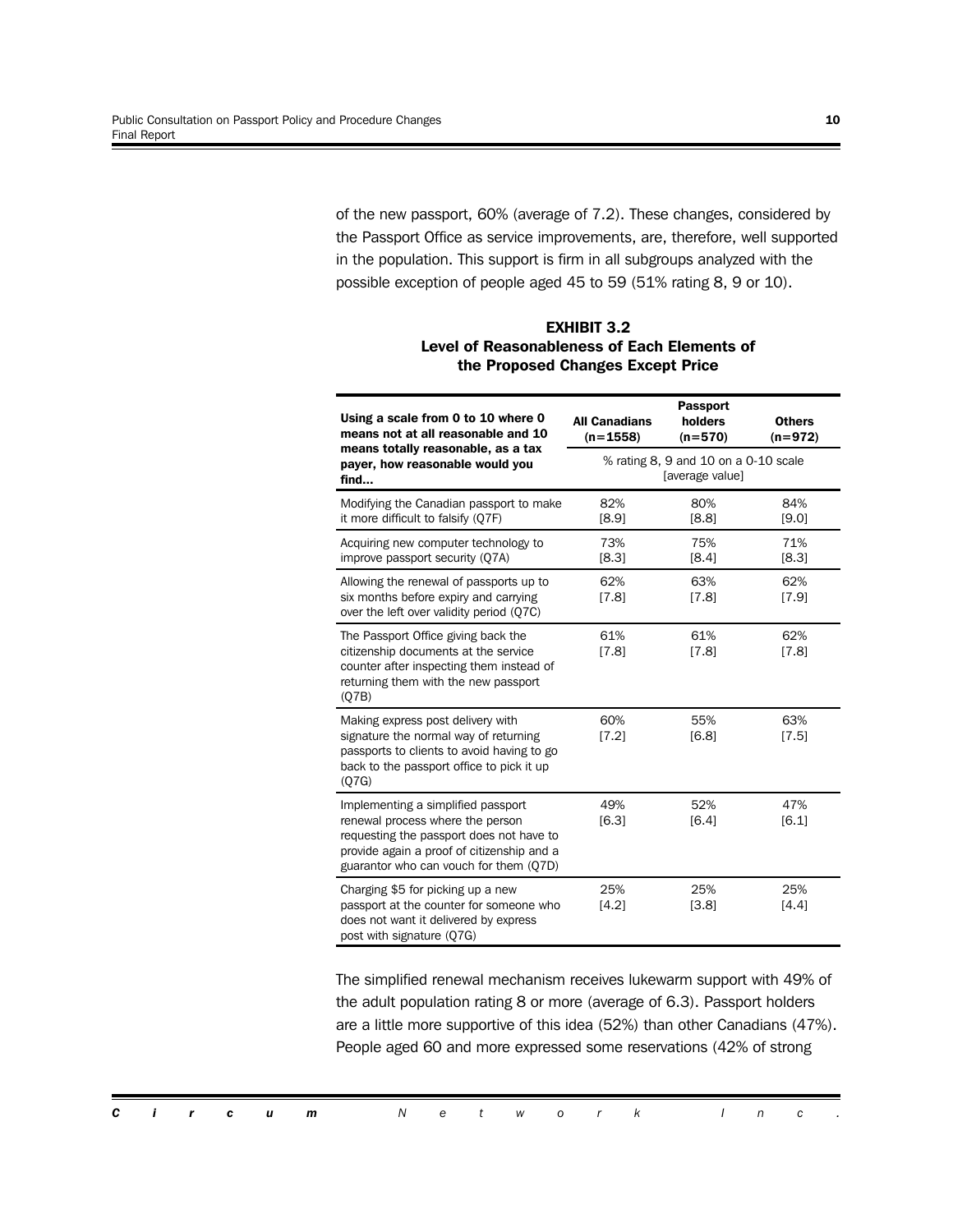associated with reduced security in passport issuance. of high scores (8, 9 and 10) and averages 4.2 on the 0-10 scale. Support was lower still among recent clients (16%), allophones (19%) and British Columbia residents (19%). Support for this measure was higher in Atlantic Canada (40%). In sum, the general reaction of the Canadian public to the proposed changes to passport policy and service features is positive. Elements improving with security (or integrity) are strongly supported while those seen as putting security in jeopardy are questioned. New features which appear to improve service are supported. Some 60% of Canadians found quite reasonable the suggestion that passports be returned by Express Post with signature. The perception of reliability at delivering on time was tested for six delivery mechanisms (see Exhibit 3.3). Purolator courier service with signature came out as the most reliable service with 60% of survey respondents giving it a high mark (8, 9 or 10). Other courier services follow with ratings between 52% and 55%. Express Post with signature was given a high mark by 48% of participants, a 12 percentage point difference with Purolator. This difference is due in good part to the much larger proportion of people who could not provide a rating (21% for Express Post vs. 14% for Purolator) since the average ratings for the two services are not very different (7.6 for Express Post vs. 7.9 for Purolator). Hence, the lower perceived reliability of Express Post Proposed changes are well received, especially those clearly associated with increased security. Charges for counter pick-up are not appreciated.

support). Qualitative evidence collected during the survey pretest and while listening in on interviews suggests that a "simplified" renewal process is

Finally, the nature of the last feature may explain in part the low support it enjoys: charging \$5 for counter delivery of the new passport received 25%

could probably be managed through communications. The low score

high ratings, average of 6.1) is the only dissonant note.<sup>1</sup>

provided by individuals using their passport mainly for business use (29% of

Express Post delivery gets lower ratings than courier services but the gap could probably be managed through communications.

1 According to this study, some 10% of Canadian passport holders use their passport mainly for business purposes.

|  |  | <b>Circum</b> Network Inc. |  |  |  |  |  |  |
|--|--|----------------------------|--|--|--|--|--|--|
|  |  |                            |  |  |  |  |  |  |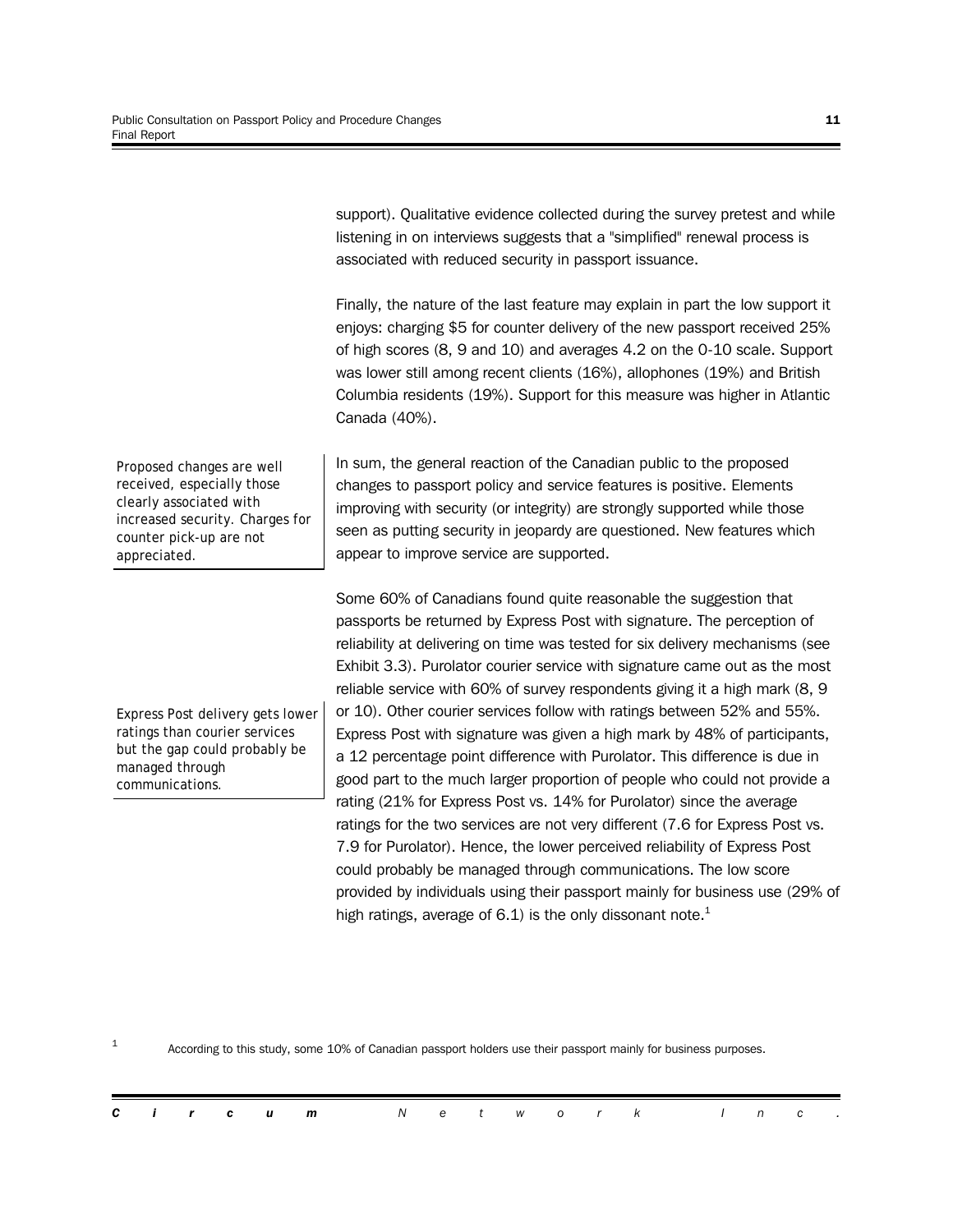| On a scale from 0 to 10 where 0<br>means not at all reliable and 10                                      | <b>All Canadians</b><br>$(n=1558)$                      | <b>Passport</b><br>holders<br>$(n=570)$ | <b>Others</b><br>$(n=972)$ |  |  |  |  |
|----------------------------------------------------------------------------------------------------------|---------------------------------------------------------|-----------------------------------------|----------------------------|--|--|--|--|
| means extremely reliable, how<br>reliable do you think each of the<br>following is at delivering ON TIME | % rating 8, 9 and 10 on a 0-10 scale<br>[average value] |                                         |                            |  |  |  |  |
| Purolator courier service with signature                                                                 | 60%                                                     | 57%                                     | 62%                        |  |  |  |  |
| (O4F)                                                                                                    | [7.9]                                                   | [7.7]                                   | [8.1]                      |  |  |  |  |
| Priority post with signature (Q4C)                                                                       | 55%                                                     | 53%                                     | 57%                        |  |  |  |  |
|                                                                                                          | [7.7]                                                   | [7.5]                                   | [7.9]                      |  |  |  |  |
| Fedex counter service with signature                                                                     | 53%                                                     | 56%                                     | 51%                        |  |  |  |  |
| (Q4E)                                                                                                    | [7.9]                                                   | [8.0]                                   | [7.9]                      |  |  |  |  |
| UPS courier service with signature (Q4D)                                                                 | 52%                                                     | 52%                                     | 52%                        |  |  |  |  |
|                                                                                                          | [7.8]                                                   | [7.7]                                   | [7.9]                      |  |  |  |  |
| Express post with signature (Q4A)                                                                        | 48%                                                     | 45%                                     | 50%                        |  |  |  |  |
|                                                                                                          | [7.6]                                                   | [7.3]                                   | [7.8]                      |  |  |  |  |
| Regular mail (Q4B)                                                                                       | 29%                                                     | 23%                                     | 32%                        |  |  |  |  |
|                                                                                                          | [5.4]                                                   | [5.1]                                   | [5.6]                      |  |  |  |  |

**EXHIBIT 3.3 Reliability of Different Mechanisms for On Time Delivery**

## *3.3 Pricing the Solution*

So far, we have established that the passport security and effectiveness issues bear low salience by virtue of the low perceived frequency of occurrence. We also established that the Canadian public is generally supportive of the proposed changes with the possible exception of the overcharge for counter pickup.

Survey respondents were also asked how reasonable they considered the price increases associated with the proposed changes. As Exhibit 3.4 shows, the support for price increases is lower than that for associated improvements but it is still substantial. Half of respondents (51%) provided firm support for a \$5 price increase to defray the costs of improved service features (technological changes, immediate return of citizenship documents, carry-over renewal and simplified renewal); the average score of 6.7 shows a moderate level of support.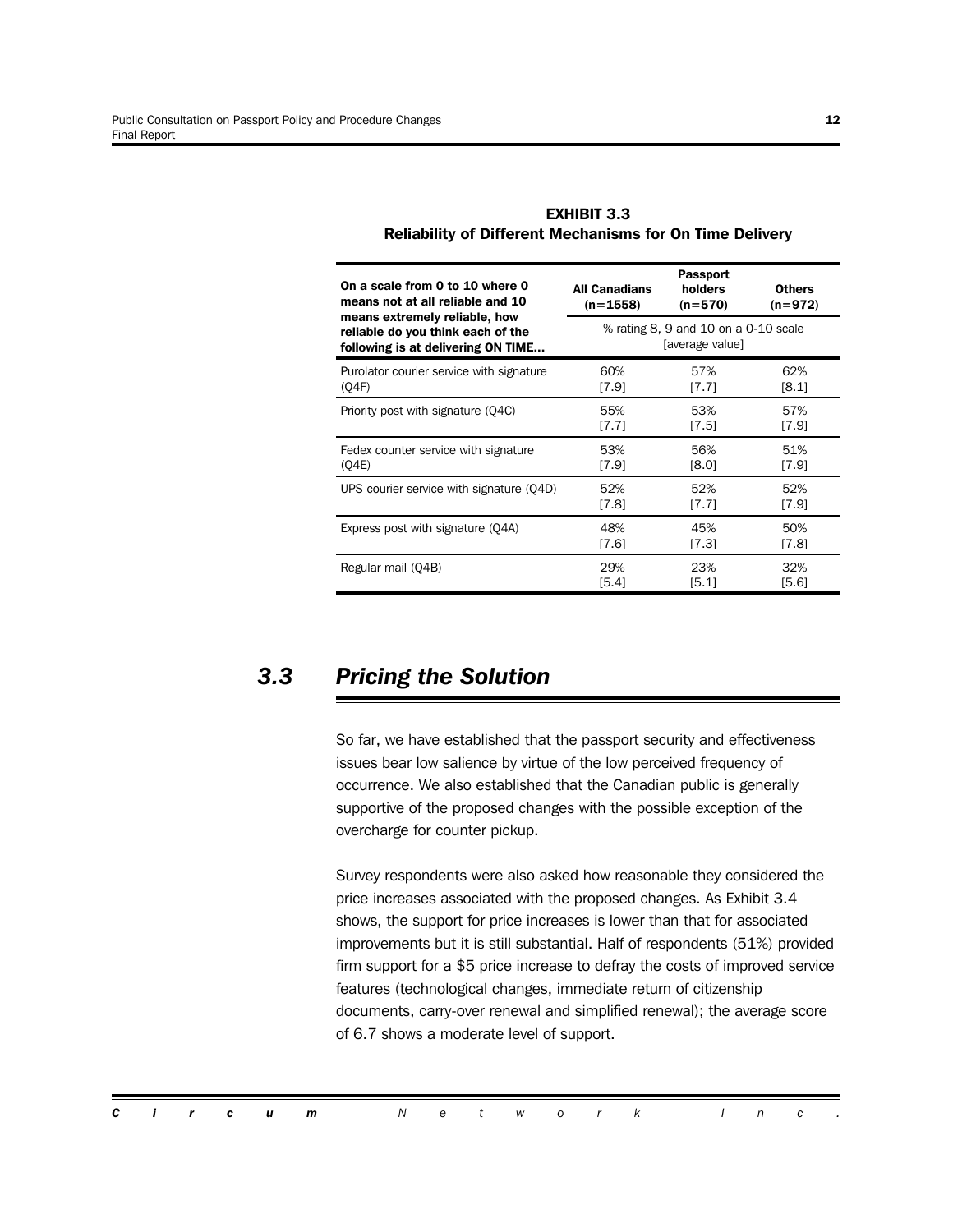|                                                                                                                                                                                                                                                                                                                                                                                                                                                                                                                  | <b>All Canadians</b><br>$(n=1558)$ | <b>Passport holders</b><br>$(n=570)$                    | <b>Others</b><br>$(n=972)$ |
|------------------------------------------------------------------------------------------------------------------------------------------------------------------------------------------------------------------------------------------------------------------------------------------------------------------------------------------------------------------------------------------------------------------------------------------------------------------------------------------------------------------|------------------------------------|---------------------------------------------------------|----------------------------|
|                                                                                                                                                                                                                                                                                                                                                                                                                                                                                                                  |                                    | % rating 8, 9 and 10 on a 0-10 scale<br>[average value] |                            |
| In order to pay for these changes, that is increased passport<br>security, immediate return of citizenship documents, carry<br>over renewal and simplified renewal, increasing the cost of<br>the 5-year passport by \$5 from \$60 (Q7E)                                                                                                                                                                                                                                                                         | 51%<br>[6.7]                       | 52%<br>[6.6]                                            | 51%<br>[6.8]               |
| In order to pay for these changes, that is increased passport<br>security and express post delivery, increasing the cost of the<br>5-year passport by \$5 from \$60 (Q7H)                                                                                                                                                                                                                                                                                                                                        | 44%<br>[6.3]                       | 44%<br>[6.0]                                            | 45%<br>[6.5]               |
| Consider a \$10 increase from \$60 for a new 5-year<br>passport which would provide the following changes:<br>increased passport security, immediate return of citizenship<br>documents, carry over renewal, simplified renewal and<br>express post delivery to avoid a second trip to the passport<br>office. On a scale from 0 to 10 where 0 means very bad<br>value for money and 10 means very good value for money.<br>how would you rate the value for money in this deal for the<br>passport client? (Q8) | 38%<br>[6.1]                       | 34%<br>[5.8]                                            | 41%<br>[6.3]               |
| Which one of the following two positions is closest to your<br>point of view (09)<br>Passport service improvements should be paid out of general<br>taxes since passports are a public service OR<br>Passport service improvements should be financed through<br>price increases since they benefit only passport holders<br>(% price increases presented)                                                                                                                                                       | 60%                                | 53%                                                     | 66%                        |

#### **EXHIBIT 3.4 Reasonableness of the Pricing of Proposed Changes**

A similar \$5 increase for better passport security and Express Post delivery generates 44% of firm support and an average score of 6.3, indicating still a moderate level of support in the context of testing a price increase.

While, not surprisingly, support for price increases is lower than support for new features, proposed increases are not likely to raise a public debate.

Finally, the overall \$10 increase for all features garnered 38% of firm support and an average score of 6.1. Another group of 37% of respondents provided a mid-range rating of 5 to 7 while the smallest group, 23%, expressed dissatisfaction with the price proposal (scores from 0 to 4). In sum, considering that Canadians are generally reluctant to any price or cost increase, particularly from the part of public sector organisations, these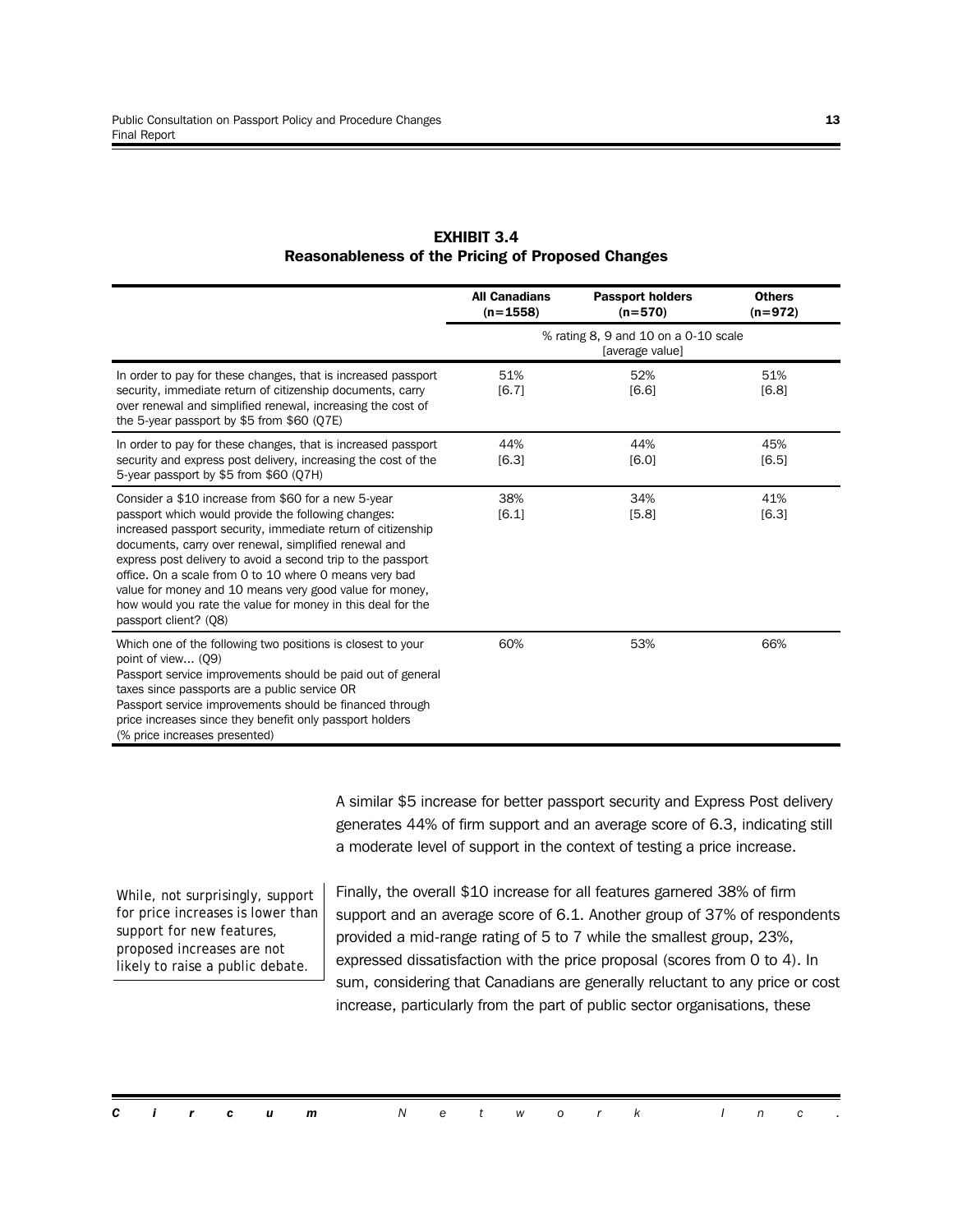results are rather comforting: the proposed increases are not likely to raise a public debate.

Support for the price increase is lowest among recent clients (average of 5.0), people aged 60 and more (5.7) and Quebeckers (5.5). It is highest among Canadians who do not hold a passport (6.3), passport users focussed on business travelling (6.5), adults who are members of households of four people or more (6.4), residents of Atlantic Canada (6.6) and Canadians aged 18 to 29 (6.8).

The study also documents that almost two Canadians are in favour of user pay for passport service improvements (60%) for one in favour of the use of general tax revenues (35%). User pay support is strongest among Canadians who do not hold a passport (66%), Canadians by birth (63%), francophones (70%), residents of Quebec (66%), people aged 60 and more (66%) and women (66%).

### *3.4 Express Passport Issuance*

The 1999 Survey of clients had documented a demand for express issuance of passports as well as the price elasticity of that demand. Pilot projects currently in the field also indicate that a small but not insignificant proportion of Passport Office clients are willing to disburse the extra amounts charged by the Office.

Notwithstanding the evidence pointing to the fact that the current proposal matches a need, the data from the general public survey (see Exhibit 3.5) suggests a relatively low level of support for the reasonableness of the prices proposed for various speedy delivery options. Depending upon the options analysed, between 21% and 34% of respondents gave a high rating to the costs quoted. Passport holders react similarly to other Canadians.

Those with lower expectations regarding normal delivery (i.e., those expecting that delivery would normally take more than five days), tend to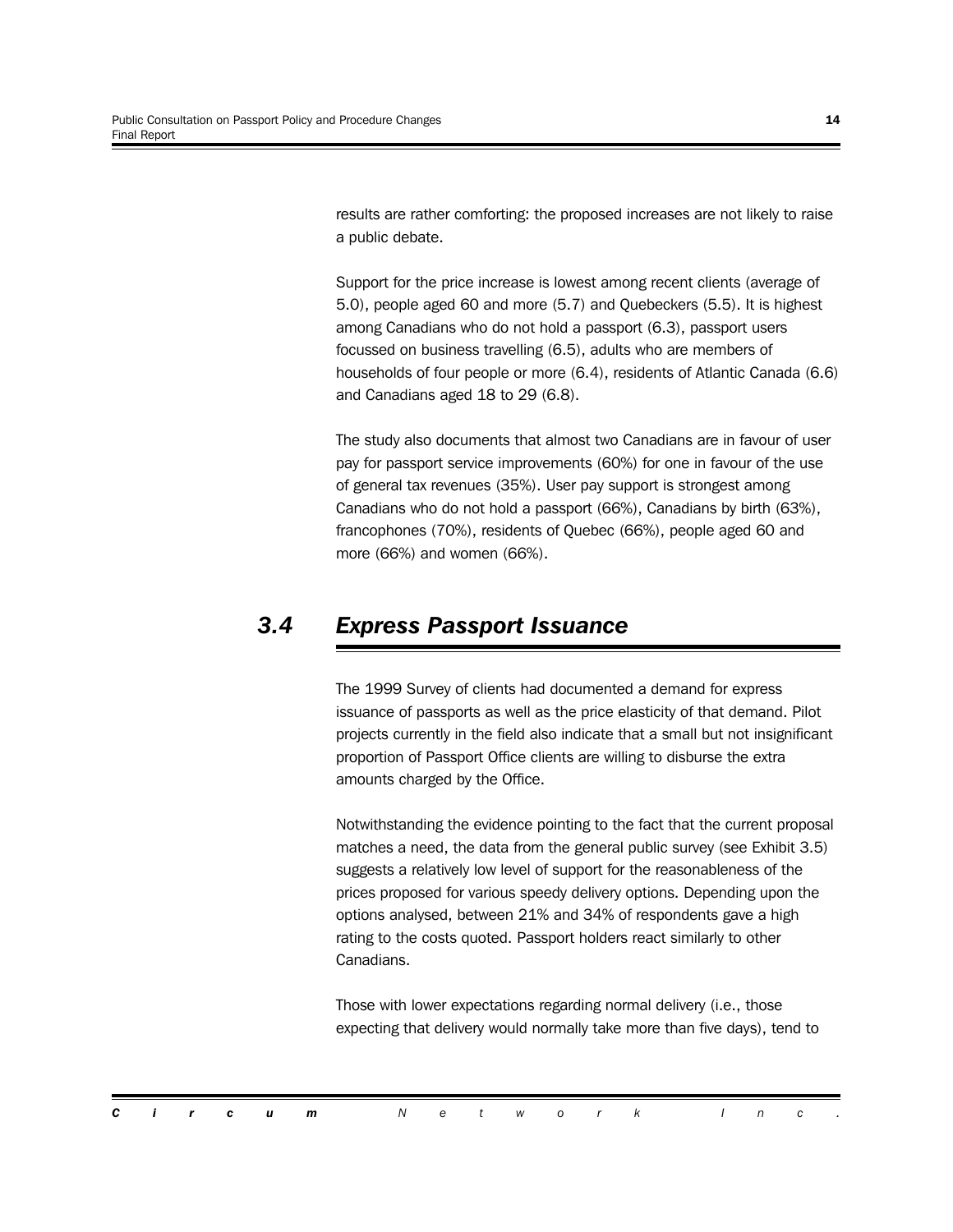agree more with the extra costs proposed than those whose expectations of normal service exceed the current standard. This is understandable since people with expectations of faster normal service would be less willing to pay for something they consider should be the norm.

Support for the cost of express issuance is relatively low. Communications could focus on the cost-recovery and user-pay components of these prices.

Support for the express issuance fees is also higher among those who support user-pay than among others. Since the group of Canadians who favour user-pay is almost twice as large as the opposite group, the Passport Office could probably garner more support for the fees associated with express issuance by relating the fee levels to the actual cost of delivering the passport faster.

| <b>EXHIBIT 3.5</b>                                          |
|-------------------------------------------------------------|
| <b>Express Passport Issuance Pricing and Reasonableness</b> |

| Using a scale from 0 to 10 where 0 means not at all                                                                                                                                                                                                                     |                                                           | <b>All Canadians</b><br>$(n=1558)$ | <b>Passport holders</b><br>$(n=570)$                    | <b>Others</b><br>$(n=972)$ |
|-------------------------------------------------------------------------------------------------------------------------------------------------------------------------------------------------------------------------------------------------------------------------|-----------------------------------------------------------|------------------------------------|---------------------------------------------------------|----------------------------|
| reasonable and 10 means totally reasonable, as a tax<br>payer, how reasonable would you find                                                                                                                                                                            |                                                           |                                    | % rating 8, 9 and 10 on a 0-10 scale<br>[average value] |                            |
| Charging an additional \$30 to issue the passport within 48<br>hours (Q10A)                                                                                                                                                                                             |                                                           | 34%<br>[5.2]                       | 36%<br>[5.2]                                            | 33%<br>[5.2]               |
| Charging an additional \$70 to issue the passport within 24<br>hours (Q10B)                                                                                                                                                                                             |                                                           | 25%<br>[4.3]                       | 28%<br>[4.4]                                            | 23%<br>[4.3]               |
| Charging an additional \$150 to issue the passport outside<br>regular opening hours (Q10C)                                                                                                                                                                              |                                                           | 21%<br>[3.9]                       | 23%<br>[3.9]                                            | 20%<br>[3.9]               |
| Refunding the additional charges for express issuance if the<br>passport is required for sickness or death in the family<br>(Q10D)                                                                                                                                      |                                                           | 71%<br>[8.1]                       | 71%<br>[8.0]                                            | 71%<br>[8.2]               |
| Disregarding any recent passport<br>application experience, as a consumer,<br>how many minutes, hours, days or<br>weeks would you expect to wait to<br>obtain your passport counting from the<br>time you have provided all relevant<br>information and documents? (Q5) | Less than 5 days<br>5 days<br>More than 5 days<br>Average | 17%<br>26%<br>51%<br>9.1           | 20%<br>35%<br>43%<br>7.6                                | 15%<br>20%<br>55%<br>10.3  |

There is high and generalized support (71% scoring 8, 9 or 10) for waving the extra costs of express issuance if the passport is needed for compassionate reasons.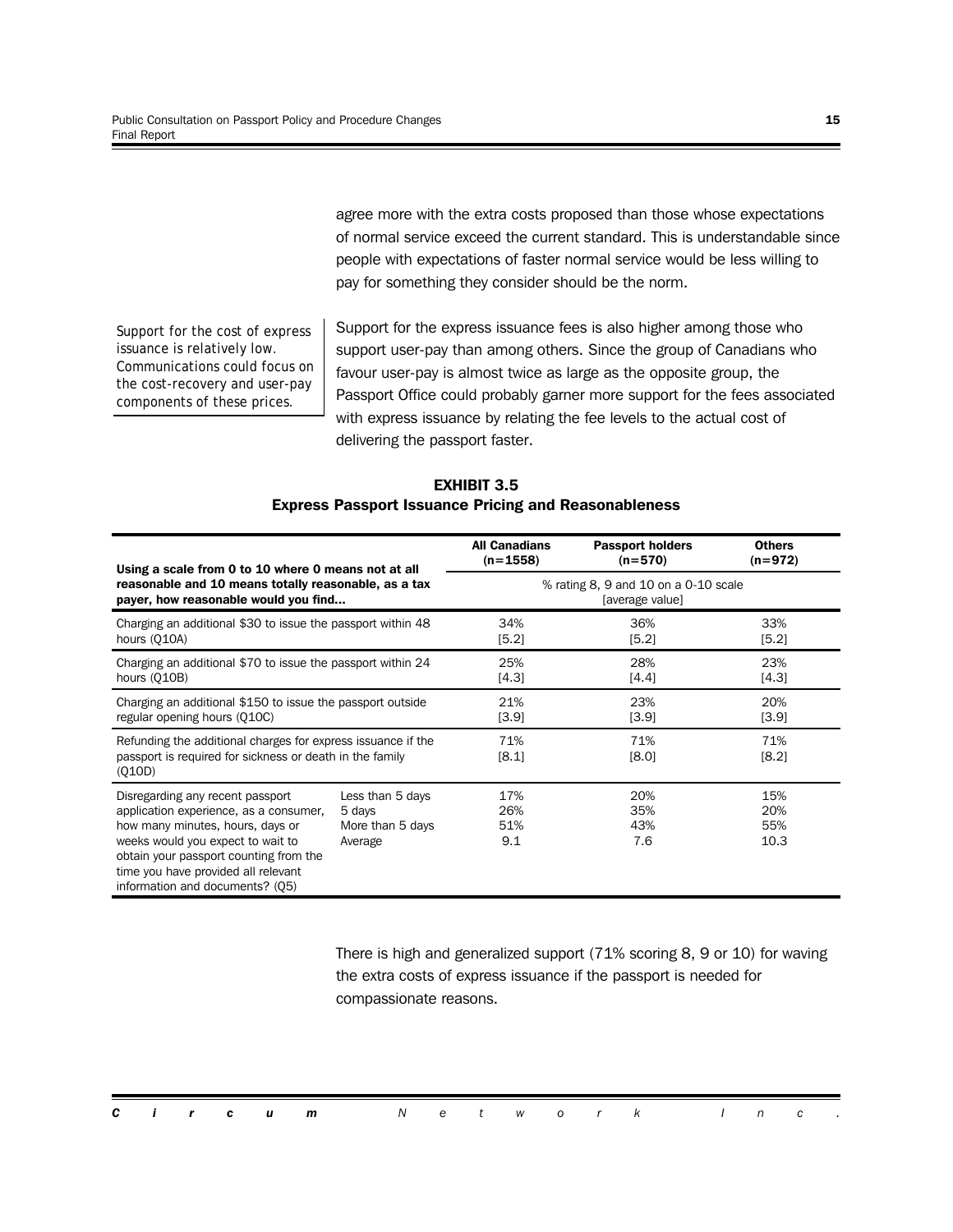Expectations regarding the normal delivery of passports indicate that the Passport Office 5-day standard meets the expectations of one quarter (26%) of the Canadian population and exceeds the expectations of one in two Canadians (51%). Only 17% of Canadians have service expectations that the Passport Office does not meet now. Not surprisingly, this latter group is the one most critical of the level of fees contemplated for express issuance.

### *3.5 Communications Issues*

While this survey does not provide an in-depth examination of the communications challenges in dealing with passport issues with the general Canadian public, some observations will help pave the way to the communications strategy. Of course, the data presented here reflect only the views of the general public, segmented into Passport Office clients and non-clients, and not necessarily the optimal communications solutions considering all factors, technical and otherwise, that come into play.

In general, the primary source of information on passport issuance procedures are the blue pages and, presumably, any office which would be listed under the passport entry (again, presumably, the Passport Office itself) (Exhibit 3.6). Summing up the size of this group and the size of the group of people stating that they would go directly to the Passport Office, more than one third (37%) of Canadians would address their requests for information to the Passport Office; this proportion reaches 46% among passport holders. That leaves 63% of Canadians reaching out to an organization other than the Passport Office for information on getting a passport.

Second in line is the post office (18%) followed by three equal-size groups who would get information from the Internet (8%), the general government phone line (7%) and a travel agent (7%). Travel agents (11%) and the Internet (15%) are more important for the youth.

Overall, 37% of Canadians would turn to the Passport Office for information on how to get a passport.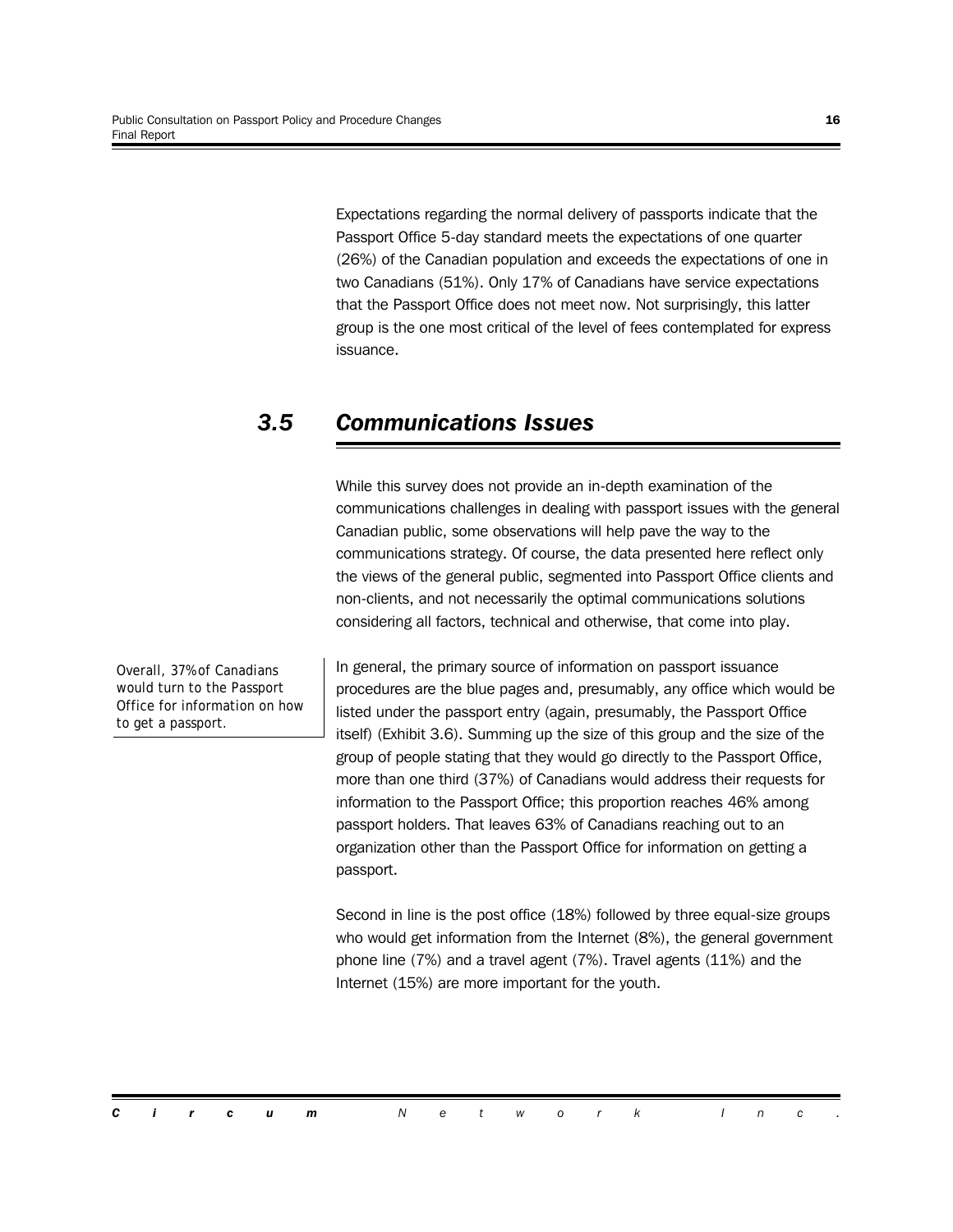|                                                                                                 | <b>All Canadians</b><br>$(n=1558)$ | <b>Passport</b><br>holders<br>$(n=570)$ | <b>Others</b><br>$(n=972)$ |  |  |  |  |  |  |
|-------------------------------------------------------------------------------------------------|------------------------------------|-----------------------------------------|----------------------------|--|--|--|--|--|--|
| % choosing each option                                                                          |                                    |                                         |                            |  |  |  |  |  |  |
| If you needed information on how to get a passport, where would you look for it<br>first? (Q11) |                                    |                                         |                            |  |  |  |  |  |  |
| Blue pages                                                                                      | 20%                                | 21%                                     | 20%                        |  |  |  |  |  |  |
| Post office                                                                                     | 18%                                | 19%                                     | 18%                        |  |  |  |  |  |  |
| Passport Office                                                                                 | 17%                                | 25%                                     | 11%                        |  |  |  |  |  |  |
| Internet                                                                                        | 8%                                 | 8%                                      | 7%                         |  |  |  |  |  |  |
| General government phone line                                                                   | 7%                                 | 8%                                      | 6%                         |  |  |  |  |  |  |
| Travel agent                                                                                    | 7%                                 | 7%                                      | 6%                         |  |  |  |  |  |  |
| Immigration and Customs                                                                         | 3%                                 | 2%                                      | 3%                         |  |  |  |  |  |  |
| Other departments                                                                               | 4%                                 | 2%                                      | 5%                         |  |  |  |  |  |  |
| Contacts, friends                                                                               | 1%                                 | 1%                                      | 1%                         |  |  |  |  |  |  |
| Other                                                                                           | 4%                                 | 1%                                      | 6%                         |  |  |  |  |  |  |
| Don't know/no response                                                                          | 13%                                | 6%                                      | 17%                        |  |  |  |  |  |  |
| Where could you obtain the passport application form? (Q12)                                     |                                    |                                         |                            |  |  |  |  |  |  |
| Post office                                                                                     | 36%                                | 40%                                     | 34%                        |  |  |  |  |  |  |
| Passport office                                                                                 | 20%                                | 33%                                     | 11%                        |  |  |  |  |  |  |
| Travel agent                                                                                    | 8%                                 | 10%                                     | 7%                         |  |  |  |  |  |  |
| Other departments                                                                               | 5%                                 | 3%                                      | 6%                         |  |  |  |  |  |  |
| Other                                                                                           | 4%                                 | 2%                                      | 5%                         |  |  |  |  |  |  |
| General government phone line                                                                   | 4%                                 | 3%                                      | 4%                         |  |  |  |  |  |  |
| Immigration and Customs                                                                         | 2%                                 | 1%                                      | 3%                         |  |  |  |  |  |  |
| Internet                                                                                        | 1%                                 | 1%                                      | 2%                         |  |  |  |  |  |  |
| Don't know/no response                                                                          | 20%                                | 7%                                      | 28%                        |  |  |  |  |  |  |

#### **EXHIBIT 3.6 Sources of Information and Referral**

The variety of intermediaries cited by non-clients as well as by clients suggests that the Passport Office must expend considerable energy maintaining a network of partners; an option could be to build a long-term communication strategy to bring passport clients more directly to the Passport Office.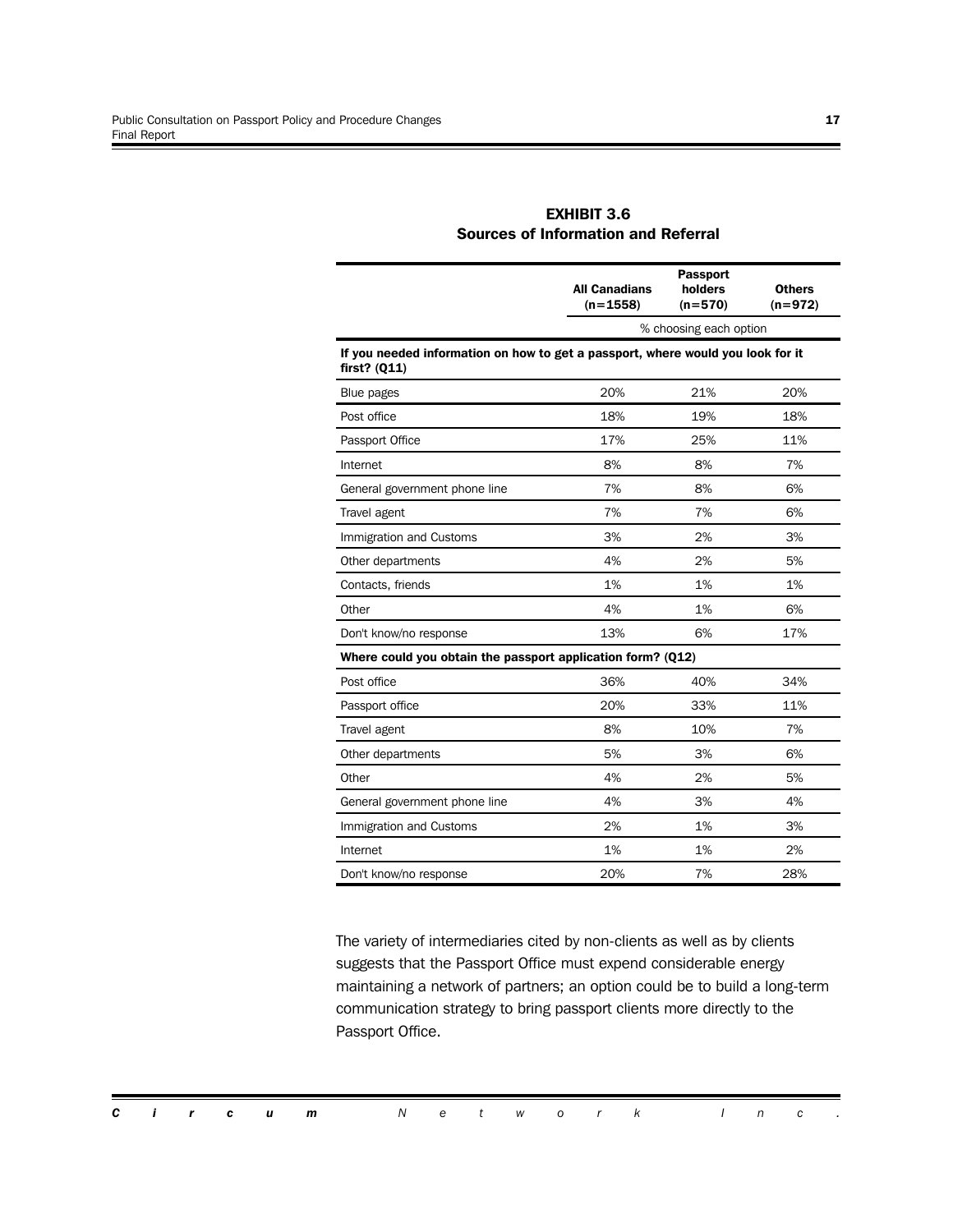The physical distribution of the passport application form is strongly based on the availability of the document at post offices, a sensible approach since post offices are widely scattered throughout Canada. A significant portion of non-clients (28%), Atlantic Canada (35%) and Prairie (34%) residents were unable to identify where they could obtain the application form.

A minority of Canadians, clients or non-clients, are definitely aware of the free information sources available to them in the form of a Passport Office Web site or 1-800 phone line: 11% know about the Web site and 20% know about the 1-800 phone line. Expectations of availability of these kinds of service is high, however: 40% expect the Passport Office to have a Web site (in addition to the 11% who say they know it has one) and 37% expect the same about a 1-800 line (in addition to the 20% who say they know about the existing toll-free line).

**EXHIBIT 3.7 Knowledge of Information Sources**

|                                                                                 | <b>All Canadians</b><br>$(n=1558)$ | <b>Passport</b><br>holders<br>$(n=570)$ | <b>Others</b><br>$(n=972)$ |
|---------------------------------------------------------------------------------|------------------------------------|-----------------------------------------|----------------------------|
|                                                                                 |                                    | % choosing each option                  |                            |
| Do you know whether the Passport Office has an Internet Web site? (Q13)         |                                    |                                         |                            |
| Yes, it does                                                                    | 11%                                | 15%                                     | 9%                         |
| No, it does not                                                                 | 13%                                | 12%                                     | 13%                        |
| Don't know for a fact, but probably does                                        | 40%                                | 38%                                     | 42%                        |
| Don't know/No response                                                          | 36%                                | 36%                                     | 36%                        |
| Do you know whether the Passport Office has a toll-free 1-800 phone line? (Q14) |                                    |                                         |                            |
| Yes, it does                                                                    | 20%                                | 25%                                     | 16%                        |
| No, it does not                                                                 | 12%                                | 10%                                     | 13%                        |
| Don't know for a fact, but probably does                                        | 37%                                | 34%                                     | 40%                        |
| Don't know/No response                                                          | 31%                                | 30%                                     | 30%                        |

Asked in an open manner what the best method is to inform them on changes to passport rules and prices, one respondent in five (20%) chose the newspaper; this could include advertisement and stories. The second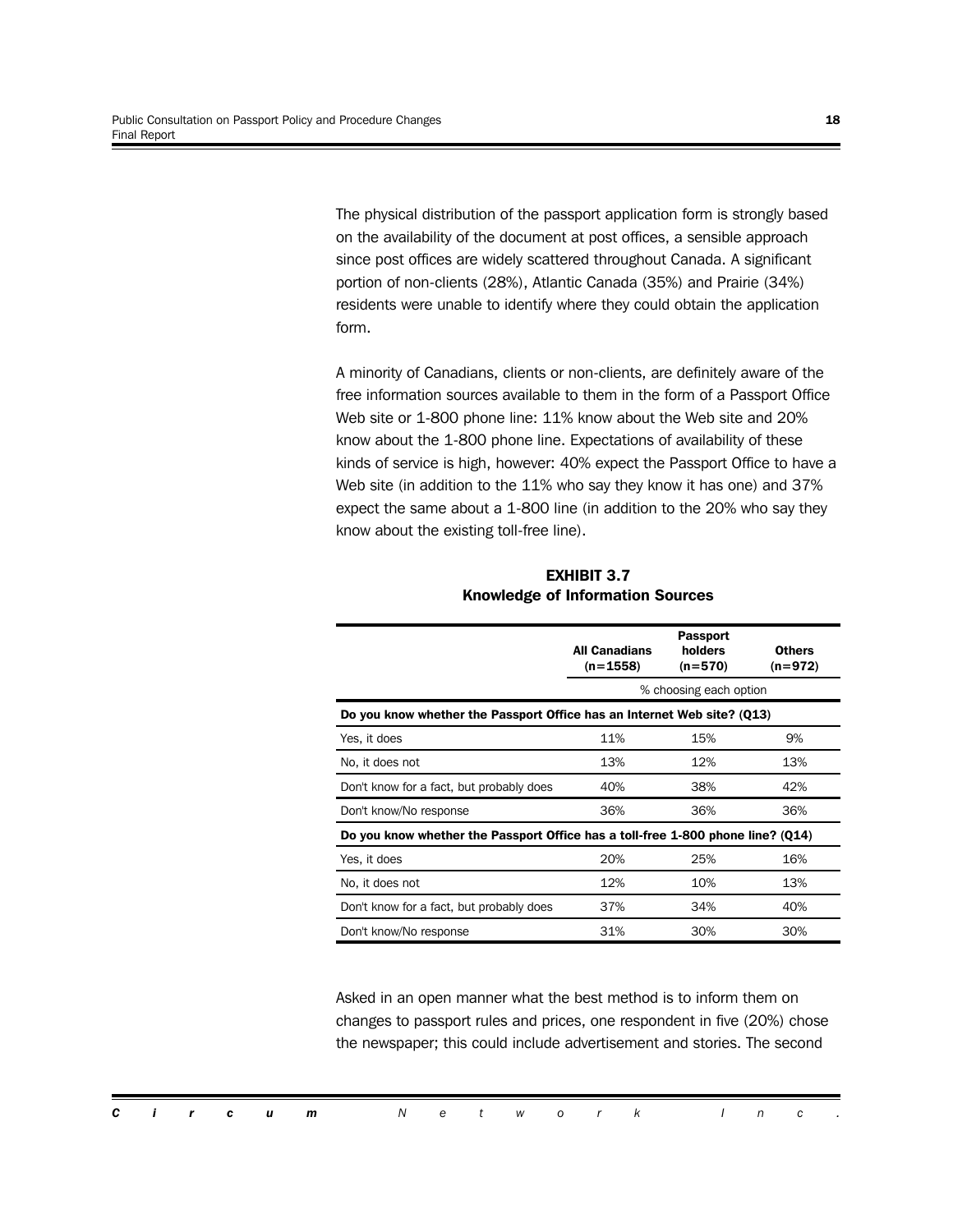Direct and subscribed mail and e-mail information campaigns garner significant support from Canadians.

group in size (18%), but the largest group among Passport Office clients (23%), surprised us by choosing mail as their preferred information channel; this suggests that pro-active, "push" strategies could be very effective. Coupled with the realisation that 76% of Canadian adults (according to this survey) have access to the Internet at home or outside of home (97% for people using their passport primarily for business), this could translate into a relatively inexpensive mode of communication between the Passport Office and its current or potential clients (through direct e-mail campaigns or through subscribed e-mailing lists).

**EXHIBIT 3.8 Preferred Information Channels**

|                                                                                                         | <b>All Canadians</b><br>$(n=1558)$ | Passport<br>holders<br>$(n=570)$ | <b>Others</b><br>$(n=972)$ |
|---------------------------------------------------------------------------------------------------------|------------------------------------|----------------------------------|----------------------------|
|                                                                                                         |                                    | % choosing each option           |                            |
| What is the best way to inform you on the subject of changes to the passport rules<br>and prices? (Q15) |                                    |                                  |                            |
| Newspaper                                                                                               | 20%                                | 16%                              | 23%                        |
| Mail                                                                                                    | 18%                                | 23%                              | 15%                        |
| Television                                                                                              | 15%                                | 13%                              | 18%                        |
| Internet                                                                                                | 10%                                | 10%                              | 10%                        |
| Travel agent                                                                                            | 9%                                 | 10%                              | 8%                         |
| Passport application forms                                                                              | 8%                                 | 10%                              | 8%                         |
| Posters in passport offices                                                                             | 5%                                 | 5%                               | 4%                         |
| Insert to new passports                                                                                 | 2%                                 | 3%                               | 2%                         |
| Radio                                                                                                   | 2%                                 | 2%                               | 2%                         |
| Telephone                                                                                               | 2%                                 | 2%                               | 2%                         |
| Other                                                                                                   | 5%                                 | 5%                               | 4%                         |
| Don't know/no response                                                                                  | 3%                                 | 3%                               | 3%                         |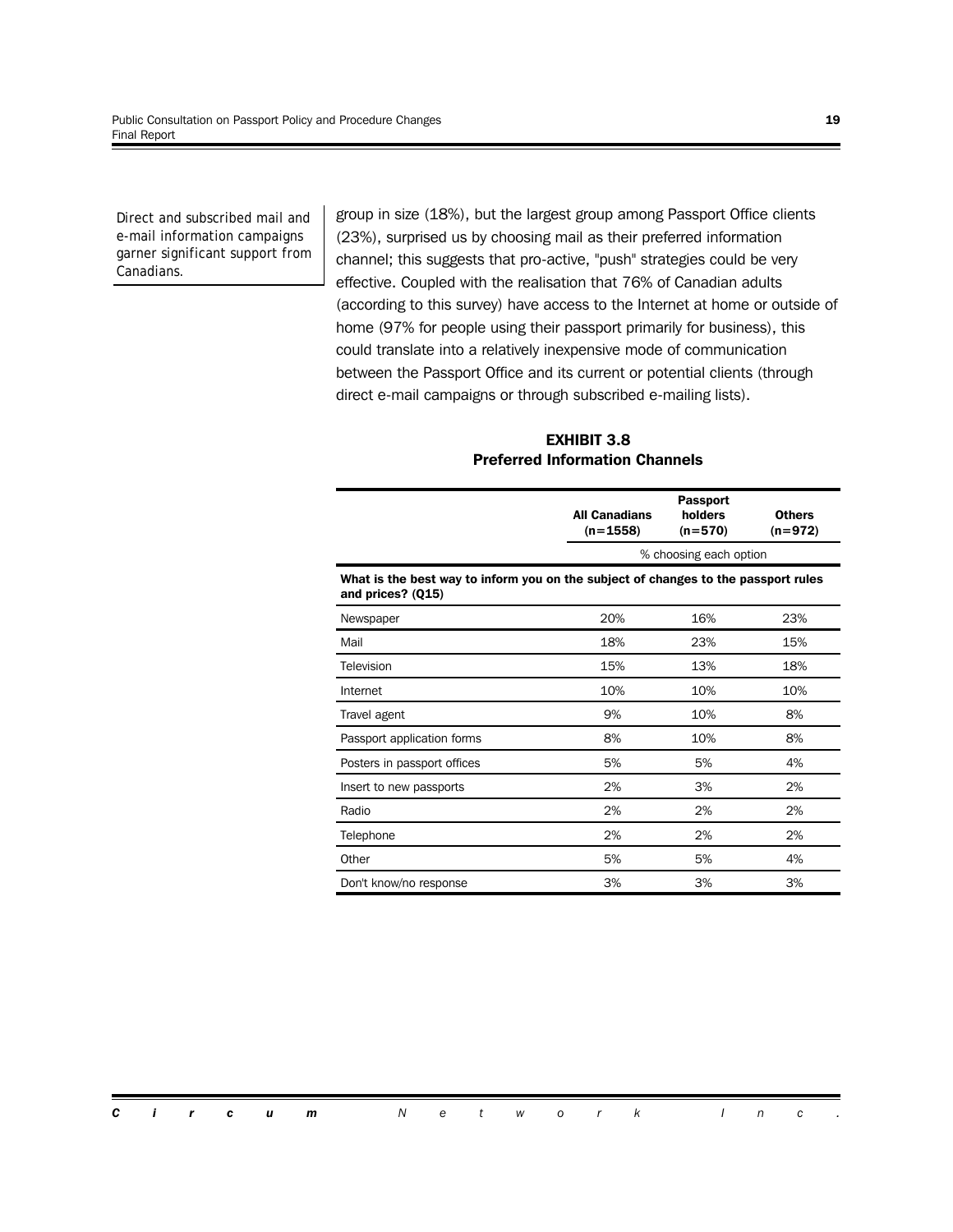and the control of the control of the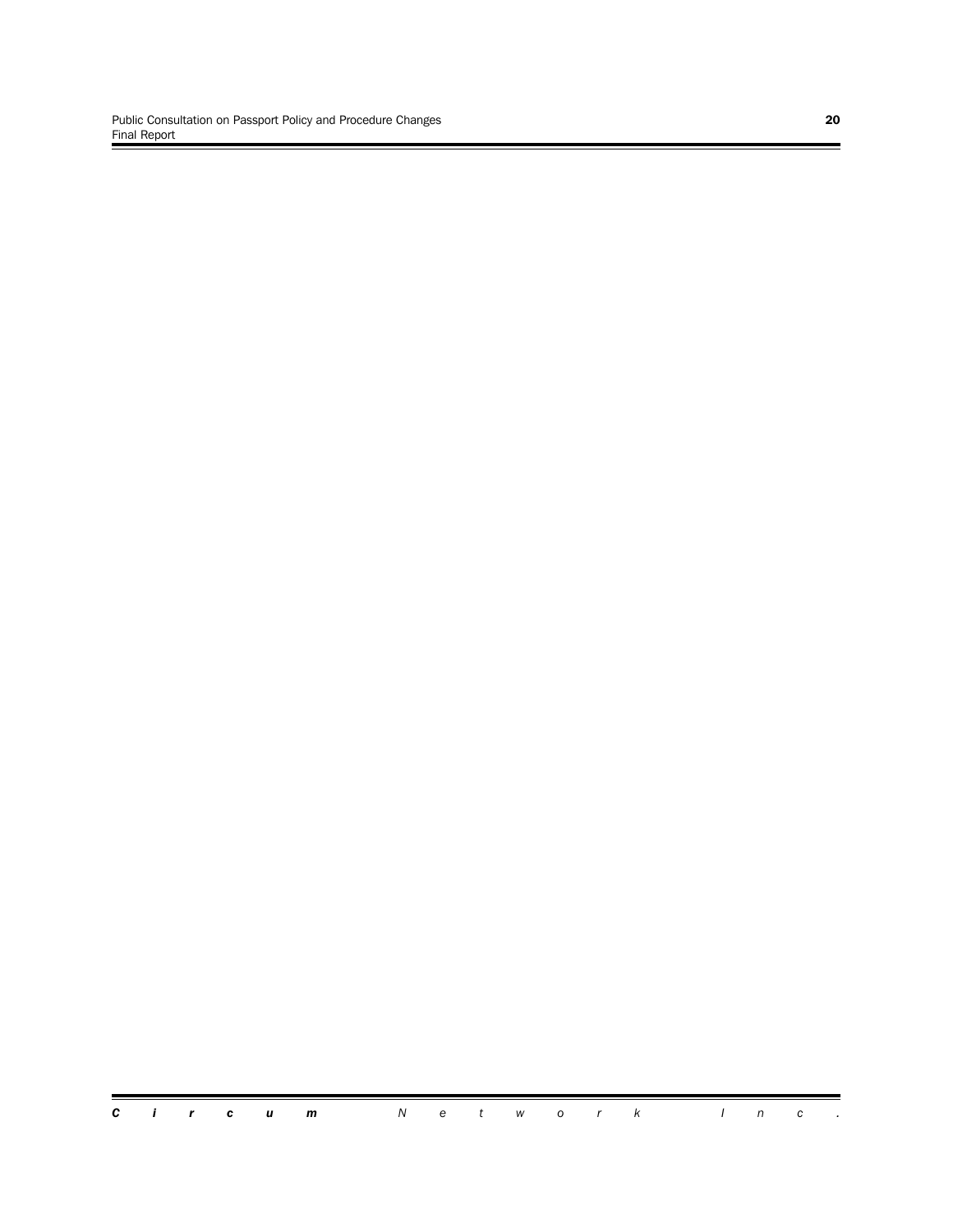# *Chapter 4*

# *PROFILE OF PUBLIC OPINION*

The multivariate analysis of the data collected in this study reveals that there are five underlying key themes which explain Canadians' reactions to passport policy and service changes. Using these key themes, a typology of Canadians was developed which identifies five segments of public opinion that are relevant to the debate at hand.

# *4.1 Five Key Themes*

As documented in the previous pages, Canadians express a variety of views on each of the topics presented to them. It is well known in the study of public opinion, however, that opinions on specific topics are driven by more in-depth predispositions and that, in reality, the make-up of public opinion is better analysed at that level than at the level of particulars.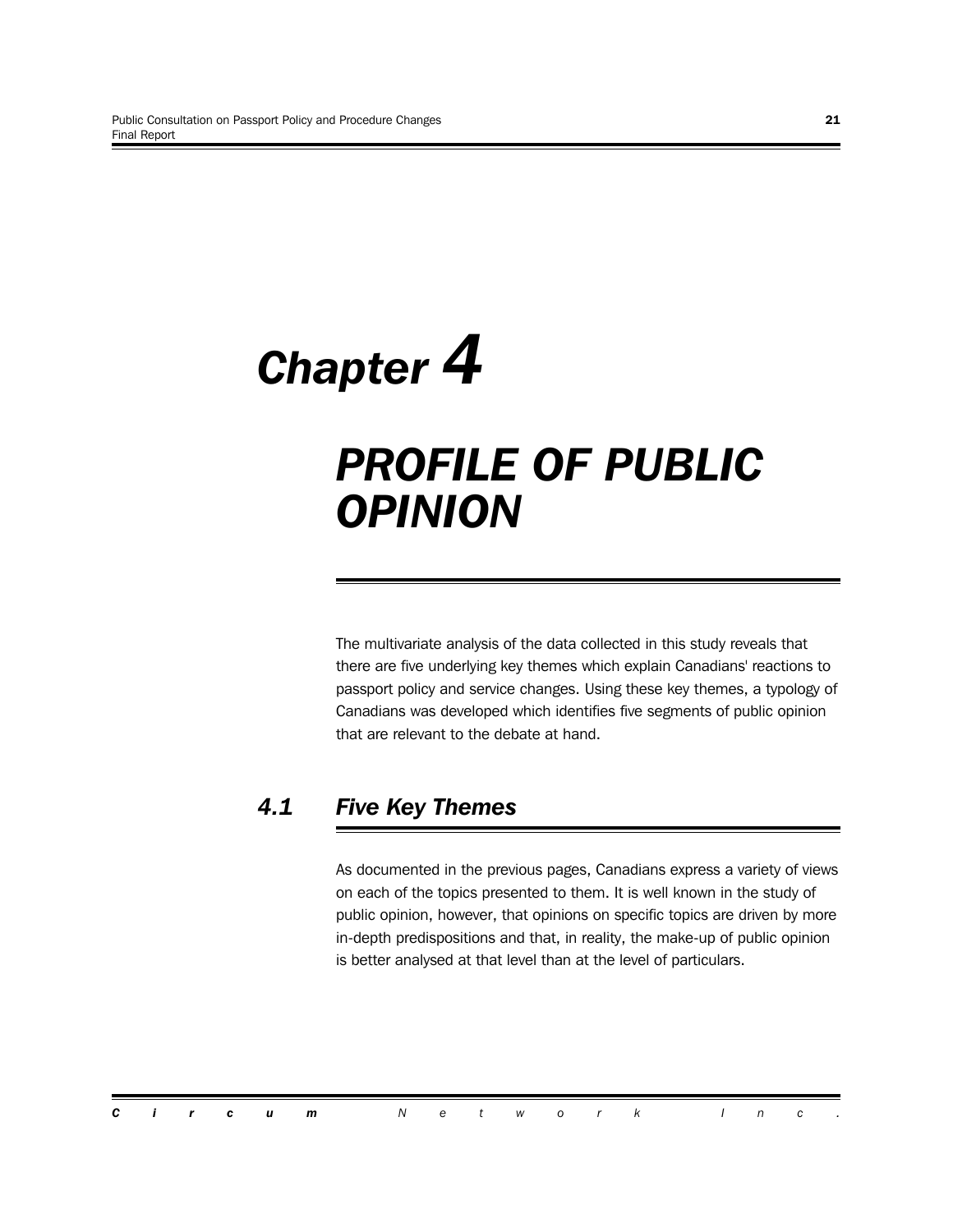The survey data were submitted to a multivariate statistical analysis to identify these underlying key themes. $^1$  A coherent picture emerged (see Exhibit 4.1).

**EXHIBIT 4.1 Key Themes**

| Key themes                             | Make-up                                                                                                                                | Average |
|----------------------------------------|----------------------------------------------------------------------------------------------------------------------------------------|---------|
| Emphasis on intangible<br>benefits     | $Q2A.$ Importance $-$ forgery<br>Q2B. Importance - effectiveness<br>Q7A. New computer technology<br>Q7F. Counterfeiting improvements   | 8.9     |
| Support for service features           | Q7B. Giving back documents<br>Q7C. Carry-over renewal<br>Q7D. Simplified renewal process<br>Q7G. Express Post delivery                 | 7.3     |
| Support for price increase             | Q6. Currently a good deal<br>Q7E. First \$5 payment<br>Q7H. Second \$5 payment<br>Q7I. \$5 for counter pick-up<br>08. \$10 a good deal | 6.0     |
| Perception of threat                   | Q3A. Frequency — forgery<br>Q3B. Frequency - denial of access                                                                          | 4.9     |
| Support for express issuance<br>prices | 010A. \$30 for 48 hours<br>010B. \$70 for 24 hours<br>Q10C. \$150 outside hours                                                        | 4.5     |

The responses to 18 opinion questions line up into five groupings which represent Canadians' overall reaction to the topics raised in this study:

• *Emphasis on intangible benefits*. The attributed importance of making the Canadian passport difficult to use by imposters and of assuring the acceptance of the Canadian passport by authorities in other countries coalesce with positions on the reasonableness of acquiring new technology to improve passport security and of modifying the Canadian passport to make it more difficult to falsify into a theme we labelled "Emphasis on intangible benefits". What this means is that respondents show a coherent pattern of responses to these questions:

1 Technically, a principal components factor analysis with varimax rotation was used, extracting factors with eigenvalues larger than one.

|  |  | <b>Circum</b> Network Inc. |  |  |  |  |  |  |
|--|--|----------------------------|--|--|--|--|--|--|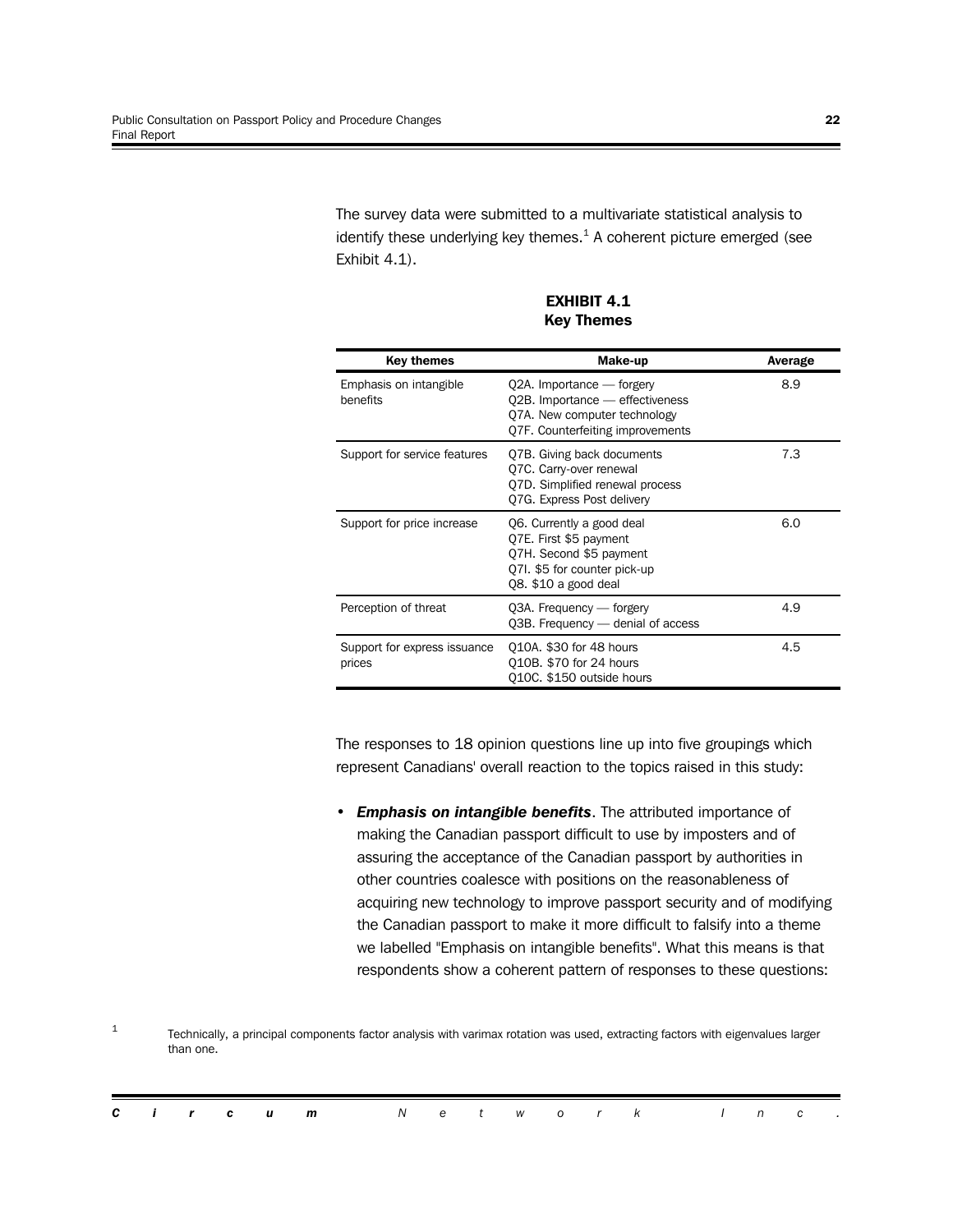giving a high rating to the importance of making the passport tamperproof is associated with high approval of modifying the passport to make it mode difficult to counterfeit. Therefore, we can generally describe Canadians' (and subgroups of Canadians) emphasis on such intangible benefits as a whole instead of reverting to each question and set of answers separately.

- *Support for service features*. Responses to the reasonableness of the four new service features regroup into a single scale of reaction to the proposed changes which includes the immediate return of documents, the carry-over renewal, the simplified renewal process and Express Post delivery. This result indicates that public response to the new service features form a more or less monolithic reaction to the Passport Office project.
- *Support for price increases*. Every aspect related to pricing (i.e., the intermediate \$5 prices, the \$5 charge for counter pick-up, the overall \$10 deal as well as the initial question concerning how good a deal the current passport is, at the exclusion of express issuance pricing which has its own dynamic) converge to form an overall "Support for price increases" score. The correlations among these responses support the hypothesis that many individuals tend to react more or less instinctively to issues of pricing, especially in the area of public service, without carefully weighting the benefits purchased.
- *Perception of threat*. Two questions deal with the perceived frequency of passport forgery and denial of service. Responses to these two questions tend to co-vary. They constitute a score which we interpret as measuring the perception of threat to the integrity of the Canadian passport.
- *Support for express issuance prices*. Three questions deal with the pricing of express passport issuance. Reactions to these questions correlate closely such that knowing one's response to one question would allow us to predict answers to the other two questions. However, after attempting to use it in further analyses, this theme has appeared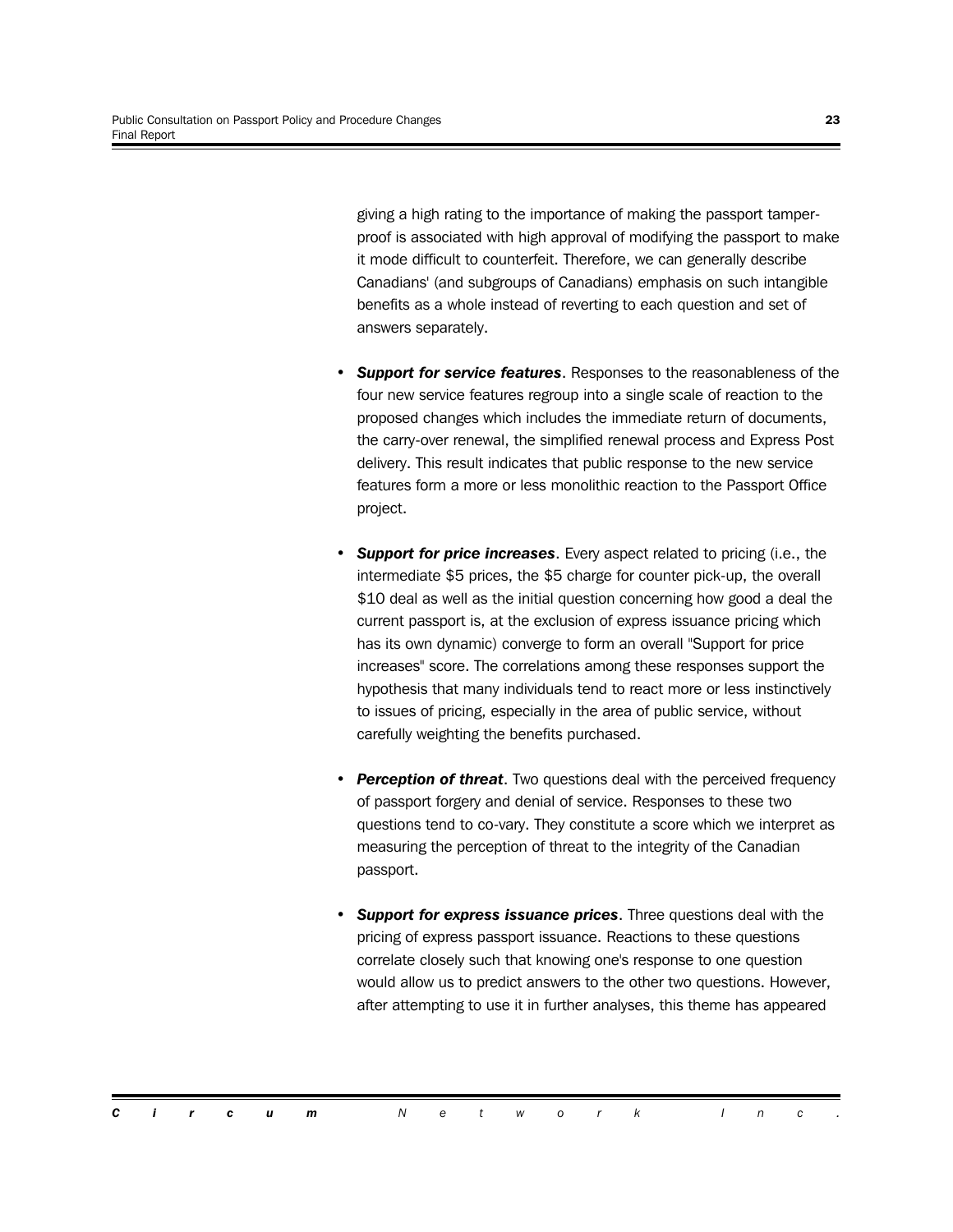too narrow to be useful in interpreting Canadians' response to the proposed passport policy and procedure changes.

# *4.2 Five Segments of Public Opinion*

Using the first four key themes and leaving the fifth one out because it is too narrow for the following analysis, the survey responses were regrouped into five homogeneous segments of population. $^{\text{1}}$  These segments represent the typical reactions encountered within Canadian public opinion concerning the Passport Office proposed changes:

- *Strong Supporters*. Strong Supporters constitute the largest of the five groups with 33% of Canadian adults. They sense a higher level of threat to the integrity of the Canadian passport which leads them to value intangible benefits more than others and to develop a higher appreciation of the proposed benefits. They are also much more likely to find the proposed cost increases reasonable.
	- This is the youngest group of all with a significant over-representation in the 18-29 age category and an under-representation in the group of people aged 60 and more.
	- Strong Supporters comprise more women than other groups.
	- Residents of British Columbia are under-represented in this group.
	- They are more likely to be Canadians by birth.
	- Strong Supporters are more likely than others to not hold a valid Canadian passport.

<sup>1</sup> Technically, a traditional cluster analysis was performed with eucledian distances using the TypoXP software from VoxCo inc.. The segmentation could have produced fewer or more segments but the results obtained with five segments were more clearly interpretable than other scenarii while being useful for decision-making.

|  |  | <b>Circum</b> Network Inc. |  |  |  |  |  |  |
|--|--|----------------------------|--|--|--|--|--|--|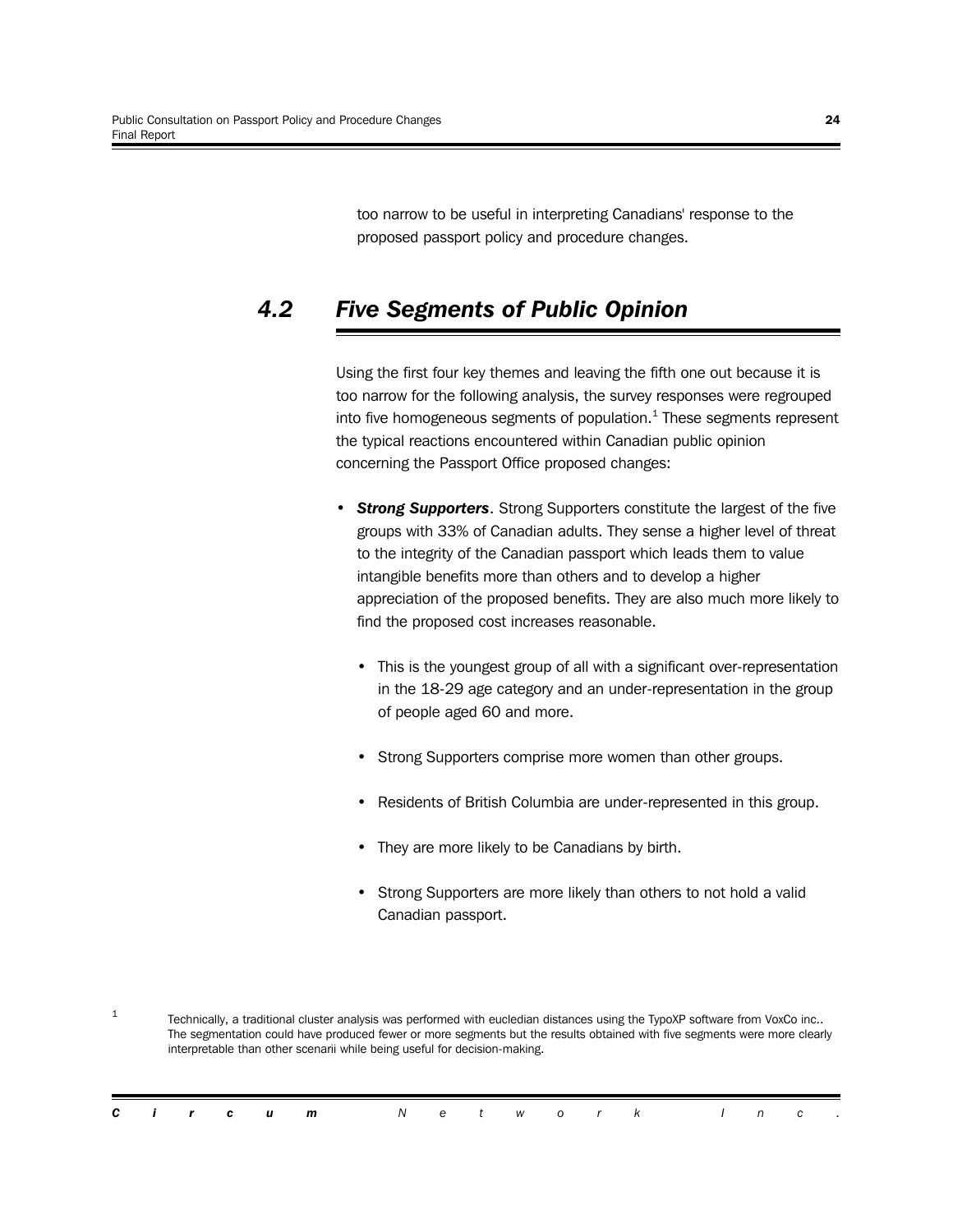

**TABLE 4.2 Description of the Public Opinion Segments**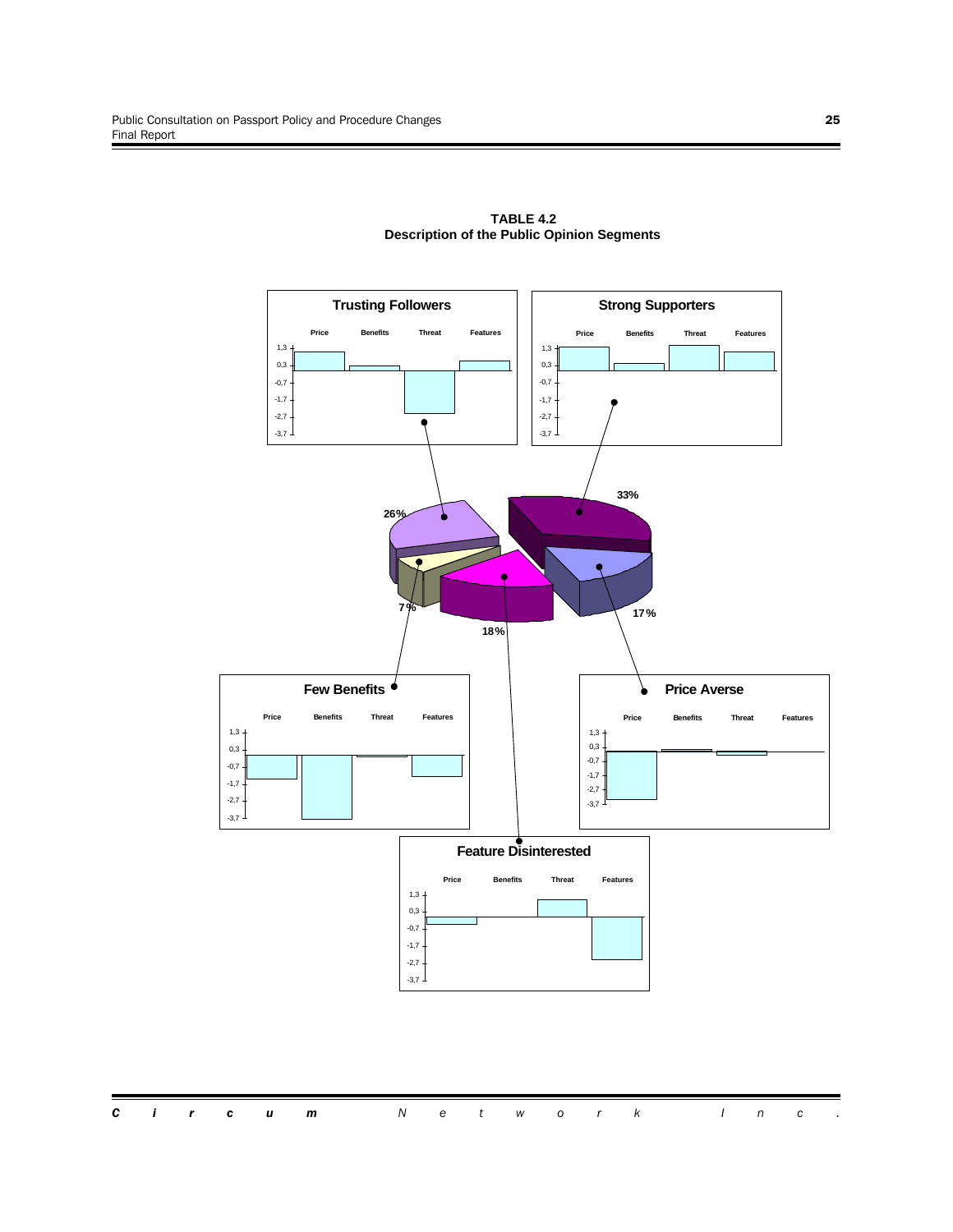- Strong Supporters appreciate the Internet and mail as a means of communicating with them.
- *Trusting Followers*. Trusting Followers regroup 26% of the adult population. They support the intangible benefits of the proposed changes and value the new service initiatives. Their support of the price increases is close to that shown by Strong Supporters. However, their overall support for the project is not grounded in a sense of threat to the integrity of the passport; in fact, this is the group where the threat is least felt. Since it supports the project without buying into its rational basis, this group was labelled Trusting Followers.
	- There are somewhat more males within this group than in others.
	- They are more likely to be new Canadians.
- *Few Benefits*. A small segment of 7% of the population, the "Few Benefits" group is critical of the price proposed for the changes, mainly because they don't think the intangible benefits are worth it. Since the members of this segment present an average sense of threat to the integrity of the passport, they may need to be convinced that the proposed features will in fact translate into security benefits that counterweight the proposed costs.
	- There are more males within this group than in others.
	- They belong less to the 30-44 age group but more to the group of people aged 60 and more.
	- Residents of British Columbia are significantly over-represented in this group.
	- They are more likely to be new Canadians.
	- A majority in this group favours paying for passport service improvements through general government revenues rather than through a user-pay approach.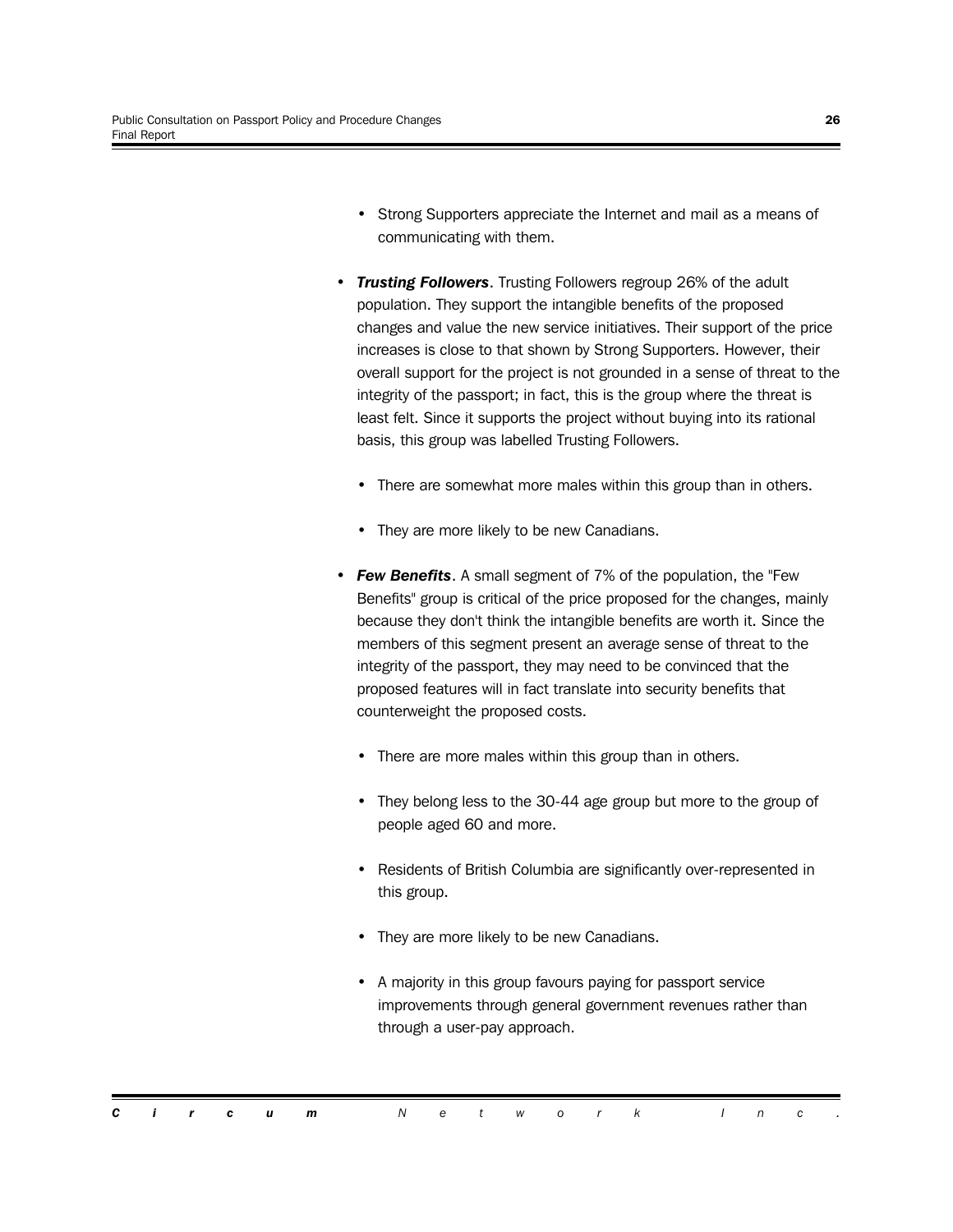- The Few Benefits group is more likely than others to choose posters in passport offices as a good way to inform them.
- *Feature Disinterested*. The fourth segment represents 18% of the Canadian population. Its members share an average reaction to the price increased and to the intangible benefits. They have a higher than average sense that there are threats to the integrity of the Canadian passport. However, what distinguishes them is that they give low value to the features proposed. In view of the sense of threat they display, we conclude that they do not sense that the proposed features would provide them with benefits which suit their needs.
	- They are more likely than other segments to be English-speaking and less likely to have a non-Charter mother tongue.
	- They are more likely to be Canadians by birth.
	- They are more likely than other groups to posses Internet access at home and outside home.
	- A large majority in this group favours paying for passport service improvements through a user-pay approach rather than through general government revenues. This is in sync with their disinterest for the proposed changes.
	- This group selected newspapers more often than others as a means of communicating them changes in passport rules and prices.
- *Price Averse*. Finally, a group of 17% of respondents stand out as reacting negatively to price increase while offering average ratings on the other three aspects of the analysis. Basically, they refuse to pay more, whatever the features are that are offered and whatever their feelings about the urgency of the situation are. This group is unlikely to be influenced by communications concerning the current threat or the benefits of the proposed changes. The reaction is more likely visceral than reflected.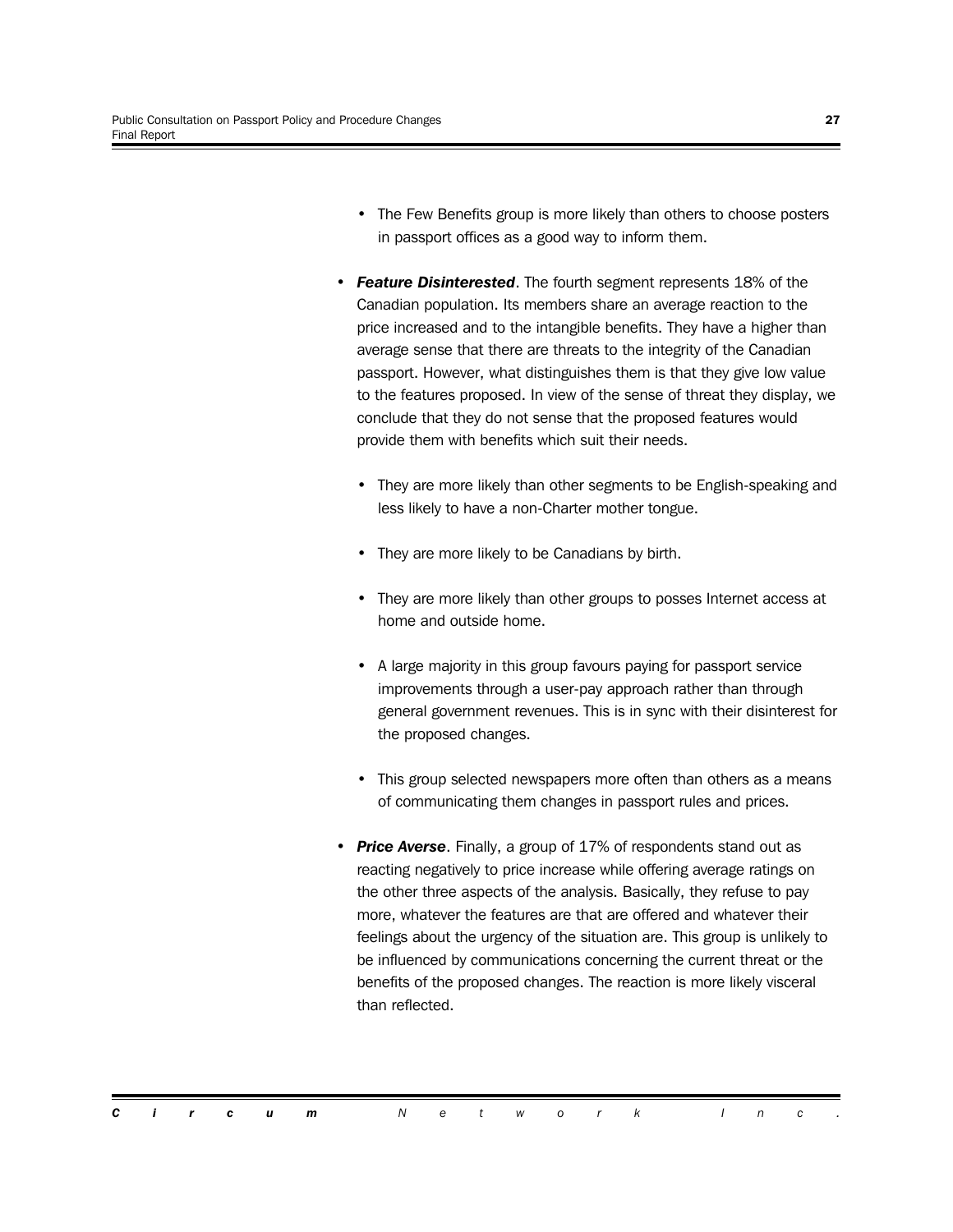- They are more likely to fall in the 30-44 age group and less likely to belong to the 18-29 group.
- A majority in this group favours paying for passport service improvements through general government revenues rather than through a user-pay approach. This can be interpreted as a strategy to reduce the cost load on each passport client by spreading it to non-clients.
- In keeping with their reluctance for price increases, the Price Averse segment was more likely to select documentation in the passport application form as a means of communicating policy and service changes.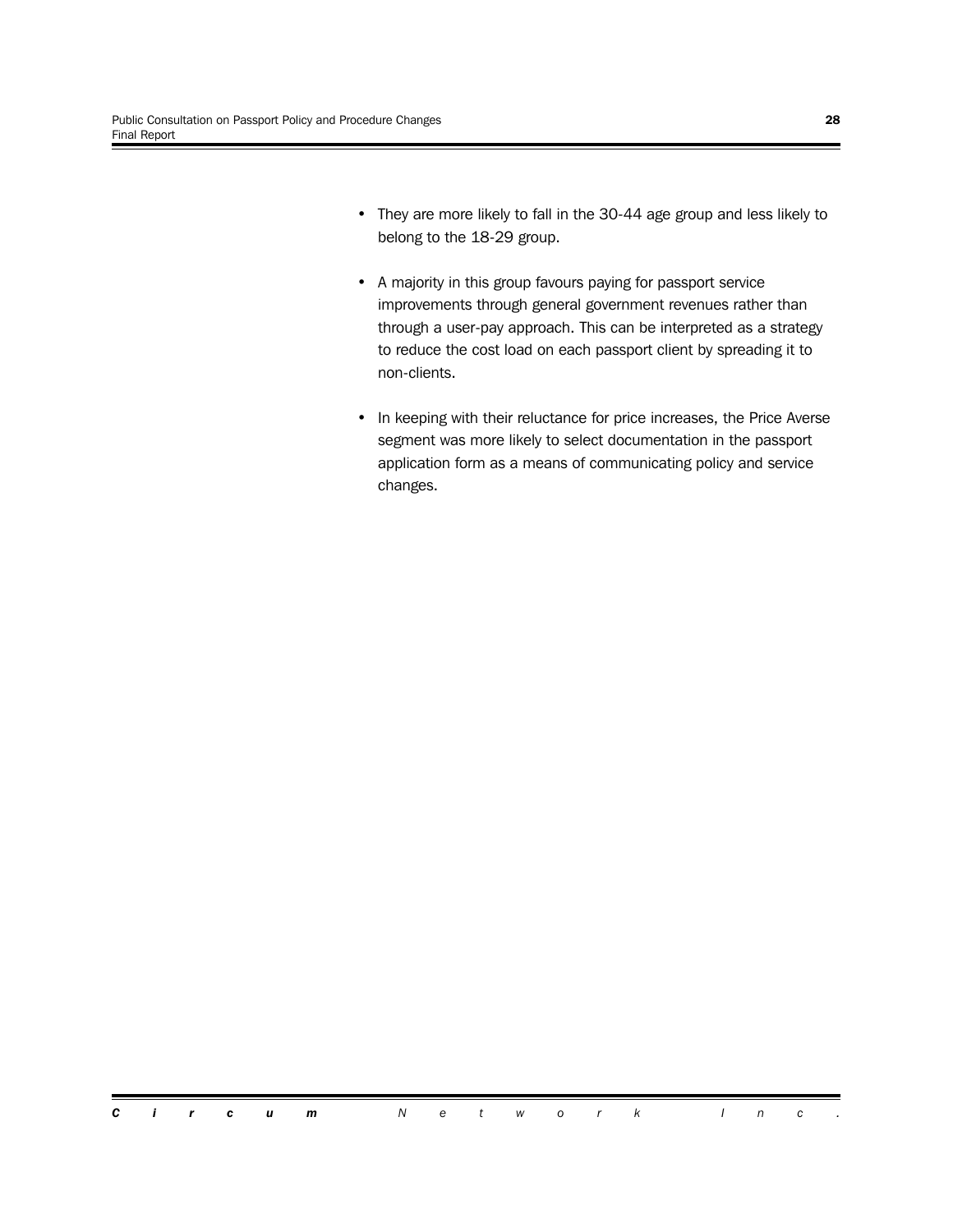# *APPENDIX 1 Questionnaire*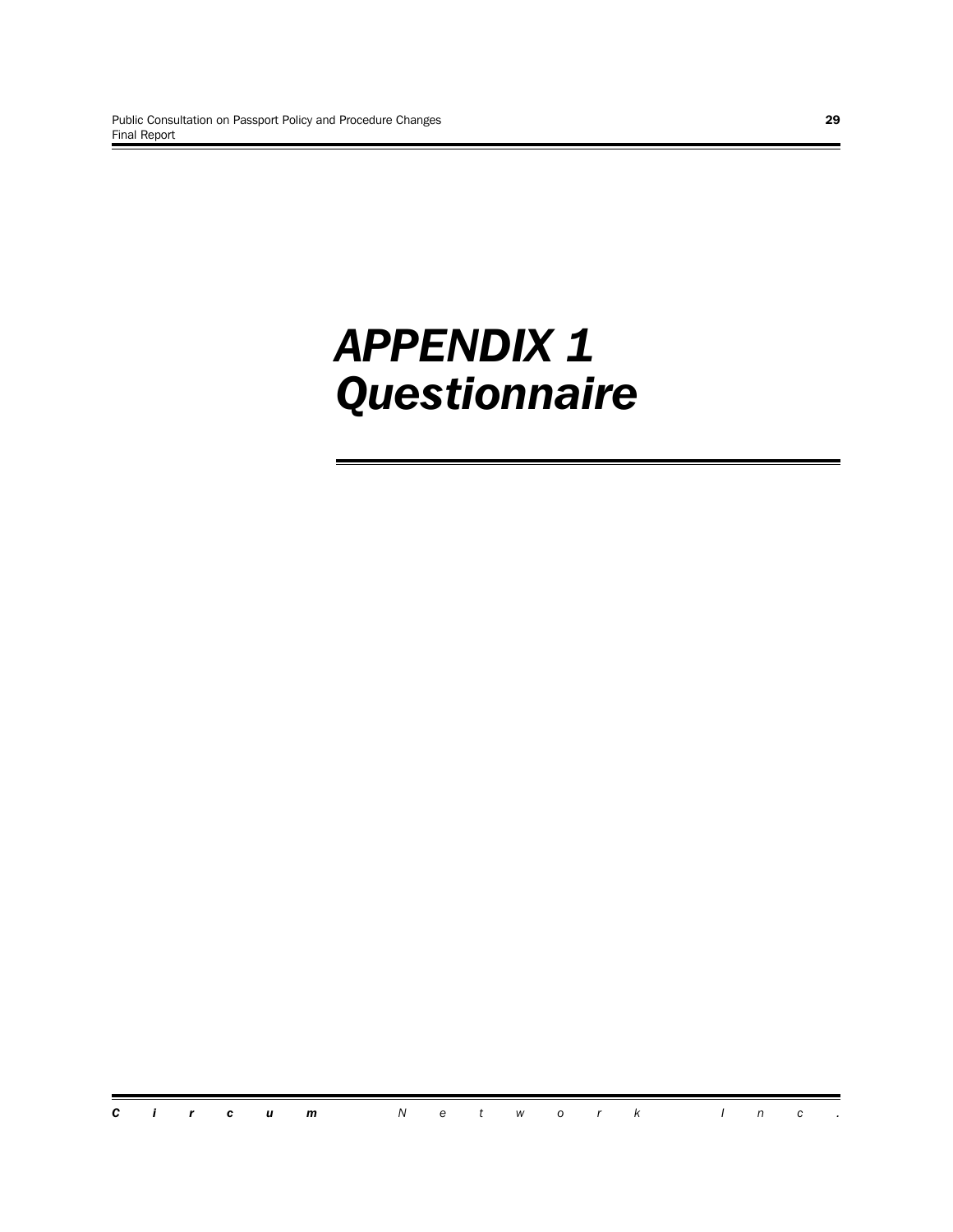and the control of the control of the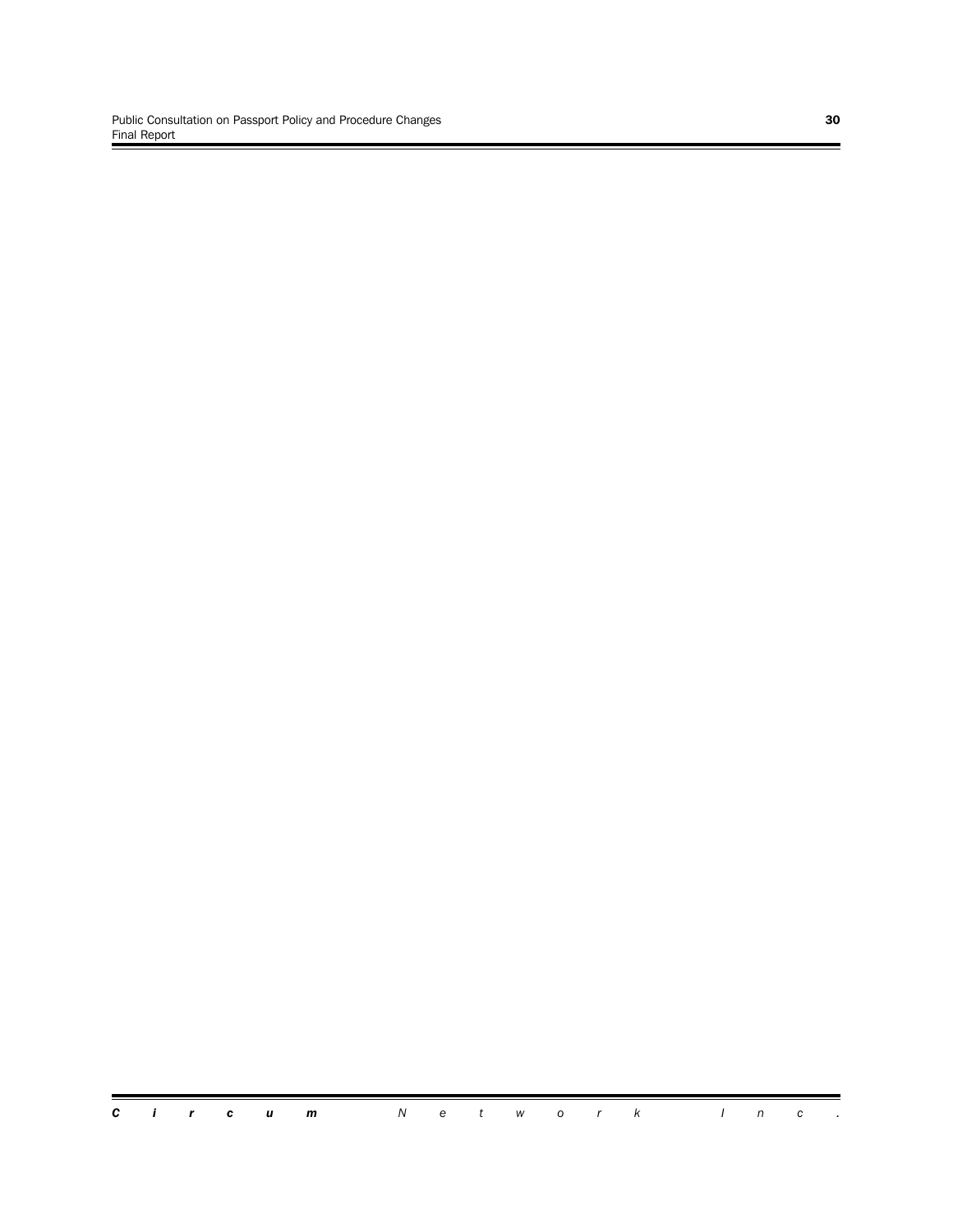#### *PASSPORT 2000 ISSUES SURVEY OF THE CANADIAN POPULATION ON PASSPORT POLICY ISSUES*

(CHECK QUOTAS BY REGION : ATLANTIC CANADA, QUEBEC, ONTARIO, PRAIRIES, ALBERTA, BC WITH TERRITORIES)

Hello, my name is **Example 20** and I call you on behalf of the Canadian Passport Office, the federal agency that issues Canadian passports. I would like to talk to the Canadian citizen 18 or older living in your household who has had their birthday most recently. (REACH THE RIGHT INDIVIDUAL) I would like to ask you a few questions about Canadian passports. Your opinion is important whether or not you hold a passport. This will take no more than 15 minutes and your answers will remain totally confidential. May I begin?

#### Q1 **May I confirm that you are a Canadian citizen?**

# SECURITY THREAT

Q2 **I would like to know how important you find each of the following aspects. Please answer on a scale from 0 to 10 where 0 means not at all important and 10 means extremely important. How important to you is...**

(ITEMS ARE PERMUTATED)

- 2.1 making the passport difficult to use by an imposter
- 2.2 the acceptance of your passport by the authorities in other countries
- Q3 **In your opinion, how frequently do you think the following happen? Please answer on a scale from 0 to 10 where 0 means that it never happens and 10 means that it happens very often.** (ITEMS ARE PERMUTATED)
	- 3.1 the forgery of Canadian passports
	- 3.2 the refusal of entry of Canadian passport holders by other countries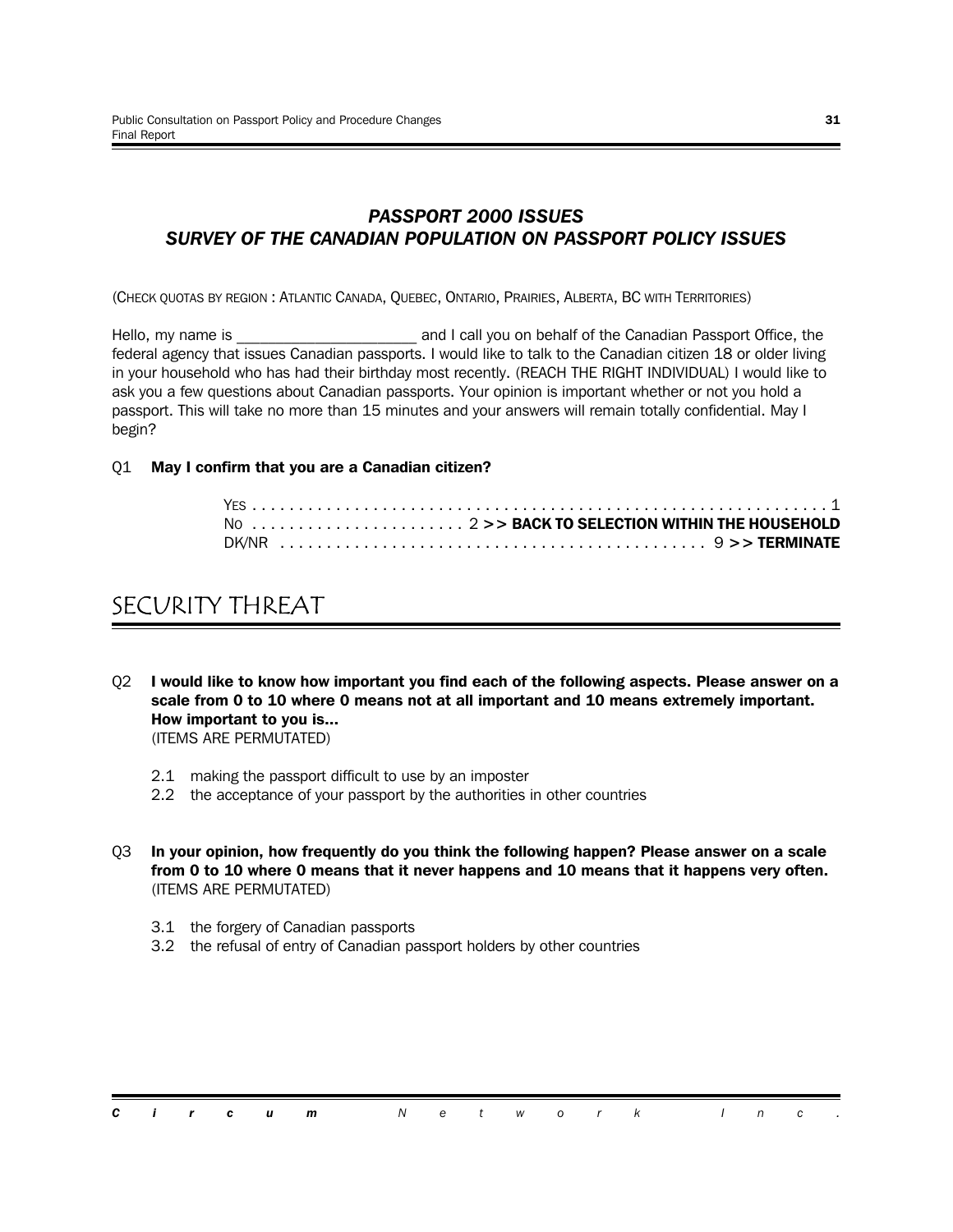# DELIVERY OPTIONS

**The following questions will be about delivery services.**

- Q4 **On a scale from 0 to 10 where 0 means not at all reliable and 10 means extremely reliable, how reliable do you think each of the following is at delivering ON TIME?** (ITEMS ARE PERMUTATED)
	- 4.1 Express post with signature
	- 4.2 Regular mail
	- 4.3 Priority post with signature
	- 4.4 UPS courier service with signature
	- 4.5 Fedex courier service with signature
	- 4.6 Purolator courier service with signature
- Q5 **Disregarding any recent passport application experience, as a consumer, how many minutes, hours, days or weeks would you expect to wait to obtain your passport counting from the time you have provided all relevant information and documents?**

| VALUE: |
|--------|
|        |
|        |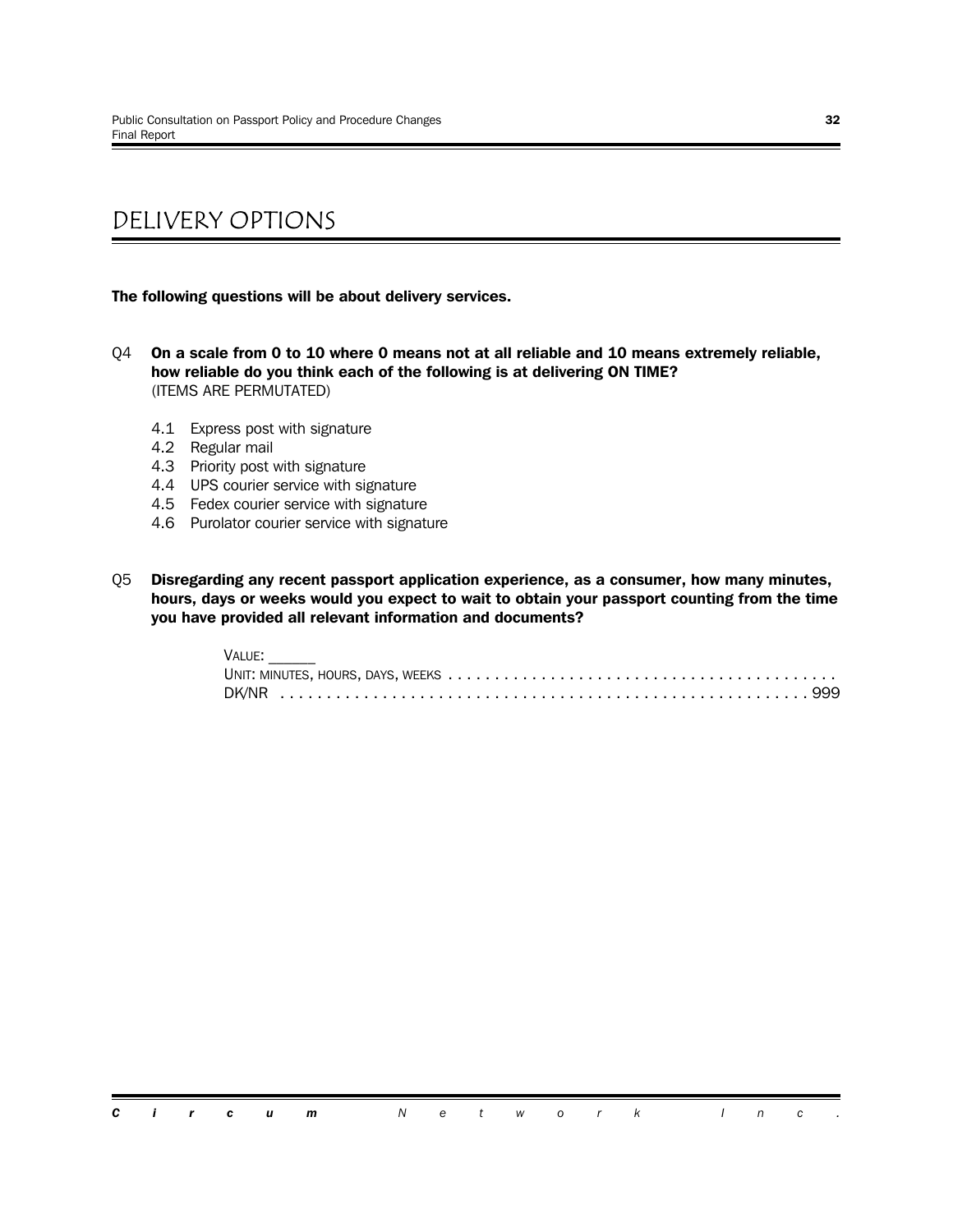# BASIC CHANGES

Q6 **Currently, a new passport, valid for 5 years, costs \$60. On a scale from 0 to 10 where 0 means very bad value for money and 10 means very good value for money, how would you rate the value for money OF the passport FOR the passport client?**

```
SCALE POINT __________ ............................................... 1
DK/NR ........................................................... 9
```
Q7 **Now, I will read you a description of possible changes the Passport Office may be contemplating. Using a scale from 0 to 10 where 0 means not at all reasonable and 10 means totally reasonable, as a tax payer, how reasonable would you find...**

### (FIRST 4 ITEMS ARE PERMUTATED)

- 7.1 Acquiring new computer technology to improve passport security
- 7.2 The Passport Office giving back the citizenship documents at the service counter after inspecting them instead of returning them with the new passport
- 7.3 Allowing the renewal of passports up to six months before expiry and carrying over the left over validity period
- 7.4 Implementing a simplified passport renewal process where the person requesting the passport does not have to provide again a proof of citizenship and a guarantor who can vouch for them
- 7.5 In order to pay for these changes, that is increased passport security, immediate return of citizenship documents, carry over renewal and simplified renewal, increasing the cost of the 5 year passport by \$5 from \$60

### **Now, how reasonable would you find...**

(FIRST 2 ITEMS ARE PERMUTATED)

- 7.6 Modifying the Canadian passport to make it more difficult to falsify
- 7.7 Making express post delivery with signature the normal way of returning passports to clients to avoid having to go back to the passport office to pick it up
- 7.8 In order to pay for these changes, that is increased passport security and express post delivery, increasing the cost of the 5-year passport by \$5 from \$60

#### **Finally, how reasonable would you find...**

7.9 Charging \$5 for picking up a new passport at the counter for someone who does not want it delivered by express post with signature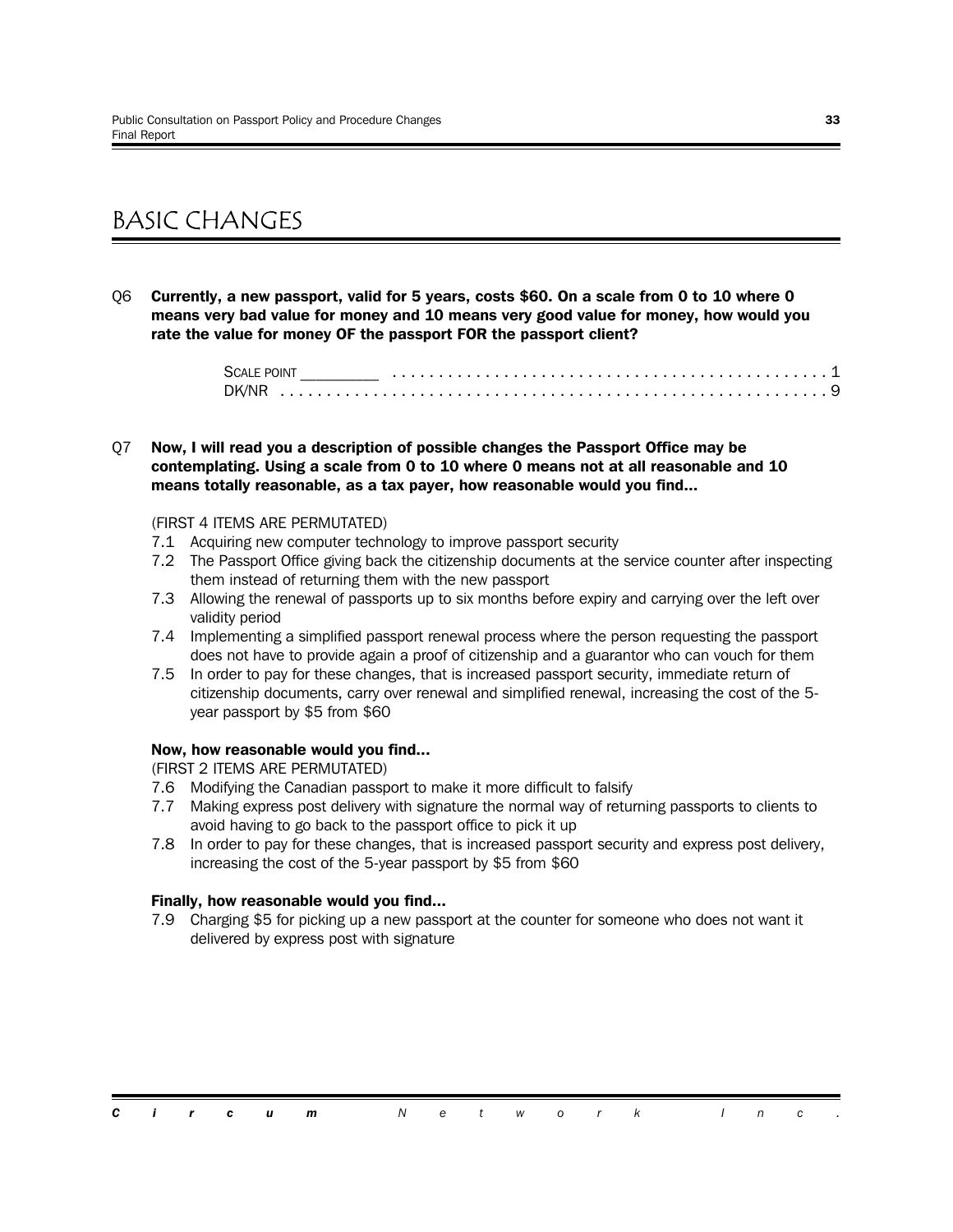Q8 **Consider a \$10 increase from \$60 for a new 5-year passport which would provide the following changes: increased passport security, immediate return of citizenship documents, carry over renewal, simplified renewal and express post delivery to avoid a second trip to the passport office. On a scale from 0 to 10 where 0 means very bad value for money and 10 means very good value for money, how would you rate the value for money in this deal for the passport client?**

| <b>SCALE POINT</b> |  |  |  |  |  |  |  |  |  |  |  |  |  |  |  |  |  |  |
|--------------------|--|--|--|--|--|--|--|--|--|--|--|--|--|--|--|--|--|--|
| DK/NR              |  |  |  |  |  |  |  |  |  |  |  |  |  |  |  |  |  |  |

Q9 **Which one of the following two positions is closest to your point of view...** (ROTATION)

| PASSPORT SERVICE IMPROVEMENTS SHOULD BE PAID OUT OF GENERAL |  |
|-------------------------------------------------------------|--|
|                                                             |  |
| 0R                                                          |  |
| PASSPORT SERVICE IMPROVEMENTS SHOULD BE FINANCED THROUGH    |  |
|                                                             |  |
|                                                             |  |

### EXPRESS SERVICE

- Q10 **The normal turnaround time for issuing a passport is 5 days. Using a scale from 0 to 10 where 0 means not at all reasonable and 10 means totally reasonable, as a tax payer, how reasonable would you find...** (NO ROTATION)
	- 10.1 Charging an additional \$30 to issue the passport within 48 hours
	- 10.2 Charging an additional \$70 to issue the passport within 24 hours
	- 10.3 Charging an additional \$150 to issue the passport outside regular opening hours
	- 10.4 Refunding the additional charges for express issuance if the passport is required for sickness or death in the family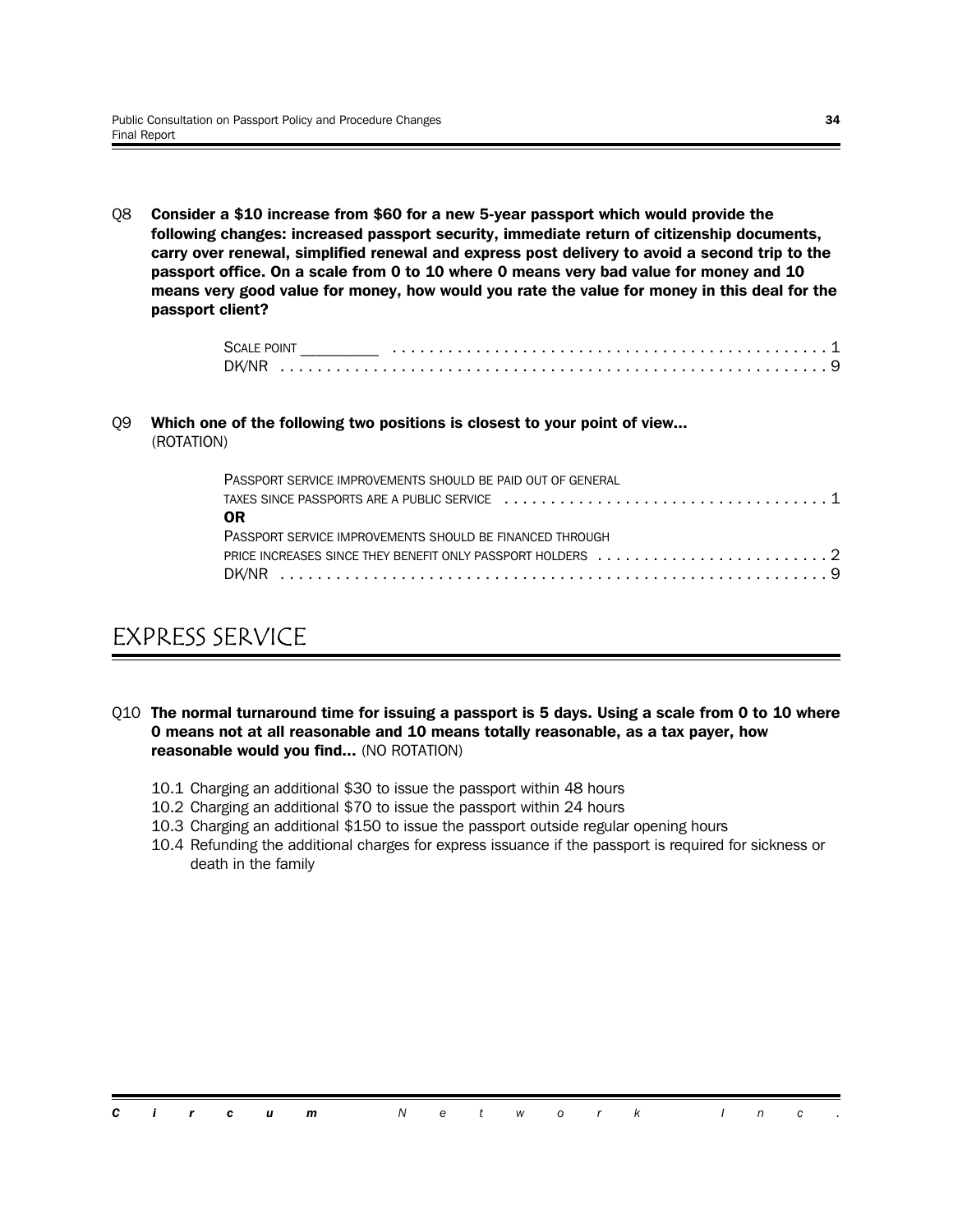# COMMUNICATIONS

### Q11 **If you needed information on how to get a passport, where would you look for it first?** (DO NOT READ)

| O'CANADA LINE, GENERAL GOVERNMENT PHONE LINE, CANADA 1-800 LINE  2 |  |  |  |  |  |  |
|--------------------------------------------------------------------|--|--|--|--|--|--|
|                                                                    |  |  |  |  |  |  |
|                                                                    |  |  |  |  |  |  |
|                                                                    |  |  |  |  |  |  |
|                                                                    |  |  |  |  |  |  |
|                                                                    |  |  |  |  |  |  |
|                                                                    |  |  |  |  |  |  |

### Q12 **From what you know, where could you obtain the passport application form?** (DO NOT READ)

| O'CANADA LINE. GENERAL GOVERNMENT PHONE LINE, CANADA 1-800 LINE  2 |
|--------------------------------------------------------------------|
|                                                                    |
|                                                                    |
|                                                                    |
|                                                                    |
|                                                                    |

### Q13 **Do you know whether the Passport Office has an Internet Web site?**

| No, IT DOES NOT $\dots\dots\dots\dots\dots\dots\dots\dots\dots\dots\dots\dots\dots\dots\dots\dots\dots\dots$ |  |
|--------------------------------------------------------------------------------------------------------------|--|
|                                                                                                              |  |
|                                                                                                              |  |

### Q14 **Do you know whether the Passport Office has a toll-free 1-800 phone line?**

| No, IT DOES NOT $\dots\dots\dots\dots\dots\dots\dots\dots\dots\dots\dots\dots\dots\dots\dots\dots\dots\dots$ |  |
|--------------------------------------------------------------------------------------------------------------|--|
|                                                                                                              |  |
|                                                                                                              |  |

|  |  | <b>Circum</b> Network Inc. |  |  |  |  |  |  |
|--|--|----------------------------|--|--|--|--|--|--|

<u> The Company of the Company of the Company of the Company of the Company of the Company of the Company of the Company of the Company of the Company of the Company of the Company of the Company of the Company of the Compan</u>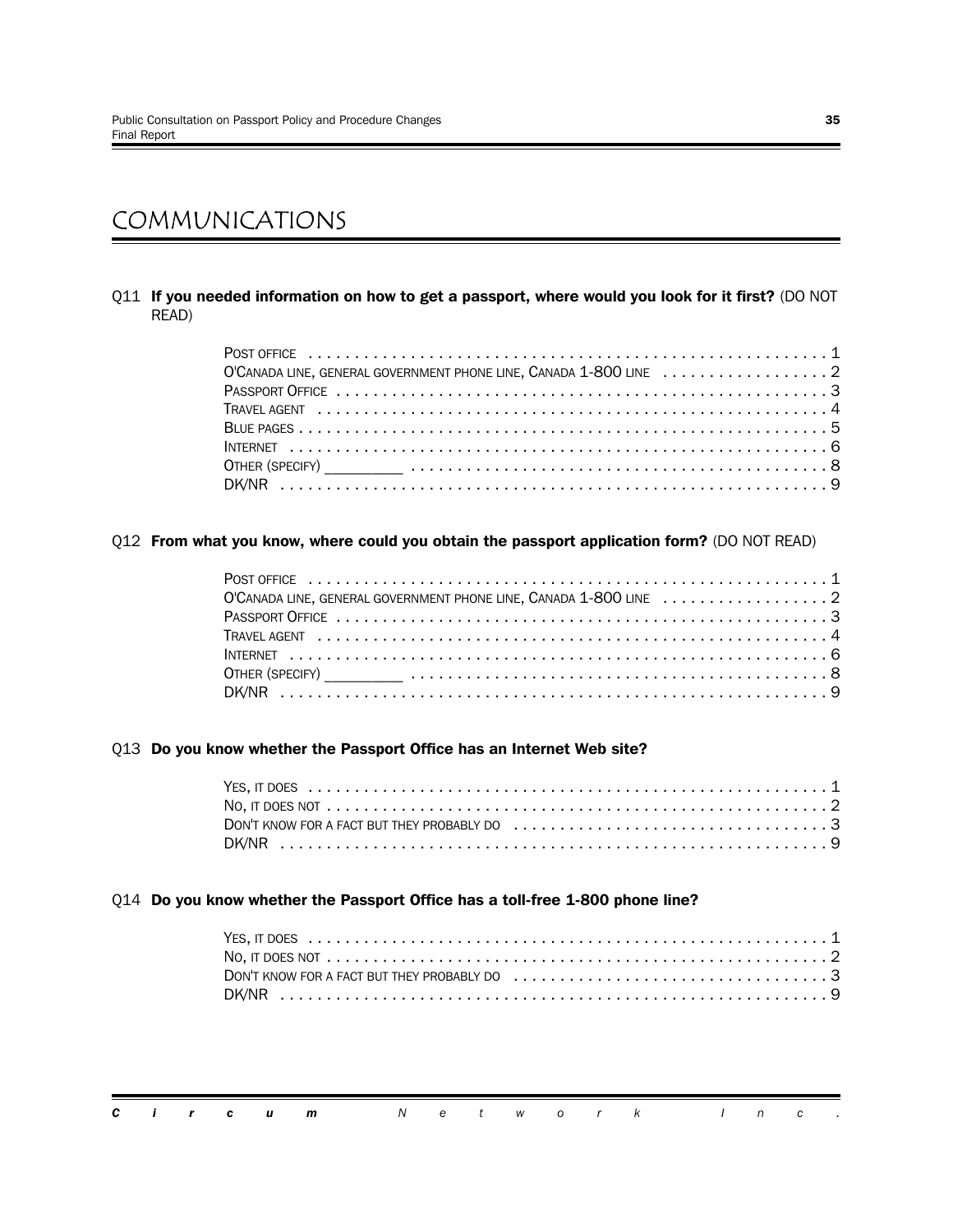Q15 **What is the best way to inform you on the subject of changes to the passport rules and prices?** (READ IF NECESSARY)

## SOCIO-DEMOGRAPHICS

Q16 **Finally, I have a few questions for statistical purposes. To the best of your knowledge, do you currently hold a valid Canadian passport?**

### (IF YES)

Q17 **To the best of your recollection, how many years ago was that passport issued?**

| NOTE THE NUMBER OF YEARS (MAX 5) CONTROL CONTROL CONTROL CONTROL CONTROL CONTROL CONTROL CONTROL CONTROL CONTR |  |
|----------------------------------------------------------------------------------------------------------------|--|
|                                                                                                                |  |

(IF YES, STILL)

Q18 **Do you use your passport mainly for leisure trips or for business trips?** (DO NOT READ)

|  |  |  | <b>Circum</b> Network Inc. |  |  |  |  |  |  |
|--|--|--|----------------------------|--|--|--|--|--|--|
|  |  |  |                            |  |  |  |  |  |  |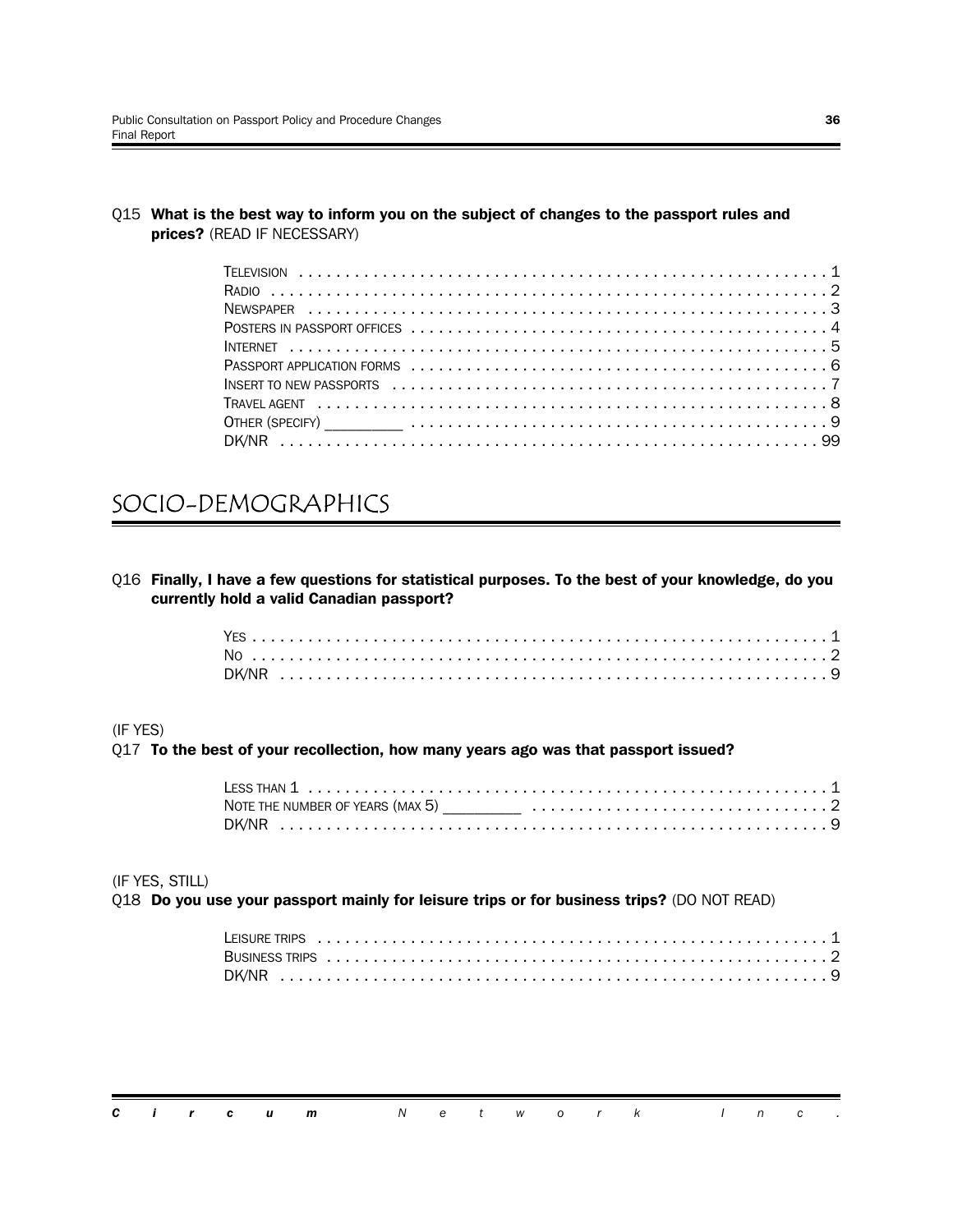### Q19 **Does your household have Internet access from home?**

### Q20 **Do you have Internet access outside of your home?**

### Q21 **Are you a Canadian citizen by birth?**

### Q22 **How many people 18 or older live in your household?**

| NUMBER: |  |  |  |  |
|---------|--|--|--|--|
|         |  |  |  |  |

### Q23 **How many people 17 and younger live in your household?**

| NUMBER' |  |  |  |  |  |  |  |  |  |
|---------|--|--|--|--|--|--|--|--|--|
|         |  |  |  |  |  |  |  |  |  |

### Q24 **Which language did you learn first and still understand?** (DO NOT READ)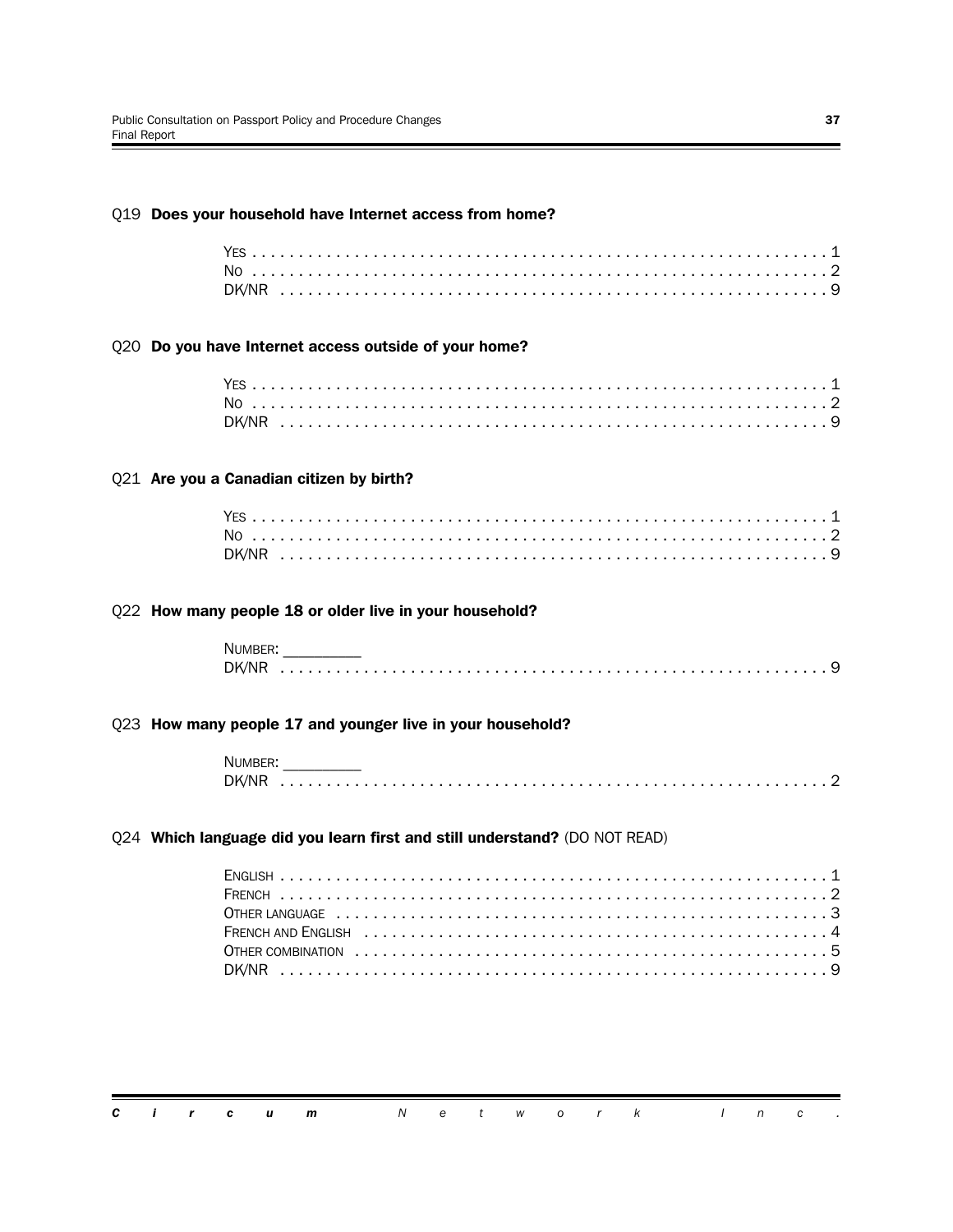### Q25 **In which year were you born?**

### Q26 **How many different telephone numbers does your household have, excluding those used only for fax or Internet access?**

| <b>NUMBER</b> |  |  |  |  |  |  |  |  |  |  |  |  |  |  |  |  |  |  |  |
|---------------|--|--|--|--|--|--|--|--|--|--|--|--|--|--|--|--|--|--|--|
|               |  |  |  |  |  |  |  |  |  |  |  |  |  |  |  |  |  |  |  |

### **THANK AND TERMINATE**

### Q27 **(DO NOT ASK) Interview language**

### Q28 **(DO NOT ASK) Gender**

| <b>FEMALL</b> |  |  |  |  |  |  |  |  |  |  |  |  |  |  |  |  |  |  |  |  |  |
|---------------|--|--|--|--|--|--|--|--|--|--|--|--|--|--|--|--|--|--|--|--|--|
|               |  |  |  |  |  |  |  |  |  |  |  |  |  |  |  |  |  |  |  |  |  |

### Q29 **(DO NOT ASK) Province**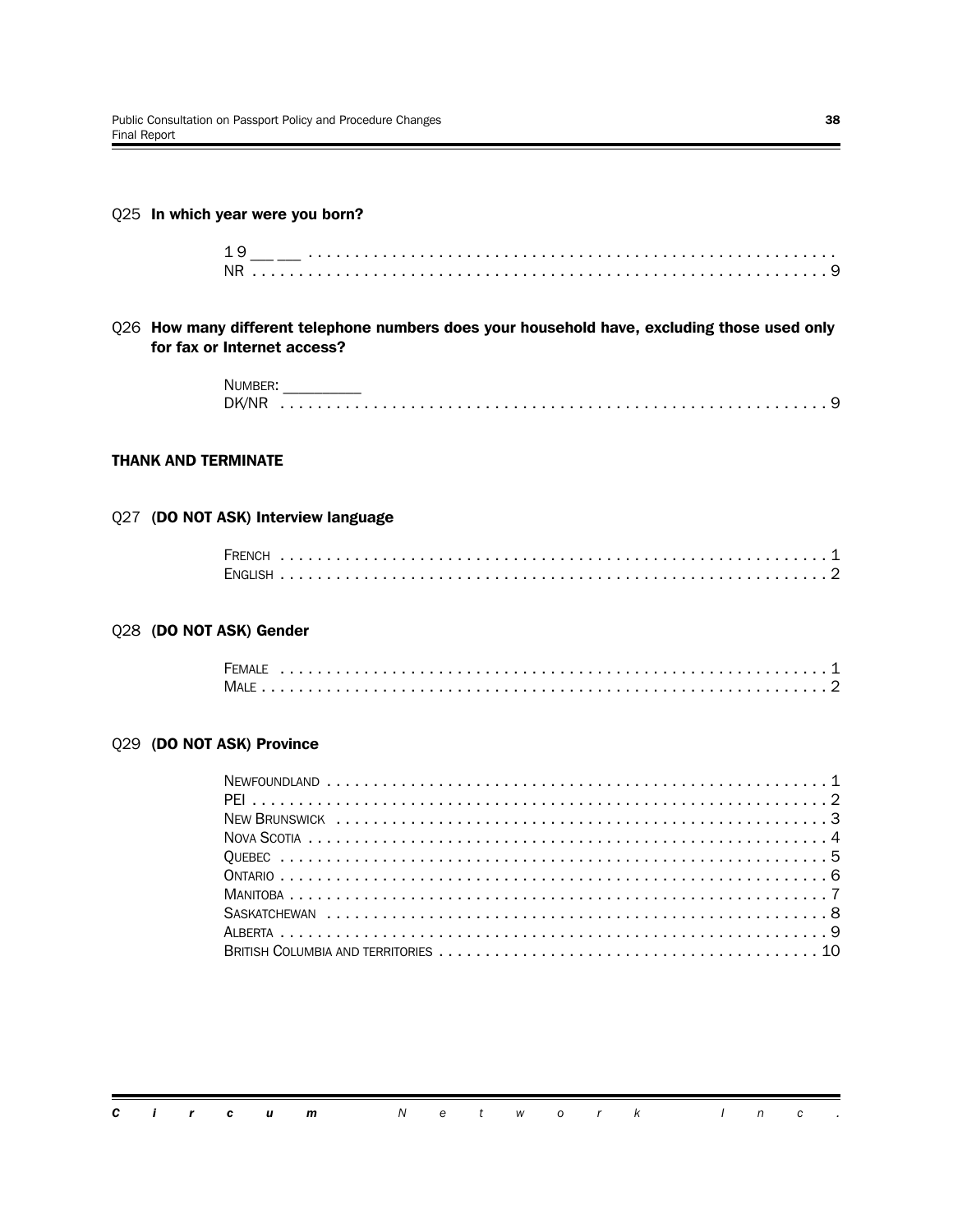### *PASSEPORT 2000 SONDAGE AUPRÈS DE LA POPULATION CANADIENNE SUR LA POLITIQUE RELATIVE AUX PASSEPORTS*

(VÉRIFIER LES QUOTAS PAR RÉGION : ATLANTIQUE, QUÉBEC, ONTARIO, PRAIRIES, ALBERTA, C.-B. ET TERRITOIRES)

Bonjour Madame/Monsieur. Je m'appelle entre la part du la part du la part du la part du Bureau des passeports du Canada, l'organisme fédéral qui émet les passeports canadiens. J'aimerais parler à la personne de votre ménage qui a la citoyenneté canadienne, est âgée de 18 ans et plus et a eu son anniversaire le plus récemment. (OBTENIR LA BONNE PERSONNE) J'aimerais vous poser quelques questions au sujet du passeport canadien. Votre opinion est importante que vous possédiez ou non un passeport. Le sondage ne prend pas plus de 15 minutes et vos réponses vont demeurer absolument confidentielles. Puisje commencer?

### Q1 **Puis-je confirmer que vous êtes bien citoyen canadien?**

# MENACE À LA SÉCURITÉ

- Q2 **J'aimerais savoir dans quelle mesure chacun des aspects suivants vous semble important. Veuillez répondre selon une échelle de 0 à 10 où 0 signifie pas du tout important et 10, extrêmement important. Dans quelle mesure est-il important pour vous...** (PERMUTATION DES ARTICLES)
	- 2.1 que le passeport soit difficile à utiliser par un imposteur
	- 2.2 que les autorités de pays étrangers acceptent votre passeport
- Q3 **À votre avis, les situations suivantes se produisent-elles souvent? Veuillez répondre selon une échelle de 0 à 10 où 0 signifie que la situation ne se produit jamais et 10, qu'elle se produit très souvent.**

(PERMUTATION DES ARTICLES)

- 3.1 la fabrication de faux passeports canadiens
- 3.2 le refus par un pays étranger de laisser entrer le titulaire d'un passeport canadien

|  |  | <b>Circum</b> Network Inc. |  |  |  |  |  |  |
|--|--|----------------------------|--|--|--|--|--|--|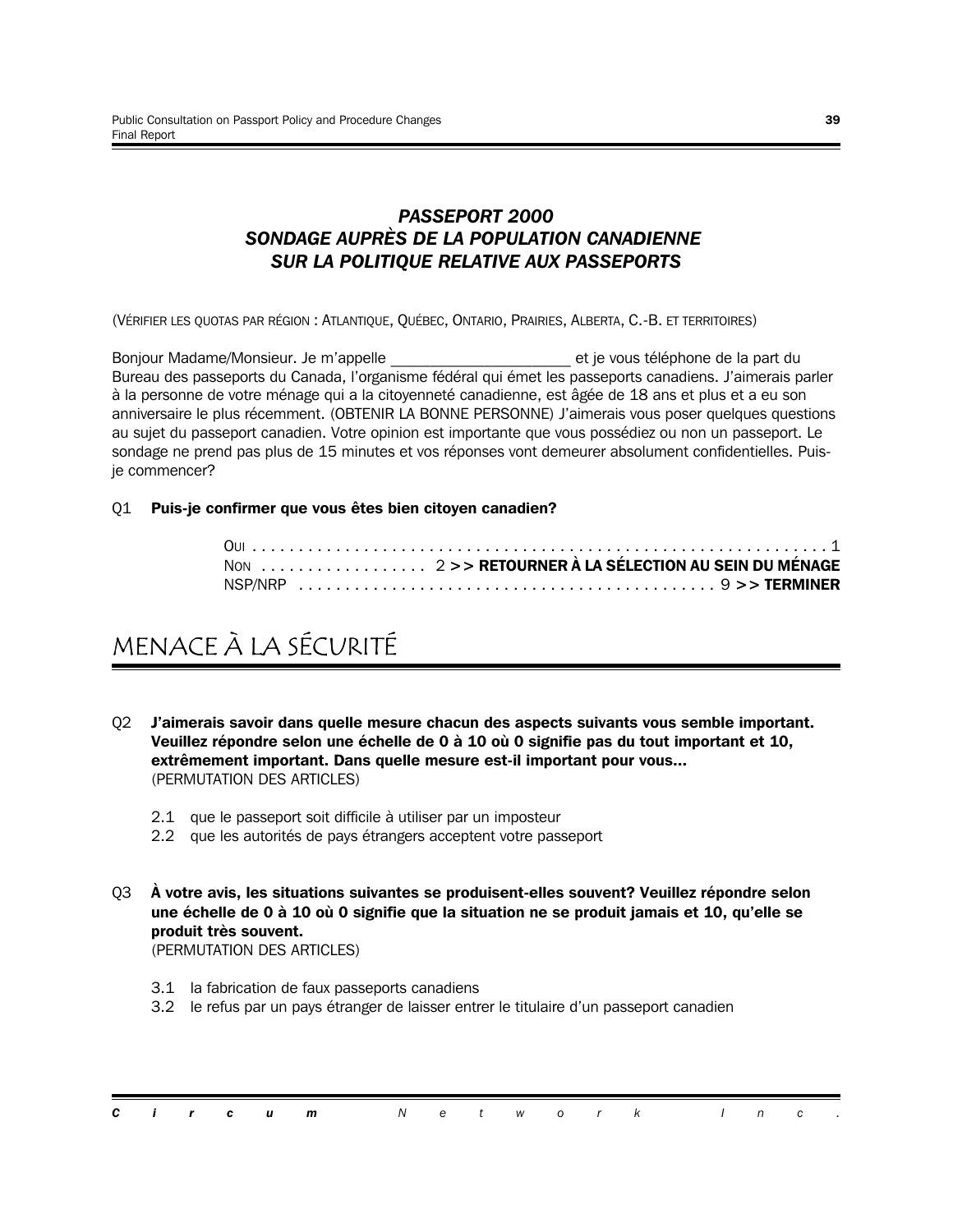# OPTIONS DE LIVRAISON

**Les questions suivantes concernent les services de livraison.**

- Q4 **Sur une échelle de 0 à 10 où 0 signifie pas du tout fiable et 10, extrêmement fiable, dans quelle mesure chacun des services suivants est-il fiable pour faire ses livraisons À TEMPS?** (PERMUTATION DES ARTICLES)
	- 4.1 le courrier exprès exigeant une signature
	- 4.2 la poste ordinaire
	- 4.3 la poste prioritaire exigeant une signature
	- 4.4 le service de messagerie UPS exigeant une signature
	- 4.5 le service de messagerie Fedex exigeant une signature
	- 4.6 le service de messagerie Purolator exigeant une signature
- Q5 **Mise à part toute expérience récente touchant une demande de passeport, combien de minutes, d'heures, de jours ou de semaines pensez-vous devoir attendre, comme consommateur, l'obtention de votre passeport à partir du moment où vous aurez fourni tous les renseignements et documents pertinents?**

| VALFUR: |  |
|---------|--|
|         |  |
|         |  |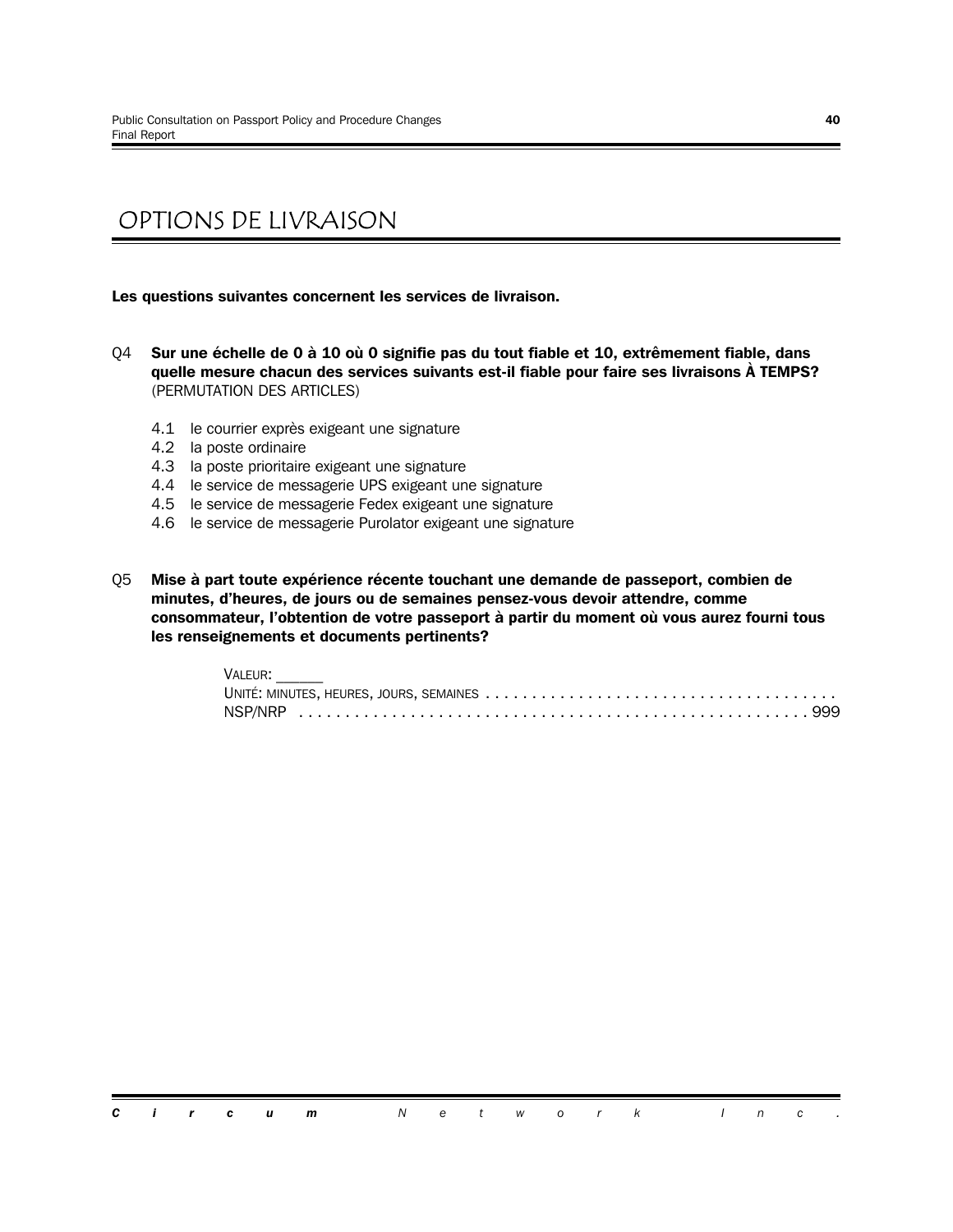# CHANGEMENTS FONDAMENTAUX

Q6 **À l'heure actuelle, un nouveau passeport, valide pour 5 ans, coûte 60 \$. Sur une échelle de 0 à 10 où 0 signifie que c'est une très mauvaise affaire et 10, une très bonne affaire, comment évaluez-vous la rentabilité du passeport pour le client?**

> POINTAGE \_\_\_\_\_\_\_\_\_\_ ................................................. 1 NSP/NRP ......................................................... 9

Q7 **Je vais maintenant vous décrire des changements que le Bureau des passeports pourrait envisager d'apporter. Selon une échelle de 0 à 10 où 0 signifie pas du tout raisonnable et 10, tout à fait raisonnable, dans quelle mesure trouveriez-vous raisonnable, comme contribuable, de...**

### (PERMUTATION DES 4 PREMIERS ARTICLES)

- 7.1 Acquérir de la nouvelle technologie informatique afin d'améliorer la sécurité du passeport
- 7.2 Remettre au guichet même du Bureau des passeports, après les avoir examinés, les documents touchant la citoyenneté au lieu de les renvoyer avec le nouveau passeport
- 7.3 Pouvoir renouveler un passeport jusqu'à six mois avant son échéance tout en reportant la période de validité restante
- 7.4 Simplifier le processus de renouvellement du passeport afin que le demandeur ne soit pas obligé de fournir à nouveau une preuve de citoyenneté ni le nom d'un répondant
- 7.5 Pour assumer le coût de ces changements, c'est-à-dire la sécurité accrue du passeport, la remise immédiate des documents touchant la citoyenneté, le renouvellement avec report de l'échéance et la simplification du renouvellement, hausser de 5 \$ le coût du passeport valide pour 5 ans qui est de 60 \$

### **Et maintenant, dans quelle mesure trouveriez-vous raisonnable de...**

(PERMUTATION DES 2 PREMIERS ARTICLES)

- 7.6 Modifier le passeport canadien pour qu'il soit plus difficile de le falsifier
- 7.7 Recourir au courrier exprès exigeant une signature comme mode de livraison normal du passeport aux clients pour leur éviter de retourner le chercher au Bureau des passeports
- 7.8 Pour assumer le coût de ces changements, c'est-à-dire la sécurité accrue du passeport et la livraison par courrier exprès, hausser de 5 \$ le coût du passeport valide pour 5 ans qui est de 60 \$

### **Enfin, dans quelle mesure trouveriez-vous raisonnable de...**

7.9 Demander 5 \$ pour le ramassage au guichet d'un nouveau passeport si quelqu'un ne veut pas qu'il soit livré par courrier exprès avec signature

|  |  | <b>Circum</b> Network Inc. |  |  |  |  |  |  |
|--|--|----------------------------|--|--|--|--|--|--|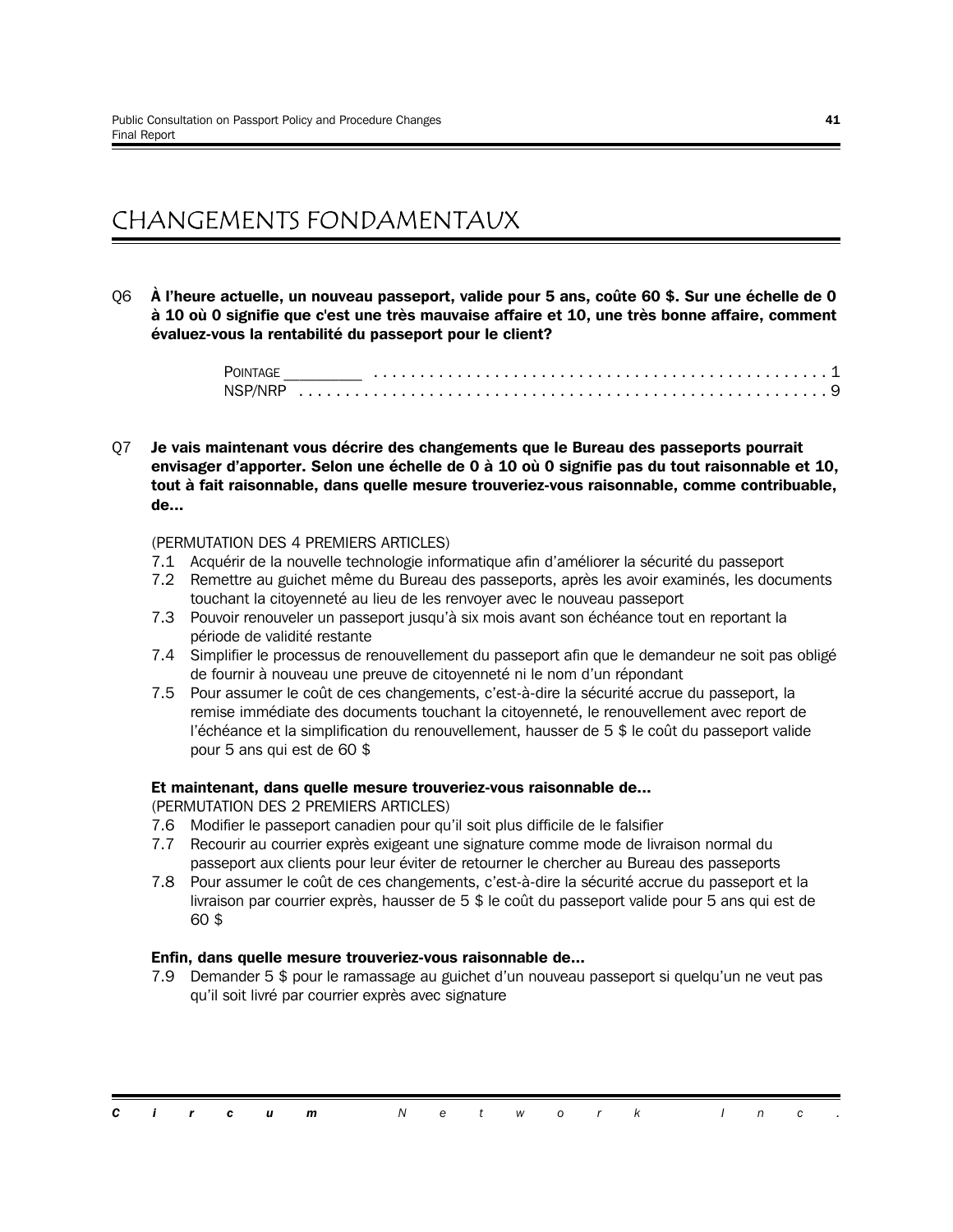Q8 **Envisageons une hausse de 10 \$ du coût actuel de 60 \$ pour un passeport valide pour 5 ans afin d'assumer les changements suivants: la sécurité accrue du passeport, la remise immédiate des documents touchant la citoyenneté, le renouvellement avec report de l'échéance, la simplification du renouvellement et la livraison par courrier exprès pour éviter une seconde visite au Bureau des passeports. Sur une échelle de 0 à 10 où 0 signifie que c'est une très mauvaise affaire et 10, une très bonne affaire, comment évaluez-vous la rentabilité de cette offre pour le client?**

| POINTA |  |  |  |  |
|--------|--|--|--|--|
| NSP/M  |  |  |  |  |

Q9 **Laquelle des deux positions suivantes se rapproche le plus de la vôtre...** (EN ROTATION)

| LES AMÉLIORATIONS APPORTÉES AU SERVICE DES PASSEPORTS DEVRAIENT ÊTRE<br>PAYÉES PAR L'ENSEMBLE DES CONTRIBUABLES PUISQU'IL S'AGIT D'UN SERVICE PUBLIC  1 |
|---------------------------------------------------------------------------------------------------------------------------------------------------------|
| <b>OU</b>                                                                                                                                               |
| LES AMÉLIORATIONS APPORTÉES AU SERVICE DES PASSEPORTS DEVRAIENT ÊTRE                                                                                    |
| PAYÉES PAR UNE HAUSSE DE PRIX PUISQUE LES TITULAIRES D'UN PASSEPORT SONT LES SEULS À EN                                                                 |
|                                                                                                                                                         |
|                                                                                                                                                         |

# SERVICE EXPRÈS

- Q10 **Le délai de livraison normal d'un passeport est de 5 jours. Selon une échelle de 0 à 10 où 0 signifie pas du tout raisonnable et 10, tout à fait raisonnable, dans quelle mesure trouveriezvous raisonnable, comme contribuable,...** (PAS DE ROTATION)
	- 10.1 d'exiger un supplément de 30 \$ pour émettre un passeport dans les 48 heures
	- 10.2 d'exiger un supplément de 70 \$ pour émettre un passeport dans les 24 heures
	- 10.3 d'exiger un supplément de 150 \$ pour émettre un passeport en dehors des heures ouvrables
	- 10.4 de rembourser le supplément pour l'émission expresse d'un passeport en cas de maladie ou de décès dans la famille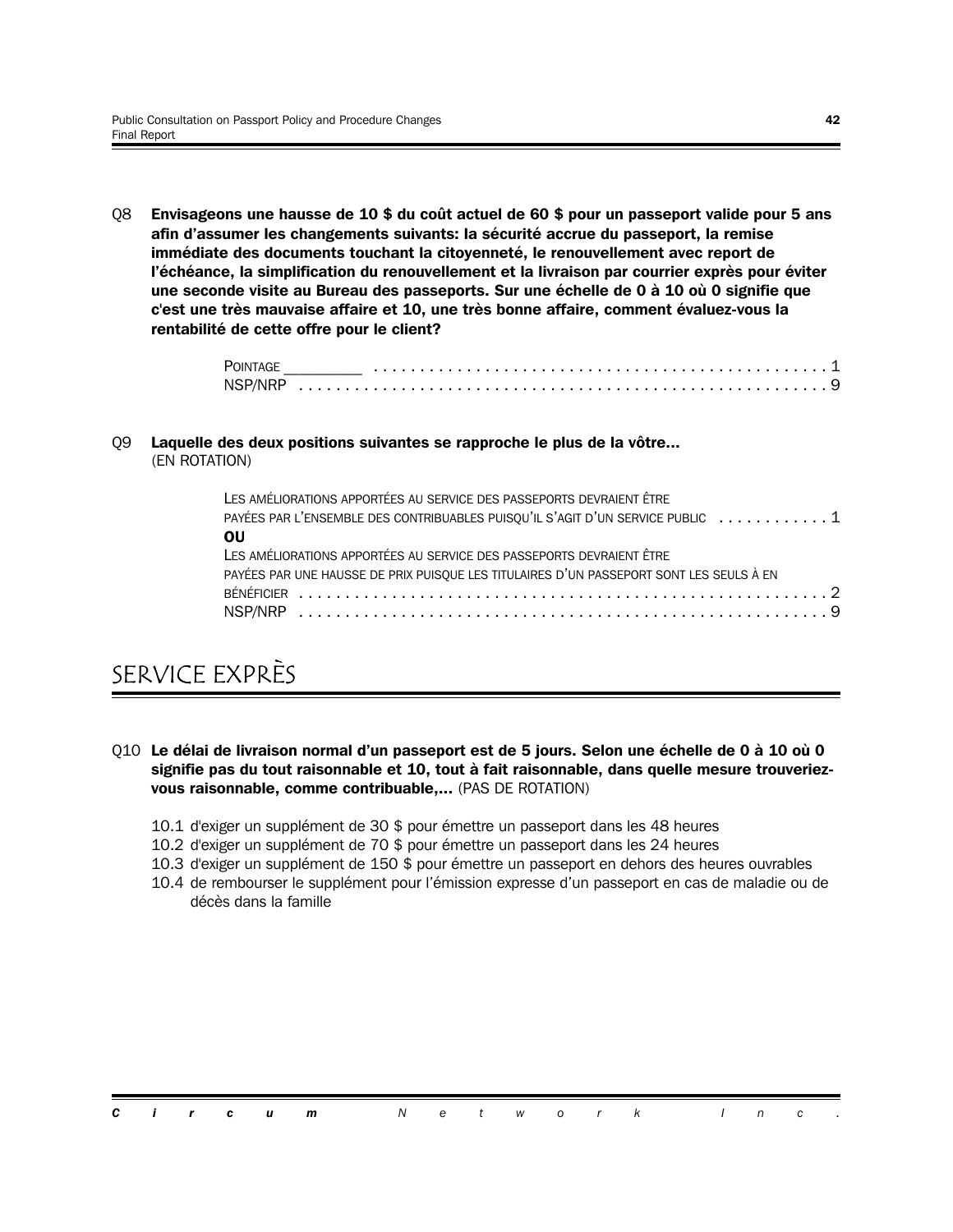# COMMUNICATIONS

### Q11 **Si vous aviez besoin d'information sur la façon d'obtenir un passeport, où iriez-vous d'abord la chercher?** (NE PAS LIRE)

| LIGNE O-CANADA, INFORMATION SUR LE GOUVERNEMENT DU CANADA, LIGNE 1-800 2 |  |
|--------------------------------------------------------------------------|--|
|                                                                          |  |
|                                                                          |  |
|                                                                          |  |
|                                                                          |  |
|                                                                          |  |
|                                                                          |  |

### Q12 **À ce que vous sachiez, où pourriez-vous obtenir un formulaire de demande de passeport?** (NE PAS LIRE)

| LIGNE O-CANADA, INFORMATION SUR LE GOUVERNEMENT DU CANADA, LIGNE 1-800 2 |  |  |  |  |  |  |  |  |  |  |  |  |  |  |
|--------------------------------------------------------------------------|--|--|--|--|--|--|--|--|--|--|--|--|--|--|
|                                                                          |  |  |  |  |  |  |  |  |  |  |  |  |  |  |
|                                                                          |  |  |  |  |  |  |  |  |  |  |  |  |  |  |
|                                                                          |  |  |  |  |  |  |  |  |  |  |  |  |  |  |
|                                                                          |  |  |  |  |  |  |  |  |  |  |  |  |  |  |
|                                                                          |  |  |  |  |  |  |  |  |  |  |  |  |  |  |

### Q13 **Savez-vous si le Bureau des passeports possède un site Web sur Internet?**

### Q14 **Savez-vous si le Bureau des passeports possède une ligne téléphonique sans frais 1-800?**

|  |  | <b>Circum</b> Network Inc. |  |  |  |  |  |  |
|--|--|----------------------------|--|--|--|--|--|--|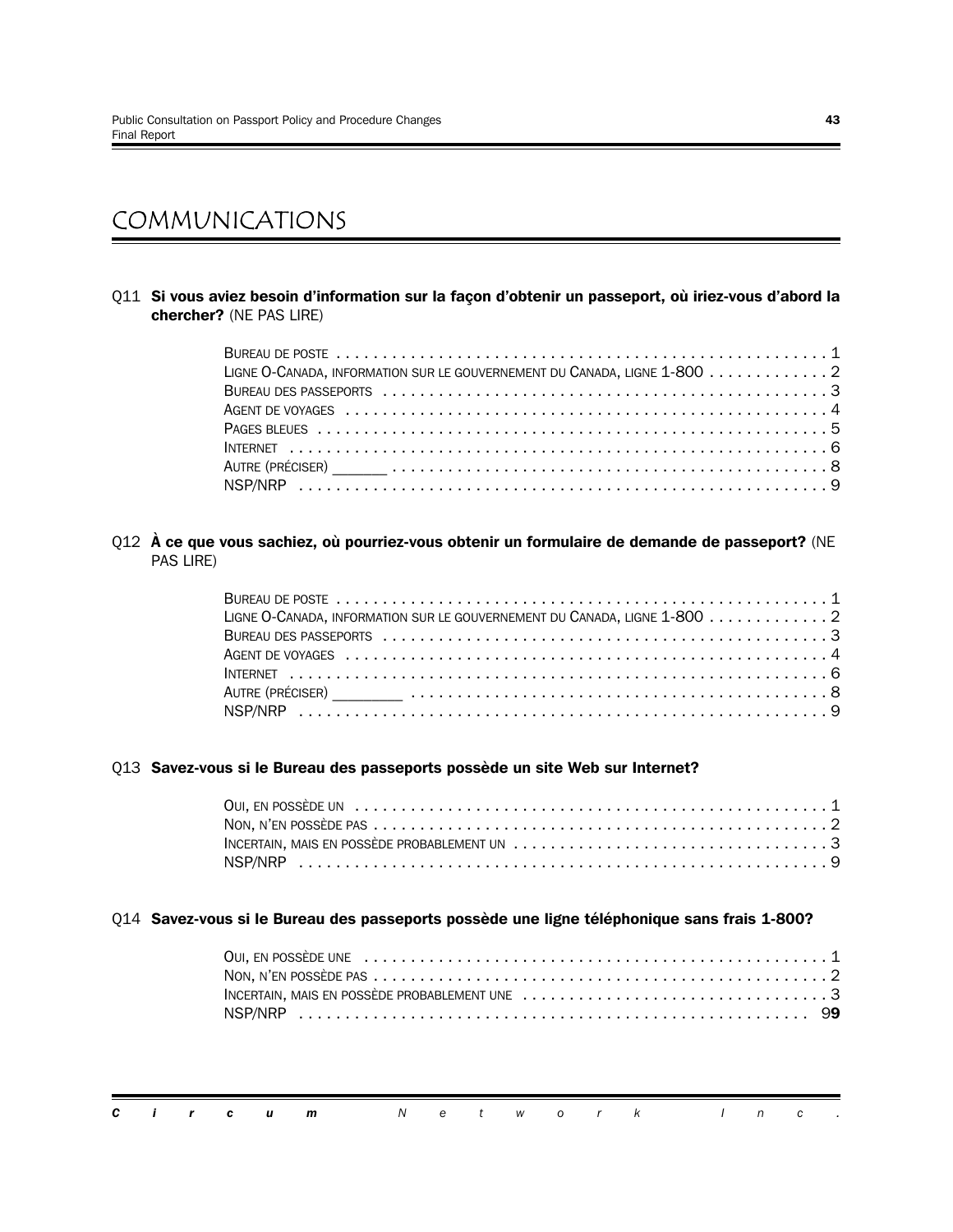Q15 **Quelle est la meilleure façon de vous mettre au courant des modifications apportées aux règlements et aux prix touchant les passeports?** (LIRE AU BESOIN)

# DONNÉES SOCIODÉMOGRAPHIQUES

Q16 **Enfin, voici quelques questions à des fins statistiques. À ce que vous sachiez, possédez-vous présentement un passeport canadien valide?**

### (SI OUI)

Q17 **En autant que vous vous rappeliez, votre passeport a été émis il y a combien d'années?**

### (SI OUI, TOUJOURS)

### Q18 **Utilisez-vous votre passeport surtout pour des voyages d'agrément ou surtout pour des voyages d'affaires?** (NE PAS LIRE)

|  |  |  |  |  | <b>Circum</b> Network Inc. |  |  |  |  |  |  |  |  |  |  |  |
|--|--|--|--|--|----------------------------|--|--|--|--|--|--|--|--|--|--|--|
|--|--|--|--|--|----------------------------|--|--|--|--|--|--|--|--|--|--|--|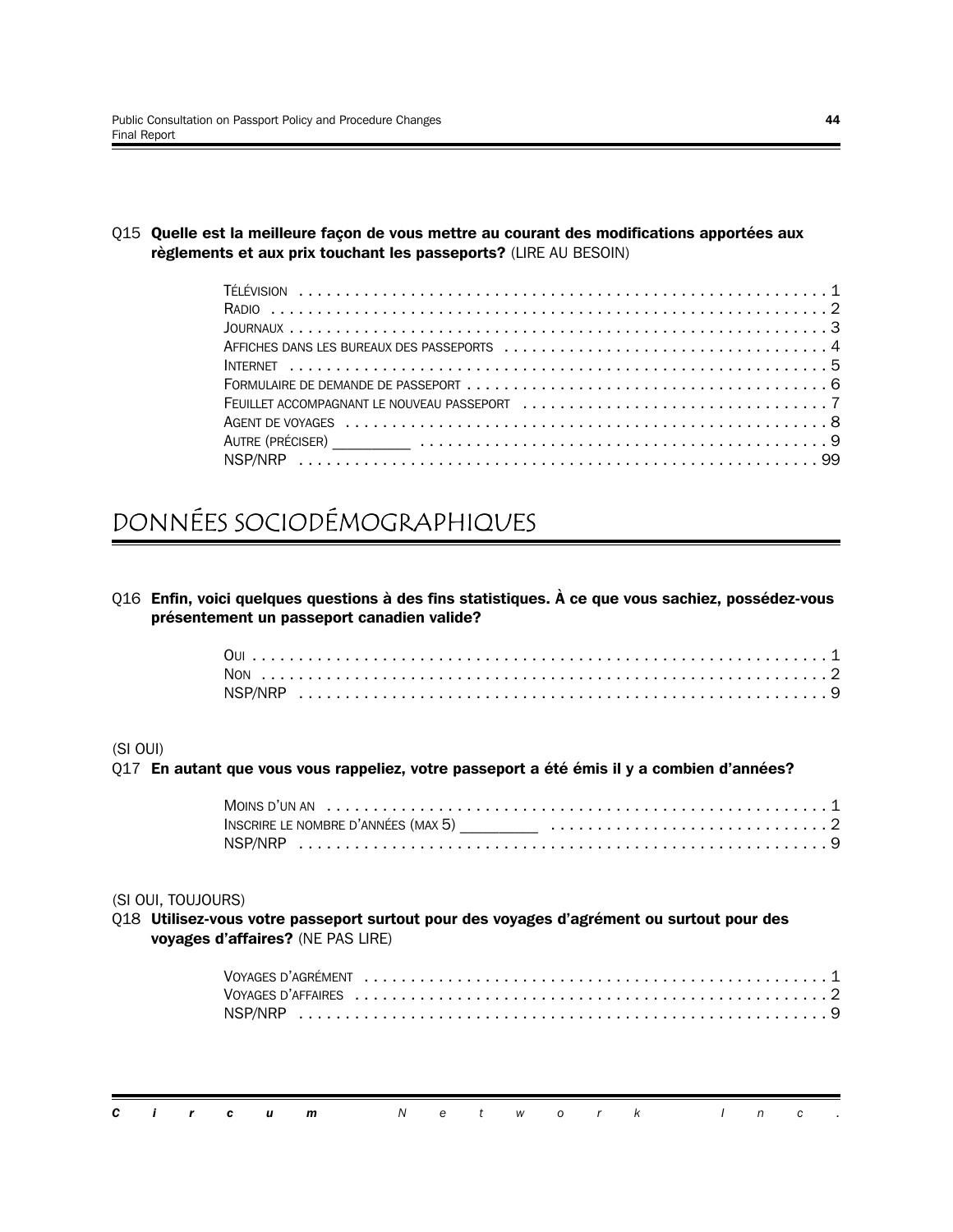### Q19 **Votre ménage a-t-il un accès Internet à domicile?**

| Non |  |
|-----|--|
|     |  |

Q20 **Avez-vous un accès Internet à l'extérieur de votre domicile?**

### Q21 **Êtes-vous citoyen canadien de naissance?**

Q22 **Combien de personnes de 18 ans et plus vivent au sein de votre ménage?**

| <b>NOMBRE</b> |  |  |  |
|---------------|--|--|--|
| NSP/NRF       |  |  |  |

#### Q23 **Combien de personnes de 17 ans et moins vivent au sein de votre ménage?**

| <b>NOMBRI</b> |  |
|---------------|--|
| NSP/NRF       |  |

### Q24 **Quelle est la langue que vous avez apprise en premier lieu et que vous comprenez encore?** (NE PAS LIRE)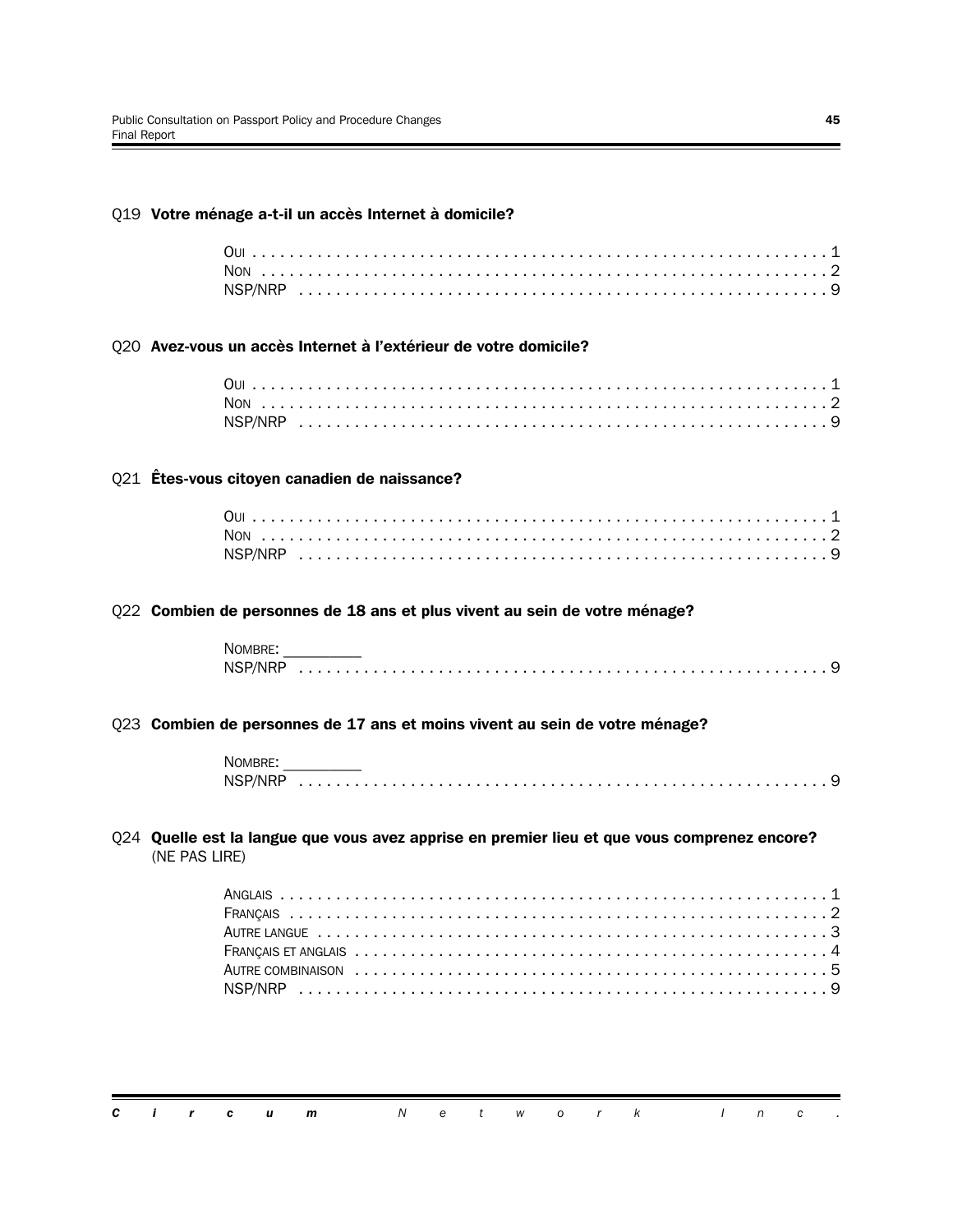### Q25 **Quelle est votre année de naissance?**

| $\overline{ }$ |  |  |  |  |  |  |  |  |  |  |  |  |  |  |  |  |  |  |  |  |  |  |  |  |  |
|----------------|--|--|--|--|--|--|--|--|--|--|--|--|--|--|--|--|--|--|--|--|--|--|--|--|--|
| <b>NRI</b>     |  |  |  |  |  |  |  |  |  |  |  |  |  |  |  |  |  |  |  |  |  |  |  |  |  |

### Q26 **Combien de numéros de téléphone différents votre ménage possède-t-il, à l'exclusion des numéros de télécopieur et d'accès à Internet?**

| <b>NOMBRE</b>  |  |
|----------------|--|
| <b>NSP/NRF</b> |  |

### **REMERCIER ET TERMINER**

### Q27 **(NE PAS DEMANDER) Langue de l'interview**

| FRANCAIS |  |
|----------|--|
| ANGI AIS |  |

#### Q28 **(NE PAS DEMANDER) Sexe**

| HOMME |  |  |  |  |  |  |  |  |  |  |  |  |  |  |  |  |  |  |  |
|-------|--|--|--|--|--|--|--|--|--|--|--|--|--|--|--|--|--|--|--|

### Q29 **(NE PAS DEMANDER) Province**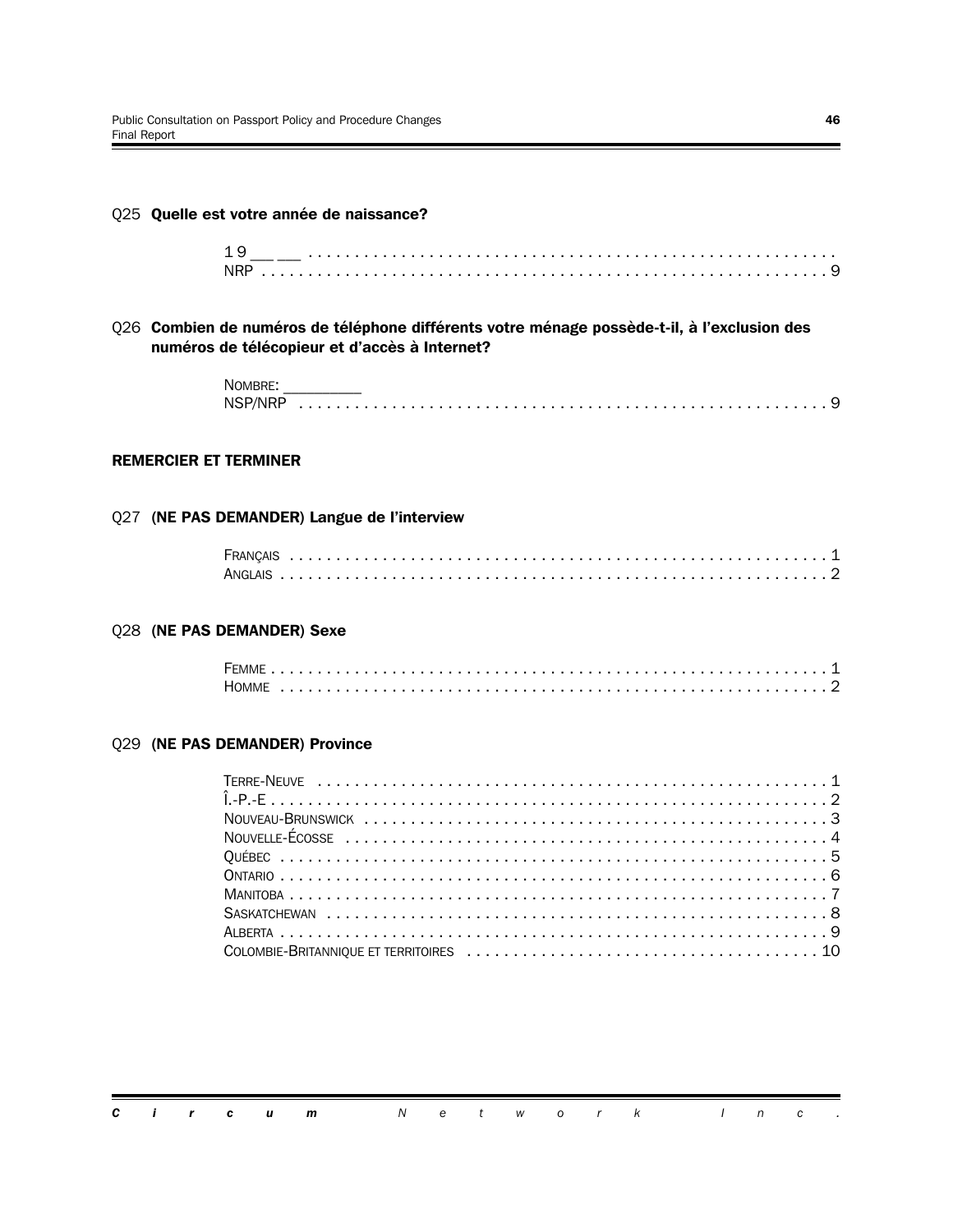# *APPENDIX 2 Detailed Data Tables*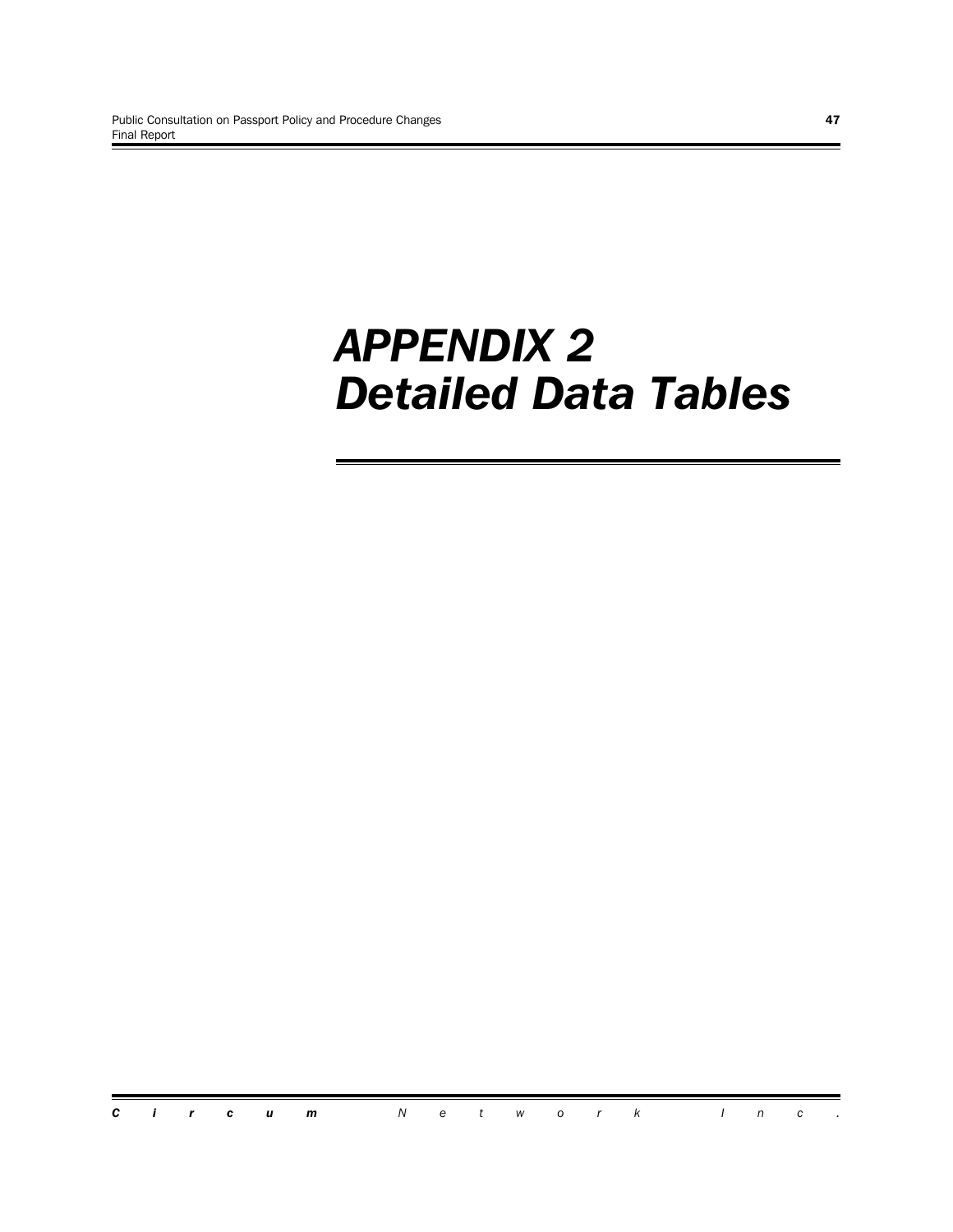and the control of the control of the control of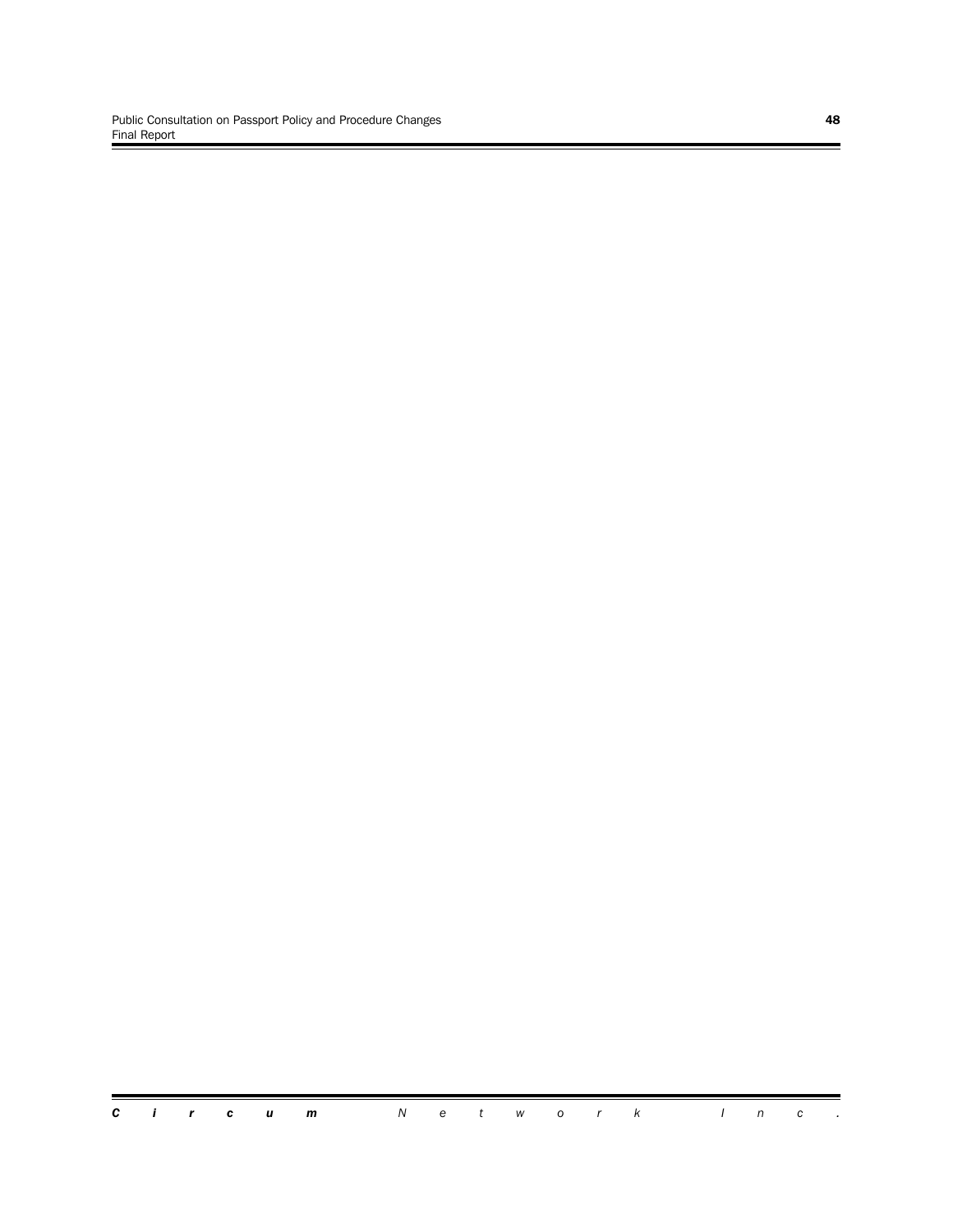#### Importance and occurence

|                                                                      |              | <b>PASSPORT</b> |                |                      |                               |                             |                              |                     |               | <b>BIRTH</b>          |             |                        |                                           |                     |                          |            | HOLD A-----------LAST RENEWAL------------MAIN USE----CANADIAN BY-----MOTHER TONGUE-----------HOUSEHOLD SIZE-------+ |                                                                                                                                                                                                                                                                                                                                                                                                     |
|----------------------------------------------------------------------|--------------|-----------------|----------------|----------------------|-------------------------------|-----------------------------|------------------------------|---------------------|---------------|-----------------------|-------------|------------------------|-------------------------------------------|---------------------|--------------------------|------------|---------------------------------------------------------------------------------------------------------------------|-----------------------------------------------------------------------------------------------------------------------------------------------------------------------------------------------------------------------------------------------------------------------------------------------------------------------------------------------------------------------------------------------------|
|                                                                      | <b>TOTAL</b> | Yes             |                | No a<br>No   hol der | Less<br>ppt than 1            | $1 - 2$<br>year years years |                              | $3-5$ Leis-<br>ure  | Busi-<br>ness | Yes                   | No          | Engl-                  | ish French Other   person people Three    |                     | <b>One</b>               | Two        |                                                                                                                     | Four<br>and<br>more                                                                                                                                                                                                                                                                                                                                                                                 |
| $Q23$ Top $(8-10)$<br>real # of participants:<br>Importance, forgery | 1558<br>88%  | 570<br>88%      | 972<br>88%     | 972<br>88%           | 91<br>83%                     | 167<br>89%                  | 288<br>90%                   | 494<br>88%          | 68<br>89%     | 1348<br>89%           | 205<br>82%  | 1087<br>90%            | 305<br>90%                                | 162<br>78%          | 314<br>91%               | 511<br>91% | 267<br>89%                                                                                                          | 448<br>84%                                                                                                                                                                                                                                                                                                                                                                                          |
| Importance, acceptance                                               | 89%          | 90%             | 89%            | 89%                  | 87%                           | 90%                         | 93%                          | 91%                 | 92%           | $^{++}$<br>89%        | 90%         | $^{++}$<br>88%         | 91%                                       | $- - -$<br>89%      | 88%                      | 90%        | 91%                                                                                                                 | $\frac{1}{2} \frac{1}{2} \frac{1}{2} \frac{1}{2} \frac{1}{2} \frac{1}{2} \frac{1}{2} \frac{1}{2} \frac{1}{2} \frac{1}{2} \frac{1}{2} \frac{1}{2} \frac{1}{2} \frac{1}{2} \frac{1}{2} \frac{1}{2} \frac{1}{2} \frac{1}{2} \frac{1}{2} \frac{1}{2} \frac{1}{2} \frac{1}{2} \frac{1}{2} \frac{1}{2} \frac{1}{2} \frac{1}{2} \frac{1}{2} \frac{1}{2} \frac{1}{2} \frac{1}{2} \frac{1}{2} \frac{$<br>88% |
| Occurence, forgery                                                   | 27%          | 25%             | 29%            | 29%                  | 17%                           | 22%                         | $^{+}$<br>29%                | 25%                 | 25%           | 29%<br>$\overline{+}$ | 20%         | 27%                    | 32%                                       | 23%                 | 30%                      | 27%        | 25%                                                                                                                 | 27%                                                                                                                                                                                                                                                                                                                                                                                                 |
| Occurence, lack of acceptance                                        | 9%           | 9%              | 9%             | 9%                   | $9\%$                         | 11%                         | 8%                           | 10%                 | 8%            | 9%                    | 9%          | 8%                     | 13%                                       | $9\%$               | 11%                      | 11%        | 7%                                                                                                                  | 8%                                                                                                                                                                                                                                                                                                                                                                                                  |
| $chi^2$ :                                                            |              |                 |                |                      |                               |                             |                              |                     |               |                       |             |                        |                                           |                     |                          |            |                                                                                                                     |                                                                                                                                                                                                                                                                                                                                                                                                     |
|                                                                      |              |                 |                |                      | <b>REGION OF RESIDENCE---</b> |                             |                              | -----------------   | AGE-          |                       | ----------- |                        | - GENDER---------- INTERNET ACCESS------+ |                     |                          |            |                                                                                                                     |                                                                                                                                                                                                                                                                                                                                                                                                     |
|                                                                      | <b>TOTAL</b> | Atlan-          | tic Quebec     | Onta-<br>ri o        | Man & Alber-<br>Sask          | ta                          | <b>BC</b> &<br>Terr. $\vert$ | 18-29 30-44 45-59   |               |                       | $60+$       | Women                  | Men                                       | At<br>home<br>onl y | $0$ ut-<br>side<br>onl y |            | No<br>Both access                                                                                                   |                                                                                                                                                                                                                                                                                                                                                                                                     |
| $Q23$ Top $(8-10)$<br>real # of participants:<br>Importance, forgery | 1558<br>88%  | 250<br>91%      | 300<br>88%     | 252<br>87%           | 254<br>88%                    | 247<br>92%                  | 255<br>84%                   | 257<br>83%<br>$- -$ | 489<br>89%    | 448<br>90%            | 311<br>89%  | 858<br>91%<br>$^{+++}$ | 700<br>85%<br>$- - -$                     | 248<br>84%          | 406<br>88%               | 483<br>89% | 414<br>90%                                                                                                          |                                                                                                                                                                                                                                                                                                                                                                                                     |
| Importance, acceptance                                               | 89%          | 84%             | 90%            | 92%                  | 85%                           | 90%                         | 85%                          | 88%                 | 91%           | 91%                   | 86%         | 91%<br>$^{++}$         | 87%<br>$- -$                              | 93%<br>$^{+}$       | 90%                      | 89%        | 86%                                                                                                                 |                                                                                                                                                                                                                                                                                                                                                                                                     |
| Occurence, forgery                                                   | 27%          | 23%             | 28%            | 30%                  | 22%                           | 24%                         | 26%                          | 31%                 | 23%<br>$ -$   | 30%                   | 27%         | 29%                    | 26%                                       | 25%                 | 30%                      | 25%        | 28%                                                                                                                 |                                                                                                                                                                                                                                                                                                                                                                                                     |
| Occurence, lack of acceptance<br>$chi^2$ :                           | 9%           | 8%              | 13%<br>$^{++}$ | 10%                  | 6%                            | 4%<br>$ -$                  | 5%                           | 11%                 | 7%            | 10%                   | 8%          | 10%                    | 8%                                        | 8%                  | 8%                       | 7%         | 13%<br>$^{++}$                                                                                                      |                                                                                                                                                                                                                                                                                                                                                                                                     |

|  |  | <b>Circum</b> Network Inc. |  |  |  |  |  |  |
|--|--|----------------------------|--|--|--|--|--|--|
|  |  |                            |  |  |  |  |  |  |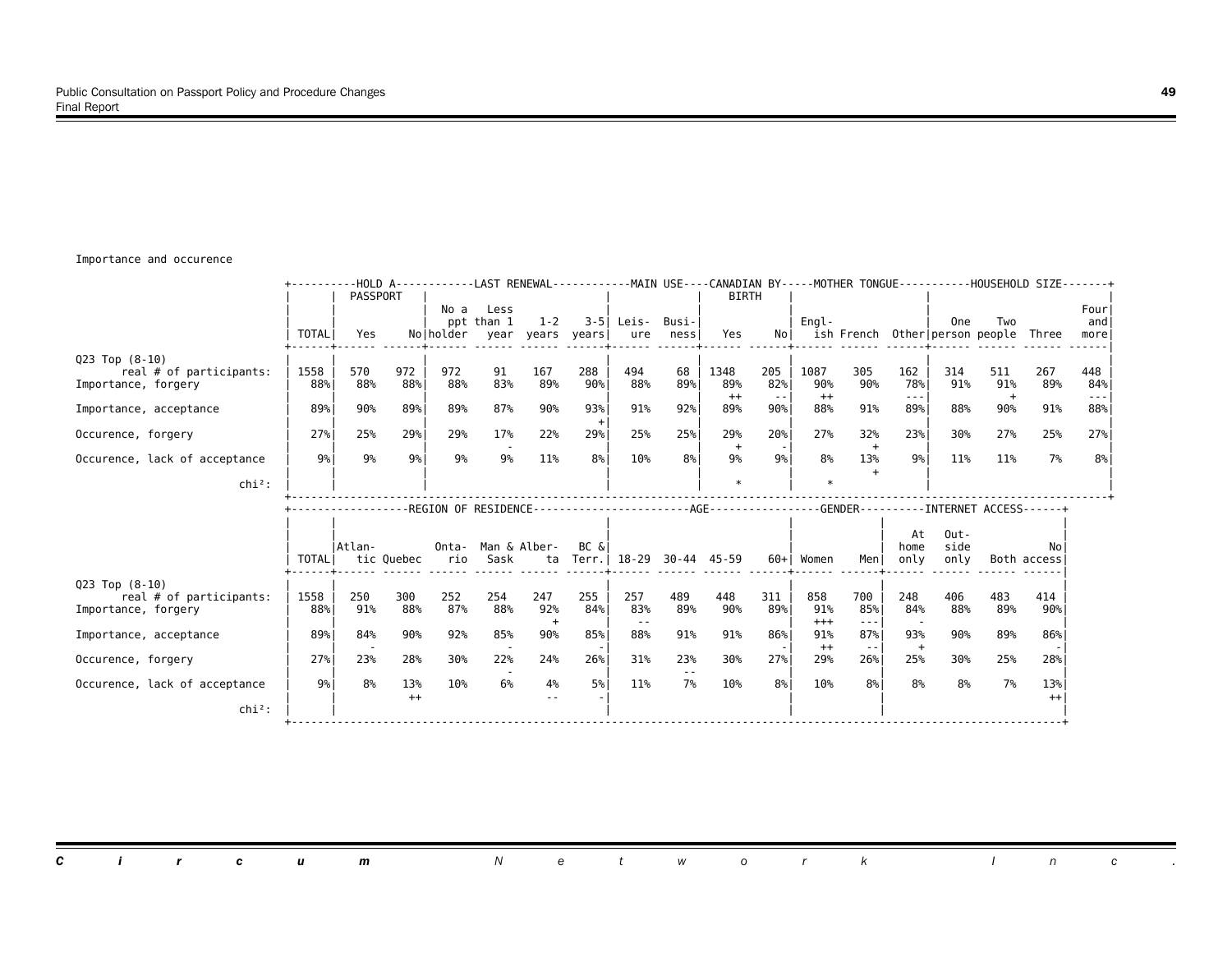#### Importance and occurence

|                               |              |         |          | <b>SEGMENTS-</b> |                |          |      | DELIVERY EXPECTATION- |                |                | SOURCE $0F - -$ |
|-------------------------------|--------------|---------|----------|------------------|----------------|----------|------|-----------------------|----------------|----------------|-----------------|
|                               |              |         |          |                  |                |          |      |                       |                | <b>FUNDING</b> |                 |
|                               |              |         |          |                  | Trus-          |          |      |                       |                |                |                 |
|                               |              |         | Feature  | Few              | ting           | Strong   |      |                       |                | Gene-          | Pri ce          |
|                               |              | Pri ce  | di si n- | bene-            | follow-suppor- |          | < 5  |                       | $> 5$          | ral            | i ncr-          |
|                               | <b>TOTAL</b> | averse  | terstd   | fits             | ers            | ters     | days | 5 days                | $_{\rm days }$ | taxes          | eases           |
| $Q23$ Top $(8-10)$            |              |         |          |                  |                |          |      |                       |                |                |                 |
| real # of participants:       | 1558         | 229     | 278      | 97               | 347            | 445      | 268  | 393                   | 794            | 517            | 979             |
| Importance, forgery           | 88%          | 93%     | 94%      | 27%              | 89%            | 91%      | 88%  | 85%                   | 89%            | 84%            | 90%             |
|                               |              | $^{++}$ | $^{+++}$ | $- - -$          |                | $^{++}$  |      |                       |                | $- - -$        | $^{+++}$        |
| Importance, acceptance        | 89%          | 93%     | 91%      | 36%              | 93%            | 95%      | 88%  | 92%                   | 89%            | 86%            | 91%             |
|                               |              |         |          | $- - -$          |                | $^{+++}$ |      |                       |                | $ -$           | $^{++}$         |
| Occurence, forgery            | 27%          | 27%     | 41%      | 26%              | 2%             | 46%      | 25%  | 22%                   | 31%            | 25%            | 30%             |
|                               |              |         | $^{+++}$ |                  | $- - -$        | $^{+++}$ |      | $ -$                  | $^{++}$        |                | $\ddot{}$       |
| Occurence, lack of acceptance | 9%           | 5%      | 11%      | 7%               | 0%             | 19%      | 7%   | 11%                   | 8%             | 8%             | 10%             |
|                               |              |         |          |                  | ---            | $^{+++}$ |      |                       |                |                |                 |
| chi <sup>2</sup> :            |              | ***     |          |                  |                |          |      |                       |                |                |                 |
|                               |              |         |          |                  |                |          |      |                       |                |                |                 |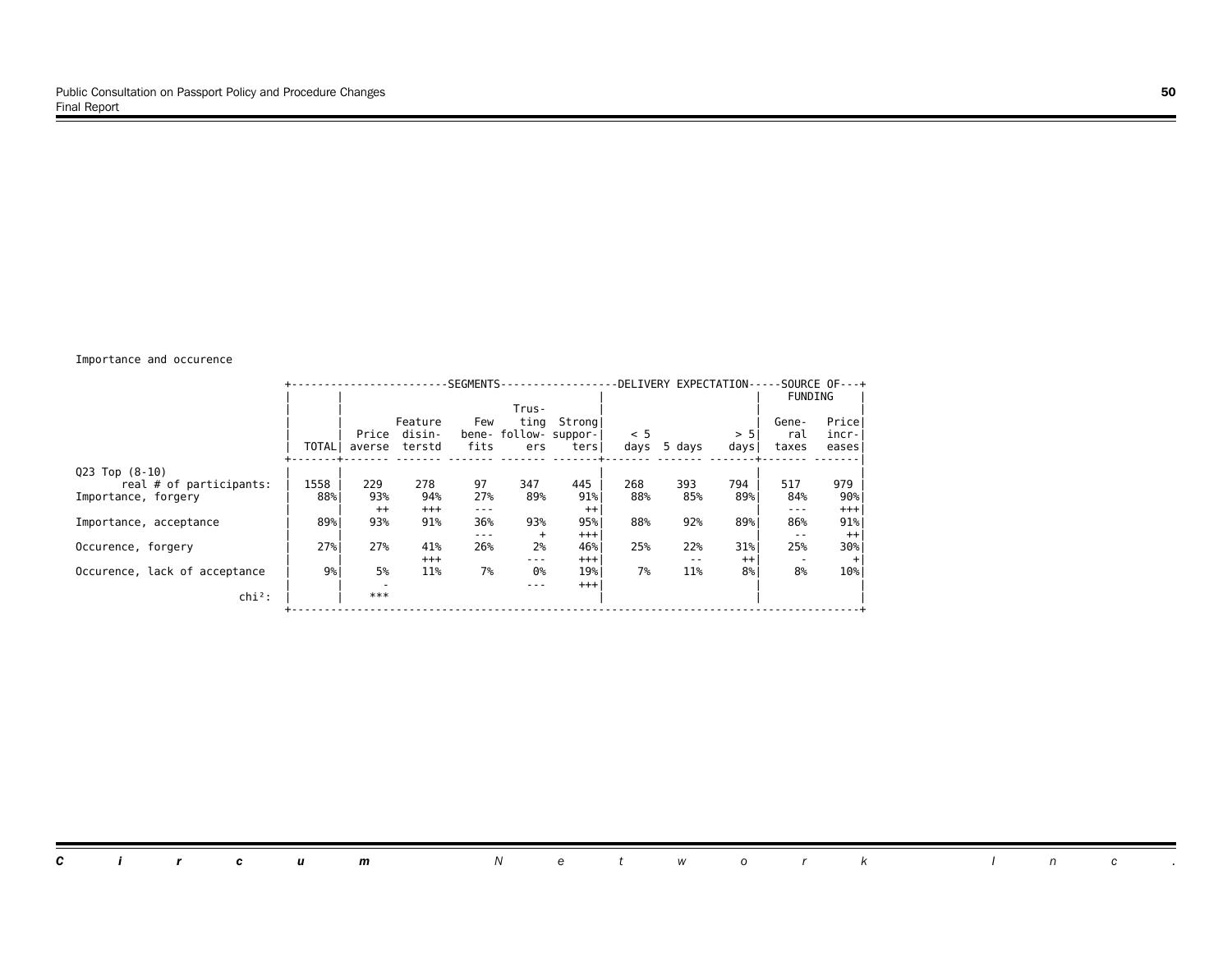|                                                                        |              | <b>PASSPORT</b> |                  |                                             |                          |                             |               |                              |               | -HOLD A-----------LAST RENEWAL------------MAIN USE----CANADIAN BY-----MOTHER TONGUE-----------HOUSEHOLD SIZE-------+<br><b>BIRTH</b> |                          |                              |                                                                                                                                                                                                                                                                                                                                                                                                                |                            |                                                |            |                   |                                |
|------------------------------------------------------------------------|--------------|-----------------|------------------|---------------------------------------------|--------------------------|-----------------------------|---------------|------------------------------|---------------|--------------------------------------------------------------------------------------------------------------------------------------|--------------------------|------------------------------|----------------------------------------------------------------------------------------------------------------------------------------------------------------------------------------------------------------------------------------------------------------------------------------------------------------------------------------------------------------------------------------------------------------|----------------------------|------------------------------------------------|------------|-------------------|--------------------------------|
|                                                                        | <b>TOTAL</b> | Yes             |                  | No a<br>No   hol der                        | Less<br>ppt than 1       | $1 - 2$<br>year years years |               | $3-5$ Leis-Busi-<br>ure      | $_{\rm mess}$ | Yes                                                                                                                                  |                          | $Engl -$                     |                                                                                                                                                                                                                                                                                                                                                                                                                |                            | 0ne<br>No ish French Other person people Three | Two        |                   | Four<br>and<br>more            |
| Q2A Importance, making the passport difficult to<br>use by an imposter |              |                 |                  |                                             |                          |                             |               |                              |               |                                                                                                                                      |                          |                              |                                                                                                                                                                                                                                                                                                                                                                                                                |                            |                                                |            |                   |                                |
| real # of participants:<br>Top $(8-10)$                                | 1558<br>88%  | 570<br>88%      | 972<br>88%       | 972<br>88%                                  | 91<br>83%                | 167<br>89%                  | 288<br>90%    | 494<br>88%                   | 68<br>89%     | 1348<br>89%                                                                                                                          | 205<br>82%               | 1087<br>90%                  | 305<br>90%                                                                                                                                                                                                                                                                                                                                                                                                     | 162<br>78%                 | 314<br>91%                                     | 511<br>91% | 267<br>89%        | 448<br>84%                     |
| Mid range $(5-7)$                                                      | 8%           | 9%              | 8%               | 8%                                          | 16%<br>$^{++}$           | 7%                          | 8%            | 10%                          | 4%            | $^{++}$<br>7%<br>$- - -$                                                                                                             | $- -$<br>16%<br>$^{+++}$ | $^{++}$<br>6%<br>- - -       | 5%                                                                                                                                                                                                                                                                                                                                                                                                             | $- - -$<br>20%<br>$^{+++}$ | 4%<br>$ -$                                     | $+$<br>6%  | 8%                | $\sim$ $ -$<br>11%<br>$^{+++}$ |
| Low $(0-4)$                                                            | 3%           | 2%              | $3\%$            | 3%                                          | 1%                       | 4%                          | $1\%$         | 2%                           | 5%            | 3%                                                                                                                                   | 2%                       | 3%                           | 3%                                                                                                                                                                                                                                                                                                                                                                                                             | 1%                         | 3%                                             | 2%         | 2%                | 3%                             |
| DK/NR                                                                  | 1%           | 1%              | 1%               | 1%                                          | 0%                       | 0%                          | $2\%$         | 1%                           | 2%            | 1%                                                                                                                                   | $1\%$                    | 1%                           | $2\%$                                                                                                                                                                                                                                                                                                                                                                                                          | 1%                         | 3%                                             | 1%         | 1%                | 1%                             |
| $chi^2$ :<br>mean for these data:<br>sig. test for means:              | 9.29         | 9.30            | 9.28             | $(*)$<br>9.28                               |                          | $9.06$ $9.24$ $9.50$        |               |                              | $9.30$ $9.31$ | $(***)$<br>9.35                                                                                                                      | 9.04                     | $(***)$<br>9.39              |                                                                                                                                                                                                                                                                                                                                                                                                                | $9.31$ $8.99$              | $(**)$<br>9.34                                 | 9.43       | 9.41              | 9.12                           |
|                                                                        |              |                 |                  | - REGION OF RESIDENCE---------------------- |                          |                             |               |                              |               | - AGE---------------- GENDER--------- - INTERNET ACCESS------+                                                                       |                          |                              |                                                                                                                                                                                                                                                                                                                                                                                                                |                            |                                                |            |                   |                                |
|                                                                        |              | Atl an-         | TOTAL tic Quebec | Onta-                                       | Man & Alber-<br>rio Sask |                             | BC &          | ta Terr.   18-29 30-44 45-59 |               |                                                                                                                                      |                          | $60+1$ Women                 | Men                                                                                                                                                                                                                                                                                                                                                                                                            | At<br>home<br>onl v        | $0$ ut-<br>side<br>onl y                       |            | No<br>Both access |                                |
| Q2A Importance, making the passport difficult to<br>use by an imposter |              |                 |                  |                                             |                          |                             |               |                              |               |                                                                                                                                      |                          |                              |                                                                                                                                                                                                                                                                                                                                                                                                                |                            |                                                |            |                   |                                |
| real # of participants:<br>Top $(8-10)$                                | 1558<br>88%  | 250<br>91%      | 300<br>88%       | 252<br>87%                                  | 254<br>88%               | 247<br>92%                  | 255<br>84%    | 257<br>83%                   | 489<br>89%    | 448<br>90%                                                                                                                           | 311<br>89%               | 858<br>91%                   | 700<br>85%                                                                                                                                                                                                                                                                                                                                                                                                     | 248<br>84%                 | 406<br>88%                                     | 483<br>89% | 414<br>90%        |                                |
| Mid range $(5-7)$                                                      | 8%           | 5%              | 7%               | 11%<br>$+$                                  | 5%                       | 6%                          | 9%            | $- -$<br>13%<br>$^{++}$      | 8%            | 6%                                                                                                                                   | 6%                       | $^{+++}$<br>6%<br>$\sim$ $-$ | $\frac{1}{2} \frac{1}{2} \frac{1}{2} \frac{1}{2} \frac{1}{2} \frac{1}{2} \frac{1}{2} \frac{1}{2} \frac{1}{2} \frac{1}{2} \frac{1}{2} \frac{1}{2} \frac{1}{2} \frac{1}{2} \frac{1}{2} \frac{1}{2} \frac{1}{2} \frac{1}{2} \frac{1}{2} \frac{1}{2} \frac{1}{2} \frac{1}{2} \frac{1}{2} \frac{1}{2} \frac{1}{2} \frac{1}{2} \frac{1}{2} \frac{1}{2} \frac{1}{2} \frac{1}{2} \frac{1}{2} \frac{$<br>11%<br>$^{++}$ | 12%<br>$+$                 | 10%                                            | 8%         | 5%<br>$ -$        |                                |
| Low $(0-4)$                                                            | 3%           | 2%              | 3%               | 1%                                          | 4%                       | 1%                          | 5%<br>$^{++}$ | 3%                           | 2%            | 3%                                                                                                                                   | $2\%$                    | 2%<br>$\sim$ $\sim$          | 4%<br>$^{++}$                                                                                                                                                                                                                                                                                                                                                                                                  | 3%                         | 1%                                             | 3%         | 4%                |                                |
| DK/NR                                                                  | $1\%$        | 2%              | 1%               | 1%                                          | 3%                       | 1%                          | $1\%$         | 0%                           | 1%            | 1%                                                                                                                                   | 2%                       | 2%                           | 1%                                                                                                                                                                                                                                                                                                                                                                                                             | 2%                         | 1%                                             | 0%         | 2%                |                                |
| $chi^2$ :<br>mean for these data:<br>sig. test for means:              | 9.29         | $(*)$<br>9.30   | 9.25             | 9.34                                        | 9.26                     | 9.50                        | 9.05          | $(*)$<br>9.07                | 9.35          | 9.38                                                                                                                                 | 9.38                     | $***$<br>9.49<br>***         | 9.08<br>***                                                                                                                                                                                                                                                                                                                                                                                                    | $(**)$<br>9.24             | 9.30                                           | 9.29       | 9.32              |                                |

|  |  | <b>Circum</b> Network |  |  |  |  |  |  |
|--|--|-----------------------|--|--|--|--|--|--|
|  |  |                       |  |  |  |  |  |  |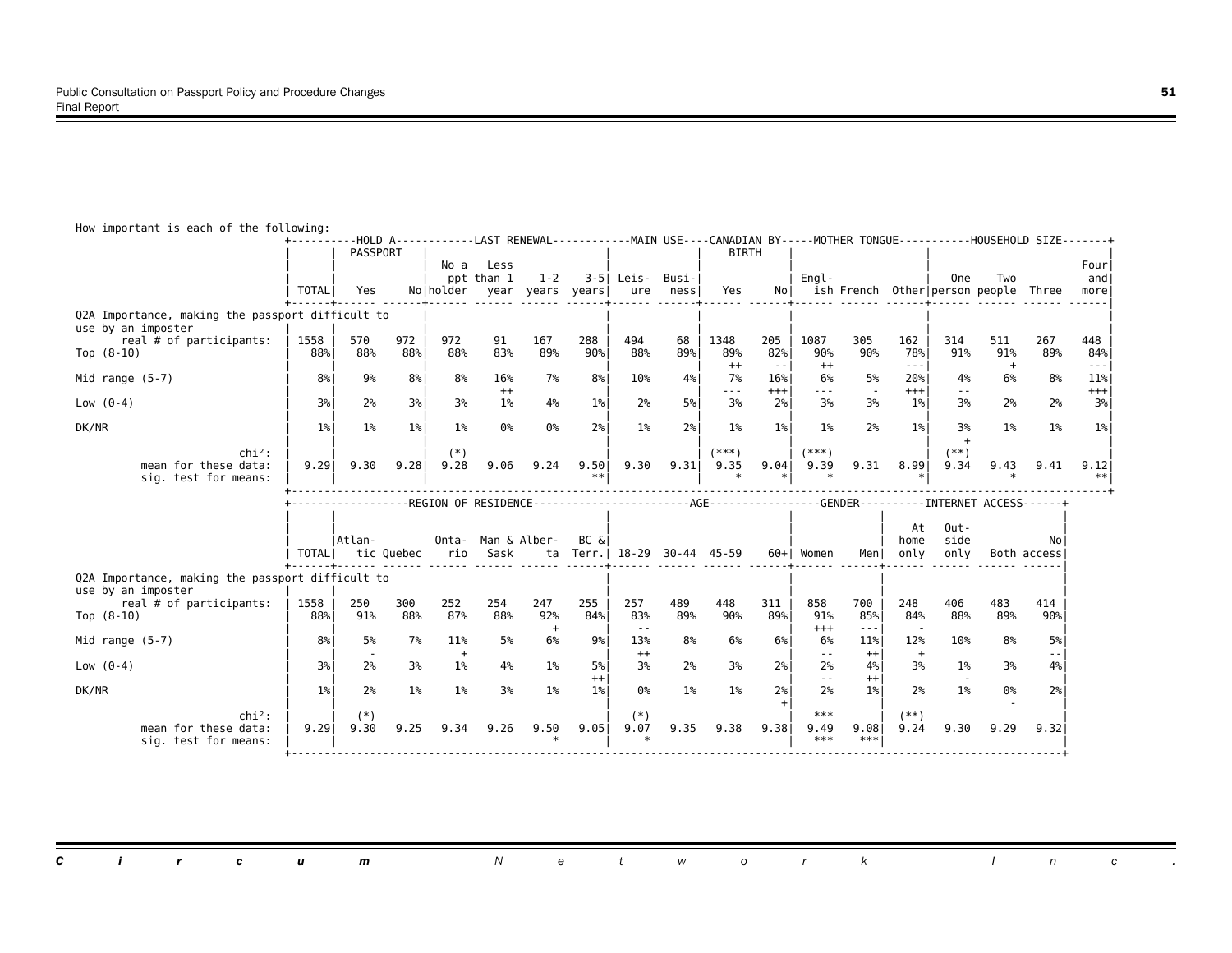|                                                  |              |         |          | <b>SEGMENTS-</b> |                     |         |      | DELIVERY EXPECTATION- |        |                 | SOURCE $0F - -$ |
|--------------------------------------------------|--------------|---------|----------|------------------|---------------------|---------|------|-----------------------|--------|-----------------|-----------------|
|                                                  |              |         |          |                  |                     |         |      |                       |        | <b>FUNDI NG</b> |                 |
|                                                  |              |         |          |                  | Trus-               |         |      |                       |        |                 |                 |
|                                                  |              |         | Feature  | Few              | ting                | Strong  |      |                       |        | Gene-           | Pri ce          |
|                                                  |              | Pri ce  | di si n- |                  | bene-follow-suppor- |         | < 5  |                       | $> 5$  | ral             | i ncr-          |
|                                                  | <b>TOTAL</b> | averse  | terstd   | fits             | ers                 | ters    | days | 5 days                | days∣  | taxes           | eases           |
| Q2A Importance, making the passport difficult to |              |         |          |                  |                     |         |      |                       |        |                 |                 |
| use by an imposter                               |              |         |          |                  |                     |         |      |                       |        |                 |                 |
| real # of participants:                          | 1558         | 229     | 278      | 97               | 347                 | 445     | 268  | 393                   | 794    | 517             | 979             |
| Top $(8-10)$                                     | 88%          | 93%     | 94%      | 27%              | 89%                 | 91%     | 88%  | 85%                   | 89%    | 84%             | 90%             |
|                                                  |              | $^{++}$ | $^{+++}$ | $- - -$          |                     | $^{++}$ |      |                       |        | $- - -$         | $^{+++}$        |
| Mid range $(5-7)$                                | 8%           | 6%      | 5%       | 35%              | 10%                 | 7%      | 9%   | 10%                   | 7%     | 12%             | 6%              |
|                                                  |              |         |          | $^{+++}$         |                     |         |      |                       |        | $^{+++}$        | $\frac{1}{2}$   |
| Low $(0-4)$                                      | 3%           | 0%      | 0%       | 34%              | 1%                  | 1%      | 2%   | 3%                    | 2%     | 4%              | $2\%$           |
|                                                  |              |         | $- -$    | $^{+++}$         |                     | $- -$   |      |                       |        | $+$             |                 |
| DK/NR                                            | 1%           | 1%      | 1%       | 4%               | 1%                  | 1%      | 0%   | 1%                    | 1%     | 1%              | 1%              |
|                                                  |              |         |          | $^{+++}$         |                     |         |      |                       |        |                 |                 |
| $chi^2$ :                                        |              | $(***)$ |          |                  |                     |         |      |                       |        | ***             |                 |
| mean for these data:                             | 9.29         | 9.56    | 9.66     | 5.18             | 9.37                | 9.51    | 9.28 | 9.14                  | 9.38   | 9.06            | 9.41            |
| sig. test for means:                             |              | ***     | ***      | ***              |                     | ***     |      |                       | $\ast$ | ***             | $***$           |
|                                                  |              |         |          |                  |                     |         |      |                       |        |                 |                 |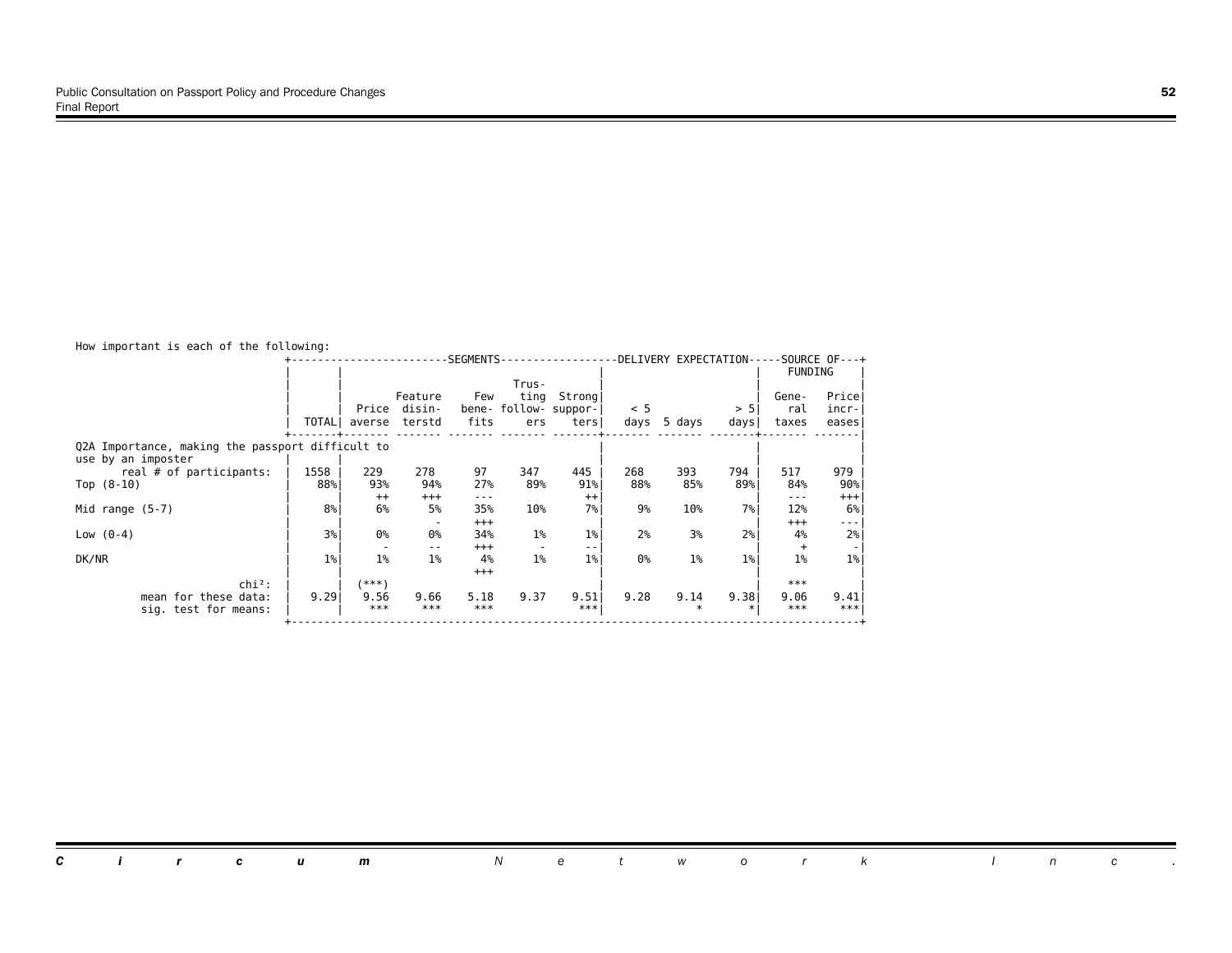|                                                                                     |              | <b>PASSPORT</b> |            |                                               |                      |               |                  |                         |             | -HOLD A------------LAST RENEWAL------------MAIN USE----CANADIAN BY-----MOTHER TONGUE-----------HOUSEHOLD SIZE-<br><b>BI RTH</b> |               |                        |                                |                     |                                                |            |                    |                     |
|-------------------------------------------------------------------------------------|--------------|-----------------|------------|-----------------------------------------------|----------------------|---------------|------------------|-------------------------|-------------|---------------------------------------------------------------------------------------------------------------------------------|---------------|------------------------|--------------------------------|---------------------|------------------------------------------------|------------|--------------------|---------------------|
|                                                                                     | <b>TOTAL</b> | Yes             |            | No a<br>$\text{No}$   holder year years years | Less<br>ppt than 1   | $1 - 2$       |                  | $3-5$ Leis-Busi-<br>ure | $\sf{ness}$ | Yes                                                                                                                             |               | $Engl -$               |                                |                     | 0ne<br>No ish French Other person people Three | Two        |                    | Four<br>and<br>more |
| Q2B Importance, the acceptance of your ppt by the<br>authorities in other countries |              |                 |            |                                               |                      |               |                  |                         |             |                                                                                                                                 |               |                        |                                |                     |                                                |            |                    |                     |
| real # of participants:<br>Top $(8-10)$                                             | 1558<br>89%  | 570<br>90%      | 972<br>89% | 972<br>89%                                    | 91<br>87%            | 167<br>90%    | 288<br>93%       | 494<br>91%              | 68<br>92%   | 1348<br>89%                                                                                                                     | 205<br>$90\%$ | 1087<br>88%            | 305<br>91%                     | 162<br>89%          | 314<br>88%                                     | 511<br>90% | 267<br>91%         | 448<br>88%          |
| Mid range $(5-7)$                                                                   | 7%           | 6%              | 7%         | 7%                                            | 12%                  | 3%            | $+$<br>6%        | 6%                      | 4%          | 7%                                                                                                                              | 6%            | 7%                     | 6%                             | 6%                  | 7%                                             | 6%         | 5%                 | 8%                  |
| Low $(0-4)$                                                                         | 3%           | 3%              | $2\%$      | 2%                                            | 2%                   | 6%<br>$^{++}$ | $1\%$            | 3%                      | 1%          | 2%                                                                                                                              | $4\%$         | 3%                     | $2\%$                          | 4%                  | $2\%$                                          | 2%         | 2%                 | 3%                  |
| DK/NR                                                                               | 2%           | 1%              | 2%         | 2%                                            | 0%                   | 1%            | $0\%$            | 1%                      | 3%          | 2%                                                                                                                              | 1%            | 2%                     | $1\%$                          | 1%                  | 3%                                             | 2%         | 2%                 | 1%                  |
| $chi^2$ :<br>mean for these data:<br>sig. test for means:                           | 9.25         | 9.35            | 9.21       | $(**)$<br>9.21                                | 9.20                 | 9.17          | 9.51             | 9.35                    | 9.61        | 9.27                                                                                                                            | 9.21          | 9.30                   | 9.22                           | 9.16                | 9.22                                           | 9.35       | 9.36               | 9.17                |
|                                                                                     |              |                 |            | - REGION OF RESIDENCE---------------------    |                      |               |                  |                         |             | - AGE---------------- GENDER--------- INTERNET ACCESS------+                                                                    |               |                        |                                |                     |                                                |            |                    |                     |
|                                                                                     | <b>TOTAL</b> | Atlan-          | tic Quebec | Onta-<br>ri o                                 | Man & Alber-<br>Sask |               | BC &<br>ta Terr. |                         |             | 18-29 30-44 45-59                                                                                                               |               | $60+1$ Women           | Men                            | At<br>home<br>onl y | $0$ ut-<br>side<br>onl y                       |            | No.<br>Both access |                     |
| Q2B Importance, the acceptance of your ppt by the<br>authorities in other countries |              |                 |            |                                               |                      |               |                  |                         |             |                                                                                                                                 |               |                        |                                |                     |                                                |            |                    |                     |
| real # of participants:<br>Top $(8-10)$                                             | 1558<br>89%  | 250<br>84%      | 300<br>90% | 252<br>92%                                    | 254<br>85%           | 247<br>90%    | 255<br>85%       | 257<br>88%              | 489<br>91%  | 448<br>91%                                                                                                                      | 311<br>86%    | 858<br>91%             | 700<br>87%                     | 248<br>93%          | 406<br>90%                                     | 483<br>89% | 414<br>86%         |                     |
| Mid range $(5-7)$                                                                   | 7%           | 10%             | 7%         | 5%                                            | 8%                   | 6%            | 10%              | 9%                      | 7%          | 4%                                                                                                                              | 8%            | $^{++}$<br>5%<br>$- -$ | $\sim$ $\sim$<br>9%<br>$^{++}$ | $+$<br>6%           | 5%                                             | 8%         | 8%                 |                     |
| Low $(0-4)$                                                                         | 3%           | 4%              | 2%         | 1%                                            | 5%                   | 3%            | 4%               | 2%                      | 2%          | 3%                                                                                                                              | 3%            | $2\%$                  | 3%                             | 1%                  | 3%                                             | 3%         | 3%                 |                     |
| DK/NR                                                                               | $2\%$        | $2\%$           | 1%         | 2%                                            | 3%                   | 1%            | $1\%$            | 1%                      | 1%          | $2\%$                                                                                                                           | 3%            | 2%                     | 2%                             | 0%                  | 2%                                             | 1%         | 3%<br>$^{++}$      |                     |
| $chi^2$ :<br>mean for these data:<br>sig. test for means:                           | 9.25         | 8.99            | 9.15       | 9.50<br>***                                   | 8.97                 | 9.31          | 8.99             | $(*)$<br>9.17           | 9.36        | 9.31                                                                                                                            | 9.20          | $\ast$<br>9.42<br>***  | 9.09<br>***                    | $(*)$<br>9.42       | 9.35                                           | 9.23       | 9.10               |                     |

|  |  | <b>Circum</b> Network Inc. |  |  |  |  |  |  |
|--|--|----------------------------|--|--|--|--|--|--|
|  |  |                            |  |  |  |  |  |  |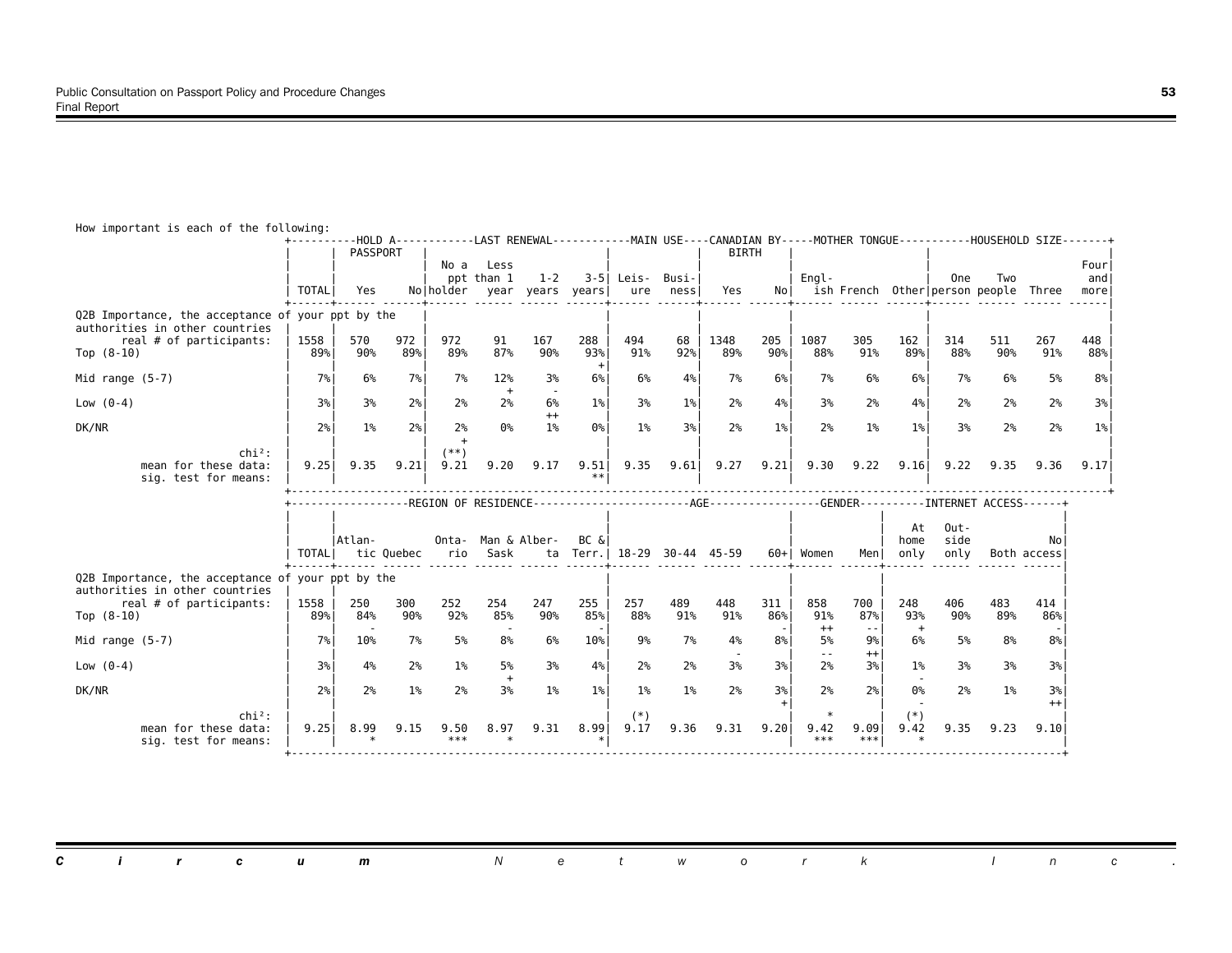|                                                   |              |         |          | <b>SEGMENTS-</b> |                     |             |      | DELIVERY EXPECTATION- |        |                 | SOURCE $OF--$ |
|---------------------------------------------------|--------------|---------|----------|------------------|---------------------|-------------|------|-----------------------|--------|-----------------|---------------|
|                                                   |              |         |          |                  |                     |             |      |                       |        | <b>FUNDI NG</b> |               |
|                                                   |              |         |          |                  | Trus-               |             |      |                       |        |                 |               |
|                                                   |              |         | Feature  | Few              |                     | ting Strong |      |                       |        | Gene-           | Pri ce        |
|                                                   |              | Pri ce  | di si n- |                  | bene-follow-suppor- |             | < 5  |                       | $> 5$  | ral             | i ncr-        |
|                                                   | <b>TOTAL</b> | averse  | terstd   | fits             | ers                 | ters        | days | 5 days                | days∣  | taxes           | eases         |
| Q2B Importance, the acceptance of your ppt by the |              |         |          |                  |                     |             |      |                       |        |                 |               |
| authorities in other countries                    |              |         |          |                  |                     |             |      |                       |        |                 |               |
| real # of participants:                           | 1558         | 229     | 278      | 97               | 347                 | 445         | 268  | 393                   | 794    | 517             | 979           |
| Top $(8-10)$                                      | 89%          | 93%     | 91%      | 36%              | 93%                 | 95%         | 88%  | 92%                   | 89%    | 86%             | 91%           |
|                                                   |              |         |          | $- - -$          | $+$                 | $^{+++}$    |      |                       |        | $ -$            | $^{++}$       |
| Mid range $(5-7)$                                 | 7%           | 5%      | 7%       | 32%              | 6%                  | 4%          | 6%   | 4%                    | 8%     | 9%              | 6%            |
|                                                   |              |         |          | $^{+++}$         |                     | - - -       |      |                       | $^{+}$ | $+$             |               |
| Low $(0-4)$                                       | 3%           | 0%      | 2%       | 26%              | 0%                  | 1%          | 3%   | 3%                    | 2%     | 3%              | 2%            |
|                                                   |              |         |          | $^{+++}$         | $ -$                | $- -$       |      |                       |        |                 |               |
| DK/NR                                             | 2%           | 2%      | 0%       | 6%               | 1%                  | 1%          | 2%   | 1%                    | $1\%$  | 1%              | 1%            |
|                                                   |              |         |          | $^{+++}$         |                     |             |      |                       |        |                 |               |
| $chi^2$ :                                         |              | $(***)$ |          |                  |                     |             |      |                       |        |                 |               |
| mean for these data:                              | 9.25         | 9.53    | 9.36     | 6.01             | 9.57                | 9.47        | 9.24 | 9.36                  | 9.24   | 9.08            | 9.35          |
| sig. test for means:                              |              | ***     |          | ***              | ***                 | ***         |      |                       |        | $**$            | $***$         |
|                                                   |              |         |          |                  |                     |             |      |                       |        |                 |               |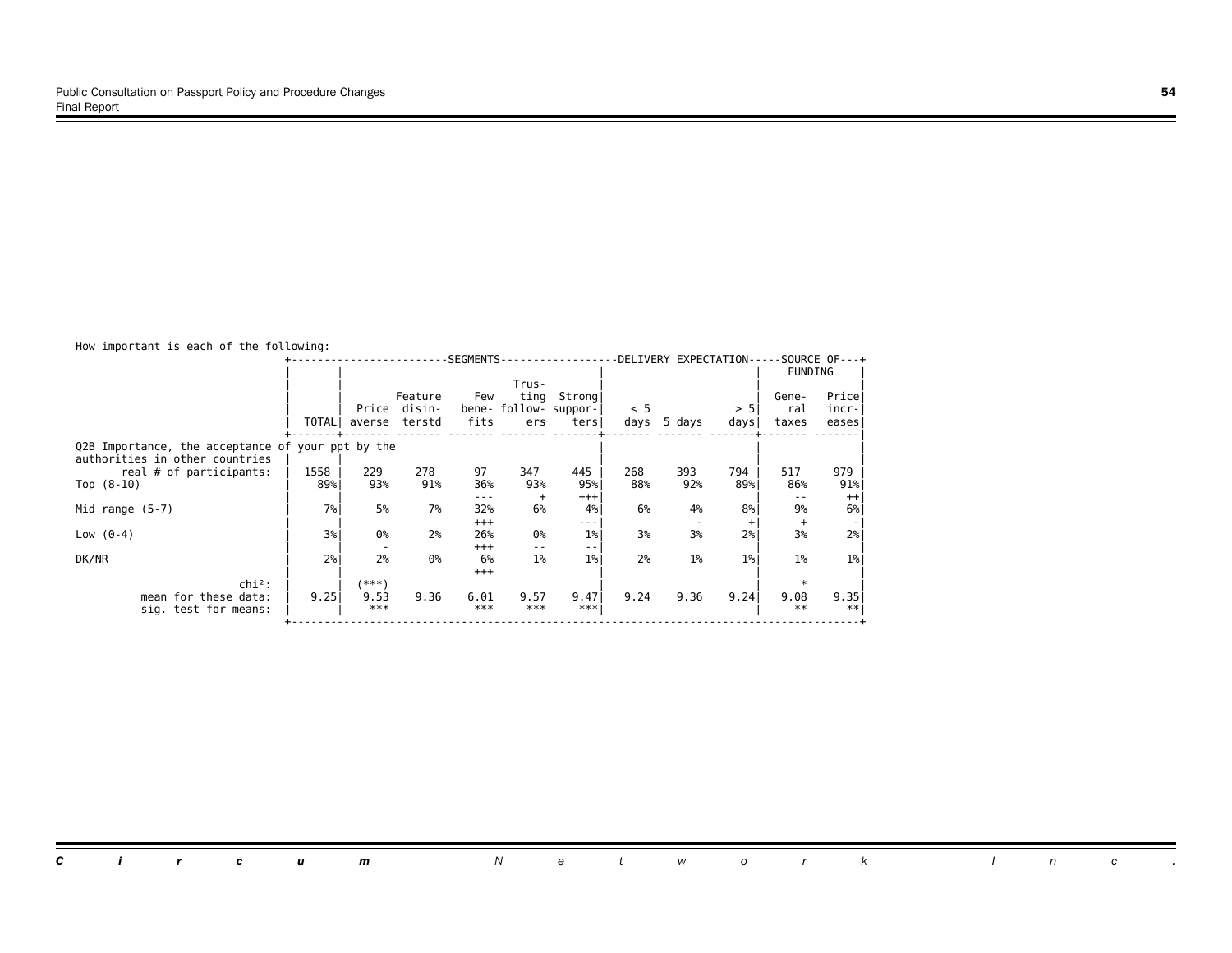|                                                           |              | <b>PASSPORT</b> |            |                                           |                      |                             |                     |                    |                | -HOLD A------------LAST RENEWAL------------MAIN USE----CANADIAN BY-----MOTHER TONGUE-----------HOUSEHOLD SIZE-<br><b>BIRTH</b> |                 |                |                                      |                     |                          |            |                   |                     |
|-----------------------------------------------------------|--------------|-----------------|------------|-------------------------------------------|----------------------|-----------------------------|---------------------|--------------------|----------------|--------------------------------------------------------------------------------------------------------------------------------|-----------------|----------------|--------------------------------------|---------------------|--------------------------|------------|-------------------|---------------------|
|                                                           | <b>TOTAL</b> | Yes             |            | No a<br>No   hol der                      | Less<br>ppt than 1   | $1 - 2$<br>year years years |                     | $3-5$ Leis-<br>ure | Busi-<br>ness  | Yes                                                                                                                            | No l            | $Engl -$       | ish French Other person people Three |                     | 0 <sub>ne</sub>          | Two        |                   | Four<br>and<br>more |
| Q3A Occurence, the forgery of Cdn passports               |              |                 |            |                                           |                      |                             |                     |                    |                |                                                                                                                                |                 |                |                                      |                     |                          |            |                   |                     |
| real # of participants:<br>Top $(8-10)$                   | 1558<br>27%  | 570<br>25%      | 972<br>29% | 972<br>29%                                | 91<br>17%            | 167<br>22%                  | 288<br>29%          | 494<br>25%         | 68<br>25%      | 1348<br>29%                                                                                                                    | 205<br>20%      | 1087<br>27%    | 305<br>32%                           | 162<br>23%          | 314<br>30%               | 511<br>27% | 267<br>25%        | 448<br>27%          |
| Mid range $(5-7)$                                         | 37%          | 36%             | 38%        | 38%                                       | 34%                  | 39%                         | 36%                 | 36%                | 37%            | $^{+}$<br>37%                                                                                                                  | 40%             | 38%            | 32%                                  | 41%                 | 33%                      | 37%        | 39%               | 38%                 |
| Low $(0-4)$                                               | 21%          | 22%             | 20%        | 20%                                       | 29%                  | 23%                         | 18%                 | 22%                | 16%            | 20%                                                                                                                            | 24%             | 22%            | 18%                                  | 21%                 | 19%                      | 20%        | 21%               | 21%                 |
| DK/NR                                                     | 15%          | 17%             | 14%        | 14%                                       | 20%                  | 16%                         | 17%                 | 17%                | 22%            | 15%                                                                                                                            | 15%             | 13%            | 18%                                  | 15%                 | 18%                      | 17%        | 14%               | 13%                 |
| $chi^2$ :<br>mean for these data:<br>sig. test for means: | 6.06         | 5.91            | 6.17       | 6.17                                      | 5.12<br>$**$         | 5.70                        | 6.32                | 5.93               | 6.07           | 6.17                                                                                                                           | 5.60            | $\ast$<br>5.98 | 6.30                                 | 6.02                | 6.10                     | 6.15       | 5.84              | 6.09                |
|                                                           |              |                 |            | - REGION OF RESIDENCE-------------------- |                      |                             |                     |                    |                | - AGE---------------- GENDER--------- INTERNET ACCESS------+                                                                   |                 |                |                                      |                     |                          |            |                   |                     |
|                                                           | <b>TOTAL</b> | Atl an-         | tic Quebec | Onta-<br>ri o                             | Man & Alber-<br>Sask |                             | $BC \&$<br>ta Terr. |                    |                | $18-29$ 30-44 45-59                                                                                                            |                 | $60+1$ Women   | Men                                  | At<br>home<br>onl y | $0$ ut-<br>side<br>onl y |            | No<br>Both access |                     |
| Q3A Occurence, the forgery of Cdn passports               |              |                 |            |                                           |                      |                             |                     |                    |                |                                                                                                                                |                 |                |                                      |                     |                          |            |                   |                     |
| real # of participants:<br>Top $(8-10)$                   | 1558<br>27%  | 250<br>23%      | 300<br>28% | 252<br>30%                                | 254<br>22%           | 247<br>24%                  | 255<br>26%          | 257<br>31%         | 489<br>23%     | 448<br>30%                                                                                                                     | 311<br>27%      | 858<br>29%     | 700<br>26%                           | 248<br>25%          | 406<br>30%               | 483<br>25% | 414<br>28%        |                     |
| Mid range $(5-7)$                                         | 37%          | 49%<br>$^{+++}$ | 32%        | 40%                                       | 37%                  | 31%                         | 34%                 | 39%                | 42%<br>$^{++}$ | 37%                                                                                                                            | 27%<br>$- - -$  | 38%            | 37%                                  | 39%                 | 35%                      | 41%        | 34%               |                     |
| Low $(0-4)$                                               | 21%          | 17%             | 21%        | 18%                                       | 28%<br>$^{++}$       | 23%                         | 25%                 | 21%                | 20%            | 20%                                                                                                                            | 23%             | 17%<br>$- - -$ | 24%<br>$^{+++}$                      | 22%                 | 18%                      | 20%        | 23%               |                     |
| DK/NR                                                     | 15%          | 12%             | 19%        | 11%                                       | 14%                  | 21%<br>$^{++}$              | 15%                 | 8%                 | 16%            | 14%                                                                                                                            | 23%<br>$^{+++}$ | 16%            | 13%                                  | 15%                 | 17%                      | 13%        | 15%               |                     |
| $\chi$ chi <sup>2</sup> :                                 |              | $***$           |            |                                           |                      |                             |                     | $***$              |                |                                                                                                                                |                 | $***$          |                                      |                     |                          |            |                   |                     |
| mean for these data:<br>sig. test for means:              | 6.06         | 5.84            | 6.00       | 6.39<br>**                                | 5.66                 | 5.71                        | 5.80                | 6.15               | 5.93           | 6.19                                                                                                                           | 6.03            | 6.24           | 5.89                                 | 5.85                | 6.32                     | 5.94       | 6.15              |                     |

How often do you think these happen: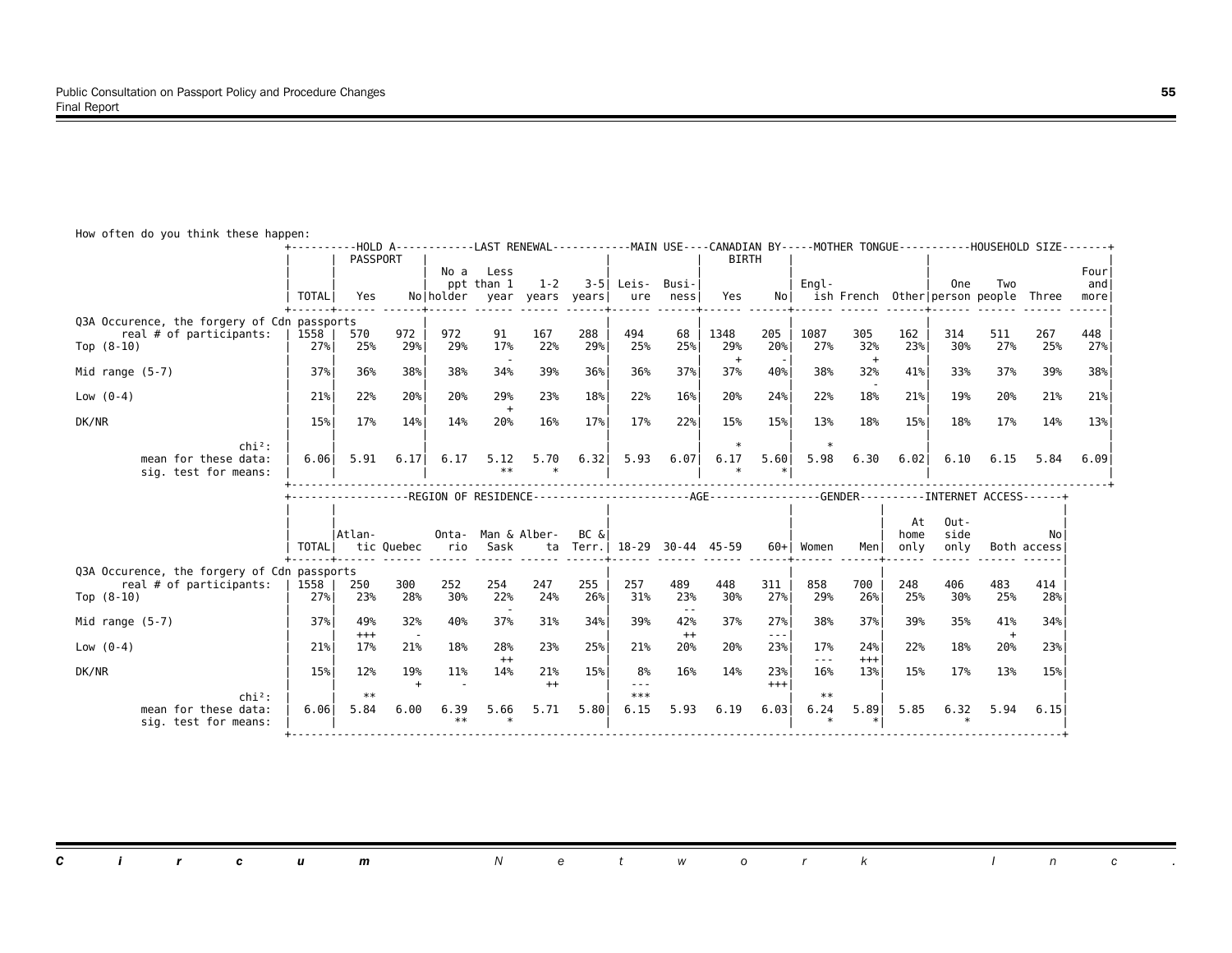|                                             |              |        |          | <b>SEGMENTS-</b> |                     |          |        | DELIVERY EXPECTATION- |         | <b>FUNDI NG</b> | SOURCE $0F---$ |
|---------------------------------------------|--------------|--------|----------|------------------|---------------------|----------|--------|-----------------------|---------|-----------------|----------------|
|                                             |              |        |          |                  | Trus-               |          |        |                       |         |                 |                |
|                                             |              |        | Feature  | Few              | ting                | Strong   |        |                       |         | Gene-           | Pri ce         |
|                                             |              | Pri ce | di si n- |                  | bene-follow-suppor- |          | < 5    |                       | > 5     | ral             | incr-          |
|                                             | <b>TOTAL</b> | averse | terstd   | fits             | ers                 | ters     | days   | 5 days                | days!   | taxes           | eases          |
| Q3A Occurence, the forgery of Cdn passports |              |        |          |                  |                     |          |        |                       |         |                 |                |
| real # of participants:                     | 1558         | 229    | 278      | 97               | 347                 | 445      | 268    | 393                   | 794     | 517             | 979            |
| Top $(8-10)$                                | 27%          | 27%    | 41%      | 26%              | 2%                  | 46%      | 25%    | 22%                   | 31%     | 25%             | 30%            |
|                                             |              |        | $^{+++}$ |                  | $- - -$             | $^{+++}$ |        | $ -$                  | $^{++}$ |                 |                |
| Mid range $(5-7)$                           | 37%          | 40%    | 43%      | 40%              | 31%                 | 48%      | 39%    | 37%                   | 37%     | 41%             | 36%            |
|                                             |              |        |          |                  | $- - -$             | $^{+++}$ |        |                       |         | $^{+}$          |                |
| Low $(0-4)$                                 | 21%          | 24%    | 11%      | 27%              | 53%                 | 4%       | 19%    | 25%                   | 19%     | 20%             | 20%            |
|                                             |              |        | $- - -$  |                  | $^{+++}$            | $- - -$  |        | $\pm$                 |         |                 |                |
| DK/NR                                       | 15%          | 9%     | 4%       | 7%               | 14%                 | 3%       | 16%    | 15%                   | 13%     | 14%             | 14%            |
|                                             |              |        |          |                  | $^{+++}$            | $- - -$  |        |                       |         |                 |                |
| $chi^2$ :                                   |              | ***    |          |                  |                     |          | $\ast$ |                       |         |                 |                |
| mean for these data:                        | 6.06         | 5.96   | 6.94     | 5.60             | 3.68                | 7.36     | 6.01   | 5.73                  | 6.28    | 5.92            | 6.23           |
| sig. test for means:                        |              |        | ***      |                  | ***                 | ***      |        | $**$                  | $***$   |                 | $*$            |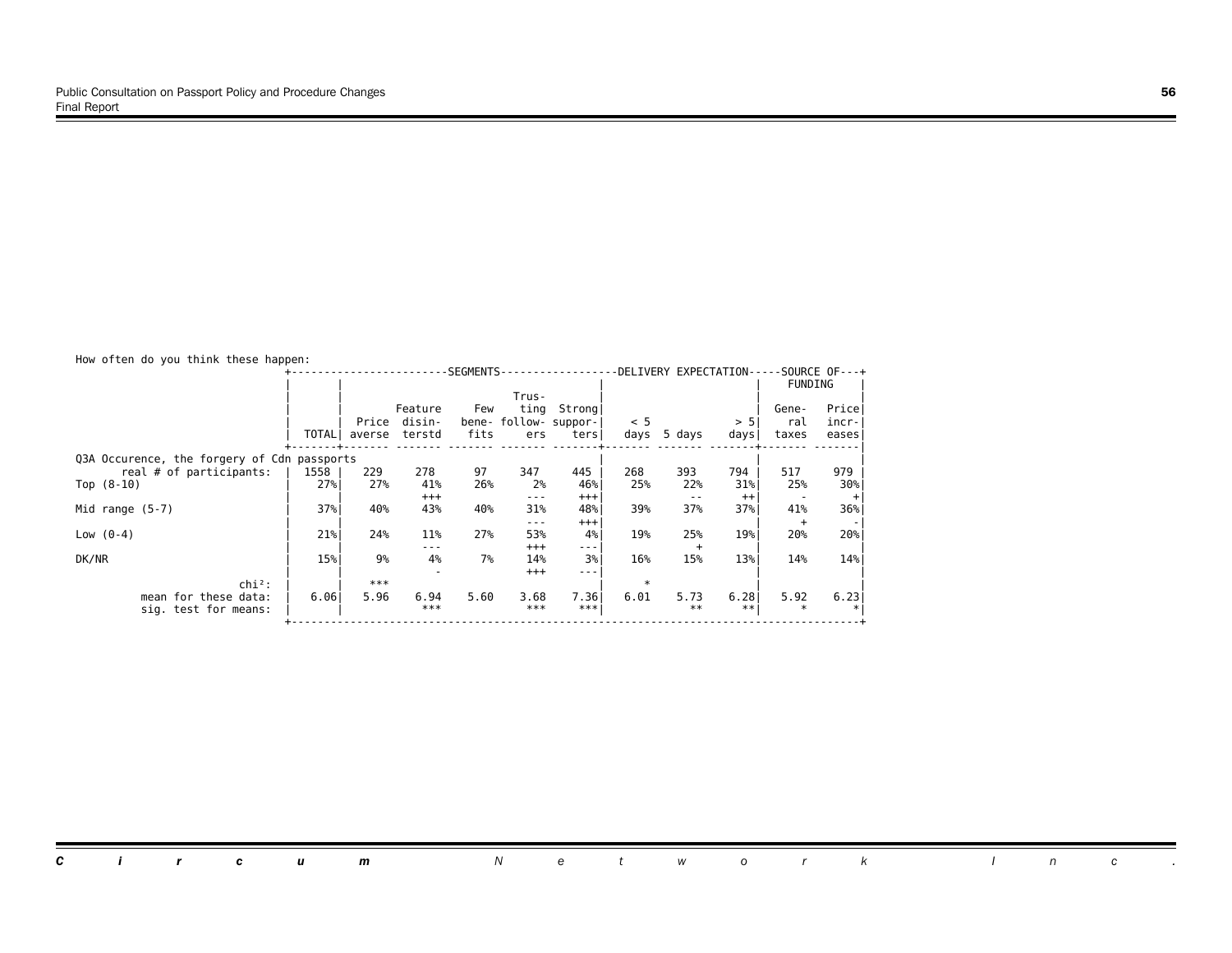#### +----------HOLD A------------LAST RENEWAL------------MAIN USE----CANADIAN BY-----MOTHER TONGUE-----------HOUSEHOLD SIZE-------+ | | PASSPORT | | | BIRTH | | |  $|\hspace{.6cm}|\hspace{.6cm}|\hspace{.6cm}$  No a Less  $|\hspace{.6cm}|\hspace{.6cm}|\hspace{.6cm}|\hspace{.6cm}|\hspace{.6cm}|\hspace{.6cm}|\hspace{.6cm}|\hspace{.6cm}|\hspace{.6cm}|\hspace{.6cm}|\hspace{.6cm}|\hspace{.6cm}|\hspace{.6cm}|\hspace{.6cm}|\hspace{.6cm}|\hspace{.6cm}|\hspace{.6cm}|\hspace{.6cm}|\hspace{.6cm}|\hspace{.6cm}|\hspace{.6cm}|\hspace{.6cm}|\hspace{.6cm$  $|$  | ppt than 1 1-2 3-5| Leis-Busi- $|$  | Engl-  $|$  One Two and | TOTAL| Yes No|holder year years years| ure ness| Yes No| ish French Other|person people Three more| +------+------ ------+------ ------ ------ ------+------ ------+------ ------+------ ------ ------+------ ------ ------ ------| Q3B Occurence, the refusal of entry of Cdns passport holders by other countries | | | | | | | real # of participants: | 1558 | 570 972 | 972 91 167 288 | 494 68 | 1348 205 | 1087 305 162 | 314 511 267 448 | Top (8-10) | 9%| 9% 9%| 9% 9% 11% 8%| 10% 8%| 9% 9%| 8% 13% 9%| 11% 11% 7% 8%| | | | | | | + | | Mid range (5-7) | 24%| 19% 27%| 27% 22% 15% 20%| 20% 5%| 25% 20%| 22% 27% 24%| 21% 19% 29% 27%| | | --- +++| +++ -- | ++ --| | | --- + | Low (0-4) | 49%| 56% 45%| 45% 46% 56% 58%| 55% 60%| 48% 55%| 52% 41% 51%| 47% 49% 48% 50%| | | +++ ---| --- +++| | | + --- | | DK/NR | 18%| 16% 19%| 19% 23% 18% 13%| 15% 26%| 18% 15%| 17% 19% 16%| 20% 21% 16% 15%| | | | -| - +| | | + -| chi²: | | \*\*\* | \*\*\* | \* | | \* | \*\* | mean for these data: | 3.62| 3.36 3.79| 3.79 3.67 3.34 3.35| 3.42 2.73| 3.69 3.32| 3.55 4.09 3.30| 3.71 3.67 3.79 3.50| sig. test for means: +-----------------------------------------------------------------------------------------------------------------------------+ +------------------REGION OF RESIDENCE------------------------AGE-----------------GENDER----------INTERNET ACCESS------+ | | | | | | | | | | | At Out- | | |Atlan- Onta- Man & Alber- BC &| | | home side No|  $\text{tar}$  Terr. | 18-29 30-44 45-59 60+| Women Men| +------+------ ------ ------ ------ ------ ------+------ ------ ------ ------+------ ------+------ ------ ------ ------| Q3B Occurence, the refusal of entry of Cdns passport holders by other countries | | | | | real # of participants: | 1558 | 250 300 252 254 247 255 | 257 489 448 311 | 858 700 | 248 406 483 414 | Top (8-10) | 9%| 8% 13% 10% 6% 4% 5%| 11% 7% 10% 8%| 10% 8%| 8% 8% 7% 13%| | | ++ -- -| | | ++| Mid range (5-7) | 24%| 33% 25% 22% 29% 20% 22%| 33% 24% 23% 14%| 27% 21%| 25% 24% 23% 25%| | | ++ | +++ ---| ++ --| | Low (0-4) | 49%| 41% 42% 53% 46% 57% 54%| 46% 50% 49% 51%| 43% 55%| 50% 46% 57% 41%| | | -- -- + | | --- +++| +++ ---| DK/NR | 18%| 18% 20% 15% 18% 19% 19%| 9% 19% 18% 27%| 20% 16%| 17% 22% 14% 21%| | | | --- +++| + -| + -- | chi<sup>2</sup>:  $|$  \*\* \* \* | \*\*\* | \*\*\* | \*\*\* | \*\*\* | \*\*\* | \*\*\* | \*\*\* | \*\*\* | \*\*\* | \*\*\* | \*\*\* | \*\*\* | \*\*\* | \*\*\* | \*\*\* | \*\*\* | \*\*\* | \*\*\* | \*\*\* | \*\*\* | \*\*\* | \*\*\* | \*\*\* | \*\*\* | \*\*\* | \*\*\* | \*\*\* | \*\*\* | \*\*\* | \*\*\* | \*\*\* | \*\*\* | \*\*\* | \*\* mean for these data: | 3.62| 4.04 4.02 3.50 3.79 3.14 3.22| 4.18 3.49 3.68 2.95| 4.05 3.20| 3.50 3.65 3.45 3.94| sig. test for means: +----------------------------------------------------------------------------------------------------------------------+

How often do you think these happen: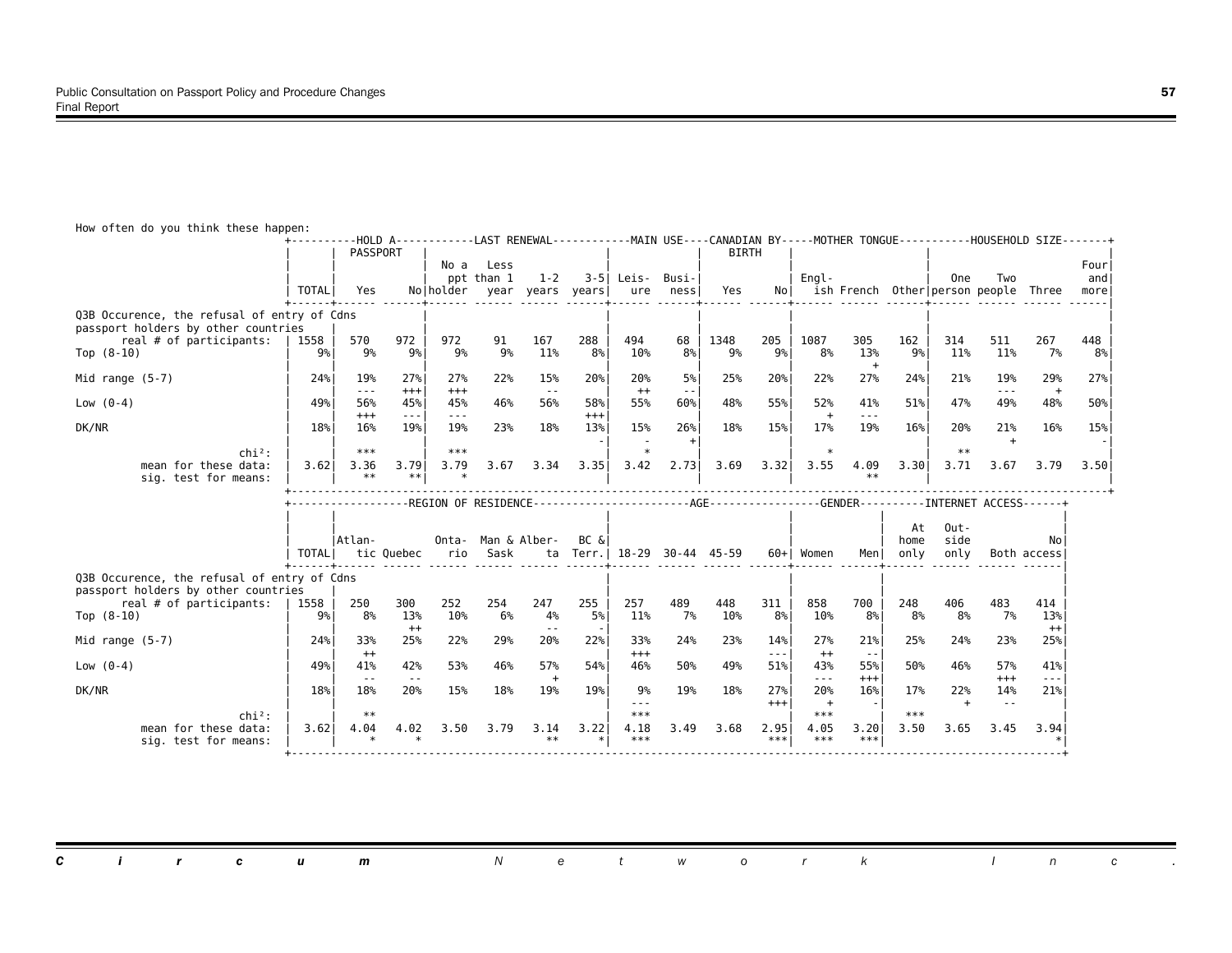### How often do you think these happen:

|                                             |              |        |           | <b>SEGMENTS-</b> |                     |             |      | DELIVERY EXPECTATION- |       |       | SOURCE $0F - -$ |
|---------------------------------------------|--------------|--------|-----------|------------------|---------------------|-------------|------|-----------------------|-------|-------|-----------------|
|                                             |              |        |           |                  |                     |             |      |                       |       |       |                 |
|                                             |              |        |           |                  |                     |             |      |                       |       |       |                 |
|                                             |              |        | Feature   | Few              |                     | ting Strong |      |                       |       | Gene- | Pri ce          |
|                                             |              | Pri ce | di si n-  |                  | bene-follow-suppor- |             | < 5  |                       | $> 5$ | ral   | i ncr-          |
|                                             | <b>TOTAL</b> | averse | terstd    | fits             | ers                 | ters        | days | 5 days                | days  | taxes | eases           |
| Q3B Occurence, the refusal of entry of Cdns |              |        |           |                  |                     |             |      |                       |       |       |                 |
| passport holders by other countries         |              |        |           |                  |                     |             |      |                       |       |       |                 |
| real # of participants:                     | 1558         | 229    | 278       | 97               | 347                 | 445         | 268  | 393                   | 794   | 517   | 979             |
| Top $(8-10)$                                | 9%           | 5%     | 11%       | 7%               | 0%                  | 19%         | 7%   | 11%                   | 8%    | 8%    | 10%             |
|                                             |              |        |           |                  | $- - -$             | $^{+++}$    |      |                       |       |       |                 |
| Mid range $(5-7)$                           | 24%          | 27%    | 34%       | 33%              | 5%                  | 37%         | 29%  | 23%                   | 23%   | 25%   | 24%             |
|                                             |              |        | $^{++}$   |                  | $- - -$             | $^{+++}$    |      |                       |       |       |                 |
| Low $(0-4)$                                 | 49%          | 56%    | 41%       | 54%              | 91%                 | 31%         | 48%  | 51%                   | 51%   | 50%   | 49%             |
|                                             |              |        | $- - -$   |                  | $^{+++}$            | $- - -$     |      |                       |       |       |                 |
| DK/NR                                       | 18%          | 13%    | 14%       | 6%               | 3%                  | 12%         | 16%  | 15%                   | 17%   | 16%   | 18%             |
|                                             |              |        | $\ddot{}$ |                  | $- - -$             |             |      |                       |       |       |                 |
| $chi^2$ :                                   |              | ***    |           |                  |                     |             |      |                       |       |       |                 |
| mean for these data:                        | 3.62         | 3.27   | 4.46      | 3.75             | 1.43                | 5.21        | 3.67 | 3.69                  | 3.51  | 3.55  | 3.70            |
| sig. test for means:                        |              | $\ast$ | ***       |                  | ***                 | ***         |      |                       |       |       |                 |
|                                             |              |        |           |                  |                     |             |      |                       |       |       |                 |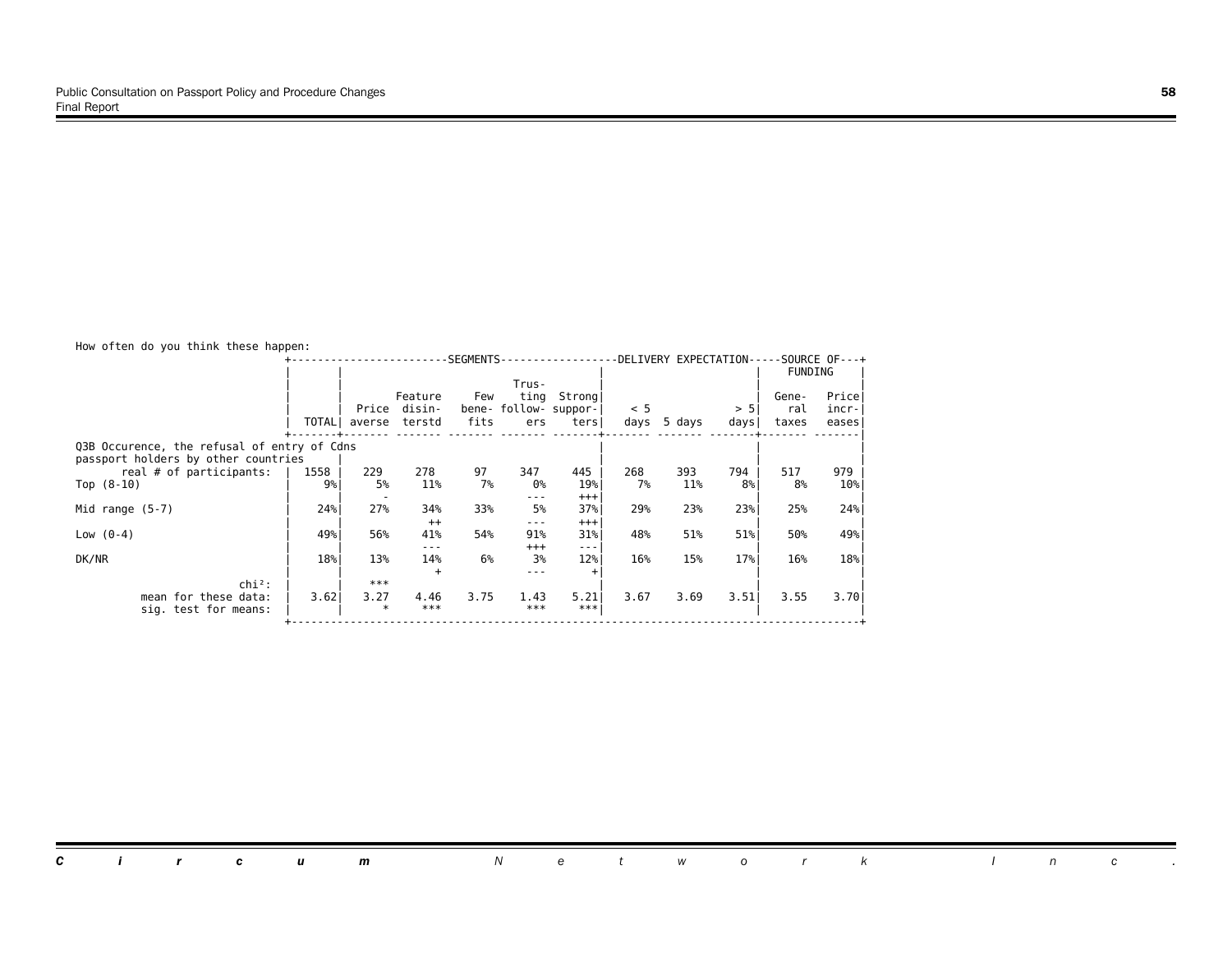|                                                        |              |                 |                          |                                                                                                                                                                                                                                                                                                                                                                                                                |                      |                  |                |                                            |                   | -HOLD A------------LAST RENEWAL------------MAIN USE----CANADIAN BY-----MOTHER TONGUE-----------HOUSEHOLD SIZE-------+ |                        |                |                                           |                             |                       |                 |                            |                       |
|--------------------------------------------------------|--------------|-----------------|--------------------------|----------------------------------------------------------------------------------------------------------------------------------------------------------------------------------------------------------------------------------------------------------------------------------------------------------------------------------------------------------------------------------------------------------------|----------------------|------------------|----------------|--------------------------------------------|-------------------|-----------------------------------------------------------------------------------------------------------------------|------------------------|----------------|-------------------------------------------|-----------------------------|-----------------------|-----------------|----------------------------|-----------------------|
|                                                        |              | <b>PASSPORT</b> |                          |                                                                                                                                                                                                                                                                                                                                                                                                                |                      |                  |                |                                            |                   | <b>BIRTH</b>                                                                                                          |                        |                |                                           |                             |                       |                 |                            |                       |
|                                                        |              |                 |                          | No a                                                                                                                                                                                                                                                                                                                                                                                                           | Less                 |                  |                |                                            |                   |                                                                                                                       |                        |                |                                           |                             |                       |                 |                            | Four                  |
|                                                        | <b>TOTAL</b> | Yes             |                          | No   hol der                                                                                                                                                                                                                                                                                                                                                                                                   | ppt than 1<br>year   | $1 - 2$<br>years | years          | $3-5$ Leis-<br>ure                         | Busi -<br>ness    | Yes                                                                                                                   | No                     | Engl-          | ish French Other   person people Three    |                             | 0ne                   | Two             |                            | and<br>more           |
| Q4 Top (8-10)                                          |              |                 |                          |                                                                                                                                                                                                                                                                                                                                                                                                                |                      |                  |                |                                            |                   |                                                                                                                       |                        |                |                                           |                             |                       |                 |                            |                       |
| real # of participants:<br>Purolator courier with sig. | 1558<br>60%  | 570<br>57%      | 972<br>62%               | 972<br>62%                                                                                                                                                                                                                                                                                                                                                                                                     | 91<br>52%            | 167<br>52%       | 288<br>63%     | 494<br>59%                                 | 68<br>53%         | 1348<br>60%                                                                                                           | 205<br>61%             | 1087<br>59%    | 305<br>69%                                | 162<br>53%                  | 314<br>53%            | 511<br>58%      | 267<br>64%                 | 448<br>62%            |
| Priority post with signature                           | 55%          | 53%             | 57%                      | 57%                                                                                                                                                                                                                                                                                                                                                                                                            | 67%<br>$+$           | 50%              | 49%            | 54%<br>$^{++}$                             | 37%<br>$\sim$ $-$ | 57%<br>$++$                                                                                                           | 46%<br>$\sim$ $-$      | 52%            | $^{+++}$<br>70%<br>$^{+++}$               | 46%<br>$\sim$ $-$           | 56%                   | 53%             | 62%                        | 53%                   |
| Fedex courier with signature                           | 53%          | 56%             | 51%                      | 51%                                                                                                                                                                                                                                                                                                                                                                                                            | 61%                  | 53%              | 59%<br>$+$     | 57%                                        | 55%               | 53%                                                                                                                   | 54%                    | 57%<br>$^{++}$ | 48%                                       | 50%                         | 47%                   | 50%             | 55%                        | 57%<br>$\overline{+}$ |
| UPS courier with signature                             | 52%          | 52%             | 52%                      | 52%                                                                                                                                                                                                                                                                                                                                                                                                            | 54%                  | 48%              | 55%            | 53%                                        | 42%               | 52%                                                                                                                   | 53%                    | 56%<br>$^{++}$ | 48%                                       | 48%                         | 47%                   | 49%             | 54%                        | 55%                   |
| Express post with signature                            | 48%          | 45%             | 50%<br>$+$               | 50%                                                                                                                                                                                                                                                                                                                                                                                                            | 49%                  | 45%              | 43%            | 47%<br>$^{++}$                             | 29%<br>$\sim$ $-$ | 49%<br>$+$                                                                                                            | 41%                    | 46%            | 58%<br>$^{+++}$                           | 41%                         | 48%                   | 45%             | 51%                        | 49%                   |
| Regular mail                                           | 29%          | 23%<br>$- - -$  | 32%<br>$^{+++}$          | 32%<br>$^{+++}$                                                                                                                                                                                                                                                                                                                                                                                                | 31%                  | 26%              | 19%<br>$- - -$ | 24%                                        | 17%               | 30%                                                                                                                   | 24%                    | 25%<br>- - -   | 51%<br>$^{+++}$                           | 17%<br>$\sim$ $\sim$ $\sim$ | 33%                   | 30%             | 29%                        | 27%                   |
| chi <sup>2</sup> :                                     |              | $**$            |                          | $**$                                                                                                                                                                                                                                                                                                                                                                                                           |                      |                  |                |                                            |                   |                                                                                                                       |                        | ***            |                                           |                             |                       |                 |                            |                       |
|                                                        |              |                 |                          |                                                                                                                                                                                                                                                                                                                                                                                                                |                      |                  |                | REGION OF RESIDENCE----------------------- |                   | - AGE- - - - - - - - - - - - - - - -                                                                                  |                        |                | - GENDER---------- INTERNET ACCESS------+ |                             |                       |                 |                            |                       |
|                                                        |              |                 |                          |                                                                                                                                                                                                                                                                                                                                                                                                                |                      |                  |                |                                            |                   |                                                                                                                       |                        |                |                                           |                             |                       |                 |                            |                       |
|                                                        |              |                 |                          |                                                                                                                                                                                                                                                                                                                                                                                                                |                      |                  |                |                                            |                   |                                                                                                                       |                        |                |                                           | At                          | $0$ ut-               |                 |                            |                       |
|                                                        | <b>TOTAL</b> | Atlan-          | tic Quebec               | Onta-<br>ri o                                                                                                                                                                                                                                                                                                                                                                                                  | Man & Alber-<br>Sask | ta               | BC &<br>Terr.  |                                            |                   | $18-29$ 30-44 45-59                                                                                                   |                        | $60+$ Women    | Men                                       | home<br>onl y               | side<br>onl y         |                 | No<br>Both access          |                       |
| $Q4$ Top $(8-10)$                                      |              |                 |                          |                                                                                                                                                                                                                                                                                                                                                                                                                |                      |                  |                |                                            |                   |                                                                                                                       |                        |                |                                           |                             |                       |                 |                            |                       |
| real # of participants:<br>Purolator courier with sig. | 1558<br>60%  | 250<br>59%      | 300<br>66%               | 252<br>58%                                                                                                                                                                                                                                                                                                                                                                                                     | 254<br>63%           | 247<br>58%       | 255<br>59%     | 257<br>62%                                 | 489<br>62%        | 448<br>63%                                                                                                            | 311<br>52%             | 858<br>64%     | 700<br>57%                                | 248<br>57%                  | 406<br>61%            | 483<br>66%      | 414<br>53%                 |                       |
| Priority post with signature                           | 55%          | 60%             | $+$<br>67%               | 49%                                                                                                                                                                                                                                                                                                                                                                                                            | 54%                  | 56%              | 48%            | 53%                                        | 56%               | 57%                                                                                                                   | $ -$<br>52%            | $^{++}$<br>59% | $\sim$ $-$<br>51%                         | 50%                         | 58%                   | $+++$<br>55%    | $- - -$<br>57%             |                       |
| Fedex courier with signature                           | 53%          | 52%             | $^{+++}$<br>48%          | $- -$<br>59%                                                                                                                                                                                                                                                                                                                                                                                                   | 47%                  | 53%              | 51%            | 59%                                        | 54%               | 54%                                                                                                                   | 44%                    | $^{++}$<br>55% | $- -$<br>52%                              | 50%                         | 55%                   | 63%             | 40%                        |                       |
| UPS courier with signature                             | 52%          | 43%<br>$ -$     | 50%                      | $^{++}$<br>57%                                                                                                                                                                                                                                                                                                                                                                                                 | 53%                  | 49%              | 49%            | 52%                                        | 56%               | 54%                                                                                                                   | $- - -$<br>45%<br>$ -$ | 53%            | 52%                                       | 52%                         | 52%                   | $+++$<br>60%    | $- - -$<br>42%<br>$- - -$  |                       |
| Express post with signature                            | 48%          | 55%             | 59%                      | $+$<br>41%                                                                                                                                                                                                                                                                                                                                                                                                     | 44%                  | 48%              | 45%            | 54%                                        | $+$<br>49%        | 46%                                                                                                                   | 40%                    | 51%            | 44%                                       | 45%                         | 53%                   | $^{+++}$<br>51% | 40%                        |                       |
| Regular mail                                           | 29%          | $+$<br>35%      | $^{+++}$<br>51%<br>$+++$ | $\frac{1}{2} \frac{1}{2} \frac{1}{2} \frac{1}{2} \frac{1}{2} \frac{1}{2} \frac{1}{2} \frac{1}{2} \frac{1}{2} \frac{1}{2} \frac{1}{2} \frac{1}{2} \frac{1}{2} \frac{1}{2} \frac{1}{2} \frac{1}{2} \frac{1}{2} \frac{1}{2} \frac{1}{2} \frac{1}{2} \frac{1}{2} \frac{1}{2} \frac{1}{2} \frac{1}{2} \frac{1}{2} \frac{1}{2} \frac{1}{2} \frac{1}{2} \frac{1}{2} \frac{1}{2} \frac{1}{2} \frac{$<br>19%<br>$- - -$ | 30%                  | 24%              | 18%<br>$- - -$ | 32%                                        | 26%               | 28%                                                                                                                   | 30%                    | $^{++}$<br>29% | $- -$<br>29%                              | 26%                         | $\overline{+}$<br>32% | 24%             | $- - -$<br>36%<br>$^{+++}$ |                       |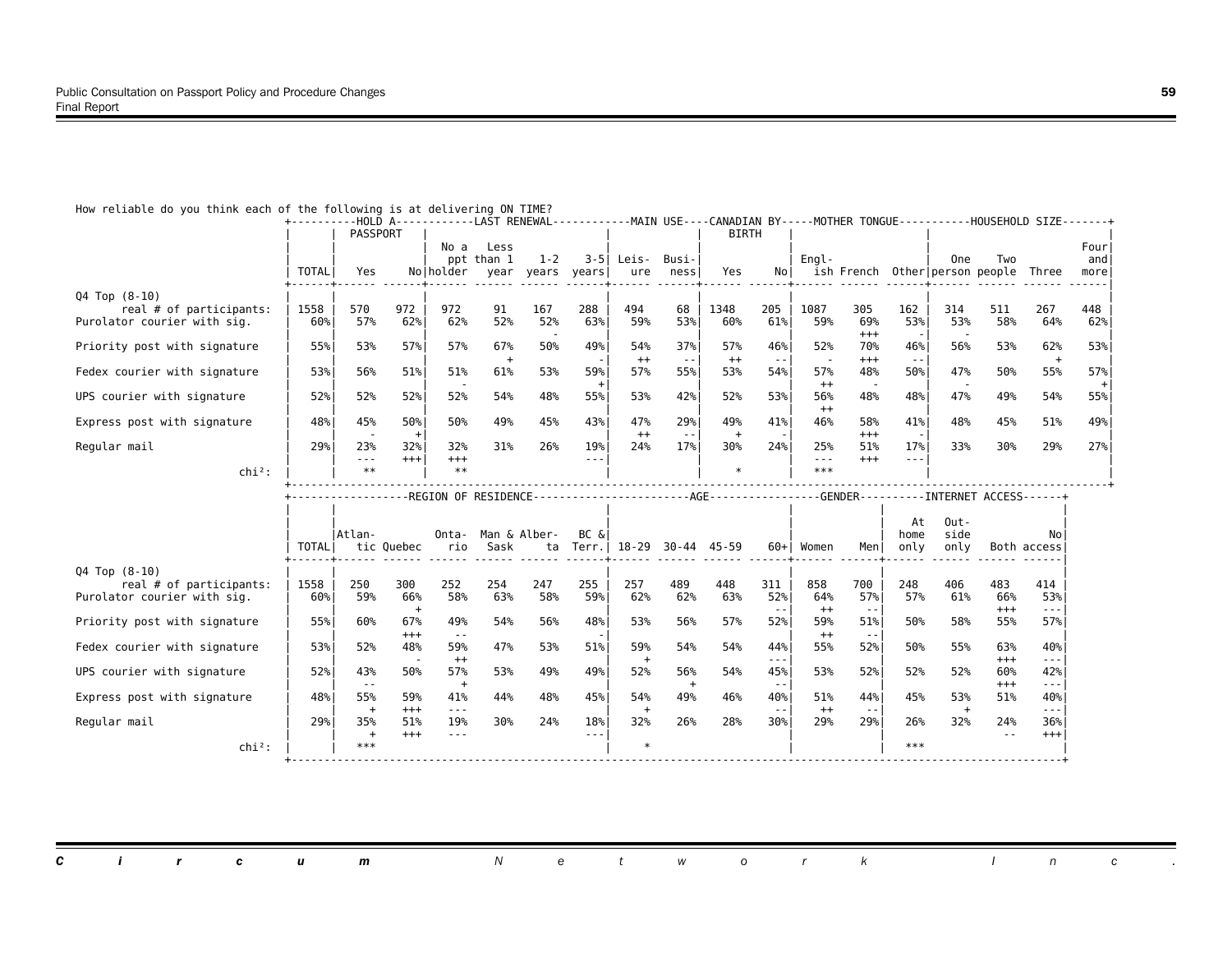|                              |              |                               |          | <b>SEGMENTS-</b> |                |           |      | DELIVERY EXPECTATION- |               |         | SOURCE $0F---$ |
|------------------------------|--------------|-------------------------------|----------|------------------|----------------|-----------|------|-----------------------|---------------|---------|----------------|
|                              |              |                               |          |                  |                |           |      |                       |               |         |                |
|                              |              |                               |          |                  | Trus-          |           |      |                       |               |         |                |
|                              |              | ting Strong<br>Feature<br>Few |          |                  |                |           |      |                       |               |         | Pri ce         |
|                              |              | Pri ce                        | di si n- | bene-            | follow-suppor- |           | < 5  |                       | > 5           | ral     | i ncr-         |
|                              | <b>TOTAL</b> | averse                        | terstd   | fits             | ers            | ters      | days | 5 days                | $_{\rm days}$ | taxes   | eases          |
| $Q4$ Top $(8-10)$            |              |                               |          |                  |                |           |      |                       |               |         |                |
| real # of participants:      | 1558         | 229                           | 278      | 97               | 347            | 445       | 268  | 393                   | 794           | 517     | 979            |
| Purolator courier with sig.  | 60%          | 63%                           | 54%      | 36%              | 64%            | 64%       | 60%  | 59%                   | 60%           | 55%     | 64%            |
|                              |              |                               |          | $- - -$          |                |           |      |                       |               | $- - -$ | $^{+++}$       |
| Priority post with signature | 55%          | 46%                           | 47%      | 41%              | 58%            | 63%       | 57%  | 48%                   | 57%           | 55%     | 55%            |
|                              |              |                               |          | $ -$             |                | $^{+++}$  |      |                       |               |         |                |
| Fedex courier with signature | 53%          | 50%                           | 46%      | 45%              | 55%            | 61%       | 54%  | 57%                   | 52%           | 55%     | 53%            |
|                              |              |                               |          |                  |                | $^{+++}$  |      |                       |               |         |                |
| UPS courier with signature   | 52%          | 50%                           | 47%      | 45%              | 57%            | 57%       | 46%  | 55%                   | 53%           | 50%     | 55%            |
|                              |              |                               |          |                  |                | $\ddot{}$ |      |                       |               |         |                |
| Express post with signature  | 48%          | 44%                           | 39%      | 40%              | 54%            | 51%       | 46%  | 39%                   | 52%           | 46%     | 48%            |
|                              |              |                               | $ -$     |                  | $^{++}$        |           |      | $- - -$               | $^{+++}$      |         |                |
| Regular mail                 | 29%          | 23%                           | 21%      | 23%              | 33%            | 33%       | 28%  | 29%                   | 27%           | 27%     | 28%            |
|                              |              |                               |          |                  | $\ddot{}$      |           |      |                       |               |         |                |
| $chi^2$ :                    |              | $***$                         |          |                  |                |           |      |                       |               |         |                |
|                              |              |                               |          |                  |                |           |      |                       |               |         |                |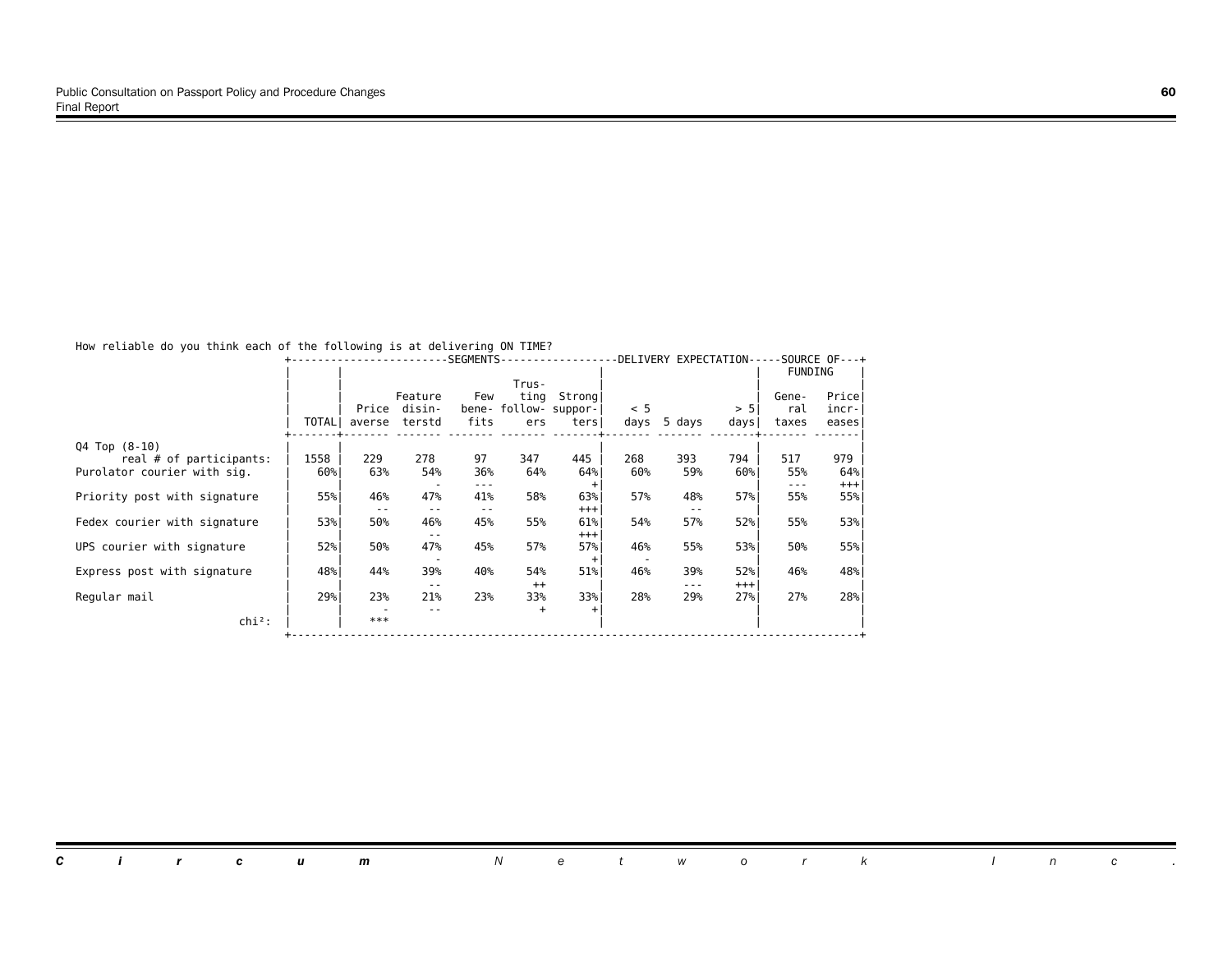|                                                                            |              | -HOLD A-----------LAST RENEWAL-----------MAIN USE----CANADIAN BY-----MOTHER TONGUE-----------HOUSEHOLD SIZE--<br><b>PASSPORT</b> |                                                                                                                                                                                                                                                                                                                                                                                                     |                                            |                      |                             |                  | <b>BIRTH</b>           |                         |                                     |                  |                |                                           |                                 |                          |            |                   |                     |
|----------------------------------------------------------------------------|--------------|----------------------------------------------------------------------------------------------------------------------------------|-----------------------------------------------------------------------------------------------------------------------------------------------------------------------------------------------------------------------------------------------------------------------------------------------------------------------------------------------------------------------------------------------------|--------------------------------------------|----------------------|-----------------------------|------------------|------------------------|-------------------------|-------------------------------------|------------------|----------------|-------------------------------------------|---------------------------------|--------------------------|------------|-------------------|---------------------|
|                                                                            | <b>TOTAL</b> | Yes                                                                                                                              |                                                                                                                                                                                                                                                                                                                                                                                                     | No a<br>No   hol der                       | Less<br>ppt than 1   | $1 - 2$<br>year years years |                  | $3-5$ Leis-<br>ure     | Busi-<br>ness           | Yes                                 | No l             | Engl-          | ish French Other person people Three      |                                 | 0 <sub>ne</sub>          | Two        |                   | Four<br>and<br>more |
| Q4A Express post with signature<br>real # of participants:<br>Top $(8-10)$ | 1558<br>48%  | 570<br>45%                                                                                                                       | 972<br>50%                                                                                                                                                                                                                                                                                                                                                                                          | 972<br>50%                                 | 91<br>49%            | 167<br>45%                  | 288<br>43%       | 494<br>47%<br>$^{++}$  | 68<br>29%<br>$\sim$ $-$ | 1348<br>49%                         | 205<br>41%       | 1087<br>46%    | 305<br>58%<br>$^{+++}$                    | 162<br>41%                      | 314<br>48%               | 511<br>45% | 267<br>51%        | 448<br>49%          |
| Mid range $(5-7)$                                                          | 26%          | 26%                                                                                                                              | $+$<br>26%                                                                                                                                                                                                                                                                                                                                                                                          | 26%                                        | 24%                  | 22%                         | 30%              | 26%                    | 38%                     | $^{+}$<br>25%                       | 32%              | 30%            | 19%                                       | 24%                             | 24%                      | 28%        | 24%               | 27%                 |
| Low $(0-4)$                                                                | 5%           | 8%                                                                                                                               | 3%                                                                                                                                                                                                                                                                                                                                                                                                  | 3%                                         | 8%                   | 13%                         | 5%               | 7%                     | $+$<br>15%              | 5%                                  | $+$<br>5%        | $^{+++}$<br>6% | - - -<br>4%                               | 4%                              | 5%                       | 4%         | 7%                | 5%                  |
| DK/NR                                                                      | 21%          | $^{+++}$<br>21%                                                                                                                  | $\frac{1}{2} \frac{1}{2} \frac{1}{2} \frac{1}{2} \frac{1}{2} \frac{1}{2} \frac{1}{2} \frac{1}{2} \frac{1}{2} \frac{1}{2} \frac{1}{2} \frac{1}{2} \frac{1}{2} \frac{1}{2} \frac{1}{2} \frac{1}{2} \frac{1}{2} \frac{1}{2} \frac{1}{2} \frac{1}{2} \frac{1}{2} \frac{1}{2} \frac{1}{2} \frac{1}{2} \frac{1}{2} \frac{1}{2} \frac{1}{2} \frac{1}{2} \frac{1}{2} \frac{1}{2} \frac{1}{2} \frac{$<br>21% | $- - -$<br>21%                             | 19%                  | $^{+++}$<br>19%             | 22%              | 21%                    | $+$<br>18%              | 21%                                 | 22%              | 19%<br>$ -$    | 19%                                       | 30%<br>$^{+++}$                 | 23%                      | 23%        | 18%               | 20%                 |
| $chi^2$ :<br>mean for these data:<br>sig. test for means:                  | 7.55         | ***<br>7.23<br>***                                                                                                               | 7.77<br>***                                                                                                                                                                                                                                                                                                                                                                                         | ***<br>7.77<br>$***$                       | 7.54                 | 6.83<br>**                  | 7.35             | $(*)$<br>7.39<br>$***$ | 6.08<br>$***$           | $\ast$<br>7.67<br>$**$              | 7.13<br>**       | ***<br>7.44    | 8.15<br>***                               | 7.26                            | 7.50                     | 7.66       | 7.47              | 7.54                |
|                                                                            |              |                                                                                                                                  |                                                                                                                                                                                                                                                                                                                                                                                                     | - REGION OF RESIDENCE--------------------- |                      |                             |                  |                        |                         | - AGE - - - - - - - - - - - - - - - |                  |                | - GENDER---------- INTERNET ACCESS------+ |                                 |                          |            |                   |                     |
|                                                                            | <b>TOTAL</b> | Atl an-                                                                                                                          | tic Quebec                                                                                                                                                                                                                                                                                                                                                                                          | Onta-<br>ri o                              | Man & Alber-<br>Sask |                             | BC &<br>ta Terr. |                        |                         | $18-29$ 30-44 45-59                 |                  | $60+1$ Women   | Men                                       | At<br>home<br>onl y             | $0$ ut-<br>side<br>onl y |            | No<br>Both access |                     |
| Q4A Express post with signature<br>real # of participants:<br>Top $(8-10)$ | 1558<br>48%  | 250<br>55%                                                                                                                       | 300<br>59%                                                                                                                                                                                                                                                                                                                                                                                          | 252<br>41%                                 | 254<br>44%           | 247<br>48%                  | 255<br>45%       | 257<br>54%             | 489<br>49%              | 448<br>46%                          | 311<br>40%       | 858<br>51%     | 700<br>44%                                | 248<br>45%                      | 406<br>53%               | 483<br>51% | 414<br>40%        |                     |
| Mid range $(5-7)$                                                          | 26%          | $+$<br>28%                                                                                                                       | $^{+++}$<br>20%                                                                                                                                                                                                                                                                                                                                                                                     | $- - -$<br>27%                             | 23%                  | 28%                         | 32%              | 30%                    | 26%                     | 26%                                 | 22%              | $^{++}$<br>24% | $- -$<br>29%                              | 27%                             | $\overline{+}$<br>25%    | 29%        | $- - -$<br>22%    |                     |
| Low $(0-4)$                                                                | 5%           | 2%                                                                                                                               | $- -$<br>4%                                                                                                                                                                                                                                                                                                                                                                                         | 6%                                         | 10%<br>$^{++}$       | 5%                          | $\ddot{}$<br>4%  | 4%                     | 6%                      | 6%                                  | 3%               | 5%             | 5%                                        | 2%                              | 6%                       | 5%         | 6%                |                     |
| DK/NR                                                                      | 21%          | 15%                                                                                                                              | 16%                                                                                                                                                                                                                                                                                                                                                                                                 | 26%                                        | 23%                  | 19%                         | 19%              | 12%<br>$- - -$         | 19%                     | 22%                                 | 35%              | 20%            | 22%                                       | 26%                             | 16%                      | 14%        | 32%               |                     |
| chi $^2$ :<br>mean for these data:<br>sig. test for means:                 | 7.55         | $***$<br>7.96<br>$***$                                                                                                           | 8.04<br>***                                                                                                                                                                                                                                                                                                                                                                                         | $^{++}$<br>7.27                            | 7.32                 | 7.52                        | 7.24             | $***$<br>7.64          | 7.51                    | 7.43                                | $^{+++}$<br>7.69 | $\ast$<br>7.70 | 7.40                                      | $\overline{+}$<br>$***$<br>7.67 | $- -$<br>7.63            | 7.43       | $^{+++}$<br>7.64  |                     |

| <b>Circum</b> Network Inc. |  |
|----------------------------|--|
|----------------------------|--|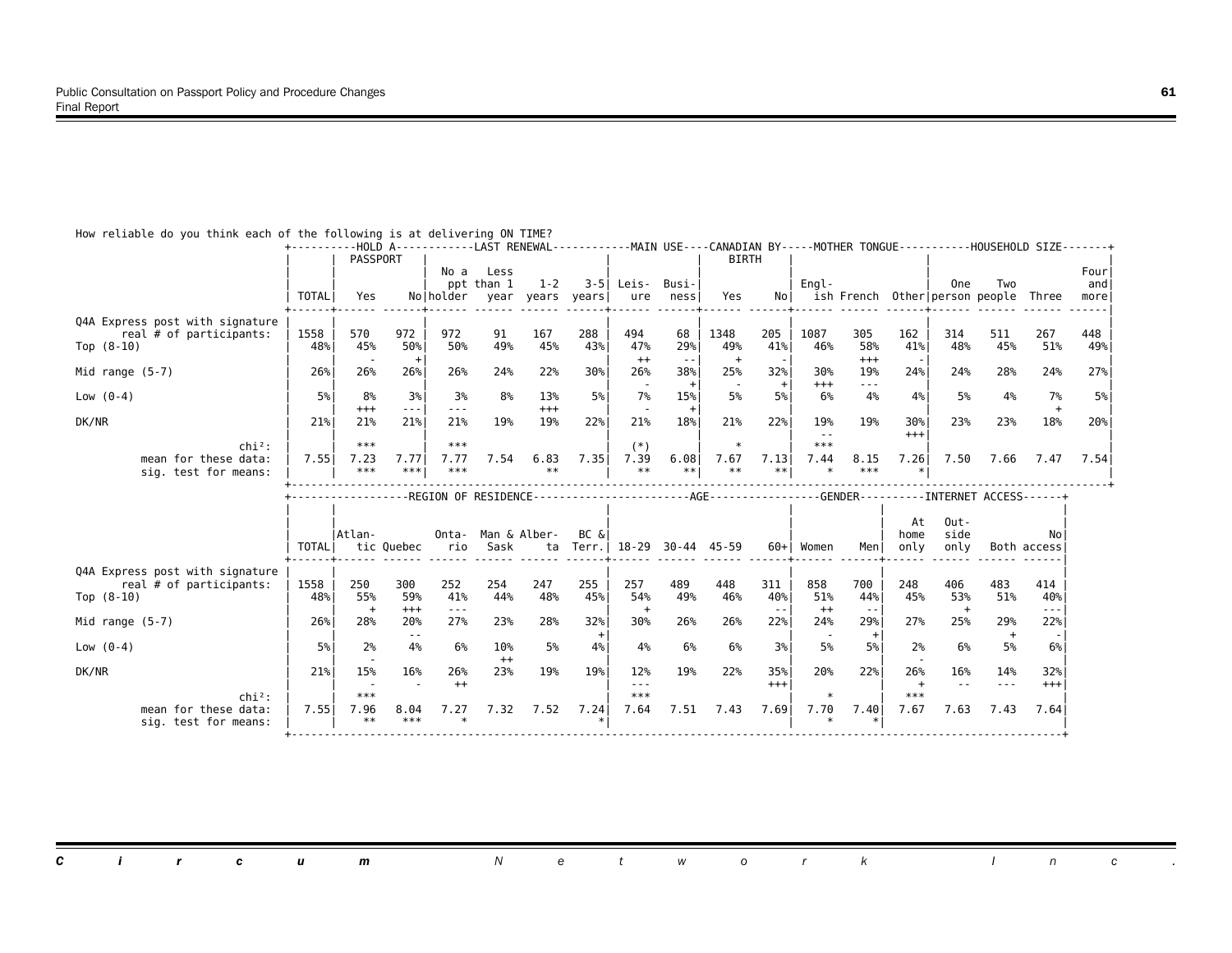|                                 |              |                 |           | <b>SEGMENTS-</b> |                |         |       | DELIVERY EXPECTATION |          |         | SOURCE $0F---$ |
|---------------------------------|--------------|-----------------|-----------|------------------|----------------|---------|-------|----------------------|----------|---------|----------------|
|                                 |              | <b>FUNDI NG</b> |           |                  |                |         |       |                      |          |         |                |
|                                 |              |                 |           |                  | Trus-          |         |       |                      |          |         |                |
|                                 |              |                 | Feature   | Few              | ting           | Strong  |       |                      |          | Gene-   | Pri ce         |
|                                 |              | Pri ce          | di si n-  | bene-            | follow-suppor- |         | < 5   |                      | $> 5$    | ral     | i ncr-         |
|                                 | <b>TOTAL</b> | averse          | terstd    | fits             | ers            | ters    | days  | 5 days               | days⊥    | taxes   | eases          |
| Q4A Express post with signature |              |                 |           |                  |                |         |       |                      |          |         |                |
| real # of participants:         | 1558         | 229             | 278       | 97               | 347            | 445     | 268   | 393                  | 794      | 517     | 979            |
| Top $(8-10)$                    | 48%          | 44%             | 39%       | 40%              | 54%            | 51%     | 46%   | 39%                  | 52%      | 46%     | 48%            |
|                                 |              |                 | $ -$      |                  | $^{++}$        |         |       | $- - -$              | $^{+++}$ |         |                |
| Mid range $(5-7)$               | 26%          | 27%             | 32%       | 29%              | 25%            | 25%     | 26%   | 31%                  | 25%      | 26%     | 27%            |
|                                 |              |                 | $\ddot{}$ |                  |                |         |       | $\ddot{}$            |          |         |                |
| Low $(0-4)$                     | 5%           | 8%              | 10%       | 15%              | 2%             | 2%      | 6%    | 7%                   | 4%       | 7%      | 4%             |
|                                 |              | $+$             | $^{+++}$  | $^{+++}$         | $ -$           | $- - -$ |       |                      |          | $^{++}$ | $- -$          |
| DK/NR                           | 21%          | 20%             | 19%       | 16%              | 19%            | 22%     | 22%   | 22%                  | 20%      | 20%     | 21%            |
| $chi^2$ :                       |              | $(***)$         |           |                  |                |         | $* *$ |                      |          |         |                |
| mean for these data:            | 7.55         | 7.31            | 6.88      | 6.55             | 7.88           | 7.91    | 7.38  | 7.17                 | 7.72     | 7.42    | 7.61           |
| sig. test for means:            |              |                 | ***       | ***              | ***            | ***     |       | $***$                | ***      |         |                |
|                                 |              |                 |           |                  |                |         |       |                      |          |         |                |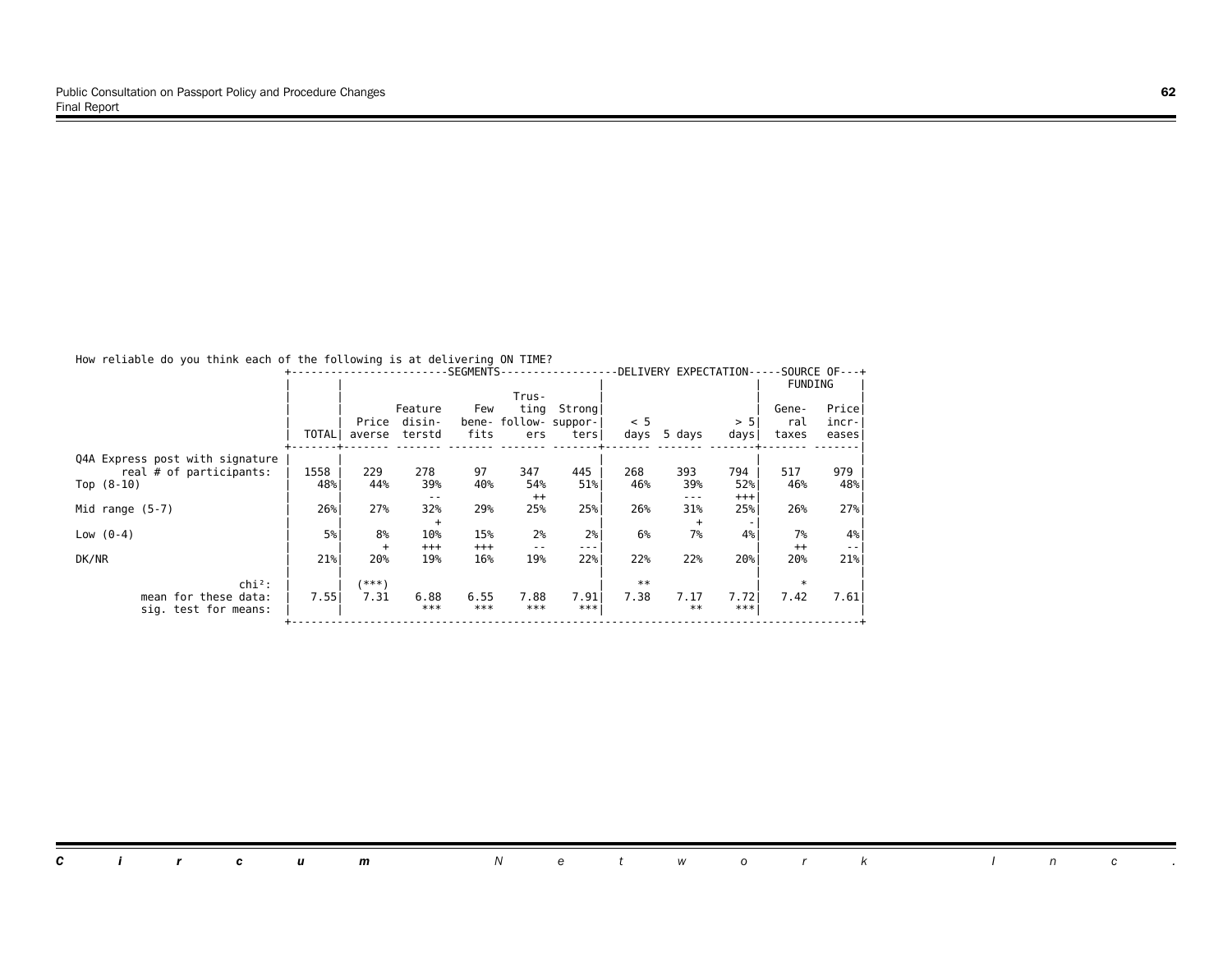|                                                           |              |                        |                 | -HOLD A-----------LAST RENEWAL------------MAIN USE----CANADIAN BY-----MOTHER TONGUE-----------HOUSEHOLD SIZE--- |                      |                             |                     |                      |               | <b>BIRTH</b>                       |                 |                      |                                            |                             |                          |               |                   |                     |
|-----------------------------------------------------------|--------------|------------------------|-----------------|-----------------------------------------------------------------------------------------------------------------|----------------------|-----------------------------|---------------------|----------------------|---------------|------------------------------------|-----------------|----------------------|--------------------------------------------|-----------------------------|--------------------------|---------------|-------------------|---------------------|
|                                                           | <b>TOTAL</b> | <b>PASSPORT</b><br>Yes |                 | No a<br>No   hol der                                                                                            | Less<br>ppt than 1   | $1 - 2$<br>year years years |                     | $3-5$ Leis-<br>ure   | Busi-<br>ness | Yes                                | No <sub>1</sub> | $Engl -$             | ish French Other person people Three       |                             | <b>One</b>               | Two           |                   | Four<br>and<br>more |
| Q4B Regular mail<br>real # of participants:               | 1558         | 570                    | 972             | 972                                                                                                             | 91                   | 167                         | 288                 | 494                  | 68            | 1348                               | 205             | 1087                 | 305                                        | 162                         | 314                      | 511           | 267               | 448                 |
| Top $(8-10)$                                              | 29%          | 23%<br>$- - -$         | 32%<br>$^{+++}$ | 32%<br>$^{+++}$                                                                                                 | 31%                  | 26%                         | 19%<br>$- - -$      | 24%                  | 17%           | 30%                                | 24%             | 25%<br>$- - -$       | 51%<br>$^{+++}$                            | 17%<br>$\sim$ $\sim$ $\sim$ | 33%                      | 30%           | 29%               | 27%                 |
| Mid range $(5-7)$                                         | 36%          | 36%                    | 36%             | 36%                                                                                                             | 40%                  | 31%                         | 39%                 | 36%                  | 33%           | 38%<br>$^{+++}$                    | 26%<br>$- - -$  | 37%                  | 29%<br>$- -$                               | 42%                         | 35%                      | 31%           | 31%               | 42%<br>$^{+++}$     |
| Low $(0-4)$                                               | 32%          | 35%<br>$\overline{1}$  | 30%             | 30%                                                                                                             | 26%                  | 38%                         | 39%                 | 35%                  | 46%           | 29%<br>$- - -$                     | 46%<br>$^{+++}$ | 36%<br>$^{+++}$      | 16%<br>$- - -$                             | 37%                         | 29%                      | 33%           | 36%               | 30%                 |
| DK/NR                                                     | 3%           | 5%<br>$^{++}$          | 2%<br>$- -$     | $2\%$                                                                                                           | 4%                   | 5%                          | 4%                  | 5%                   | 4%            | 3%                                 | 4%              | 3%                   | 4%                                         | 4%                          | 4%                       | 5%<br>$^{++}$ | 3%                | 1%<br>$- -$         |
| $chi^2$ :<br>mean for these data:<br>sig. test for means: | 5.42         | ***<br>5.05<br>$***$   | 5.63<br>***     | $(***)$<br>5.63<br>$***$                                                                                        | 5.71                 | 5.00                        | 4.75<br>$***$       | 5.11                 | 4.20          | ***<br>5.62<br>$***$               | 4.58<br>$***$   | ***<br>5.05<br>$***$ | 7.00<br>***                                | 4.78                        | $**$<br>5.56             | 5.45          | 5.08              | 5.51                |
|                                                           |              |                        |                 | - REGION OF RESIDENCE--------------------                                                                       |                      |                             |                     |                      |               | - AGE- - - - - - - - - - - - - - - |                 |                      | - GENDER--------- - INTERNET ACCESS------+ |                             |                          |               |                   |                     |
|                                                           | <b>TOTAL</b> | Atl an-                | tic Quebec      | Onta-<br>ri o                                                                                                   | Man & Alber-<br>Sask |                             | $BC \&$<br>ta Terr. | 18-29 30-44 45-59    |               |                                    |                 | $60+1$ Women         | Men                                        | At<br>home<br>onl y         | $0$ ut-<br>side<br>onl y |               | No<br>Both access |                     |
| Q4B Regular mail<br>real # of participants:               | 1558         | 250                    | 300             | 252                                                                                                             | 254                  | 247                         | 255                 | 257                  | 489           | 448                                | 311             | 858                  | 700                                        | 248                         | 406                      | 483           | 414               |                     |
| Top $(8-10)$                                              | 29%          | 35%<br>$+$             | 51%<br>$^{+++}$ | 19%<br>$- - -$                                                                                                  | 30%                  | 24%                         | 18%<br>$- - -$      | 32%                  | 26%           | 28%                                | 30%             | 29%                  | 29%                                        | 26%                         | 32%                      | 24%<br>$ -$   | 36%<br>$^{+++}$   |                     |
| Mid range $(5-7)$                                         | 36%          | 32%                    | 28%             | 40%<br>$+$                                                                                                      | 35%                  | 37%                         | 39%                 | 41%<br>$^{+}$        | 40%<br>$+$    | 30%                                | 30%             | 36%                  | 36%                                        | 40%                         | 33%                      | 37%           | 33%               |                     |
| Low $(0-4)$                                               | 32%          | 31%                    | 18%<br>$- - -$  | 37%<br>$+$                                                                                                      | 31%                  | 35%                         | 42%<br>$^{+++}$     | 25%<br>$\sim$ $\sim$ | 33%           | 38%<br>$^{++}$                     | 33%             | 33%                  | 31%                                        | 30%                         | 34%                      | 35%           | 26%<br>$- -$      |                     |
| DK/NR                                                     | 3%           | 2%                     | 3%              | 4%                                                                                                              | 4%                   | 4%                          | 2%                  | 2%                   | 1%<br>$- - -$ | 4%                                 | 7%<br>$^{+++}$  | 3%                   | 3%                                         | 4%                          | 1%<br>$- - -$            | 3%            | 5%                |                     |
| $chi^2$ :<br>mean for these data:<br>sig. test for means: | 5.42         | $(***)$<br>5.63        | 6.86<br>***     | 4.85<br>***                                                                                                     | 5.28                 | 5.14                        | 4.66<br>***         | ***<br>5.86<br>$* *$ | 5.41          | 5.07                               | 5.26            | 5.32                 | 5.53                                       | ***<br>5.44                 | 5.42                     | 5.11<br>**    | 5.86<br>**        |                     |

| <b>Circum</b> Network Inc. |
|----------------------------|
|----------------------------|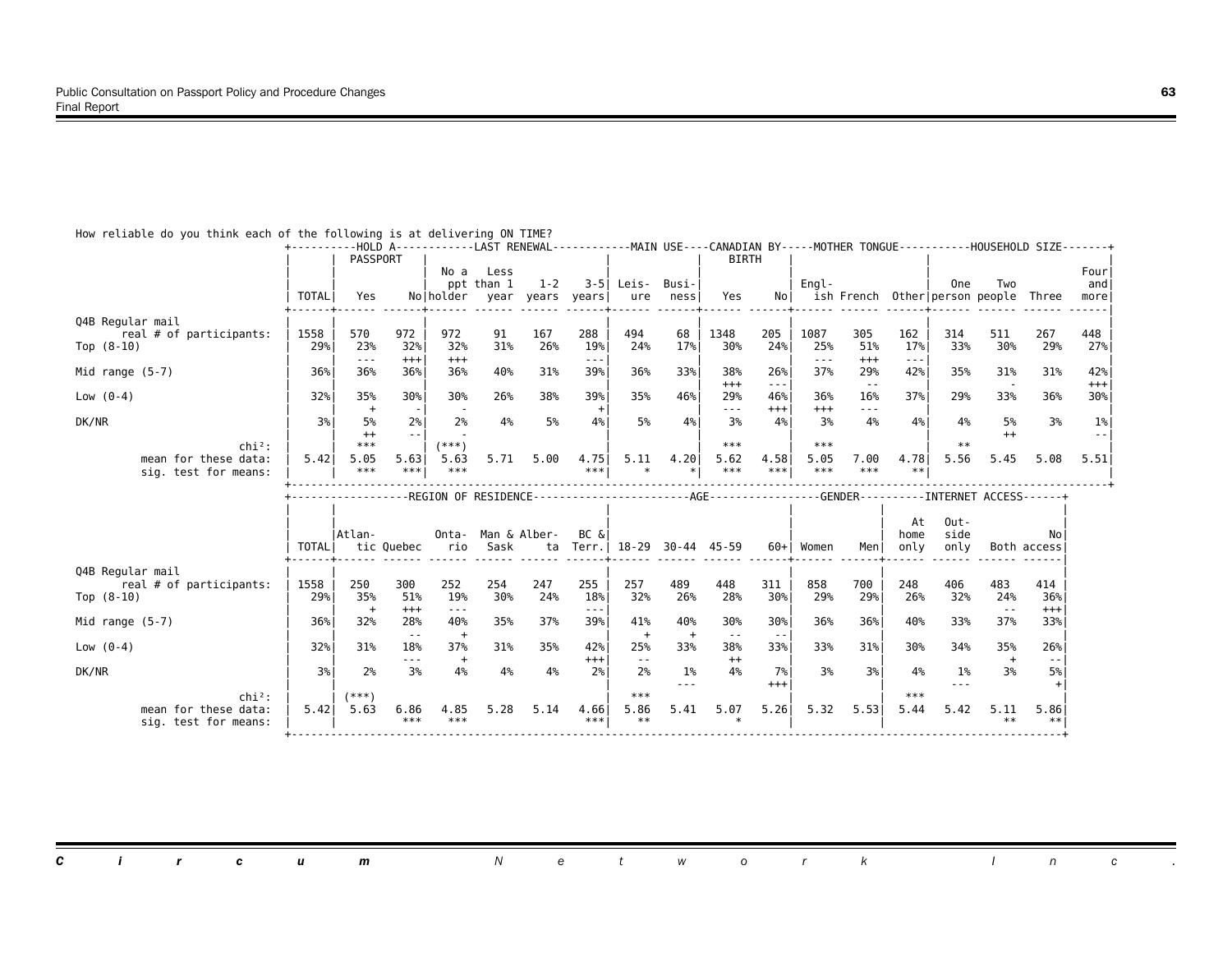|                         |              |          |          | <b>SEGMENTS-</b> |                     |        |      | DELIVERY EXPECTATION |      |                 | SOURCE OF-- |
|-------------------------|--------------|----------|----------|------------------|---------------------|--------|------|----------------------|------|-----------------|-------------|
|                         |              |          |          |                  |                     |        |      |                      |      | <b>FUNDI NG</b> |             |
|                         |              |          |          |                  | Trus-               |        |      |                      |      |                 |             |
|                         |              |          | Feature  | Few              | ting                | Strong |      |                      |      | Gene-           | Pri ce      |
|                         |              | Pri ce   | di si n- |                  | bene-follow-suppor- |        | < 5  |                      | > 5  | ral             | i ncr-      |
|                         | <b>TOTAL</b> | averse   | terstd   | fits             | ers                 | ters   | days | 5 days               | days | taxes           | eases       |
| Q4B Regular mail        |              |          |          |                  |                     |        |      |                      |      |                 |             |
| real # of participants: | 1558         | 229      | 278      | 97               | 347                 | 445    | 268  | 393                  | 794  | 517             | 979         |
| Top $(8-10)$            | 29%          | 23%      | 21%      | 23%              | 33%                 | 33%    | 28%  | 29%                  | 27%  | 27%             | 28%         |
|                         |              |          |          |                  | $^{+}$              | $^{+}$ |      |                      |      |                 |             |
| Mid range $(5-7)$       | 36%          | 32%      | 34%      | 40%              | 35%                 | 41%    | 37%  | 36%                  | 37%  | 41%             | 33%         |
|                         |              |          |          |                  |                     | $^{+}$ |      |                      |      | $^{++}$         | $- -$       |
| Low $(0-4)$             | 32%          | 38%      | 43%      | 33%              | 31%                 | 24%    | 32%  | 33%                  | 33%  | 27%             | 36%         |
|                         |              | $^{+}$   | $^{+++}$ |                  |                     | - - -  |      |                      |      | $ -$            | $^{++}$     |
| DK/NR                   | 3%           | 7%       | 3%       | 4%               | 1%                  | 3%     | 4%   | 2%                   | 3%   | 4%              | 3%          |
|                         |              | $^{+++}$ |          |                  |                     |        |      |                      |      |                 |             |
| $chi^2$ :               |              | (***)    |          |                  |                     |        |      |                      |      | $***$           |             |
| mean for these data:    | 5.42         | 4.78     | 4.39     | 5.10             | 5.71                | 6.09   | 5.43 | 5.42                 | 5.27 | 5.59            | 5.25        |
| sig. test for means:    |              | **       | ***      |                  |                     | ***    |      |                      |      |                 | $\ast$      |
|                         |              |          |          |                  |                     |        |      |                      |      |                 |             |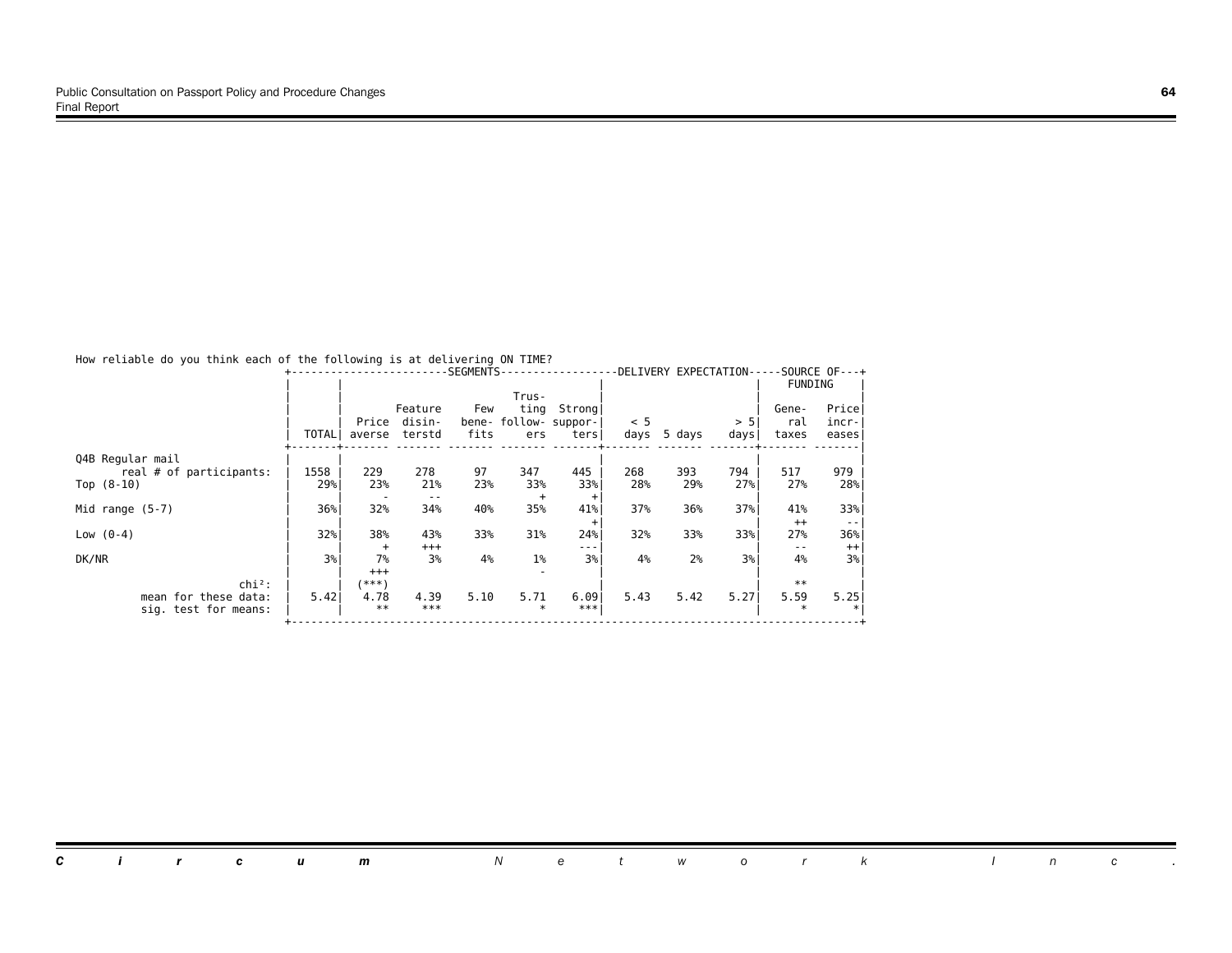|                                                                             |              | <b>PASSPORT</b>      |                                                                                                                                                                                                                                                                                                                                                                                                    | -HOLD A-----------LAST RENEWAL-----------MAIN USE----CANADIAN BY-----MOTHER TONGUE-----------HOUSEHOLD SIZE-- |                      |                             |                  |                         |                         | <b>BIRTH</b>                        |                             |                       |                                           |                          |                          |               |                      |                     |
|-----------------------------------------------------------------------------|--------------|----------------------|----------------------------------------------------------------------------------------------------------------------------------------------------------------------------------------------------------------------------------------------------------------------------------------------------------------------------------------------------------------------------------------------------|---------------------------------------------------------------------------------------------------------------|----------------------|-----------------------------|------------------|-------------------------|-------------------------|-------------------------------------|-----------------------------|-----------------------|-------------------------------------------|--------------------------|--------------------------|---------------|----------------------|---------------------|
|                                                                             | <b>TOTAL</b> | Yes                  |                                                                                                                                                                                                                                                                                                                                                                                                    | No a<br>No   hol der                                                                                          | Less<br>ppt than 1   | $1 - 2$<br>year years years |                  | $3-5$ Leis-<br>ure      | Busi-<br>ness           | Yes                                 | No <sub>1</sub>             | Engl-                 | ish French Other person people Three      |                          | 0 <sub>ne</sub>          | Two           |                      | Four<br>and<br>more |
| Q4C Priority post with signature<br>real # of participants:<br>Top $(8-10)$ | 1558<br>55%  | 570<br>53%           | 972<br>57%                                                                                                                                                                                                                                                                                                                                                                                         | 972<br>57%                                                                                                    | 91<br>67%<br>$+$     | 167<br>50%                  | 288<br>49%       | 494<br>54%<br>$^{++}$   | 68<br>37%<br>$\sim$ $-$ | 1348<br>57%<br>$^{++}$              | 205<br>46%<br>$\sim$ $\sim$ | 1087<br>52%           | 305<br>70%<br>$^{+++}$                    | 162<br>46%<br>$\sim$ $-$ | 314<br>56%               | 511<br>53%    | 267<br>62%<br>$^{+}$ | 448<br>53%          |
| Mid range $(5-7)$                                                           | 26%          | 25%                  | 27%                                                                                                                                                                                                                                                                                                                                                                                                | 27%                                                                                                           | 15%                  | 23%                         | 29%              | 24%                     | 33%                     | 25%                                 | 28%                         | 30%<br>$^{+++}$       | 16%<br>- - -                              | 26%                      | 22%                      | 25%           | 20%                  | 31%<br>$^{++}$      |
| Low $(0-4)$                                                                 | 5%           | 8%<br>$^{+++}$       | 3%<br>$\frac{1}{2} \frac{1}{2} \frac{1}{2} \frac{1}{2} \frac{1}{2} \frac{1}{2} \frac{1}{2} \frac{1}{2} \frac{1}{2} \frac{1}{2} \frac{1}{2} \frac{1}{2} \frac{1}{2} \frac{1}{2} \frac{1}{2} \frac{1}{2} \frac{1}{2} \frac{1}{2} \frac{1}{2} \frac{1}{2} \frac{1}{2} \frac{1}{2} \frac{1}{2} \frac{1}{2} \frac{1}{2} \frac{1}{2} \frac{1}{2} \frac{1}{2} \frac{1}{2} \frac{1}{2} \frac{1}{2} \frac{$ | 3%<br>$- - -$                                                                                                 | 5%                   | 12%<br>$+++$                | 7%               | 7%<br>$- -$             | 17%<br>$^{++}$          | 5%                                  | 5%                          | 6%<br>$+$             | 3%                                        | 4%                       | 7%                       | 5%            | 7%                   | 4%                  |
| DK/NR                                                                       | 14%          | 15%                  | 13%                                                                                                                                                                                                                                                                                                                                                                                                | 13%                                                                                                           | 12%                  | 14%                         | 15%              | 15%                     | 13%                     | 12%<br>$- - -$                      | 21%<br>$^{+++}$             | 11%<br>$\sim$ $-$     | 12%                                       | 23%<br>$+++$             | 15%                      | 17%           | 11%                  | 12%                 |
| $chi^2$ :<br>mean for these data:<br>sig. test for means:                   | 7.74         | ***<br>7.50<br>$***$ | 7.90<br>**                                                                                                                                                                                                                                                                                                                                                                                         | ***<br>7.90<br>$* *$                                                                                          | 8.04                 | 7.22                        | 7.50             | $(**)$<br>7.65<br>$* *$ | 6.26<br>$**$            | $***$<br>7.81                       | 7.43                        | ***<br>7.54<br>***    | 8.48<br>***                               | 7.54                     | $***$<br>7.60            | 7.85          | 7.86                 | 7.65                |
|                                                                             |              |                      |                                                                                                                                                                                                                                                                                                                                                                                                    | REGION OF RESIDENCE--------------------                                                                       |                      |                             |                  |                         |                         | - AGE - - - - - - - - - - - - - - - |                             |                       | - GENDER---------- INTERNET ACCESS------+ |                          |                          |               |                      |                     |
|                                                                             | <b>TOTAL</b> | Atl an-              | tic Quebec                                                                                                                                                                                                                                                                                                                                                                                         | Onta-<br>rio                                                                                                  | Man & Alber-<br>Sask |                             | BC &<br>ta Terr. |                         |                         | $18-29$ 30-44 45-59                 |                             | $60+1$ Women          | Men                                       | At<br>home<br>onl y      | $0$ ut-<br>side<br>onl y |               | No<br>Both access    |                     |
| Q4C Priority post with signature<br>real # of participants:<br>Top $(8-10)$ | 1558<br>55%  | 250<br>60%           | 300<br>67%<br>$^{+++}$                                                                                                                                                                                                                                                                                                                                                                             | 252<br>49%<br>$- -$                                                                                           | 254<br>54%           | 247<br>56%                  | 255<br>48%       | 257<br>53%              | 489<br>56%              | 448<br>57%                          | 311<br>52%                  | 858<br>59%<br>$^{++}$ | 700<br>51%<br>$- -$                       | 248<br>50%               | 406<br>58%               | 483<br>55%    | 414<br>57%           |                     |
| Mid range $(5-7)$                                                           | 26%          | 28%                  | 19%                                                                                                                                                                                                                                                                                                                                                                                                | 28%                                                                                                           | 23%                  | 29%                         | 28%              | 30%                     | 27%                     | 27%                                 | 20%                         | 21%                   | 31%                                       | 26%                      | 27%                      | 30%           | 18%                  |                     |
| Low $(0-4)$                                                                 | 5%           | 3%                   | $- -$<br>4%                                                                                                                                                                                                                                                                                                                                                                                        | 6%                                                                                                            | 7%                   | 6%                          | 5%               | 3%                      | 6%                      | 7%                                  | $ -$<br>5%                  | $- - -$<br>5%         | $^{+++}$<br>5%                            | 3%                       | 5%                       | $^{++}$<br>6% | $- - -$<br>6%        |                     |
| DK/NR                                                                       | 14%          | 9%                   | 10%                                                                                                                                                                                                                                                                                                                                                                                                | 16%                                                                                                           | 16%                  | 9%                          | 18%              | 14%                     | 11%                     | 9%                                  | 23%                         | 15%                   | 13%                                       | 21%                      | 10%                      | 10%           | 19%                  |                     |
| chi $^2$ :                                                                  |              | $***$                |                                                                                                                                                                                                                                                                                                                                                                                                    |                                                                                                               |                      |                             | $+$              | $***$                   |                         | $- -$                               | $^{+++}$                    | $***$                 |                                           | $+++$<br>$***$           | $\sim$ $\sim$            |               | $^{+++}$             |                     |
| mean for these data:<br>sig. test for means:                                | 7.74         | 7.87                 | 8.33<br>***                                                                                                                                                                                                                                                                                                                                                                                        | 7.51                                                                                                          | 7.63                 | 7.57                        | 7.36             | 7.75                    | 7.74                    | 7.68                                | 7.84                        | 7.94<br>$***$         | 7.55<br>$***$                             | 7.78                     | 7.76                     | 7.60          | 7.94                 |                     |

| <b>Circum</b> Network Inc. |  |
|----------------------------|--|
|----------------------------|--|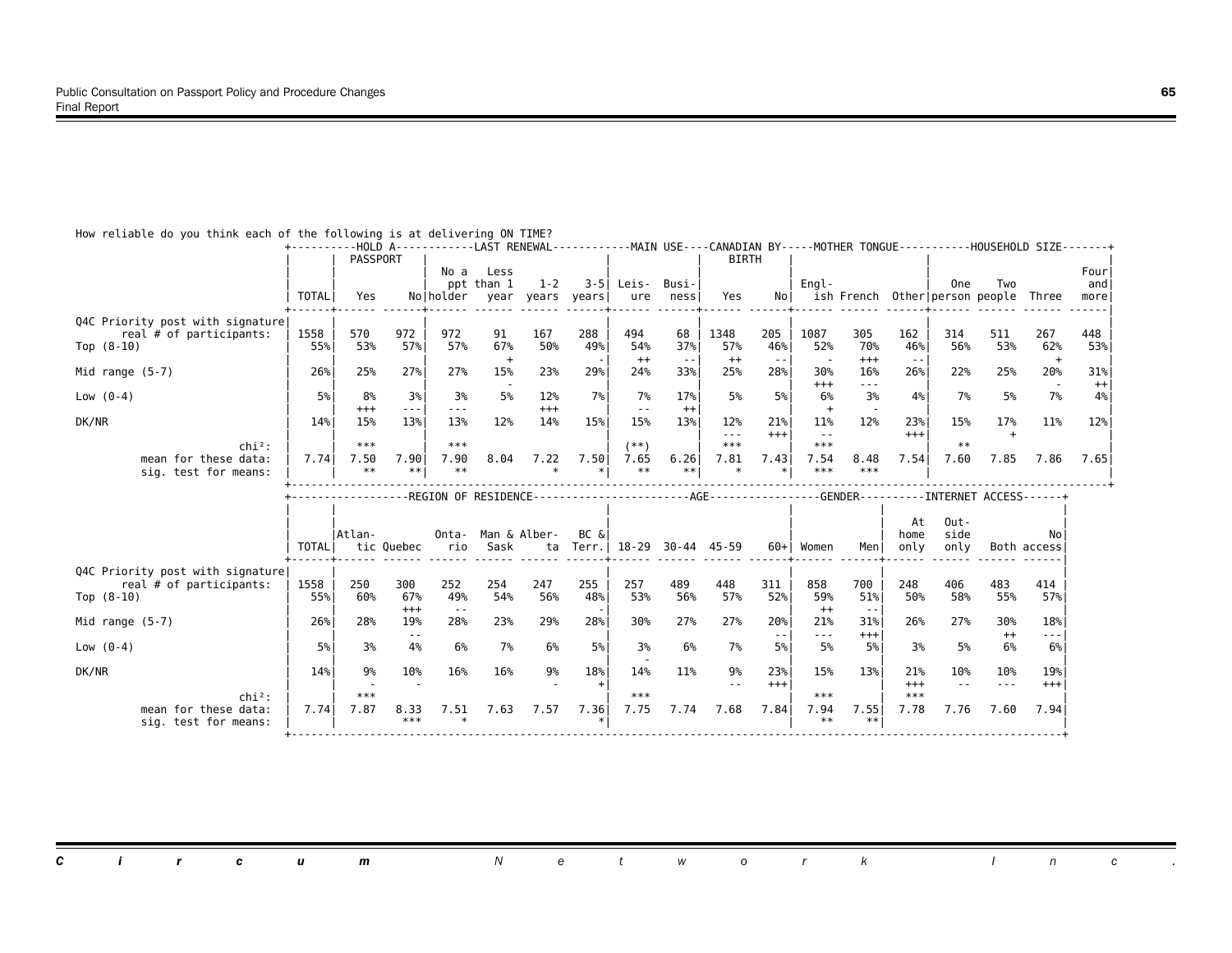|                                  |              |        |          | <b>SEGMENTS-</b> |                |             |      | DELIVERY EXPECTATION |                          |                 | SOURCE $0F---$ |
|----------------------------------|--------------|--------|----------|------------------|----------------|-------------|------|----------------------|--------------------------|-----------------|----------------|
|                                  |              |        |          |                  |                |             |      |                      |                          | <b>FUNDI NG</b> |                |
|                                  |              |        |          |                  | Trus-          |             |      |                      |                          |                 |                |
|                                  |              |        | Feature  | Few              |                | ting Strong |      |                      |                          | Gene-           | Pri ce         |
|                                  |              | Pri ce | di si n- | bene-            | follow-suppor- |             | < 5  |                      | $> 5$                    | ral             | i ncr-         |
|                                  | <b>TOTAL</b> | averse | terstd   | fits             | ers            | ters        | days | 5 days               | days⊥                    | taxes           | eases          |
| Q4C Priority post with signature |              |        |          |                  |                |             |      |                      |                          |                 |                |
| real # of participants:          | 1558         | 229    | 278      | 97               | 347            | 445         | 268  | 393                  | 794                      | 517             | 979            |
| Top $(8-10)$                     | 55%          | 46%    | 47%      | 41%              | 58%            | 63%         | 57%  | 48%                  | 57%                      | 55%             | 55%            |
|                                  |              | $ -$   | $ -$     | $ -$             |                | $^{+++}$    |      | $ -$                 |                          |                 |                |
| Mid range $(5-7)$                | 26%          | 27%    | 35%      | 29%              | 29%            | 20%         | 24%  | 31%                  | 26%                      | 25%             | 28%            |
|                                  |              |        | $^{++}$  |                  |                | $- - -$     |      |                      |                          |                 |                |
| Low $(0-4)$                      | 5%           | 6%     | 9%       | 15%              | 3%             | 3%          | 5%   | 7%                   | 4%                       | 6%              | 4%             |
|                                  |              |        | $^{++}$  | $^{+++}$         |                | $- -$       |      |                      | $\overline{\phantom{a}}$ |                 |                |
| DK/NR                            | 14%          | 21%    | 10%      | 15%              | 9%             | 14%         | 13%  | 15%                  | 13%                      | 14%             | 13%            |
|                                  |              | $+++$  |          |                  | $ -$           |             |      |                      |                          |                 |                |
| $chi^2$ :                        |              | (***)  |          |                  |                |             | $*$  |                      |                          |                 |                |
| mean for these data:             | 7.74         | 7.64   | 7.08     | 6.64             | 7.85           | 8.15        | 7.68 | 7.52                 | 7.80                     | 7.77            | 7.73           |
| sig. test for means:             |              |        | ***      | ***              |                | ***         |      |                      |                          |                 |                |
|                                  |              |        |          |                  |                |             |      |                      |                          |                 |                |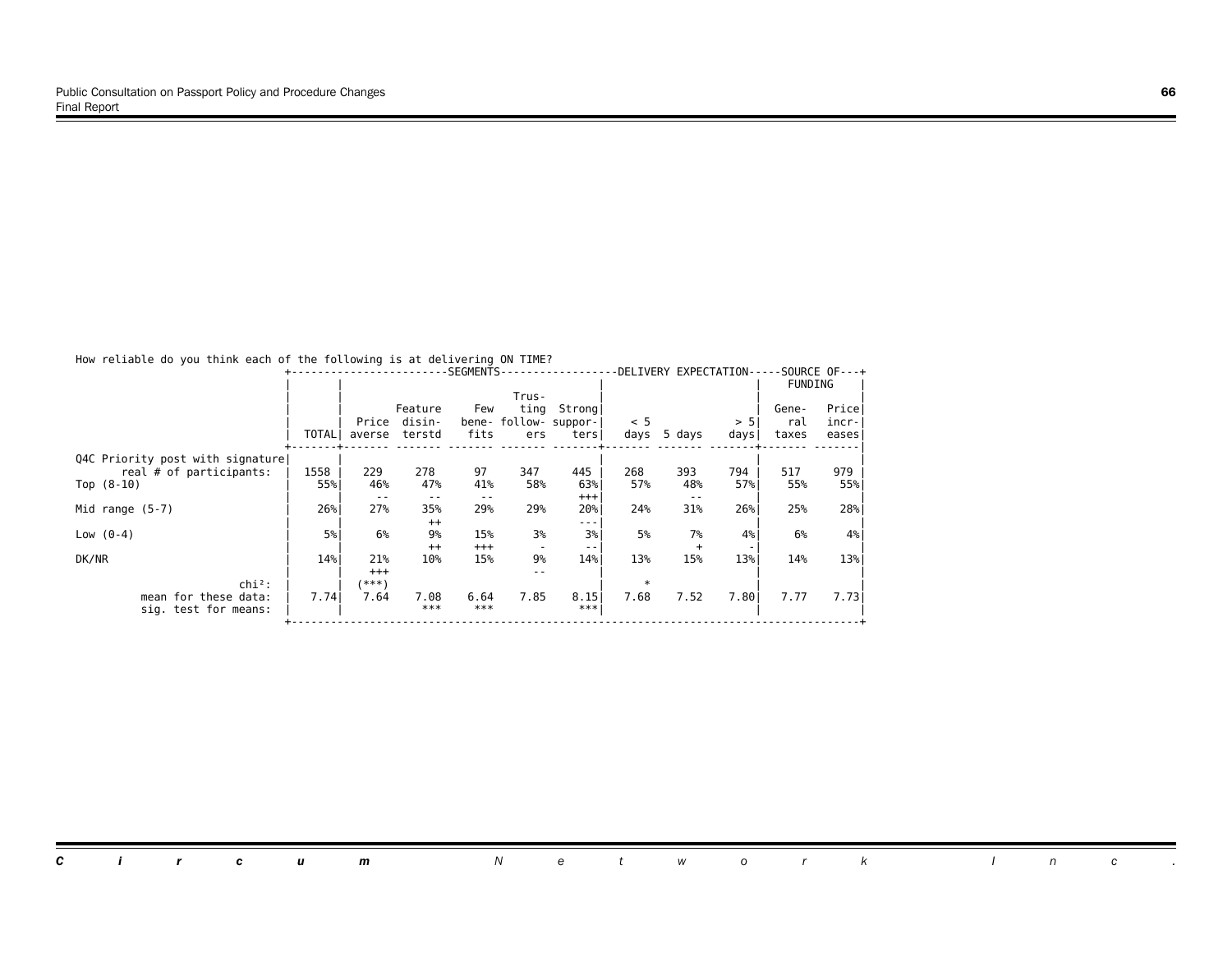|                                                           |              | <b>PASSPORT</b>     |            | -HOLD A------------LAST RENEWAL------------MAIN USE----CANADIAN BY-----MOTHER TONGUE-----------HOUSEHOLD SIZE- |                                            |                             |                  |                          | <b>BIRTH</b>      |                     |             |                        |                                                                                                                                                                                                                                                                                                                                                                                              |                     |                                                                  |                        |                         |                     |
|-----------------------------------------------------------|--------------|---------------------|------------|----------------------------------------------------------------------------------------------------------------|--------------------------------------------|-----------------------------|------------------|--------------------------|-------------------|---------------------|-------------|------------------------|----------------------------------------------------------------------------------------------------------------------------------------------------------------------------------------------------------------------------------------------------------------------------------------------------------------------------------------------------------------------------------------------|---------------------|------------------------------------------------------------------|------------------------|-------------------------|---------------------|
|                                                           | <b>TOTAL</b> | Yes                 |            | No a<br>No   hol der                                                                                           | Less<br>ppt than 1                         | $1 - 2$<br>year years years |                  | $3-5$ Leis-<br>ure       | Busi-<br>ness     | Yes                 | No l        | $Engl -$               | ish French Other person people Three                                                                                                                                                                                                                                                                                                                                                         |                     | 0 <sub>ne</sub>                                                  | Two                    |                         | Four<br>and<br>more |
| Q4D UPS courier service with signature                    |              |                     |            |                                                                                                                |                                            |                             |                  |                          |                   |                     |             |                        |                                                                                                                                                                                                                                                                                                                                                                                              |                     |                                                                  |                        |                         |                     |
| real # of participants:<br>Top $(8-10)$                   | 1558<br>52%  | 570<br>52%          | 972<br>52% | 972<br>52%                                                                                                     | 91<br>54%                                  | 167<br>48%                  | 288<br>55%       | 494<br>53%               | 68<br>42%         | 1348<br>52%         | 205<br>53%  | 1087<br>56%<br>$^{++}$ | 305<br>48%                                                                                                                                                                                                                                                                                                                                                                                   | 162<br>48%          | 314<br>47%                                                       | 511<br>49%             | 267<br>54%              | 448<br>55%          |
| Mid range $(5-7)$                                         | 20%          | 18%                 | 21%        | 21%                                                                                                            | 14%                                        | 16%                         | 20%              | 17%                      | 19%               | 19%                 | 22%         | 20%                    | 18%                                                                                                                                                                                                                                                                                                                                                                                          | 22%                 | 17%                                                              | 17%                    | 19%                     | 23%                 |
| Low $(0-4)$                                               | 5%           | 6%                  | 4%         | 4%                                                                                                             | 5%                                         | 11%                         | 3%               | 5%                       | 18%               | 5%                  | 4%          | 5%                     | 5%                                                                                                                                                                                                                                                                                                                                                                                           | 3%                  | 7%                                                               | 5%                     | 5%                      | $\ddot{}$<br>4%     |
| DK/NR                                                     | 23%          | 24%                 | 22%        | 22%                                                                                                            | 27%                                        | $^{+++}$<br>25%             | 23%              | $- - -$<br>25%           | $^{+++}$<br>21%   | 23%                 | 21%         | 19%<br>$- - -$         | 30%<br>$+++$                                                                                                                                                                                                                                                                                                                                                                                 | 28%                 | 29%                                                              | 28%<br>$+++$           | 22%                     | 18%<br>$- - -$      |
| $chi^2$ :<br>mean for these data:<br>sig. test for means: | 7.82         | 7.72                | 7.89       | $(*)$<br>7.89                                                                                                  | 7.89                                       | 7.18<br>$**$                | 7.99             | $(***)$<br>7.87<br>$* *$ | 6.32<br>**        | 7.84                | 7.81        | $***$<br>7.79          | 7.99                                                                                                                                                                                                                                                                                                                                                                                         | 7.86                | $**$<br>7.59                                                     | 7.87                   | 7.73                    | 7.89                |
|                                                           |              |                     |            |                                                                                                                | - REGION OF RESIDENCE--------------------- |                             |                  |                          |                   |                     |             |                        |                                                                                                                                                                                                                                                                                                                                                                                              |                     | -- AGE---------------- - GENDER-------- - INTERNET ACCESS------+ |                        |                         |                     |
|                                                           | <b>TOTAL</b> | Atl an-             | tic Quebec | Onta-<br>rio                                                                                                   | Man & Alber-<br>Sask                       |                             | BC &<br>ta Terr. |                          |                   | $18-29$ 30-44 45-59 |             | $60+1$ Women           | Men                                                                                                                                                                                                                                                                                                                                                                                          | At<br>home<br>onl y | $0$ ut-<br>side<br>onl y                                         |                        | No<br>Both access       |                     |
| Q4D UPS courier service with signature                    |              |                     |            |                                                                                                                |                                            |                             |                  |                          |                   |                     |             |                        |                                                                                                                                                                                                                                                                                                                                                                                              |                     |                                                                  |                        |                         |                     |
| real # of participants:<br>Top $(8-10)$                   | 1558<br>52%  | 250<br>43%<br>$- -$ | 300<br>50% | 252<br>57%                                                                                                     | 254<br>53%                                 | 247<br>49%                  | 255<br>49%       | 257<br>52%               | 489<br>56%<br>$+$ | 448<br>54%          | 311<br>45%  | 858<br>53%             | 700<br>52%                                                                                                                                                                                                                                                                                                                                                                                   | 248<br>52%          | 406<br>52%                                                       | 483<br>60%<br>$^{+++}$ | 414<br>42%<br>$- - - -$ |                     |
| Mid range $(5-7)$                                         | 20%          | 22%                 | 18%        | 19%                                                                                                            | 17%                                        | 26%                         | 22%              | 23%                      | 22%               | 18%                 | 14%<br>$ -$ | 16%<br>$- - -$         | 24%                                                                                                                                                                                                                                                                                                                                                                                          | 18%                 | 23%                                                              | 21%                    | 16%                     |                     |
| Low $(0-4)$                                               | 5%           | 6%                  | 4%         | 5%                                                                                                             | 7%                                         | 4%                          | 4%               | 4%                       | 4%                | 6%                  | 6%          | 4%                     | $^{+++}$<br>5%                                                                                                                                                                                                                                                                                                                                                                               | 4%                  | 5%                                                               | 4%                     | 7%                      |                     |
| DK/NR                                                     | 23%          | 28%                 | 28%        | 18%                                                                                                            | 23%                                        | 21%                         | 26%              | 22%                      | 18%               | 22%                 | 35%         | 27%                    | 19%                                                                                                                                                                                                                                                                                                                                                                                          | 27%                 | 20%                                                              | 15%                    | $^{+}$<br>36%           |                     |
| $chi^2$ :                                                 |              |                     | $\ddot{}$  | $- -$                                                                                                          |                                            |                             |                  | $***$                    | $- -$             |                     | $^{+++}$    | $^{+++}$<br>$***$      | $\frac{1}{2} \frac{1}{2} \frac{1}{2} \frac{1}{2} \frac{1}{2} \frac{1}{2} \frac{1}{2} \frac{1}{2} \frac{1}{2} \frac{1}{2} \frac{1}{2} \frac{1}{2} \frac{1}{2} \frac{1}{2} \frac{1}{2} \frac{1}{2} \frac{1}{2} \frac{1}{2} \frac{1}{2} \frac{1}{2} \frac{1}{2} \frac{1}{2} \frac{1}{2} \frac{1}{2} \frac{1}{2} \frac{1}{2} \frac{1}{2} \frac{1}{2} \frac{1}{2} \frac{1}{2} \frac{1}{2} \frac{$ | ***                 |                                                                  | $- - -$                | $^{+++}$                |                     |
| mean for these data:<br>sig. test for means:              | 7.82         | 7.46                | 8.02       | 7.93                                                                                                           | 7.68                                       | 7.52                        | 7.66             | 7.92                     | 7.87              | 7.72                | 7.81        | 8.02<br>$***$          | 7.64<br>**                                                                                                                                                                                                                                                                                                                                                                                   | 7.95                | 7.83                                                             | 7.87                   | 7.65                    |                     |

|  |  |  | <b>Circum</b> Network Inc. |  |  |  |  |  |  |
|--|--|--|----------------------------|--|--|--|--|--|--|
|  |  |  |                            |  |  |  |  |  |  |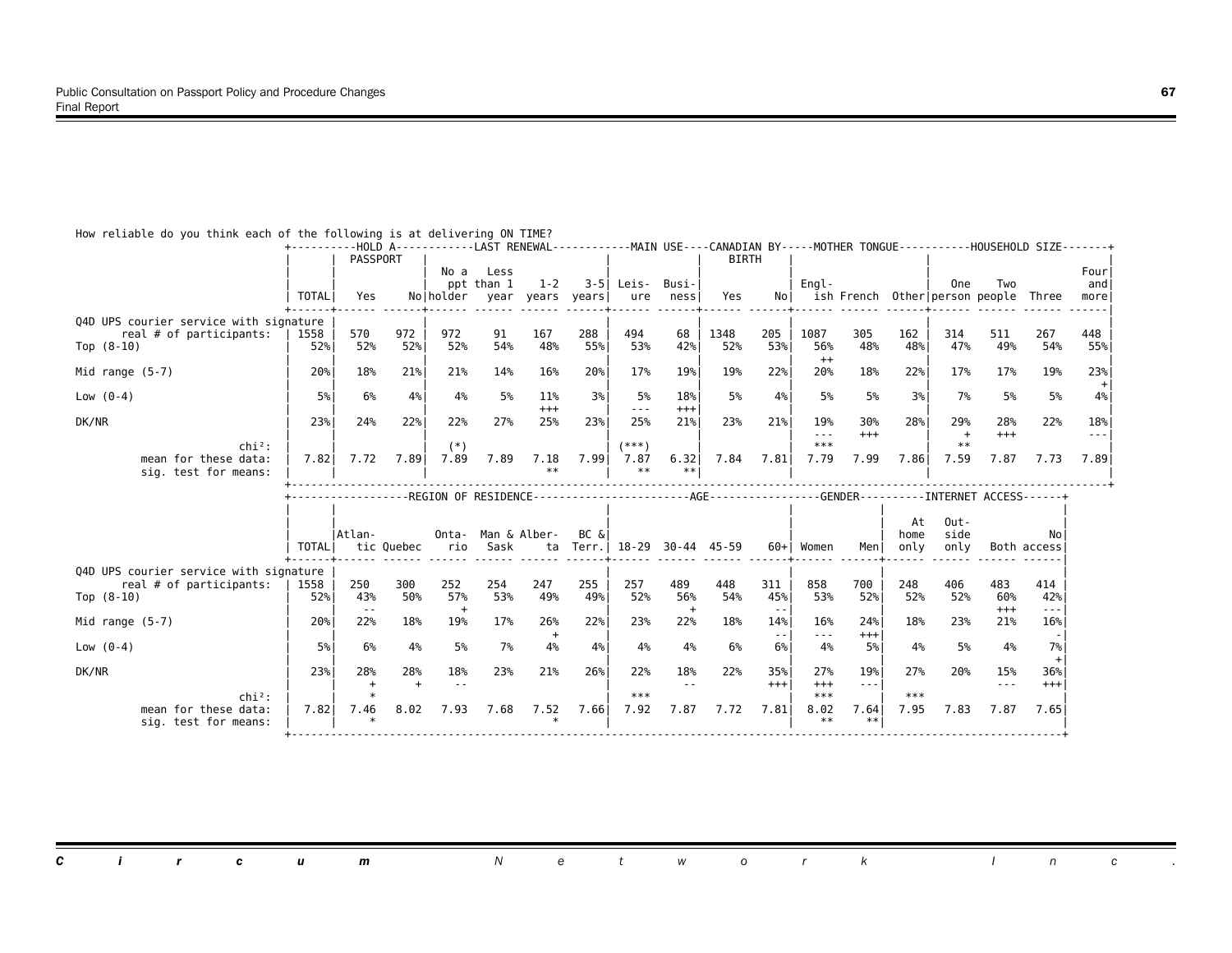|                                        |              |        |              | <b>SEGMENTS-</b> |                     |         |         | DELIVERY EXPECTATION |                 |       | SOURCE $0F---$ |
|----------------------------------------|--------------|--------|--------------|------------------|---------------------|---------|---------|----------------------|-----------------|-------|----------------|
|                                        |              |        |              |                  |                     |         |         |                      | <b>FUNDI NG</b> |       |                |
|                                        |              |        |              |                  | Trus-               |         |         |                      |                 |       |                |
|                                        |              |        | Feature      | Few              | ting                | Strong  |         |                      |                 | Gene- | Pri ce         |
|                                        |              |        | Price disin- |                  | bene-follow-suppor- |         | < 5     |                      | > 5             | ral   | incr-          |
|                                        | <b>TOTAL</b> | averse | terstd       | fits             | ers                 | ters    | days    | 5 days               | $\bf days$      | taxes | eases          |
| Q4D UPS courier service with signature |              |        |              |                  |                     |         |         |                      |                 |       |                |
| real # of participants:                | 1558         | 229    | 278          | 97               | 347                 | 445     | 268     | 393                  | 794             | 517   | 979            |
| Top $(8-10)$                           | 52%          | 50%    | 47%          | 45%              | 57%                 | 57%     | 46%     | 55%                  | 53%             | 50%   | 55%            |
|                                        |              |        |              |                  |                     | $\div$  |         |                      |                 |       |                |
| Mid range $(5-7)$                      | 20%          | 18%    | 26%          | 23%              | 21%                 | 18%     | 21%     | 21%                  | 20%             | 19%   | 20%            |
|                                        |              |        |              |                  |                     |         |         |                      |                 |       |                |
| Low $(0-4)$                            | 5%           | 6%     | 8%           | 11%              | 4%                  | 2%      | 8%      | 6%                   | 4%              | 5%    | 4%             |
|                                        |              |        | $\ddot{}$    | $^{++}$          |                     | $- - -$ | $^{++}$ |                      | $ -$            |       |                |
| DK/NR                                  | 23%          | 27%    | 19%          | 21%              | 18%                 | 24%     | 24%     | 19%                  | 24%             | 25%   | 21%            |
|                                        |              | $^{+}$ |              |                  |                     |         |         |                      |                 |       |                |
| $chi^2$ :                              |              | (***)  |              |                  |                     |         | $\ast$  |                      |                 |       |                |
| mean for these data:                   | 7.82         | 7.72   | 7.29         | 6.99             | 7.95                | 8.26    | 7.26    | 7.81                 | 7.97            | 7.83  | 7.86           |
| sig. test for means:                   |              |        | $***$        | $***$            |                     | ***     | ***     |                      | $***$           |       |                |
|                                        |              |        |              |                  |                     |         |         |                      |                 |       |                |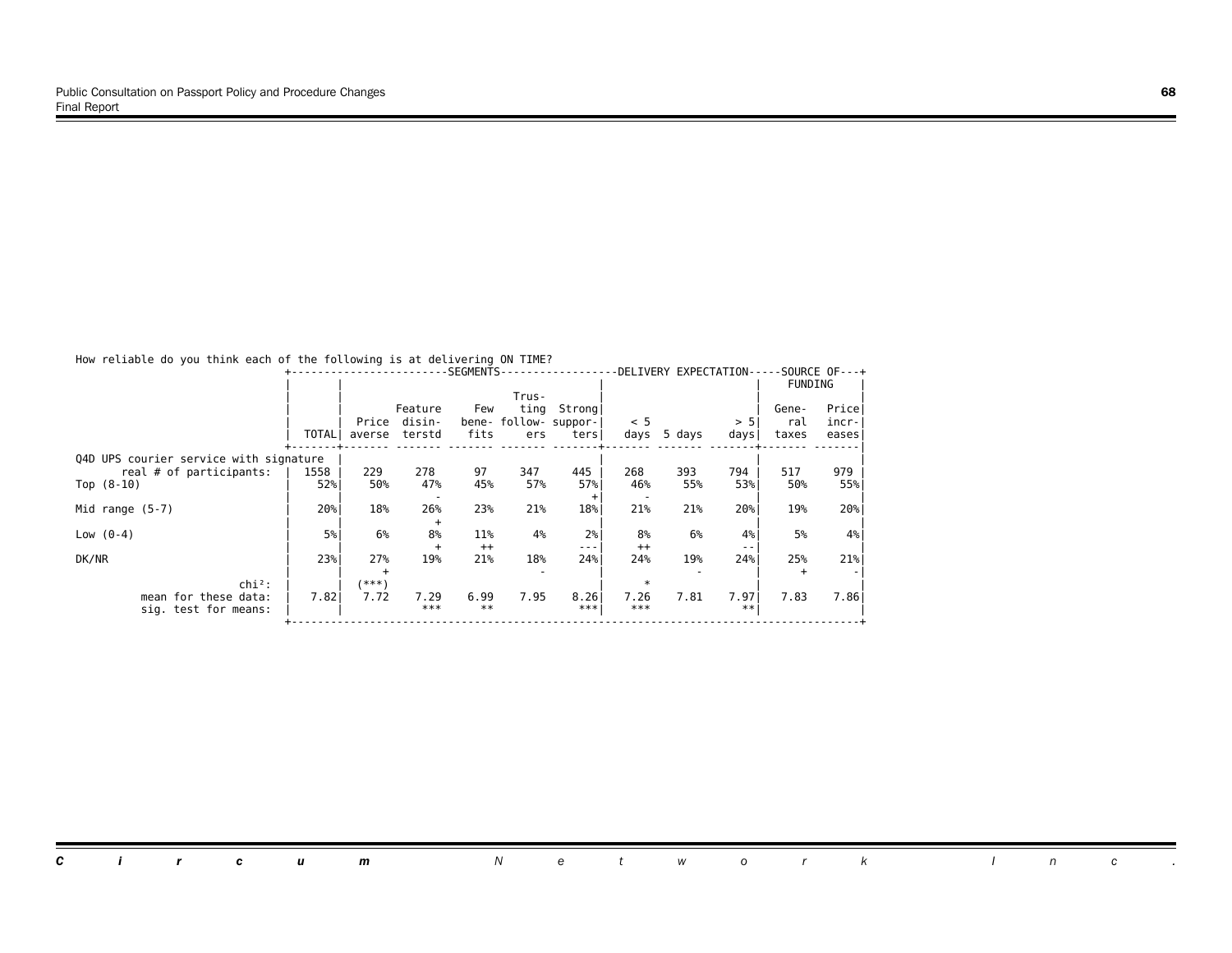|                                              |              | <b>PASSPORT</b> |               |                                           |                      |                             |                  |                    |                 | -HOLD A------------LAST RENEWAL------------MAIN USE----CANADIAN BY-----MOTHER TONGUE-----------HOUSEHOLD SIZE-<br><b>BIRTH</b> |                |                |                                      |               |               |                 |                                                                                                                                                                                                                                                                                                                                                                                                     |                     |
|----------------------------------------------|--------------|-----------------|---------------|-------------------------------------------|----------------------|-----------------------------|------------------|--------------------|-----------------|--------------------------------------------------------------------------------------------------------------------------------|----------------|----------------|--------------------------------------|---------------|---------------|-----------------|-----------------------------------------------------------------------------------------------------------------------------------------------------------------------------------------------------------------------------------------------------------------------------------------------------------------------------------------------------------------------------------------------------|---------------------|
|                                              | <b>TOTAL</b> | Yes             |               | No a<br>No   hol der                      | Less<br>ppt than 1   | $1 - 2$<br>year years years |                  | $3-5$ Leis-<br>ure | Busi -<br>ness  | Yes                                                                                                                            | No l           | $Engl -$       | ish French Other person people Three |               | <b>One</b>    | Two             |                                                                                                                                                                                                                                                                                                                                                                                                     | Four<br>and<br>more |
| Q4E Fedex courier service with signature     |              |                 |               |                                           |                      |                             |                  |                    |                 |                                                                                                                                |                |                |                                      |               |               |                 |                                                                                                                                                                                                                                                                                                                                                                                                     |                     |
| real # of participants:                      | 1558         | 570             | 972           | 972                                       | 91                   | 167                         | 288              | 494                | 68              | 1348                                                                                                                           | 205            | 1087           | 305                                  | 162           | 314           | 511             | 267                                                                                                                                                                                                                                                                                                                                                                                                 | 448                 |
| Top $(8-10)$                                 | 53%          | 56%             | 51%           | 51%                                       | 61%                  | 53%                         | 59%              | 57%                | 55%             | 53%                                                                                                                            | 54%            | 57%<br>$^{++}$ | 48%                                  | 50%           | 47%           | 50%             | 55%                                                                                                                                                                                                                                                                                                                                                                                                 | 57%<br>$+$          |
| Mid range $(5-7)$                            | 18%          | 15%             | 20%           | 20%                                       | 14%                  | 14%                         | 14%              | 15%                | 15%             | 17%                                                                                                                            | 22%            | 19%            | 15%                                  | 20%           | 15%           | 18%             | 18%                                                                                                                                                                                                                                                                                                                                                                                                 | 19%                 |
| Low $(0-4)$                                  | 4%           | $- -$<br>5%     | $^{++}$<br>4% | $^{++}$<br>4%                             | 2%                   | 11%                         | $3\%$            | 4%                 | 15%             | 5%                                                                                                                             | 4%             | 5%             | 4%                                   | 3%            | 6%            | 5%              | 4%                                                                                                                                                                                                                                                                                                                                                                                                  | 3%                  |
|                                              | 24%          | 24%             | 25%           | 25%                                       | 23%                  | $^{+++}$<br>22%             | 24%              | $- - -$<br>24%     | $^{+++}$<br>15% |                                                                                                                                | 20%            |                |                                      | 27%           | 33%           | 27%             | 23%                                                                                                                                                                                                                                                                                                                                                                                                 |                     |
| DK/NR                                        |              |                 |               |                                           |                      |                             |                  |                    |                 | 25%                                                                                                                            |                | 20%<br>- - -   | 33%<br>$+++$                         |               | $^{+++}$      |                 |                                                                                                                                                                                                                                                                                                                                                                                                     | 21%                 |
| $chi^2$ :                                    |              |                 |               | $(***)$                                   |                      |                             |                  | $(*)$              |                 |                                                                                                                                |                | $***$          |                                      |               |               |                 |                                                                                                                                                                                                                                                                                                                                                                                                     |                     |
| mean for these data:<br>sig. test for means: | 7.91         | 7.95            | 7.89          | 7.89                                      | 8.49<br>$**$         | 7.32<br>$**$                | 8.26             | 8.05<br>$**$       | 6.88<br>$**$    | 7.91                                                                                                                           | 7.94           | 7.87           | 8.07                                 | 8.00          | 7.68          | 7.86            | 7.86                                                                                                                                                                                                                                                                                                                                                                                                | 8.05                |
|                                              |              |                 |               | - REGION OF RESIDENCE-------------------- |                      |                             |                  |                    |                 | - AGE----------------GENDER---------- INTERNET ACCESS------+                                                                   |                |                |                                      |               |               |                 |                                                                                                                                                                                                                                                                                                                                                                                                     |                     |
|                                              |              |                 |               |                                           |                      |                             |                  |                    |                 |                                                                                                                                |                |                |                                      |               |               |                 |                                                                                                                                                                                                                                                                                                                                                                                                     |                     |
|                                              |              |                 |               |                                           |                      |                             |                  |                    |                 |                                                                                                                                |                |                |                                      | At            | $0$ ut-       |                 |                                                                                                                                                                                                                                                                                                                                                                                                     |                     |
|                                              | <b>TOTAL</b> | Atl an-         | tic Quebec    | Onta-<br>rio                              | Man & Alber-<br>Sask |                             | BC &<br>ta Terr. |                    |                 | $18-29$ 30-44 45-59                                                                                                            |                | $60+1$ Women   | Men                                  | home<br>onl y | side<br>onl y |                 | No<br>Both access                                                                                                                                                                                                                                                                                                                                                                                   |                     |
| Q4E Fedex courier service with signature     |              |                 |               |                                           |                      |                             |                  |                    |                 |                                                                                                                                |                |                |                                      |               |               |                 |                                                                                                                                                                                                                                                                                                                                                                                                     |                     |
| real # of participants:                      | 1558         | 250             | 300           | 252                                       | 254                  | 247                         | 255              | 257                | 489             | 448                                                                                                                            | 311            | 858            | 700                                  | 248           | 406           | 483             | 414                                                                                                                                                                                                                                                                                                                                                                                                 |                     |
| Top $(8-10)$                                 | 53%          | 52%             | 48%           | 59%                                       | 47%                  | 53%                         | 51%              | 59%                | 54%             | 54%                                                                                                                            | 44%            | 55%            | 52%                                  | 50%           | 55%           | 63%             | 40%                                                                                                                                                                                                                                                                                                                                                                                                 |                     |
| Mid range $(5-7)$                            | 18%          | 22%             | 17%           | $^{++}$<br>15%                            | 19%                  | 25%                         | 22%              | 20%                | 19%             | 17%                                                                                                                            | $- - -$<br>14% | 14%            | 22%                                  | 21%           | 16%           | $^{+++}$<br>18% | $\frac{1}{2} \frac{1}{2} \frac{1}{2} \frac{1}{2} \frac{1}{2} \frac{1}{2} \frac{1}{2} \frac{1}{2} \frac{1}{2} \frac{1}{2} \frac{1}{2} \frac{1}{2} \frac{1}{2} \frac{1}{2} \frac{1}{2} \frac{1}{2} \frac{1}{2} \frac{1}{2} \frac{1}{2} \frac{1}{2} \frac{1}{2} \frac{1}{2} \frac{1}{2} \frac{1}{2} \frac{1}{2} \frac{1}{2} \frac{1}{2} \frac{1}{2} \frac{1}{2} \frac{1}{2} \frac{1}{2} \frac{$<br>17% |                     |
|                                              | 4%           | 3%              | 5%            | 5%                                        | 6%                   | $^{++}$<br>3%               | 3%               | 1%                 | 5%              | 6%                                                                                                                             | 5%             | - - -<br>4%    | $^{+++}$<br>4%                       | 3%            | 5%            | 3%              | 6%                                                                                                                                                                                                                                                                                                                                                                                                  |                     |
| Low $(0-4)$                                  |              |                 |               |                                           |                      |                             |                  |                    |                 |                                                                                                                                |                |                |                                      |               |               |                 |                                                                                                                                                                                                                                                                                                                                                                                                     |                     |
| DK/NR                                        | 24%          | 23%             | 30%           | 22%                                       | 27%                  | 19%                         | 23%              | 19%                | 21%             | 23%                                                                                                                            | 37%            | 27%            | 22%                                  | 26%           | 23%           | 16%             | 37%                                                                                                                                                                                                                                                                                                                                                                                                 |                     |
| $chi^2$ :                                    |              | $(*)$           | $^{++}$       |                                           |                      |                             |                  | ***                |                 |                                                                                                                                | $^{+++}$       | $+$<br>$***$   |                                      | ***           |               |                 | $^{+++}$                                                                                                                                                                                                                                                                                                                                                                                            |                     |
| mean for these data:<br>sig. test for means: | 7.91         | 7.94            | 7.93          | 7.98                                      | 7.75                 | 7.82                        | 7.81             | 8.29<br>***        | 7.80            | 7.81                                                                                                                           | 7.77           | 8.11<br>$* *$  | 7.73<br>**                           | 7.92          | 7.86          | 8.13<br>**      | 7.57                                                                                                                                                                                                                                                                                                                                                                                                |                     |

| <b>Circum</b> Network Inc. |
|----------------------------|
|----------------------------|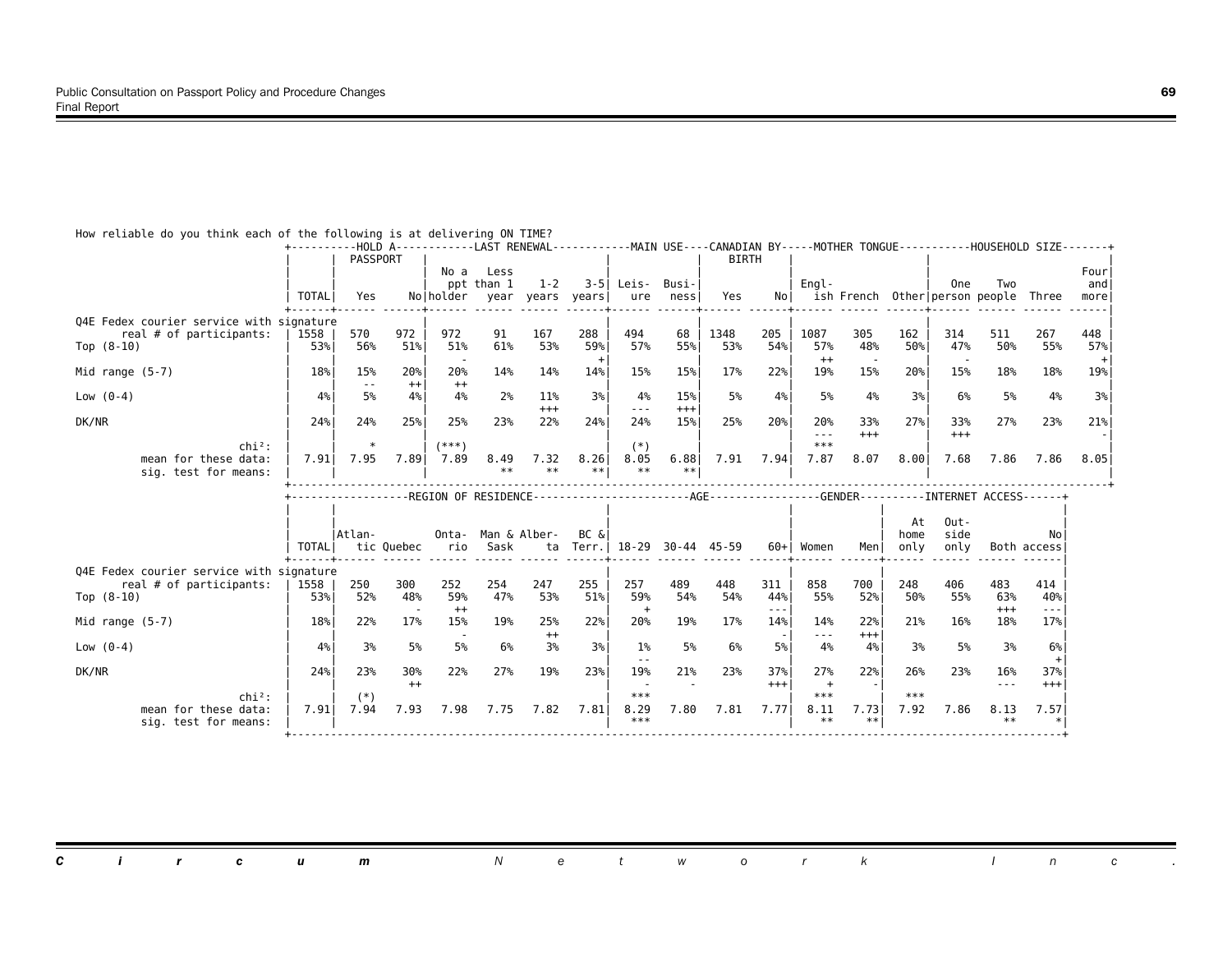|                                          |              |         |          | <b>SEGMENTS-</b> |                     |             |      | DELIVERY EXPECTATION |       |                 | SOURCE $0F---$ |
|------------------------------------------|--------------|---------|----------|------------------|---------------------|-------------|------|----------------------|-------|-----------------|----------------|
|                                          |              |         |          |                  |                     |             |      |                      |       | <b>FUNDI NG</b> |                |
|                                          |              |         |          |                  | Trus-               |             |      |                      |       |                 |                |
|                                          |              |         | Feature  | Few              |                     | ting Strong |      |                      |       | Gene-           | Pri ce         |
|                                          |              | Pri ce  | di si n- |                  | bene-follow-suppor- |             | < 5  |                      | $> 5$ | ral             | i ncr-         |
|                                          | <b>TOTAL</b> | averse  | terstd   | fits             | ers                 | ters        | days | 5 days               | days⊥ | taxes           | eases          |
| Q4E Fedex courier service with signature |              |         |          |                  |                     |             |      |                      |       |                 |                |
| real # of participants:                  | 1558         | 229     | 278      | 97               | 347                 | 445         | 268  | 393                  | 794   | 517             | 979            |
| Top $(8-10)$                             | 53%          | 50%     | 46%      | 45%              | 55%                 | 61%         | 54%  | 57%                  | 52%   | 55%             | 53%            |
|                                          |              |         | $ -$     |                  |                     | $^{+++}$    |      |                      |       |                 |                |
| Mid range $(5-7)$                        | 18%          | 16%     | 22%      | 23%              | 23%                 | 16%         | 20%  | 16%                  | 19%   | 18%             | 19%            |
| Low $(0-4)$                              | 4%           | 5%      | 7%       | 11%              | 3%                  | 2%          | 4%   | 5%                   | 4%    | 5%              | 4%             |
|                                          |              |         | $^{++}$  | $^{+++}$         |                     | $ -$        |      |                      |       |                 |                |
| DK/NR                                    | 24%          | 30%     | 24%      | 20%              | 19%                 | 22%         | 22%  | 22%                  | 25%   | 22%             | 24%            |
|                                          |              | $^{++}$ |          |                  |                     |             |      |                      |       |                 |                |
| $chi^2$ :                                |              | (***)   |          |                  |                     |             |      |                      |       |                 |                |
| mean for these data:                     | 7.91         | 7.88    | 7.26     | 6.96             | 8.01                | 8.33        | 7.76 | 8.03                 | 7.89  | 8.03            | 7.86           |
| sig. test for means:                     |              |         | ***      | $***$            |                     | ***         |      |                      |       |                 |                |
|                                          |              |         |          |                  |                     |             |      |                      |       |                 |                |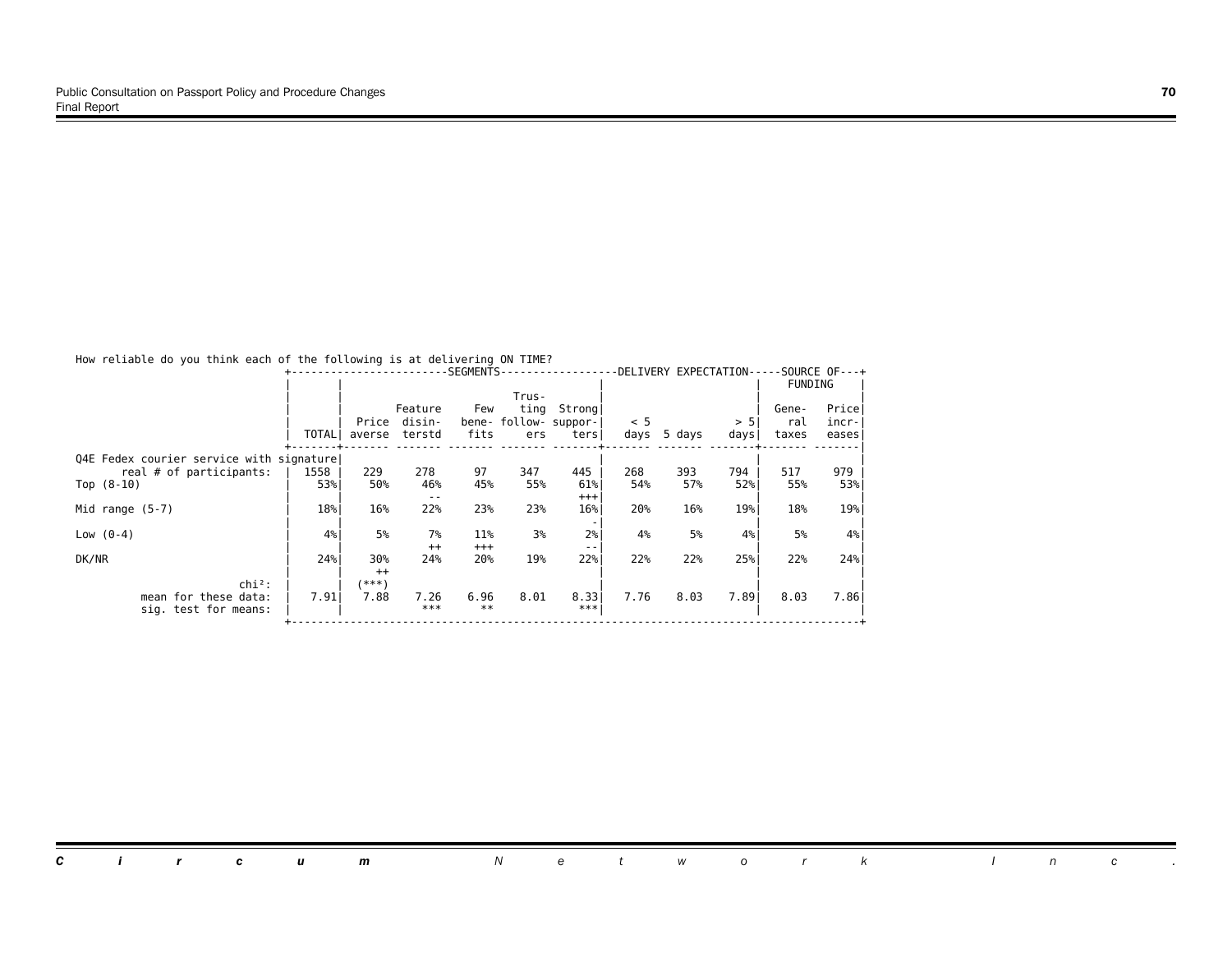|                                                           |              | <b>PASSPORT</b>      |                                                                                                                                                                                                                                                                                                                                                                                                    |                                                                                                                                                                                                                                                                                                                                                                                                    |                      |                             |                  |                        |                 | -HOLD A------------LAST RENEWAL------------MAIN USE----CANADIAN BY-----MOTHER TONGUE-----------HOUSEHOLD SIZE-<br><b>BIRTH</b> |            |                       |                                      |                         |                          |                        |                       |                     |
|-----------------------------------------------------------|--------------|----------------------|----------------------------------------------------------------------------------------------------------------------------------------------------------------------------------------------------------------------------------------------------------------------------------------------------------------------------------------------------------------------------------------------------|----------------------------------------------------------------------------------------------------------------------------------------------------------------------------------------------------------------------------------------------------------------------------------------------------------------------------------------------------------------------------------------------------|----------------------|-----------------------------|------------------|------------------------|-----------------|--------------------------------------------------------------------------------------------------------------------------------|------------|-----------------------|--------------------------------------|-------------------------|--------------------------|------------------------|-----------------------|---------------------|
|                                                           | <b>TOTAL</b> | Yes                  |                                                                                                                                                                                                                                                                                                                                                                                                    | No a<br>No   hol der                                                                                                                                                                                                                                                                                                                                                                               | Less<br>ppt than 1   | $1 - 2$<br>year years years |                  | $3-5$ Leis-<br>ure     | Busi-<br>ness   | Yes                                                                                                                            | No l       | Engl-                 | ish French Other person people Three |                         | 0 <sub>ne</sub>          | Two                    |                       | Four<br>and<br>more |
| Q4F Purolator courier service with signature              |              |                      |                                                                                                                                                                                                                                                                                                                                                                                                    |                                                                                                                                                                                                                                                                                                                                                                                                    |                      |                             |                  |                        |                 |                                                                                                                                |            |                       |                                      |                         |                          |                        |                       |                     |
| real # of participants:<br>Top $(8-10)$                   | 1558<br>60%  | 570<br>57%           | 972<br>62%                                                                                                                                                                                                                                                                                                                                                                                         | 972<br>62%                                                                                                                                                                                                                                                                                                                                                                                         | 91<br>52%            | 167<br>52%                  | 288<br>63%       | 494<br>59%             | 68<br>53%       | 1348<br>60%                                                                                                                    | 205<br>61% | 1087<br>59%           | 305<br>69%<br>$^{+++}$               | 162<br>53%              | 314<br>53%               | 511<br>58%             | 267<br>64%            | 448<br>62%          |
| Mid range $(5-7)$                                         | 21%          | 19%                  | 23%                                                                                                                                                                                                                                                                                                                                                                                                | 23%                                                                                                                                                                                                                                                                                                                                                                                                | 23%                  | 20%                         | 18%              | 19%                    | 21%             | 21%                                                                                                                            | 21%        | 23%                   | 15%                                  | 25%                     | 22%                      | 23%                    | 15%                   | 23%                 |
| Low $(0-4)$                                               | 5%           | 7%<br>$^{+++}$       | 3%<br>$\frac{1}{2} \frac{1}{2} \frac{1}{2} \frac{1}{2} \frac{1}{2} \frac{1}{2} \frac{1}{2} \frac{1}{2} \frac{1}{2} \frac{1}{2} \frac{1}{2} \frac{1}{2} \frac{1}{2} \frac{1}{2} \frac{1}{2} \frac{1}{2} \frac{1}{2} \frac{1}{2} \frac{1}{2} \frac{1}{2} \frac{1}{2} \frac{1}{2} \frac{1}{2} \frac{1}{2} \frac{1}{2} \frac{1}{2} \frac{1}{2} \frac{1}{2} \frac{1}{2} \frac{1}{2} \frac{1}{2} \frac{$ | 3%<br>$\frac{1}{2} \frac{1}{2} \frac{1}{2} \frac{1}{2} \frac{1}{2} \frac{1}{2} \frac{1}{2} \frac{1}{2} \frac{1}{2} \frac{1}{2} \frac{1}{2} \frac{1}{2} \frac{1}{2} \frac{1}{2} \frac{1}{2} \frac{1}{2} \frac{1}{2} \frac{1}{2} \frac{1}{2} \frac{1}{2} \frac{1}{2} \frac{1}{2} \frac{1}{2} \frac{1}{2} \frac{1}{2} \frac{1}{2} \frac{1}{2} \frac{1}{2} \frac{1}{2} \frac{1}{2} \frac{1}{2} \frac{$ | 7%                   | 12%<br>$^{+++}$             | 5%               | 6%<br>$- - -$          | 18%<br>$^{+++}$ | 5%                                                                                                                             | 4%         | 5%                    | 4%                                   | 3%                      | 6%                       | 5%                     | $- -$<br>6%           | 4%                  |
| DK/NR                                                     | 14%          | 16%                  | 12%                                                                                                                                                                                                                                                                                                                                                                                                | 12%                                                                                                                                                                                                                                                                                                                                                                                                | 19%                  | 15%                         | 14%              | 16%                    | 7%              | 14%                                                                                                                            | 14%        | 13%                   | 12%                                  | 19%<br>$+$              | 19%<br>$^{++}$           | 15%                    | 15%                   | 11%                 |
| $chi^2$ :<br>mean for these data:<br>sig. test for means: | 7.94         | $***$<br>7.67<br>*** | 8.13<br>***                                                                                                                                                                                                                                                                                                                                                                                        | $(***)$<br>8.13<br>***                                                                                                                                                                                                                                                                                                                                                                             | 7.81                 | 7.06<br>***                 | 8.00             | $(**)$<br>7.83<br>$**$ | 6.55<br>$**$    | 7.95                                                                                                                           | 7.91       | $***$<br>7.86         | 8.29<br>$**$                         | 7.88                    | 7.66                     | 7.93                   | 7.95                  | 8.03                |
|                                                           |              |                      |                                                                                                                                                                                                                                                                                                                                                                                                    | - REGION OF RESIDENCE---------------------                                                                                                                                                                                                                                                                                                                                                         |                      |                             |                  |                        |                 | -- AGE---------------- - GENDER-------- - INTERNET ACCESS------+                                                               |            |                       |                                      |                         |                          |                        |                       |                     |
|                                                           | <b>TOTAL</b> | Atl an-              | tic Quebec                                                                                                                                                                                                                                                                                                                                                                                         | Onta-<br>rio                                                                                                                                                                                                                                                                                                                                                                                       | Man & Alber-<br>Sask |                             | BC &<br>ta Terr. |                        |                 | $18-29$ 30-44 45-59                                                                                                            |            | $60+1$ Women          | Men                                  | At<br>home<br>onl y     | $0$ ut-<br>side<br>onl y |                        | No<br>Both access     |                     |
| Q4F Purolator courier service with signature              |              |                      |                                                                                                                                                                                                                                                                                                                                                                                                    |                                                                                                                                                                                                                                                                                                                                                                                                    |                      |                             |                  |                        |                 |                                                                                                                                |            |                       |                                      |                         |                          |                        |                       |                     |
| real # of participants:<br>Top $(8-10)$                   | 1558<br>60%  | 250<br>59%           | 300<br>66%                                                                                                                                                                                                                                                                                                                                                                                         | 252<br>58%                                                                                                                                                                                                                                                                                                                                                                                         | 254<br>63%           | 247<br>58%                  | 255<br>59%       | 257<br>62%             | 489<br>62%      | 448<br>63%                                                                                                                     | 311<br>52% | 858<br>64%<br>$^{++}$ | 700<br>57%<br>$- -$                  | 248<br>57%              | 406<br>61%               | 483<br>66%<br>$^{+++}$ | 414<br>53%<br>$- - -$ |                     |
| Mid range $(5-7)$                                         | 21%          | 26%                  | 18%                                                                                                                                                                                                                                                                                                                                                                                                | 20%                                                                                                                                                                                                                                                                                                                                                                                                | 21%                  | 27%                         | 24%              | 23%                    | 23%             | 21%                                                                                                                            | 16%        | 18%                   | 25%                                  | 22%                     | 21%                      | 24%                    | 18%                   |                     |
| Low $(0-4)$                                               | 5%           | 4%                   | 4%                                                                                                                                                                                                                                                                                                                                                                                                 | 6%                                                                                                                                                                                                                                                                                                                                                                                                 | 4%                   | 2%                          | $5\%$            | 2%                     | 5%              | 6%                                                                                                                             | 5%         | $- - -$<br>4%         | $^{+++}$<br>5%                       | 3%                      | 6%                       | 4%                     | $5\%$                 |                     |
| DK/NR                                                     | 14%          | 11%                  | 12%                                                                                                                                                                                                                                                                                                                                                                                                | 17%                                                                                                                                                                                                                                                                                                                                                                                                | 12%                  | 13%                         | 13%              | 14%                    | 10%             | 10%                                                                                                                            | 26%        | 15%                   | 13%                                  | 18%                     | 12%                      | 6%                     | 23%                   |                     |
| $chi^2$ :                                                 |              |                      |                                                                                                                                                                                                                                                                                                                                                                                                    |                                                                                                                                                                                                                                                                                                                                                                                                    |                      |                             |                  | $***$                  | $- -$           | $- -$                                                                                                                          | $^{+++}$   | $***$                 |                                      | $\overline{+}$<br>$***$ |                          |                        | $^{+++}$              |                     |
| mean for these data:<br>sig. test for means:              | 7.94         | 7.89                 | 8.18                                                                                                                                                                                                                                                                                                                                                                                               | 7.90                                                                                                                                                                                                                                                                                                                                                                                               | 7.99                 | 7.83                        | 7.73             | 8.25<br>**             | 7.90            | 7.78                                                                                                                           | 7.85       | 8.14<br>***           | 7.75<br>***                          | 8.05                    | 7.88                     | 7.95                   | 7.93                  |                     |

|  |  |  | <b>Circum</b> Network Inc. |  |  |  |  |  |  |
|--|--|--|----------------------------|--|--|--|--|--|--|
|  |  |  |                            |  |  |  |  |  |  |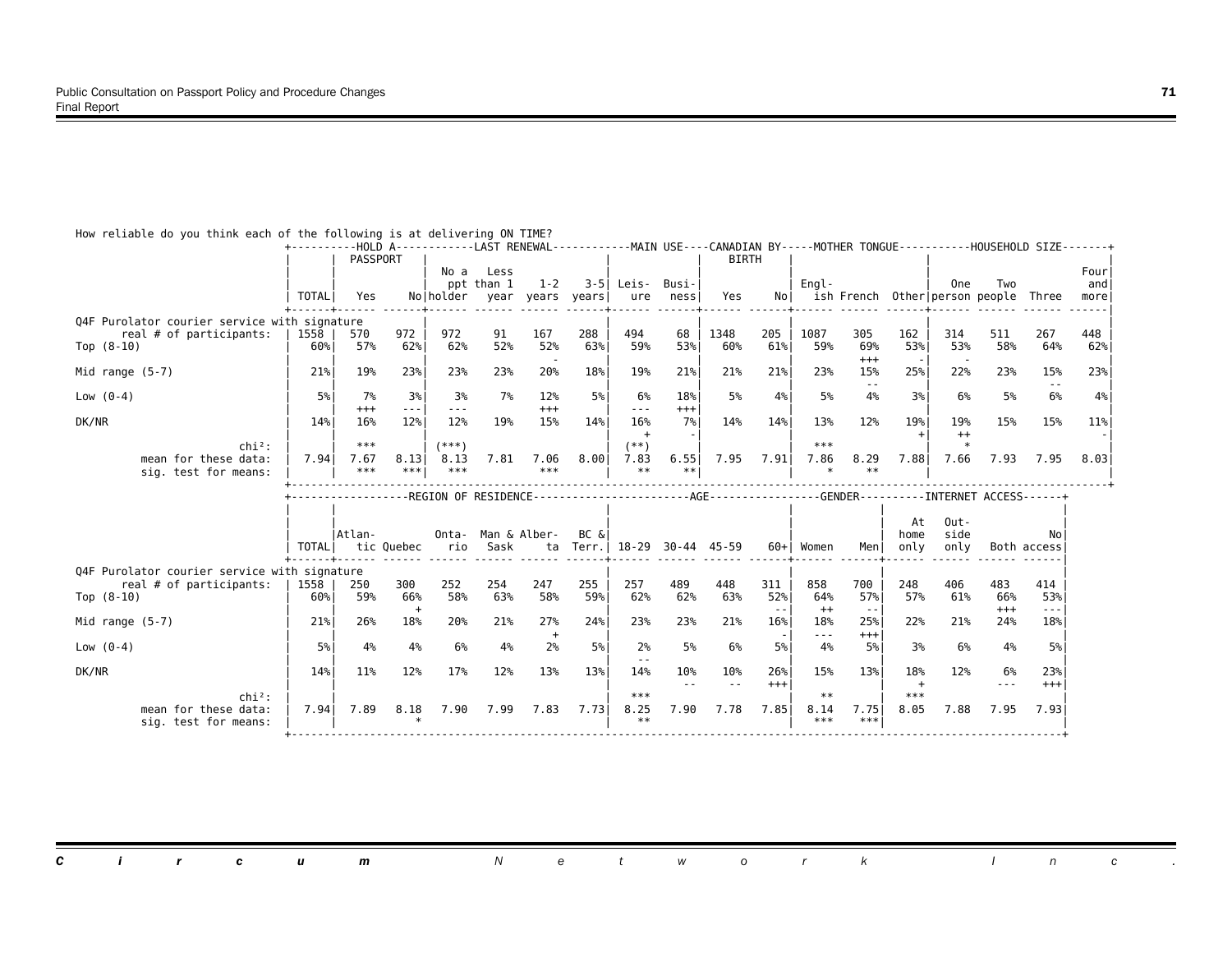|                                              |              |         |          | <b>SEGMENTS-</b> |                     |             |      | DELIVERY EXPECTATION |       |                 | SOURCE $0F---$ |
|----------------------------------------------|--------------|---------|----------|------------------|---------------------|-------------|------|----------------------|-------|-----------------|----------------|
|                                              |              |         |          |                  |                     |             |      |                      |       | <b>FUNDI NG</b> |                |
|                                              |              |         |          |                  | Trus-               |             |      |                      |       |                 |                |
|                                              |              |         | Feature  | Few              |                     | ting Strong |      |                      |       | Gene-           | Pri ce         |
|                                              |              | Pri ce  | di si n- |                  | bene-follow-suppor- |             | < 5  |                      | $> 5$ | ral             | i ncr-         |
|                                              | <b>TOTAL</b> | averse  | terstd   | fits             | ers                 | ters        | days | 5 days               | days⊥ | taxes           | eases          |
| Q4F Purolator courier service with signature |              |         |          |                  |                     |             |      |                      |       |                 |                |
| real # of participants:                      | 1558         | 229     | 278      | 97               | 347                 | 445         | 268  | 393                  | 794   | 517             | 979            |
| Top $(8-10)$                                 | 60%          | 63%     | 54%      | 36%              | 64%                 | 64%         | 60%  | 59%                  | 60%   | 55%             | 64%            |
|                                              |              |         |          | $- - -$          |                     | $\ddot{}$   |      |                      |       | $- - -$         | $^{+++}$       |
| Mid range $(5-7)$                            | 21%          | 16%     | 28%      | 33%              | 23%                 | 21%         | 23%  | 21%                  | 22%   | 23%             | 21%            |
|                                              |              |         | $+$      | $+$              |                     |             |      |                      |       |                 |                |
| Low $(0-4)$                                  | 5%           | 6%      | 7%       | 14%              | 4%                  | 0%          | 3%   | 6%                   | $5\%$ | 6%              | 4%             |
|                                              |              |         |          | $^{+++}$         |                     | $- - -$     |      |                      |       |                 |                |
| DK/NR                                        | 14%          | 14%     | 12%      | 17%              | 9%                  | 15%         | 14%  | 15%                  | 13%   | 16%             | 11%            |
|                                              |              |         |          |                  |                     |             |      |                      |       | $^{++}$         |                |
| $chi^2$ :                                    |              | $(***)$ |          |                  |                     |             |      |                      |       | **              |                |
| mean for these data:                         | 7.94         | 7.99    | 7.43     | 6.36             | 8.04                | 8.39        | 8.01 | 7.83                 | 7.93  | 7.79            | 8.03           |
| sig. test for means:                         |              |         | ***      | ***              |                     | ***         |      |                      |       |                 |                |
|                                              |              |         |          |                  |                     |             |      |                      |       |                 |                |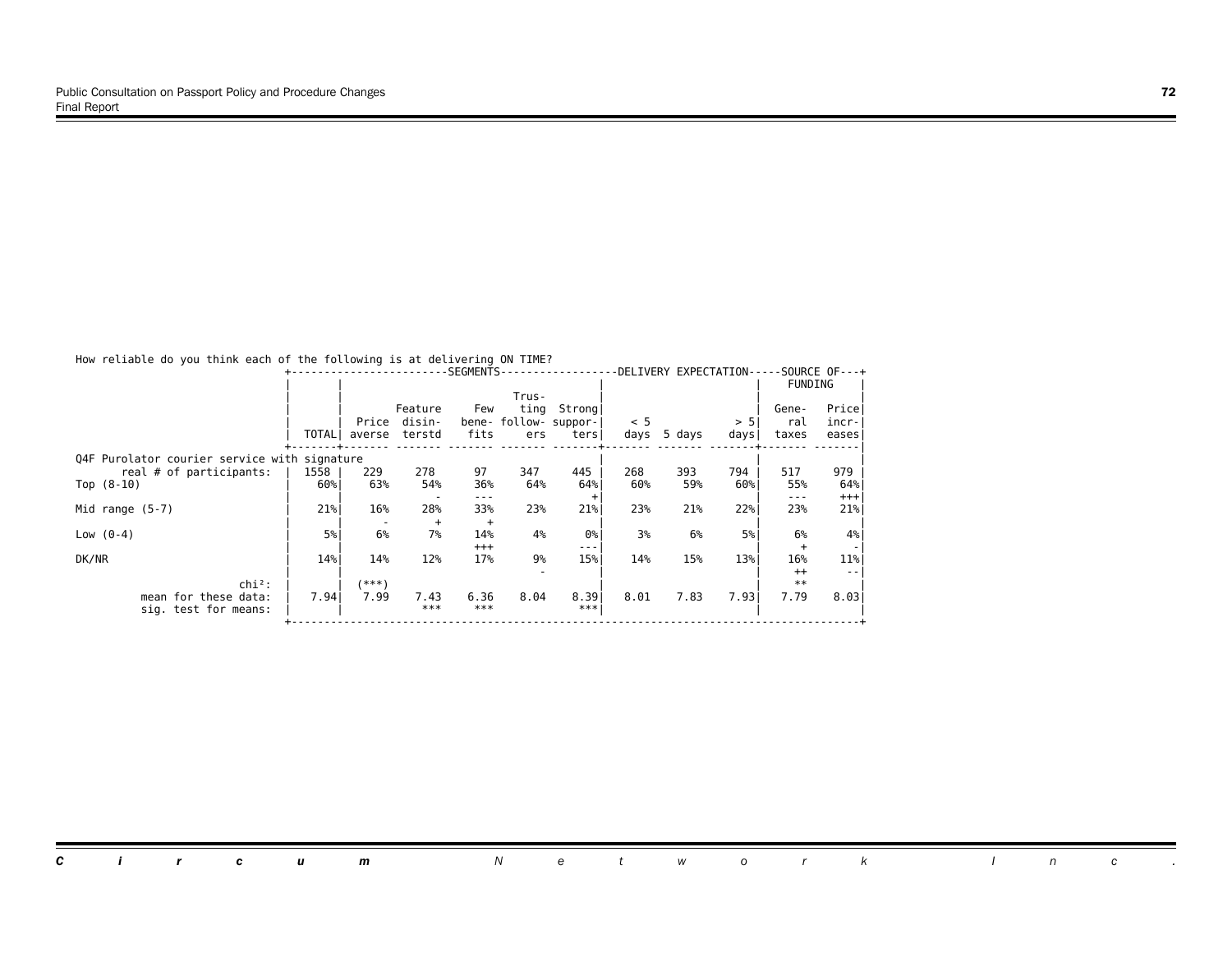+----------HOLD A------------LAST RENEWAL------------MAIN USE----CANADIAN BY-----MOTHER TONGUE-----------HOUSEHOLD SIZE-------+ | | PASSPORT | | | BIRTH | | |  $|\hspace{.6cm}|\hspace{.6cm}|\hspace{.6cm}$  No a Less  $|\hspace{.6cm}|\hspace{.6cm}|\hspace{.6cm}|\hspace{.6cm}|\hspace{.6cm}|\hspace{.6cm}|\hspace{.6cm}|\hspace{.6cm}|\hspace{.6cm}|\hspace{.6cm}|\hspace{.6cm}|\hspace{.6cm}|\hspace{.6cm}|\hspace{.6cm}|\hspace{.6cm}|\hspace{.6cm}|\hspace{.6cm}|\hspace{.6cm}|\hspace{.6cm}|\hspace{.6cm}|\hspace{.6cm}|\hspace{.6cm}|\hspace{.6cm$  $|$  | ppt than 1  $1$ -2  $3$ -5| Leis-Busi-| | Engl- | One Two and| | TOTAL| Yes No|holder year years years| ure ness| Yes No| ish French Other|person people Three more| +------+------ ------+------ ------ ------ ------+------ ------+------ ------+------ ------ ------+------ ------ ------ ------|  $Q5$  (Capped at 31 days) real # of participants: | 1558 | 570 972 | 972 91 167 288 | 494 68 | 1348 205 | 1087 305 162 | 314 511 267 448<br>1 6% | 6% 6% | 6% 9% 6% 5% 6% 7% 6% 7% 6% 7% 6% 6% 5% 6% 4% 10% 6% 6% < 1 day | 6%| 6% 6%| 6% 9% 6% 5%| 6% 7%| 6% 7%| 6% 6% 5%| 6% 4% 10% 6%| | | | | | | | - ++ | 1-4 days | 11%| 14% 9%| 9% 8% 18% 13%| 14% 14%| 10% 15%| 12% 6% 13%| 9% 11% 11% 11%| | | ++ --| -- ++ | | - +| -- | | 5 days | 26%| 35% 20%| 20% 45% 37% 30%| 35% 33%| 23% 37%| 24% 21% 34%| 25% 25% 29% 25%| | | +++ ---| --- +++ +++ | | --- +++| - ++| | 6-10 days | 31%| 31% 31%| 31% 26% 23% 38%| 30% 30%| 31% 31%| 33% 19% 38%| 28% 35% 26% 30%| | | | -- ++| | | + --- +| + | More than 10 days | 20%| 12% 24%| 24% 10% 16% 11%| 13% 13%| 22% 10%| 20% 29% 7%| 24% 19% 21% 19%| | | | | --- +++| +++ -- - ----| ---| +++ ---| +++ ---| + DK/NR | 6%| 2% 9%| 9% 1% 1% 3%| 2% 3%| 8% 1%| 4% 17% 2%| 9% 6% 3% 7%| | | --- +++| +++ - -- -| | +++ ---| --- +++ --| - | chi<sup>2</sup>:  $|$   $|$  \*\*\*  $|$  \*\*\*  $|$  \*\*\*  $|$  \*\*\*  $|$  \*\*\*  $|$  \*\*\*  $|$  \* mean for these data: | 9.1| 7.6 10.3| 10.3 7.0 7.7 7.7| 7.5 8.0| 9.6 7.5| 9.1 11.0 7.4| 10.2 9.2 8.8 9.0| sig. test for means: | | \*\*\* \*\*\*| \*\*\* \*\*\* \*\* \*\*\*| | \*\*\* \*\*\*| \*\*\* \*\*\*| \* | median: | 7| 5 10| 10 5 5 7| 5 5| 10 5| 7 10 5| 10 7 5 7| +-----------------------------------------------------------------------------------------------------------------------------+

 How many minutes,hours, days or weeks would you expect to wait to obtain your passport counting from the time you have provided all relevant information and documents?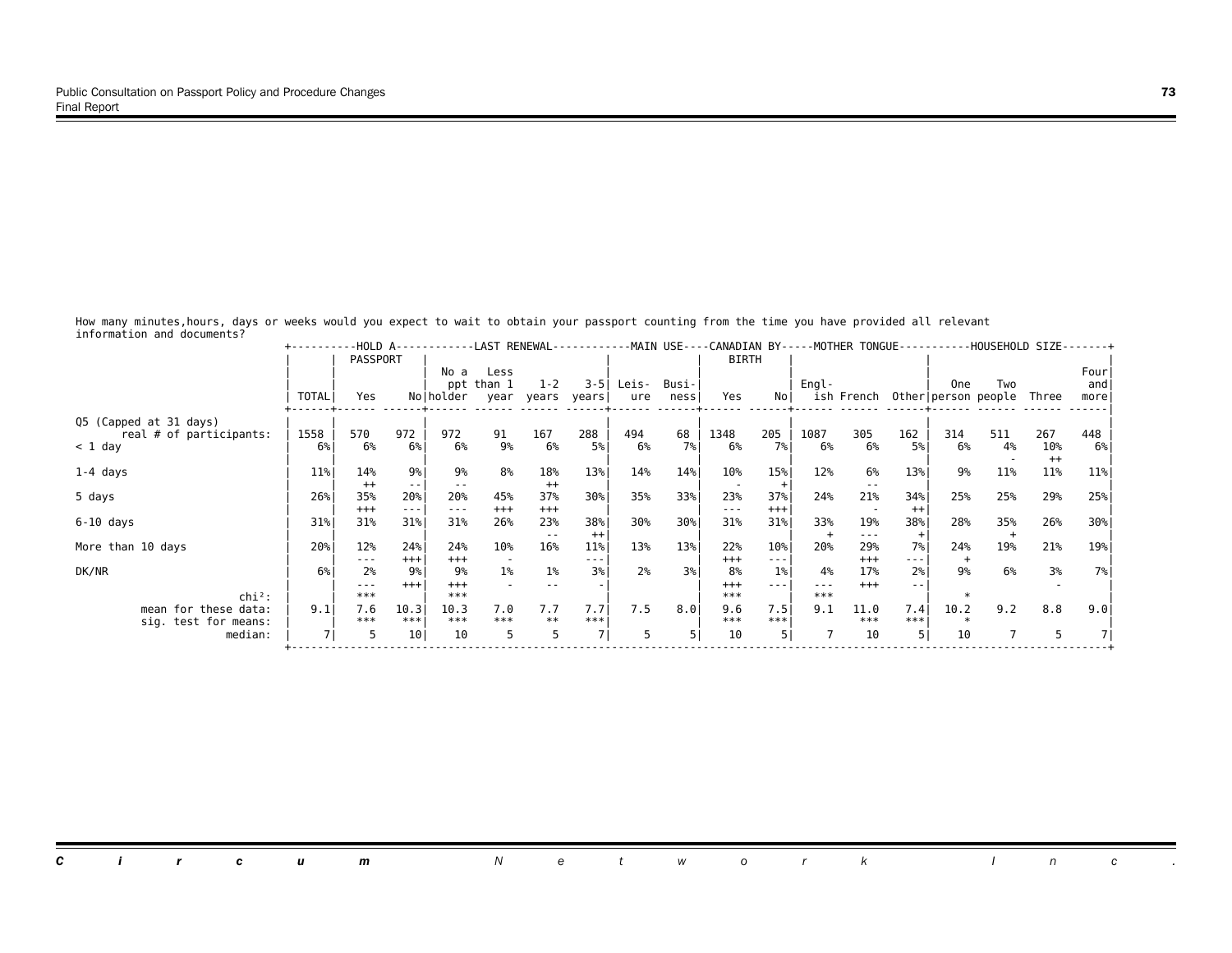| I III OI MALI OII ANU QOLUMENLS:                               |              |                 |                         | <b>REGION OF RESIDENCE-</b> |           |                    |                  |           | AGE-                  |            |                 | <b>GENDER-</b>   |              |                     | INTERNET ACCESS-          |                       |                   |
|----------------------------------------------------------------|--------------|-----------------|-------------------------|-----------------------------|-----------|--------------------|------------------|-----------|-----------------------|------------|-----------------|------------------|--------------|---------------------|---------------------------|-----------------------|-------------------|
|                                                                | <b>TOTAL</b> | Atl an-         | tic Quebec              | Onta-<br>ri o               | Sask      | Man & Alber-<br>ta | $BC \&$<br>Terr. | 18-29     | 30-44                 | 45-59      | $60+$           | Women            | Men          | At<br>home<br>onl v | $0$ ut-<br>si de<br>onl y |                       | No<br>Both access |
| Q5 (Capped at 31 days)<br>real # of participants:<br>$< 1$ day | 1558<br>6%   | 250<br>4%       | 300<br>5%               | 252<br>8%                   | 254<br>6% | 247<br>7%          | 255<br>5%        | 257<br>8% | 489<br>5%             | 448<br>7%  | 311<br>$5\%$    | 858<br>5%        | 700<br>7%    | 248<br>3%           | 406<br>4%                 | 483<br>9%<br>$^{+++}$ | 414<br>6%         |
| $1 - 4$ days                                                   | 11%          | 18%             | 5%                      | 9%                          | 10%       | 13%                | 21%              | 9%        | 13%                   | 12%        | $8\%$           | 11%              | $11\%$       | 12%                 | 12%                       | 10%                   | 10%               |
| 5 days                                                         | 26%          | $^{+++}$<br>24% | $- - -$<br>24%          | 29%                         | 26%       | 27%                | $^{+++}$<br>22%  | 27%       | $\overline{+}$<br>29% | 26%        | 20%             | 26%              | 26%          | 25%                 | 27%                       | 26%                   | 24%               |
| $6-10$ days                                                    | 31%          | 33%             | 22%                     | 35%                         | 35%       | 30%                | 30%              | 32%       | 24%                   | 30%        | $- -$<br>41%    | 30%              | 32%          | 36%                 | 28%                       | 30%                   | 31%               |
| More than 10 days                                              | 20%          | 16%             | $- - -$<br>29%<br>$+++$ | $\ddot{}$<br>16%            | 14%       | 18%                | 20%              | 18%       | $- - -$<br>21%        | 21%        | $^{+++}$<br>19% | 22%<br>$\ddot{}$ | 18%          | 20%                 | 21%                       | 18%                   | 20%               |
| DK/NR                                                          | 6%           | 5%              | 15%<br>$+++$            | 3%<br>$ -$                  | 8%        | 5%                 | 1%<br>$- - -$    | 7%        | 8%                    | 3%<br>$ -$ | 7%              | 7%               | 6%           | 5%                  | 7%                        | 5%                    | 9%<br>$^{+}$      |
| $chi^2$ :                                                      |              | ***             |                         |                             |           |                    |                  | ***       |                       |            |                 |                  |              |                     |                           |                       |                   |
| mean for these data:<br>sig. test for means:                   | 9.1          | 8.7             | 11.0<br>$***$           | 8.5                         | 8.9       | 8.7                | 8.8              | 8.9       | 9.3                   | 9.3        | 9.2             | 9.5              | 8.7<br>$*$   | 9.9                 | 9.2                       | 8.7                   | 9.2               |
| median:                                                        | $\tau$       |                 | 10                      | 7                           | 7         | $\mathbf{7}$       | $\tau$           | 7         | 5                     | 7          | 10 <sup>1</sup> | ⇁                | $\mathbf{7}$ | 10                  | 7                         | $\mathbf{7}$          | 7 <sup>1</sup>    |

 How many minutes,hours, days or weeks would you expect to wait to obtain your passport counting from the time you have provided all relevant information and documents?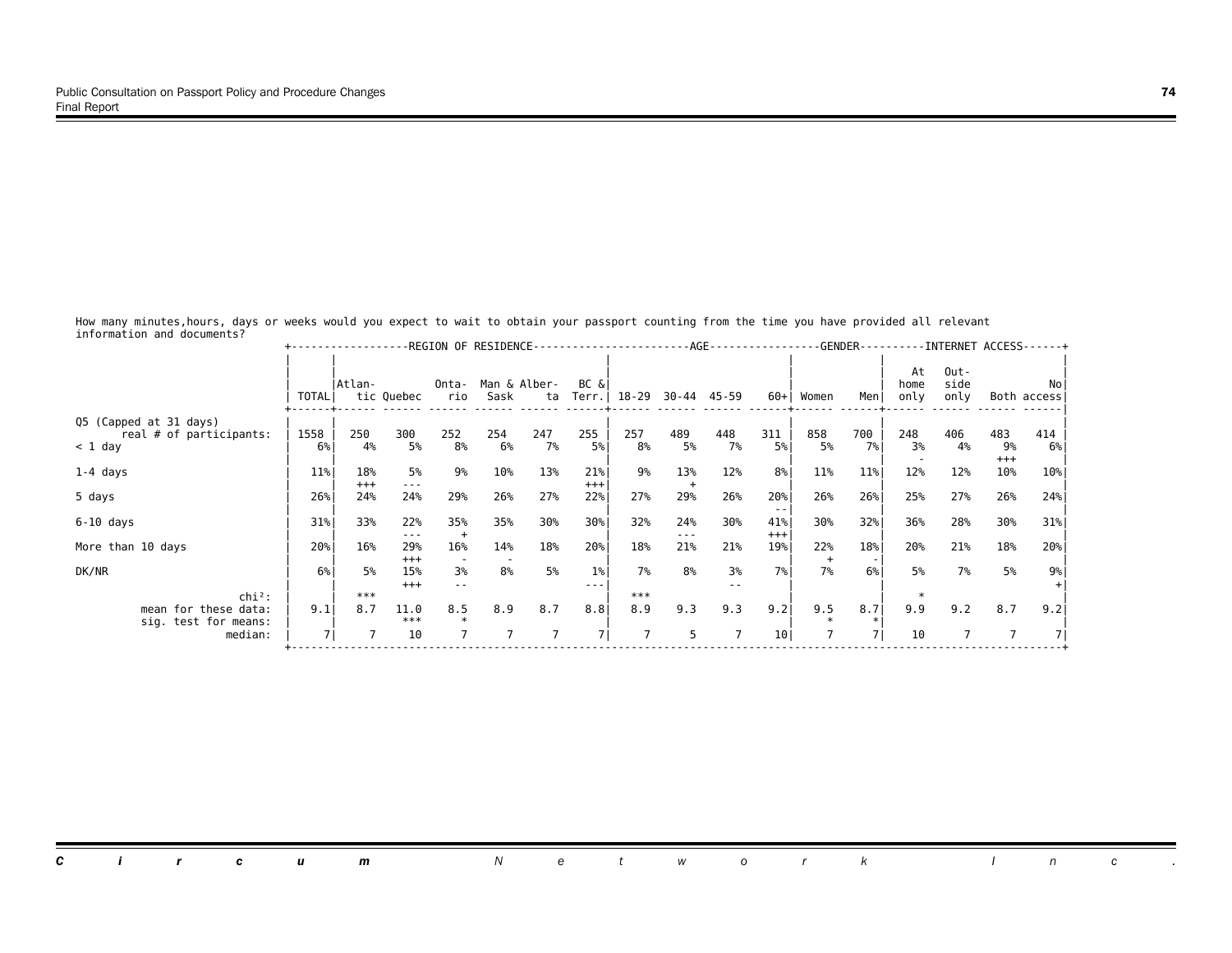How many minutes,hours, days or weeks would you expect to wait to obtain your passport counting from the time you have provided all relevant information and documents?

|                         |              |         |          | <b>SEGMENTS-</b> |                |         |                  | DELIVERY EXPECTATION |          | SOURCE OF-     |         |
|-------------------------|--------------|---------|----------|------------------|----------------|---------|------------------|----------------------|----------|----------------|---------|
|                         |              |         |          |                  |                |         |                  |                      |          | <b>FUNDING</b> |         |
|                         |              |         |          |                  | Trus-          |         |                  |                      |          |                |         |
|                         |              |         | Feature  | Few              | ting           | Strong  |                  |                      |          | Gene-          | Pri ce  |
|                         |              | Pri ce  | di si n- | bene-            | follow-suppor- |         | < 5              |                      | > 5      | ral            | i ncr-  |
|                         | <b>TOTAL</b> | averse  | terstd   | fits             | ers            | ters    | days             | 5 days               | days     | taxes          | eases   |
| Q5 (Capped at 31 days)  |              |         |          |                  |                |         |                  |                      |          |                |         |
| real # of participants: | 1558         | 229     | 278      | 97               | 347            | 445     | 268              | 393                  | 794      | 517            | 979     |
| $< 1$ day               | 6%           | 3%      | 9%       | 5%               | 6%             | 6%      | 36%              | 0%                   | 0%       | 5%             | 6%      |
|                         |              |         | $^{++}$  |                  |                |         | $^{+++}$         |                      | - - -    |                |         |
| $1 - 4$ days            | 11%          | 13%     | 10%      | 9%               | 12%            | 11%     | 64%              | 0%                   | 0%       | 14%            | 10%     |
|                         |              |         |          |                  |                |         | $^{++}$          | $- - -$              | - - -    | $\ddot{}$      |         |
| 5 days                  | 26%          | 28%     | 19%      | 40%              | 29%            | 24%     | 0%               | 100%                 | 0%       | 30%            | 24%     |
|                         |              |         | $- -$    | $^{++}$          |                |         | - - -            | $^{+++}$             | $- - -$  | $^{+}$         |         |
| $6-10$ days             | 31%          | 30%     | 36%      | 18%              | 33%            | 33%     | 0%               | 0%                   | 61%      | 31%            | 32%     |
|                         |              |         |          | $ -$             |                |         | - - -            | - - -                | $^{+++}$ |                |         |
| More than 10 days       | 20%          | 21%     | 23%      | 18%              | 17%            | 19%     | 0%               | 0%                   | 39%      | 16%            | 22%     |
|                         |              |         |          |                  |                |         | - - -            | - - -                | $^{+++}$ | $- -$          | $^{++}$ |
| DK/NR                   | 6%           | 4%      | 3%       | 10%              | 3%             | 8%      | 0%               | 0%                   | 0%       | 4%             | 7%      |
|                         |              |         |          | $\ddot{}$        |                | $^{++}$ |                  |                      |          |                | $+$     |
| $\chi$ chi $\rm ^{2}$ : |              | $(***)$ |          |                  |                |         | ***              |                      |          | ***            |         |
| mean for these data:    | 9.1          | 9.4     | 9.7      | 9.1              | 8.3            | 9.4     | 1.6              | 5.0                  | 13.8     | 8.4            | 9.7     |
| sig. test for means:    |              |         |          |                  | $**$           |         | ***              | ***                  | ***      | $***$          | $***$   |
| median:                 | 7            | 7       | 10       | 5                | 7              | 7       | $\boldsymbol{2}$ | 5                    | 10       | 5              | 10      |
|                         |              |         |          |                  |                |         |                  |                      |          |                |         |
|                         |              |         |          |                  |                |         |                  |                      |          |                |         |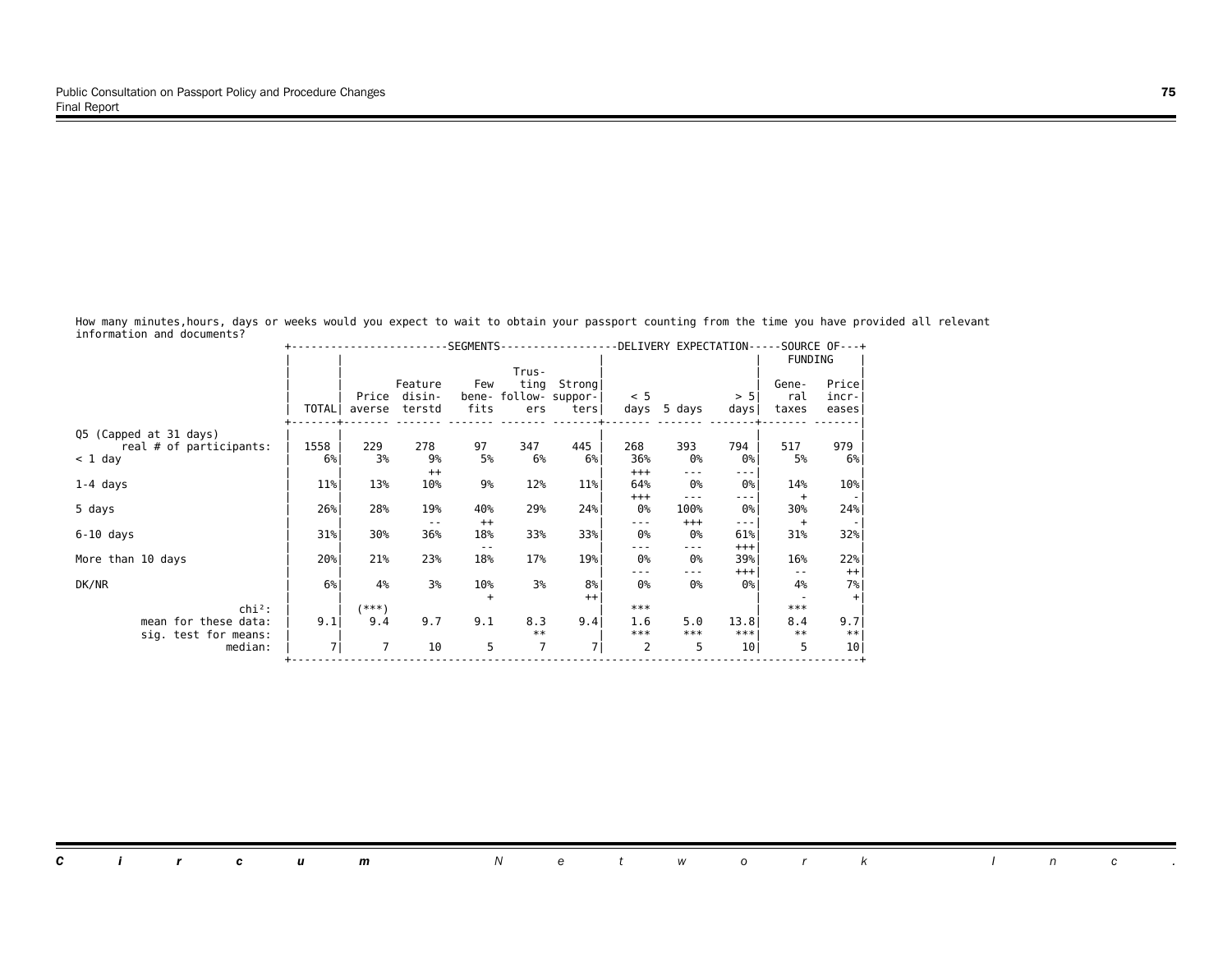|                                                           |              | <b>PASSPORT</b> |             |                         |                      |                             |            |                              |                | -HOLD A-----------LAST RENEWAL------------MAIN USE----CANADIAN BY-----MOTHER TONGUE-----------HOUSEHOLD SIZE--<br><b>BIRTH</b> |                 |                   |                                      |                     |                          |            |                                           |                     |
|-----------------------------------------------------------|--------------|-----------------|-------------|-------------------------|----------------------|-----------------------------|------------|------------------------------|----------------|--------------------------------------------------------------------------------------------------------------------------------|-----------------|-------------------|--------------------------------------|---------------------|--------------------------|------------|-------------------------------------------|---------------------|
|                                                           | <b>TOTAL</b> | Yes             |             | No a<br>No   hol der    | Less<br>ppt than 1   | $1 - 2$<br>year years years |            | $3-5$ Leis-<br>ure           | Busi -<br>ness | Yes                                                                                                                            | No <sub>1</sub> | $Engl -$          | ish French Other person people Three |                     | <b>One</b>               | Two        |                                           | Four<br>and<br>more |
| Q6<br>real # of participants:                             | 1558         | 570             | 972         | 972                     | 91                   | 167                         | 288        | 494                          | 68             | 1348                                                                                                                           | 205             | 1087              | 305                                  | 162                 | 314                      | 511        | 267                                       | 448                 |
| Top $(8-10)$                                              | 45%          | 44%             | 45%         | 45%                     | 43%                  | 43%                         | 46%        | 43%                          | 58%            | 46%                                                                                                                            | 41%             | 45%               | 50%                                  | 40%                 | 46%                      | 50%        | 36%<br>$\sim$ $-$                         | 45%                 |
| Mid range $(5-7)$                                         | 37%          | 40%             | 36%         | 36%                     | 35%                  | 41%                         | 41%        | 42%                          | 26%            | 36%                                                                                                                            | 41%             | 38%               | 29%<br>- - -                         | 45%<br>$+$          | 36%                      | 34%        | 42%                                       | 38%                 |
| Low $(0-4)$                                               | 16%          | 16%             | 16%         | 16%                     | 22%                  | 15%                         | 14%        | 15%                          | 15%            | 15%                                                                                                                            | 18%             | 16%               | 17%                                  | 14%                 | 14%                      | 14%        | 20%                                       | 16%                 |
| DK/NR                                                     | 2%           | 0%<br>$***$     | 3%<br>$+++$ | 3%<br>$^{+++}$          | 0%                   | 0%                          | $0\%$      | 0%                           | 1%             | 2%                                                                                                                             | 0%              | 1%<br>***         | 4%<br>$^{+++}$                       | $0\%$               | 4%<br>$^{++}$            | 2%         | 2%                                        | 1%                  |
| $chi^2$ :<br>mean for these data:<br>sig. test for means: | 6.66         | 6.59            | 6.71        | $(*)$<br>6.71           | 6.33                 | 6.71                        | 6.70       | 6.59                         | 7.29           | 6.71                                                                                                                           | 6.49            | 6.69              | 6.82                                 | 6.39                | $(**)$<br>6.60           | 6.97       | 6.32                                      | 6.61                |
|                                                           |              |                 |             | - REGION OF RESIDENCE-- |                      |                             |            |                              |                | - AGE- - - - - - - - - - - - - - -                                                                                             |                 |                   |                                      |                     |                          |            | - GENDER---------- INTERNET ACCESS------+ |                     |
|                                                           | <b>TOTAL</b> | Atl an-         | tic Quebec  | Onta-<br>ri o           | Man & Alber-<br>Sask |                             | $BC \&$    | ta Terr.   18-29 30-44 45-59 |                |                                                                                                                                |                 | $60+1$ Women      | Men                                  | At<br>home<br>onl y | $0$ ut-<br>side<br>onl y |            | No<br>Both access                         |                     |
| 06                                                        |              |                 |             |                         |                      |                             |            |                              |                |                                                                                                                                |                 |                   |                                      |                     |                          |            |                                           |                     |
| real # of participants:<br>Top (8-10)                     | 1558<br>45%  | 250<br>47%      | 300<br>50%  | 252<br>41%              | 254<br>47%           | 247<br>47%                  | 255<br>44% | 257<br>44%                   | 489<br>43%     | 448<br>48%                                                                                                                     | 311<br>48%      | 858<br>47%        | 700<br>43%                           | 248<br>46%          | 406<br>45%               | 483<br>41% | 414<br>49%                                |                     |
| Mid range $(5-7)$                                         | 37%          | 35%             | 31%         | 43%<br>$^{++}$          | 35%                  | 36%                         | 36%        | 46%<br>$^{+++}$              | 38%            | 30%<br>$- - -$                                                                                                                 | 33%             | 38%               | 37%                                  | 38%                 | 37%                      | 41%        | 31%<br>$- -$                              |                     |
| Low $(0-4)$                                               | 16%          | 16%             | 16%         | 15%                     | 15%                  | 15%                         | 20%        | 9%                           | 18%            | 19%<br>$+$                                                                                                                     | 16%             | 13%<br>$\sim$ $-$ | 19%<br>$^{++}$                       | 15%                 | 15%                      | 17%        | 16%                                       |                     |
| DK/NR                                                     | 2%           | 2%              | 3%          | 1%                      | 3%                   | 1%                          | $1\%$      | 1%                           | 1%             | 3%                                                                                                                             | 3%              | 2%                | 1%                                   | 1%                  | $2\%$                    | 1%         | 3%                                        |                     |
| $chi^2$ :<br>mean for these data:<br>sig. test for means: | 6.66         | 6.85            | 6.85        | 6.53                    | 6.84                 | 6.73                        | 6.47       | ***<br>6.91                  | 6.55           | 6.61                                                                                                                           | 6.78            | 6.88<br>**        | 6.45<br>$***$                        | $(*)$<br>6.71       | 6.72                     | 6.56       | 6.74                                      |                     |

#### How would you rate the value for money of the passport for the passport client?

|  |  |  | <b>Circum</b> Network Inc. |  |  |  |  |  |  |
|--|--|--|----------------------------|--|--|--|--|--|--|
|  |  |  |                            |  |  |  |  |  |  |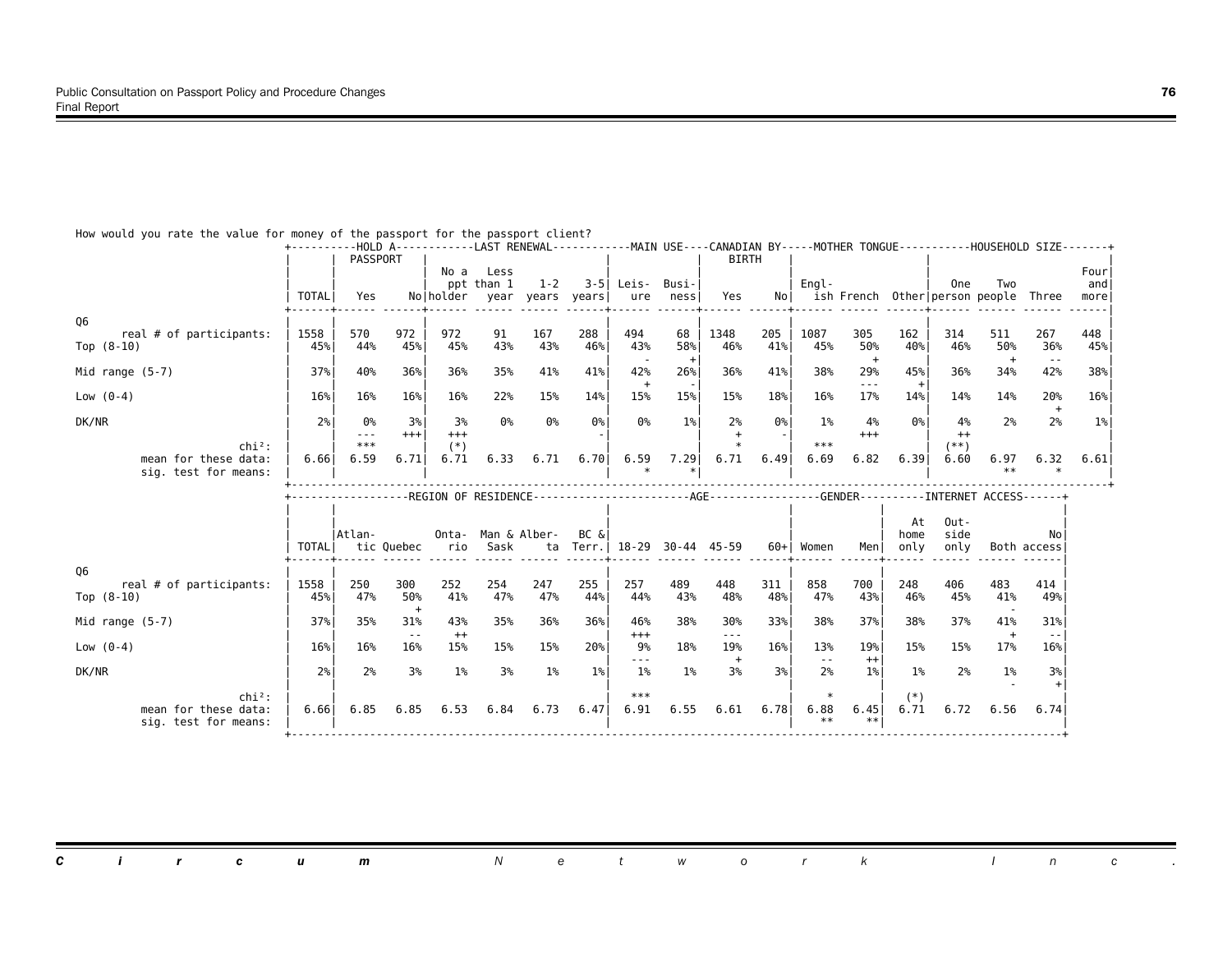|                         |              |         |          | <b>SEGMENTS-</b> |                     |             |      | DELIVERY EXPECTATION |       |                 | SOURCE $0F---$ |
|-------------------------|--------------|---------|----------|------------------|---------------------|-------------|------|----------------------|-------|-----------------|----------------|
|                         |              |         |          |                  |                     |             |      |                      |       | <b>FUNDI NG</b> |                |
|                         |              |         |          |                  | Trus-               |             |      |                      |       |                 |                |
|                         |              |         | Feature  | Few              |                     | ting Strong |      |                      |       | Gene-           | Pri ce         |
|                         |              | Pri ce  | di si n- |                  | bene-follow-suppor- |             | < 5  |                      | $> 5$ | ral             | i ncr-         |
|                         | <b>TOTAL</b> | averse  | terstd   | fits             | ers                 | ters        | days | 5 days               | days⊥ | taxes           | eases          |
| Q6                      |              |         |          |                  |                     |             |      |                      |       |                 |                |
| real # of participants: | 1558         | 229     | 278      | 97               | 347                 | 445         | 268  | 393                  | 794   | 517             | 979            |
| Top $(8-10)$            | 45%          | 16%     | 46%      | 27%              | 57%                 | 54%         | 44%  | 44%                  | 46%   | 35%             | 51%            |
|                         |              | $- - -$ |          | $- - -$          | $^{+++}$            | $^{+++}$    |      |                      |       | $- - -$         | $^{+++}$       |
| Mid range $(5-7)$       | 37%          | 39%     | 40%      | 36%              | 37%                 | 37%         | 37%  | 38%                  | 38%   | 39%             | 36%            |
| Low $(0-4)$             | 16%          | 44%     | 14%      | 35%              | 4%                  | 7%          | 19%  | 16%                  | 15%   | 25%             | 11%            |
|                         |              | $+++$   |          | $^{+++}$         | $- - -$             | $- - -$     |      |                      |       | $^{+++}$        | $\cdots$       |
| DK/NR                   | 2%           | 2%      | 0%       | 3%               | 1%                  | 1%          | 1%   | 1%                   | $1\%$ | 1%              | $2\%$          |
| $chi^2$ :               |              | $(***)$ |          |                  |                     |             |      |                      |       | ***             |                |
| mean for these data:    | 6.66         | 4.46    | 6.75     | 5.25             | 7.57                | 7.29        | 6.39 | 6.76                 | 6.66  | 5.85            | 7.13           |
| sig. test for means:    |              | ***     |          | ***              | ***                 | ***         |      |                      |       | ***             | $***$          |
|                         |              |         |          |                  |                     |             |      |                      |       |                 |                |

#### How would you rate the value for money of the passport for the passport client?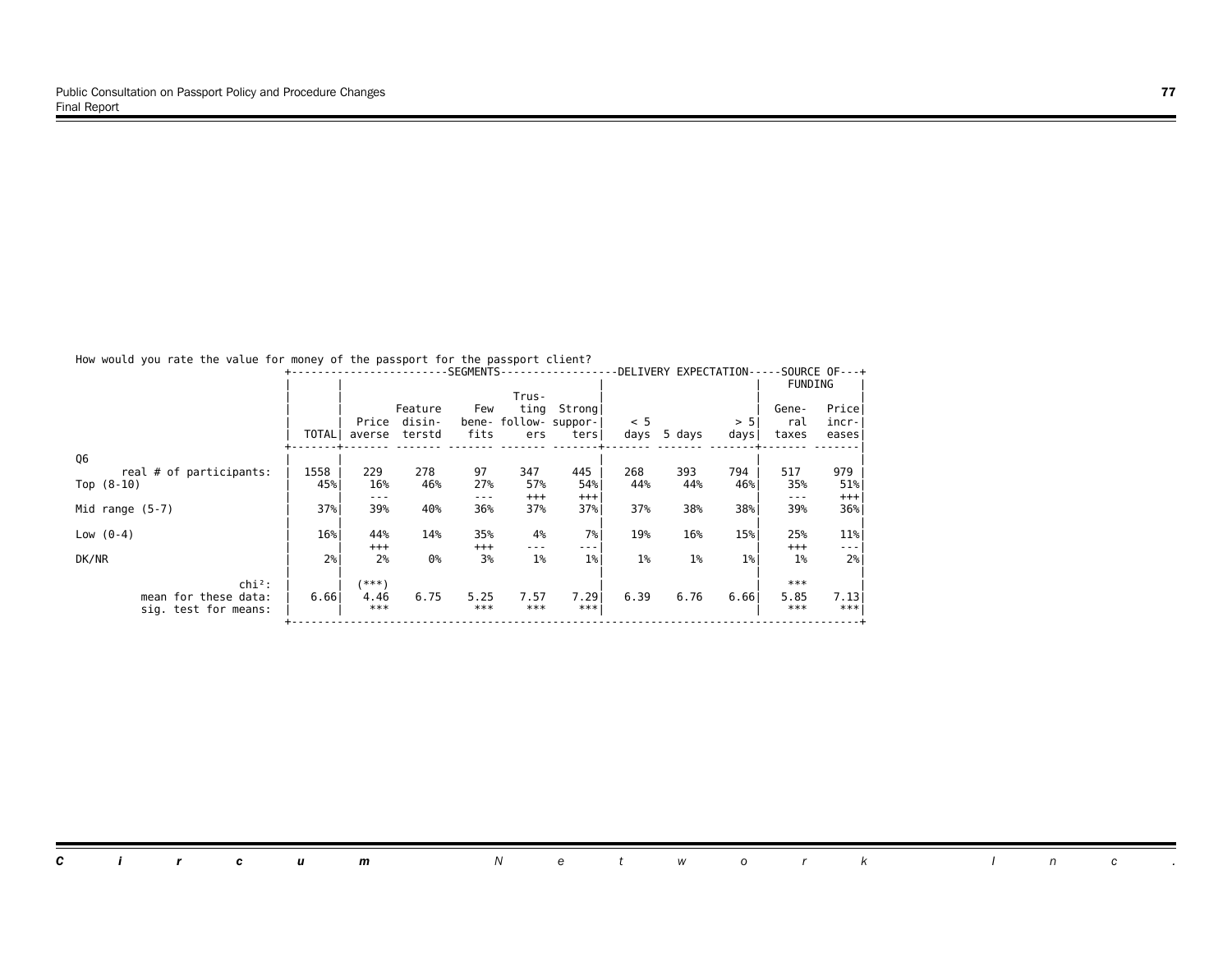|                                               |              | HOLD A-<br><b>PASSPORT</b> |                |                | <b>LAST RENEWAL-</b> |         |                |        | - MAIN USE-- | - CANADI AN BY---<br><b>BI RTH</b> |                       |                | - MOTHER TONGUE- |     |                                | <b>HOUSEHOLD SIZE-</b> |       |                |
|-----------------------------------------------|--------------|----------------------------|----------------|----------------|----------------------|---------|----------------|--------|--------------|------------------------------------|-----------------------|----------------|------------------|-----|--------------------------------|------------------------|-------|----------------|
|                                               |              |                            |                | No a<br>ppt    | Less<br>than 1       | $1 - 2$ | $3 - 5$        | Lei s- | Busi-        |                                    |                       | $Engl -$       |                  |     | <b>One</b>                     | Two                    |       | Four<br>and    |
|                                               | <b>TOTAL</b> | Yes                        |                | No   hol der   | year                 | years   | years          | ure    | ness         | Yes                                | No l                  |                |                  |     | ish French Other person people |                        | Three | more           |
| $Q78$ Top $(8-10)$<br>real # of participants: | 1558         | 570                        | 972            | 972            | 91                   | 167     | 288            | 494    | 68           | 1348                               | 205                   | 1087           | 305              | 162 | 314                            | 511                    | 267   | 448            |
| Acquiring new technology                      | 73%          | 75%<br>$^{+}$              | 71%            | 71%            | 67%                  | 73%     | 80%<br>$^{++}$ | 74%    | 83%          | 72%                                | 74%                   | 72%            | 74%              | 73% | 67%                            | 69%                    | 74%   | 77%<br>$^{++}$ |
| Giving back documents                         | 61%          | 61%                        | 62%            | 62%            | 61%                  | 66%     | 59%            | 62%    | 59%          | 60%                                | 67%                   | 61%            | 61%              | 64% | 55%                            | 63%                    | 65%   | 61%            |
| Carry over renewal                            | 62%          | 63%                        | 62%            | 62%            | 65%                  | 67%     | 60%            | 62%    | 69%          | 62%                                | 64%                   | 59%            | 67%              | 66% | 57%                            | 67%<br>$^{++}$         | 61%   | 60%            |
| Simplified renewal                            | 49%          | 52%                        | 47%            | 47%            | 59%                  | 57%     | 48%            | 53%    | 46%          | 49%                                | 51%                   | 46%<br>$- -$   | 52%              | 55% | 45%                            | 51%                    | 47%   | 51%            |
| \$5 for first 4 changes                       | 51%          | 52%                        | 51%            | 51%            | 39%                  | 50%     | 57%            | 52%    | 61%          | 51%                                | 50%                   | 52%            | 54%              | 45% | 52%                            | 49%                    | 46%   | 55%            |
| Improve passport security                     | 82%          | 80%<br>55%                 | 84%<br>63%     | 84%<br>63%     | 72%<br>$- -$<br>59%  | 81%     | 81%            | 79%    | 88%          | 84%<br>$^{+++}$                    | 75%<br>$- - -$<br>53% | 82%            | 86%              | 79% | 81%                            | 81%                    | 83%   | 83%            |
| Express post delivery                         | 60%          | $ -$                       | $^{++}$        | $^{++}$        |                      | 51%     | 56%            | 57%    | 46%          | 61%<br>$^{+}$                      |                       | 59%            | 59%              | 63% | 55%                            | 59%                    | 54%   | 64%            |
| \$5 for these 2 changes                       | 44%          | 44%                        | 45%            | 45%            | 34%                  | 36%     | 50%<br>$+$     | 43%    | 51%          | 47%<br>$^{+++}$                    | 33%<br>$- - -$        | 48%<br>$^{++}$ | 38%              | 40% | 44%                            | 44%                    | 43%   | 46%            |
| \$5 for counter pick up                       | 25%          | 25%                        | 25%            | 25%            | 16%                  | 27%     | 26%            | 25%    | 26%          | 26%                                | 21%                   | 27%            | 28%              | 19% | 28%                            | 22%                    | 24%   | 28%            |
| \$10 for all changes                          | 38%          | 34%                        | 41%<br>$^{++}$ | 41%<br>$^{++}$ | 27%                  | 34%     | 35%            | 34%    | 42%          | 40%                                | 33%                   | 41%<br>$^{++}$ | 36%              | 32% | 39%                            | 36%                    | 32%   | 42%            |
| chi <sup>2</sup> :                            |              |                            |                |                |                      |         |                |        |              | $***$                              |                       |                |                  |     |                                |                        |       |                |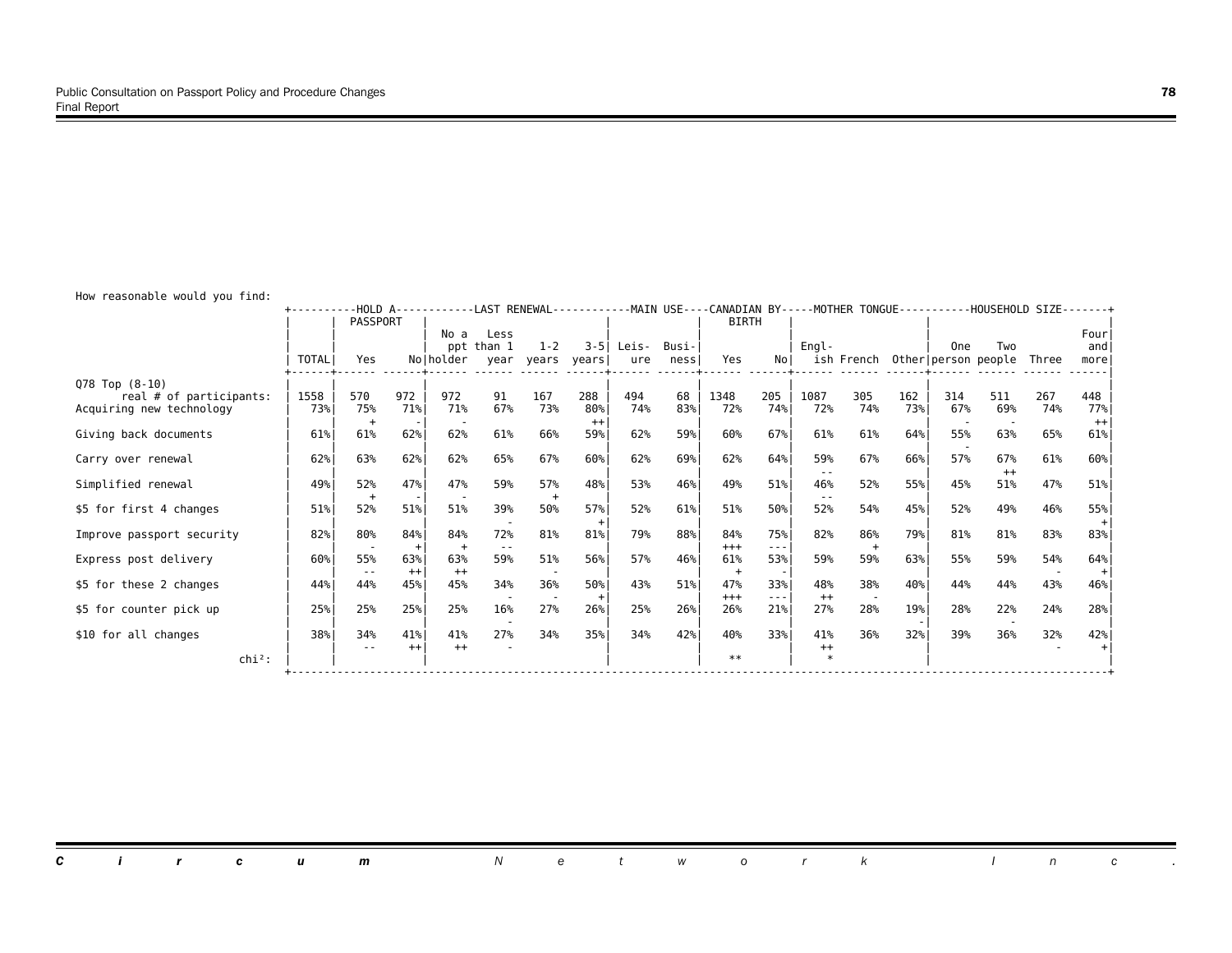| How reasonable would you find:                                            |              |                 |                                                                                                                                                                                                                                                                                                                                                                                                     |                  | <b>REGION OF RESIDENCE-</b> |            |               |            | AGE-            |            |                | <b>GENDER-</b> |               |                     | - INTERNET ACCESS-       |               |                   |
|---------------------------------------------------------------------------|--------------|-----------------|-----------------------------------------------------------------------------------------------------------------------------------------------------------------------------------------------------------------------------------------------------------------------------------------------------------------------------------------------------------------------------------------------------|------------------|-----------------------------|------------|---------------|------------|-----------------|------------|----------------|----------------|---------------|---------------------|--------------------------|---------------|-------------------|
|                                                                           | <b>TOTAL</b> | Atlan-          | tic Quebec                                                                                                                                                                                                                                                                                                                                                                                          | $0$ nta-<br>ri o | Man & Alber-<br>Sask        | ta         | BC &<br>Terr. | $18 - 29$  | $30 - 44$       | $45 - 59$  | $60+$          | Women          | Men           | At<br>home<br>onl v | $0$ ut-<br>side<br>onl y |               | No<br>Both access |
| $Q78$ Top $(8-10)$<br>real # of participants:<br>Acquiring new technology | 1558<br>73%  | 250<br>76%      | 300<br>74%                                                                                                                                                                                                                                                                                                                                                                                          | 252<br>72%       | 254<br>74%                  | 247<br>75% | 255<br>69%    | 257<br>77% | 489<br>78%      | 448<br>74% | 311<br>58%     | 858<br>71%     | 700<br>74%    | 248<br>76%          | 406<br>73%               | 483<br>77%    | 414<br>65%        |
| Giving back documents                                                     | 61%          | 63%             | 63%                                                                                                                                                                                                                                                                                                                                                                                                 | 61%              | 60%                         | 61%        | 60%           | 56%        | $^{++}$<br>62%  | 62%        | $- - -$<br>67% | 64%            | 59%           | 66%                 | 60%                      | $^{+}$<br>60% | $- - -$<br>62%    |
| Carry over renewal                                                        | 62%          | 59%             | 66%                                                                                                                                                                                                                                                                                                                                                                                                 | 63%              | 58%                         | 63%        | 57%           | 59%        | 65%             | 64%        | 62%            | $+$<br>61%     | 63%           | 69%                 | 65%                      | 59%           | 58%               |
| Simplified renewal                                                        | 49%          | 48%             | 55%<br>$+$                                                                                                                                                                                                                                                                                                                                                                                          | 47%              | 48%                         | 57%<br>$+$ | 43%<br>$\sim$ | 48%        | 54%<br>$^{++}$  | 50%        | 42%<br>$- -$   | 47%            | 52%           | 56%                 | 54%<br>$^{+}$            | 46%           | 44%               |
| \$5 for first 4 changes                                                   | 51%          | 54%             | 50%                                                                                                                                                                                                                                                                                                                                                                                                 | 53%              | 55%                         | 51%        | 43%<br>$ -$   | 55%        | 53%             | 48%        | 48%            | 52%            | 51%           | 50%                 | 52%                      | 54%           | 47%               |
| Improve passport security                                                 | 82%          | 74%<br>$- - -$  | 85%                                                                                                                                                                                                                                                                                                                                                                                                 | 85%              | 79%                         | 81%        | 76%<br>$- -$  | 84%        | 84%             | 81%        | 79%            | 84%            | 80%           | 83%                 | 84%                      | 82%           | 80%               |
| Express post delivery                                                     | 60%          | 65%             | 57%                                                                                                                                                                                                                                                                                                                                                                                                 | 62%              | 56%                         | 61%        | 55%           | 63%        | 67%<br>$^{+++}$ | 51%<br>--- | 56%            | 60%            | 59%           | 65%                 | 60%                      | 57%           | 60%               |
| \$5 for these 2 changes                                                   | 44%          | 54%<br>$^{++}$  | 36%<br>$\frac{1}{2} \frac{1}{2} \frac{1}{2} \frac{1}{2} \frac{1}{2} \frac{1}{2} \frac{1}{2} \frac{1}{2} \frac{1}{2} \frac{1}{2} \frac{1}{2} \frac{1}{2} \frac{1}{2} \frac{1}{2} \frac{1}{2} \frac{1}{2} \frac{1}{2} \frac{1}{2} \frac{1}{2} \frac{1}{2} \frac{1}{2} \frac{1}{2} \frac{1}{2} \frac{1}{2} \frac{1}{2} \frac{1}{2} \frac{1}{2} \frac{1}{2} \frac{1}{2} \frac{1}{2} \frac{1}{2} \frac{$ | 48%              | 48%                         | 49%        | 38%           | 48%        | 46%             | 41%        | 43%            | 44%            | 45%           | 49%                 | 47%                      | 44%           | 39%               |
| \$5 for counter pick up                                                   | 25%          | 40%<br>$+++$    | 23%                                                                                                                                                                                                                                                                                                                                                                                                 | 24%              | 28%                         | 25%        | 19%           | 26%        | 23%             | 29%        | 24%            | 25%            | 26%           | 28%                 | 23%                      | 25%           | 26%               |
| \$10 for all changes                                                      | 38%          | 49%<br>$^{+++}$ | 32%<br>$\overline{\phantom{a}}$                                                                                                                                                                                                                                                                                                                                                                     | 39%              | 41%                         | 44%        | 34%           | 44%        | 34%<br>$- -$    | 41%        | 36%            | 35%            | 41%<br>$^{+}$ | 42%                 | 37%                      | 39%           | 35%               |
| chi <sup>2</sup> :                                                        |              |                 |                                                                                                                                                                                                                                                                                                                                                                                                     |                  |                             |            |               | **         |                 |            |                |                |               |                     |                          |               |                   |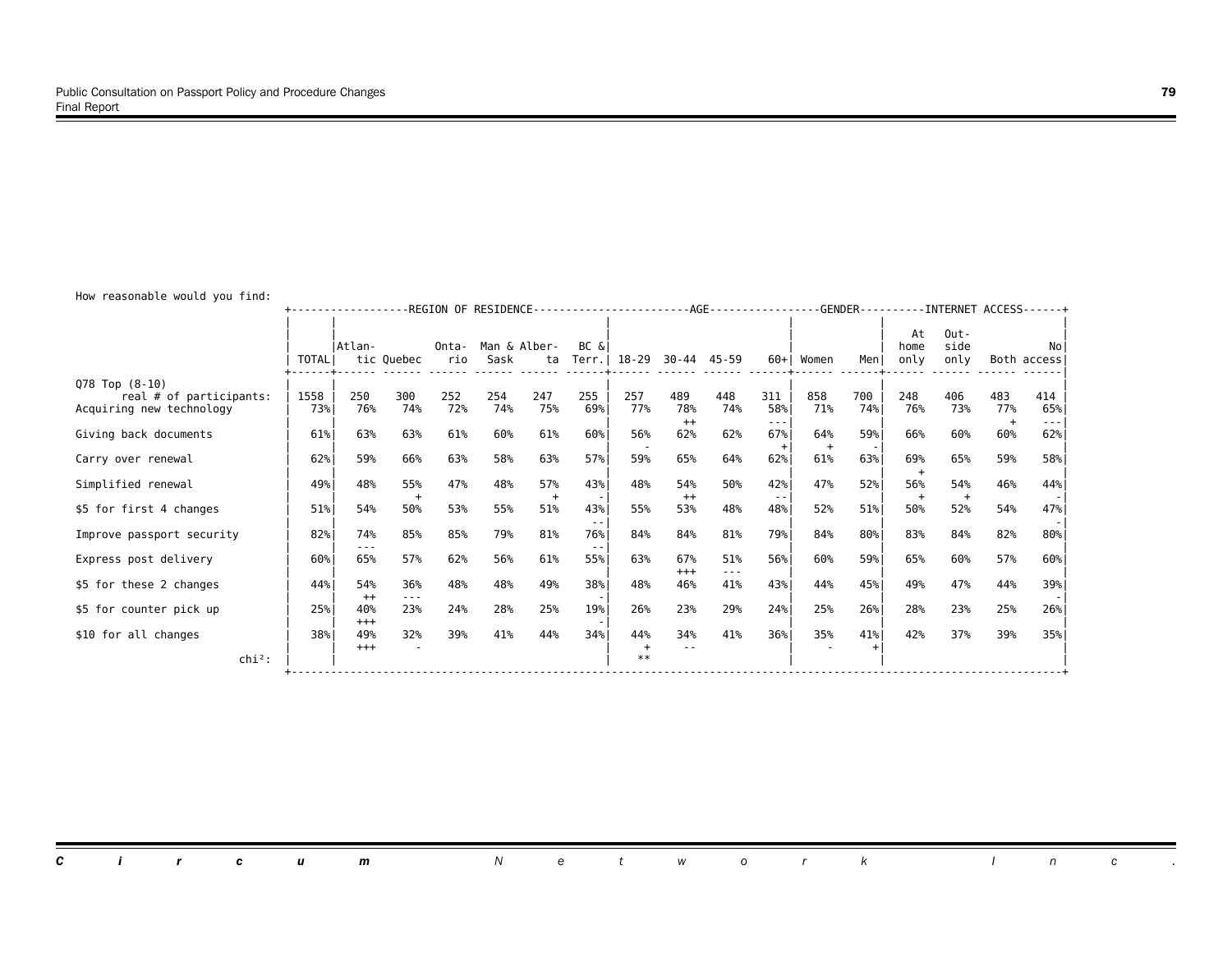| How reasonable would you find: |              |           |                          |                  |          |                     |         |                          |               |                          |                  |
|--------------------------------|--------------|-----------|--------------------------|------------------|----------|---------------------|---------|--------------------------|---------------|--------------------------|------------------|
|                                |              |           |                          | <b>SEGMENTS-</b> |          |                     |         | DELIVERY EXPECTATION---- |               | <b>FUNDING</b>           | $-SOURCE$ OF---+ |
|                                |              |           |                          |                  | Trus-    |                     |         |                          |               |                          |                  |
|                                |              |           | Feature                  | Few              |          |                     |         |                          |               |                          | Pri ce           |
|                                |              |           | di si n-                 |                  | ting     | Strong              | < 5     |                          | > 5           | Gene-<br>ral             |                  |
|                                | <b>TOTAL</b> | Pri ce    |                          |                  |          | bene-follow-suppor- |         |                          |               |                          | i ncr-           |
|                                |              | averse    | terstd                   | fits             | ers      | ters                | days    | 5 days                   | $_{\rm days}$ | taxes                    | eases            |
| $Q78$ Top $(8-10)$             |              |           |                          |                  |          |                     |         |                          |               |                          |                  |
| real # of participants:        | 1558         | 229       | 278                      | 97               | 347      | 445                 | 268     | 393                      | 794           | 517                      | 979              |
| Acquiring new technology       | 73%          | 69%       | 69%                      | 21%              | 76%      | 85%                 | 75%     | 77%                      | 70%           | 74%                      | 73%              |
|                                |              |           |                          | - - -            |          | $+++$               |         | $+$                      | $- -$         |                          |                  |
| Giving back documents          | 61%          | 69%       | 36%                      | 35%              | 75%      | 68%                 | 70%     | 63%                      | 59%           | 58%                      | 64%              |
|                                |              | $\ddot{}$ | - - -                    | $- - -$          | $^{+++}$ | $+++$               | $^{++}$ |                          | $- -$         |                          |                  |
| Carry over renewal             | 62%          | 61%       | 31%                      | 30%              | 71%      | 80%                 | 65%     | 59%                      | 61%           | 63%                      | 63%              |
|                                |              |           | - - -                    | - - -            | $^{+++}$ | $^{+++}$            |         |                          |               |                          |                  |
| Simplified renewal             | 49%          | 49%       | 10%                      | 31%              | 54%      | 68%                 | 50%     | 51%                      | 46%           | 51%                      | 48%              |
|                                |              |           | $- - -$                  | $- - -$          | $^{++}$  | $^{+++}$            |         |                          |               |                          |                  |
| \$5 for first 4 changes        | 51%          | 8%        | 44%                      | 17%              | 73%      | 68%                 | 52%     | 48%                      | 51%           | 39%                      | 60%              |
|                                |              | $- - -$   | $ -$                     | $- - -$          | $^{+++}$ | $^{+++}$            |         |                          |               | $- - -$                  | $^{+++}$         |
| Improve passport security      | 82%          | 75%       | 81%                      | 35%              | 87%      | 93%                 | 81%     | 81%                      | 83%           | 78%                      | 86%              |
|                                |              | $- - -$   |                          | - - -            | $^{++}$  | $^{+++}$            |         |                          |               | $- - -$                  | $^{+++}$         |
| Express post delivery          | 60%          | 49%       | 24%                      | 43%              | 71%      | 80%                 | 55%     | 59%                      | 60%           | 63%                      | 59%              |
|                                |              | - - -     | - - -                    | $- - -$          | $^{+++}$ | $^{+++}$            |         |                          |               |                          |                  |
| \$5 for these 2 changes        | 44%          | 3%        | 31%                      | 19%              | 60%      | 67%                 | 41%     | 41%                      | 47%           | 35%                      | 51%              |
|                                |              | - - -     | - - -                    | $- - -$          | $^{+++}$ | $^{+++}$            |         |                          | $+$           | $- - -$                  | $^{+++}$         |
| \$5 for counter pick up        | 25%          | 5%        | 20%                      | 18%              | 29%      | 39%                 | 28%     | 21%                      | 26%           | 22%                      | 27%              |
|                                |              | $- - -$   | $\overline{\phantom{a}}$ |                  |          | $^{+++}$            |         |                          |               | $\overline{\phantom{a}}$ | $+$              |
| \$10 for all changes           | 38%          | 1%        | 23%                      | 29%              | 49%      | 61%                 | 36%     | 40%                      | 36%           | 29%                      | 44%              |
|                                |              | - - -     | - - -                    |                  | $^{+++}$ | $^{+++}$            |         |                          |               | $- - -$                  | $^{+++}$         |
| $chi^2$ :                      |              | ***       |                          |                  |          |                     |         |                          |               | ***                      |                  |

|  |  |  | <b>Circum</b> Network Inc. |  |  |  |  |  |  |
|--|--|--|----------------------------|--|--|--|--|--|--|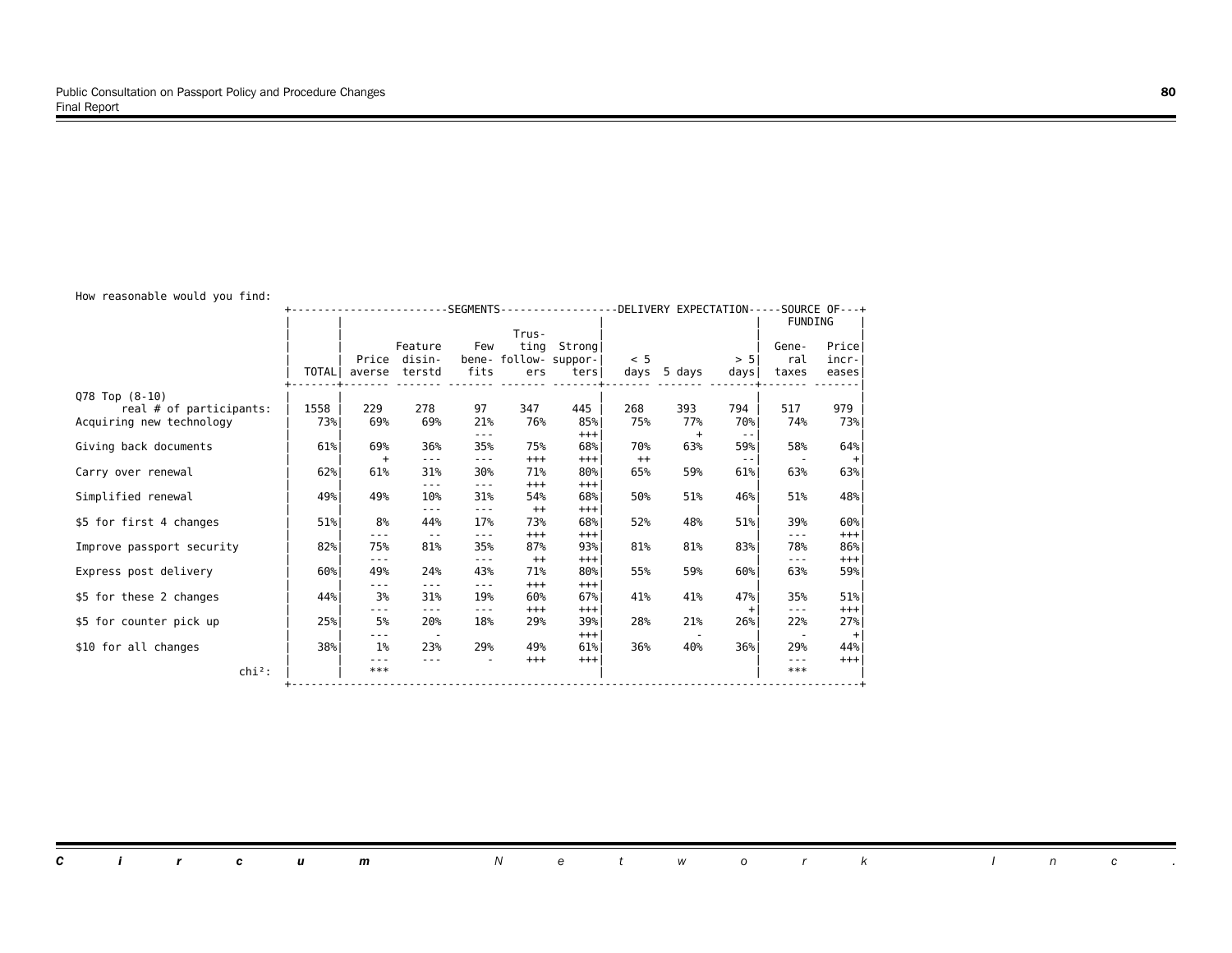|                                                                       |              | <b>PASSPORT</b> |            |                                        |                          |                                       |                |                              |                | -HOLD A------------LAST RENEWAL------------MAIN USE----CANADIAN BY-----MOTHER TONGUE----------HOUSEHOLD SIZE-------+<br><b>BI RTH</b> |                 |                |                                         |                     |                          |               |                                                                                                                                                                                                                                                                                                                                                                                                     |                     |
|-----------------------------------------------------------------------|--------------|-----------------|------------|----------------------------------------|--------------------------|---------------------------------------|----------------|------------------------------|----------------|---------------------------------------------------------------------------------------------------------------------------------------|-----------------|----------------|-----------------------------------------|---------------------|--------------------------|---------------|-----------------------------------------------------------------------------------------------------------------------------------------------------------------------------------------------------------------------------------------------------------------------------------------------------------------------------------------------------------------------------------------------------|---------------------|
|                                                                       | <b>TOTAL</b> | Yes             |            | No a                                   | Less<br>ppt than 1       | $1 - 2$<br>No holder year years years |                | $3-5$ Leis-Busi-             | $ure$ ness     | Yes                                                                                                                                   |                 | $Engl -$       | No ish French Other person people Three |                     | 0ne                      | Two           |                                                                                                                                                                                                                                                                                                                                                                                                     | Four<br>and<br>more |
| Q7A Acquiring new computer technology to improve<br>passport security |              |                 |            |                                        |                          |                                       |                |                              |                |                                                                                                                                       |                 |                |                                         |                     |                          |               |                                                                                                                                                                                                                                                                                                                                                                                                     |                     |
| real # of participants:<br>Top $(8-10)$                               | 1558<br>73%  | 570<br>75%      | 972<br>71% | 972<br>71%                             | 91<br>67%                | 167<br>73%                            | 288<br>80%     | 494<br>74%                   | 68<br>83%      | 1348<br>72%                                                                                                                           | 205<br>74%      | 1087<br>72%    | 305<br>74%                              | 162<br>73%          | 314<br>67%               | 511<br>69%    | 267<br>74%                                                                                                                                                                                                                                                                                                                                                                                          | 448<br>77%          |
| Mid range $(5-7)$                                                     | 15%          | $+$<br>12%      | 16%<br>$+$ | $\overline{\phantom{a}}$<br>16%<br>$+$ | 16%                      | 13%                                   | $^{++}$<br>10% | 13%                          | 8%             | 16%                                                                                                                                   | 11%             | 17%<br>$^{++}$ | 14%                                     | 9%                  | 17%                      | 15%           | 16%                                                                                                                                                                                                                                                                                                                                                                                                 | $^{++}$<br>14%      |
| Low $(0-4)$                                                           | 7%           | 7%              | 7%         | 7%                                     | 6%                       | 8%                                    | $7\%$          | 8%                           | 3%             | 6%                                                                                                                                    | $8\%$           | 6%             | 7%                                      | 8%                  | 7%                       | 8%            | 7%                                                                                                                                                                                                                                                                                                                                                                                                  | 6%                  |
| DK/NR                                                                 | 6%           | 5%              | 6%         | 6%<br>$\ast$                           | 10%                      | 6%                                    | 3%             | 5%                           | 5%             | 6%                                                                                                                                    | 7%              | 5%             | 6%                                      | 10%<br>$^{++}$      | 9%                       | 8%<br>$^{++}$ | 4%                                                                                                                                                                                                                                                                                                                                                                                                  | 4%                  |
| $chi^2$ :<br>mean for these data:<br>sig. test for means:             | 8.33         | 8.38            | 8.28       | 8.28                                   | 8.14                     | 8.17                                  | 8.55           | 8.33                         | 8.71           | 8.32                                                                                                                                  | 8.39            | $***$<br>8.25  | 8.39                                    | 8.49                | 8.05                     | 8.28          | 8.12                                                                                                                                                                                                                                                                                                                                                                                                | 8.54                |
|                                                                       |              |                 |            |                                        |                          |                                       |                |                              |                |                                                                                                                                       |                 |                |                                         |                     |                          |               |                                                                                                                                                                                                                                                                                                                                                                                                     |                     |
|                                                                       | <b>TOTAL</b> | Atl an-         | tic Quebec | Onta-                                  | Man & Alber-<br>rio Sask |                                       | BC &           | ta Terr.   18-29 30-44 45-59 |                |                                                                                                                                       |                 | $60+1$ Women   | Men                                     | At<br>home<br>onl y | $0$ ut-<br>side<br>onl y |               | No<br>Both access                                                                                                                                                                                                                                                                                                                                                                                   |                     |
| Q7A Acquiring new computer technology to improve<br>passport security |              |                 |            |                                        |                          |                                       |                |                              |                |                                                                                                                                       |                 |                |                                         |                     |                          |               |                                                                                                                                                                                                                                                                                                                                                                                                     |                     |
| real # of participants:<br>Top $(8-10)$                               | 1558<br>73%  | 250<br>76%      | 300<br>74% | 252<br>72%                             | 254<br>74%               | 247<br>75%                            | 255<br>69%     | 257<br>77%                   | 489<br>78%     | 448<br>74%                                                                                                                            | 311<br>58%      | 858<br>71%     | 700<br>74%                              | 248<br>76%          | 406<br>73%               | 483<br>77%    | 414<br>65%                                                                                                                                                                                                                                                                                                                                                                                          |                     |
| Mid range $(5-7)$                                                     | 15%          | 14%             | 15%        | 15%                                    | 12%                      | 15%                                   | 16%            | 17%                          | $^{++}$<br>16% | 13%                                                                                                                                   | $- - -$<br>12%  | 15%            | 14%                                     | 13%                 | 13%                      | 16%           | $\frac{1}{2} \frac{1}{2} \frac{1}{2} \frac{1}{2} \frac{1}{2} \frac{1}{2} \frac{1}{2} \frac{1}{2} \frac{1}{2} \frac{1}{2} \frac{1}{2} \frac{1}{2} \frac{1}{2} \frac{1}{2} \frac{1}{2} \frac{1}{2} \frac{1}{2} \frac{1}{2} \frac{1}{2} \frac{1}{2} \frac{1}{2} \frac{1}{2} \frac{1}{2} \frac{1}{2} \frac{1}{2} \frac{1}{2} \frac{1}{2} \frac{1}{2} \frac{1}{2} \frac{1}{2} \frac{1}{2} \frac{$<br>15% |                     |
| Low $(0-4)$                                                           | 7%           | 8%              | 6%         | 6%                                     | 9%                       | 6%                                    | 9%             | 5%                           | 5%             | 8%                                                                                                                                    | 10%<br>$^{++}$  | 7%             | 7%                                      | 6%                  | 9%<br>$\ddot{}$          | 5%            | 8%                                                                                                                                                                                                                                                                                                                                                                                                  |                     |
| DK/NR                                                                 | 6%           | 3%              | 4%         | 7%                                     | 6%                       | 4%                                    | 7%             | 1%                           | 1%<br>$- - -$  | 6%                                                                                                                                    | 19%<br>$^{+++}$ | 7%             | 5%                                      | 4%                  | 5%                       | 3%            | 13%<br>$^{+++}$                                                                                                                                                                                                                                                                                                                                                                                     |                     |
| $chi^2$ :<br>mean for these data:<br>sig. test for means:             | 8.33         | 8.29            | 8.41       | 8.39                                   | 8.15                     | 8.38                                  | 8.10           | ***<br>8.44                  | 8.57<br>$***$  | 8.25                                                                                                                                  | 7.92<br>**      | 8.24           | 8.42                                    | ***<br>8.53         | 8.17                     | 8.46          | 8.14                                                                                                                                                                                                                                                                                                                                                                                                |                     |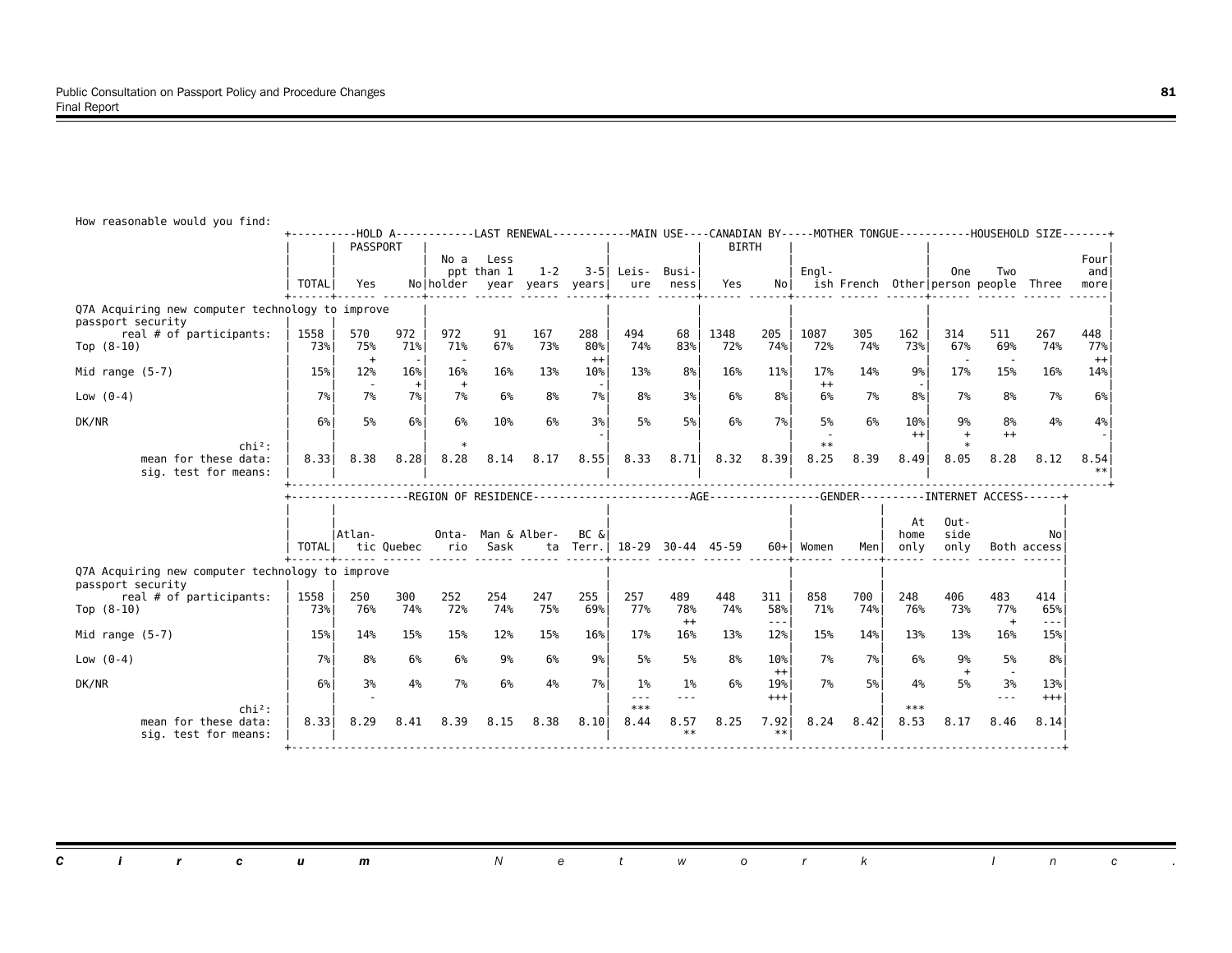|              |         |                                                  | <b>SEGMENTS-</b> |         |          |                             | DELIVERY EXPECTATION- |          |                 | SOURCE $0F---$ |
|--------------|---------|--------------------------------------------------|------------------|---------|----------|-----------------------------|-----------------------|----------|-----------------|----------------|
|              |         |                                                  |                  |         |          |                             |                       |          | <b>FUNDI NG</b> |                |
|              |         |                                                  |                  | Trus-   |          |                             |                       |          |                 |                |
|              |         | Feature                                          | Few              |         | Strong   |                             |                       |          | Gene-           | Pri ce         |
|              |         | di si n-                                         |                  |         |          | < 5                         |                       | $> 5$    | ral             | incr-          |
| <b>TOTAL</b> |         | terstd                                           | fits             | ers     | ters     | days                        | 5 days                | days∣    | taxes           | eases          |
|              |         |                                                  |                  |         |          |                             |                       |          |                 |                |
|              |         |                                                  |                  |         |          |                             |                       |          |                 |                |
| 1558         | 229     | 278                                              | 97               | 347     | 445      | 268                         | 393                   | 794      | 517             | 979            |
| 73%          | 69%     | 69%                                              | 21%              | 76%     | 85%      | 75%                         | 77%                   | 70%      | 74%             | 73%            |
|              |         |                                                  | $- - -$          |         | $^{+++}$ |                             | $\pm$                 | $- -$    |                 |                |
| 15%          | 17%     | 18%                                              | 29%              | 14%     | 10%      | 16%                         | 14%                   | 15%      | 15%             | 14%            |
|              |         |                                                  | $^{+++}$         |         | $ -$     |                             |                       |          |                 |                |
| 7%           | 6%      | 7%                                               | 46%              | 3%      | 3%       | 5%                          | 7%                    | 7%       | 8%              | 6%             |
|              |         |                                                  | $+++$            | $- - -$ | $- - -$  |                             |                       |          |                 |                |
| 6%           | 8%      | 6%                                               | 4%               | 7%      | 2%       | 4%                          | 2%                    | 8%       | 4%              | 7%             |
|              |         |                                                  |                  |         | $- - -$  |                             | $- - -$               | $^{+++}$ |                 | $+$            |
|              | $(***)$ |                                                  |                  |         |          | $**$                        |                       |          |                 |                |
| 8.33         | 8.23    | 7.91                                             | 4.50             | 8.76    | 8.98     | 8.44                        | 8.45                  | 8.23     | 8.31            | 8.36           |
|              |         | $**$                                             | ***              | ***     | ***      |                             |                       |          |                 |                |
|              |         | Q7A Acquiring new computer technology to improve | Pri ce<br>averse |         |          | ting<br>bene-follow-suppor- |                       |          |                 |                |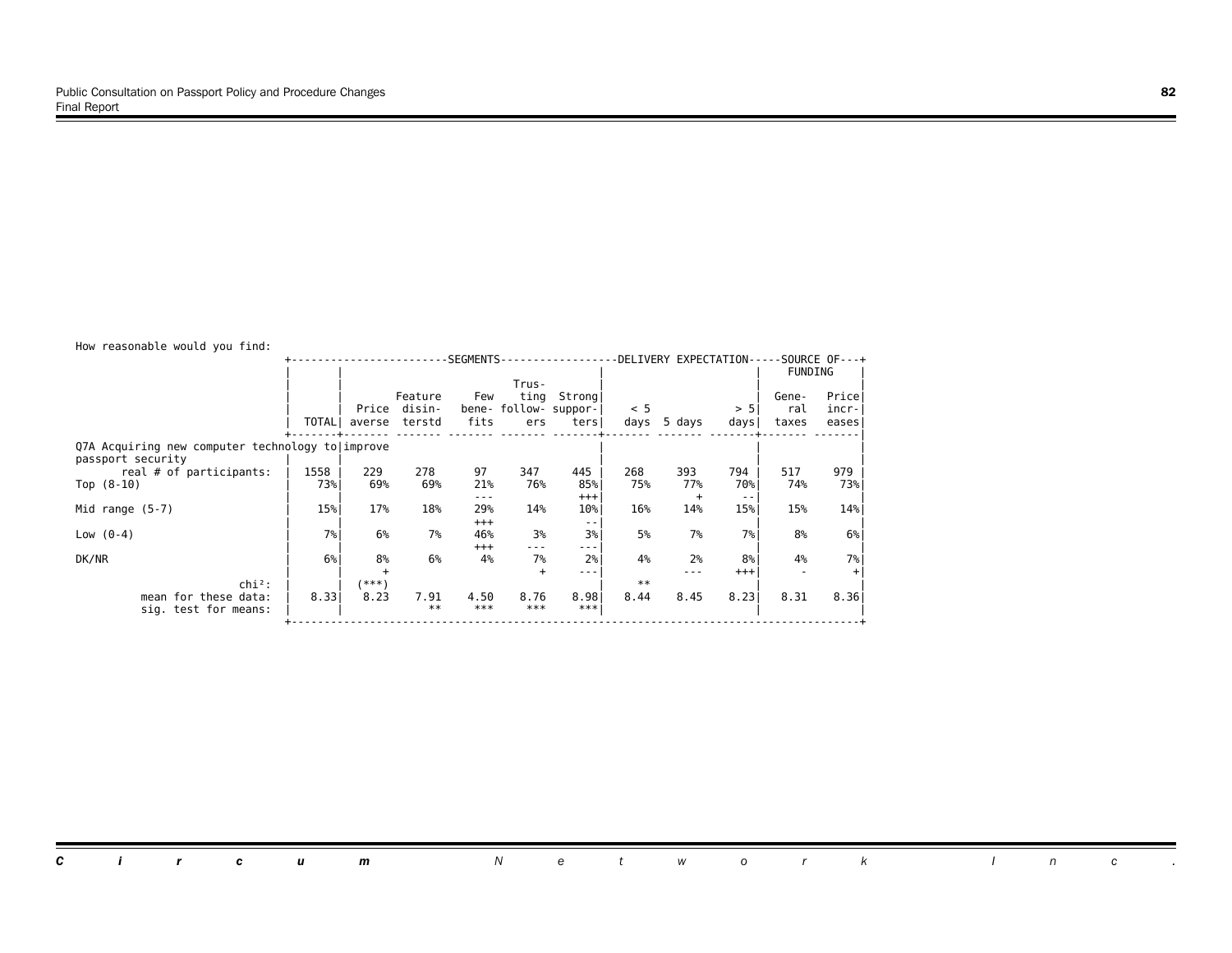|                                                                     |              | <b>PASSPORT</b>     |            |                                       |                          |            |                  |                   |            | -HOLD A------------LAST RENEWAL------------MAIN USE----CANADIAN BY-----MOTHER TONGUE----------HOUSEHOLD SIZE-------+<br><b>BI RTH</b> |                |               |            |                     |                          |                                                |                   |                     |
|---------------------------------------------------------------------|--------------|---------------------|------------|---------------------------------------|--------------------------|------------|------------------|-------------------|------------|---------------------------------------------------------------------------------------------------------------------------------------|----------------|---------------|------------|---------------------|--------------------------|------------------------------------------------|-------------------|---------------------|
|                                                                     | <b>TOTAL</b> | Yes                 |            | No a<br>No   hol der year years years | Less<br>ppt than 1       | $1 - 2$    |                  | $3-5$ Leis-Busi-  | $ure$ ness | Yes                                                                                                                                   |                | $Engl -$      |            |                     | 0ne                      | Two<br>No ish French Other person people Three |                   | Four<br>and<br>more |
| Q7B Giving back the citizenship documents at the<br>service counter |              |                     |            |                                       |                          |            |                  |                   |            |                                                                                                                                       |                |               |            |                     |                          |                                                |                   |                     |
| real # of participants:<br>Top $(8-10)$                             | 1558<br>61%  | 570<br>61%          | 972<br>62% | 972<br>62%                            | 91<br>61%                | 167<br>66% | 288<br>59%       | 494<br>62%        | 68<br>59%  | 1348<br>60%                                                                                                                           | 205<br>67%     | 1087<br>61%   | 305<br>61% | 162<br>64%          | 314<br>55%               | 511<br>63%                                     | 267<br>65%        | 448<br>61%          |
| Mid range $(5-7)$                                                   | 24%          | 27%<br>$+$          | 21%        | 21%                                   | 25%                      | 22%        | 29%<br>$+$       | 25%               | 29%        | 24%                                                                                                                                   | 22%            | 23%           | 22%        | 28%                 | 26%                      | 21%                                            | 21%               | 27%<br>$+$          |
| Low $(0-4)$                                                         | 9%           | 9%                  | 9%         | 9%                                    | 12%                      | 8%         | 8%               | 8%                | 11%        | 9%                                                                                                                                    | 6%             | 9%            | 12%        | 4%                  | 11%                      | 10%                                            | 13%               | 6%<br>$- -$         |
| DK/NR                                                               | 6%           | 4%<br>$\sim$ $\sim$ | 8%<br>$++$ | 8%<br>$^{++}$                         | 2%                       | 5%         | 3%               | 4%                | 1%         | 6%                                                                                                                                    | 5%             | 7%<br>$^{++}$ | 5%         | 3%                  | 8%                       | 7%                                             | 2%                | 6%                  |
| $chi^2$ :<br>mean for these data:<br>sig. test for means:           | 7.80         | $**$<br>7.80        | 7.83       | 7.83                                  | 7.62                     | 8.15       | 7.69             | 7.87              | 7.60       | 7.69<br>$**$                                                                                                                          | 8.25           | $***$<br>7.73 | 7.60       | 8.21                | $***$<br>7.53            | 7.84                                           | 7.60              | 7.95                |
|                                                                     |              |                     |            |                                       |                          |            |                  |                   |            |                                                                                                                                       |                |               |            |                     |                          |                                                |                   |                     |
|                                                                     | <b>TOTAL</b> | Atl an-             | tic Quebec | Onta-                                 | Man & Alber-<br>rio Sask |            | BC &<br>ta Terr. | 18-29 30-44 45-59 |            |                                                                                                                                       |                | $60+1$ Women  | Men        | At<br>home<br>onl y | $0$ ut-<br>side<br>onl y |                                                | No<br>Both access |                     |
| Q7B Giving back the citizenship documents at the<br>service counter |              |                     |            |                                       |                          |            |                  |                   |            |                                                                                                                                       |                |               |            |                     |                          |                                                |                   |                     |
| real # of participants:<br>Top $(8-10)$                             | 1558<br>61%  | 250<br>63%          | 300<br>63% | 252<br>61%                            | 254<br>60%               | 247<br>61% | 255<br>60%       | 257<br>56%        | 489<br>62% | 448<br>62%                                                                                                                            | 311<br>67%     | 858<br>64%    | 700<br>59% | 248<br>66%          | 406<br>60%               | 483<br>60%                                     | 414<br>62%        |                     |
| Mid range $(5-7)$                                                   | 24%          | 22%                 | 24%        | 25%                                   | 22%                      | 25%        | 22%              | 36%<br>$^{+++}$   | 24%        | 20%                                                                                                                                   | 13%<br>$- - -$ | $+$<br>23%    | 25%        | 22%                 | 25%                      | 27%                                            | 19%               |                     |
| Low $(0-4)$                                                         | 9%           | 10%                 | 10%        | 7%                                    | 10%                      | 8%         | 10%              | 3%<br>- - -       | 10%        | 12%<br>$^{+}$                                                                                                                         | 10%            | 7%            | 10%        | 6%                  | 10%                      | 7%                                             | 11%               |                     |
| DK/NR                                                               | 6%           | 6%                  | 2%         | 8%                                    | 8%                       | 5%         | $7\%$            | 4%                | 5%         | 6%                                                                                                                                    | 10%<br>$^{++}$ | 6%            | 6%         | 5%                  | 6%                       | 6%                                             | 7%                |                     |
| $chi^2$ :<br>mean for these data:<br>sig. test for means:           | 7.80         | 7.76                | 7.70       | 7.94                                  | 7.65                     | 7.68       | 7.75             | 7.74              | 7.84       | 7.66                                                                                                                                  | 8.08           | 8.00<br>**    | 7.59<br>** | 8.08                | 7.70                     | 7.79                                           | 7.72              |                     |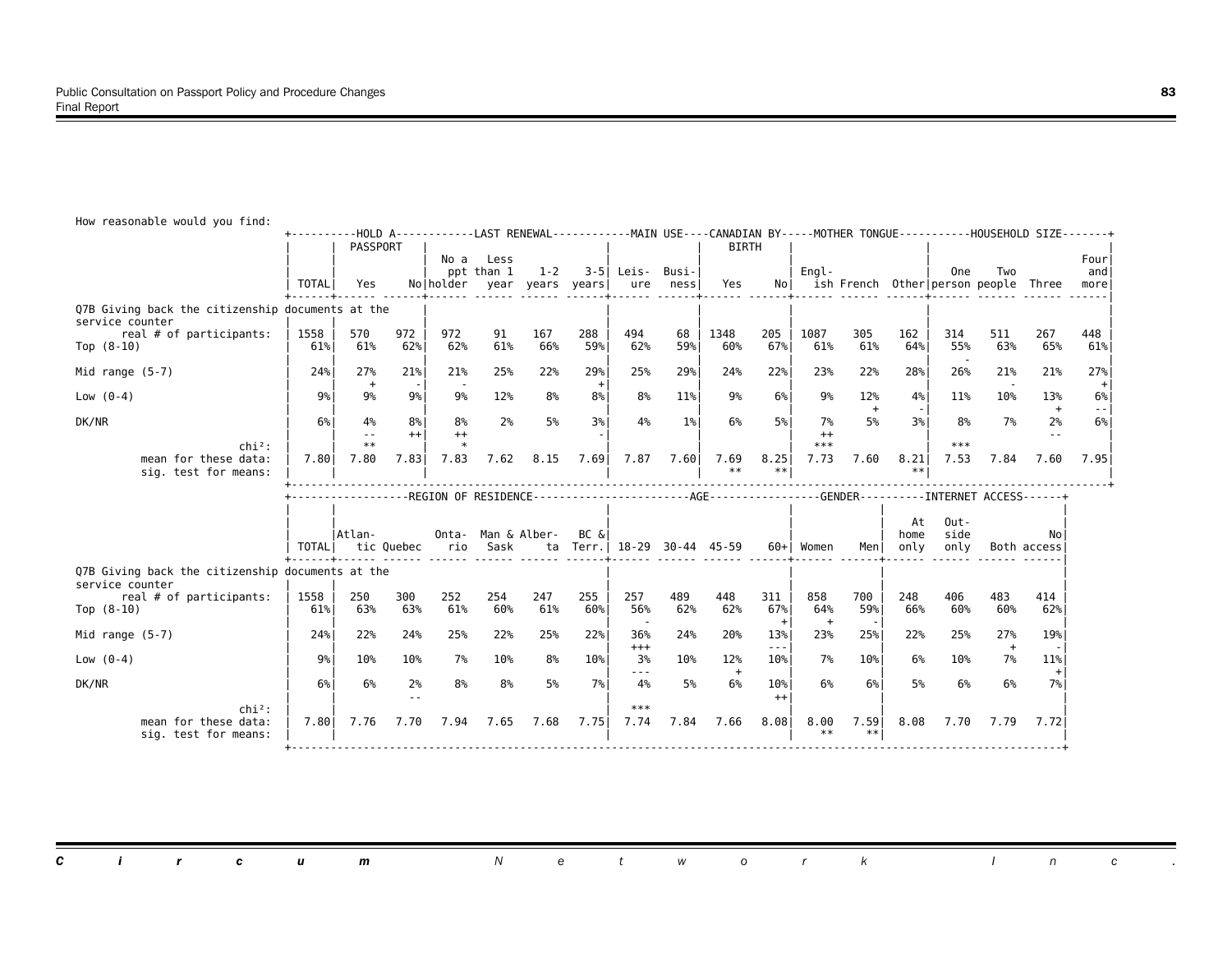|                                                  |              |           |           | <b>SEGMENTS-</b> |                     |          |         | DELIVERY EXPECTATION- |       |                 | SOURCE $0F---$ |
|--------------------------------------------------|--------------|-----------|-----------|------------------|---------------------|----------|---------|-----------------------|-------|-----------------|----------------|
|                                                  |              |           |           |                  |                     |          |         |                       |       | <b>FUNDI NG</b> |                |
|                                                  |              |           |           |                  | Trus-               |          |         |                       |       |                 |                |
|                                                  |              |           | Feature   | Few              | ting                | Strong   |         |                       |       | Gene-           | Price          |
|                                                  |              | Pri ce    | di si n-  |                  | bene-follow-suppor- |          | < 5     |                       | $> 5$ | ral             | i ncr-         |
|                                                  | <b>TOTAL</b> | averse    | terstd    | fits             | ers                 | ters     | days    | 5 days                | days∣ | taxes           | eases          |
| Q7B Giving back the citizenship documents at the |              |           |           |                  |                     |          |         |                       |       |                 |                |
| service counter                                  |              |           |           |                  |                     |          |         |                       |       |                 |                |
| real # of participants:                          | 1558         | 229       | 278       | 97               | 347                 | 445      | 268     | 393                   | 794   | 517             | 979            |
| Top $(8-10)$                                     | 61%          | 69%       | 36%       | 35%              | 75%                 | 68%      | 70%     | 63%                   | 59%   | 58%             | 64%            |
|                                                  |              | $\ddot{}$ | - - -     | $- - -$          | $^{+++}$            | $^{+++}$ | $^{++}$ |                       | $- -$ |                 |                |
| Mid range $(5-7)$                                | 24%          | 20%       | 30%       | 44%              | 19%                 | 26%      | 17%     | 25%                   | 25%   | 28%             | 21%            |
|                                                  |              |           | $\ddot{}$ | $^{+++}$         | $ -$                |          | - -     |                       |       | $^{++}$         | $- -$          |
| Low $(0-4)$                                      | 9%           | 7%        | 26%       | 13%              | 4%                  | 3%       | 9%      | 7%                    | 9%    | 9%              | 9%             |
|                                                  |              |           | $^{+++}$  |                  | $- - -$             | $- - -$  |         |                       |       |                 |                |
| DK/NR                                            | 6%           | 4%        | 8%        | 8%               | 2%                  | 3%       | 4%      | 5%                    | 6%    | 5%              | 6%             |
|                                                  |              |           | $^{++}$   |                  |                     |          |         |                       |       |                 |                |
| $chi^2$ :                                        |              | $(***)$   |           |                  |                     |          | ÷       |                       |       |                 |                |
| mean for these data:                             | 7.80         | 8.09      | 5.87      | 6.47             | 8.46                | 8.31     | 8.12    | 7.99                  | 7.63  | 7.60            | 7.89           |
| sig. test for means:                             |              |           | ***       | ***              | ***                 | ***      |         |                       | $***$ |                 |                |
|                                                  |              |           |           |                  |                     |          |         |                       |       |                 |                |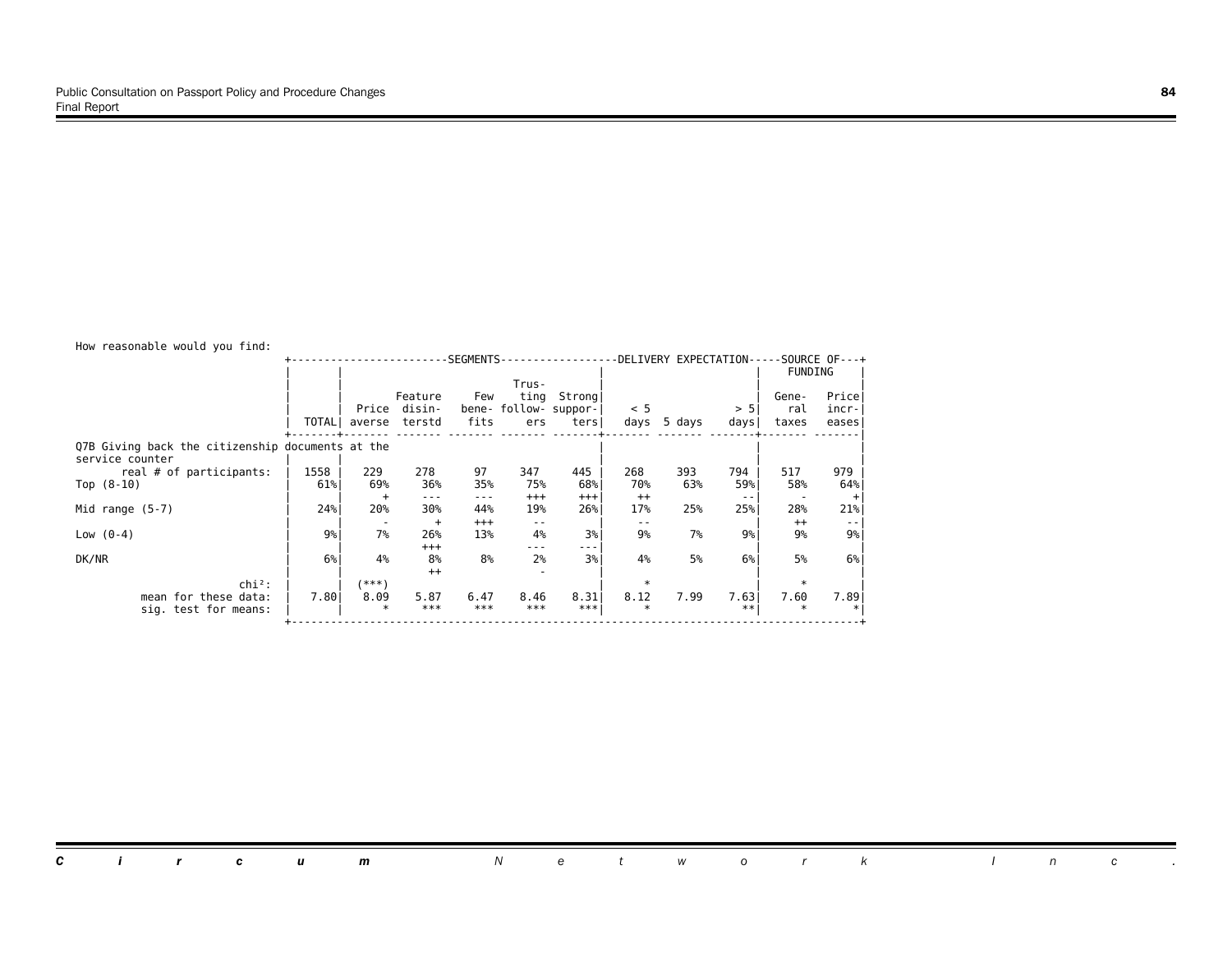|                                                                                    |              | <b>PASSPORT</b> |                  |                                    |                           |            |                 |                              |            | -HOLD A------------LAST RENEWAL------------MAIN USE----CANADIAN BY-----MOTHER TONGUE----------HOUSEHOLD SIZE-------+<br><b>BI RTH</b> |                |                       |            |                     |                          |                                                |                   |                     |
|------------------------------------------------------------------------------------|--------------|-----------------|------------------|------------------------------------|---------------------------|------------|-----------------|------------------------------|------------|---------------------------------------------------------------------------------------------------------------------------------------|----------------|-----------------------|------------|---------------------|--------------------------|------------------------------------------------|-------------------|---------------------|
|                                                                                    | <b>TOTAL</b> | Yes             |                  | No a<br>No holder year years years | Less<br>ppt than 1        | $1 - 2$    |                 | $3-5$ Leis-Busi-             | $ure$ ness | Yes                                                                                                                                   |                | $Engl -$              |            |                     | 0ne                      | Two<br>No ish French Other person people Three |                   | Four<br>and<br>more |
| Q7C Allowing the renewal of passports up to $\sin x$<br>months before expiry       |              |                 |                  |                                    |                           |            |                 |                              |            |                                                                                                                                       |                |                       |            |                     |                          |                                                |                   |                     |
| real # of participants:<br>Top $(8-10)$                                            | 1558<br>62%  | 570<br>63%      | 972<br>62%       | 972<br>62%                         | 91<br>65%                 | 167<br>67% | 288<br>60%      | 494<br>62%                   | 68<br>69%  | 1348<br>62%                                                                                                                           | 205<br>64%     | 1087<br>59%           | 305<br>67% | 162<br>66%          | 314<br>57%               | 511<br>67%                                     | 267<br>61%        | 448<br>60%          |
| Mid range $(5-7)$                                                                  | 27%          | 25%             | 28%              | 28%                                | 25%                       | 26%        | 25%             | 26%                          | 18%        | 27%                                                                                                                                   | 27%            | $\sim$ $-$<br>28%     | 25%        | 26%                 | 26%                      | $^{++}$<br>21%<br>- - -                        | 27%               | 32%<br>$^{+++}$     |
| Low $(0-4)$                                                                        | 7%           | 9%<br>$^{++}$   | 5%<br>$\sim$ $-$ | 5%<br>$- - -$                      | 9%                        | 5%         | 12%<br>$^{+++}$ | 9%                           | 13%        | 7%                                                                                                                                    | $6\%$          | 7%                    | 6%         | 6%                  | 8%                       | 8%                                             | 7%                | 6%                  |
| DK/NR                                                                              | 4%           | 3%              | 5%               | 5%<br>$^{++}$                      | 0%                        | 2%         | 3%              | 3%                           | 1%         | 4%                                                                                                                                    | 3%             | 6%<br>$^{++}$         | $2\%$      | 2%                  | 9%<br>$^{+++}$<br>$***$  | 4%                                             | 5%                | 2%                  |
| $chi^2$ :<br>mean for these data:<br>sig. test for means:                          | 7.84         | $***$<br>7.75   | 7.91             | $(***)$<br>7.91                    | 7.68                      | 8.00       | 7.61            | 7.72                         | 7.90       | 7.82                                                                                                                                  | 7.94           | $* *$<br>7.66<br>$**$ | 8.09       | 8.06                | 7.64                     | 7.92                                           | 7.75              | 7.89                |
|                                                                                    |              |                 |                  |                                    |                           |            |                 |                              |            |                                                                                                                                       |                |                       |            |                     |                          |                                                |                   |                     |
|                                                                                    | <b>TOTAL</b> | Atlan-          | tic Quebec       | Onta-                              | Man & Alber-<br>ri o Sask |            | BC &            | ta Terr.   18-29 30-44 45-59 |            |                                                                                                                                       |                | $60+1$ Women          | Men        | At<br>home<br>onl y | $0$ ut-<br>side<br>onl y |                                                | No<br>Both access |                     |
| $Q7C$ Allowing the renewal of passports up to $\text{six}$<br>months before expiry |              |                 |                  |                                    |                           |            |                 |                              |            |                                                                                                                                       |                |                       |            |                     |                          |                                                |                   |                     |
| real # of participants:<br>Top $(8-10)$                                            | 1558<br>62%  | 250<br>59%      | 300<br>66%       | 252<br>63%                         | 254<br>58%                | 247<br>63% | 255<br>57%      | 257<br>59%                   | 489<br>65% | 448<br>64%                                                                                                                            | 311<br>62%     | 858<br>61%            | 700<br>63% | 248<br>69%          | 406<br>65%               | 483<br>59%                                     | 414<br>58%        |                     |
| Mid range $(5-7)$                                                                  | 27%          | 31%             | 27%              | 27%                                | 29%                       | 25%        | 25%             | 36%<br>$^{++}$               | 25%        | 24%                                                                                                                                   | 21%            | 27%                   | 27%        | $+$<br>22%          | 25%                      | 31%                                            | 27%               |                     |
| Low $(0-4)$                                                                        | 7%           | 6%              | 6%               | 6%                                 | 7%                        | 7%         | 10%<br>$^{+}$   | 5%                           | 6%         | 7%                                                                                                                                    | 9%             | 7%                    | 7%         | 6%                  | 6%                       | 7%                                             | 8%                |                     |
| DK/NR                                                                              | $4\%$        | 4%              | 2%               | 4%                                 | 5%                        | 5%         | 7%<br>$^{++}$   | 1%                           | 3%         | 4%                                                                                                                                    | 8%<br>$^{+++}$ | 5%<br>$+$             | 3%         | 4%                  | 4%                       | 3%                                             | 6%                |                     |
| $chi^2$ :<br>mean for these data:<br>sig. test for means:                          | 7.84         | 7.61            | 8.04             | 7.91                               | 7.84                      | 7.79       | 7.48            | ***<br>7.89                  | 7.96       | 7.81                                                                                                                                  | 7.77           | 7.87                  | 7.82       | 8.11                | 7.98                     | 7.77                                           | 7.64              |                     |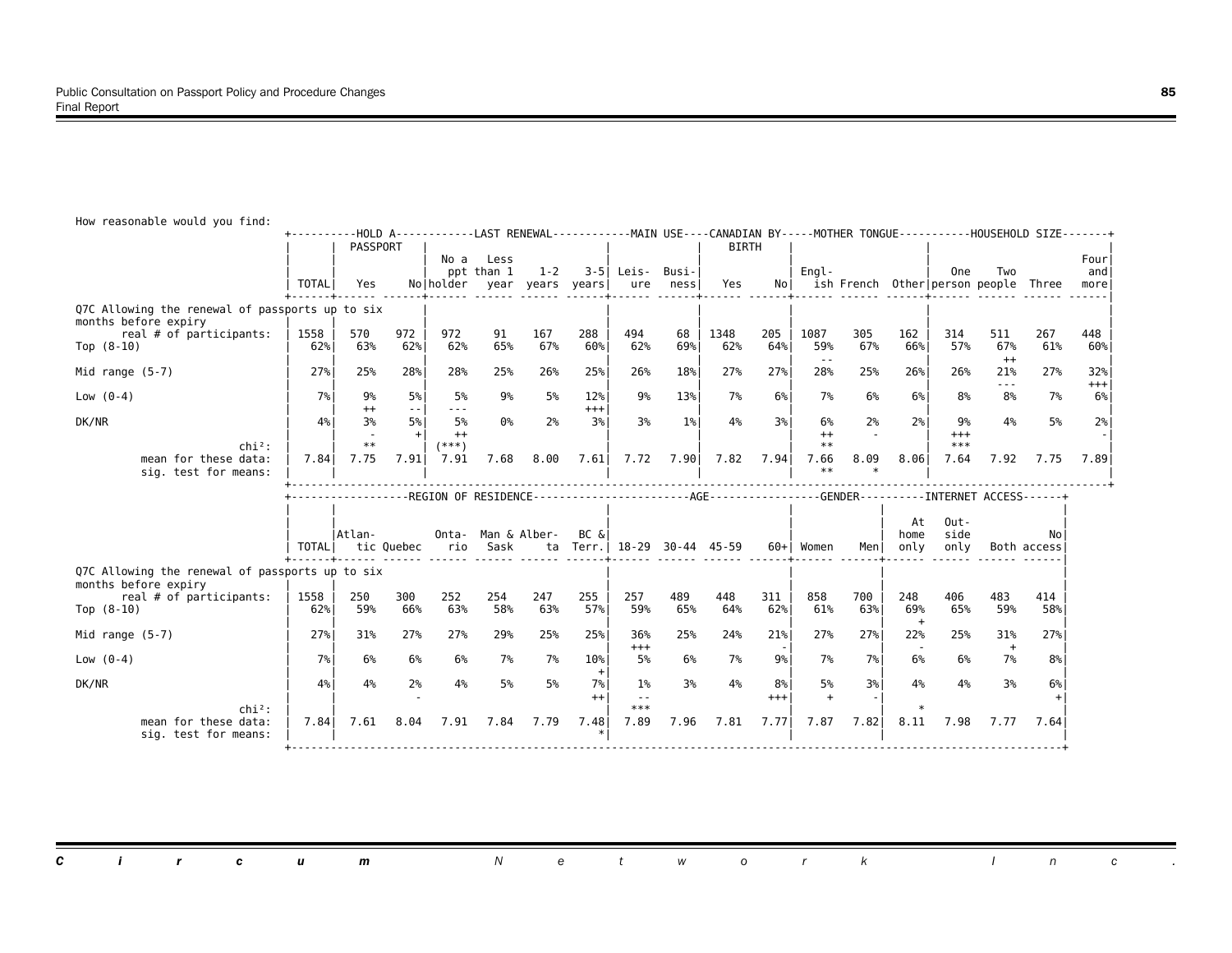|                                                      |              |         |          | <b>SEGMENTS-</b> |                     |             |      | DELIVERY EXPECTATION- |       |                 | SOURCE $OF--$ |
|------------------------------------------------------|--------------|---------|----------|------------------|---------------------|-------------|------|-----------------------|-------|-----------------|---------------|
|                                                      |              |         |          |                  |                     |             |      |                       |       | <b>FUNDI NG</b> |               |
|                                                      |              |         |          |                  | Trus-               |             |      |                       |       |                 |               |
|                                                      |              |         | Feature  | Few              |                     | ting Strong |      |                       |       | Gene-           | Pri ce        |
|                                                      |              | Pri ce  | di si n- |                  | bene-follow-suppor- |             | < 5  |                       | $> 5$ | ral             | incr-         |
|                                                      | <b>TOTAL</b> | averse  | terstd   | fits             | ers                 | ters        | days | 5 days                | days∣ | taxes           | eases         |
| Q7C Allowing the renewal of passports up to $\sin x$ |              |         |          |                  |                     |             |      |                       |       |                 |               |
| months before expiry                                 |              |         |          |                  |                     |             |      |                       |       |                 |               |
| real # of participants:                              | 1558         | 229     | 278      | 97               | 347                 | 445         | 268  | 393                   | 794   | 517             | 979           |
| Top $(8-10)$                                         | 62%          | 61%     | 31%      | 30%              | 71%                 | 80%         | 65%  | 59%                   | 61%   | 63%             | 63%           |
|                                                      |              |         | - - -    | $- - -$          | $^{+++}$            | $^{+++}$    |      |                       |       |                 |               |
| Mid range $(5-7)$                                    | 27%          | 28%     | 43%      | 52%              | 23%                 | 17%         | 27%  | 29%                   | 27%   | 26%             | 27%           |
|                                                      |              |         | $^{+++}$ | $^{+++}$         |                     | $- - -$     |      |                       |       |                 |               |
| Low $(0-4)$                                          | 7%           | 8%      | 18%      | 15%              | 4%                  | 1%          | 5%   | 8%                    | 7%    | 8%              | 6%            |
|                                                      |              |         | $^{+++}$ | $^{+++}$         |                     | ---         |      |                       |       |                 |               |
| DK/NR                                                | 4%           | 3%      | 8%       | 2%               | 2%                  | 2%          | 3%   | 4%                    | 4%    | 3%              | 5%            |
|                                                      |              |         | $+++$    |                  |                     |             |      |                       |       |                 | $^+$          |
| $chi^2$ :                                            |              | $(***)$ |          |                  |                     |             |      |                       |       |                 |               |
| mean for these data:                                 | 7.84         | 7.82    | 5.94     | 6.16             | 8.30                | 8.76        | 8.00 | 7.76                  | 7.78  | 7.77            | 7.90          |
| sig. test for means:                                 |              |         | ***      | ***              | ***                 | ***         |      |                       |       |                 |               |
|                                                      |              |         |          |                  |                     |             |      |                       |       |                 |               |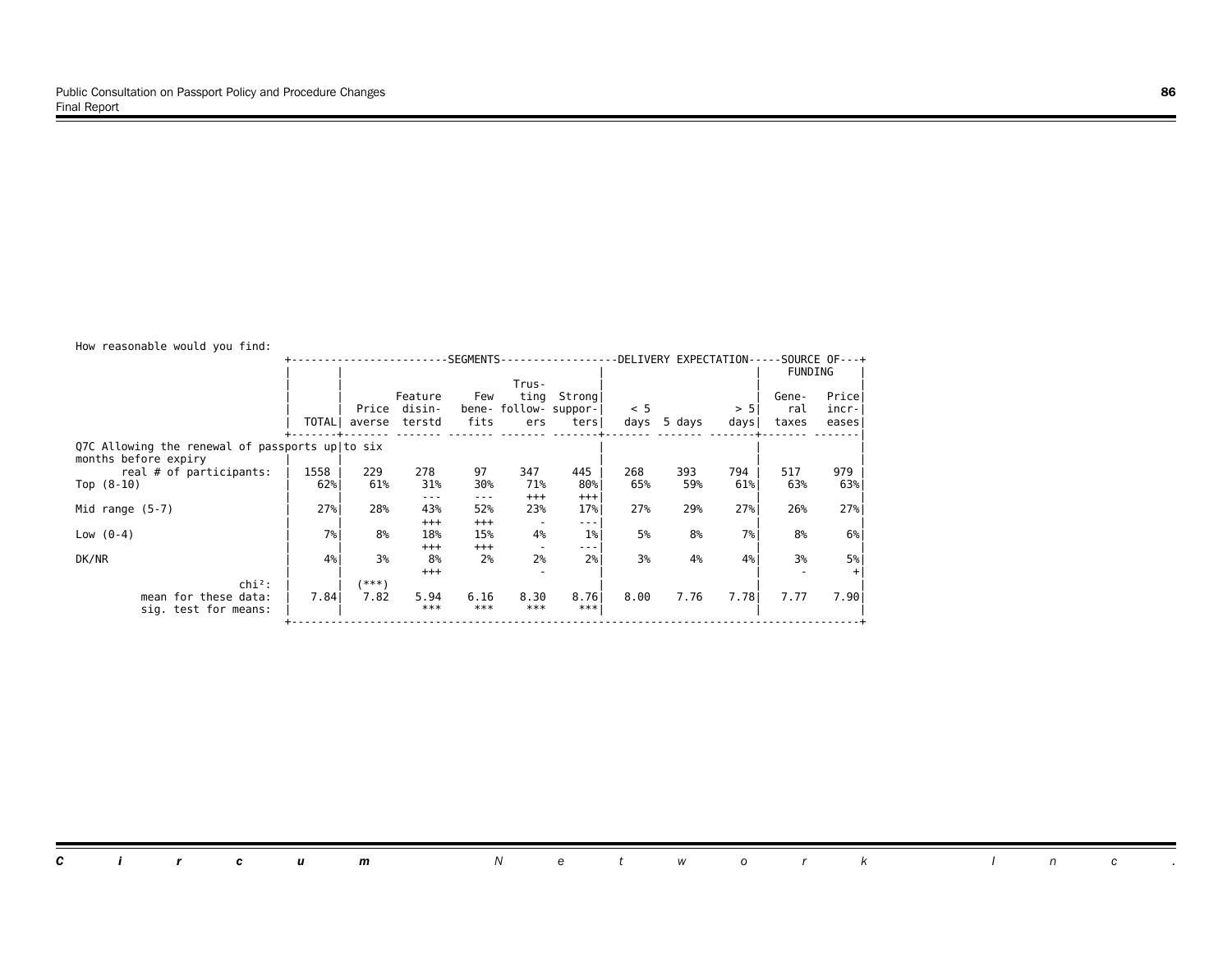|                                              |              |                 |            |                                              |                      |                       |                  |                     |                   | -HOLD A-----------LAST RENEWAL------------MAIN USE----CANADIAN BY-----MOTHER TONGUE-----------HOUSEHOLD SIZE-------+ |                 |                 |                                           |               |               |      |                   |             |
|----------------------------------------------|--------------|-----------------|------------|----------------------------------------------|----------------------|-----------------------|------------------|---------------------|-------------------|----------------------------------------------------------------------------------------------------------------------|-----------------|-----------------|-------------------------------------------|---------------|---------------|------|-------------------|-------------|
|                                              |              | <b>PASSPORT</b> |            | No a                                         | Less                 |                       |                  |                     |                   | <b>BIRTH</b>                                                                                                         |                 |                 |                                           |               |               |      |                   | Four        |
|                                              | <b>TOTAL</b> | Yes             |            | No   hol der                                 | ppt than 1<br>year   | $1 - 2$<br>vears      | years            | $3-5$ Leis-<br>ure  | Busi-<br>ness     | Yes                                                                                                                  | No l            | $Engl -$        | ish French Other person people            |               | 0ne           | Two  | Three             | and<br>more |
| Q7D Simplified passport renewal              | process      |                 |            |                                              |                      |                       |                  |                     |                   |                                                                                                                      |                 |                 |                                           |               |               |      |                   |             |
| real # of participants:                      | 1558         | 570             | 972        | 972                                          | 91<br>59%            | 167                   | 288              | 494                 | 68                | 1348                                                                                                                 | 205             | 1087            | 305                                       | 162           | 314           | 511  | 267               | 448         |
| Top $(8-10)$                                 | 49%          | 52%<br>$+$      | 47%        | 47%                                          |                      | 57%<br>$\overline{+}$ | 48%              | 53%                 | 46%               | 49%                                                                                                                  | 51%             | 46%             | 52%                                       | 55%           | 45%           | 51%  | 47%               | 51%         |
| Mid range $(5-7)$                            | 19%          | 18%             | 21%        | 21%                                          | 14%                  | 10%<br>$ -$           | 24%              | 19%                 | 13%               | 19%                                                                                                                  | 19%             | 19%             | 21%                                       | 19%           | 21%           | 17%  | 18%               | 21%         |
| Low $(0-4)$                                  | 29%          | 28%             | 29%        | 29%                                          | 24%                  | 31%                   | 28%              | 28%                 | 40%<br>$+$        | 29%                                                                                                                  | 28%             | 32%<br>$^{+++}$ | 23%                                       | 25%           | 30%           | 28%  | 32%               | 27%         |
| DK/NR                                        | 3%           | 1%              | 3%         | 3%                                           | 3%                   | 1%                    | 0%               | 1%                  | 1%                | 3%                                                                                                                   | 1%              | 3%              | 3%                                        | 1%            | 4%            | 4%   | 3%                | 1%          |
| $chi^2$ :                                    |              |                 | $^{++}$    | $^{++}$<br>$(***)$                           |                      |                       |                  |                     |                   |                                                                                                                      |                 | $***$           |                                           |               |               |      |                   |             |
| mean for these data:<br>sig. test for means: | 6.27         | 6.42            | 6.12       | 6.12                                         | 6.71                 | 6.41                  | 6.37             | 6.42                | 6.08              | 6.22                                                                                                                 | 6.45            | 5.90<br>$* * *$ | 6.70                                      | 6.76          | 6.18          | 6.30 | 5.94              | 6.43        |
|                                              |              |                 |            | - REGION OF RESIDENCE----------------------- |                      |                       |                  |                     |                   | $-AGE-$ ---------------                                                                                              |                 |                 | - GENDER---------- INTERNET ACCESS------+ |               |               |      |                   |             |
|                                              |              |                 |            |                                              |                      |                       |                  |                     |                   |                                                                                                                      |                 |                 |                                           |               |               |      |                   |             |
|                                              |              |                 |            |                                              |                      |                       |                  |                     |                   |                                                                                                                      |                 |                 |                                           | At            | $0$ ut-       |      |                   |             |
|                                              | <b>TOTAL</b> | Atl an-         | tic Quebec | Onta-<br>rio                                 | Man & Alber-<br>Sask |                       | BC &<br>ta Terr. | $18-29$ 30-44 45-59 |                   |                                                                                                                      |                 | $60+1$ Women    | Menl                                      | home<br>onl y | side<br>onl y |      | No<br>Both access |             |
| Q7D Simplified passport renewal              | process      |                 |            |                                              |                      |                       |                  |                     |                   |                                                                                                                      |                 |                 |                                           |               |               |      |                   |             |
| real # of participants:                      | 1558         | 250             | 300        | 252                                          | 254                  | 247                   | 255              | 257                 | 489               | 448                                                                                                                  | 311             | 858             | 700                                       | 248           | 406           | 483  | 414               |             |
| Top $(8-10)$                                 | 49%          | 48%             | 55%        | 47%                                          | 48%                  | 57%                   | 43%              | 48%                 | 54%<br>$^{++}$    | 50%                                                                                                                  | 42%<br>$ -$     | 47%             | 52%                                       | 56%<br>$+$    | 54%<br>$^{+}$ | 46%  | 44%               |             |
| Mid range $(5-7)$                            | 19%          | 25%             | 18%        | 20%                                          | 17%                  | 17%                   | 18%              | 27%<br>$^{+++}$     | 19%               | 17%                                                                                                                  | 15%             | 20%             | 19%                                       | 16%           | 18%           | 20%  | 21%               |             |
| Low $(0-4)$                                  | 29%          | 24%             | 24%        | 31%                                          | 31%                  | 25%                   | 35%<br>$+$       | 25%                 | 23%<br>$\sim$ $-$ | 32%                                                                                                                  | 37%<br>$^{+++}$ | 30%             | 27%                                       | 26%           | 26%           | 31%  | 29%               |             |
| DK/NR                                        | 3%           | 3%              | 3%         | 2%                                           | 4%                   | 2%                    | 4%               | 0%                  | 3%                | $2\%$                                                                                                                | 5%              | 3%              | 2%                                        | 1%            | 1%            | 2%   | 5%                |             |
| $chi^2$ :                                    |              |                 |            |                                              |                      |                       |                  | ***                 |                   |                                                                                                                      | $^{++}$         |                 |                                           | **            |               |      | $^{+++}$          |             |
| mean for these data:<br>sig. test for means: | 6.27         | 6.51            | 6.85       | 5.93                                         | 6.22                 | 6.60                  | 5.82             | 6.52                | 6.61              | 6.14                                                                                                                 | 5.62            | 6.14            | 6.39                                      | 6.65          | 6.46          | 6.06 | 6.09              |             |

|  |  |  |  |  |  | <b>Circum</b> Network Inc. |  |  |
|--|--|--|--|--|--|----------------------------|--|--|
|  |  |  |  |  |  |                            |  |  |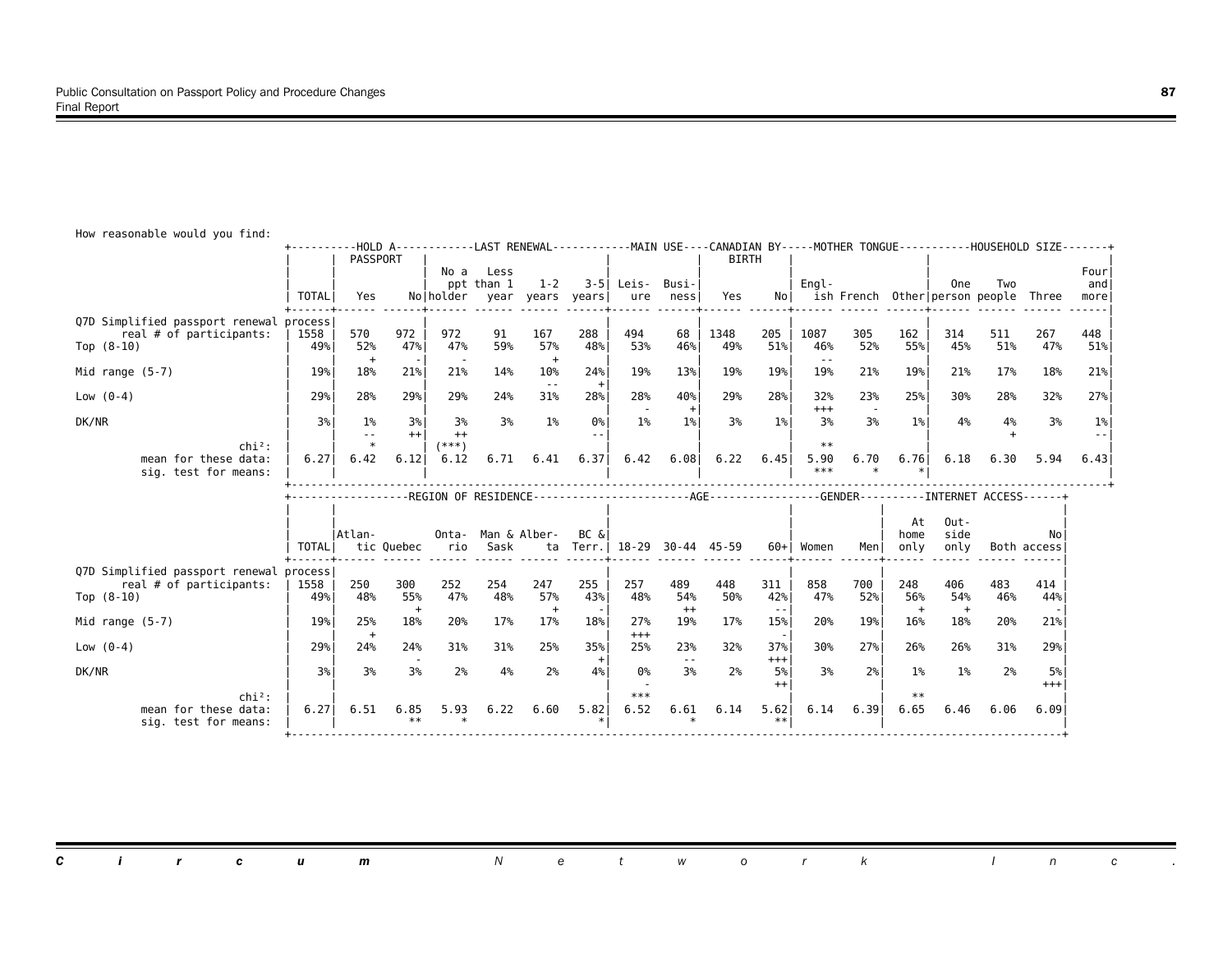|                                 |              |         |          | <b>SEGMENTS-</b> |                |          |      | DELIVERY EXPECTATION |       |                | SOURCE $0F---$ |
|---------------------------------|--------------|---------|----------|------------------|----------------|----------|------|----------------------|-------|----------------|----------------|
|                                 |              |         |          |                  |                |          |      |                      |       | <b>FUNDING</b> |                |
|                                 |              |         |          |                  | Trus-          |          |      |                      |       |                |                |
|                                 |              |         | Feature  | Few              | ting           | Strong   |      |                      |       | Gene-          | Pri ce         |
|                                 |              | Pri ce  | di si n- | bene-            | follow-suppor- |          | < 5  |                      | $> 5$ | ral            | i ncr-         |
|                                 | <b>TOTAL</b> | averse  | terstd   | fits             | ers            | ters     | days | 5 days               | days  | taxes          | eases          |
| Q7D Simplified passport renewal | process      |         |          |                  |                |          |      |                      |       |                |                |
| real # of participants:         | 1558         | 229     | 278      | 97               | 347            | 445      | 268  | 393                  | 794   | 517            | 979            |
| Top $(8-10)$                    | 49%          | 49%     | 10%      | 31%              | 54%            | 68%      | 50%  | 51%                  | 46%   | 51%            | 48%            |
|                                 |              |         | - - -    | $- - -$          | $^{++}$        | $^{+++}$ |      |                      |       |                |                |
| Mid range $(5-7)$               | 19%          | 20%     | 21%      | 31%              | 18%            | 20%      | 18%  | 21%                  | 20%   | 22%            | 18%            |
|                                 |              |         |          | $+$              |                |          |      |                      |       |                |                |
| Low $(0-4)$                     | 29%          | 26%     | 67%      | 35%              | 27%            | 10%      | 31%  | 25%                  | 31%   | 26%            | 31%            |
|                                 |              |         | $^{+++}$ |                  |                | ---      |      |                      |       |                | $^{+}$         |
| DK/NR                           | 3%           | 5%      | 2%       | 3%               | 0%             | 1%       | 1%   | 2%                   | 3%    | 2%             | 3%             |
|                                 |              | $+++$   |          |                  |                |          |      |                      |       |                |                |
| $chi^2$ :                       |              | $(***)$ |          |                  |                |          |      |                      |       |                |                |
| mean for these data:            | 6.27         | 6.52    | 2.91     | 5.50             | 6.46           | 7.84     | 6.04 | 6.41                 | 6.11  | 6.51           | 6.07           |
| sig. test for means:            |              |         | ***      |                  |                | ***      |      |                      |       |                |                |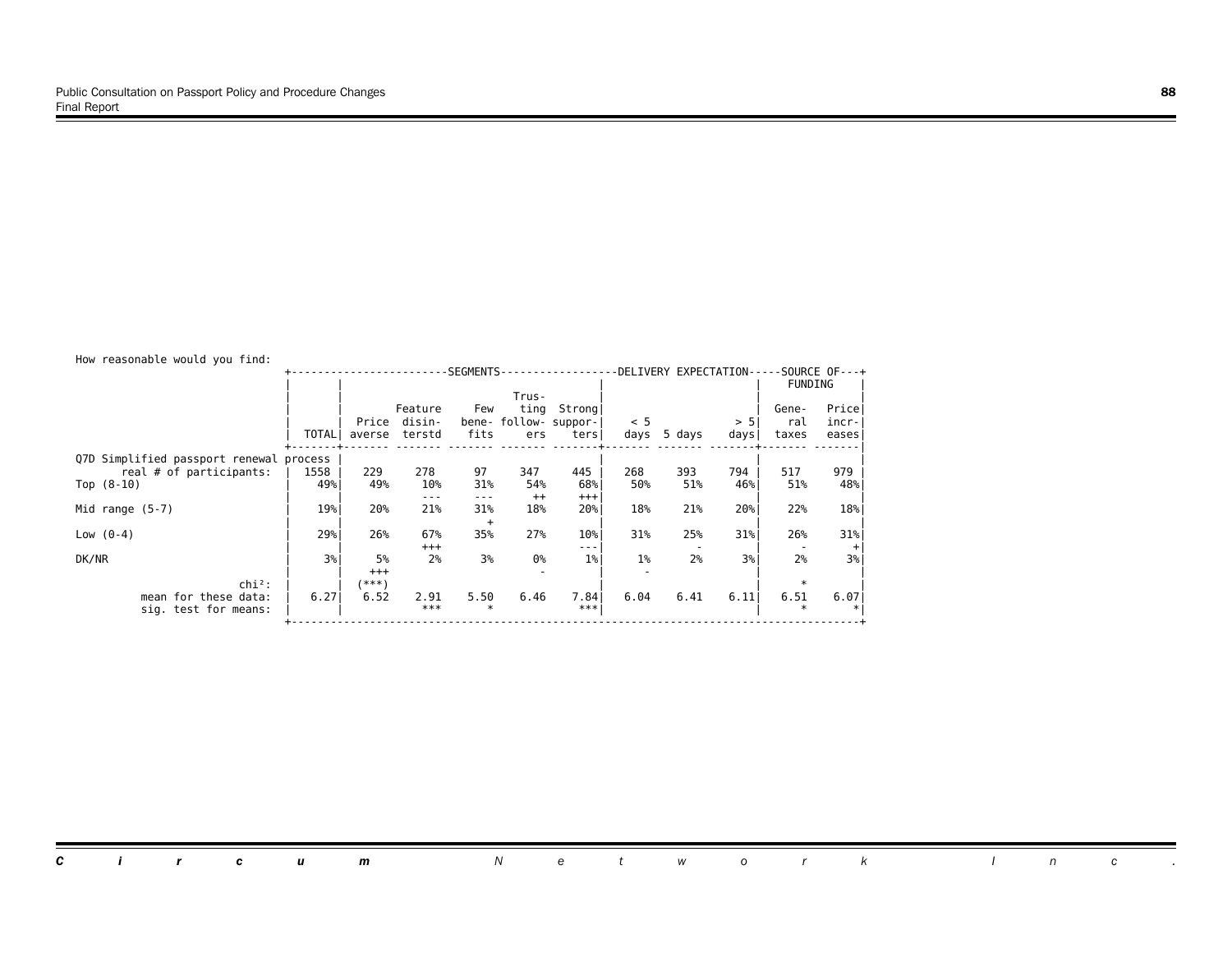|                                                           |              |                        |               |                      |                      |                       |            |                              |               | --HOLD A------------LAST RENEWAL------------MAIN USE----CANADIAN BY-----MOTHER TONGUE-----------HOUSEHOLD SIZE-------+ |                |              |                                |                     |                          |      |                   |                     |
|-----------------------------------------------------------|--------------|------------------------|---------------|----------------------|----------------------|-----------------------|------------|------------------------------|---------------|------------------------------------------------------------------------------------------------------------------------|----------------|--------------|--------------------------------|---------------------|--------------------------|------|-------------------|---------------------|
|                                                           | <b>TOTAL</b> | <b>PASSPORT</b><br>Yes |               | No a<br>No   hol der | Less<br>ppt than 1   | $1 - 2$<br>year years | years      | $3-5$ Leis-<br>ure           | Busi-<br>ness | <b>BIRTH</b><br>Yes                                                                                                    | No l           | $Engl -$     | ish French Other person people |                     | 0ne                      | Two  | Three             | Four<br>and<br>more |
|                                                           |              |                        |               |                      |                      |                       |            |                              |               |                                                                                                                        |                |              |                                |                     |                          |      |                   |                     |
| Q7E \$5 increase for 4 improvements                       |              |                        |               |                      |                      |                       |            |                              |               |                                                                                                                        |                |              |                                |                     |                          |      |                   |                     |
| real # of participants:                                   | 1558         | 570                    | 972           | 972                  | 91                   | 167                   | 288        | 494                          | 68            | 1348                                                                                                                   | 205            | 1087         | 305                            | 162                 | 314                      | 511  | 267               | 448                 |
| Top $(8-10)$                                              | 51%          | 52%                    | 51%           | 51%                  | 39%                  | 50%                   | 57%<br>$+$ | 52%                          | 61%           | 51%                                                                                                                    | 50%            | 52%          | 54%                            | 45%                 | 52%                      | 49%  | 46%               | 55%<br>$+$          |
| Mid range $(5-7)$                                         | 26%          | 23%                    | 27%           | 27%                  | 31%                  | 20%                   | 23%        | 24%                          | 19%           | 26%                                                                                                                    | 24%            | 25%          | 24%                            | 31%                 | 25%                      | 25%  | 28%               | 26%                 |
| Low $(0-4)$                                               | 21%          | 24%                    | 20%           | 20%                  | 29%                  | 29%<br>$^{++}$        | 19%        | 23%                          | 20%           | 21%                                                                                                                    | 24%            | 22%          | 21%                            | 21%                 | 21%                      | 24%  | 24%               | 18%                 |
| DK/NR                                                     | 2%           | 1%                     | 3%<br>$^{++}$ | 3%<br>$^{++}$        | 1%                   | 1%                    | $0\%$      | 1%                           | 0%            | $2\%$                                                                                                                  | 2%             | 1%           | 2%                             | 3%                  | $2\%$                    | 2%   | 3%                | 1%                  |
| $chi^2$ :<br>mean for these data:<br>sig. test for means: | 6.70         | $**$<br>6.64           | 6.75          | $(***)$<br>6.75      | 6.07                 | 6.32                  | 6.94       | 6.65                         | 7.10          | 6.72                                                                                                                   | 6.61           | 6.67         | 6.90                           | 6.54                | 6.74                     | 6.56 | 6.42              | 6.92                |
|                                                           |              |                        |               |                      |                      |                       |            |                              |               |                                                                                                                        |                |              |                                |                     |                          |      |                   |                     |
|                                                           |              |                        |               |                      |                      |                       |            |                              |               |                                                                                                                        |                |              |                                |                     |                          |      |                   |                     |
|                                                           | <b>TOTAL</b> | Atl an-                | tic Quebec    | Onta-<br>rio         | Man & Alber-<br>Sask |                       | BC &       | ta Terr.   18-29 30-44 45-59 |               |                                                                                                                        |                | $60+1$ Women | Menl                           | At<br>home<br>onl y | $0$ ut-<br>side<br>onl y |      | No<br>Both access |                     |
| Q7E \$5 increase for 4 improvements                       |              |                        |               |                      |                      |                       |            |                              |               |                                                                                                                        |                |              |                                |                     |                          |      |                   |                     |
| real # of participants:                                   | 1558         | 250                    | 300           | 252                  | 254                  | 247                   | 255        | 257                          | 489           | 448                                                                                                                    | 311            | 858          | 700                            | 248                 | 406                      | 483  | 414               |                     |
| Top $(8-10)$                                              | 51%          | 54%                    | 50%           | 53%                  | 55%                  | 51%                   | 43%        | 55%                          | 53%           | 48%                                                                                                                    | 48%            | 52%          | 51%                            | 50%                 | 52%                      | 54%  | 47%               |                     |
| Mid range $(5-7)$                                         | 26%          | 24%                    | 27%           | 25%                  | 23%                  | 26%                   | 28%        | 33%<br>$^{++}$               | 25%           | 23%                                                                                                                    | 20%            | 25%          | 26%                            | 30%                 | 25%                      | 26%  | 22%               |                     |
| Low $(0-4)$                                               | 21%          | 19%                    | 21%           | 21%                  | 18%                  | 21%                   | 27%<br>$+$ | 11%<br>- - -                 | 20%           | 28%<br>$^{+++}$                                                                                                        | 28%<br>$^{++}$ | 21%          | 22%                            | 18%                 | 22%                      | 19%  | 27%<br>$^{+++}$   |                     |
| DK/NR                                                     | 2%           | 2%                     | 3%            | 1%                   | 4%                   | 3%                    | 2%         | 0%                           | $2\%$         | 2%                                                                                                                     | 4%             | 3%           | 1%                             | 2%                  | 1%                       | 2%   | 4%                |                     |
| $chi^2$ :                                                 |              |                        |               |                      |                      |                       |            | ***                          |               |                                                                                                                        | $^{++}$        | $+$          |                                | **                  |                          |      | $^{++}$           |                     |
| mean for these data:<br>sig. test for means:              | 6.70         | 6.86                   | 6.73          | 6.72                 | 7.06                 | 6.75                  | 6.26       | 7.21<br>***                  | 6.80          | 6.33<br>$* *$                                                                                                          | 6.42           | 6.77         | 6.63                           | 6.81                | 6.70                     | 6.92 | 6.31<br>**        |                     |

|  |  | <b>Circum</b> Network |  |  |  |  |  |  |
|--|--|-----------------------|--|--|--|--|--|--|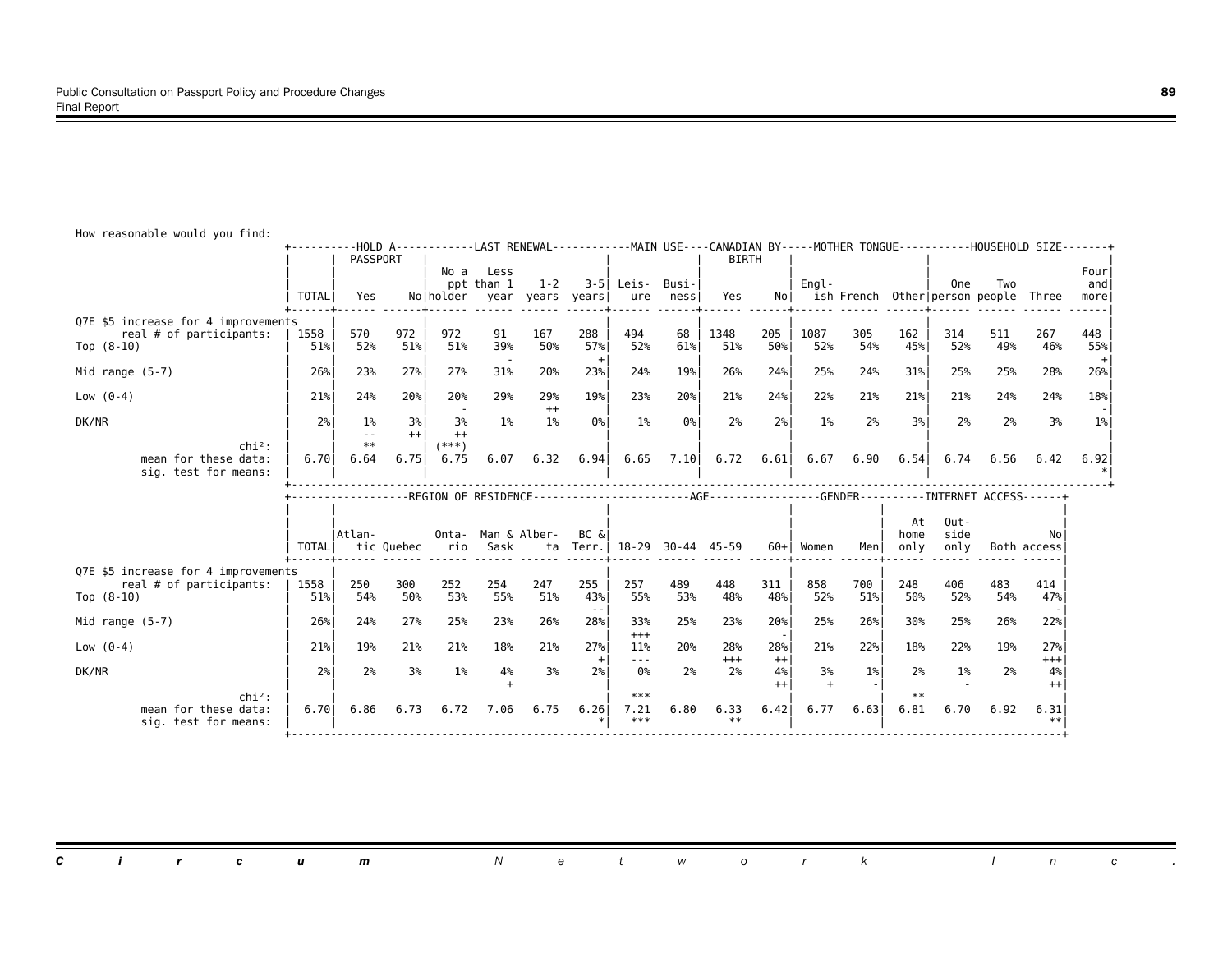|                                     |              |         |          | <b>SEGMENTS-</b> |                                                                                                                                                                                                                                                                                                                                                                                              |             |      | DELIVERY EXPECTATION |       |                | SOURCE $0F---$ |
|-------------------------------------|--------------|---------|----------|------------------|----------------------------------------------------------------------------------------------------------------------------------------------------------------------------------------------------------------------------------------------------------------------------------------------------------------------------------------------------------------------------------------------|-------------|------|----------------------|-------|----------------|----------------|
|                                     |              |         |          |                  |                                                                                                                                                                                                                                                                                                                                                                                              |             |      |                      |       | <b>FUNDING</b> |                |
|                                     |              |         |          |                  | Trus-                                                                                                                                                                                                                                                                                                                                                                                        |             |      |                      |       |                |                |
|                                     |              |         | Feature  | Few              |                                                                                                                                                                                                                                                                                                                                                                                              | ting Strong |      |                      |       | Gene-          | Pri ce         |
|                                     |              | Pri ce  | di si n- |                  | bene-follow-suppor-                                                                                                                                                                                                                                                                                                                                                                          |             | < 5  |                      | $> 5$ | ral            | i ncr-         |
|                                     | <b>TOTAL</b> | averse  | terstd   | fits             | ers                                                                                                                                                                                                                                                                                                                                                                                          | ters        | days | 5 days               | days  | taxes          | eases          |
| Q7E \$5 increase for 4 improvements |              |         |          |                  |                                                                                                                                                                                                                                                                                                                                                                                              |             |      |                      |       |                |                |
| real # of participants:             | 1558         | 229     | 278      | 97               | 347                                                                                                                                                                                                                                                                                                                                                                                          | 445         | 268  | 393                  | 794   | 517            | 979            |
| Top $(8-10)$                        | 51%          | 8%      | 44%      | 17%              | 73%                                                                                                                                                                                                                                                                                                                                                                                          | 68%         | 52%  | 48%                  | 51%   | 39%            | 60%            |
|                                     |              | $- - -$ | $ -$     | $- - -$          | $^{+++}$                                                                                                                                                                                                                                                                                                                                                                                     | $^{+++}$    |      |                      |       | $- - -$        | $^{+++}$       |
| Mid range $(5-7)$                   | 26%          | 23%     | 31%      | 31%              | 20%                                                                                                                                                                                                                                                                                                                                                                                          | 28%         | 22%  | 29%                  | 26%   | 30%            | 23%            |
|                                     |              |         | $+$      |                  | - -                                                                                                                                                                                                                                                                                                                                                                                          |             |      |                      |       | $^{++}$        | $\frac{1}{2}$  |
| Low $(0-4)$                         | 21%          | 68%     | 24%      | 52%              | 6%                                                                                                                                                                                                                                                                                                                                                                                           | 3%          | 25%  | 22%                  | 21%   | 29%            | 16%            |
|                                     |              | $+++$   |          | $^{+++}$         | $\frac{1}{2} \frac{1}{2} \frac{1}{2} \frac{1}{2} \frac{1}{2} \frac{1}{2} \frac{1}{2} \frac{1}{2} \frac{1}{2} \frac{1}{2} \frac{1}{2} \frac{1}{2} \frac{1}{2} \frac{1}{2} \frac{1}{2} \frac{1}{2} \frac{1}{2} \frac{1}{2} \frac{1}{2} \frac{1}{2} \frac{1}{2} \frac{1}{2} \frac{1}{2} \frac{1}{2} \frac{1}{2} \frac{1}{2} \frac{1}{2} \frac{1}{2} \frac{1}{2} \frac{1}{2} \frac{1}{2} \frac{$ | $- - -$     |      |                      |       | $^{+++}$       | $- - - -$      |
| DK/NR                               | 2%           | 1%      | 1%       | 0%               | 0%                                                                                                                                                                                                                                                                                                                                                                                           | 0%          | 1%   | 1%                   | 2%    | 2%             | 2%             |
| $chi^2$ :                           |              | $(***)$ |          |                  |                                                                                                                                                                                                                                                                                                                                                                                              |             |      |                      |       | ***            |                |
| mean for these data:                | 6.70         | 2.95    | 6.34     | 4.26             | 8.12                                                                                                                                                                                                                                                                                                                                                                                         | 8.14        | 6.58 | 6.67                 | 6.68  | 5.88           | 7.24           |
| sig. test for means:                |              | ***     | $*$      | ***              | ***                                                                                                                                                                                                                                                                                                                                                                                          | ***         |      |                      |       | ***            | $***$          |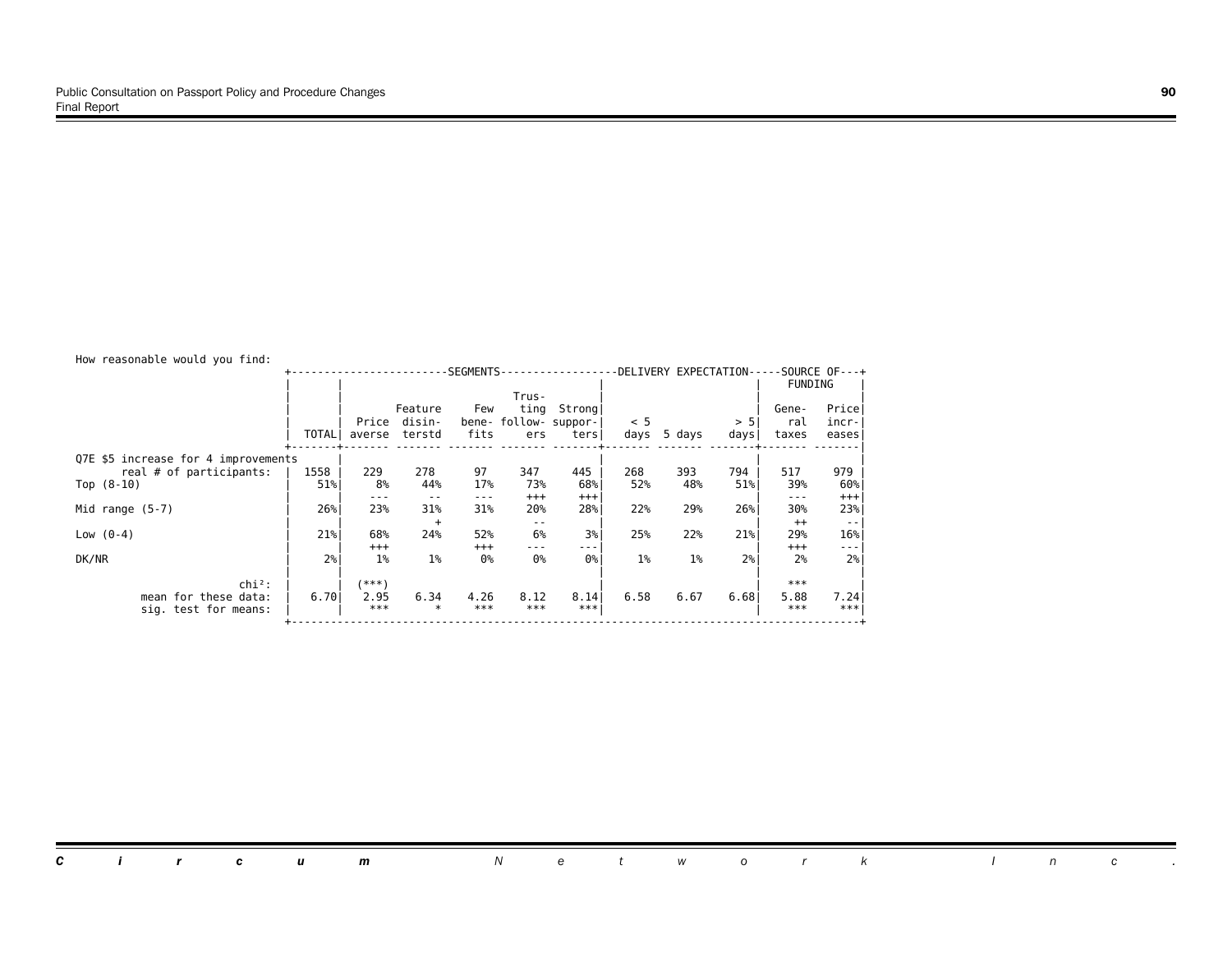|                                                     |              |                      |            |                                             |              |         |       |                              |       | --HOLD A------------LAST RENEWAL------------MAIN USE----CANADIAN BY-----MOTHER TONGUE-----------HOUSEHOLD SIZE-------+ |          |              |                                |       |         |      |                                           |      |
|-----------------------------------------------------|--------------|----------------------|------------|---------------------------------------------|--------------|---------|-------|------------------------------|-------|------------------------------------------------------------------------------------------------------------------------|----------|--------------|--------------------------------|-------|---------|------|-------------------------------------------|------|
|                                                     |              | <b>PASSPORT</b>      |            |                                             |              |         |       |                              |       | <b>BIRTH</b>                                                                                                           |          |              |                                |       |         |      |                                           |      |
|                                                     |              |                      |            | No a                                        | Less         |         |       |                              |       |                                                                                                                        |          |              |                                |       |         |      |                                           | Four |
|                                                     |              |                      |            |                                             | ppt than 1   | $1 - 2$ |       | $3-5$ Leis-                  | Busi- |                                                                                                                        |          | $Engl -$     |                                |       | 0ne     | Two  |                                           | and  |
|                                                     | <b>TOTAL</b> | Yes                  |            | No   hol der                                | year         | vears   | years | ure                          | ness  | Yes                                                                                                                    | No l     |              | ish French Other person people |       |         |      | Three                                     | more |
| Q7F Make the passport more difficult to $ $ falsify |              |                      |            |                                             |              |         |       |                              |       |                                                                                                                        |          |              |                                |       |         |      |                                           |      |
| real # of participants:                             | 1558         | 570                  | 972        | 972                                         | 91           | 167     | 288   | 494                          | 68    | 1348                                                                                                                   | 205      | 1087         | 305                            | 162   | 314     | 511  | 267                                       | 448  |
| Top $(8-10)$                                        | 82%          | 80%                  | 84%        | 84%                                         | 72%          | 81%     | 81%   | 79%                          | 88%   | 84%                                                                                                                    | 75%      | 82%          | 86%                            | 79%   | 81%     | 81%  | 83%                                       | 83%  |
|                                                     |              |                      | $+$        |                                             |              |         |       |                              |       | $^{+++}$                                                                                                               | $- - -$  |              | $+$                            |       |         |      |                                           |      |
| Mid range $(5-7)$                                   | 11%          | 13%                  | 10%        | 10%                                         | 18%          | 12%     | 12%   | 14%                          | 5%    | 10%                                                                                                                    | 16%      | 12%          | 7%                             | 13%   | 8%      | 10%  | 11%                                       | 12%  |
|                                                     |              |                      |            |                                             |              |         |       |                              |       | $- -$                                                                                                                  | $^{++}$  |              | $- -$                          |       |         |      |                                           |      |
| Low $(0-4)$                                         | 4%           | 4%                   | 3%         | 3%                                          | 4%           | 6%      | $4\%$ | 4%                           | 7%    | 3%                                                                                                                     | 5%       | 3%           | 5%                             | 5%    | 5%      | 4%   | 3%                                        | 3%   |
|                                                     |              |                      |            |                                             |              |         |       |                              |       |                                                                                                                        |          |              |                                |       |         |      |                                           |      |
| DK/NR                                               | 3%           | 3%                   | 3%         | 3%                                          | 6%           | 1%      | 3%    | 3%                           | 0%    | 3%                                                                                                                     | 4%       | 3%           | $2\%$                          | 4%    | 6%      | 4%   | 3%                                        | 2%   |
|                                                     |              |                      |            |                                             |              |         |       |                              |       |                                                                                                                        |          |              |                                |       | $++$    |      |                                           |      |
| $chi^2$ :                                           |              |                      |            |                                             |              |         |       |                              |       |                                                                                                                        |          |              |                                |       |         |      |                                           |      |
| mean for these data:                                | 8.89         | 8.76                 | 8.98       | 8.98                                        | 8.42         | 8.73    | 8.87  | 8.75                         | 8.80  | 8.98                                                                                                                   | 8.52     | 8.86         | 9.06                           | 8.76  | 8.88    | 8.90 | 8.85                                      | 8.92 |
| sig. test for means:                                |              |                      |            |                                             |              |         |       |                              |       | $**$                                                                                                                   |          |              |                                |       |         |      |                                           |      |
|                                                     |              |                      |            |                                             |              |         |       |                              |       |                                                                                                                        |          |              |                                |       |         |      |                                           |      |
|                                                     |              |                      |            | -REGION OF RESIDENCE----------------------- |              |         |       |                              |       | $-AGE$ ----------------                                                                                                |          |              |                                |       |         |      | - GENDER---------- INTERNET ACCESS------+ |      |
|                                                     |              |                      |            |                                             |              |         |       |                              |       |                                                                                                                        |          |              |                                |       |         |      |                                           |      |
|                                                     |              |                      |            |                                             |              |         |       |                              |       |                                                                                                                        |          |              |                                | At    | $0$ ut- |      |                                           |      |
|                                                     |              | Atl an-              |            | Onta-                                       | Man & Alber- |         | BC &  |                              |       |                                                                                                                        |          |              |                                | home  | side    |      | No                                        |      |
|                                                     | <b>TOTAL</b> |                      | tic Quebec | rio                                         | Sask         |         |       | ta Terr.   18-29 30-44 45-59 |       |                                                                                                                        |          | $60+1$ Women | Menl                           | onl y | onl y   |      | Both access                               |      |
|                                                     |              |                      |            |                                             |              |         |       |                              |       |                                                                                                                        |          |              |                                |       |         |      |                                           |      |
| Q7F Make the passport more difficult to $ $ falsify |              |                      |            |                                             |              |         |       |                              |       |                                                                                                                        |          |              |                                |       |         |      |                                           |      |
| real # of participants:                             | 1558         | 250                  | 300        | 252                                         | 254          | 247     | 255   | 257                          | 489   | 448                                                                                                                    | 311      | 858          | 700                            | 248   | 406     | 483  | 414                                       |      |
| Top $(8-10)$                                        | 82%          | 74%                  | 85%        | 85%                                         | 79%          | 81%     | 76%   | 84%                          | 84%   | 81%                                                                                                                    | 79%      | 84%          | 80%                            | 83%   | 84%     | 82%  | 80%                                       |      |
|                                                     |              | $\sim$ $\sim$ $\sim$ |            |                                             |              |         | $ -$  |                              |       |                                                                                                                        |          |              |                                |       |         |      |                                           |      |
| Mid range $(5-7)$                                   | 11%          | 12%                  | 10%        | 10%                                         | 13%          | 11%     | 15%   | 13%                          | 12%   | 12%                                                                                                                    | 7%       | 10%          | 12%                            | 12%   | 10%     | 12%  | 10%                                       |      |
|                                                     |              |                      |            |                                             |              |         |       |                              |       |                                                                                                                        |          |              |                                |       |         |      |                                           |      |
| Low $(0-4)$                                         | $4\%$        | 10%                  | 2%         | 2%                                          | 2%           | 3%      | 5%    | 2%                           | 2%    | 3%                                                                                                                     | 8%       | 3%           | 5%                             | 3%    | 2%      | 4%   | 5%                                        |      |
|                                                     |              | $^{+++}$             |            |                                             |              |         |       |                              |       |                                                                                                                        | $^{+++}$ |              | $+$                            |       |         |      |                                           |      |
| DK/NR                                               | 3%           | 4%                   | 3%         | 2%                                          | 5%           | 5%      | 4%    | 1%                           | 2%    | 4%                                                                                                                     | 6%       | 4%           | 3%                             | 3%    | 4%      | 1%   | 5%                                        |      |
|                                                     |              |                      |            |                                             |              |         |       |                              |       |                                                                                                                        | $^{+++}$ |              |                                |       |         |      | $^{++}$                                   |      |
| $chi^2$ :                                           |              | $(**)$               |            |                                             |              |         |       | ***                          |       |                                                                                                                        |          |              |                                |       |         |      |                                           |      |
| mean for these data:                                | 8.89         | 8.29                 | 9.12       | 9.01                                        | 8.74         | 9.00    | 8.55  | 8.93                         | 8.97  | 8.90                                                                                                                   | 8.69     | 9.04         | 8.75                           | 9.01  | 9.09    | 8.73 | 8.86                                      |      |
| sig. test for means:                                |              | ***                  |            |                                             |              |         |       |                              |       |                                                                                                                        |          | $* *$        | **                             |       |         |      |                                           |      |
|                                                     |              |                      |            |                                             |              |         |       |                              |       |                                                                                                                        |          |              |                                |       |         |      |                                           |      |

|  |  | <b>Circum</b> Network |  |  |  |  |  |  |
|--|--|-----------------------|--|--|--|--|--|--|
|  |  |                       |  |  |  |  |  |  |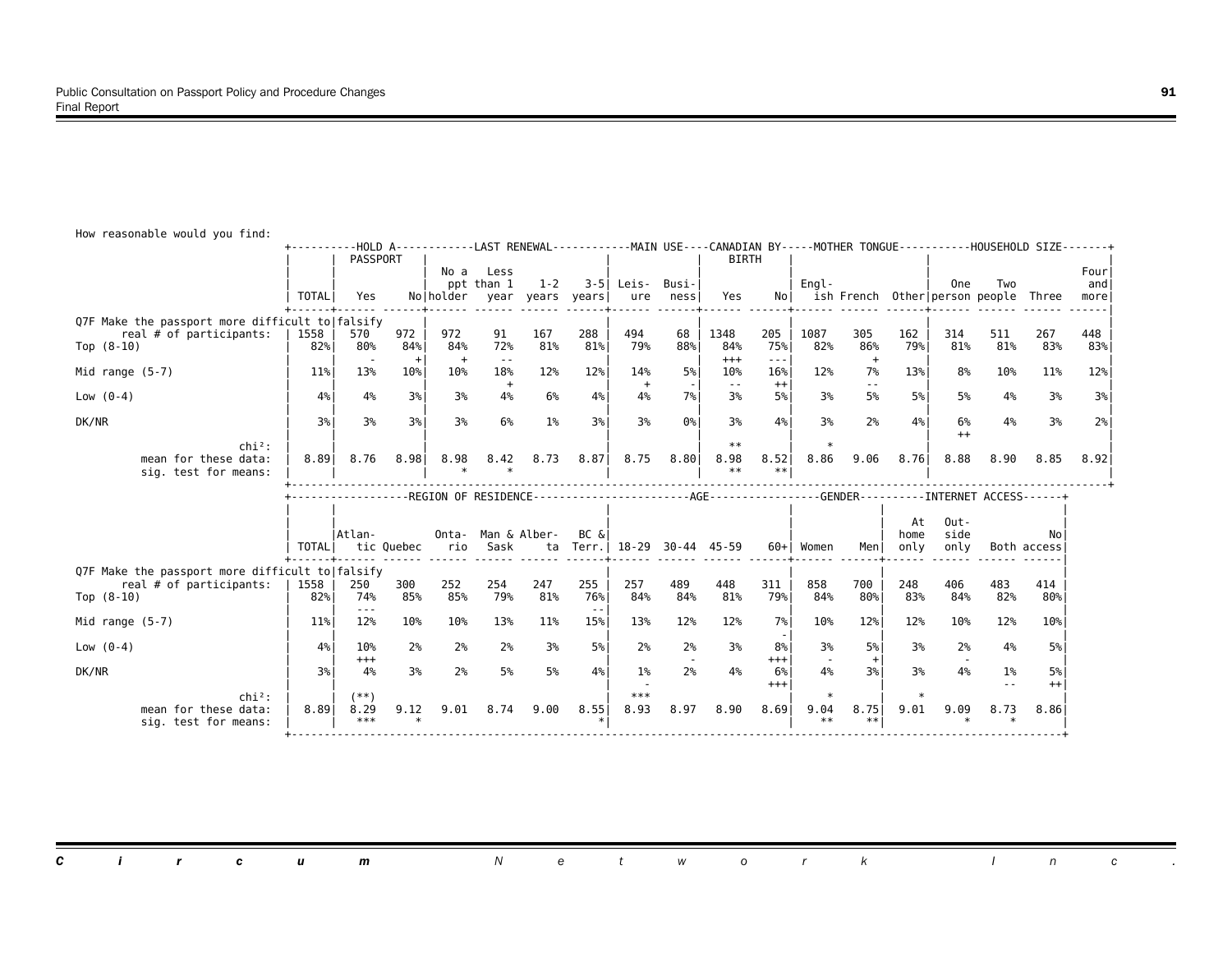|                                                 |              |          |          | <b>SEGMENTS-</b> |                     |             |      | DELIVERY EXPECTATION |       |                | SOURCE $0F---$ |
|-------------------------------------------------|--------------|----------|----------|------------------|---------------------|-------------|------|----------------------|-------|----------------|----------------|
|                                                 |              |          |          |                  |                     |             |      |                      |       | <b>FUNDING</b> |                |
|                                                 |              |          |          |                  | Trus-               |             |      |                      |       |                |                |
|                                                 |              |          | Feature  | Few              |                     | ting Strong |      |                      |       | Gene-          | Pri ce         |
|                                                 |              | Pri ce   | di si n- |                  | bene-follow-suppor- |             | < 5  |                      | > 5   | ral            | i ncr-         |
|                                                 | <b>TOTAL</b> | averse   | terstd   | fits             | ers                 | ters        | days | 5 days               | days⊥ | taxes          | eases          |
| Q7F Make the passport more difficult to falsify |              |          |          |                  |                     |             |      |                      |       |                |                |
| real # of participants:                         | 1558         | 229      | 278      | 97               | 347                 | 445         | 268  | 393                  | 794   | 517            | 979            |
| Top $(8-10)$                                    | 82%          | 75%      | 81%      | 35%              | 87%                 | 93%         | 81%  | 81%                  | 83%   | 78%            | 86%            |
|                                                 |              | - - -    |          | $- - -$          | $^{++}$             | $^{+++}$    |      |                      |       | $\frac{1}{2}$  | $^{+++}$       |
| Mid range $(5-7)$                               | 11%          | 17%      | 14%      | 26%              | 8%                  | 5%          | 10%  | 13%                  | 11%   | 14%            | 9%             |
|                                                 |              | $^{+++}$ |          | $^{+++}$         |                     | $- - -$     |      |                      |       | $^{++}$        | $- -$          |
| Low $(0-4)$                                     | 4%           | 3%       | 2%       | 36%              | 2%                  | 0%          | 5%   | 2%                   | 3%    | 6%             | $2\%$          |
|                                                 |              |          |          | $+++$            |                     | ---         | $+$  |                      |       | $^{+++}$       | $\frac{1}{2}$  |
| DK/NR                                           | 3%           | 5%       | 3%       | 4%               | 2%                  | 1%          | 4%   | 4%                   | 2%    | 2%             | 3%             |
|                                                 |              | $^{++}$  |          |                  |                     | $ -$        |      |                      |       |                |                |
| $chi^2$ :                                       |              | $(***)$  |          |                  |                     |             |      |                      |       | ***            |                |
| mean for these data:                            | 8.89         | 8.79     | 8.84     | 5.09             | 9.12                | 9.50        | 8.90 | 8.90                 | 8.87  | 8.63           | 9.08           |
| sig. test for means:                            |              |          |          | ***              | $**$                | ***         |      |                      |       | ***            | $***$          |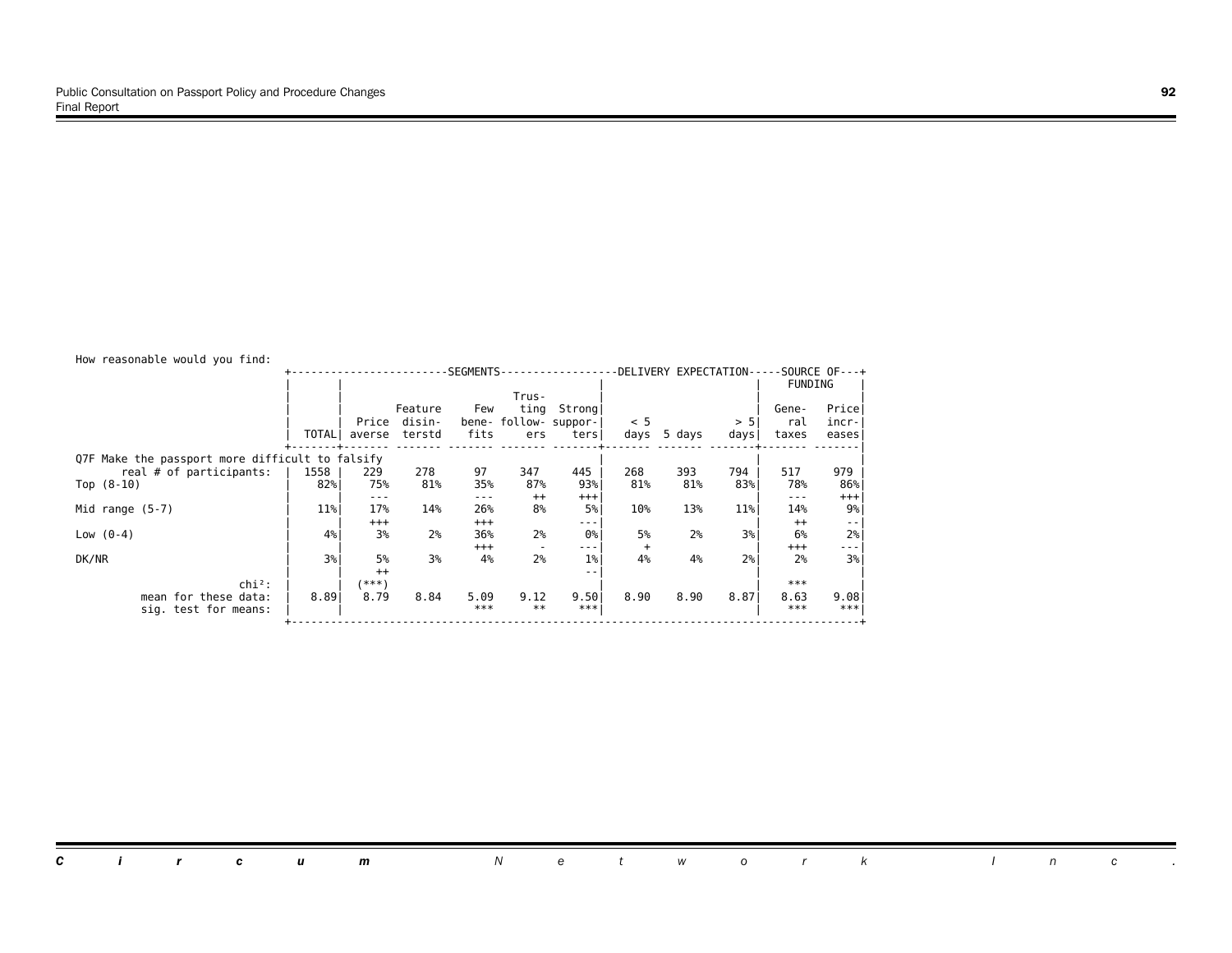|                                                           |              | <b>PASSPORT</b>            |                |                         |                          |                                 |                  |                         |                 | -HOLD A------------LAST RENEWAL------------MAIN USE----CANADIAN BY-----MOTHER TONGUE----------HOUSEHOLD SIZE-------+<br><b>BIRTH</b>                                                                                                                                                                                                                                                                          |                |               |                                         |                     |                          |               |                    |                     |
|-----------------------------------------------------------|--------------|----------------------------|----------------|-------------------------|--------------------------|---------------------------------|------------------|-------------------------|-----------------|---------------------------------------------------------------------------------------------------------------------------------------------------------------------------------------------------------------------------------------------------------------------------------------------------------------------------------------------------------------------------------------------------------------|----------------|---------------|-----------------------------------------|---------------------|--------------------------|---------------|--------------------|---------------------|
|                                                           | <b>TOTAL</b> | Yes                        |                | No a<br>No   hol der    | Less<br>ppt than 1       | $1 - 2$<br>year years years     |                  | $3-5$ Leis-Busi-<br>ure | ness            | Yes                                                                                                                                                                                                                                                                                                                                                                                                           |                | $Enel -$      | No ish French Other person people Three |                     | 0ne                      | Two           |                    | Four<br>and<br>more |
| Q7G Express post the normal way of returning<br>passports |              |                            |                |                         |                          |                                 |                  |                         |                 |                                                                                                                                                                                                                                                                                                                                                                                                               |                |               |                                         |                     |                          |               |                    |                     |
| real # of participants:<br>Top $(8-10)$                   | 1558<br>60%  | 570<br>55%                 | 972<br>63%     | 972<br>63%              | 91<br>59%                | 167<br>51%                      | 288<br>56%       | 494<br>57%              | 68<br>46%       | 1348<br>61%                                                                                                                                                                                                                                                                                                                                                                                                   | 205<br>53%     | 1087<br>59%   | 305<br>59%                              | 162<br>63%          | 314<br>55%               | 511<br>59%    | 267<br>54%         | 448<br>64%          |
| Mid range $(5-7)$                                         | 21%          | $\sim$ $-$<br>22%          | $^{++}$<br>21% | $^{++}$<br>21%          | 22%                      | $\overline{\phantom{a}}$<br>21% | 23%              | 20%                     | 31%<br>$+$      | $^{+}$<br>20%                                                                                                                                                                                                                                                                                                                                                                                                 | 26%            | 22%           | 22%                                     | 18%                 | 23%                      | 20%           | $\sim$<br>24%      | $^{+}$<br>21%       |
| Low $(0-4)$                                               | 16%          | 21%<br>$^{++}$             | 14%<br>$- - -$ | 14%<br>$- - -$          | 19%                      | 27%<br>$^{+++}$                 | 18%              | 21%                     | 23%             | 16%                                                                                                                                                                                                                                                                                                                                                                                                           | 19%            | 17%           | 16%                                     | 15%                 | 18%                      | 17%           | 21%                | 14%                 |
| DK/NR                                                     | 3%           | 2%                         | 3%             | 3%                      | 1%                       | $2\%$                           | 3%               | 2%                      | 1%              | 3%                                                                                                                                                                                                                                                                                                                                                                                                            | 2%             | 2%            | 3%                                      | 3%                  | 4%                       | 4%<br>$^{++}$ | 1%                 | 1%                  |
| $chi^2$ :<br>mean for these data:<br>sig. test for means: | 7.23         | $***$<br>6.76<br>$***$     | 7.54<br>***    | $(**)$<br>7.54<br>$***$ | 6.81                     | 6.33<br>$***$                   | 6.99             | 6.80                    | 6.42            | 7.32                                                                                                                                                                                                                                                                                                                                                                                                          | 6.86           | 7.18          |                                         | $7.31$ $7.35$       | $(**)$<br>6.96           | 7.19          | 6.83               | 7.49                |
|                                                           |              |                            |                |                         |                          |                                 |                  |                         |                 |                                                                                                                                                                                                                                                                                                                                                                                                               |                |               |                                         |                     |                          |               |                    |                     |
|                                                           |              | Atlan-<br>TOTAL tic Quebec |                | Onta-                   | Man & Alber-<br>rio Sask |                                 | BC &<br>ta Terr. | $18-29$ 30-44 45-59     |                 |                                                                                                                                                                                                                                                                                                                                                                                                               |                | $60+1$ Women  | Men                                     | At<br>home<br>onl y | $0$ ut-<br>side<br>onl y |               | No.<br>Both access |                     |
| Q7G Express post the normal way of returning<br>passports |              |                            |                |                         |                          |                                 |                  |                         |                 |                                                                                                                                                                                                                                                                                                                                                                                                               |                |               |                                         |                     |                          |               |                    |                     |
| real # of participants:<br>Top $(8-10)$                   | 1558<br>60%  | 250<br>65%                 | 300<br>57%     | 252<br>62%              | 254<br>56%               | 247<br>61%                      | 255<br>55%       | 257<br>63%              | 489<br>67%      | 448<br>51%                                                                                                                                                                                                                                                                                                                                                                                                    | 311<br>56%     | 858<br>60%    | 700<br>59%                              | 248<br>65%          | 406<br>60%               | 483<br>57%    | 414<br>60%         |                     |
| Mid range $(5-7)$                                         | 21%          | 19%                        | 22%            | 20%                     | 21%                      | 22%                             | 26%<br>$+$       | 24%                     | $^{+++}$<br>18% | $\frac{1}{2} \frac{1}{2} \frac{1}{2} \frac{1}{2} \frac{1}{2} \frac{1}{2} \frac{1}{2} \frac{1}{2} \frac{1}{2} \frac{1}{2} \frac{1}{2} \frac{1}{2} \frac{1}{2} \frac{1}{2} \frac{1}{2} \frac{1}{2} \frac{1}{2} \frac{1}{2} \frac{1}{2} \frac{1}{2} \frac{1}{2} \frac{1}{2} \frac{1}{2} \frac{1}{2} \frac{1}{2} \frac{1}{2} \frac{1}{2} \frac{1}{2} \frac{1}{2} \frac{1}{2} \frac{1}{2} \frac{$<br>26%<br>$^{+}$ | 19%            | 19%           | 24%<br>$+$                              | 19%                 | 21%                      | 25%           | 18%                |                     |
| Low $(0-4)$                                               | 16%          | 12%                        | 18%            | 17%                     | 18%                      | 14%                             | 16%              | 13%                     | 14%             | 21%<br>$^{++}$                                                                                                                                                                                                                                                                                                                                                                                                | 18%            | 17%           | 16%                                     | 12%                 | 17%                      | 17%           | 18%                |                     |
| DK/NR                                                     | 3%           | 4%                         | 2%             | 2%                      | 5%                       | 3%                              | 3%               | 1%                      | 2%              | 2%                                                                                                                                                                                                                                                                                                                                                                                                            | 7%<br>$^{+++}$ | 4%<br>$^{++}$ | 1%<br>$- -$                             | 4%                  | $2\%$                    | 1%            | 4%                 |                     |
| $chi^2$ :<br>mean for these data:<br>sig. test for means: | 7.23         | 7.67                       | 7.09           | 7.28                    | 7.01                     | 7.38                            | 7.03             | ***<br>7.50             | 7.67<br>***     | 6.69<br>***                                                                                                                                                                                                                                                                                                                                                                                                   | 6.94           | $***$<br>7.18 | 7.28                                    | $\ast$<br>7.56      | 7.23                     | 7.09          | 7.20               |                     |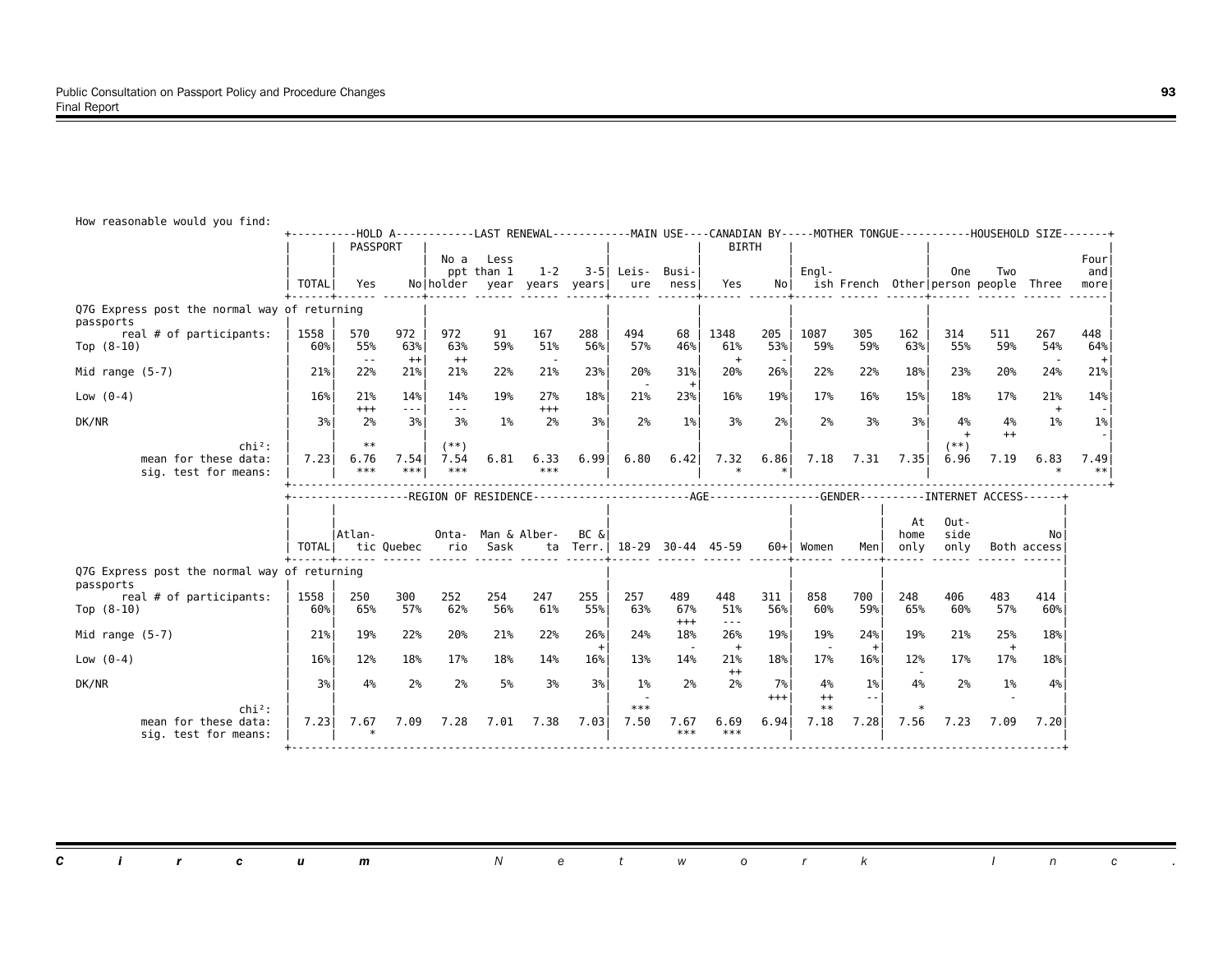|                                              |              |         |          | <b>SEGMENTS-</b> |                                                                                                                                                                                                                                                                                                                                                                                              |             |      | DELIVERY EXPECTATION- |       |                 | SOURCE $OF--$ |
|----------------------------------------------|--------------|---------|----------|------------------|----------------------------------------------------------------------------------------------------------------------------------------------------------------------------------------------------------------------------------------------------------------------------------------------------------------------------------------------------------------------------------------------|-------------|------|-----------------------|-------|-----------------|---------------|
|                                              |              |         |          |                  |                                                                                                                                                                                                                                                                                                                                                                                              |             |      |                       |       | <b>FUNDI NG</b> |               |
|                                              |              |         |          |                  | Trus-                                                                                                                                                                                                                                                                                                                                                                                        |             |      |                       |       |                 |               |
|                                              |              |         | Feature  | Few              |                                                                                                                                                                                                                                                                                                                                                                                              | ting Strong |      |                       |       | Gene-           | Pri ce        |
|                                              |              | Pri ce  | di si n- |                  | bene-follow-suppor-                                                                                                                                                                                                                                                                                                                                                                          |             | < 5  |                       | $> 5$ | ral             | i ncr-        |
|                                              | <b>TOTAL</b> | averse  | terstd   | fits             | ers                                                                                                                                                                                                                                                                                                                                                                                          | ters        | days | 5 days                | days∣ | taxes           | eases         |
| Q7G Express post the normal way of returning |              |         |          |                  |                                                                                                                                                                                                                                                                                                                                                                                              |             |      |                       |       |                 |               |
| passports                                    |              |         |          |                  |                                                                                                                                                                                                                                                                                                                                                                                              |             |      |                       |       |                 |               |
| real # of participants:                      | 1558         | 229     | 278      | 97               | 347                                                                                                                                                                                                                                                                                                                                                                                          | 445         | 268  | 393                   | 794   | 517             | 979           |
| Top $(8-10)$                                 | 60%          | 49%     | 24%      | 43%              | 71%                                                                                                                                                                                                                                                                                                                                                                                          | 80%         | 55%  | 59%                   | 60%   | 63%             | 59%           |
|                                              |              | $- - -$ | - - -    | $- - -$          | $^{+++}$                                                                                                                                                                                                                                                                                                                                                                                     | $^{+++}$    |      |                       |       |                 |               |
| Mid range $(5-7)$                            | 21%          | 27%     | 34%      | 31%              | 19%                                                                                                                                                                                                                                                                                                                                                                                          | 15%         | 24%  | 23%                   | 21%   | 18%             | 22%           |
|                                              |              |         | $^{+++}$ | $+$              |                                                                                                                                                                                                                                                                                                                                                                                              | $- - -$     |      |                       |       |                 |               |
| Low $(0-4)$                                  | 16%          | 22%     | 41%      | 24%              | 6%                                                                                                                                                                                                                                                                                                                                                                                           | 4%          | 19%  | 16%                   | 16%   | 15%             | 16%           |
|                                              |              | $^{++}$ | $^{+++}$ | $+$              | $\frac{1}{2} \frac{1}{2} \frac{1}{2} \frac{1}{2} \frac{1}{2} \frac{1}{2} \frac{1}{2} \frac{1}{2} \frac{1}{2} \frac{1}{2} \frac{1}{2} \frac{1}{2} \frac{1}{2} \frac{1}{2} \frac{1}{2} \frac{1}{2} \frac{1}{2} \frac{1}{2} \frac{1}{2} \frac{1}{2} \frac{1}{2} \frac{1}{2} \frac{1}{2} \frac{1}{2} \frac{1}{2} \frac{1}{2} \frac{1}{2} \frac{1}{2} \frac{1}{2} \frac{1}{2} \frac{1}{2} \frac{$ | $- - -$     |      |                       |       |                 |               |
| DK/NR                                        | 3%           | 1%      | 1%       | 1%               | 3%                                                                                                                                                                                                                                                                                                                                                                                           | 1%          | 2%   | 2%                    | 3%    | 3%              | $2\%$         |
|                                              |              |         |          |                  | $^{++}$                                                                                                                                                                                                                                                                                                                                                                                      |             |      |                       |       |                 |               |
| $chi^2$ :                                    |              | $(***)$ |          |                  |                                                                                                                                                                                                                                                                                                                                                                                              |             |      |                       |       |                 |               |
| mean for these data:                         | 7.23         | 6.68    | 4.62     | 6.05             | 8.07                                                                                                                                                                                                                                                                                                                                                                                         | 8.61        | 7.02 | 7.22                  | 7.20  | 7.37            | 7.21          |
| sig. test for means:                         |              | $**$    | ***      | ***              | ***                                                                                                                                                                                                                                                                                                                                                                                          | ***         |      |                       |       |                 |               |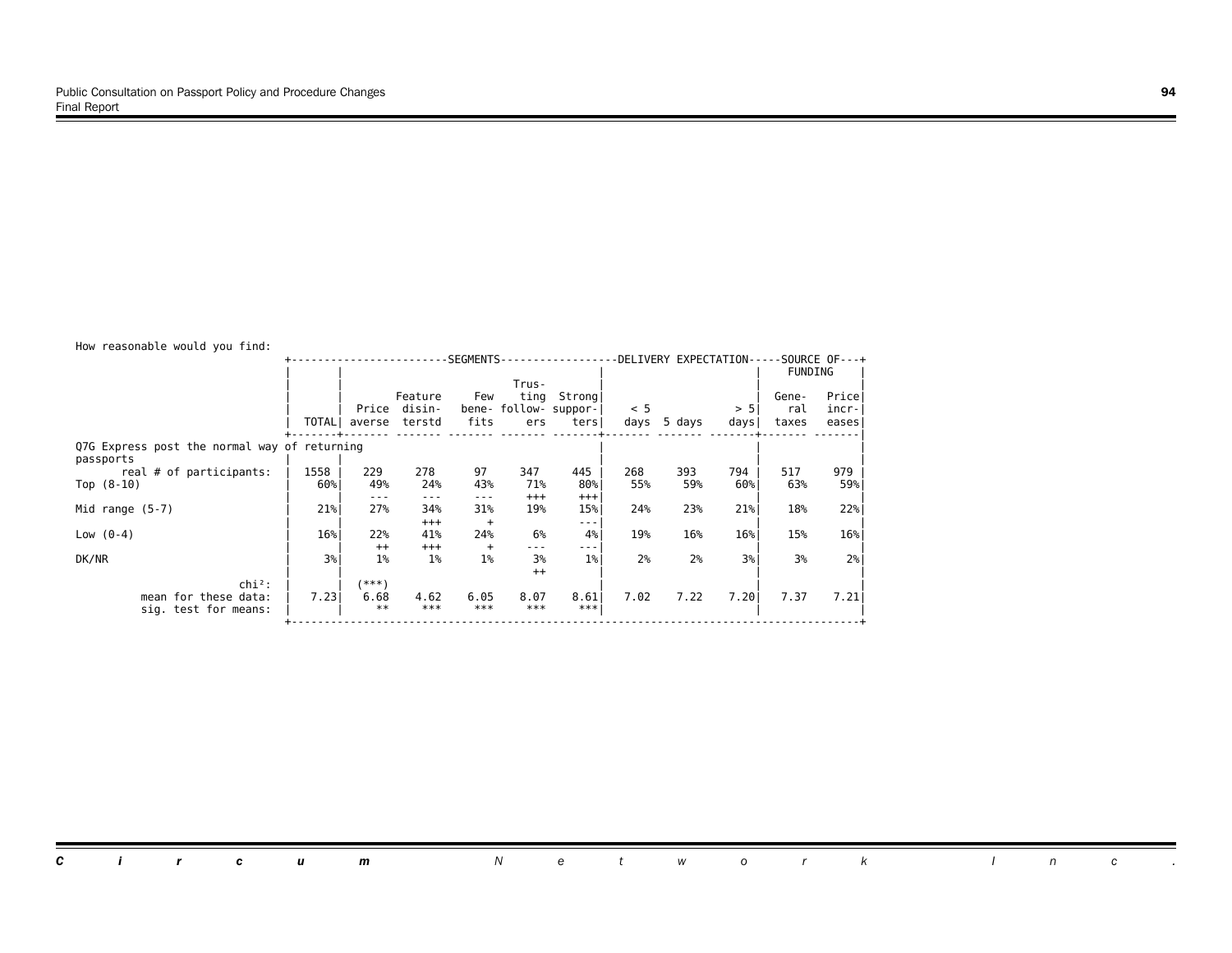|                                     |                                                         |                                                                                                                |                                                              | Less                                                                                                   |                                                                                |                                                                            |                                                  |                                                                                        |                                                                                                                                                      |                                                                                                      |                                                                 |                                                                                              |                                                                                                                      |                                                                                                |                                                             |                                                                | Four                                                                                                                                                                                                                                                                                            |
|-------------------------------------|---------------------------------------------------------|----------------------------------------------------------------------------------------------------------------|--------------------------------------------------------------|--------------------------------------------------------------------------------------------------------|--------------------------------------------------------------------------------|----------------------------------------------------------------------------|--------------------------------------------------|----------------------------------------------------------------------------------------|------------------------------------------------------------------------------------------------------------------------------------------------------|------------------------------------------------------------------------------------------------------|-----------------------------------------------------------------|----------------------------------------------------------------------------------------------|----------------------------------------------------------------------------------------------------------------------|------------------------------------------------------------------------------------------------|-------------------------------------------------------------|----------------------------------------------------------------|-------------------------------------------------------------------------------------------------------------------------------------------------------------------------------------------------------------------------------------------------------------------------------------------------|
|                                     |                                                         |                                                                                                                |                                                              |                                                                                                        | $1 - 2$                                                                        |                                                                            |                                                  | Busi-                                                                                  |                                                                                                                                                      |                                                                                                      | $Engl -$                                                        |                                                                                              |                                                                                                                      |                                                                                                | Two                                                         |                                                                | and                                                                                                                                                                                                                                                                                             |
| <b>TOTAL</b>                        | Yes                                                     |                                                                                                                |                                                              | year                                                                                                   |                                                                                | years                                                                      | ure                                              | ness                                                                                   | Yes                                                                                                                                                  |                                                                                                      |                                                                 |                                                                                              |                                                                                                                      |                                                                                                |                                                             | Three                                                          | more                                                                                                                                                                                                                                                                                            |
| Q7H \$5 increase for 2 improvements |                                                         |                                                                                                                |                                                              |                                                                                                        |                                                                                |                                                                            |                                                  |                                                                                        |                                                                                                                                                      |                                                                                                      |                                                                 |                                                                                              |                                                                                                                      |                                                                                                |                                                             |                                                                |                                                                                                                                                                                                                                                                                                 |
|                                     |                                                         |                                                                                                                |                                                              |                                                                                                        |                                                                                |                                                                            |                                                  |                                                                                        |                                                                                                                                                      |                                                                                                      |                                                                 |                                                                                              |                                                                                                                      |                                                                                                |                                                             |                                                                | 448                                                                                                                                                                                                                                                                                             |
| 44%                                 | 44%                                                     | 45%                                                                                                            | 45%                                                          | 34%                                                                                                    | 36%                                                                            | 50%                                                                        | 43%                                              | 51%                                                                                    | 47%                                                                                                                                                  | 33%                                                                                                  | 48%                                                             | 38%                                                                                          | 40%                                                                                                                  | 44%                                                                                            | 44%                                                         | 43%                                                            | 46%                                                                                                                                                                                                                                                                                             |
|                                     |                                                         |                                                                                                                |                                                              |                                                                                                        |                                                                                | $+$                                                                        |                                                  |                                                                                        | $^{+++}$                                                                                                                                             | $- - -$                                                                                              | $^{++}$                                                         |                                                                                              |                                                                                                                      |                                                                                                |                                                             |                                                                |                                                                                                                                                                                                                                                                                                 |
| 30%                                 | 27%                                                     | 31%                                                                                                            | 31%                                                          | 40%                                                                                                    | 28%                                                                            | 23%                                                                        | 28%                                              | 27%                                                                                    | 29%                                                                                                                                                  | 35%                                                                                                  |                                                                 | 30%                                                                                          | 32%                                                                                                                  | 27%                                                                                            | 28%                                                         | 26%                                                            | 34%                                                                                                                                                                                                                                                                                             |
|                                     |                                                         |                                                                                                                |                                                              |                                                                                                        |                                                                                | $- -$                                                                      |                                                  |                                                                                        |                                                                                                                                                      |                                                                                                      |                                                                 |                                                                                              |                                                                                                                      |                                                                                                |                                                             |                                                                | $\ddot{}$                                                                                                                                                                                                                                                                                       |
|                                     |                                                         |                                                                                                                |                                                              |                                                                                                        |                                                                                |                                                                            |                                                  |                                                                                        |                                                                                                                                                      |                                                                                                      |                                                                 |                                                                                              |                                                                                                                      |                                                                                                |                                                             |                                                                | 20%                                                                                                                                                                                                                                                                                             |
|                                     |                                                         |                                                                                                                |                                                              |                                                                                                        |                                                                                |                                                                            |                                                  |                                                                                        |                                                                                                                                                      |                                                                                                      |                                                                 |                                                                                              |                                                                                                                      |                                                                                                |                                                             |                                                                |                                                                                                                                                                                                                                                                                                 |
|                                     |                                                         |                                                                                                                |                                                              |                                                                                                        |                                                                                |                                                                            |                                                  |                                                                                        |                                                                                                                                                      |                                                                                                      |                                                                 |                                                                                              |                                                                                                                      |                                                                                                |                                                             |                                                                | 1%                                                                                                                                                                                                                                                                                              |
|                                     | $***$                                                   |                                                                                                                |                                                              |                                                                                                        |                                                                                |                                                                            |                                                  |                                                                                        |                                                                                                                                                      |                                                                                                      |                                                                 |                                                                                              |                                                                                                                      |                                                                                                |                                                             |                                                                |                                                                                                                                                                                                                                                                                                 |
|                                     |                                                         |                                                                                                                |                                                              |                                                                                                        |                                                                                |                                                                            |                                                  |                                                                                        |                                                                                                                                                      |                                                                                                      |                                                                 |                                                                                              |                                                                                                                      |                                                                                                |                                                             |                                                                | 6.56                                                                                                                                                                                                                                                                                            |
|                                     | $***$                                                   | $***$                                                                                                          | **                                                           |                                                                                                        | $**$                                                                           |                                                                            |                                                  |                                                                                        |                                                                                                                                                      |                                                                                                      | $**$                                                            |                                                                                              |                                                                                                                      |                                                                                                |                                                             |                                                                |                                                                                                                                                                                                                                                                                                 |
|                                     |                                                         |                                                                                                                |                                                              |                                                                                                        |                                                                                |                                                                            |                                                  |                                                                                        |                                                                                                                                                      |                                                                                                      |                                                                 |                                                                                              |                                                                                                                      |                                                                                                |                                                             |                                                                |                                                                                                                                                                                                                                                                                                 |
|                                     |                                                         |                                                                                                                |                                                              |                                                                                                        |                                                                                |                                                                            |                                                  |                                                                                        |                                                                                                                                                      |                                                                                                      |                                                                 |                                                                                              |                                                                                                                      |                                                                                                |                                                             |                                                                |                                                                                                                                                                                                                                                                                                 |
|                                     |                                                         |                                                                                                                |                                                              |                                                                                                        |                                                                                |                                                                            |                                                  |                                                                                        |                                                                                                                                                      |                                                                                                      |                                                                 |                                                                                              |                                                                                                                      |                                                                                                |                                                             |                                                                |                                                                                                                                                                                                                                                                                                 |
|                                     |                                                         |                                                                                                                |                                                              |                                                                                                        |                                                                                |                                                                            |                                                  |                                                                                        |                                                                                                                                                      |                                                                                                      |                                                                 |                                                                                              |                                                                                                                      | $0$ ut-                                                                                        |                                                             |                                                                |                                                                                                                                                                                                                                                                                                 |
|                                     |                                                         |                                                                                                                | Onta-                                                        |                                                                                                        |                                                                                |                                                                            |                                                  |                                                                                        |                                                                                                                                                      |                                                                                                      |                                                                 |                                                                                              |                                                                                                                      |                                                                                                |                                                             | No                                                             |                                                                                                                                                                                                                                                                                                 |
|                                     |                                                         |                                                                                                                |                                                              |                                                                                                        |                                                                                |                                                                            |                                                  |                                                                                        |                                                                                                                                                      |                                                                                                      |                                                                 |                                                                                              |                                                                                                                      |                                                                                                |                                                             |                                                                |                                                                                                                                                                                                                                                                                                 |
|                                     |                                                         |                                                                                                                |                                                              |                                                                                                        |                                                                                |                                                                            |                                                  |                                                                                        |                                                                                                                                                      |                                                                                                      |                                                                 |                                                                                              |                                                                                                                      |                                                                                                |                                                             |                                                                |                                                                                                                                                                                                                                                                                                 |
| 1558                                | 250                                                     | 300                                                                                                            | 252                                                          | 254                                                                                                    | 247                                                                            | 255                                                                        | 257                                              | 489                                                                                    | 448                                                                                                                                                  | 311                                                                                                  | 858                                                             | 700                                                                                          | 248                                                                                                                  | 406                                                                                            | 483                                                         | 414                                                            |                                                                                                                                                                                                                                                                                                 |
| 44%                                 | 54%                                                     | 36%                                                                                                            | 48%                                                          | 48%                                                                                                    | 49%                                                                            | 38%                                                                        | 48%                                              | 46%                                                                                    | 41%                                                                                                                                                  | 43%                                                                                                  |                                                                 | 45%                                                                                          | 49%                                                                                                                  |                                                                                                | 44%                                                         | 39%                                                            |                                                                                                                                                                                                                                                                                                 |
|                                     | $^{++}$                                                 | $- - -$                                                                                                        |                                                              |                                                                                                        |                                                                                |                                                                            |                                                  |                                                                                        |                                                                                                                                                      |                                                                                                      |                                                                 |                                                                                              |                                                                                                                      |                                                                                                |                                                             |                                                                |                                                                                                                                                                                                                                                                                                 |
| 30%                                 | 24%                                                     | 30%                                                                                                            | 30%                                                          | 27%                                                                                                    | 31%                                                                            | 33%                                                                        | 37%                                              | 29%                                                                                    | 27%                                                                                                                                                  | 25%                                                                                                  |                                                                 | 29%                                                                                          | 29%                                                                                                                  | 26%                                                                                            | 34%                                                         | 28%                                                            |                                                                                                                                                                                                                                                                                                 |
|                                     |                                                         |                                                                                                                |                                                              |                                                                                                        |                                                                                |                                                                            | $^{++}$                                          |                                                                                        |                                                                                                                                                      |                                                                                                      |                                                                 |                                                                                              |                                                                                                                      |                                                                                                | $^{++}$                                                     |                                                                |                                                                                                                                                                                                                                                                                                 |
|                                     |                                                         |                                                                                                                |                                                              |                                                                                                        |                                                                                |                                                                            |                                                  |                                                                                        |                                                                                                                                                      |                                                                                                      |                                                                 |                                                                                              |                                                                                                                      |                                                                                                |                                                             |                                                                |                                                                                                                                                                                                                                                                                                 |
|                                     |                                                         |                                                                                                                |                                                              |                                                                                                        |                                                                                |                                                                            |                                                  |                                                                                        |                                                                                                                                                      |                                                                                                      |                                                                 |                                                                                              |                                                                                                                      |                                                                                                |                                                             |                                                                |                                                                                                                                                                                                                                                                                                 |
|                                     |                                                         |                                                                                                                |                                                              |                                                                                                        |                                                                                |                                                                            |                                                  |                                                                                        |                                                                                                                                                      |                                                                                                      |                                                                 |                                                                                              |                                                                                                                      |                                                                                                |                                                             |                                                                |                                                                                                                                                                                                                                                                                                 |
|                                     |                                                         |                                                                                                                |                                                              |                                                                                                        |                                                                                |                                                                            |                                                  |                                                                                        |                                                                                                                                                      |                                                                                                      |                                                                 |                                                                                              |                                                                                                                      |                                                                                                |                                                             |                                                                |                                                                                                                                                                                                                                                                                                 |
|                                     |                                                         |                                                                                                                |                                                              |                                                                                                        |                                                                                |                                                                            |                                                  |                                                                                        |                                                                                                                                                      |                                                                                                      |                                                                 |                                                                                              |                                                                                                                      |                                                                                                |                                                             |                                                                |                                                                                                                                                                                                                                                                                                 |
|                                     |                                                         |                                                                                                                |                                                              |                                                                                                        |                                                                                |                                                                            |                                                  |                                                                                        |                                                                                                                                                      |                                                                                                      |                                                                 |                                                                                              |                                                                                                                      |                                                                                                |                                                             |                                                                |                                                                                                                                                                                                                                                                                                 |
|                                     | 1558<br>2%<br>Q7H \$5 increase for 2 improvements<br>2% | 570<br>24%<br>28%<br>$^{++}$<br>1%<br>6.29<br>5.99<br>  Atl an-<br><b>TOTAL</b><br>24%<br>20%<br>2%<br>$(***)$ | <b>PASSPORT</b><br>972<br>21%<br>2%<br>32%<br>$^{+++}$<br>2% | No   hol der<br>972<br>21%<br>$- -$<br>2%<br>$(***)$<br>6.52<br>6.52<br>tic Quebec<br>rio<br>21%<br>1% | No a<br>ppt than 1<br>91<br>26%<br>0%<br>5.75<br>Sask<br>21%<br>5%<br>$^{+++}$ | vears<br>167<br>34%<br>$^{+++}$<br>1%<br>5.43<br>Man & Alber-<br>19%<br>1% | 288<br>26%<br>$1\%$<br>6.29<br>BC &<br>28%<br>1% | $3-5$ Leis-<br>494<br>28%<br>1%<br>5.98<br>ta Terr.<br>14%<br>$- - -$<br>1%<br>$(***)$ | 68<br>21%<br>1%<br>- REGION OF RESIDENCE-----------------------<br>24%<br>2%<br>6.29<br>6.84<br>6.37<br>5.63<br>6.54<br>6.63<br>6.71<br>5.93<br>6.84 | 1348<br>23%<br>2%<br>$(***)$<br>6.49<br>6.42<br>$18-29$ 30-44 45-59<br>30%<br>$^{+++}$<br>1%<br>5.86 | <b>BIRTH</b><br>205<br>31%<br>$^{++}$<br>1%<br>29%<br>$+$<br>3% | No l<br>1087<br>21%<br>$- -$<br>2%<br>$***$<br>5.78<br>- AGE - - - - - - - - - - - - - - - - | 305<br>29%<br>29%<br>$^{+}$<br>2%<br>6.53<br>$60+1$ Women<br>44%<br>30%<br>23%<br>25%<br>$2\%$<br>1%<br>6.13<br>6.33 | 162<br>28%<br>1%<br>5.86<br>At<br>home<br>onl y<br>Men<br>21%<br>1%<br>$(***)$<br>6.26<br>6.54 | 0ne<br>314<br>27%<br>3%<br>6.06<br>side<br>47%<br>26%<br>1% | 511<br>26%<br>2%<br>6.18<br>onl y<br>20%<br>1%<br>6.26<br>6.51 | -HOLD A-----------LAST RENEWAL------------MAIN USE----CANADIAN BY-----MOTHER TONGUE-----------HOUSEHOLD SIZE-------+<br>ish French Other person people<br>267<br>29%<br>2%<br>6.13<br>6.05<br>-GENDER----------INTERNET ACCESS------+<br>Both access<br>30%<br>$^{++}$<br>3%<br>$^{++}$<br>5.85 |

|  |  | <b>Circum</b> Network Inc. |  |  |  |  |  |  |
|--|--|----------------------------|--|--|--|--|--|--|
|  |  |                            |  |  |  |  |  |  |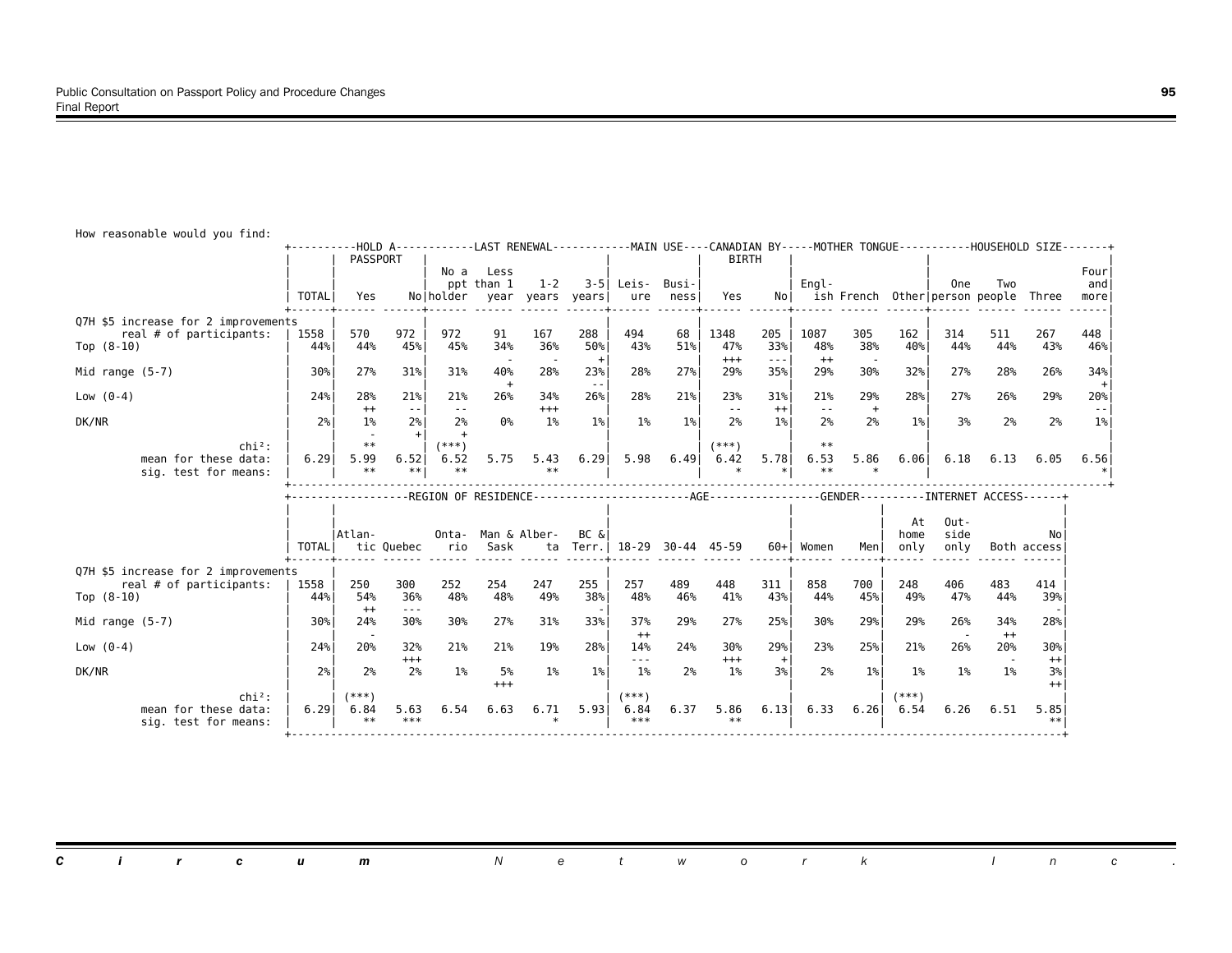|                                     |              |         |          | <b>SEGMENTS-</b> |                                                                                                                                                                                                                                                                                                                                                                                              |             |      | DELIVERY EXPECTATION |        |                | SOURCE $0F---$ |
|-------------------------------------|--------------|---------|----------|------------------|----------------------------------------------------------------------------------------------------------------------------------------------------------------------------------------------------------------------------------------------------------------------------------------------------------------------------------------------------------------------------------------------|-------------|------|----------------------|--------|----------------|----------------|
|                                     |              |         |          |                  |                                                                                                                                                                                                                                                                                                                                                                                              |             |      |                      |        | <b>FUNDING</b> |                |
|                                     |              |         |          |                  | Trus-                                                                                                                                                                                                                                                                                                                                                                                        |             |      |                      |        |                |                |
|                                     |              |         | Feature  | Few              |                                                                                                                                                                                                                                                                                                                                                                                              | ting Strong |      |                      |        | Gene-          | Price          |
|                                     |              | Pri ce  | di si n- |                  | bene-follow-suppor-                                                                                                                                                                                                                                                                                                                                                                          |             | < 5  |                      | $> 5$  | ral            | i ncr-         |
|                                     | <b>TOTAL</b> | averse  | terstd   | fits             | ers                                                                                                                                                                                                                                                                                                                                                                                          | ters        | days | 5 days               | days   | taxes          | eases          |
| Q7H \$5 increase for 2 improvements |              |         |          |                  |                                                                                                                                                                                                                                                                                                                                                                                              |             |      |                      |        |                |                |
| real # of participants:             | 1558         | 229     | 278      | 97               | 347                                                                                                                                                                                                                                                                                                                                                                                          | 445         | 268  | 393                  | 794    | 517            | 979            |
| Top $(8-10)$                        | 44%          | 3%      | 31%      | 19%              | 60%                                                                                                                                                                                                                                                                                                                                                                                          | 67%         | 41%  | 41%                  | 47%    | 35%            | 51%            |
|                                     |              | $- - -$ | - - -    | $- - -$          | $^{+++}$                                                                                                                                                                                                                                                                                                                                                                                     | $^{+++}$    |      |                      | $^{+}$ | $\frac{1}{2}$  | $^{+++}$       |
| Mid range $(5-7)$                   | 30%          | 22%     | 38%      | 38%              | 31%                                                                                                                                                                                                                                                                                                                                                                                          | 26%         | 32%  | 32%                  | 28%    | 34%            | 27%            |
|                                     |              | $ -$    | $^{++}$  |                  |                                                                                                                                                                                                                                                                                                                                                                                              |             |      |                      |        | $^{++}$        | $\frac{1}{2}$  |
| Low $(0-4)$                         | 24%          | 74%     | 30%      | 43%              | 8%                                                                                                                                                                                                                                                                                                                                                                                           | 6%          | 26%  | 26%                  | 23%    | 30%            | 20%            |
|                                     |              | $+++$   | $+$      | $^{+++}$         | $\frac{1}{2} \frac{1}{2} \frac{1}{2} \frac{1}{2} \frac{1}{2} \frac{1}{2} \frac{1}{2} \frac{1}{2} \frac{1}{2} \frac{1}{2} \frac{1}{2} \frac{1}{2} \frac{1}{2} \frac{1}{2} \frac{1}{2} \frac{1}{2} \frac{1}{2} \frac{1}{2} \frac{1}{2} \frac{1}{2} \frac{1}{2} \frac{1}{2} \frac{1}{2} \frac{1}{2} \frac{1}{2} \frac{1}{2} \frac{1}{2} \frac{1}{2} \frac{1}{2} \frac{1}{2} \frac{1}{2} \frac{$ | $- - -$     |      |                      |        | $^{+++}$       | $- - - -$      |
| DK/NR                               | 2%           | 1%      | 0%       | 0%               | 0%                                                                                                                                                                                                                                                                                                                                                                                           | 0%          | 1%   | 1%                   | 1%     | 1%             | 2%             |
| $chi^2$ :                           |              | $(***)$ |          |                  |                                                                                                                                                                                                                                                                                                                                                                                              |             |      |                      |        | ***            |                |
| mean for these data:                | 6.29         | 2.12    | 5.66     | 4.50             | 7.81                                                                                                                                                                                                                                                                                                                                                                                         | 7.95        | 6.08 | 6.06                 | 6.43   | 5.61           | 6.78           |
| sig. test for means:                |              | ***     | ***      | ***              | ***                                                                                                                                                                                                                                                                                                                                                                                          | ***         |      |                      | $\ast$ | ***            | $***$          |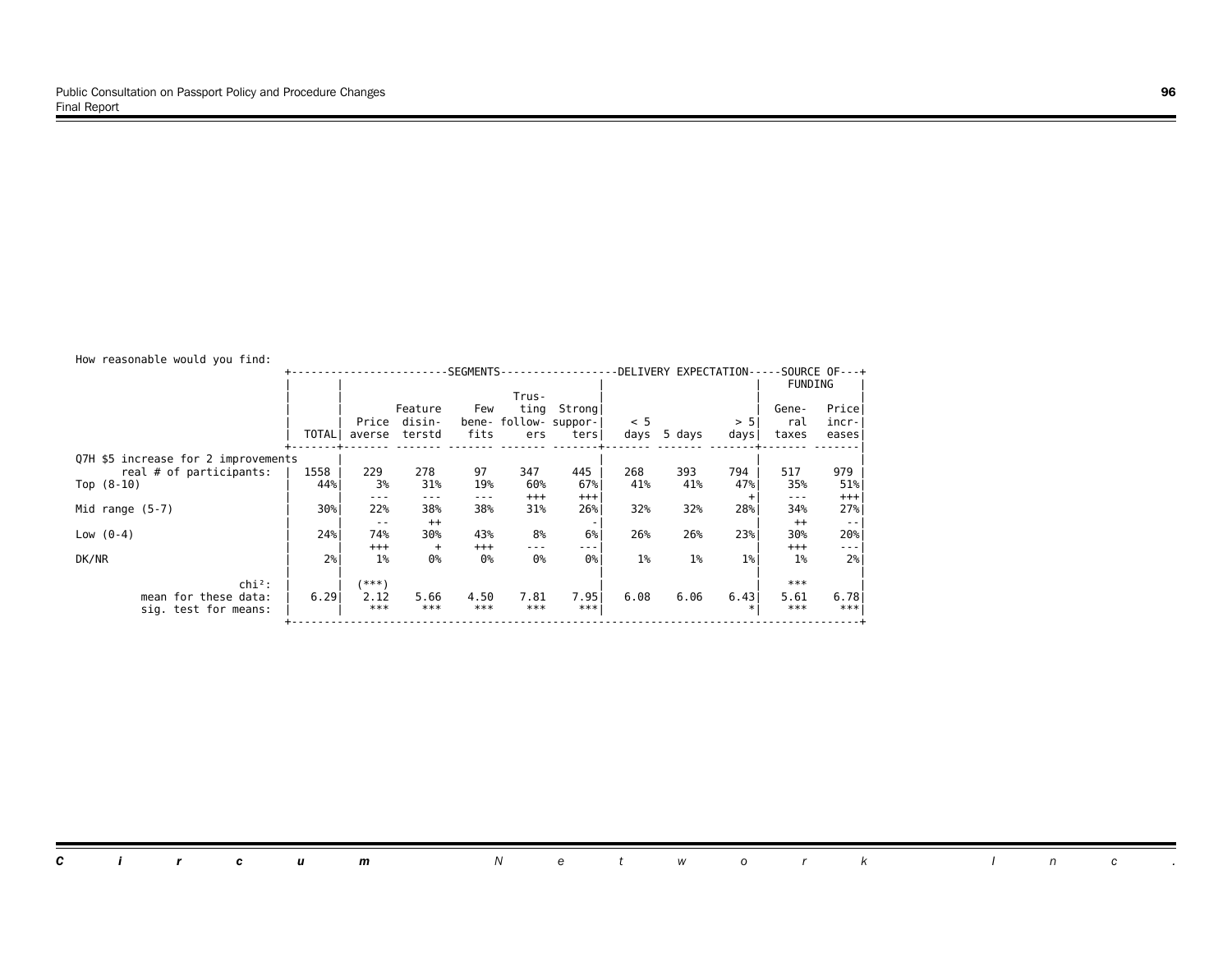|                                                           |              | <b>PASSPORT</b>      |                |                                    |                          |            |                  |                                            |               | -HOLD A------------LAST RENEWAL------------MAIN USE----CANADIAN BY-----MOTHER TONGUE----------HOUSEHOLD SIZE-------+<br><b>BIRTH</b> |                 |               |                                         |                     |                          |            |                   |                                                                                                                                                                                                                                                                                                                                                                                                    |
|-----------------------------------------------------------|--------------|----------------------|----------------|------------------------------------|--------------------------|------------|------------------|--------------------------------------------|---------------|--------------------------------------------------------------------------------------------------------------------------------------|-----------------|---------------|-----------------------------------------|---------------------|--------------------------|------------|-------------------|----------------------------------------------------------------------------------------------------------------------------------------------------------------------------------------------------------------------------------------------------------------------------------------------------------------------------------------------------------------------------------------------------|
|                                                           | <b>TOTAL</b> | Yes                  |                | No a<br>No holder year years years | Less<br>ppt than 1       | $1 - 2$    |                  | $3-5$ Leis-Busi-                           | $ure$ ness    | Yes                                                                                                                                  |                 | $Engl -$      | No ish French Other person people Three |                     | 0ne                      | Two        |                   | Four<br>and<br>more                                                                                                                                                                                                                                                                                                                                                                                |
| Q7I \$5 for picking up a new passport at the<br>counter   |              |                      |                |                                    |                          |            |                  |                                            |               |                                                                                                                                      |                 |               |                                         |                     |                          |            |                   |                                                                                                                                                                                                                                                                                                                                                                                                    |
| real # of participants:<br>Top $(8-10)$                   | 1558<br>25%  | 570<br>25%           | 972<br>25%     | 972<br>25%                         | 91<br>16%                | 167<br>27% | 288<br>26%       | 494<br>25%                                 | 68<br>26%     | 1348<br>26%                                                                                                                          | 205<br>21%      | 1087<br>27%   | 305<br>28%                              | 162<br>19%          | 314<br>28%               | 511<br>22% | 267<br>24%        | 448<br>28%                                                                                                                                                                                                                                                                                                                                                                                         |
| Mid range $(5-7)$                                         | 22%          | 19%<br>$- -$         | 24%<br>$^{++}$ | 24%<br>$+$                         | 20%                      | 18%        | 19%              | 19%                                        | 16%           | 22%                                                                                                                                  | 23%             | 20%           | 26%                                     | 26%                 | 17%                      | 22%        | 22%               | 24%                                                                                                                                                                                                                                                                                                                                                                                                |
| Low $(0-4)$                                               | 49%          | 53%                  | 47%            | 47%<br>$\sim$ $\sim$               | 60%                      | 50%        | 54%              | 52%                                        | 56%           | 49%                                                                                                                                  | 51%             | 50%           | 43%                                     | 52%                 | 49%                      | 52%        | 50%               | 47%                                                                                                                                                                                                                                                                                                                                                                                                |
| DK/NR                                                     | 3%           | $\overline{+}$<br>3% | 3%             | 3%                                 | $\ddot{}$<br>4%          | 5%         | 1%               | 3%                                         | $2\%$         | 3%                                                                                                                                   | 5%              | 3%            | 4%                                      | 4%                  | 6%<br>$^{++}$            | 5%         | 5%                | 1%<br>$\frac{1}{2} \frac{1}{2} \frac{1}{2} \frac{1}{2} \frac{1}{2} \frac{1}{2} \frac{1}{2} \frac{1}{2} \frac{1}{2} \frac{1}{2} \frac{1}{2} \frac{1}{2} \frac{1}{2} \frac{1}{2} \frac{1}{2} \frac{1}{2} \frac{1}{2} \frac{1}{2} \frac{1}{2} \frac{1}{2} \frac{1}{2} \frac{1}{2} \frac{1}{2} \frac{1}{2} \frac{1}{2} \frac{1}{2} \frac{1}{2} \frac{1}{2} \frac{1}{2} \frac{1}{2} \frac{1}{2} \frac{$ |
| $chi^2$ :<br>mean for these data:<br>sig. test for means: | 4.15         | $\ast$<br>3.84       | 4.35           | $(*)$<br>4.35<br>$**$              | 3.16<br>$**$             | 3.95       | 3.91             | 3.92                                       | 3.58          | 4.20                                                                                                                                 | 3.94            | $***$<br>4.14 | 4.49                                    | 3.84                | $***$<br>4.16            | 3.86       | 4.05              | 4.40                                                                                                                                                                                                                                                                                                                                                                                               |
|                                                           |              |                      |                |                                    |                          |            |                  | - REGION OF RESIDENCE--------------------- |               | - AGE---------------- GENDER--------- INTERNET ACCESS------+                                                                         |                 |               |                                         |                     |                          |            |                   |                                                                                                                                                                                                                                                                                                                                                                                                    |
|                                                           | <b>TOTAL</b> | Atl an-              | tic Quebec     | Onta-                              | Man & Alber-<br>rio Sask |            | BC &<br>ta Terr. |                                            |               | 18-29 30-44 45-59                                                                                                                    |                 | $60+1$ Women  | Men                                     | At<br>home<br>onl y | $0$ ut-<br>side<br>onl y |            | No<br>Both access |                                                                                                                                                                                                                                                                                                                                                                                                    |
| Q7I \$5 for picking up a new passport at the<br>counter   |              |                      |                |                                    |                          |            |                  |                                            |               |                                                                                                                                      |                 |               |                                         |                     |                          |            |                   |                                                                                                                                                                                                                                                                                                                                                                                                    |
| real # of participants:<br>Top $(8-10)$                   | 1558<br>25%  | 250<br>40%           | 300<br>23%     | 252<br>24%                         | 254<br>28%               | 247<br>25% | 255<br>19%       | 257<br>26%                                 | 489<br>23%    | 448<br>29%                                                                                                                           | 311<br>24%      | 858<br>25%    | 700<br>26%                              | 248<br>28%          | 406<br>23%               | 483<br>25% | 414<br>26%        |                                                                                                                                                                                                                                                                                                                                                                                                    |
| Mid range $(5-7)$                                         | 22%          | $^{+++}$<br>17%      | 26%            | 22%                                | 17%                      | 21%        | 23%              | 32%<br>$^{+++}$                            | 24%           | 17%                                                                                                                                  | 14%<br>$- - -$  | 22%           | 23%                                     | 25%                 | 21%                      | 24%        | 19%               |                                                                                                                                                                                                                                                                                                                                                                                                    |
| Low $(0-4)$                                               | 49%          | 38%<br>$- - -$       | 48%            | 50%                                | 51%                      | 50%        | 56%              | 41%                                        | 52%           | 51%                                                                                                                                  | 51%             | 50%           | 48%                                     | 46%                 | 51%                      | .50%       | 48%               |                                                                                                                                                                                                                                                                                                                                                                                                    |
| DK/NR                                                     | 3%           | 4%                   | 3%             | 4%                                 | 4%                       | 4%         | 2%               | 1%                                         | 1%<br>$- - -$ | 3%                                                                                                                                   | 10%<br>$^{+++}$ | 4%            | 3%                                      | 1%                  | 5%                       | 1%         | 8%<br>$+++$       |                                                                                                                                                                                                                                                                                                                                                                                                    |
| $chi^2$ :<br>mean for these data:<br>sig. test for means: | 4.15         | $(*)$<br>5.20<br>*** | 4.06           | 4.15                               | 4.22                     | 4.14       | 3.59<br>$* *$    | $***$<br>4.76<br>**                        | 3.93          | 4.13                                                                                                                                 | 3.86            | 4.05          | 4.25                                    | ***<br>4.44         | 3.93                     | 4.07       | 4.27              |                                                                                                                                                                                                                                                                                                                                                                                                    |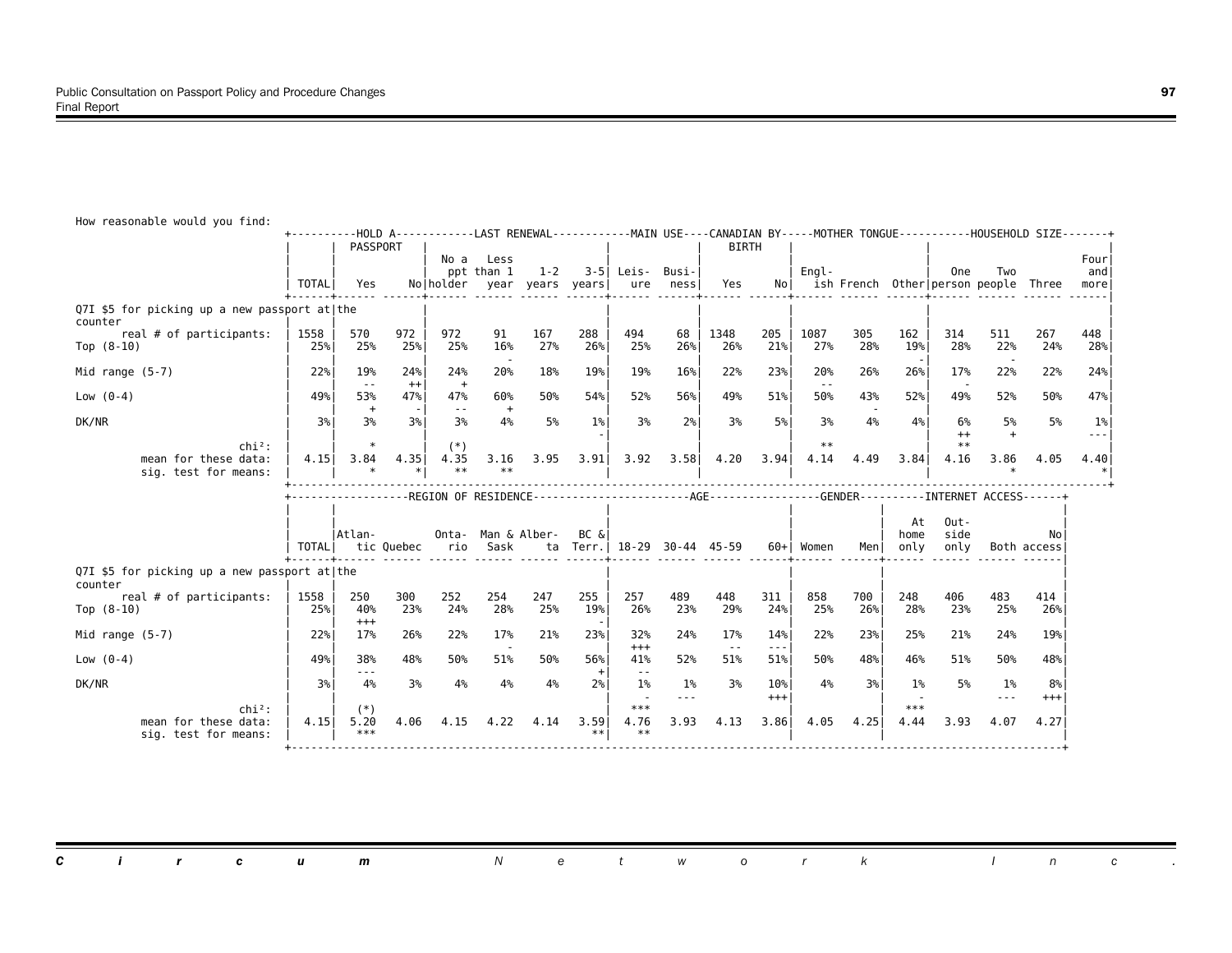|              |         |                                              |                  | <b>SEGMENTS-</b> |                |                                          | DELIVERY EXPECTATION- |       |                 | SOURCE $0F---$ |
|--------------|---------|----------------------------------------------|------------------|------------------|----------------|------------------------------------------|-----------------------|-------|-----------------|----------------|
|              |         |                                              |                  |                  |                |                                          |                       |       | <b>FUNDI NG</b> |                |
|              |         |                                              |                  | Trus-            |                |                                          |                       |       |                 |                |
|              |         | Feature                                      | Few              |                  |                |                                          |                       |       | Gene-           | Pri ce         |
|              |         | di si n-                                     |                  |                  |                | < 5                                      |                       | $> 5$ | ral             | incr-          |
| <b>TOTAL</b> |         | terstd                                       | fits             | ers              | ters           | days                                     | 5 days                | days∣ | taxes           | eases          |
|              |         |                                              |                  |                  |                |                                          |                       |       |                 |                |
|              |         |                                              |                  |                  |                |                                          |                       |       |                 |                |
| 1558         | 229     | 278                                          | 97               | 347              | 445            | 268                                      | 393                   | 794   |                 | 979            |
| 25%          | 5%      | 20%                                          | 18%              | 29%              | 39%            | 28%                                      | 21%                   | 26%   | 22%             | 27%            |
|              | - - -   |                                              |                  |                  | $^{+++}$       |                                          |                       |       |                 |                |
| 22%          | 8%      | 20%                                          | 25%              | 29%              | 27%            | 24%                                      | 27%                   | 19%   | 25%             | 21%            |
|              | $- - -$ |                                              |                  | $^{++}$          | $\overline{+}$ |                                          | $\overline{+}$        | $- -$ |                 |                |
| 49%          | 87%     | 57%                                          | 55%              | 40%              | 32%            | 44%                                      | 50%                   | 51%   | 51%             | 48%            |
|              | $+++$   | $^{++}$                                      |                  | $- - -$          | $- - -$        |                                          |                       |       |                 |                |
|              | 1%      | 2%                                           |                  |                  |                |                                          |                       |       |                 | 4%             |
|              | $(***)$ |                                              |                  |                  |                | $***$                                    |                       |       |                 |                |
| 4.15         | 1.19    | 3.53                                         | 3.67             | 4.84             | 5.78           | 4.53                                     | 3.93                  | 4.06  | 3.95            | 4.25           |
|              | ***     | ***                                          |                  | ***              | ***            | $*$                                      |                       |       |                 |                |
|              | 3%      | Q7I \$5 for picking up a new passport at the | Pri ce<br>averse | 3%               | 3%             | ting Strong<br>bene-follow-suppor-<br>3% | 4%                    | 2%    | 3%              | 517<br>2%      |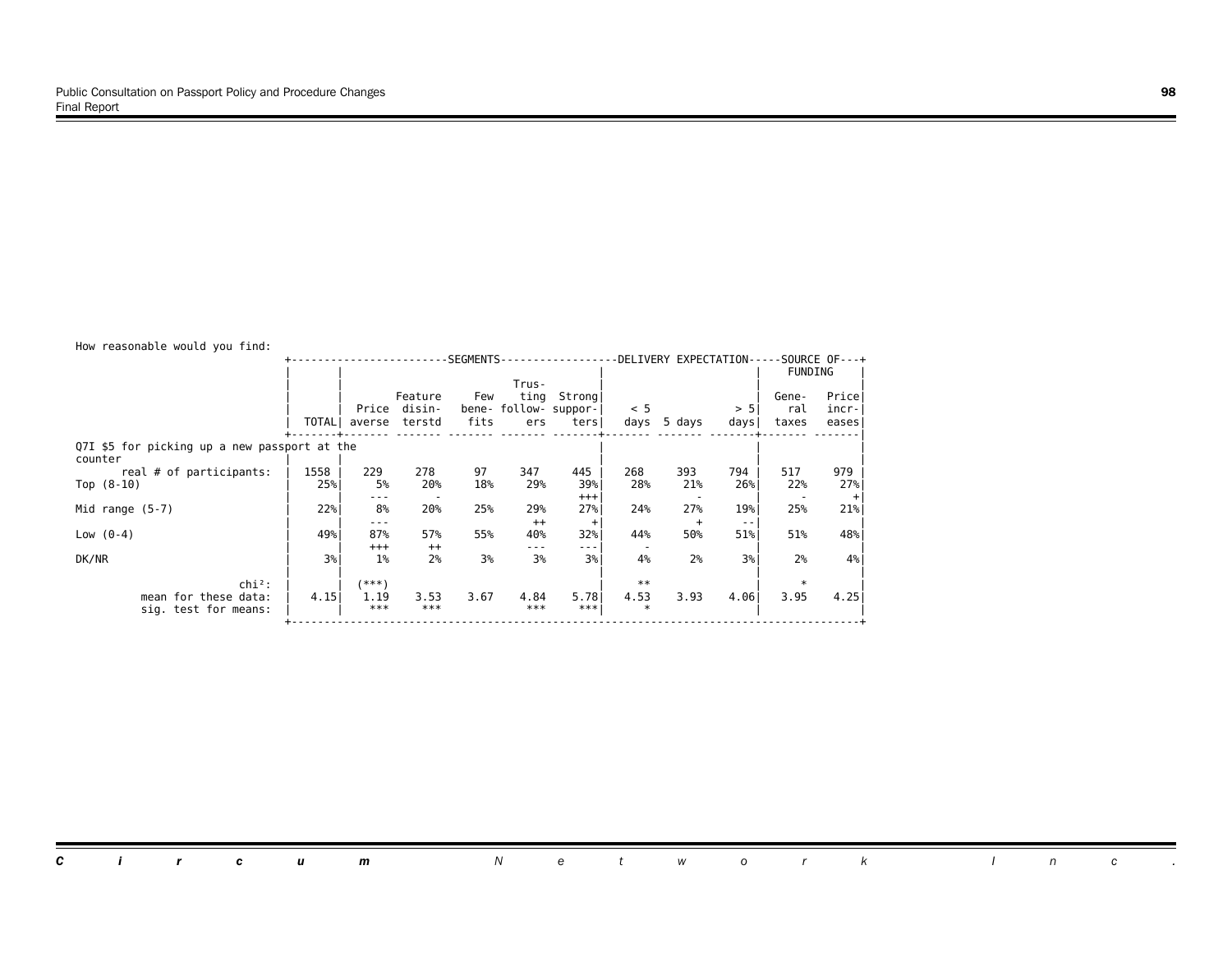|                                                                             |              |                       |                 |                                            |                      |                  |                  |                    |                          | -HOLD A------------LAST RENEWAL------------MAIN USE----CANADIAN BY-----MOTHER TONGUE-----------HOUSEHOLD SIZE- |                |                |                                      |                     |                          |            |                   |                  |
|-----------------------------------------------------------------------------|--------------|-----------------------|-----------------|--------------------------------------------|----------------------|------------------|------------------|--------------------|--------------------------|----------------------------------------------------------------------------------------------------------------|----------------|----------------|--------------------------------------|---------------------|--------------------------|------------|-------------------|------------------|
|                                                                             |              | <b>PASSPORT</b>       |                 | No a                                       | Less<br>ppt than 1   | $1 - 2$          |                  | $3-5$ Leis-        | Busi-                    | <b>BIRTH</b>                                                                                                   |                | $Engl -$       |                                      |                     | <b>One</b>               | Two        |                   | Four<br>and      |
|                                                                             | <b>TOTAL</b> | Yes                   |                 | No   hol der                               |                      | year years years |                  | ure                | ness                     | Yes                                                                                                            | No l           |                | ish French Other person people Three |                     |                          |            |                   | more             |
| Q8 \$10 increase for all changes<br>real # of participants:                 | 1558         | 570                   | 972             | 972                                        | 91                   | 167              | 288              | 494                | 68                       | 1348                                                                                                           | 205            | 1087           | 305                                  | 162                 | 314                      | 511        | 267               | 448              |
| Top $(8-10)$                                                                | 38%          | 34%<br>$- -$          | 41%<br>$^{++}$  | 41%<br>$^{++}$                             | 27%                  | 34%              | 35%              | 34%                | 42%                      | 40%                                                                                                            | 33%            | 41%<br>$^{++}$ | 36%                                  | 32%                 | 39%                      | 36%        | 32%               | 42%<br>$\ddot{}$ |
| Mid range $(5-7)$                                                           | 37%          | 40%                   | 35%             | 35%                                        | 33%                  | 43%              | 42%              | 41%                | 39%                      | 37%                                                                                                            | 39%            | 33%<br>$- -$   | 38%                                  | 46%<br>$^{++}$      | 30%                      | 37%        | 40%               | 37%              |
| Low $(0-4)$                                                                 | 23%          | 24%                   | 22%             | 22%                                        | 39%<br>$^{+++}$      | 18%              | 23%              | 24%                | 19%                      | 22%                                                                                                            | 26%            | 23%            | 25%                                  | 20%                 | 26%                      | 24%        | 26%               | 20%              |
| DK/NR                                                                       | 2%           | 2%                    | $2\%$           | $2\%$                                      | 1%                   | 4%<br>$^{++}$    | $1\%$            | 2%                 | 0%                       | $2\%$                                                                                                          | $2\%$          | 2%             | 1%                                   | $2\%$               | 5%<br>$^{+++}$           | 3%         | 2%                | 0%<br>$- -$      |
| $chi^2$ :<br>mean for these data:<br>sig. test for means:                   | 6.09         | 5.81<br>**            | 6.27<br>$**$    | $(***)$<br>6.27<br>$* *$                   | 4.96<br>$**$         | 6.08             | 5.93             | 5.82               | 6.54                     | 6.18                                                                                                           | 5.76           | $***$<br>6.20  | 5.92                                 | 5.96                | $(***)$<br>6.00          | 5.96       | 5.79              | 6.35             |
|                                                                             |              |                       |                 | - REGION OF RESIDENCE--------------------- |                      |                  |                  |                    |                          | - AGE----------------GENDER---------- INTERNET ACCESS------+                                                   |                |                |                                      |                     |                          |            |                   |                  |
|                                                                             | <b>TOTAL</b> | Atl an-               | tic Quebec      | Onta-<br>rio                               | Man & Alber-<br>Sask |                  | BC &<br>ta Terr. |                    |                          | 18-29 30-44 45-59                                                                                              |                | $60+1$ Women   | Men                                  | At<br>home<br>onl y | $0$ ut-<br>side<br>onl y |            | No<br>Both access |                  |
|                                                                             |              |                       |                 |                                            |                      |                  |                  |                    |                          |                                                                                                                |                |                |                                      |                     |                          |            |                   |                  |
| Q8 \$10 increase for all changes<br>real # of participants:<br>Top $(8-10)$ | 1558<br>38%  | 250<br>49%            | 300<br>32%      | 252<br>39%                                 | 254<br>41%           | 247<br>44%       | 255<br>34%       | 257<br>44%         | 489<br>34%               | 448<br>41%                                                                                                     | 311<br>36%     | 858<br>35%     | 700<br>41%                           | 248<br>42%          | 406<br>37%               | 483<br>39% | 414<br>35%        |                  |
| Mid range $(5-7)$                                                           | 37%          | $^{+++}$<br>30%       | 36%             | 41%                                        | 33%                  | 31%              | 39%              | 42%                | $\sim$ $-$<br>41%<br>$+$ | 30%<br>$- - -$                                                                                                 | 32%            | 41%<br>$^{++}$ | $^{+}$<br>33%<br>$- -$               | 38%                 | 38%                      | 39%        | 34%               |                  |
| Low $(0-4)$                                                                 | 23%          | 18%                   | 31%<br>$^{+++}$ | 18%                                        | 22%                  | 23%              | 26%              | 13%<br>$- - -$     | 24%                      | 28%<br>$^{++}$                                                                                                 | 26%            | 22%            | 24%                                  | 20%                 | 24%                      | 21%        | 27%               |                  |
| DK/NR                                                                       | 2%           | 2%                    | 1%              | 2%                                         | 4%<br>$^{++}$        | 1%               | 1%               | 1%                 | 1%                       | 1%                                                                                                             | 5%<br>$^{+++}$ | 2%             | 2%                                   | 1%                  | 1%                       | 1%         | 5%<br>$^{+++}$    |                  |
| $chi^2$ :<br>mean for these data:<br>sig. test for means:                   | 6.09         | $(***)$<br>6.64<br>** | 5.46<br>***     | 6.35                                       | 6.23                 | 6.34             | 5.90             | ***<br>6.81<br>*** | 5.97                     | 6.00                                                                                                           | 5.66           | $\ast$<br>6.09 | 6.10                                 | $(***)$<br>6.40     | 6.13                     | 6.13       | 5.80              |                  |

|  |  | <b>Circum</b> Network Inc. |  |  |  |  |  |  |
|--|--|----------------------------|--|--|--|--|--|--|
|  |  |                            |  |  |  |  |  |  |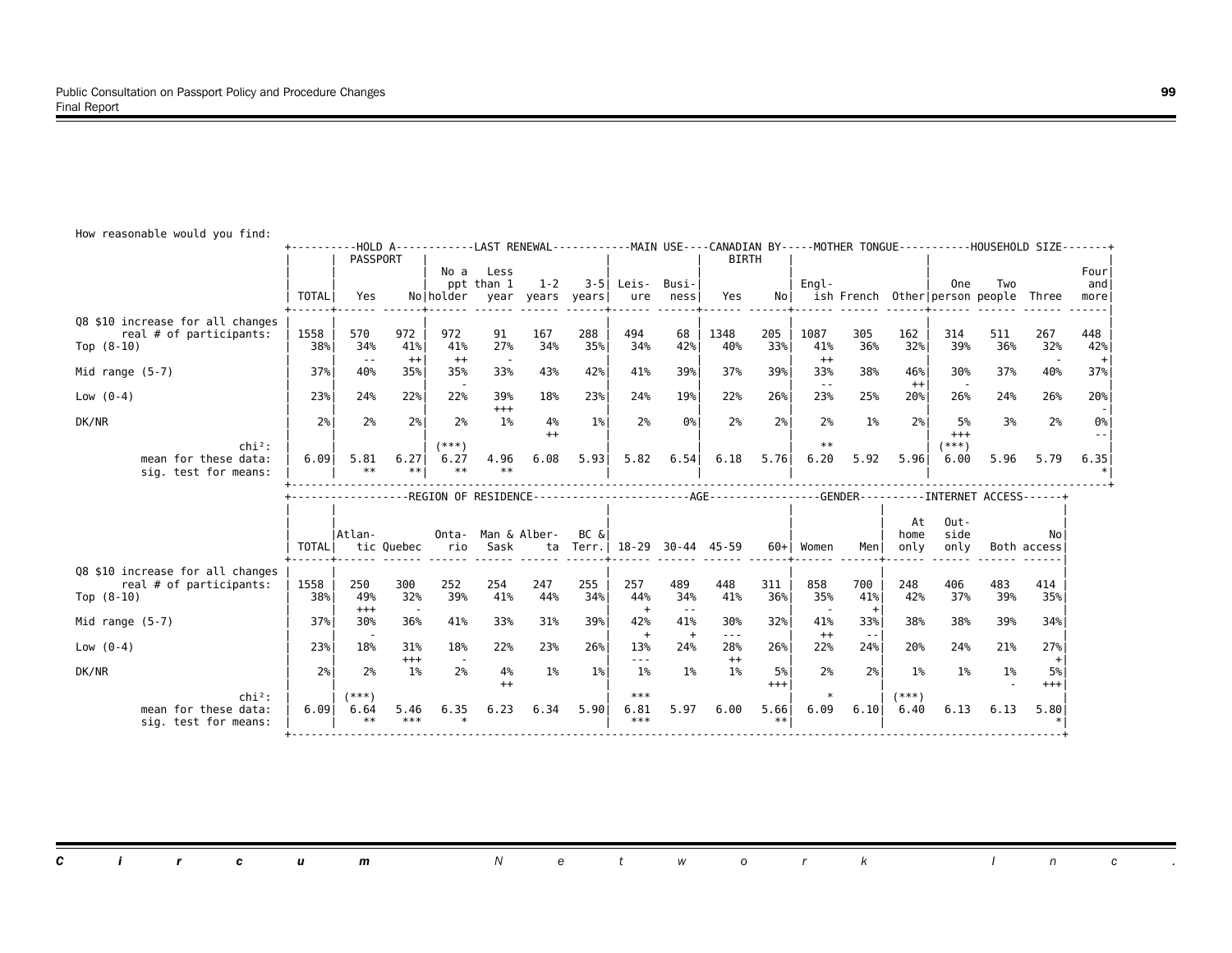|                                  |              |                                                                                                                                                                                                                                                                                                                                                                                              |          | <b>SEGMENTS-</b> |                                                                                                                                                                                                                                                                                                                                                                                              |             |      | DELIVERY EXPECTATION |        |                | SOURCE $0F---$ |
|----------------------------------|--------------|----------------------------------------------------------------------------------------------------------------------------------------------------------------------------------------------------------------------------------------------------------------------------------------------------------------------------------------------------------------------------------------------|----------|------------------|----------------------------------------------------------------------------------------------------------------------------------------------------------------------------------------------------------------------------------------------------------------------------------------------------------------------------------------------------------------------------------------------|-------------|------|----------------------|--------|----------------|----------------|
|                                  |              |                                                                                                                                                                                                                                                                                                                                                                                              |          |                  |                                                                                                                                                                                                                                                                                                                                                                                              |             |      |                      |        | <b>FUNDING</b> |                |
|                                  |              |                                                                                                                                                                                                                                                                                                                                                                                              |          |                  | Trus-                                                                                                                                                                                                                                                                                                                                                                                        |             |      |                      |        |                |                |
|                                  |              |                                                                                                                                                                                                                                                                                                                                                                                              | Feature  | Few              |                                                                                                                                                                                                                                                                                                                                                                                              | ting Strong |      |                      |        | Gene-          | Pri ce         |
|                                  |              | Pri ce                                                                                                                                                                                                                                                                                                                                                                                       | di si n- |                  | bene-follow-suppor-                                                                                                                                                                                                                                                                                                                                                                          |             | < 5  |                      | > 5    | ral            | i ncr-         |
|                                  | <b>TOTAL</b> | averse                                                                                                                                                                                                                                                                                                                                                                                       | terstd   | fits             | ers                                                                                                                                                                                                                                                                                                                                                                                          | ters        | days | 5 days               | days   | taxes          | eases          |
| Q8 \$10 increase for all changes |              |                                                                                                                                                                                                                                                                                                                                                                                              |          |                  |                                                                                                                                                                                                                                                                                                                                                                                              |             |      |                      |        |                |                |
| real # of participants:          | 1558         | 229                                                                                                                                                                                                                                                                                                                                                                                          | 278      | 97               | 347                                                                                                                                                                                                                                                                                                                                                                                          | 445         | 268  | 393                  | 794    | 517            | 979            |
| Top $(8-10)$                     | 38%          | 1%                                                                                                                                                                                                                                                                                                                                                                                           | 23%      | 29%              | 49%                                                                                                                                                                                                                                                                                                                                                                                          | 61%         | 36%  | 40%                  | 36%    | 29%            | 44%            |
|                                  |              | $- - -$                                                                                                                                                                                                                                                                                                                                                                                      | - - -    |                  | $^{+++}$                                                                                                                                                                                                                                                                                                                                                                                     | $^{+++}$    |      |                      |        | $\frac{1}{2}$  | $^{+++}$       |
| Mid range $(5-7)$                | 37%          | 26%                                                                                                                                                                                                                                                                                                                                                                                          | 51%      | 36%              | 39%                                                                                                                                                                                                                                                                                                                                                                                          | 34%         | 36%  | 34%                  | 41%    | 39%            | 36%            |
|                                  |              | $\frac{1}{2} \frac{1}{2} \frac{1}{2} \frac{1}{2} \frac{1}{2} \frac{1}{2} \frac{1}{2} \frac{1}{2} \frac{1}{2} \frac{1}{2} \frac{1}{2} \frac{1}{2} \frac{1}{2} \frac{1}{2} \frac{1}{2} \frac{1}{2} \frac{1}{2} \frac{1}{2} \frac{1}{2} \frac{1}{2} \frac{1}{2} \frac{1}{2} \frac{1}{2} \frac{1}{2} \frac{1}{2} \frac{1}{2} \frac{1}{2} \frac{1}{2} \frac{1}{2} \frac{1}{2} \frac{1}{2} \frac{$ | $^{+++}$ |                  |                                                                                                                                                                                                                                                                                                                                                                                              |             |      |                      | $^{+}$ |                |                |
| Low $(0-4)$                      | 23%          | 72%                                                                                                                                                                                                                                                                                                                                                                                          | 26%      | 33%              | 10%                                                                                                                                                                                                                                                                                                                                                                                          | 5%          | 26%  | 25%                  | 22%    | 31%            | 18%            |
|                                  |              | $+++$                                                                                                                                                                                                                                                                                                                                                                                        |          |                  | $\frac{1}{2} \frac{1}{2} \frac{1}{2} \frac{1}{2} \frac{1}{2} \frac{1}{2} \frac{1}{2} \frac{1}{2} \frac{1}{2} \frac{1}{2} \frac{1}{2} \frac{1}{2} \frac{1}{2} \frac{1}{2} \frac{1}{2} \frac{1}{2} \frac{1}{2} \frac{1}{2} \frac{1}{2} \frac{1}{2} \frac{1}{2} \frac{1}{2} \frac{1}{2} \frac{1}{2} \frac{1}{2} \frac{1}{2} \frac{1}{2} \frac{1}{2} \frac{1}{2} \frac{1}{2} \frac{1}{2} \frac{$ | $- - -$     |      |                      |        | $^{+++}$       | $- - - -$      |
| DK/NR                            | 2%           | 1%                                                                                                                                                                                                                                                                                                                                                                                           | 1%       | 2%               | 2%                                                                                                                                                                                                                                                                                                                                                                                           | 0%          | 2%   | 1%                   | 1%     | 1%             | 1%             |
| $chi^2$ :                        |              | $(***)$                                                                                                                                                                                                                                                                                                                                                                                      |          |                  |                                                                                                                                                                                                                                                                                                                                                                                              |             |      |                      |        | ***            |                |
| mean for these data:             | 6.09         | 2.55                                                                                                                                                                                                                                                                                                                                                                                         | 5.56     | 5.15             | 7.06                                                                                                                                                                                                                                                                                                                                                                                         | 7.73        | 5.86 | 6.01                 | 6.12   | 5.50           | 6.51           |
| sig. test for means:             |              | ***                                                                                                                                                                                                                                                                                                                                                                                          | ***      | $***$            | ***                                                                                                                                                                                                                                                                                                                                                                                          | ***         |      |                      |        | ***            | $***$          |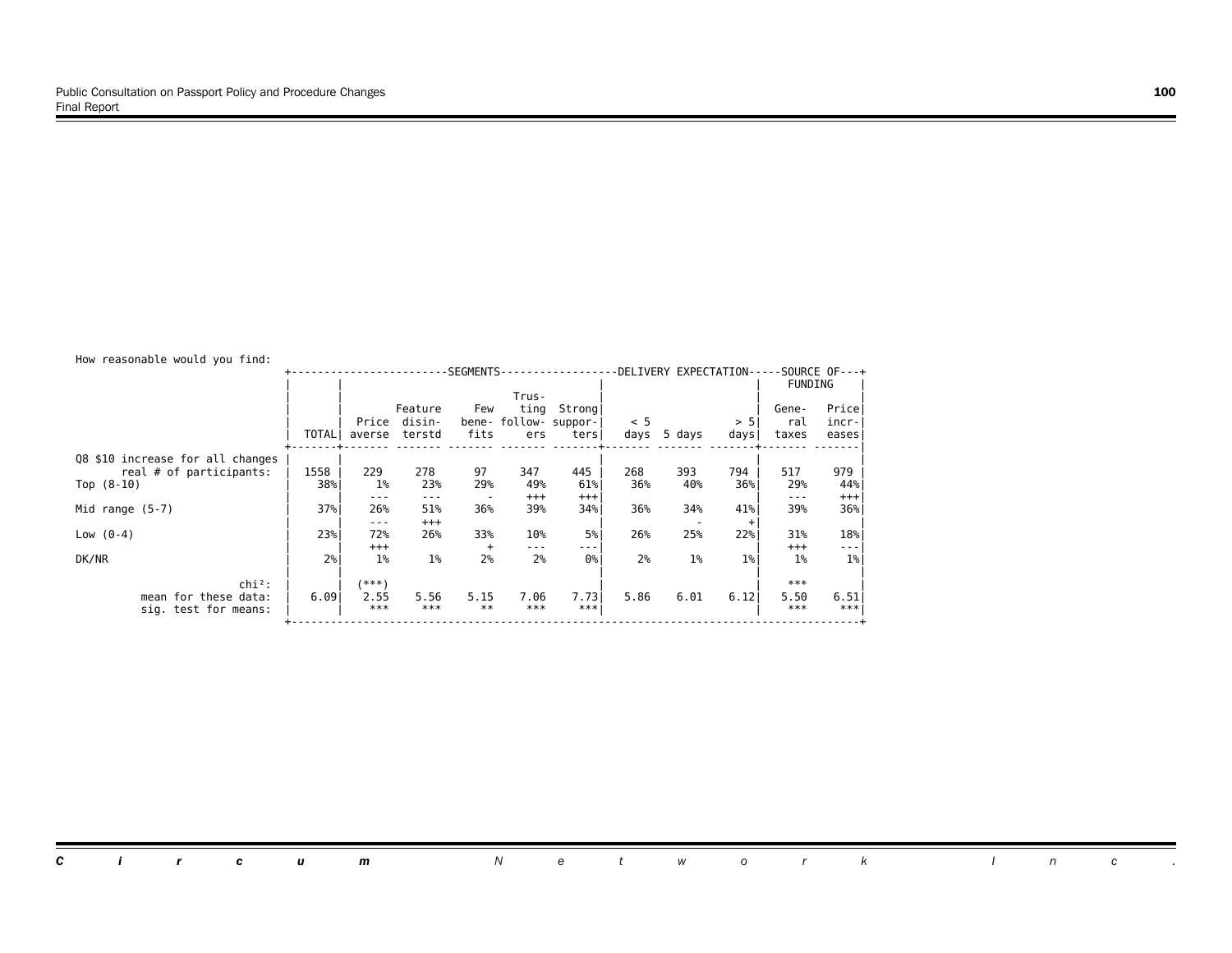| which one of the forfowing two positions is crosest to your pornt of view |              |                 | $-HOLD$ A---                                                                                                                                                                                                                                                                                                                                                                                 |                      |              |                |          |         |           | --LAST RENEWAL------------MAIN USE----CANADIAN BY-----MOTHER TONGUE-----------HOUSEHOLD SIZE-- |                 |          |                |            |                                |     |             |           |
|---------------------------------------------------------------------------|--------------|-----------------|----------------------------------------------------------------------------------------------------------------------------------------------------------------------------------------------------------------------------------------------------------------------------------------------------------------------------------------------------------------------------------------------|----------------------|--------------|----------------|----------|---------|-----------|------------------------------------------------------------------------------------------------|-----------------|----------|----------------|------------|--------------------------------|-----|-------------|-----------|
|                                                                           |              | <b>PASSPORT</b> |                                                                                                                                                                                                                                                                                                                                                                                              |                      |              |                |          |         |           | <b>BI RTH</b>                                                                                  |                 |          |                |            |                                |     |             |           |
|                                                                           |              |                 |                                                                                                                                                                                                                                                                                                                                                                                              | No a                 | Less         |                |          |         |           |                                                                                                |                 |          |                |            |                                |     |             | Four      |
|                                                                           |              |                 |                                                                                                                                                                                                                                                                                                                                                                                              |                      | ppt than 1   | $1 - 2$        | $3 - 5$  | Lei s-  | Busi -    |                                                                                                |                 | $Engl -$ |                |            | <b>One</b>                     | Two |             | and       |
|                                                                           | <b>TOTAL</b> | Yes             |                                                                                                                                                                                                                                                                                                                                                                                              | No   hol der         |              | year years     | years    | ure     | ness      | Yes                                                                                            | No <sub>1</sub> |          |                |            | ish French Other person people |     | Three       | more      |
| Q9                                                                        |              |                 |                                                                                                                                                                                                                                                                                                                                                                                              |                      |              |                |          |         |           |                                                                                                |                 |          |                |            |                                |     |             |           |
| real # of participants:                                                   | 1558         | 570             | 972                                                                                                                                                                                                                                                                                                                                                                                          | 972                  | 91           | 167            | 288      | 494     | 68        | 1348                                                                                           | 205             | 1087     | 305            | 162        | 314                            | 511 | 267         | 448       |
| Paid out of general taxes                                                 | 35%          | 42%             | 30%                                                                                                                                                                                                                                                                                                                                                                                          | 30%                  | 48%          | 37%            | 43%      | 43%     | 31%       | 33%                                                                                            | 44%             | 34%      | 25%            | 51%        | 30%                            | 31% | 39%         | 38%       |
|                                                                           |              | $^{+++}$        | $\frac{1}{2} \frac{1}{2} \frac{1}{2} \frac{1}{2} \frac{1}{2} \frac{1}{2} \frac{1}{2} \frac{1}{2} \frac{1}{2} \frac{1}{2} \frac{1}{2} \frac{1}{2} \frac{1}{2} \frac{1}{2} \frac{1}{2} \frac{1}{2} \frac{1}{2} \frac{1}{2} \frac{1}{2} \frac{1}{2} \frac{1}{2} \frac{1}{2} \frac{1}{2} \frac{1}{2} \frac{1}{2} \frac{1}{2} \frac{1}{2} \frac{1}{2} \frac{1}{2} \frac{1}{2} \frac{1}{2} \frac{$ | $- - -$              | $^{++}$      |                | $^{+++}$ |         |           |                                                                                                | $^{++}$         |          | $- - -$        | $^{+++}$   |                                |     |             | $\ddot{}$ |
| Financed through price                                                    | 60%          | 53%             | 66%                                                                                                                                                                                                                                                                                                                                                                                          | 66%                  | 46%          | 56%            | 54%      | 53%     | 59%       | 63%                                                                                            | 51%             | 62%      | 70%            | 47%        | 65%                            | 65% | 56%         | 58%       |
| <i>i</i> ncreases                                                         |              | $- - -$         | $+++$                                                                                                                                                                                                                                                                                                                                                                                        | $+++$                | $- -$        |                | $- -$    |         |           | $^{++}$                                                                                        | $ -$            |          | $^{+++}$       | $- - -$    |                                |     |             |           |
| DK/NR                                                                     | 4%           | 5%              | 4%                                                                                                                                                                                                                                                                                                                                                                                           | 4%                   | 6%           | 7%             | $3\%$    | 4%      | 10%       | 4%                                                                                             | 4%              | 4%       | 6%             | 3%         | 6%                             | 4%  | 4%          | 4%        |
| chi <sup>2</sup> :                                                        |              | ***             |                                                                                                                                                                                                                                                                                                                                                                                              | $(***)$              |              | $\overline{+}$ |          |         | $\ddot{}$ | $**$                                                                                           |                 | $***$    |                |            |                                |     |             |           |
|                                                                           |              |                 |                                                                                                                                                                                                                                                                                                                                                                                              |                      |              |                |          |         |           |                                                                                                |                 |          |                |            |                                |     |             |           |
|                                                                           |              |                 |                                                                                                                                                                                                                                                                                                                                                                                              | REGION OF RESIDENCE- |              |                |          |         | AGE-      |                                                                                                | .               |          | <b>GENDER-</b> | .          | --INTERNET ACCESS------+       |     |             |           |
|                                                                           |              |                 |                                                                                                                                                                                                                                                                                                                                                                                              |                      |              |                |          |         |           |                                                                                                |                 |          |                |            |                                |     |             |           |
|                                                                           |              | Atlan-          |                                                                                                                                                                                                                                                                                                                                                                                              | Onta-                | Man & Alber- |                | BC &     |         |           |                                                                                                |                 |          |                | At<br>home | $0$ ut-<br>side                |     | No          |           |
|                                                                           | <b>TOTAL</b> |                 | tic Quebec                                                                                                                                                                                                                                                                                                                                                                                   | ri o                 | Sask         | ta             | Terr.    | 18-29   |           | $30-44$ 45-59                                                                                  | $60+$           | Women    | Men            | onl y      | onl y                          |     | Both access |           |
|                                                                           |              |                 |                                                                                                                                                                                                                                                                                                                                                                                              |                      |              |                |          |         |           |                                                                                                |                 |          |                |            |                                |     |             |           |
| Q9<br>real # of participants:                                             | 1558         | 250             | 300                                                                                                                                                                                                                                                                                                                                                                                          | 252                  | 254          | 247            | 255      | 257     | 489       | 448                                                                                            | 311             | 858      | 700            | 248        | 406                            | 483 | 414         |           |
| Paid out of general taxes                                                 | 35%          | 36%             | 27%                                                                                                                                                                                                                                                                                                                                                                                          | 39%                  | 36%          | 35%            | 38%      | 42%     | 37%       | 31%                                                                                            | 26%             | 30%      | 41%            | 44%        | 33%                            | 34% | 33%         |           |
|                                                                           |              |                 | $- - -$                                                                                                                                                                                                                                                                                                                                                                                      |                      |              |                |          | $^{++}$ |           |                                                                                                | $- - -$         | - - -    | $+++$          | $^{++}$    |                                |     |             |           |
| Financed through price                                                    | 60%          | 61%             | 66%                                                                                                                                                                                                                                                                                                                                                                                          | 57%                  | 60%          | 63%            | 59%      | 55%     | 61%       | 64%                                                                                            | 66%             | 66%      | 55%            | 52%        | 64%                            | 61% | 62%         |           |
| <i>i</i> ncreases                                                         |              |                 |                                                                                                                                                                                                                                                                                                                                                                                              |                      |              |                |          |         |           |                                                                                                |                 | $^{+++}$ | $- - -$        | $ -$       |                                |     |             |           |
| DK/NR                                                                     | 4%           | 3%              | 7%                                                                                                                                                                                                                                                                                                                                                                                           | 4%                   | 4%           | $2\%$          | 3%       | 3%      | $2\%$     | 5%                                                                                             | 8%              | 4%       | 4%             | 4%         | 3%                             | 4%  | 6%          |           |
|                                                                           |              |                 | $^{++}$                                                                                                                                                                                                                                                                                                                                                                                      |                      |              |                |          |         | $ -$      |                                                                                                | $^{++}$         |          |                |            |                                |     |             |           |
| $chi^2$ :                                                                 |              | $(*)$           |                                                                                                                                                                                                                                                                                                                                                                                              |                      |              |                |          | ***     |           |                                                                                                |                 | $***$    |                |            |                                |     |             |           |

Which one of the following two positions is closest to your point of view.

|  |  | <b>Circum</b> Network Inc. |  |  |  |  |  |  |
|--|--|----------------------------|--|--|--|--|--|--|
|  |  |                            |  |  |  |  |  |  |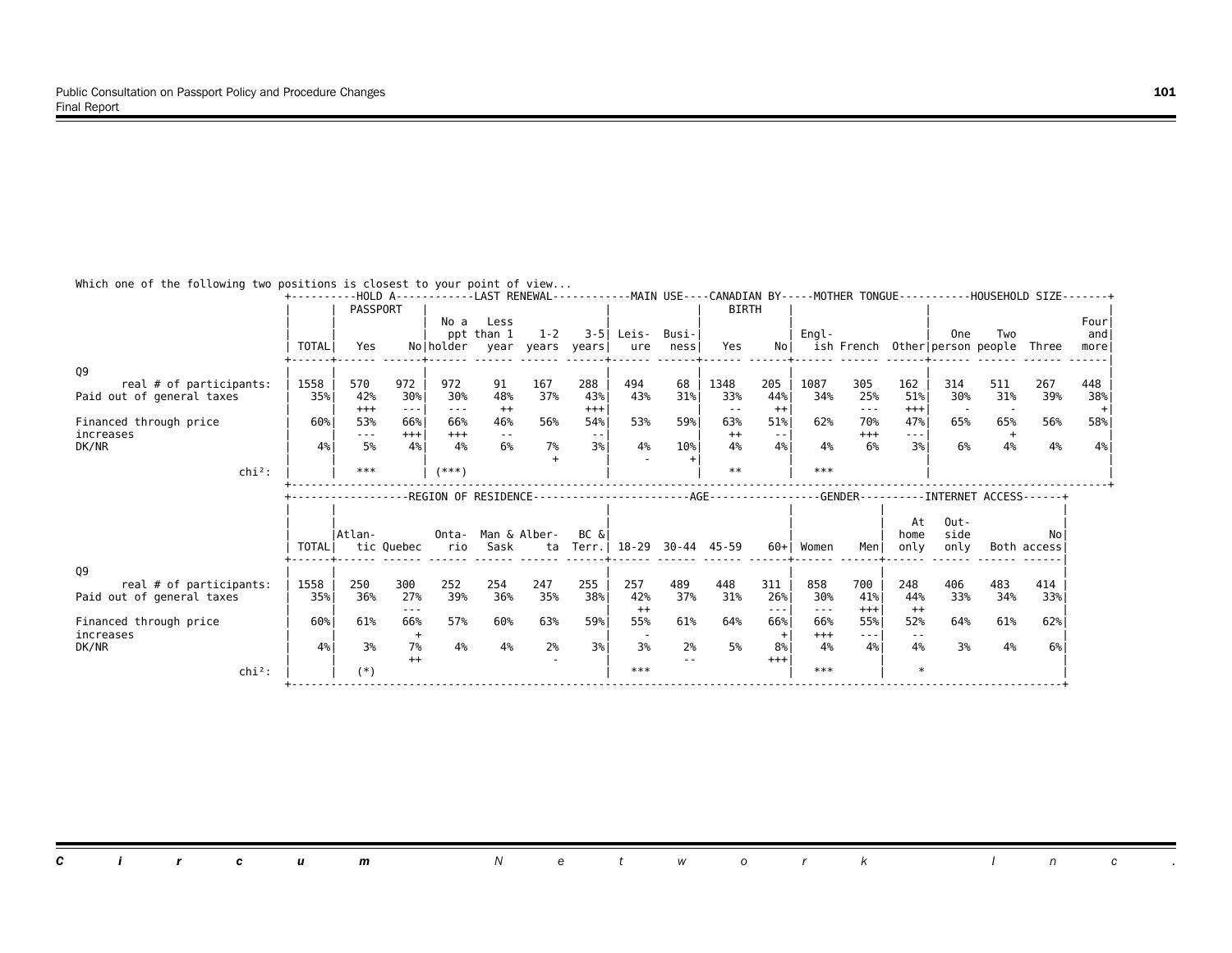#### Which one of the following two positions is closest to your point of view...

|                           |              |               |               | <b>SEGMENTS-</b> |                     |         |         | DELIVERY EXPECTATION |               |                 | SOURCE $0F---$ |
|---------------------------|--------------|---------------|---------------|------------------|---------------------|---------|---------|----------------------|---------------|-----------------|----------------|
|                           |              |               |               |                  |                     |         |         |                      |               | <b>FUNDI NG</b> |                |
|                           |              |               |               |                  | Trus-               |         |         |                      |               |                 |                |
|                           |              |               | Feature       | Few              | ting                | Strong  |         |                      |               | Gene-           | Pri ce         |
|                           |              | Pri ce        | di si n-      |                  | bene-follow-suppor- |         | < 5     |                      | > 5           | ral             | i ncr-         |
|                           | <b>TOTAL</b> |               | averse terstd | fits             | ers                 | ters    | days    | 5 days               | $_{\rm days}$ | taxes           | eases          |
| Q9                        |              |               |               |                  |                     |         |         |                      |               |                 |                |
| real # of participants:   | 1558         | 229           | 278           | 97               | 347                 | 445     | 268     | 393                  | 794           | 517             | 979            |
| Paid out of general taxes | 35%          | 50%           | 28%           | 55%              | 31%                 | 34%     | 39%     | 41%                  | 33%           | 100%            | 0%             |
|                           |              | $^{+++}$      | $- -$         | $^{+++}$         |                     |         |         | $\div$               | $ -$          | $^{+++}$        | $- - -$        |
| Financed through price    | 60%          | 45%           | 69%           | 41%              | 64%                 | 66%     | 54%     | 56%                  | 64%           | 0%              | 100%           |
| increases                 |              | $\frac{1}{2}$ | $^{++}$       | $- - -$          |                     |         | -       |                      | $+++$         | $- - -$         | $^{+++}$       |
| DK/NR                     | 4%           | 5%            | 3%            | 4%               | 5%                  | 1%      | 7%      | 4%                   | $3\%$         | 0%              | 0%             |
|                           |              |               |               |                  | $\ddot{}$           | $- - -$ | $^{++}$ |                      |               |                 |                |
| $chi^2$ :                 |              | $(***)$       |               |                  |                     |         | $***$   |                      |               | ***             |                |
|                           |              |               |               |                  |                     |         |         |                      |               |                 |                |

—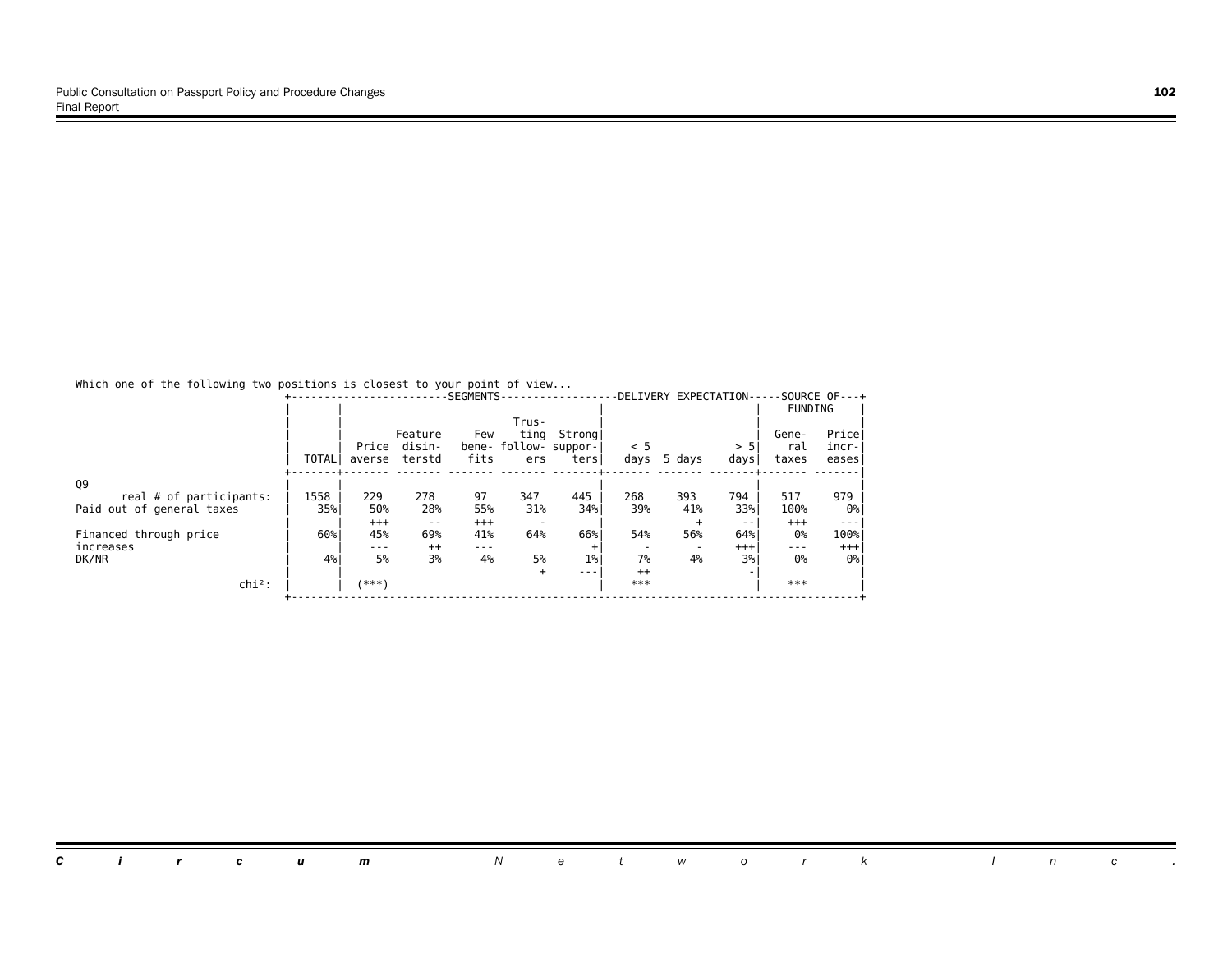|                                                                            |              |                        |            |                      |                                         |                             |                            |                    |                     | HOLD A-----------LAST RENEWAL------------MAIN USE----CANADIAN BY-----MOTHER TONGUE-----------HOUSEHOLD SIZE-------+ |                                 |                   |                                           |                     |                          |            |                   |                     |
|----------------------------------------------------------------------------|--------------|------------------------|------------|----------------------|-----------------------------------------|-----------------------------|----------------------------|--------------------|---------------------|---------------------------------------------------------------------------------------------------------------------|---------------------------------|-------------------|-------------------------------------------|---------------------|--------------------------|------------|-------------------|---------------------|
|                                                                            | <b>TOTAL</b> | <b>PASSPORT</b><br>Yes |            | No a<br>No   hol der | Less<br>ppt than 1                      | $1 - 2$<br>year years years |                            | $3-5$ Leis-<br>ure | Busi -<br>ness      | <b>BIRTH</b><br>Yes                                                                                                 | No <sub>1</sub>                 | Engl-             | ish French Other person people            |                     | <b>One</b>               | Two        | Three             | Four<br>and<br>more |
| $Q10$ Top $(8-10)$<br>real # of participants:<br>\$30 for 48 hours service | 1558<br>34%  | 570<br>36%             | 972<br>33% | 972<br>33%           | 91<br>43%                               | 167<br>36%                  | 288<br>34%                 | 494<br>35%         | 68<br>45%           | 1348<br>33%                                                                                                         | 205<br>37%                      | 1087<br>35%       | 305<br>34%                                | 162<br>31%          | 314<br>32%               | 511<br>35% | 267<br>30%        | 448<br>36%          |
| \$70 for 24 hours service                                                  | 25%          | 28%                    | 23%        | 23%                  | 28%                                     | 25%                         | 31%                        | 27%                | 34%                 | 24%                                                                                                                 | 31%                             | 25%               | 24%                                       | 28%                 | 22%                      | 25%        | 22%               | 28%                 |
| \$150 for out-of-hours service                                             | 21%          | $+$<br>23%             | 20%        | 20%                  | 29%                                     | 20%                         | 24%                        | 22%                | 36%<br>$^{++}$      | 21%                                                                                                                 | 24%                             | 21%               | 22%                                       | 21%                 | 17%                      | 18%        | 19%               | 26%<br>$^{+++}$     |
| Compassionate refund                                                       | 71%          | 71%                    | 71%        | 71%                  | 68%                                     | 69%                         | 74%                        | 72%                | 69%                 | 70%                                                                                                                 | 76%                             | 71%               | 73%                                       | 70%                 | 63%<br>$ -$              | 73%        | 72%               | 72%                 |
| $chi^2$ :                                                                  |              |                        |            |                      |                                         |                             |                            |                    |                     |                                                                                                                     |                                 |                   |                                           |                     |                          |            |                   |                     |
|                                                                            |              |                        |            |                      | REGION OF RESIDENCE-------------------- |                             |                            |                    |                     | $-AGE-$                                                                                                             | <u> - - - - - - - - - - - -</u> |                   | - GENDER---------- INTERNET ACCESS------+ |                     |                          |            |                   |                     |
|                                                                            | <b>TOTAL</b> | Atl an-                | tic Quebec | Onta-<br>rio         | Man & Alber-<br>Sask                    | ta                          | $BC \&$<br>Terr.           |                    | $18-29$ 30-44 45-59 |                                                                                                                     | $60+$                           | Women             | Men                                       | At<br>home<br>onl v | $0$ ut-<br>side<br>onl y |            | No<br>Both access |                     |
| $Q10$ Top $(8-10)$<br>real # of participants:<br>\$30 for 48 hours service | 1558<br>34%  | 250<br>32%             | 300<br>34% | 252<br>30%           | 254<br>37%                              | 247<br>34%                  | 255<br>44%                 | 257<br>32%         | 489<br>38%          | 448<br>36%                                                                                                          | 311<br>28%                      | 858<br>31%        | 700<br>37%                                | 248<br>35%          | 406<br>38%               | 483<br>35% | 414<br>29%        |                     |
| \$70 for 24 hours service                                                  | 25%          | 22%                    | 23%        | 23%                  | 27%                                     | 25%                         | $^{++}$<br>35%<br>$^{+++}$ | 24%                | $+$<br>28%          | 29%                                                                                                                 | $ -$<br>18%<br>$- - -$          | $\sim$ $-$<br>23% | $^{++}$<br>27%                            | 25%                 | 27%                      | 27%        | 21%               |                     |
| \$150 for out-of-hours service                                             | 21%          | 18%                    | 20%        | 20%                  | 21%                                     | 22%                         | 29%                        | 19%                | 29%                 | 22%                                                                                                                 | 12%                             | 18%               | $^{+}$<br>25%                             | 24%                 | 25%                      | 22%        | 15%               |                     |
| Compassionate refund                                                       | 71%          | 77%                    | 72%        | 68%                  | 69%                                     | 69%                         | $^{++}$<br>76%             | 68%                | $^{+++}$<br>76%     | 71%                                                                                                                 | $- - -$<br>69%                  | - - -<br>74%      | $^{+++}$<br>68%                           | 73%                 | $\overline{+}$<br>75%    | 69%        | $- - - -$<br>70%  |                     |
| chi $^2$ :                                                                 |              |                        |            |                      |                                         |                             |                            | ***                | $^{++}$             |                                                                                                                     |                                 | $^{++}$<br>***    | $- -$                                     | $**$                |                          |            |                   |                     |

*Circum Network Inc .*

-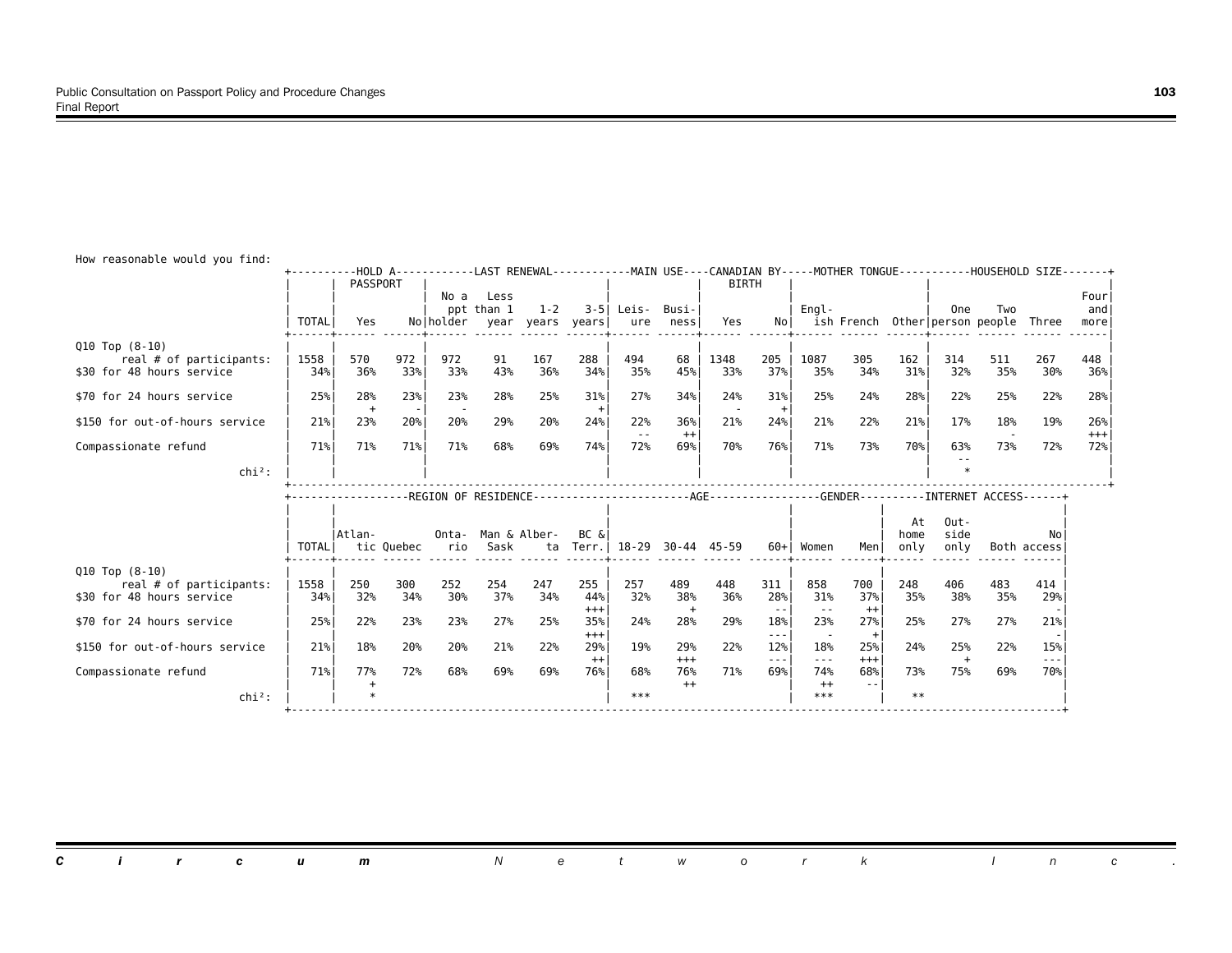|                                |              |         |               | <b>SEGMENTS-</b> |                     |          |         | DELIVERY EXPECTATION- |               |                | SOURCE $0F---$ |
|--------------------------------|--------------|---------|---------------|------------------|---------------------|----------|---------|-----------------------|---------------|----------------|----------------|
|                                |              |         |               |                  |                     |          |         |                       |               | <b>FUNDING</b> |                |
|                                |              |         |               |                  | Trus-               |          |         |                       |               |                |                |
|                                |              |         | Feature       | Few              | ting                | Strong   |         |                       |               | Gene-          | Pri ce         |
|                                |              | Pri ce  | di si n-      |                  | bene-follow-suppor- |          | < 5     |                       | > 5           | ral            | incr-          |
|                                | <b>TOTAL</b> |         | averse terstd | fits             | ers                 | ters     | days    | 5 days                | $_{\rm days}$ | taxes          | eases          |
| $Q10$ Top $(8-10)$             |              |         |               |                  |                     |          |         |                       |               |                |                |
| real # of participants:        | 1558         | 229     | 278           | 97               | 347                 | 445      | 268     | 393                   | 794           | 517            | 979            |
| \$30 for 48 hours service      | 34%          | 28%     | 33%           | 30%              | 37%                 | 37%      | 22%     | 34%                   | 38%           | 30%            | 36%            |
|                                |              |         |               |                  |                     |          | $- - -$ |                       | $^{+++}$      |                |                |
| \$70 for 24 hours service      | 25%          | 18%     | 20%           | 21%              | 27%                 | 33%      | 16%     | 29%                   | 27%           | 22%            | 27%            |
|                                |              | $ -$    |               |                  |                     | $^{+++}$ | $- - -$ |                       |               |                |                |
| \$150 for out-of-hours service | 21%          | 13%     | 19%           | 18%              | 22%                 | 28%      | 18%     | 25%                   | 21%           | 21%            | 22%            |
|                                |              | $- - -$ |               |                  |                     | $^{+++}$ |         |                       |               |                |                |
| Compassionate refund           | 71%          | 73%     | 65%           | 55%              | 72%                 | 78%      | 68%     | 75%                   | 69%           | 71%            | 72%            |
|                                |              |         |               |                  |                     | $^{+++}$ |         | $\ddot{}$             |               |                |                |
| $chi^2$ :                      |              | ***     |               |                  |                     |          | $***$   |                       |               | $*$            |                |
|                                |              |         |               |                  |                     |          |         |                       |               |                |                |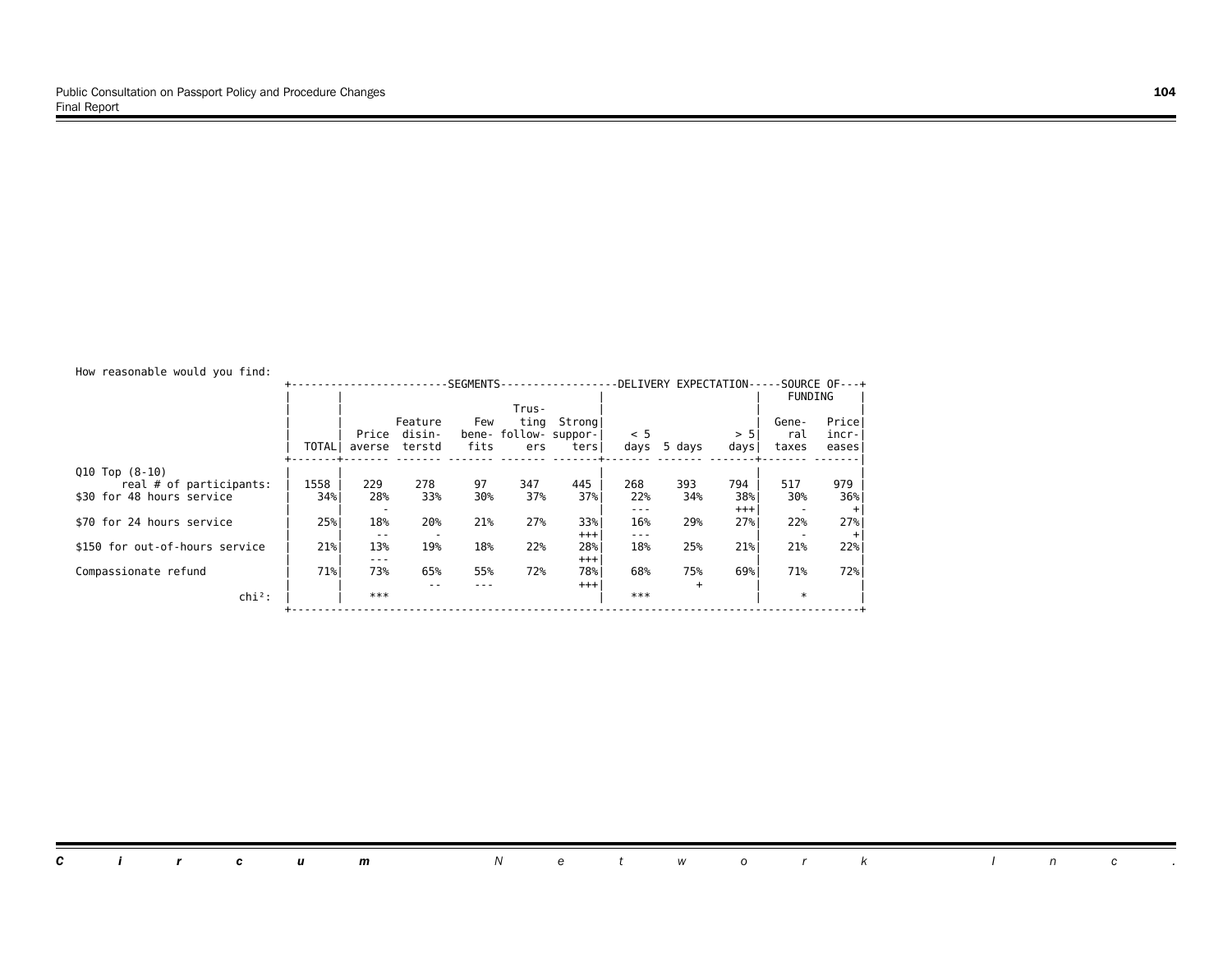|                                                 |              |                 |            |              |                    |                  |                 |                              |               | --HOLD A-----------LAST RENEWAL------------MAIN USE----CANADIAN BY-----MOTHER TONGUE-----------HOUSEHOLD SIZE-------+ |             |                   |                                |                |         |                 |              |             |
|-------------------------------------------------|--------------|-----------------|------------|--------------|--------------------|------------------|-----------------|------------------------------|---------------|-----------------------------------------------------------------------------------------------------------------------|-------------|-------------------|--------------------------------|----------------|---------|-----------------|--------------|-------------|
|                                                 |              | <b>PASSPORT</b> |            |              |                    |                  |                 |                              |               | <b>BIRTH</b>                                                                                                          |             |                   |                                |                |         |                 |              |             |
|                                                 |              |                 |            | No a         | Less               |                  |                 |                              |               |                                                                                                                       |             |                   |                                |                |         |                 |              | Four        |
|                                                 | <b>TOTAL</b> | Yes             |            | No   hol der | ppt than 1<br>year | $1 - 2$<br>vears | years           | $3-5$ Leis-<br>ure           | Busi-<br>ness | Yes                                                                                                                   | No l        | $Engl -$          | ish French Other person people |                | 0ne     | Two             | Three        | and<br>more |
| Q10A \$30 to issue the passport within 48 hours |              |                 |            |              |                    |                  |                 |                              |               |                                                                                                                       |             |                   |                                |                |         |                 |              |             |
| real # of participants:                         | 1558         | 570             | 972        | 972          | 91                 | 167              | 288             | 494                          | 68            | 1348                                                                                                                  | 205         | 1087              | 305                            | 162            | 314     | 511             | 267          | 448         |
| Top $(8-10)$                                    | 34%          | 36%             | 33%        | 33%          | 43%                | 36%              | 34%             | 35%                          | 45%           | 33%                                                                                                                   | 37%         | 35%               | 34%                            | 31%            | 32%     | 35%             | 30%          | 36%         |
| Mid range $(5-7)$                               | 25%          | 23%             | 27%        | 27%          | 25%                | 24%              | 22%             | 24%                          | 15%           | 25%                                                                                                                   | 24%         | 25%               | 31%<br>$^{++}$                 | 19%            | 22%     | 23%             | 31%          | 25%         |
| Low $(0-4)$                                     | 39%          | 40%             | 39%        | 39%          | 32%                | 39%              | 43%             | 40%                          | 40%           | 40%                                                                                                                   | 38%         | 39%               | 32%                            | 49%<br>$^{++}$ | 44%     | 40%             | 38%          | 39%         |
| DK/NR                                           | 2%           | 1%              | 2%         | 2%           | 0%                 | 1%               | 1%              | 1%                           | 0%            | $2\%$                                                                                                                 | $1\%$       | $2\%$             | 2%                             | 0%             | $2\%$   | 2%              | 1%           | 1%          |
| $chi^2$ :                                       |              |                 |            |              |                    |                  |                 |                              |               |                                                                                                                       |             | $(***)$           |                                |                |         |                 |              |             |
| mean for these data:<br>sig. test for means:    | 5.18         | 5.20            | 5.18       | 5.18         | 5.83               | 5.24             | 5.08            | 5.16                         | 5.69          | 5.15                                                                                                                  | 5.31        | 5.27              | 5.49                           | 4.55           | 4.80    | 5.16            | 5.11         | 5.33        |
|                                                 |              |                 |            |              |                    |                  |                 |                              |               |                                                                                                                       |             |                   |                                |                |         |                 |              |             |
|                                                 |              |                 |            |              |                    |                  |                 |                              |               |                                                                                                                       |             |                   |                                | At             | $0$ ut- |                 |              |             |
|                                                 |              | Atl an-         |            | Onta-        | Man & Alber-       |                  | BC &            |                              |               |                                                                                                                       |             |                   |                                | home           | side    |                 | No           |             |
|                                                 | <b>TOTAL</b> |                 | tic Quebec | ri o         | Sask               |                  |                 | ta Terr.   18-29 30-44 45-59 |               |                                                                                                                       |             | $60+1$ Women      | Menl                           | onl y          | onl y   |                 | Both access  |             |
| Q10A \$30 to issue the passport within 48 hours |              |                 |            |              |                    |                  |                 |                              |               |                                                                                                                       |             |                   |                                |                |         |                 |              |             |
| real # of participants:                         | 1558         | 250             | 300        | 252          | 254                | 247              | 255             | 257                          | 489           | 448                                                                                                                   | 311         | 858               | 700                            | 248            | 406     | 483             | 414          |             |
| Top $(8-10)$                                    | 34%          | 32%             | 34%        | 30%          | 37%                | 34%              | 44%<br>$^{+++}$ | 32%                          | 38%<br>$+$    | 36%                                                                                                                   | 28%         | 31%<br>$\sim$ $-$ | 37%<br>$^{++}$                 | 35%            | 38%     | 35%             | 29%          |             |
| Mid range $(5-7)$                               | 25%          | 25%             | 28%        | 27%          | 26%                | 20%              | 19%             | 34%                          | 23%           | 23%                                                                                                                   | 20%         | 28%               | 22%                            | 21%            | 27%     | 30%             | 19%          |             |
| Low $(0-4)$                                     | 39%          | 39%             | 37%        | 42%          | 33%                | 44%              | 36%             | $^{++}$<br>34%               | 38%           | 40%                                                                                                                   | 48%         | $^{++}$<br>39%    | $- -$<br>40%                   | 44%            | 35%     | $^{+++}$<br>34% | $- -$<br>48% |             |
|                                                 |              |                 |            |              |                    |                  |                 |                              |               |                                                                                                                       | $^{+++}$    |                   |                                |                |         |                 | $^{+++}$     |             |
| DK/NR                                           | 2%           | 3%              | 1%         | 1%           | 4%                 | 1%               | $1\%$           | 0%                           | 1%            | 1%                                                                                                                    | 4%          | 2%                | 1%                             | 1%             | 0%      | 1%              | 4%           |             |
| $\chi$ chi <sup>2</sup> :                       |              | $(*)$           |            |              | $^{+++}$           |                  |                 | $(***)$                      |               |                                                                                                                       | $^{+++}$    | $+$<br>$***$      |                                | $(***)$        |         |                 | $^{+++}$     |             |
| mean for these data:<br>sig. test for means:    | 5.18         | 5.13            | 5.26       | 4.90         | 5.57               | 4.95             | 5.82            | 5.55                         | 5.48          | 5.24                                                                                                                  | 4.24<br>*** | 5.04              | 5.32                           | 5.15           | 5.51    | 5.56            | 4.33<br>***  |             |

|  |  | <b>Circum</b> Network Inc. |  |  |  |  |  |  |
|--|--|----------------------------|--|--|--|--|--|--|
|  |  |                            |  |  |  |  |  |  |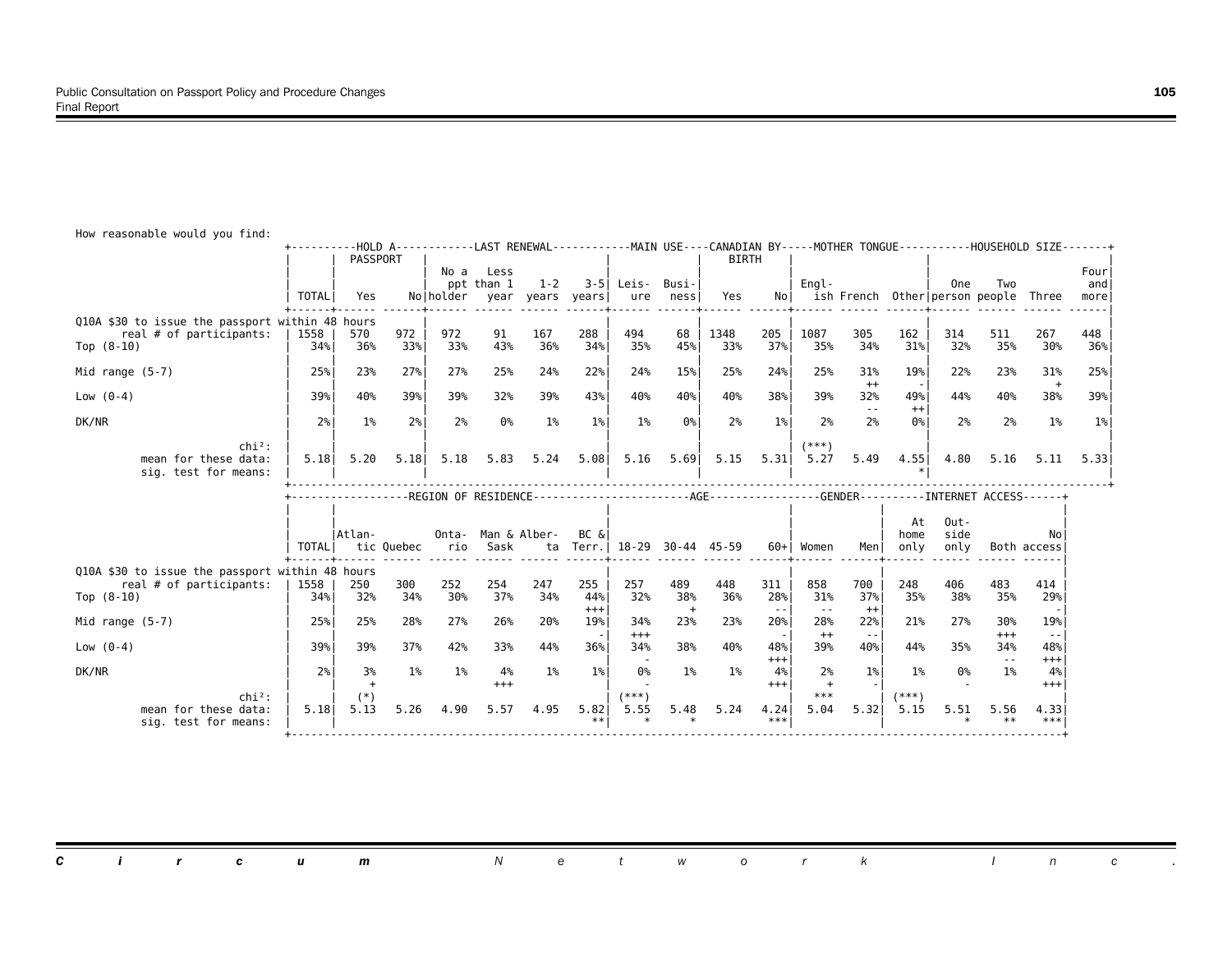| How reasonable would you find:                    |              |        |          | <b>SEGMENTS-</b> |                     |                |          | DELIVERY EXPECTATION |          |                | SOURCE $0F---$ |
|---------------------------------------------------|--------------|--------|----------|------------------|---------------------|----------------|----------|----------------------|----------|----------------|----------------|
|                                                   |              |        |          |                  |                     |                |          |                      |          | <b>FUNDING</b> |                |
|                                                   |              |        |          |                  | Trus-               |                |          |                      |          |                |                |
|                                                   |              |        | Feature  | Few              |                     | ting Strong    |          |                      |          | Gene-          | Pri ce         |
|                                                   |              | Pri ce | di si n- |                  | bene-follow-suppor- |                | < 5      |                      | $> 5$    | ral            | i ncr-         |
|                                                   | <b>TOTAL</b> | averse | terstd   | fits             | ers                 | ters           | days     | 5 days               | days⊥    | taxes          | eases          |
| Q10A \$30 to issue the passport within $48$ hours |              |        |          |                  |                     |                |          |                      |          |                |                |
| real # of participants:                           | 1558         | 229    | 278      | 97               | 347                 | 445            | 268      | 393                  | 794      | 517            | 979            |
| Top $(8-10)$                                      | 34%          | 28%    | 33%      | 30%              | 37%                 | 37%            | 22%      | 34%                  | 38%      | 30%            | 36%            |
|                                                   |              |        |          |                  |                     |                | $- - -$  |                      | $^{+++}$ |                | $^{+}$         |
| Mid range $(5-7)$                                 | 25%          | 26%    | 21%      | 18%              | 26%                 | 30%            | 26%      | 32%                  | 22%      | 23%            | 26%            |
|                                                   |              |        |          |                  |                     | $\overline{+}$ |          | $^{+++}$             | $- - -$  |                |                |
| Low $(0-4)$                                       | 39%          | 45%    | 45%      | 52%              | 36%                 | 31%            | 51%      | 33%                  | 39%      | 46%            | 36%            |
|                                                   |              | $^{+}$ | $^{+}$   | $^{++}$          |                     | $- - -$        | $^{+++}$ | $- -$                |          | $^{+++}$       | $\frac{1}{2}$  |
| DK/NR                                             | 2%           | 1%     | 1%       | 1%               | 1%                  | 1%             | 1%       | 1%                   | 1%       | 1%             | $2\%$          |
| $\chi$ chi $\rm ^{2}$ :                           |              | $(**)$ |          |                  |                     |                | (***)    |                      |          | $***$          |                |
| mean for these data:                              | 5.18         | 4.68   | 4.88     | 4.46             | 5.45                | 5.75           | 4.09     | 5.54                 | 5.36     | 4.72           | 5.48           |
| sig. test for means:                              |              |        |          |                  |                     | ***            | ***      |                      | $\ast$   | ***            | $***$          |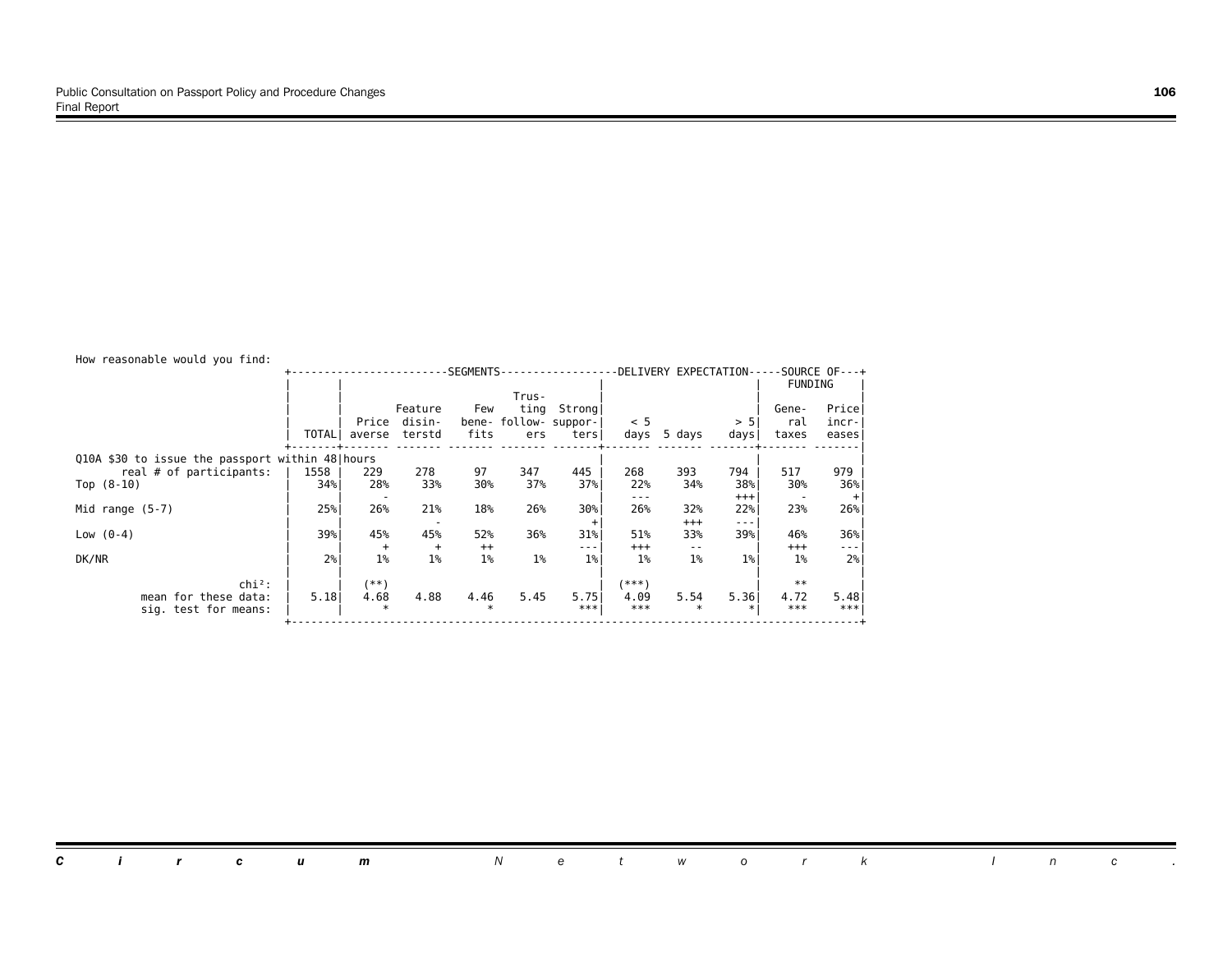|                                                           |              |                 |            |                |                      |                       |                       |                              |               | --HOLD A-----------LAST RENEWAL------------MAIN USE----CANADIAN BY-----MOTHER TONGUE-----------HOUSEHOLD SIZE-------+ |                   |              |                                |                     |                          |                |                                                                                                                                                                                                                                                                                                                                                                                                     |             |
|-----------------------------------------------------------|--------------|-----------------|------------|----------------|----------------------|-----------------------|-----------------------|------------------------------|---------------|-----------------------------------------------------------------------------------------------------------------------|-------------------|--------------|--------------------------------|---------------------|--------------------------|----------------|-----------------------------------------------------------------------------------------------------------------------------------------------------------------------------------------------------------------------------------------------------------------------------------------------------------------------------------------------------------------------------------------------------|-------------|
|                                                           |              | <b>PASSPORT</b> |            | No a           | Less                 |                       |                       |                              |               | <b>BIRTH</b>                                                                                                          |                   |              |                                |                     |                          |                |                                                                                                                                                                                                                                                                                                                                                                                                     | Four        |
|                                                           | <b>TOTAL</b> | Yes             |            | No   hol der   | ppt than 1           | $1 - 2$<br>year years | years                 | $3-5$ Leis-<br>ure           | Busi-<br>ness | Yes                                                                                                                   | No l              | $Engl -$     | ish French Other person people |                     | 0ne                      | Two            | Three                                                                                                                                                                                                                                                                                                                                                                                               | and<br>more |
| Q10B \$70 to issue the passport within 24 hours           |              |                 |            |                |                      |                       |                       |                              |               |                                                                                                                       |                   |              |                                |                     |                          |                |                                                                                                                                                                                                                                                                                                                                                                                                     |             |
| real # of participants:<br>Top $(8-10)$                   | 1558<br>25%  | 570<br>28%      | 972<br>23% | 972<br>23%     | 91<br>28%            | 167<br>25%            | 288<br>31%            | 494<br>27%                   | 68<br>34%     | 1348<br>24%                                                                                                           | 205<br>31%        | 1087<br>25%  | 305<br>24%                     | 162<br>28%          | 314<br>22%               | 511<br>25%     | 267<br>22%                                                                                                                                                                                                                                                                                                                                                                                          | 448<br>28%  |
| Mid range $(5-7)$                                         | 23%          | $+$<br>22%      | 25%        | 25%            | 25%                  | 31%                   | $+$<br>16%<br>$- - -$ | 22%                          | 20%           | 23%                                                                                                                   | $+$<br>24%        | 23%          | 27%                            | 21%                 | 22%                      | 21%            | 27%                                                                                                                                                                                                                                                                                                                                                                                                 | 24%         |
| Low $(0-4)$                                               | 50%          | 49%             | 51%        | 51%            | 46%                  | 43%                   | 52%                   | 49%                          | 45%           | 52%                                                                                                                   | 44%               | 51%          | 48%                            | 51%                 | 53%                      | 53%            | 50%                                                                                                                                                                                                                                                                                                                                                                                                 | 47%         |
| DK/NR                                                     | 1%           | 1%              | 1%         | 1%             | 0%                   | 2%                    | $1\%$                 | 1%                           | 0%            | 1%                                                                                                                    | 1%                | 1%           | 1%                             | 1%                  | 3%                       | 2%             | $1\%$                                                                                                                                                                                                                                                                                                                                                                                               | 0%          |
| $chi^2$ :<br>mean for these data:<br>sig. test for means: | 4.34         | 4.41            | 4.29       | $(**)$<br>4.29 | 4.56                 | 4.69                  | 4.34                  | 4.38                         | 4.78          | 4.22                                                                                                                  | 4.80 <sub>1</sub> | 4.29         | 4.49                           | 4.23                | $(*)$<br>3.97            | 4.17           | 4.30                                                                                                                                                                                                                                                                                                                                                                                                | 4.57        |
|                                                           |              |                 |            |                |                      |                       |                       |                              |               |                                                                                                                       |                   |              |                                |                     |                          |                |                                                                                                                                                                                                                                                                                                                                                                                                     |             |
|                                                           | <b>TOTAL</b> | Atl an-         | tic Quebec | Onta-<br>ri o  | Man & Alber-<br>Sask |                       | BC &                  | ta Terr.   18-29 30-44 45-59 |               |                                                                                                                       |                   | $60+1$ Women | Menl                           | At<br>home<br>onl y | $0$ ut-<br>side<br>onl y |                | No<br>Both access                                                                                                                                                                                                                                                                                                                                                                                   |             |
| Q10B \$70 to issue the passport within 24 hours           |              |                 |            |                |                      |                       |                       |                              |               |                                                                                                                       |                   |              |                                |                     |                          |                |                                                                                                                                                                                                                                                                                                                                                                                                     |             |
| real # of participants:<br>Top $(8-10)$                   | 1558<br>25%  | 250<br>22%      | 300<br>23% | 252<br>23%     | 254<br>27%           | 247<br>25%            | 255<br>35%            | 257<br>24%                   | 489<br>28%    | 448<br>29%                                                                                                            | 311<br>18%        | 858<br>23%   | 700<br>27%                     | 248<br>25%          | 406<br>27%               | 483<br>27%     | 414<br>21%                                                                                                                                                                                                                                                                                                                                                                                          |             |
| Mid range $(5-7)$                                         | 23%          | 26%             | 24%        | 23%            | 24%                  | 20%                   | $^{++}$<br>22%        | 29%<br>$^{++}$               | 23%           | 20%                                                                                                                   | $- - -$<br>20%    | 25%          | $^{+}$<br>22%                  | 25%                 | 24%                      | 27%<br>$^{++}$ | 16%<br>$\frac{1}{2} \frac{1}{2} \frac{1}{2} \frac{1}{2} \frac{1}{2} \frac{1}{2} \frac{1}{2} \frac{1}{2} \frac{1}{2} \frac{1}{2} \frac{1}{2} \frac{1}{2} \frac{1}{2} \frac{1}{2} \frac{1}{2} \frac{1}{2} \frac{1}{2} \frac{1}{2} \frac{1}{2} \frac{1}{2} \frac{1}{2} \frac{1}{2} \frac{1}{2} \frac{1}{2} \frac{1}{2} \frac{1}{2} \frac{1}{2} \frac{1}{2} \frac{1}{2} \frac{1}{2} \frac{1}{2} \frac{$ |             |
| Low $(0-4)$                                               | 50%          | 50%             | 51%        | 52%            | 45%                  | 54%                   | 42%<br>$- -$          | 46%                          | 48%           | 50%                                                                                                                   | 57%<br>$^{++}$    | 50%          | 50%                            | 49%                 | 48%                      | 45%            | 60%<br>$^{+++}$                                                                                                                                                                                                                                                                                                                                                                                     |             |
| DK/NR                                                     | 1%           | 2%              | 2%         | 1%             | 3%                   | 0%                    | $1\%$                 | <b>0%</b>                    | 0%            | 1%                                                                                                                    | 4%                | 2%           | 1%                             | 1%                  | 0%                       | 0%             | 4%                                                                                                                                                                                                                                                                                                                                                                                                  |             |
| $chi^2$ :                                                 |              |                 |            |                |                      |                       |                       | $(***)$                      |               |                                                                                                                       | $^{+++}$          | $\ast$       |                                | $(***)$             |                          |                | $^{+++}$                                                                                                                                                                                                                                                                                                                                                                                            |             |
| mean for these data:<br>sig. test for means:              | 4.34         | 4.32            | 4.33       | 4.01           | 4.63                 | 4.19                  | 5.23<br>***           | 4.69                         | 4.59          | 4.32                                                                                                                  | 3.46<br>***       | 4.27         | 4.40                           | 4.49                | 4.57                     | 4.67           | 3.49<br>***                                                                                                                                                                                                                                                                                                                                                                                         |             |

|  |  | <b>Circum</b> Network Inc. |  |  |  |  |  |  |
|--|--|----------------------------|--|--|--|--|--|--|
|  |  |                            |  |  |  |  |  |  |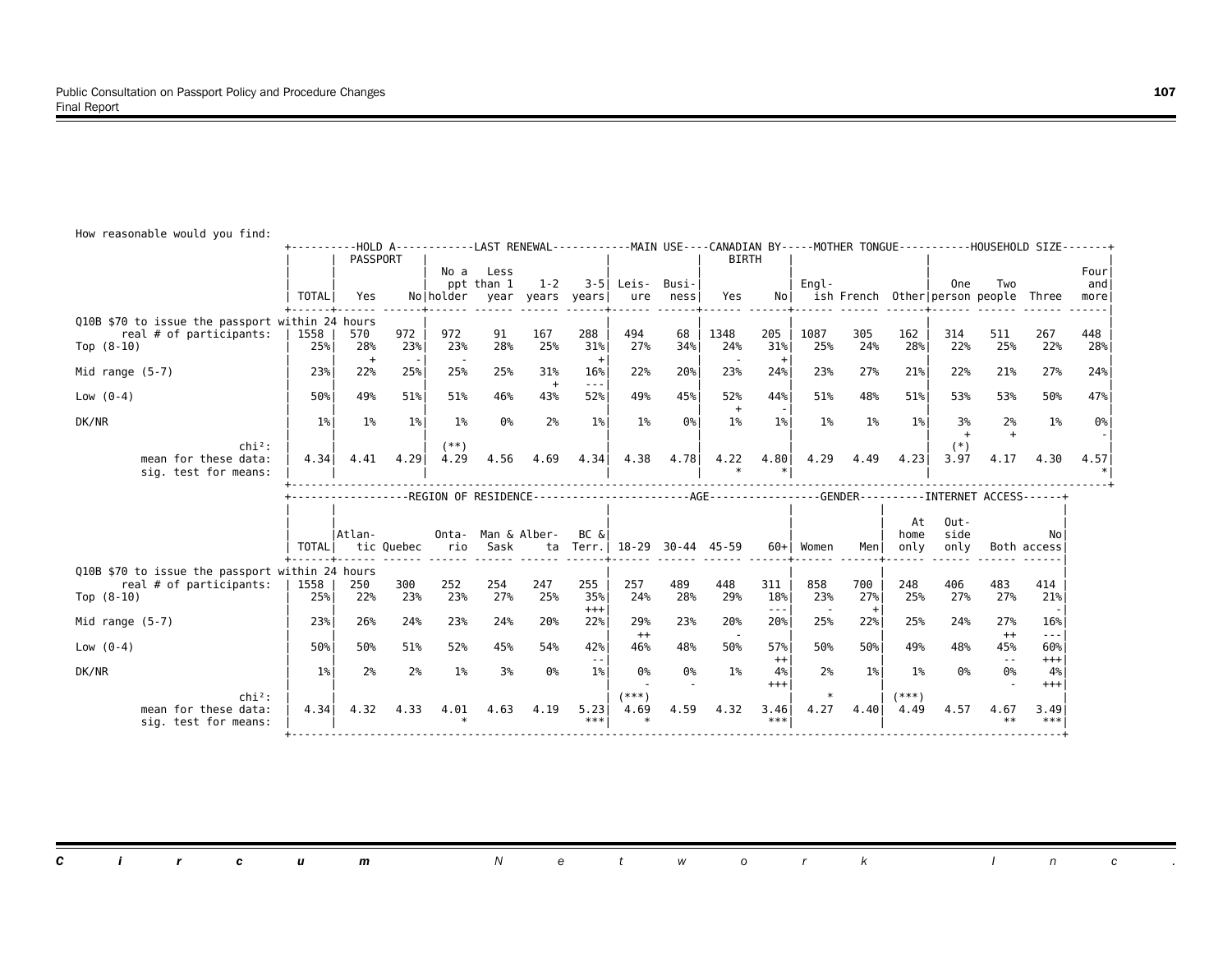| How reasonable would you find:                    |              |         |          | <b>SEGMENTS-</b> |                     |             |          | DELIVERY EXPECTATION |       |                | SOURCE $0F---$ |
|---------------------------------------------------|--------------|---------|----------|------------------|---------------------|-------------|----------|----------------------|-------|----------------|----------------|
|                                                   |              |         |          |                  |                     |             |          |                      |       | <b>FUNDING</b> |                |
|                                                   |              |         |          |                  | Trus-               |             |          |                      |       |                |                |
|                                                   |              |         | Feature  | Few              |                     | ting Strong |          |                      |       | Gene-          | Pri ce         |
|                                                   |              | Pri ce  | di si n- |                  | bene-follow-suppor- |             | < 5      |                      | $> 5$ | ral            | i ncr-         |
|                                                   | <b>TOTAL</b> | averse  | terstd   | fits             | ers                 | ters        | days     | 5 days               | days⊥ | taxes          | eases          |
| Q10B \$70 to issue the passport within $24$ hours |              |         |          |                  |                     |             |          |                      |       |                |                |
| real # of participants:                           | 1558         | 229     | 278      | 97               | 347                 | 445         | 268      | 393                  | 794   | 517            | 979            |
| Top $(8-10)$                                      | 25%          | 18%     | 20%      | 21%              | 27%                 | 33%         | 16%      | 29%                  | 27%   | 22%            | 27%            |
|                                                   |              |         |          |                  |                     | $^{+++}$    | - - -    |                      |       |                |                |
| Mid range $(5-7)$                                 | 23%          | 24%     | 24%      | 25%              | 24%                 | 25%         | 21%      | 27%                  | 23%   | 21%            | 25%            |
| Low $(0-4)$                                       | 50%          | 57%     | 55%      | 53%              | 49%                 | 42%         | 62%      | 43%                  | 49%   | 57%            | 47%            |
|                                                   |              | $^{+}$  | $+$      |                  |                     | $- - -$     | $^{+++}$ | $- -$                |       | $^{+++}$       | $- - - -$      |
| DK/NR                                             | 1%           | 1%      | 1%       | 1%               | 0%                  | 0%          | 1%       | 1%                   | 1%    | 0%             | 1%             |
| $\chi$ chi $\rm ^{2}$ :                           |              | $(***)$ |          |                  |                     |             | (***)    |                      |       | $***$          |                |
| mean for these data:                              | 4.34         | 3.62    | 3.88     | 4.05             | 4.57                | 5.05        | 3.39     | 4.86                 | 4.39  | 3.77           | 4.67           |
| sig. test for means:                              |              | ***     | $***$    |                  |                     | ***         | ***      | $**$                 |       | ***            | $***$          |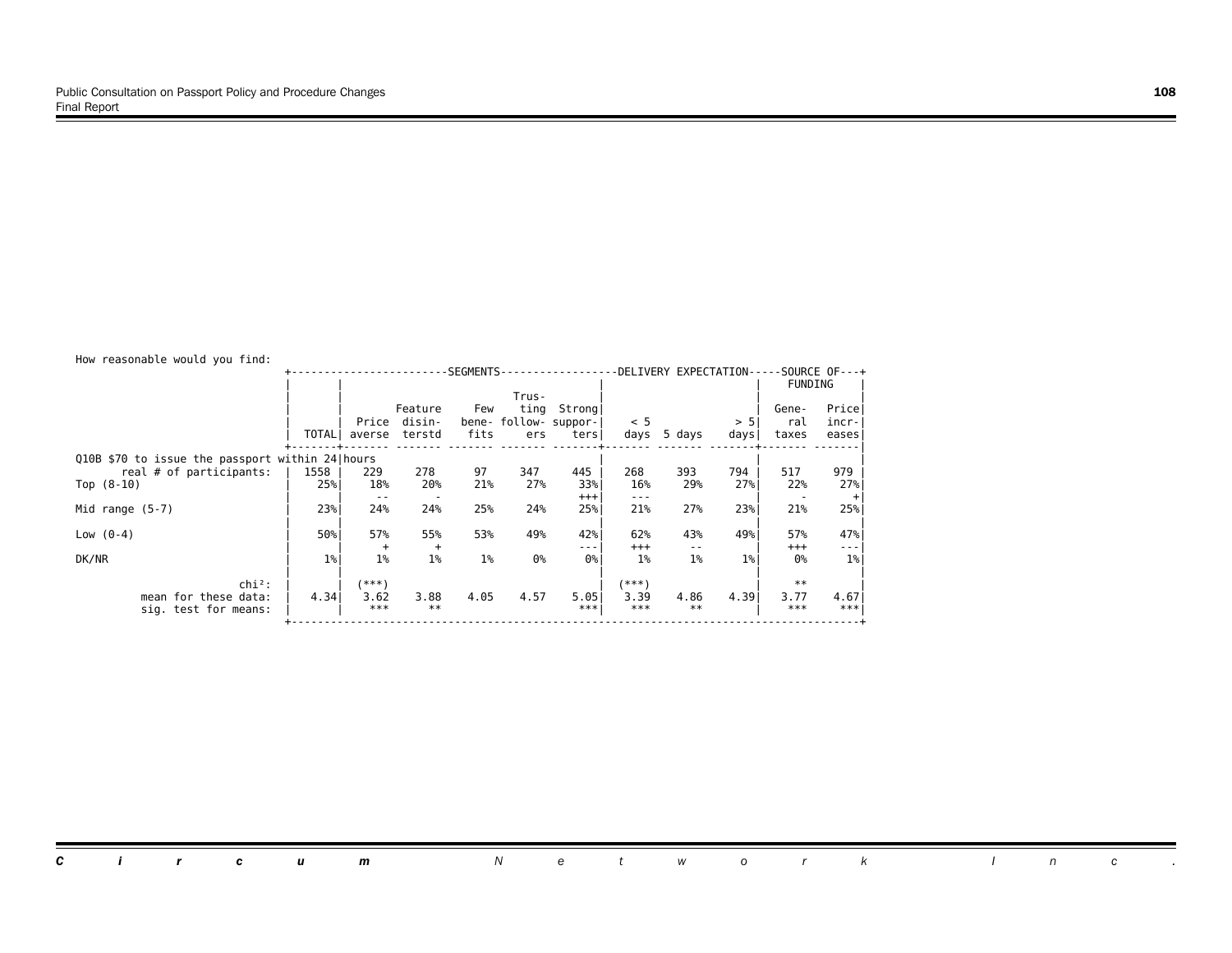|                                                                                     |               |                        |            |                                            |                            |                  |                  |                    |                       | -HOLD A-----------LAST RENEWAL------------MAIN USE----CANADIAN BY-----MOTHER TONGUE-----------HOUSEHOLD SIZE-------+ |                 |                                                                                                                                                                                                                                                                                                                                                                                                                |                                |                     |                          |            |                                                                                                                                                                                                                                                                                                                                                                                                     |                        |
|-------------------------------------------------------------------------------------|---------------|------------------------|------------|--------------------------------------------|----------------------------|------------------|------------------|--------------------|-----------------------|----------------------------------------------------------------------------------------------------------------------|-----------------|----------------------------------------------------------------------------------------------------------------------------------------------------------------------------------------------------------------------------------------------------------------------------------------------------------------------------------------------------------------------------------------------------------------|--------------------------------|---------------------|--------------------------|------------|-----------------------------------------------------------------------------------------------------------------------------------------------------------------------------------------------------------------------------------------------------------------------------------------------------------------------------------------------------------------------------------------------------|------------------------|
|                                                                                     | <b>TOTAL</b>  | <b>PASSPORT</b><br>Yes |            | No a<br>No   hol der                       | Less<br>ppt than 1<br>year | $1 - 2$<br>years | years            | $3-5$ Leis-<br>ure | Busi-<br>ness         | <b>BIRTH</b><br>Yes                                                                                                  | No l            | $Engl -$                                                                                                                                                                                                                                                                                                                                                                                                       | ish French 0ther person people |                     | 0ne                      | Two        | Three                                                                                                                                                                                                                                                                                                                                                                                               | Four<br>and<br>more    |
| Q10C \$150 outside regular opening<br>real # of participants:                       | hours<br>1558 | 570                    | 972        | 972                                        | 91                         | 167              | 288              | 494                | 68                    | 1348                                                                                                                 | 205             | 1087                                                                                                                                                                                                                                                                                                                                                                                                           | 305                            | 162                 | 314                      | 511        | 267                                                                                                                                                                                                                                                                                                                                                                                                 | 448                    |
| Top $(8-10)$<br>Mid range $(5-7)$                                                   | 21%<br>21%    | 23%<br>19%             | 20%<br>22% | 20%<br>22%                                 | 29%<br>25%                 | 20%<br>17%       | 24%<br>19%       | 22%<br>20%         | 36%<br>$^{++}$<br>13% | 21%<br>21%                                                                                                           | 24%<br>21%      | 21%<br>20%                                                                                                                                                                                                                                                                                                                                                                                                     | 22%<br>24%                     | 21%<br>19%          | 17%<br>17%               | 18%<br>20% | 19%<br>23%                                                                                                                                                                                                                                                                                                                                                                                          | 26%<br>$^{+++}$<br>22% |
| Low $(0-4)$                                                                         | 55%           | 56%                    | 54%        | 54%                                        | 46%                        | 61%              | 56%              | 57%                | 51%                   | 55%                                                                                                                  | 52%             | 56%                                                                                                                                                                                                                                                                                                                                                                                                            | 51%                            | 57%                 | 63%<br>$^{++}$           | 58%        | 56%                                                                                                                                                                                                                                                                                                                                                                                                 | 50%                    |
| DK/NR<br>$chi^2$ :                                                                  | 3%            | 2%                     | 3%<br>$+$  | 3%                                         | 0%                         | 2%               | $2\%$            | 2%                 | 0%                    | 3%                                                                                                                   | 3%              | 3%                                                                                                                                                                                                                                                                                                                                                                                                             | 3%                             | 3%                  | 3%<br>$(*)$              | 3%         | 1%                                                                                                                                                                                                                                                                                                                                                                                                  | 3%                     |
| mean for these data:<br>sig. test for means:                                        | 3.88          | 3.88                   | 3.88       | 3.88                                       | 4.41                       | 3.79             | 3.85             | 3.81               | 4.57                  | 3.83                                                                                                                 | 4.08            | 3.85                                                                                                                                                                                                                                                                                                                                                                                                           | 4.03                           | 3.75                | 3.20                     | 3.53       | 3.87                                                                                                                                                                                                                                                                                                                                                                                                | 4.35                   |
|                                                                                     |               |                        |            | - REGION OF RESIDENCE--------------------- |                            |                  |                  |                    |                       | - AGE---------------- GENDER--------- INTERNET ACCESS------+                                                         |                 |                                                                                                                                                                                                                                                                                                                                                                                                                |                                |                     |                          |            |                                                                                                                                                                                                                                                                                                                                                                                                     |                        |
|                                                                                     | <b>TOTAL</b>  | Atlan-                 | tic Quebec | Onta-<br>ri o                              | Man & Alber-<br>Sask       |                  | BC &<br>ta Terr. |                    |                       | $18-29$ 30-44 45-59                                                                                                  |                 | $60+1$ Women                                                                                                                                                                                                                                                                                                                                                                                                   | Men                            | At<br>home<br>onl y | $0$ ut-<br>side<br>onl y |            | No<br>Both access                                                                                                                                                                                                                                                                                                                                                                                   |                        |
| Q10C \$150 outside regular opening hours<br>real # of participants:<br>Top $(8-10)$ | 1558<br>21%   | 250<br>18%             | 300<br>20% | 252<br>20%                                 | 254<br>21%                 | 247<br>22%       | 255<br>29%       | 257<br>19%         | 489<br>29%            | 448<br>22%                                                                                                           | 311<br>12%      | 858<br>18%                                                                                                                                                                                                                                                                                                                                                                                                     | 700<br>25%                     | 248<br>24%          | 406<br>25%               | 483<br>22% | 414<br>15%                                                                                                                                                                                                                                                                                                                                                                                          |                        |
| Mid range $(5-7)$                                                                   | 21%           | 26%                    | 23%        | 20%                                        | 23%                        | 21%              | $^{++}$<br>16%   | 26%                | $^{+++}$<br>20%       | 18%                                                                                                                  | $- - -$<br>20%  | $\frac{1}{2} \frac{1}{2} \frac{1}{2} \frac{1}{2} \frac{1}{2} \frac{1}{2} \frac{1}{2} \frac{1}{2} \frac{1}{2} \frac{1}{2} \frac{1}{2} \frac{1}{2} \frac{1}{2} \frac{1}{2} \frac{1}{2} \frac{1}{2} \frac{1}{2} \frac{1}{2} \frac{1}{2} \frac{1}{2} \frac{1}{2} \frac{1}{2} \frac{1}{2} \frac{1}{2} \frac{1}{2} \frac{1}{2} \frac{1}{2} \frac{1}{2} \frac{1}{2} \frac{1}{2} \frac{1}{2} \frac{$<br>24%<br>$^{++}$ | $^{+++}$<br>18%<br>$- -$       | 19%                 | 20%                      | 24%        | $\frac{1}{2} \frac{1}{2} \frac{1}{2} \frac{1}{2} \frac{1}{2} \frac{1}{2} \frac{1}{2} \frac{1}{2} \frac{1}{2} \frac{1}{2} \frac{1}{2} \frac{1}{2} \frac{1}{2} \frac{1}{2} \frac{1}{2} \frac{1}{2} \frac{1}{2} \frac{1}{2} \frac{1}{2} \frac{1}{2} \frac{1}{2} \frac{1}{2} \frac{1}{2} \frac{1}{2} \frac{1}{2} \frac{1}{2} \frac{1}{2} \frac{1}{2} \frac{1}{2} \frac{1}{2} \frac{1}{2} \frac{$<br>19% |                        |
| Low $(0-4)$                                                                         | 55%           | 52%                    | 54%        | 58%                                        | 48%                        | 57%              | 52%              | 54%                | 49%<br>$\frac{1}{2}$  | 57%                                                                                                                  | 63%<br>$^{+++}$ | 55%                                                                                                                                                                                                                                                                                                                                                                                                            | 55%                            | 55%                 | 54%                      | 52%        | 60%                                                                                                                                                                                                                                                                                                                                                                                                 |                        |
| DK/NR<br>$chi^2$ :                                                                  | 3%            | 3%<br>$(*)$            | 3%         | 2%                                         | 7%<br>$^{+++}$             | 1%               | 3%               | 2%<br>$***$        | 1%                    | 3%                                                                                                                   | 5%<br>$^{++}$   | 3%<br>$***$                                                                                                                                                                                                                                                                                                                                                                                                    | 3%                             | 1%<br>***           | 1%                       | 2%         | 7%<br>$^{+++}$                                                                                                                                                                                                                                                                                                                                                                                      |                        |
| mean for these data:<br>sig. test for means:                                        | 3.88          | 3.80                   | 3.90       | 3.71                                       | 4.09                       | 3.72             | 4.41             | 4.07               | 4.45<br>***           | 3.74                                                                                                                 | 2.91<br>***     | 3.71                                                                                                                                                                                                                                                                                                                                                                                                           | 4.06                           | 4.12                | 4.06                     | 4.24       | 2.99<br>***                                                                                                                                                                                                                                                                                                                                                                                         |                        |

|  |  | <b>Circum</b> Network Inc. |  |  |  |  |  |  |
|--|--|----------------------------|--|--|--|--|--|--|
|  |  |                            |  |  |  |  |  |  |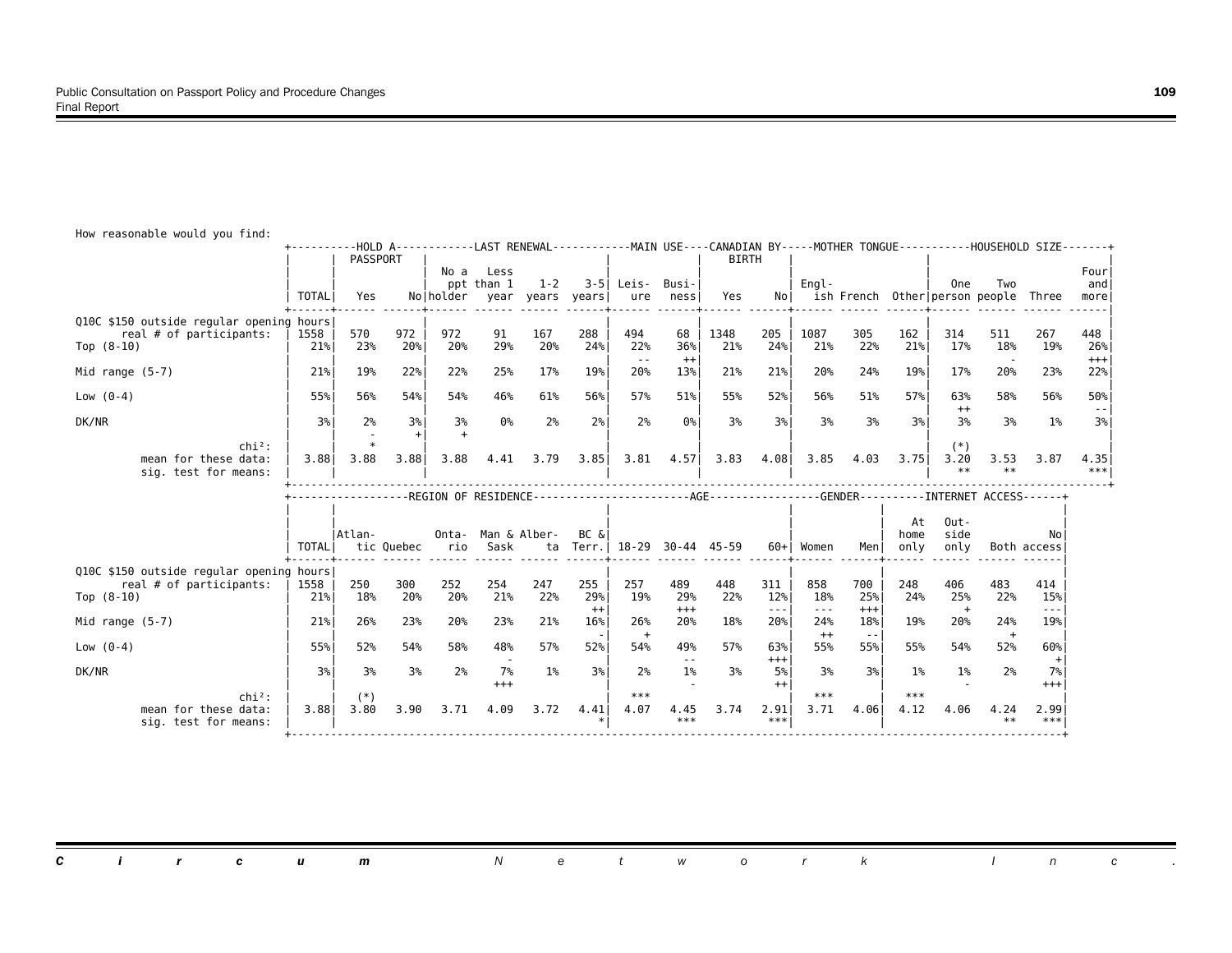|                                          |              |         |          | <b>SEGMENTS-</b> |                     |          |         | DELIVERY EXPECTATION |       |                | SOURCE $0F---$ |
|------------------------------------------|--------------|---------|----------|------------------|---------------------|----------|---------|----------------------|-------|----------------|----------------|
|                                          |              |         |          |                  |                     |          |         |                      |       | <b>FUNDING</b> |                |
|                                          |              |         |          |                  | Trus-               |          |         |                      |       |                |                |
|                                          |              |         | Feature  | Few              | ting                | Strong   |         |                      |       | Gene-          | Pri ce         |
|                                          |              | Pri ce  | di si n- |                  | bene-follow-suppor- |          | < 5     |                      | $> 5$ | ral            | i ncr-         |
|                                          | <b>TOTAL</b> | averse  | terstd   | fits             | ers                 | ters     | days    | 5 days               | days  | taxes          | eases          |
| Q10C \$150 outside regular opening hours |              |         |          |                  |                     |          |         |                      |       |                |                |
| real # of participants:                  | 1558         | 229     | 278      | 97               | 347                 | 445      | 268     | 393                  | 794   | 517            | 979            |
| Top $(8-10)$                             | 21%          | 13%     | 19%      | 18%              | 22%                 | 28%      | 18%     | 25%                  | 21%   | 21%            | 22%            |
|                                          |              | $- - -$ |          |                  |                     | $^{+++}$ |         |                      |       |                |                |
| Mid range $(5-7)$                        | 21%          | 19%     | 15%      | 25%              | 24%                 | 23%      | 18%     | 22%                  | 21%   | 16%            | 23%            |
|                                          |              |         |          |                  |                     |          |         |                      |       | $\frac{1}{2}$  | $^{+++}$       |
| Low $(0-4)$                              | 55%          | 62%     | 64%      | 56%              | 53%                 | 48%      | 60%     | 52%                  | 56%   | 61%            | 53%            |
|                                          |              | $^{+}$  | $^{+++}$ |                  |                     | $- - -$  |         |                      |       | $^{++}$        | $- -$          |
| DK/NR                                    | 3%           | 5%      | 1%       | 1%               | 1%                  | 1%       | 5%      | 2%                   | 2%    | 2%             | 2%             |
|                                          |              | $+++$   |          |                  |                     |          | $^{++}$ |                      |       |                |                |
| $\chi$ chi $\rm ^{2}$ :                  |              | $(***)$ |          |                  |                     |          |         |                      |       | $***$          |                |
| mean for these data:                     | 3.88         | 3.01    | 3.28     | 3.84             | 4.08                | 4.57     | 3.34    | 4.32                 | 3.80  | 3.52           | 4.06           |
| sig. test for means:                     |              | ***     | $***$    |                  |                     | ***      | $***$   | $**$                 |       | $**$           | $***$          |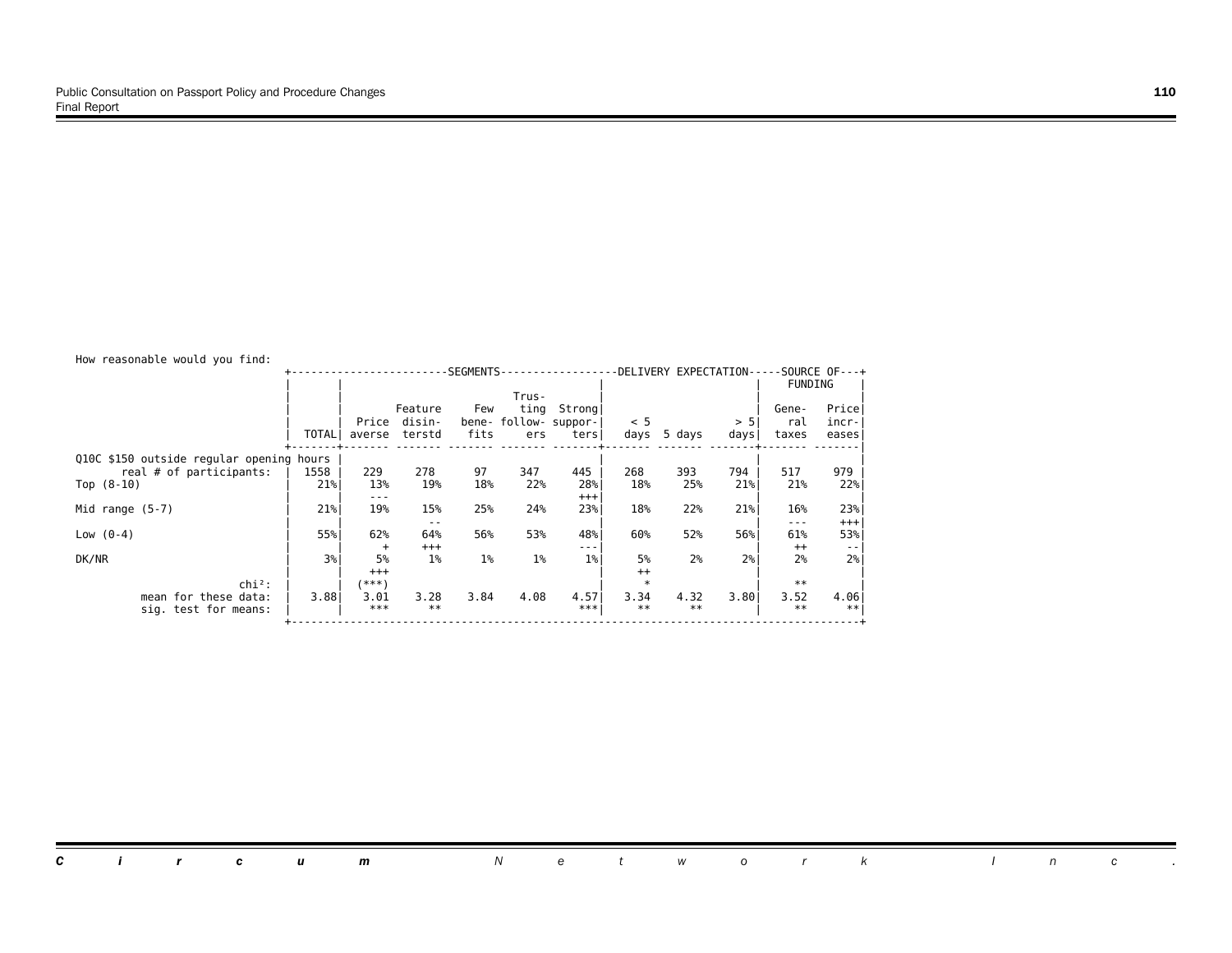|                                                                    |              | <b>PASSPORT</b> |               |                                             |                      |                             |                  |                         |                 | -HOLD A-----------LAST RENEWAL------------MAIN USE----CANADIAN BY-----MOTHER TONGUE-----------HOUSEHOLD SIZE---<br><b>BIRTH</b> |            |                           |                               |                     |                          |                                                |                   |                     |
|--------------------------------------------------------------------|--------------|-----------------|---------------|---------------------------------------------|----------------------|-----------------------------|------------------|-------------------------|-----------------|---------------------------------------------------------------------------------------------------------------------------------|------------|---------------------------|-------------------------------|---------------------|--------------------------|------------------------------------------------|-------------------|---------------------|
|                                                                    | <b>TOTAL</b> | Yes             |               | No a<br>No   hol der                        | Less<br>ppt than 1   | $1 - 2$<br>year years years |                  | $3-5$ Leis-Busi-<br>ure | ness            | Yes                                                                                                                             |            | $Engl -$                  |                               |                     | 0ne                      | Two<br>No ish French Other person people Three |                   | Four<br>and<br>more |
| Q10D Refunding the additional charges for<br>compassionate reasons |              |                 |               |                                             |                      |                             |                  |                         |                 |                                                                                                                                 |            |                           |                               |                     |                          |                                                |                   |                     |
| real # of participants:<br>Top $(8-10)$                            | 1558<br>71%  | 570<br>71%      | 972<br>71%    | 972<br>71%                                  | 91<br>68%            | 167<br>69%                  | 288<br>74%       | 494<br>72%              | 68<br>69%       | 1348<br>70%                                                                                                                     | 205<br>76% | 1087<br>71%               | 305<br>73%                    | 162<br>70%          | 314<br>63%               | 511<br>73%                                     | 267<br>72%        | 448<br>72%          |
| Mid range $(5-7)$                                                  | 17%          | 15%             | 19%<br>$^{+}$ | 19%                                         | 20%                  | 17%                         | 13%              | 16%                     | 7%              | 18%                                                                                                                             | 15%        | 16%                       | 17%                           | 23%<br>$\ddot{}$    | $\sim$ $-$<br>18%        | 16%                                            | 18%               | 18%                 |
| Low $(0-4)$                                                        | 8%           | 11%<br>$^{++}$  | 6%<br>$ -$    | 6%<br>$\sim$ $\sim$                         | 9%                   | 9%                          | 12%<br>$^{++}$   | 9%<br>- - -             | 22%<br>$^{+++}$ | 8%                                                                                                                              | 6%         | 9%<br>$+$                 | 8%                            | 3%                  | 13%<br>$^{++}$           | 7%                                             | 6%                | 7%                  |
| DK/NR                                                              | 3%           | 3%              | 4%            | 4%                                          | 3%                   | 5%                          | $1\%$            | 3%                      | 2%              | 4%                                                                                                                              | 3%         | 4%                        | 3%                            | 4%                  | 6%<br>$++$               | 3%                                             | 4%                | 3%                  |
| $chi^2$ :<br>mean for these data:<br>sig. test for means:          | 8.14         | $***$<br>8.02   | 8.21          | $(**)$<br>8.21                              | 8.19                 | 8.08                        | 7.93             | $(**)$<br>8.15          | 7.38            | 8.09                                                                                                                            | 8.36       | $***$<br>8.06             | 8.14                          | 8.33                | 7.57                     | 8.25                                           | 8.26              | 8.14                |
|                                                                    |              |                 |               | - REGION OF RESIDENCE---------------------- |                      |                             |                  |                         |                 | - AGE---------------- GENDER--------- INTERNET ACCESS------+                                                                    |            |                           |                               |                     |                          |                                                |                   |                     |
|                                                                    | <b>TOTAL</b> | Atl an-         | tic Quebec    | Onta-<br>ri o                               | Man & Alber-<br>Sask |                             | BC &<br>ta Terr. |                         |                 | 18-29 30-44 45-59                                                                                                               |            | $60+1$ Women              | Men                           | At<br>home<br>onl y | $0$ ut-<br>side<br>onl y |                                                | No<br>Both access |                     |
| Q10D Refunding the additional charges for<br>compassionate reasons |              |                 |               |                                             |                      |                             |                  |                         |                 |                                                                                                                                 |            |                           |                               |                     |                          |                                                |                   |                     |
| real # of participants:<br>Top $(8-10)$                            | 1558<br>71%  | 250<br>77%      | 300<br>72%    | 252<br>68%                                  | 254<br>69%           | 247<br>69%                  | 255<br>76%       | 257<br>68%              | 489<br>76%      | 448<br>71%                                                                                                                      | 311<br>69% | 858<br>74%                | 700<br>68%                    | 248<br>73%          | 406<br>75%               | 483<br>69%                                     | 414<br>70%        |                     |
| Mid range $(5-7)$                                                  | 17%          | $+$<br>13%      | 18%           | 19%                                         | 17%                  | 18%                         | 15%              | 26%<br>$^{+++}$         | $^{++}$<br>16%  | 13%<br>$- -$                                                                                                                    | 15%        | $^{++}$<br>14%<br>$- - -$ | $\sim$ $-$<br>21%<br>$^{+++}$ | 18%                 | 16%                      | 19%                                            | 16%               |                     |
| Low $(0-4)$                                                        | 8%           | 7%              | 8%            | 8%                                          | 11%                  | 8%                          | 6%               | 4%<br>$ -$              | 6%              | 11%<br>$^{++}$                                                                                                                  | 11%<br>$+$ | 8%                        | 8%                            | 8%                  | 6%                       | 8%                                             | 9%                |                     |
| DK/NR                                                              | $3\%$        | 2%              | 3%            | 4%                                          | 3%                   | 5%                          | $3\%$            | $2\%$                   | 2%              | 5%                                                                                                                              | 5%         | 4%                        | 3%                            | 1%                  | 3%                       | 4%                                             | 5%                |                     |
| $chi^2$ :<br>mean for these data:<br>sig. test for means:          | 8.14         | 8.50            | 8.12          | 8.02                                        | 7.83                 | 8.05                        | 8.48             | ***<br>8.12             | 8.43<br>$**$    | 7.90                                                                                                                            | 7.96       | $***$<br>8.31             | 7.96                          | 8.13                | 8.39                     | 7.97                                           | 8.15              |                     |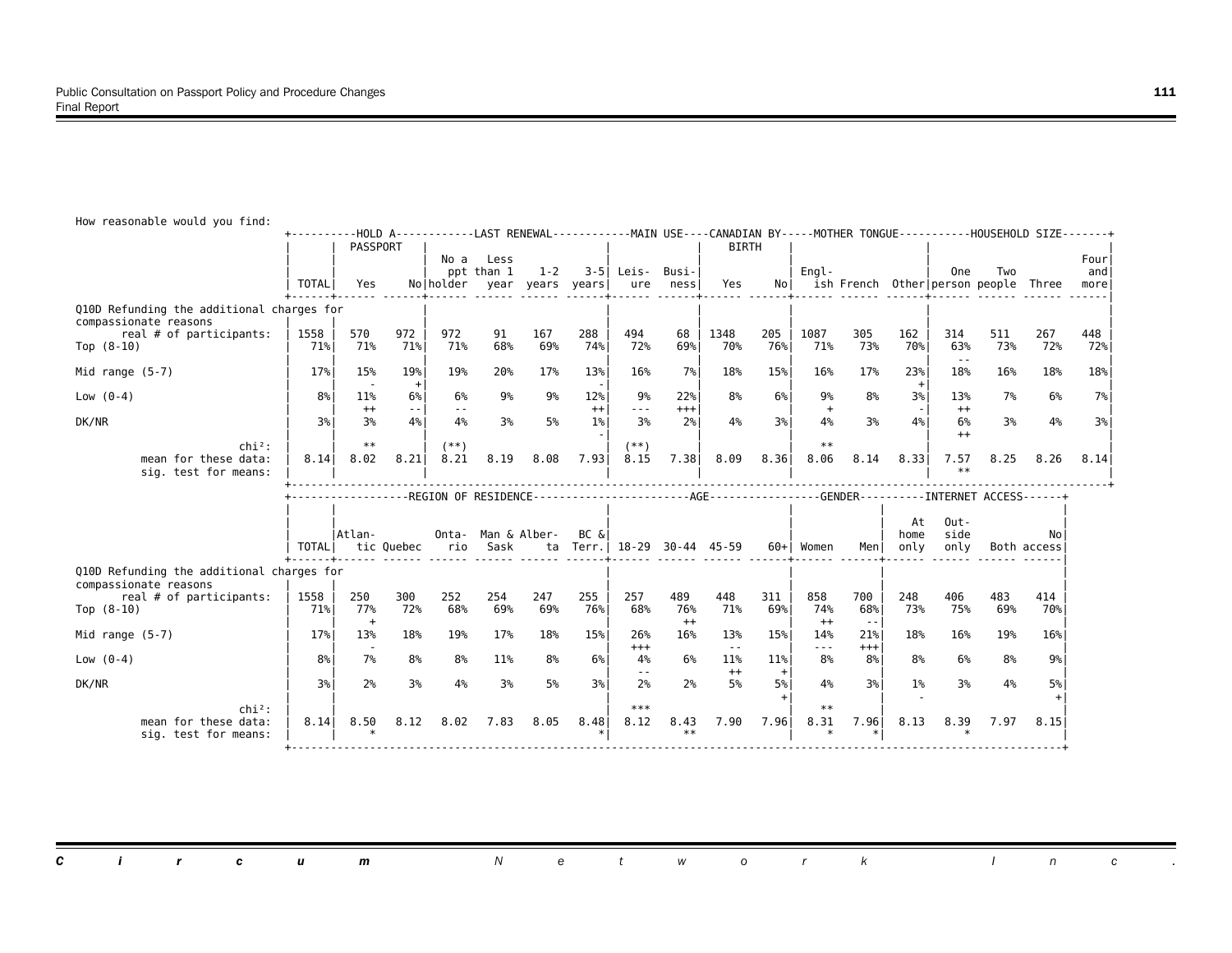|                                           |              |         |          | <b>SEGMENTS-</b> |                     |          |         | DELIVERY EXPECTATION- |       |                 | SOURCE $0F---$ |
|-------------------------------------------|--------------|---------|----------|------------------|---------------------|----------|---------|-----------------------|-------|-----------------|----------------|
|                                           |              |         |          |                  |                     |          |         |                       |       | <b>FUNDI NG</b> |                |
|                                           |              |         |          |                  | Trus-               |          |         |                       |       |                 |                |
|                                           |              |         | Feature  | Few              | ting                | Strong   |         |                       |       | Gene-           | Pri ce         |
|                                           |              | Pri ce  | di si n- |                  | bene-follow-suppor- |          | < 5     |                       | $> 5$ | ral             | incr-          |
|                                           | <b>TOTAL</b> | averse  | terstd   | fits             | ers                 | ters     | days    | 5 days                | days∣ | taxes           | eases          |
| Q10D Refunding the additional charges for |              |         |          |                  |                     |          |         |                       |       |                 |                |
| compassionate reasons                     |              |         |          |                  |                     |          |         |                       |       |                 |                |
| real # of participants:                   | 1558         | 229     | 278      | 97               | 347                 | 445      | 268     | 393                   | 794   | 517             | 979            |
| Top $(8-10)$                              | 71%          | 73%     | 65%      | 55%              | 72%                 | 78%      | 68%     | 75%                   | 69%   | 71%             | 72%            |
|                                           |              |         | $ -$     | $- - -$          |                     | $^{+++}$ |         | $\ddot{}$             |       |                 |                |
| Mid range $(5-7)$                         | 17%          | 13%     | 19%      | 19%              | 19%                 | 17%      | 19%     | 17%                   | 18%   | 17%             | 18%            |
| Low $(0-4)$                               | 8%           | 8%      | 13%      | 23%              | 5%                  | 4%       | 7%      | 6%                    | 9%    | 9%              | 8%             |
|                                           |              |         | $^{++}$  | $+++$            |                     | ---      |         |                       |       |                 |                |
| DK/NR                                     | 3%           | 6%      | 3%       | 2%               | 3%                  | 1%       | 6%      | 2%                    | 3%    | 3%              | $2\%$          |
|                                           |              | $^{++}$ |          |                  |                     | $ -$     | $^{++}$ |                       |       |                 |                |
| $\chi$ chi $\rm ^{2}$ :                   |              | $(***)$ |          |                  |                     |          |         |                       |       |                 |                |
| mean for these data:                      | 8.14         | 8.22    | 7.64     | 6.76             | 8.30                | 8.43     | 8.24    | 8.40                  | 7.90  | 8.10            | 8.15           |
| sig. test for means:                      |              |         | $***$    | $***$            |                     | $***$    |         | $**$                  | $***$ |                 |                |
|                                           |              |         |          |                  |                     |          |         |                       |       |                 |                |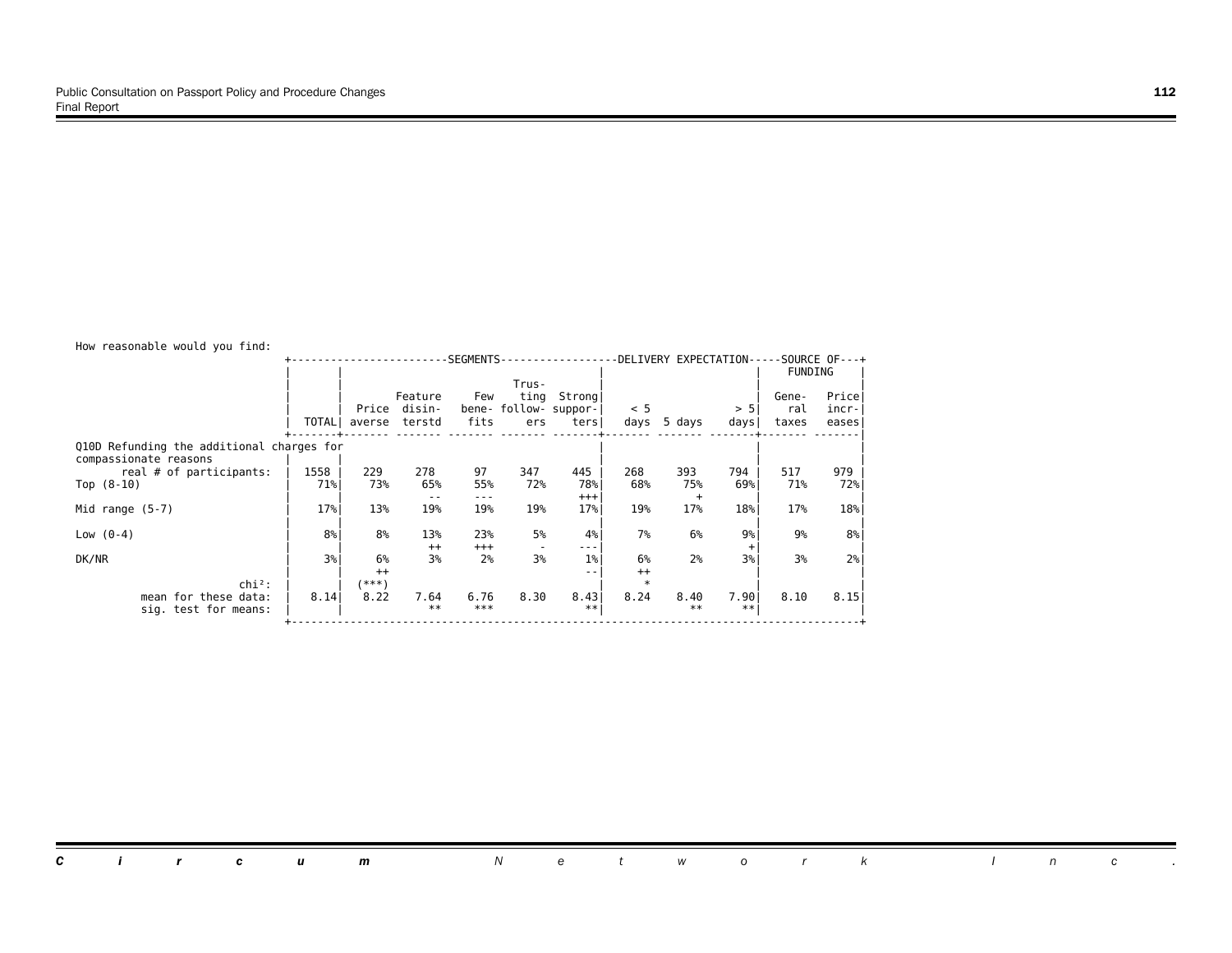| The you needed fin of matron on now to get a passion t, where would you fook for it first. |              | HOLD A-                  |               |                      | LAST RENEWAL-      |            |            |           | - MAIN USE--- | - CANADI AN BY---- |          |               | - MOTHER TONGUE-               |                |            | HOUSEHOLD SIZE- |            |               |
|--------------------------------------------------------------------------------------------|--------------|--------------------------|---------------|----------------------|--------------------|------------|------------|-----------|---------------|--------------------|----------|---------------|--------------------------------|----------------|------------|-----------------|------------|---------------|
|                                                                                            |              | <b>PASSPORT</b>          |               |                      |                    |            |            |           |               | <b>BIRTH</b>       |          |               |                                |                |            |                 |            |               |
|                                                                                            |              |                          |               | No a                 | Less               | $1 - 2$    | $3 - 5$    | Lei s-    | Busi-         |                    |          | $Engl -$      |                                |                | <b>One</b> | Two             |            | Four<br>and   |
|                                                                                            | <b>TOTAL</b> | Yes                      |               | No   hol der         | ppt than 1<br>year | years      | years      | ure       | ness          | Yes                | No       |               | ish French Other person people |                |            |                 | Three      | more          |
|                                                                                            |              |                          |               |                      |                    |            |            |           |               |                    |          |               |                                |                |            |                 |            |               |
| Q11                                                                                        |              | 570                      | 972           | 972                  | 91                 |            |            | 494       |               | 1348               | 205      | 1087          | 305                            |                | 314        |                 |            |               |
| real # of participants:<br>Blue pages                                                      | 1558<br>20%  | 21%                      | 20%           | 20%                  | 21%                | 167<br>24% | 288<br>18% | 21%       | 68<br>16%     | 19%                | 24%      | 24%           | 10%                            | 162<br>19%     | 21%        | 511<br>19%      | 267<br>19% | 448<br>20%    |
|                                                                                            |              |                          |               |                      |                    |            |            |           |               |                    |          | $^{+++}$      | $- - -$                        |                |            |                 |            |               |
| Post office                                                                                | 18%          | 19%                      | 18%           | 18%                  | 23%                | 18%        | 20%        | 20%       | 16%           | 19%                | 14%      | 20%           | 16%                            | 15%            | 22%        | 17%             | 22%        | 16%           |
|                                                                                            | 17%          | 25%                      |               | 11%                  | 24%                | 29%        | 23%        | 24%       |               | 14%                | 25%      | $^{+}$<br>11% | 25%                            |                | 14%        | 21%             | 16%        |               |
| Passport Office                                                                            |              | $^{+++}$                 | $11\%$<br>--- | $- - -$              | $+$                | $^{++}$    | $^{+++}$   |           | 32%           | ---                | $^{+++}$ | $- - -$       | $^{+++}$                       | 23%<br>$^{++}$ |            | $^{++}$         |            | 14%           |
| DK/NR                                                                                      | 13%          | 6%                       | 17%           | 17%                  | 4%                 | 5%         | 7%         | 6%        | 3%            | 14%                | 5%       | 15%           | 15%                            | 4%             | 16%        | 10%             | 12%        | 13%           |
|                                                                                            |              | $- - -$                  | $+++$         | $^{+++}$             |                    |            | $- -$      |           |               | $^{+++}$           | $- - -$  | $^{++}$       |                                | $- - -$        |            |                 |            |               |
| Internet                                                                                   | 8%           | 8%                       | 7%            | 7%                   | 3%                 | 9%         | 9%         | 8%        | 14%           | 8%                 | 5%       | 7%            | 7%                             | 11%            | 4%         | 7%              | 6%         | 10%           |
| General government phone line                                                              | 7%           | 8%                       | $6\%$         | 6%                   | 9%                 | 4%         | 11%        | 8%        | $2\%$         | 6%                 | 13%      | 7%            | 7%                             | $9\%$          | 9%         | 6%              | 7%         | $^{++}$<br>8% |
|                                                                                            |              |                          |               |                      |                    |            | $^{++}$    |           |               | ---                | $^{+++}$ |               |                                |                |            |                 |            |               |
| Travel agent                                                                               | 7%           | 7%                       | 6%            | 6%                   | 12%                | 6%         | 7%         | 8%        | 4%            | 7%                 | 4%       | 5%            | 7%                             | 10%            | 7%         | 7%              | 7%         | 7%            |
| Other departments                                                                          | 4%           | 2%                       | 5%            | 5%                   | $2\%$              | $2\%$      | 1%         | 2%        | 10%           | 5%                 | 1%       | 5%            | 4%                             | $1\%$          | 3%         | 5%              | 5%         | 3%            |
|                                                                                            |              | $\overline{\phantom{a}}$ |               | $^{++}$              |                    |            | $- -$      | $- - -$   | $^{+++}$      | $^{++}$            | $- -$    |               |                                |                |            |                 |            |               |
| <b>Other</b>                                                                               | 4%           | 1%                       | 6%            | 6%                   | 0%                 | 0%         | 1%         | 1%        | 1%            | 3%                 | 6%       | 2%            | 6%                             | 7%             | 2%         | 3%              | 2%         | 5%            |
|                                                                                            |              |                          | $^{+++}$      | $^{+++}$             |                    |            |            |           |               |                    |          | - - -         | $^{++}$                        | $^{+}$         |            |                 |            | $^{+}$        |
| Immigration and Customs                                                                    | 3%           | $2\%$                    | 3%            | 3%<br>$\overline{+}$ | 1%                 | 1%         | $2\%$      | 2%        | 0%            | 3%                 | 1%       | 3%            | 3%                             | $1\%$          | 3%         | 3%              | 4%         | $2\%$         |
| Contacts, friends                                                                          | 1%           | 1%                       | $1\%$         | 1%                   | $2\%$              | 1%         | 1%         | 1%        | $1\%$         | 1%                 | 2%       | 2%            | 0%                             | $1\%$          | 1%         | 2%              | 1%         | 1%            |
|                                                                                            |              | ***                      |               | $(***)$              |                    |            |            |           |               |                    |          |               |                                |                |            |                 |            |               |
| $chi^2$ :                                                                                  |              |                          |               |                      |                    |            |            | $^{(**)}$ |               | $(***)$            |          | $(***)$       |                                |                | $(*)$      |                 |            |               |

If you needed information on how to get a passport, where would you look for it first?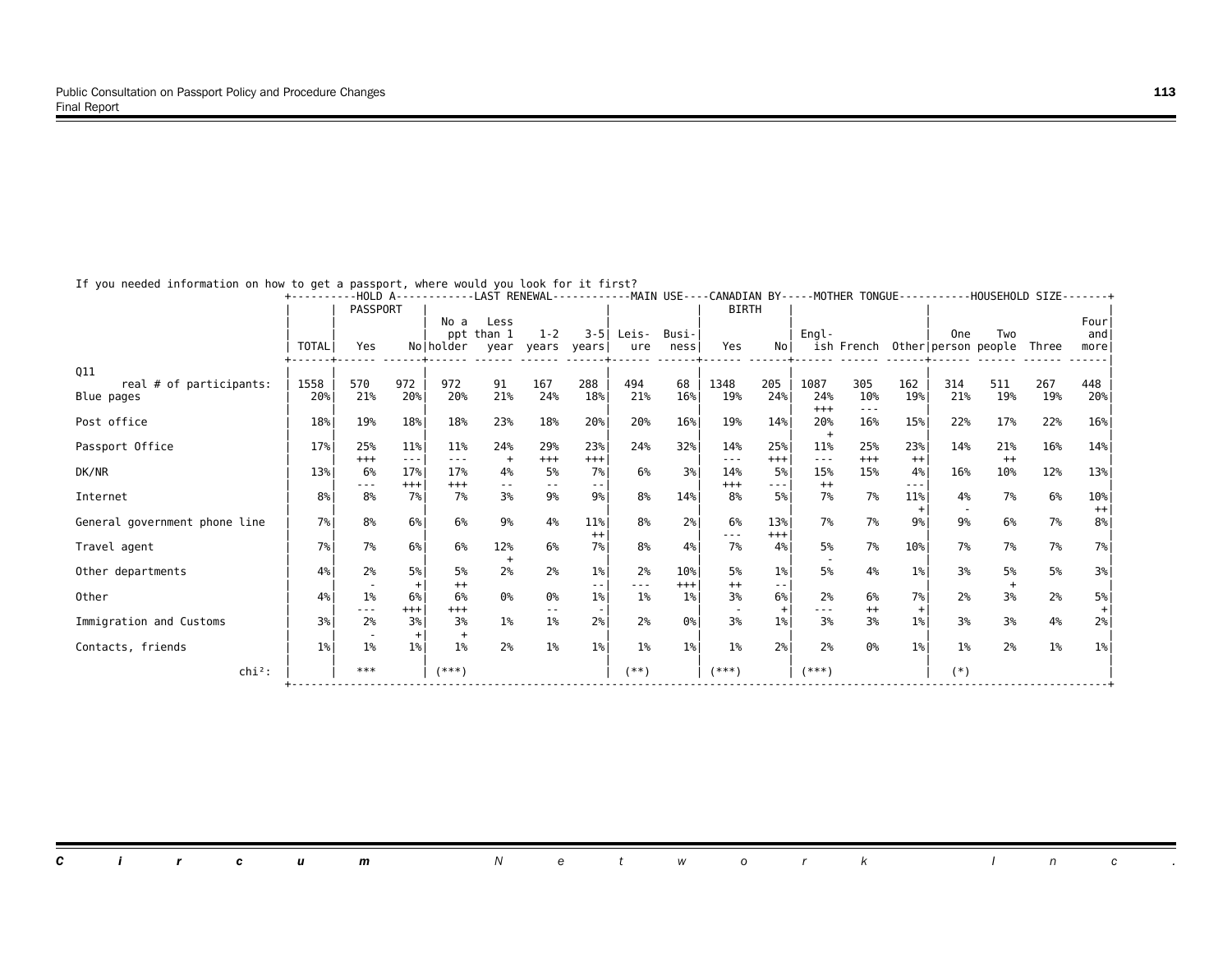|                                       |             |               |                |               | <b>REGION OF RESIDENCE-</b> |                                |               |                     | $AGE-$     |                                |                |                | <b>GENDER-</b> ------- |                     | -INTERNET ACCESS------+   |                |                   |
|---------------------------------------|-------------|---------------|----------------|---------------|-----------------------------|--------------------------------|---------------|---------------------|------------|--------------------------------|----------------|----------------|------------------------|---------------------|---------------------------|----------------|-------------------|
|                                       | TOTAL       | Atl an-       | tic Quebec     | Onta-<br>ri o | Man & Alber-<br>Sask        | ta                             | BC &<br>Terr. | $18 - 29$           | $30 - 44$  | $45 - 59$                      | $60+$          | Women          | Men                    | At<br>home<br>onl y | $0$ ut-<br>si de<br>onl y |                | No<br>Both access |
| <b>Q11</b>                            |             |               |                |               |                             |                                |               |                     |            |                                |                |                |                        |                     |                           |                |                   |
| real # of participants:<br>Blue pages | 1558<br>20% | 250<br>20%    | 300<br>6%      | 252<br>25%    | 254<br>26%                  | 247<br>21%                     | 255<br>24%    | 257<br>14%          | 489<br>27% | 448<br>18%                     | 311<br>18%     | 858<br>23%     | 700<br>17%             | 248<br>23%          | 406<br>24%                | 483<br>21%     | 414<br>12%        |
|                                       |             |               | $- - -$        | $^{++}$       |                             |                                |               | $- -$               | $+++$      |                                |                | $^{++}$        | $- -$                  |                     | $\overline{1}$            |                | $- - -$           |
| Post office                           | 18%         | 15%           | 17%            | 19%           | 17%                         | 17%                            | 22%           | 12%                 | 15%        | 25%                            | 24%            | 16%            | 20%                    | 21%                 | 17%                       | 18%            | 18%               |
| Passport Office                       | 17%         | 8%            | 29%            | 12%           | 7%                          | 15%                            | 18%           | 14%                 | 15%        | $^{+++}$<br>18%                | $^{++}$<br>20% | 18%            | $^{+}$<br>15%          | 17%                 | 20%                       | 12%            | 19%               |
|                                       |             | - - -         | $^{+++}$       |               | $- - -$                     |                                |               |                     |            |                                |                |                |                        |                     |                           | $ -$           |                   |
| DK/NR                                 | 13%         | 28%           | 12%            | 12%           | 16%                         | 7%                             | 7%            | 16%                 | 12%        | 8%                             | 15%            | 14%            | 12%                    | $9\%$               | 11%                       | 10%            | 19%               |
| Internet                              | 8%          | $^{++}$<br>3% | 7%             | 10%           | 5%                          | $\overline{\phantom{a}}$<br>7% | $- -$<br>8%   | 15%                 | 9%         | $- -$<br>4%                    | 0%             | 3%             | 12%                    | 8%                  | 2%                        | 16%            | $^{+++}$<br>1%    |
| General government phone line         | 7%          | 7%            | 6%             | 7%            | 7%                          | 11%                            | 5%            | $^{+++}$<br>6%      | 7%         | - -<br>7%                      | 8%             | - - -<br>8%    | $^{+++}$<br>6%         | 6%                  | - - -<br>6%               | $^{+++}$<br>8% | - - -<br>7%       |
| Travel agent                          | 7%          | 5%            | 8%             | 7%            | 9%                          | $^{++}$<br>7%                  | 5%            | 11%<br>$^{+++}$     | 5%         | 4%<br>$\overline{\phantom{a}}$ | 6%             | 9%<br>$^{+++}$ | 4%<br>$- - -$          | 4%                  | 7%                        | 5%             | 10%<br>$^{++}$    |
| Other departments                     | 4%          | 7%<br>$^{++}$ | 4%             | 3%            | 4%                          | 6%                             | 3%            | 5%                  | 3%         | 5%                             | 3%             | 4%             | 4%                     | 3%                  | 5%                        | 3%             | 4%                |
| 0ther                                 | 4%          | 1%            | 7%<br>$^{+++}$ | 2%            | 3%                          | $2\%$                          | 3%            | 2%                  | 4%         | 6%<br>$^{+}$                   | $2\%$          | 3%             | 5%<br>$+$              | 2%                  | 4%                        | 2%             | 6%<br>$^{++}$     |
| Immigration and Customs               | 3%          | 4%            | 2%             | 2%            | 4%                          | 5%                             | 3%            | 2%                  | 3%         | 4%<br>$\ddot{}$                | 1%             | 1%<br>$ -$     | 4%<br>$^{++}$          | 3%                  | 3%                        | 3%             | 3%                |
| Contacts, friends                     | 1%          | 2%            | 1%             | 1%            | 2%                          | 1%                             | 2%            | 3%                  | 1%         | 0%                             | $1\%$          | 1%             | $1\%$                  | 3%                  | 1%                        | 1%             | $2\%$             |
| chi <sup>2</sup> :                    |             | $(***)$       |                |               |                             |                                |               | $^{++}$<br>$(***")$ |            | $- -$                          |                | ***            |                        | $(***")$            |                           |                |                   |

If you needed information on how to get a passport, where would you look for it first?

|  |  |  | <b>Circum</b> Network |  |  |  |  |  |  |
|--|--|--|-----------------------|--|--|--|--|--|--|
|  |  |  |                       |  |  |  |  |  |  |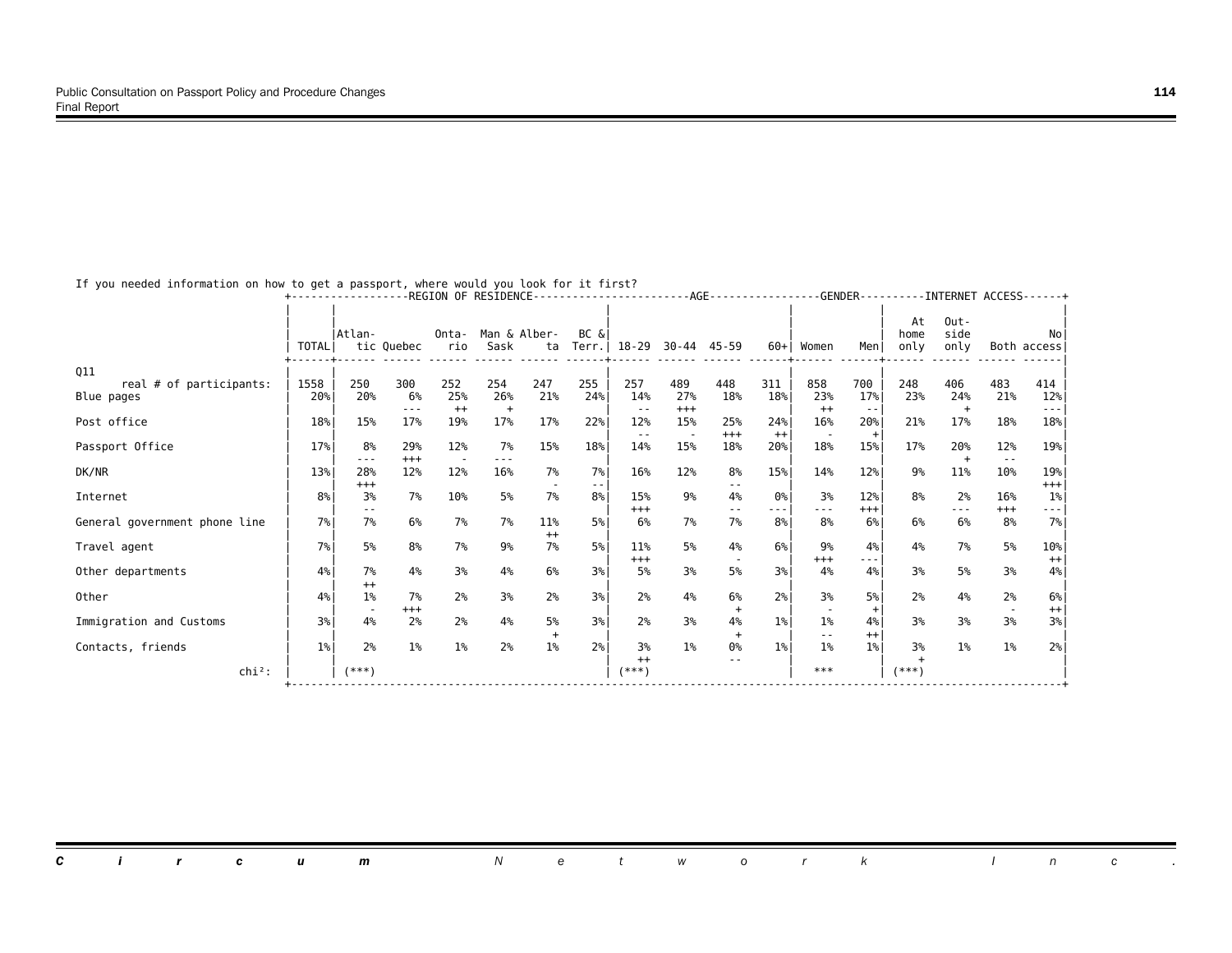| Q11                                   |              |                |          |        | Trus-               |               |           |           |                          | <b>FUNDING</b> |                                  |
|---------------------------------------|--------------|----------------|----------|--------|---------------------|---------------|-----------|-----------|--------------------------|----------------|----------------------------------|
|                                       |              |                |          |        |                     |               |           |           |                          |                |                                  |
|                                       |              |                |          |        |                     |               |           |           |                          |                |                                  |
|                                       |              |                | Feature  | Few    | ting                | Strong        |           |           |                          | Gene-          | Pri ce                           |
|                                       |              | Pri ce         | di si n- |        | bene-follow-suppor- |               | < 5       |           | > 5                      | ral            | i ncr-                           |
|                                       | <b>TOTAL</b> | averse         | terstd   | fits   | ers                 | ters          | days      | 5 days    | $_{\rm days }$           | taxes          | eases                            |
|                                       |              |                |          |        |                     |               |           |           |                          |                |                                  |
|                                       | 1558         | 229            | 278      | 97     | 347                 | 445           | 268       | 393       | 794                      | 517            | 979                              |
| real # of participants:<br>Blue pages | 20%          | 18%            | 23%      | 16%    | 26%                 | 16%           | 25%       | 23%       | 18%                      | 21%            | 20%                              |
|                                       |              |                |          |        | $^{++}$             | $\sim$ $\sim$ | $\ddot{}$ |           | $- -$                    |                |                                  |
| Post office                           | 18%          | 23%            | 17%      | 17%    | 20%                 | 16%           | 16%       | 15%       | 21%                      | 17%            | 19%                              |
|                                       |              | $\ddot{}$      |          |        |                     |               |           |           | $^{++}$                  |                |                                  |
| Passport Office                       | 17%          | 17%            | 17%      | 16%    | 12%                 | 17%           | 17%       | 20%       | 15%                      | 17%            | 16%                              |
|                                       |              |                |          |        |                     |               |           | $\ddot{}$ | $\overline{\phantom{a}}$ |                |                                  |
| DK/NR                                 | 13%          | 6%             | 17%      | 14%    | 8%                  | 14%           | 14%       | 10%       | 11%                      | 9%             | 14%                              |
|                                       |              | $\overline{a}$ | $^{++}$  |        | $- -$               |               |           |           |                          |                |                                  |
| Internet                              | 8%           | 5%             | 5%       | 9%     | 7%                  | 13%           | 8%        | 9%        | $8\%$                    | 10%            | 6%                               |
|                                       |              |                |          |        |                     | $^{+++}$      |           |           |                          | $^{++}$        | $-$                              |
| General government phone line         | 7%           | 8%             | 7%       | 3%     | 6%                  | 8%            | 6%        | 7%        | 7%                       | 8%             | 7%                               |
|                                       |              |                |          |        |                     |               |           |           |                          |                |                                  |
| Travel agent                          | 7%           | 7%             | 4%       | 13%    | 8%                  | 8%            | 4%        | 6%        | 7%                       | 6%             | $6\%$                            |
|                                       |              |                |          | $^{+}$ |                     |               |           |           |                          |                |                                  |
| Other departments                     | 4%           | 4%             | 4%       | 2%     | 4%                  | 4%            | 6%        | 3%        | 4%                       | 4%             | 4%                               |
|                                       |              |                |          |        |                     |               |           |           |                          |                |                                  |
| 0ther                                 | 4%           | 8%             | 3%       | 5%     | 4%                  | 1%            | 2%        | 4%        | $4\%$                    | 4%             | $3\%$                            |
|                                       |              | $^{+++}$       |          |        |                     | $- -$         |           |           |                          |                |                                  |
| Immigration and Customs               | 3%           | 3%             | 3%       | 1%     | 3%                  | 2%            | 1%        | 2%        | 3%                       | 2%             | $3\%$                            |
|                                       | $1\%$        | 1%             | 0%       | 1%     | 2%                  |               | 1%        | 1%        |                          | 0%             |                                  |
| Contacts, friends                     |              |                |          |        |                     | $1\%$         |           |           | $1\%$                    |                | $2\%$                            |
| chi <sup>2</sup> :                    |              | $(***)$        |          |        |                     |               | $(*)$     |           |                          | $\ast$         | $\begin{array}{c} + \end{array}$ |
|                                       |              |                |          |        |                     |               |           |           |                          |                |                                  |

If you needed information on how to get a passport, where would you look for it first?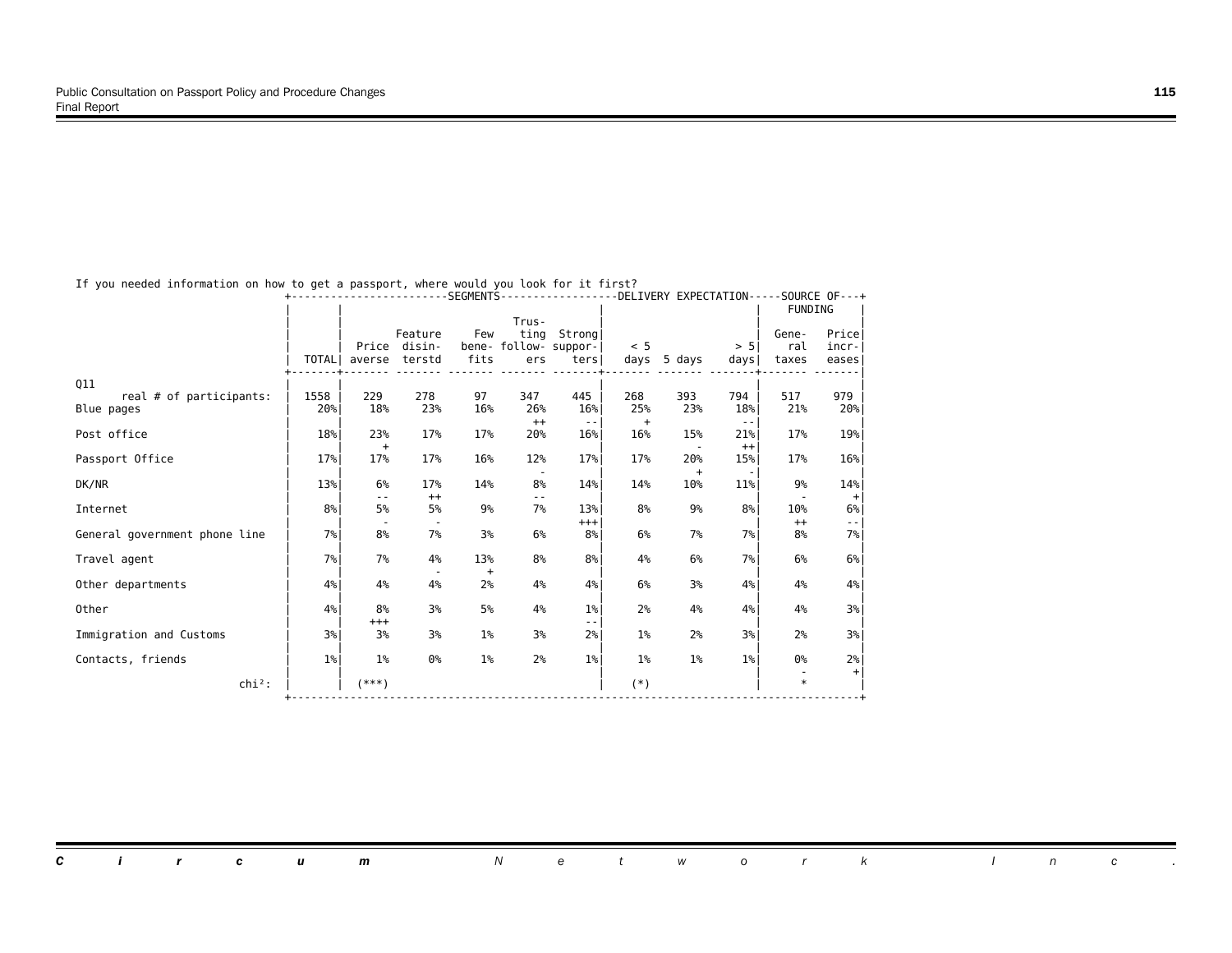|                                              |              | HOLD A-<br><b>PASSPORT</b> |                |                     | LAST RENEWAL-                  |                | .                                                                                                                                                                                                                                                                                                                                                                                                   |            |                 | - MAIN USE---- CANADIAN BY----- MOTHER TONGUE--------<br><b>BIRTH</b> |                 |                                                                                                                                                                                                                                                                                                                                                                                                     |                                |                 |            | <b>HOUSEHOLD SIZE</b> |            |                 |
|----------------------------------------------|--------------|----------------------------|----------------|---------------------|--------------------------------|----------------|-----------------------------------------------------------------------------------------------------------------------------------------------------------------------------------------------------------------------------------------------------------------------------------------------------------------------------------------------------------------------------------------------------|------------|-----------------|-----------------------------------------------------------------------|-----------------|-----------------------------------------------------------------------------------------------------------------------------------------------------------------------------------------------------------------------------------------------------------------------------------------------------------------------------------------------------------------------------------------------------|--------------------------------|-----------------|------------|-----------------------|------------|-----------------|
|                                              |              |                            |                | No a                | <b>Less</b>                    | $1 - 2$        | $3 - 5$                                                                                                                                                                                                                                                                                                                                                                                             | Lei s-     | Busi-           |                                                                       |                 | Engl-                                                                                                                                                                                                                                                                                                                                                                                               |                                |                 | <b>One</b> | Two                   |            | Four<br>and     |
|                                              | <b>TOTAL</b> | Yes                        |                | ppt<br>No   hol der | than 1<br>year                 | years          | years                                                                                                                                                                                                                                                                                                                                                                                               | ure        | ness            | Yes                                                                   | No <sub>1</sub> |                                                                                                                                                                                                                                                                                                                                                                                                     | ish French Other person people |                 |            |                       | Three      | more            |
| Q12                                          |              |                            |                |                     |                                |                |                                                                                                                                                                                                                                                                                                                                                                                                     |            |                 |                                                                       |                 |                                                                                                                                                                                                                                                                                                                                                                                                     |                                |                 |            |                       |            |                 |
| #<br>of participants:<br>real<br>Post office | 1558<br>36%  | 570<br>40%                 | 972<br>34%     | 972<br>34%          | 91<br>47%                      | 167<br>37%     | 288<br>39%                                                                                                                                                                                                                                                                                                                                                                                          | 494<br>38% | 68<br>47%       | 1348<br>36%                                                           | 205<br>36%      | 1087<br>37%                                                                                                                                                                                                                                                                                                                                                                                         | 305<br>33%                     | 162<br>35%      | 314<br>40% | 511<br>36%            | 267<br>36% | 448<br>33%      |
|                                              |              | $+$                        |                | . .                 | $\overline{+}$                 |                |                                                                                                                                                                                                                                                                                                                                                                                                     |            |                 |                                                                       |                 |                                                                                                                                                                                                                                                                                                                                                                                                     |                                |                 |            |                       |            |                 |
| Passport Office                              | 20%          | 33%                        | 11%            | 11%                 | 30%                            | 35%            | 34%                                                                                                                                                                                                                                                                                                                                                                                                 | 33%        | 34%             | 18%                                                                   | 31%             | 17%                                                                                                                                                                                                                                                                                                                                                                                                 | 19%                            | 31%             | 16%        | 23%                   | 22%        | 18%             |
| DK/NR                                        | 20%          | $^{+++}$<br>7%             | $- - -$<br>28% | $- - -$<br>28%      | $\overline{+}$<br>1%           | $^{+++}$<br>8% | $^{+++}$<br>8%                                                                                                                                                                                                                                                                                                                                                                                      | 7%         | 4%              | $\frac{1}{2}$<br>22%                                                  | $^{+++}$<br>10% | $\frac{1}{2} \frac{1}{2} \frac{1}{2} \frac{1}{2} \frac{1}{2} \frac{1}{2} \frac{1}{2} \frac{1}{2} \frac{1}{2} \frac{1}{2} \frac{1}{2} \frac{1}{2} \frac{1}{2} \frac{1}{2} \frac{1}{2} \frac{1}{2} \frac{1}{2} \frac{1}{2} \frac{1}{2} \frac{1}{2} \frac{1}{2} \frac{1}{2} \frac{1}{2} \frac{1}{2} \frac{1}{2} \frac{1}{2} \frac{1}{2} \frac{1}{2} \frac{1}{2} \frac{1}{2} \frac{1}{2} \frac{$<br>24% | 19%                            | $^{+++}$<br>11% | 18%        | 19%                   | 17%        | 23%             |
| Travel agent                                 | 8%           | $- - -$<br>10%             | $^{+++}$<br>7% | $^{+++}$<br>7%      | $- - -$<br>11%                 | $- - -$<br>9%  | $\frac{1}{2} \frac{1}{2} \frac{1}{2} \frac{1}{2} \frac{1}{2} \frac{1}{2} \frac{1}{2} \frac{1}{2} \frac{1}{2} \frac{1}{2} \frac{1}{2} \frac{1}{2} \frac{1}{2} \frac{1}{2} \frac{1}{2} \frac{1}{2} \frac{1}{2} \frac{1}{2} \frac{1}{2} \frac{1}{2} \frac{1}{2} \frac{1}{2} \frac{1}{2} \frac{1}{2} \frac{1}{2} \frac{1}{2} \frac{1}{2} \frac{1}{2} \frac{1}{2} \frac{1}{2} \frac{1}{2} \frac{$<br>11% | 11%        | 6%              | $^{+++}$<br>8%                                                        | $- - -$<br>7%   | $^{+++}$<br>6%                                                                                                                                                                                                                                                                                                                                                                                      | 10%                            | $- - -$<br>13%  | 10%        | 7%                    | 8%         | $\ddot{}$<br>9% |
| Other departments                            | 5%           | 3%                         | 6%             | 6%                  | 0%                             | 6%             | $2\%$                                                                                                                                                                                                                                                                                                                                                                                               | 4%         | 2%              | 5%                                                                    | 3%              | - - -<br>7%                                                                                                                                                                                                                                                                                                                                                                                         | 2%                             | $^{++}$<br>2%   | 4%         | 3%                    | 6%         | 5%              |
| <b>Other</b>                                 | 4%           | 2%                         | $^{+}$<br>5%   | $^{+}$<br>5%        | $\overline{\phantom{a}}$<br>3% | 2%             | $- -$<br>$2\%$                                                                                                                                                                                                                                                                                                                                                                                      | 2%         | 6%              | 4%                                                                    | 4%              | $^{+++}$<br>3%                                                                                                                                                                                                                                                                                                                                                                                      | $ -$<br>8%                     | 4%              | 4%         | 3%                    | 4%         | 5%              |
| General government phone line                | 4%           | 3%                         | 4%             | $^{+}$<br>4%        | 6%                             | 1%             | $2\%$                                                                                                                                                                                                                                                                                                                                                                                               | 3%         | $+$<br>1%       | 3%<br>$- -$                                                           | 6%<br>$^{++}$   | - - -<br>5%                                                                                                                                                                                                                                                                                                                                                                                         | $^{+++}$<br>3%                 | 2%              | 4%         | 4%                    | 5%         | 2%              |
| Immigration and Customs                      | 2%           | 1%<br>$- -$                | 3%<br>$^{++}$  | 3%<br>$^{++}$       | 1%                             | 1%             | $1\%$                                                                                                                                                                                                                                                                                                                                                                                               | 1%         | 0%              | $2\%$                                                                 | 2%              | $\overline{+}$<br>1%                                                                                                                                                                                                                                                                                                                                                                                | 4%<br>$\ddot{}$                | 2%              | 1%         | 2%                    | 1%         | 3%              |
| Internet                                     | 1%           | 1%                         | $2\%$          | $2\%$               | 0%                             | 0%             | 1%                                                                                                                                                                                                                                                                                                                                                                                                  | 1%         | 0%              | 1%                                                                    | $1\%$           | 1%                                                                                                                                                                                                                                                                                                                                                                                                  | $2\%$                          | 0%              | $2\%$      | 1%                    | 0%         | 2%              |
| Blue pages                                   | 0%           | 0%                         | 0%             | 0%                  | 0%                             | 0%             | 0%                                                                                                                                                                                                                                                                                                                                                                                                  | 0%         | 0%              | 0%                                                                    | 0%              | <b>0%</b>                                                                                                                                                                                                                                                                                                                                                                                           | 0%                             | 0%              | 0%         | 0%                    | 0%         | 0%              |
| Contacts, friends                            | 0%           | 0%                         | 0%             | 0%                  | 0%                             | 0%             | 0%                                                                                                                                                                                                                                                                                                                                                                                                  | 0%         | 1%<br>$\ddot{}$ | 0%                                                                    | 0%              | 0%                                                                                                                                                                                                                                                                                                                                                                                                  | 0%                             | 0%              | 0%         | 0%                    | 0%         | 0%              |
| chi $^2$ :                                   |              | $(***)$                    |                | $(***)$             |                                |                |                                                                                                                                                                                                                                                                                                                                                                                                     |            |                 | $***$ )                                                               |                 | $(***)$                                                                                                                                                                                                                                                                                                                                                                                             |                                |                 |            |                       |            |                 |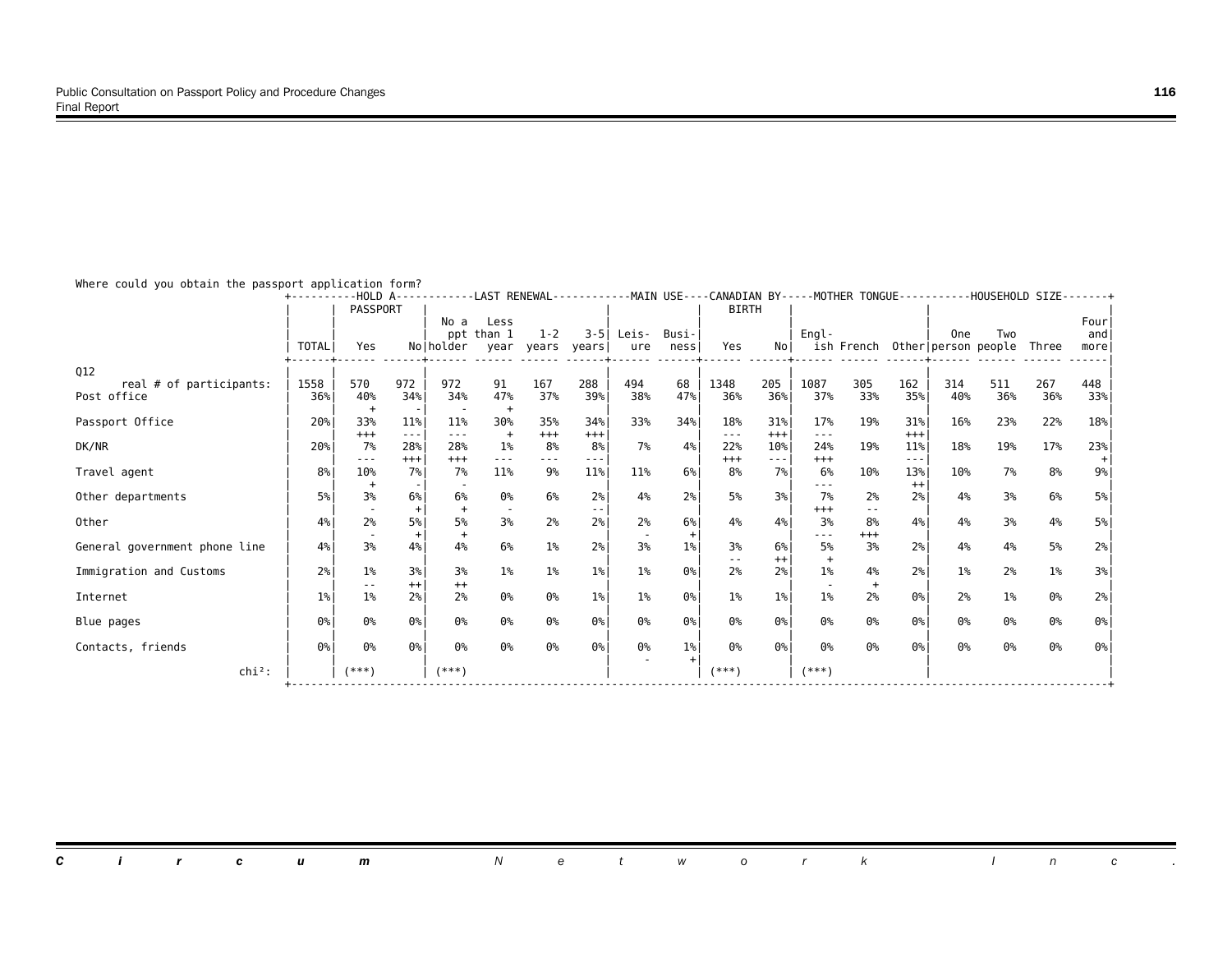| Where could you obtain the passport application form?    |              |                     |                | REGION OF RESIDENCE-- |                    |                     |                   |                       |                      | $AGE-$            | .                        |                      | - GENDER- - -     | $- - - - -$         | - INTERNET ACCESS-             |                |                   |
|----------------------------------------------------------|--------------|---------------------|----------------|-----------------------|--------------------|---------------------|-------------------|-----------------------|----------------------|-------------------|--------------------------|----------------------|-------------------|---------------------|--------------------------------|----------------|-------------------|
|                                                          | <b>TOTAL</b> | Atl an-             | tic Quebec     | Onta-<br>ri o         | Sask               | Man & Alber-<br>ta  | $BC \&$<br>Terr.  | $18 - 29$             |                      | $30 - 44$ 45-59   | $60+$                    | Women                | Men               | At<br>home<br>onl y | $0$ ut-<br>side<br>onl y       |                | No<br>Both access |
| Q12<br>real # of participants:<br>Post office            | 1558<br>36%  | 250<br>31%          | 300<br>32%     | 252<br>39%            | 254<br>31%         | 247<br>32%          | 255<br>40%        | 257<br>24%<br>$- - -$ | 489<br>35%           | 448<br>40%<br>$+$ | 311<br>44%<br>$^{+++}$   | 858<br>33%<br>$\sim$ | 700<br>38%<br>$+$ | 248<br>40%          | 406<br>38%                     | 483<br>35%     | 414<br>32%        |
| Passport Office<br>DK/NR                                 | 20%<br>20%   | 10%<br>- - -<br>35% | 23%<br>18%     | 22%<br>18%            | 13%<br>$ -$<br>34% | 20%<br>17%          | 21%<br>14%        | 22%<br>26%            | 19%<br>19%           | 20%<br>18%        | 18%<br>16%               | 21%<br>21%           | 19%<br>19%        | 25%<br>17%          | 15%<br>$- -$<br>20%            | 21%<br>17%     | 20%<br>26%        |
| Travel agent                                             | 8%           | $^{+++}$<br>5%      | 9%             | 9%                    | $^{+++}$<br>10%    | 8%                  | $- -$<br>$6\%$    | $^{++}$<br>12%        | 8%                   | 6%                | $6\%$                    | 10%                  | 7%                | 6%                  | 8%                             | 8%             | $^{+++}$<br>10%   |
| Other departments                                        | 5%           | 4%                  | $2\%$<br>$- -$ | 6%                    | 6%                 | 9%<br>$^{++}$       | 4%                | $^{++}$<br>4%         | 4%                   | 6%                | $5\%$                    | $\ddot{}$<br>5%      | 4%                | 3%                  | 6%                             | 5%             | 4%                |
| 0ther                                                    | 4%           | 2%                  | 8%<br>$^{+++}$ | 2%                    | 2%                 | $2\%$               | 5%                | 5%                    | 5%                   | 4%                | $3\%$                    | 4%                   | 4%                | 4%                  | 5%                             | 5%             | $3\%$             |
| General government phone line<br>Immigration and Customs | 4%<br>2%     | 5%<br>5%            | $2\%$<br>3%    | 3%<br>0%              | 3%<br>0%           | 7%<br>$^{++}$<br>2% | 5%<br>6%          | 2%<br>2%              | 4%<br>4%             | 3%<br>1%          | 6%<br>$\ddot{}$<br>$1\%$ | 3%<br>2%             | 4%<br>3%          | 4%<br>1%            | 4%<br>4%                       | 3%<br>2%       | 4%<br>1%          |
| Internet                                                 | 1%           | $^{+++}$<br>3%      | $2\%$          | 0%                    | 1%                 | 3%                  | $^{+++}$<br>$1\%$ | 2%                    | $\overline{+}$<br>2% | 1%                | $0\%$                    | 1%                   | $1\%$             | 0%                  | $^{++}$<br>0%                  | 3%             | 0%                |
| Blue pages                                               | 0%           | 1%                  | 0%             | 0%                    | 0%                 | 0%                  | 0%                | 0%                    | 0%                   | 0%                | $0\%$                    | 0%                   | $0\%$             | 0%                  | $\overline{\phantom{a}}$<br>1% | $^{+++}$<br>0% | $- -$<br>$0\%$    |
| Contacts, friends                                        | 0%           | $0\%$               | 0%             | 0%                    | 0%                 | 1%                  | $0\%$             | 0%                    | 0%                   | 0%                | $0\%$                    | 0%                   | $0\%$             | 0%                  | 0%                             | 0%             | $0\%$             |
| $chi^2$ :                                                |              | $(***)$             |                |                       |                    |                     |                   | $(***)$               |                      |                   |                          | $(*)$                |                   | $(***)$             |                                |                |                   |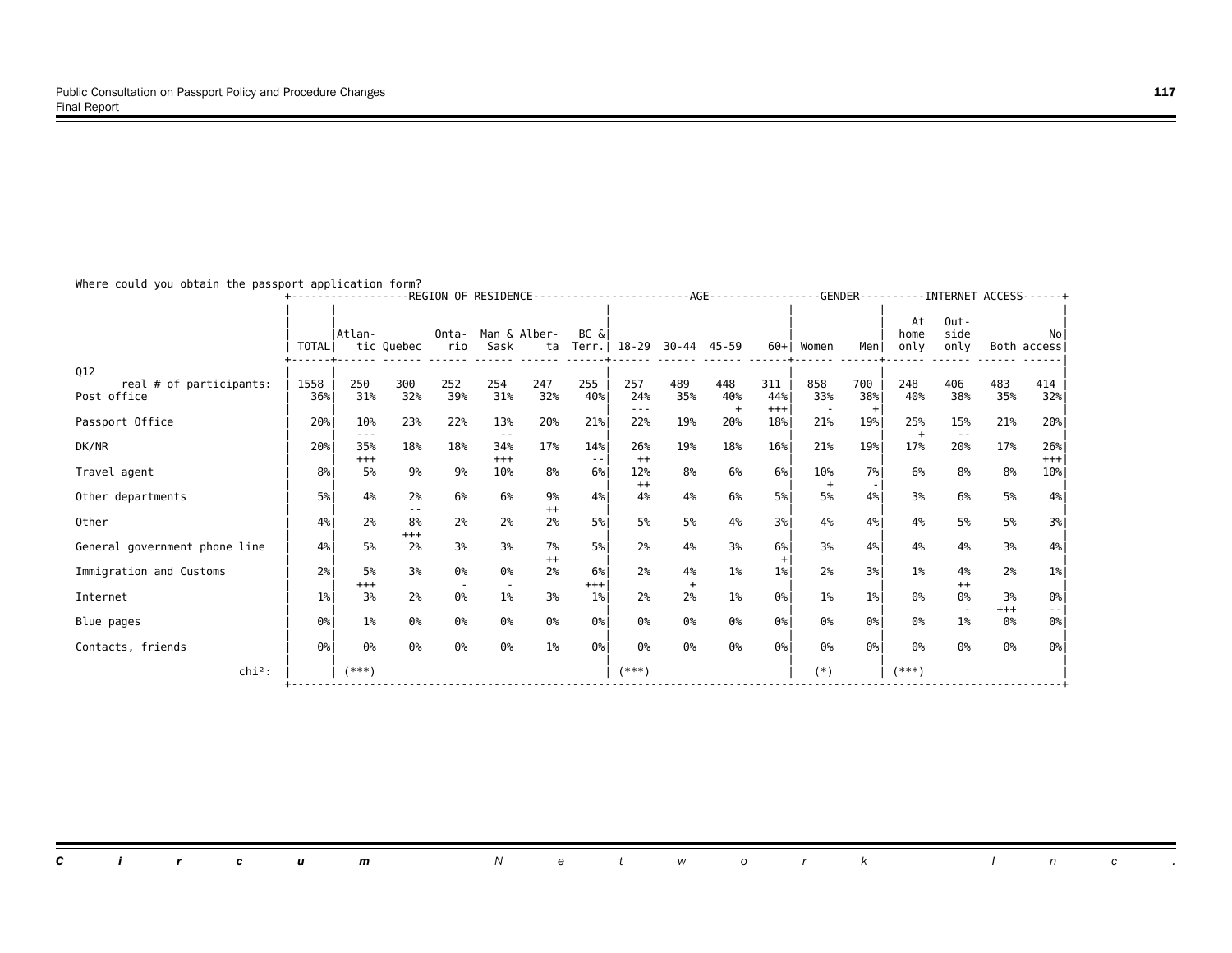|                               |                |        |          | <b>SEGMENTS-</b> |                     |                 |         | DELIVERY EXPECTATION-- |               |                | SOURCE $0F---$ |
|-------------------------------|----------------|--------|----------|------------------|---------------------|-----------------|---------|------------------------|---------------|----------------|----------------|
|                               |                |        |          |                  |                     |                 |         |                        |               | <b>FUNDING</b> |                |
|                               |                |        |          |                  | Trus-               |                 |         |                        |               |                |                |
|                               |                |        | Feature  | Few              | ting                | Strong          |         |                        |               | Gene-          | Pri ce         |
|                               |                | Pri ce | di si n- |                  | bene-follow-suppor- |                 | < 5     |                        | > 5           | ral            | i ncr-         |
|                               | <b>TOTAL</b>   | averse | terstd   | fits             | ers                 | ters            | days    | 5 days                 | $_{\rm days}$ | taxes          | eases          |
| Q12                           |                |        |          |                  |                     |                 |         |                        |               |                |                |
| real # of participants:       | 1558           | 229    | 278      | 97               | 347                 | 445             | 268     | 393                    | 794           | 517            | 979            |
| Post office                   | 36%            | 38%    | 34%      | 28%              | 38%                 | 35%             | 33%     | 37%                    | 38%           | 33%            | 37%            |
|                               |                |        |          |                  |                     |                 |         |                        |               |                |                |
| Passport Office               | 20%            | 21%    | 23%      | 30%              | 17%                 | 19%             | 21%     | 24%                    | 19%           | 24%            | 18%            |
|                               |                |        |          | $\ddot{}$        |                     |                 |         |                        |               | $^{++}$        | $\frac{1}{2}$  |
| DK/NR                         | 20%            | 15%    | 19%      | 16%              | 19%                 | 23%             | 21%     | 17%                    | 19%           | 18%            | 21%            |
| Travel agent                  | $\mathbf{8\%}$ | 7%     | 8%       | 12%              | 9%                  | $\ddot{}$<br>9% | 5%      | 8%                     | 8%            | 10%            | 7%             |
|                               |                |        |          |                  |                     |                 |         |                        |               | $^{+}$         |                |
| Other departments             | 5%             | 5%     | 4%       | 5%               | 6%                  | $4\%$           | 6%      | 4%                     | 5%            | 4%             | $6\%$          |
|                               |                |        |          |                  |                     |                 |         |                        |               |                |                |
| 0ther                         | 4%             | 6%     | 4%       | 4%               | 4%                  | 4%              | 5%      | 3%                     | $3\%$         | 5%             | 4%             |
|                               |                |        |          |                  |                     |                 |         |                        |               |                |                |
| General government phone line | 4%             | 4%     | 4%       | $2\%$            | 4%                  | $2\%$           | 4%      | 3%                     | 4%            | 5%             | $3\%$          |
| Immigration and Customs       | 2%             | 3%     | 4%       | 1%               | $2\%$               | 2%              | 2%      | $2\%$                  | $2\%$         | 1%             | $3\%$          |
|                               |                |        |          |                  |                     |                 |         |                        |               |                |                |
| Internet                      | 1%             | 1%     | 0%       | 2%               | 1%                  | $2\%$           | 3%      | 0%                     | $1\%$         | 1%             | $2\%$          |
|                               |                |        |          |                  |                     |                 | $^{++}$ |                        |               |                |                |
| Blue pages                    | 0%             | 0%     | 0%       | 0%               | 0%                  | 0%              | 0%      | 0%                     | $0\%$         | 0%             | 0%             |
| Contacts, friends             | 0%             | 0%     | 0%       | 0%               | 0%                  | 0%              | 0%      | 0%                     | $0\%$         | 0%             | 0%             |
|                               |                |        |          |                  |                     |                 |         |                        |               |                |                |
| chi <sup>2</sup> :            |                |        |          |                  |                     |                 |         |                        |               | $(**)$         |                |
|                               |                |        |          |                  |                     |                 |         |                        |               |                |                |

Where could you obtain the passport application form?

|  |  |  |  |  | <b>Circum</b> Network Inc. |  |  |  |  |  |  |  |  |  |  |  |
|--|--|--|--|--|----------------------------|--|--|--|--|--|--|--|--|--|--|--|
|--|--|--|--|--|----------------------------|--|--|--|--|--|--|--|--|--|--|--|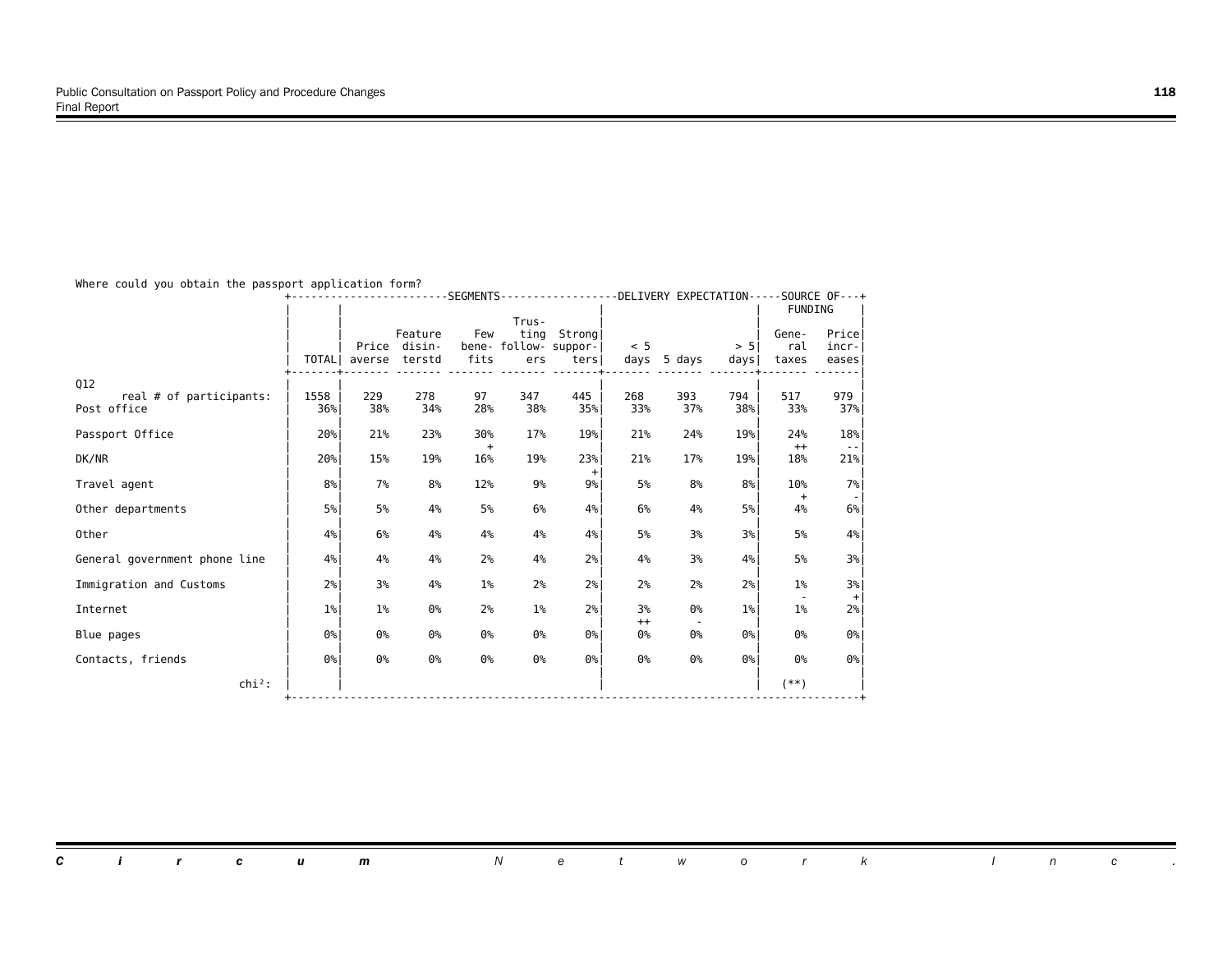|                                                       |              |                        |                                                                                                                                                                                                                                                                                                                                                                                                           |                                          |                      |                             |            |                              |                | -HOLD A-----------LAST RENEWAL------------MAIN USE----CANADIAN BY-----MOTHER TONGUE-----------HOUSEHOLD SIZE-------+ |            |              |                |                       |                                                    |            |                                                                                                                                                                                                                                                                                                                                                                                                     |                     |
|-------------------------------------------------------|--------------|------------------------|-----------------------------------------------------------------------------------------------------------------------------------------------------------------------------------------------------------------------------------------------------------------------------------------------------------------------------------------------------------------------------------------------------------|------------------------------------------|----------------------|-----------------------------|------------|------------------------------|----------------|----------------------------------------------------------------------------------------------------------------------|------------|--------------|----------------|-----------------------|----------------------------------------------------|------------|-----------------------------------------------------------------------------------------------------------------------------------------------------------------------------------------------------------------------------------------------------------------------------------------------------------------------------------------------------------------------------------------------------|---------------------|
|                                                       | <b>TOTAL</b> | <b>PASSPORT</b><br>Yes |                                                                                                                                                                                                                                                                                                                                                                                                           | No a<br>No   hol der                     | Less<br>ppt than 1   | $1 - 2$<br>year years years |            | $3-5$ Leis-<br>ure           | Busi -<br>ness | <b>BIRTH</b><br>Yes                                                                                                  | No         | $Engl -$     |                |                       | <b>One</b><br>ish French Other person people Three | Two        |                                                                                                                                                                                                                                                                                                                                                                                                     | Four<br>and<br>more |
| <b>Q13</b><br>real # of participants:<br>Yes, it does | 1558<br>11%  | 570<br>15%<br>$+++$    | 972<br>9%<br>$\frac{1}{2} \frac{1}{2} \frac{1}{2} \frac{1}{2} \frac{1}{2} \frac{1}{2} \frac{1}{2} \frac{1}{2} \frac{1}{2} \frac{1}{2} \frac{1}{2} \frac{1}{2} \frac{1}{2} \frac{1}{2} \frac{1}{2} \frac{1}{2} \frac{1}{2} \frac{1}{2} \frac{1}{2} \frac{1}{2} \frac{1}{2} \frac{1}{2} \frac{1}{2} \frac{1}{2} \frac{1}{2} \frac{1}{2} \frac{1}{2} \frac{1}{2} \frac{1}{2} \frac{1}{2} \frac{1}{2} \frac{$ | 972<br>9%<br>$- -$                       | 91<br>17%            | 167<br>17%<br>$^{++}$       | 288<br>12% | 494<br>14%                   | 68<br>25%      | 1348<br>11%                                                                                                          | 205<br>13% | 1087<br>10%  | 305<br>9%      | 162<br>17%<br>$^{++}$ | 314<br>10%                                         | 511<br>9%  | 267<br>15%                                                                                                                                                                                                                                                                                                                                                                                          | 448<br>12%          |
| No, it does not                                       | 13%          | 12%                    | 13%                                                                                                                                                                                                                                                                                                                                                                                                       | 13%                                      | 8%                   | 10%                         | 13%        | 12%                          | 9%             | 13%                                                                                                                  | 12%        | 14%          | 13%            | 8%                    | 12%                                                | 11%        | 11%                                                                                                                                                                                                                                                                                                                                                                                                 | 14%                 |
| Don't know for a fact but they<br>probably do         | 40%          | 38%                    | 42%                                                                                                                                                                                                                                                                                                                                                                                                       | 42%                                      | 36%                  | 42%                         | 35%        | 37%                          | 46%            | 42%                                                                                                                  | 34%        | 40%          | 47%<br>$^{++}$ | 33%                   | 40%                                                | 41%        | 44%                                                                                                                                                                                                                                                                                                                                                                                                 | 38%                 |
| DK/NR                                                 | 36%          | 36%                    | 36%                                                                                                                                                                                                                                                                                                                                                                                                       | 36%                                      | 40%                  | 30%                         | 39%        | 38%                          | 20%            | 35%                                                                                                                  | 41%        | 36%          | 31%            | 42%                   | 38%                                                | 39%        | 31%                                                                                                                                                                                                                                                                                                                                                                                                 | 36%                 |
| chi <sup>2</sup> :                                    |              | $***$                  |                                                                                                                                                                                                                                                                                                                                                                                                           |                                          |                      |                             |            | $^{++}$<br>$\ast$            | $- -$          | $\ast$                                                                                                               |            | $***$        |                |                       |                                                    |            |                                                                                                                                                                                                                                                                                                                                                                                                     |                     |
|                                                       |              |                        |                                                                                                                                                                                                                                                                                                                                                                                                           | REGION OF RESIDENCE--------------------- |                      |                             |            |                              |                | - AGE- - - - - - - - - - - - - - -                                                                                   |            |              |                |                       | - GENDER---------- INTERNET ACCESS------+          |            |                                                                                                                                                                                                                                                                                                                                                                                                     |                     |
|                                                       | <b>TOTAL</b> | Atlan-                 | tic Quebec                                                                                                                                                                                                                                                                                                                                                                                                | Onta-<br>rio                             | Man & Alber-<br>Sask |                             | BC &       | ta Terr.   18-29 30-44 45-59 |                |                                                                                                                      |            | $60+1$ Women | Men            | At<br>home<br>onl y   | $0$ ut-<br>side<br>onl y                           |            | No<br><b>Both access</b>                                                                                                                                                                                                                                                                                                                                                                            |                     |
| 013                                                   |              |                        |                                                                                                                                                                                                                                                                                                                                                                                                           |                                          |                      |                             |            |                              |                |                                                                                                                      |            |              |                |                       |                                                    |            |                                                                                                                                                                                                                                                                                                                                                                                                     |                     |
| real # of participants:<br>Yes, it does               | 1558<br>11%  | 250<br>8%              | 300<br>12%                                                                                                                                                                                                                                                                                                                                                                                                | 252<br>11%                               | 254<br>10%           | 247<br>12%                  | 255<br>14% | 257<br>14%                   | 489<br>11%     | 448<br>14%                                                                                                           | 311<br>7%  | 858<br>10%   | 700<br>12%     | 248<br>16%            | 406<br>11%                                         | 483<br>12% | 414<br>8%                                                                                                                                                                                                                                                                                                                                                                                           |                     |
| No, it does not                                       | 13%          | 15%                    | 12%                                                                                                                                                                                                                                                                                                                                                                                                       | 12%                                      | 12%                  | 12%                         | 15%        | 14%                          | 15%<br>$^{++}$ | 9%                                                                                                                   | 9%         | 12%          | 13%            | 15%                   | 9%                                                 | 14%        | 12%                                                                                                                                                                                                                                                                                                                                                                                                 |                     |
| Don't know for a fact but they<br>probably do         | 40%          | 34%                    | 46%                                                                                                                                                                                                                                                                                                                                                                                                       | 39%                                      | 43%                  | 35%                         | 39%        | 40%                          | 42%            | 42%                                                                                                                  | 37%        | 41%          | 39%            | 38%                   | 47%<br>$^{++}$                                     | 42%        | 32%<br>$\frac{1}{2} \frac{1}{2} \frac{1}{2} \frac{1}{2} \frac{1}{2} \frac{1}{2} \frac{1}{2} \frac{1}{2} \frac{1}{2} \frac{1}{2} \frac{1}{2} \frac{1}{2} \frac{1}{2} \frac{1}{2} \frac{1}{2} \frac{1}{2} \frac{1}{2} \frac{1}{2} \frac{1}{2} \frac{1}{2} \frac{1}{2} \frac{1}{2} \frac{1}{2} \frac{1}{2} \frac{1}{2} \frac{1}{2} \frac{1}{2} \frac{1}{2} \frac{1}{2} \frac{1}{2} \frac{1}{2} \frac{$ |                     |
| DK/NR                                                 | 36%          | 44%                    | 30%                                                                                                                                                                                                                                                                                                                                                                                                       | 38%                                      | 36%                  | 40%                         | 32%        | 32%                          | 32%            | 35%                                                                                                                  | 48%        | 37%          | 35%            | 31%                   | 33%                                                | 32%        | 49%                                                                                                                                                                                                                                                                                                                                                                                                 |                     |
| chi <sup>2</sup> :                                    |              | $+$                    |                                                                                                                                                                                                                                                                                                                                                                                                           |                                          |                      |                             |            | $***$                        |                |                                                                                                                      | $^{+++}$   |              |                | ***                   |                                                    |            | $^{+++}$                                                                                                                                                                                                                                                                                                                                                                                            |                     |

Do you know whether the Passport Office has an Internet Web site?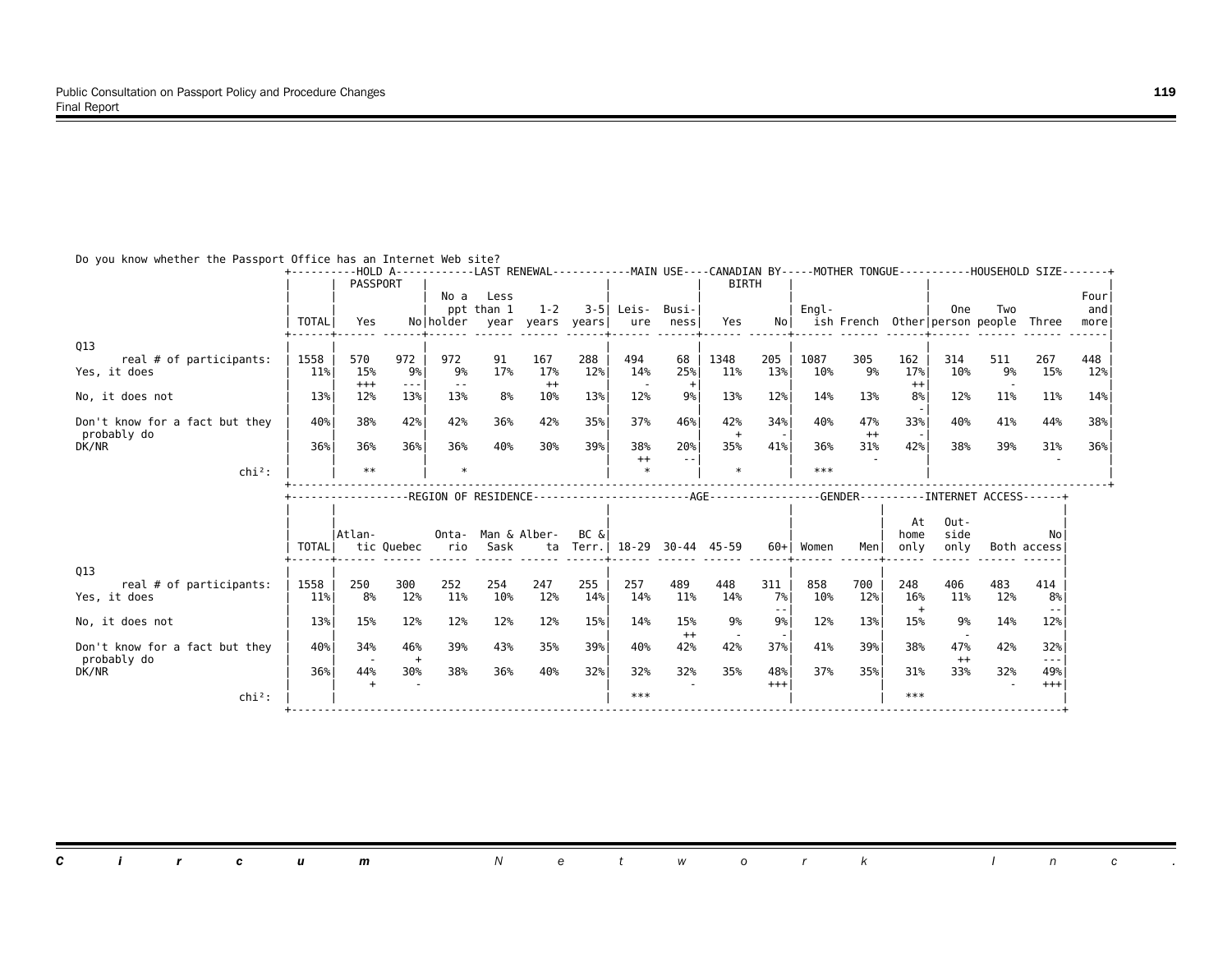## Do you know whether the Passport Office has an Internet Web site?

|                                |              |        |               | <b>SEGMENTS-</b> |                     |         |       | DELIVERY EXPECTATION- |         |                | SOURCE $0F---$                                                                                                                                                                                                                                                                                                                                                                               |  |
|--------------------------------|--------------|--------|---------------|------------------|---------------------|---------|-------|-----------------------|---------|----------------|----------------------------------------------------------------------------------------------------------------------------------------------------------------------------------------------------------------------------------------------------------------------------------------------------------------------------------------------------------------------------------------------|--|
|                                |              |        |               |                  |                     |         |       |                       |         | <b>FUNDING</b> |                                                                                                                                                                                                                                                                                                                                                                                              |  |
|                                |              |        |               |                  | Trus-               |         |       |                       |         |                |                                                                                                                                                                                                                                                                                                                                                                                              |  |
|                                |              |        | Feature       | Few              | ting                | Strong  |       |                       |         | Gene-          | Pri ce                                                                                                                                                                                                                                                                                                                                                                                       |  |
|                                |              | Pri ce | di si n-      |                  | bene-follow-suppor- |         | < 5   |                       | > 5     | ral            | incr-                                                                                                                                                                                                                                                                                                                                                                                        |  |
|                                | <b>TOTAL</b> |        | averse terstd | fits             | ers                 | ters    | days  | 5 days                | days    | taxes          | eases                                                                                                                                                                                                                                                                                                                                                                                        |  |
| Q13                            |              |        |               |                  |                     |         |       |                       |         |                |                                                                                                                                                                                                                                                                                                                                                                                              |  |
| real # of participants:        | 1558         | 229    | 278           | 97               | 347                 | 445     | 268   | 393                   | 794     | 517            | 979                                                                                                                                                                                                                                                                                                                                                                                          |  |
| Yes, it does                   | 11%          | 10%    | 8%            | 12%              | 11%                 | 15%     | 12%   | 14%                   | 10%     | 15%            | 9%                                                                                                                                                                                                                                                                                                                                                                                           |  |
|                                |              |        |               |                  |                     | $^{++}$ |       |                       |         | $^{+++}$       | $\frac{1}{2} \frac{1}{2} \frac{1}{2} \frac{1}{2} \frac{1}{2} \frac{1}{2} \frac{1}{2} \frac{1}{2} \frac{1}{2} \frac{1}{2} \frac{1}{2} \frac{1}{2} \frac{1}{2} \frac{1}{2} \frac{1}{2} \frac{1}{2} \frac{1}{2} \frac{1}{2} \frac{1}{2} \frac{1}{2} \frac{1}{2} \frac{1}{2} \frac{1}{2} \frac{1}{2} \frac{1}{2} \frac{1}{2} \frac{1}{2} \frac{1}{2} \frac{1}{2} \frac{1}{2} \frac{1}{2} \frac{$ |  |
| No, it does not                | 13%          | 14%    | 11%           | 19%              | 13%                 | 10%     | 13%   | 14%                   | 11%     | 17%            | 10%                                                                                                                                                                                                                                                                                                                                                                                          |  |
|                                |              |        |               |                  |                     |         |       |                       |         | $^{+++}$       | $\frac{1}{2} \frac{1}{2} \frac{1}{2} \frac{1}{2} \frac{1}{2} \frac{1}{2} \frac{1}{2} \frac{1}{2} \frac{1}{2} \frac{1}{2} \frac{1}{2} \frac{1}{2} \frac{1}{2} \frac{1}{2} \frac{1}{2} \frac{1}{2} \frac{1}{2} \frac{1}{2} \frac{1}{2} \frac{1}{2} \frac{1}{2} \frac{1}{2} \frac{1}{2} \frac{1}{2} \frac{1}{2} \frac{1}{2} \frac{1}{2} \frac{1}{2} \frac{1}{2} \frac{1}{2} \frac{1}{2} \frac{$ |  |
| Don't know for a fact but they | 40%          | 43%    | 46%           | 30%              | 37%                 | 41%     | 42%   | 31%                   | 44%     | 39%            | 41%                                                                                                                                                                                                                                                                                                                                                                                          |  |
| probably do                    |              |        |               |                  |                     |         |       | $- - -$               | $^{++}$ |                |                                                                                                                                                                                                                                                                                                                                                                                              |  |
| DK/NR                          | 36%          | 33%    | 35%           | 39%              | 39%                 | 34%     | 34%   | 41%                   | 36%     | 29%            | 40%                                                                                                                                                                                                                                                                                                                                                                                          |  |
|                                |              |        |               |                  |                     |         |       |                       |         | - - -          | $^{+++}$                                                                                                                                                                                                                                                                                                                                                                                     |  |
| chi <sup>2</sup> :             |              | $\ast$ |               |                  |                     |         | $***$ |                       |         | ***            |                                                                                                                                                                                                                                                                                                                                                                                              |  |
|                                |              |        |               |                  |                     |         |       |                       |         |                |                                                                                                                                                                                                                                                                                                                                                                                              |  |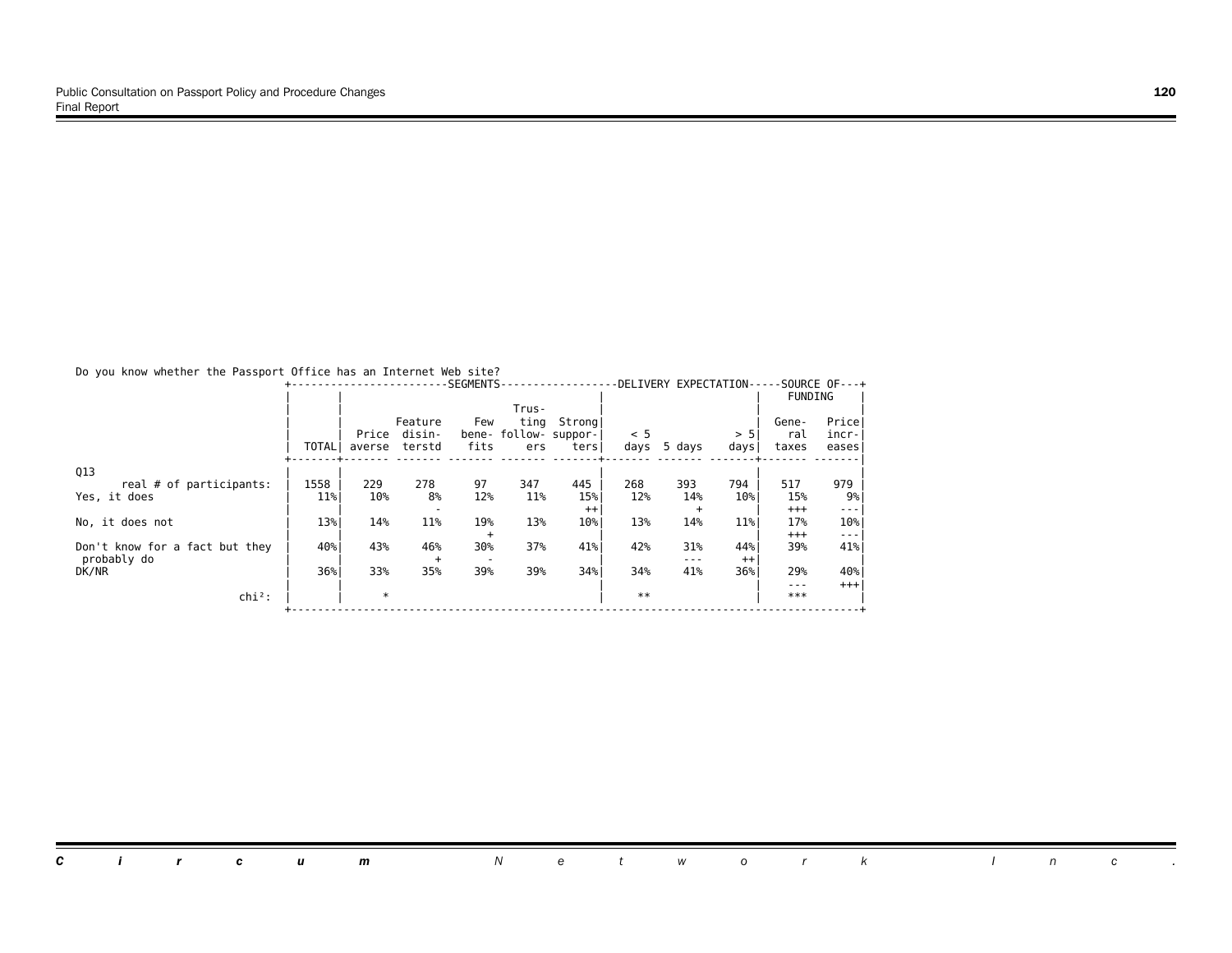|                                |              |                 |            |                                             |              |                  |         |                              |      | -HOLD A-----------LAST RENEWAL------------MAIN USE----CANADIAN BY-----MOTHER TONGUE-----------HOUSEHOLD SIZE-------+ |          |          |     |       |                                      |     |                                           |          |
|--------------------------------|--------------|-----------------|------------|---------------------------------------------|--------------|------------------|---------|------------------------------|------|----------------------------------------------------------------------------------------------------------------------|----------|----------|-----|-------|--------------------------------------|-----|-------------------------------------------|----------|
|                                |              | <b>PASSPORT</b> |            |                                             |              |                  |         |                              |      | <b>BIRTH</b>                                                                                                         |          |          |     |       |                                      |     |                                           |          |
|                                |              |                 |            | No a                                        | Less         |                  |         |                              |      |                                                                                                                      |          |          |     |       |                                      |     |                                           | Four     |
|                                |              |                 |            |                                             | ppt than 1   | $1 - 2$          |         | $3-5$ Leis-Busi-             |      |                                                                                                                      |          | $Engl -$ |     |       | <b>One</b>                           | Two |                                           | and      |
|                                | <b>TOTAL</b> | Yes             |            | No   hol der                                |              | year years years |         | ure                          | ness | Yes                                                                                                                  | No       |          |     |       | ish French Other person people Three |     |                                           | more     |
|                                |              |                 |            |                                             |              |                  |         |                              |      |                                                                                                                      |          |          |     |       |                                      |     |                                           |          |
| 014                            |              |                 |            |                                             |              |                  |         |                              |      |                                                                                                                      |          |          |     |       |                                      |     |                                           |          |
| real # of participants:        | 1558         | 570             | 972        | 972                                         | 91           | 167              | 288     | 494                          | 68   | 1348                                                                                                                 | 205      | 1087     | 305 | 162   | 314                                  | 511 | 267                                       | 448      |
| Yes, it does                   | 20%          | 25%             | 16%        | 16%                                         | 32%          | 19%              | 26%     | 25%                          | 18%  | 19%                                                                                                                  | 22%      | 19%      | 21% | 21%   | 21%                                  | 21% | 23%                                       | 18%      |
|                                |              | $+++$           | $- - -$    | $- - -$                                     | $^{++}$      |                  | $^{++}$ |                              |      |                                                                                                                      |          |          |     |       |                                      |     |                                           |          |
| No, it does not                | 12%          | 10%             | 13%        | 13%                                         | 12%          | 12%              | 8%      | 11%                          | 9%   | 12%                                                                                                                  | 13%      | 11%      | 12% | 15%   | 11%                                  | 10% | 7%                                        | 16%      |
|                                |              |                 |            |                                             |              |                  |         |                              |      |                                                                                                                      |          |          |     |       |                                      |     |                                           | $^{+++}$ |
| Don't know for a fact but they | 37%          | 34%             | 40%        | 40%                                         | 27%          | 37%              | 36%     | 33%                          | 45%  | 38%                                                                                                                  | 33%      | 40%      | 38% | 30%   | 37%                                  | 39% | 43%                                       | 34%      |
| probably do                    |              |                 |            |                                             |              |                  |         |                              |      |                                                                                                                      |          |          |     |       |                                      |     |                                           |          |
| DK/NR                          | 31%          | 30%             | 30%        | 30%                                         | 29%          | 31%              | 30%     | 31%                          | 28%  | 30%                                                                                                                  | 32%      | 30%      | 29% | 33%   | 31%                                  | 30% | 27%                                       | 32%      |
|                                |              |                 |            |                                             |              |                  |         |                              |      |                                                                                                                      |          |          |     |       |                                      |     |                                           |          |
| chi <sup>2</sup> :             |              | ***             |            | $***$                                       |              |                  |         |                              |      |                                                                                                                      |          |          |     |       | $**$                                 |     |                                           |          |
|                                |              |                 |            |                                             |              |                  |         |                              |      |                                                                                                                      |          |          |     |       |                                      |     |                                           |          |
|                                |              |                 |            | $-$ REGION OF RESIDENCE-------------------- |              |                  |         |                              |      | $-AGE-$                                                                                                              | <u>.</u> |          |     |       |                                      |     | - GENDER---------- INTERNET ACCESS------+ |          |
|                                |              |                 |            |                                             |              |                  |         |                              |      |                                                                                                                      |          |          |     |       |                                      |     |                                           |          |
|                                |              |                 |            |                                             |              |                  |         |                              |      |                                                                                                                      |          |          |     | At    | $0$ ut-                              |     |                                           |          |
|                                |              | Atl an-         |            | Onta-                                       | Man & Alber- |                  | BC &    |                              |      |                                                                                                                      |          |          |     | home  | side                                 |     | No                                        |          |
|                                | <b>TOTAL</b> |                 | tic Quebec | rio                                         | Sask         |                  |         | ta Terr.   18-29 30-44 45-59 |      |                                                                                                                      | $60+$    | Women    | Men | onl y | onl y                                |     | Both access                               |          |
|                                |              |                 |            |                                             |              |                  |         |                              |      |                                                                                                                      |          |          |     |       |                                      |     |                                           |          |
| 014                            |              |                 |            |                                             |              |                  |         |                              |      |                                                                                                                      |          |          |     |       |                                      |     |                                           |          |
| real # of participants:        | 1558         | 250             | 300        | 252                                         | 254          | 247              | 255     | 257                          | 489  | 448                                                                                                                  | 311      | 858      | 700 | 248   | 406                                  | 483 | 414                                       |          |
| Yes, it does                   | 20%          | 18%             | 19%        | 22%                                         | 18%          | 18%              | 18%     | 22%                          | 18%  | 22%                                                                                                                  | 18%      | 19%      | 21% | 17%   | 18%                                  | 22% | 21%                                       |          |
|                                |              |                 |            |                                             |              |                  |         |                              |      |                                                                                                                      |          |          |     |       |                                      |     |                                           |          |
| No, it does not                | 12%          | 9%              | 11%        | 13%                                         | 11%          | 11%              | 16%     | 16%                          | 12%  | 11%                                                                                                                  | 7%       | 10%      | 14% | 15%   | 11%                                  | 12% | 11%                                       |          |
|                                |              |                 |            |                                             |              |                  |         |                              |      |                                                                                                                      | $ -$     |          |     |       |                                      |     |                                           |          |
| Don't know for a fact but they | 37%          | 34%             | 43%        | 33%                                         | 41%          | 42%              | 38%     | 35%                          | 39%  | 39%                                                                                                                  | 36%      | 39%      | 35% | 39%   | 39%                                  | 37% | 35%                                       |          |
| probably do                    |              |                 |            |                                             |              |                  |         |                              |      |                                                                                                                      |          |          |     |       |                                      |     |                                           |          |
| DK/NR                          | 31%          | 39%             | 26%        | 33%                                         | 31%          | 30%              | 28%     | 27%                          | 30%  | 27%                                                                                                                  | 39%      | 32%      | 29% | 29%   | 32%                                  | 29% | 32%                                       |          |
|                                |              | $^{++}$         |            |                                             |              |                  |         |                              |      |                                                                                                                      | $^{+++}$ |          |     |       |                                      |     |                                           |          |
| chi <sup>2</sup> :             |              |                 |            |                                             |              |                  |         | $* *$                        |      |                                                                                                                      |          |          |     |       |                                      |     |                                           |          |
|                                |              |                 |            |                                             |              |                  |         |                              |      |                                                                                                                      |          |          |     |       |                                      |     |                                           |          |

Do you know whether the Passport Office has a toll-free 1-800 phone line?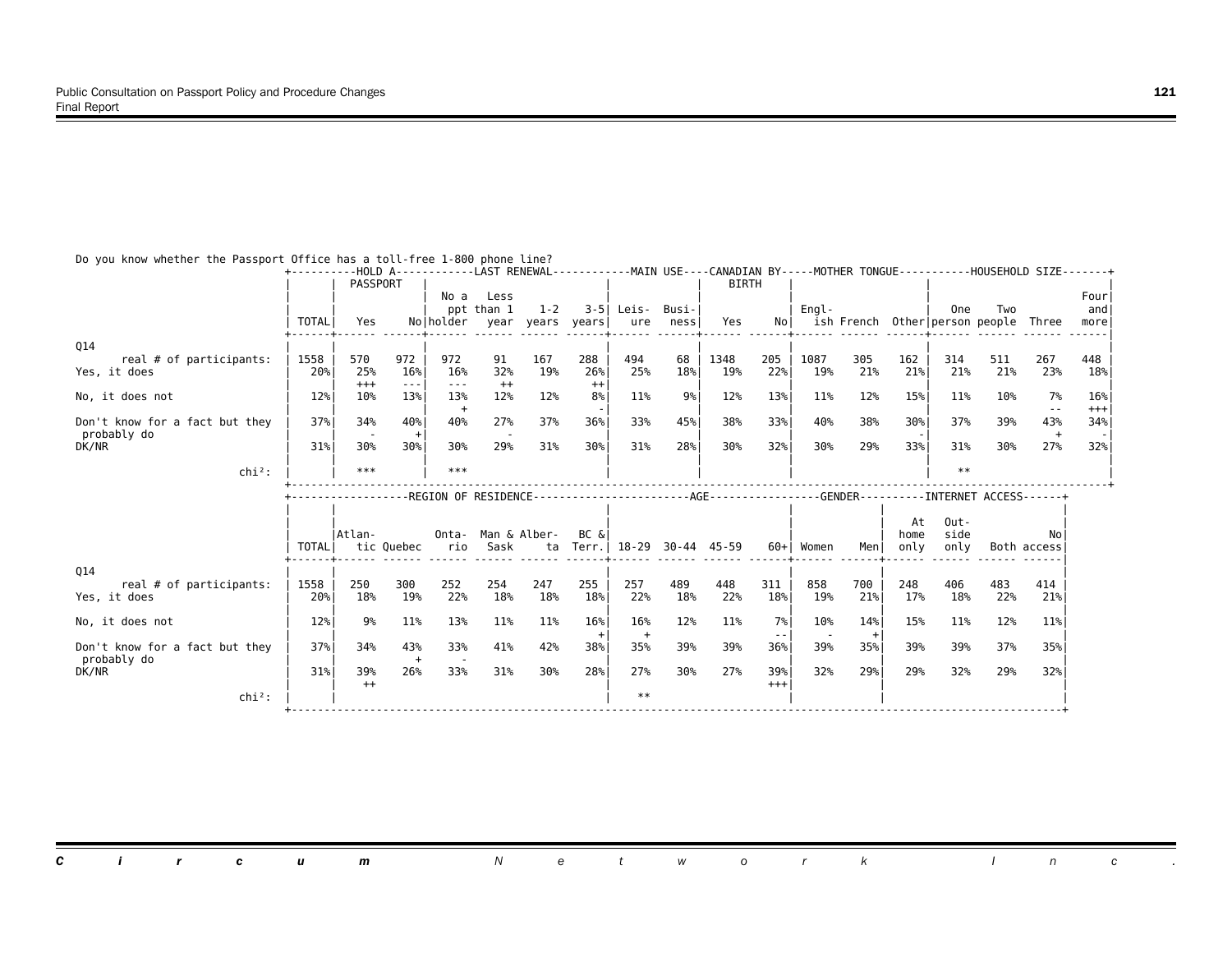## Do you know whether the Passport Office has a toll-free 1-800 phone line?

|                                |              |         |               | <b>SEGMENTS-</b> |                     |        |       | DELIVERY EXPECTATION- |          |                | SOURCE $0F---$                                                                                                                                                                                                                                                                                                                                                                               |  |
|--------------------------------|--------------|---------|---------------|------------------|---------------------|--------|-------|-----------------------|----------|----------------|----------------------------------------------------------------------------------------------------------------------------------------------------------------------------------------------------------------------------------------------------------------------------------------------------------------------------------------------------------------------------------------------|--|
|                                |              |         |               |                  |                     |        |       |                       |          | <b>FUNDING</b> |                                                                                                                                                                                                                                                                                                                                                                                              |  |
|                                |              |         |               |                  | Trus-               |        |       |                       |          |                |                                                                                                                                                                                                                                                                                                                                                                                              |  |
|                                |              |         | Feature       | Few              | ting                | Strong |       |                       |          | Gene-          | Pri ce                                                                                                                                                                                                                                                                                                                                                                                       |  |
|                                |              | Pri ce  | di si n-      |                  | bene-follow-suppor- |        | < 5   |                       | > 5      | ral            | incr-                                                                                                                                                                                                                                                                                                                                                                                        |  |
|                                | <b>TOTAL</b> |         | averse terstd | fits             | ers                 | ters   | days  | 5 days                | days     | taxes          | eases                                                                                                                                                                                                                                                                                                                                                                                        |  |
| Q14                            |              |         |               |                  |                     |        |       |                       |          |                |                                                                                                                                                                                                                                                                                                                                                                                              |  |
| real # of participants:        | 1558         | 229     | 278           | 97               | 347                 | 445    | 268   | 393                   | 794      | 517            | 979                                                                                                                                                                                                                                                                                                                                                                                          |  |
| Yes, it does                   | 20%          | 21%     | 21%           | 30%              | 21%                 | 20%    | 21%   | 25%                   | 18%      | 25%            | 18%                                                                                                                                                                                                                                                                                                                                                                                          |  |
|                                |              |         |               | $\ddot{}$        |                     |        |       | $^{++}$               | $ -$     | $^{++}$        | $- -$                                                                                                                                                                                                                                                                                                                                                                                        |  |
| No, it does not                | 12%          | 8%      | 8%            | 23%              | 13%                 | 13%    | 12%   | 14%                   | 10%      | 16%            | 9%                                                                                                                                                                                                                                                                                                                                                                                           |  |
|                                |              |         |               | $^{+++}$         |                     |        |       |                       |          | $^{+++}$       | $\frac{1}{2} \frac{1}{2} \frac{1}{2} \frac{1}{2} \frac{1}{2} \frac{1}{2} \frac{1}{2} \frac{1}{2} \frac{1}{2} \frac{1}{2} \frac{1}{2} \frac{1}{2} \frac{1}{2} \frac{1}{2} \frac{1}{2} \frac{1}{2} \frac{1}{2} \frac{1}{2} \frac{1}{2} \frac{1}{2} \frac{1}{2} \frac{1}{2} \frac{1}{2} \frac{1}{2} \frac{1}{2} \frac{1}{2} \frac{1}{2} \frac{1}{2} \frac{1}{2} \frac{1}{2} \frac{1}{2} \frac{$ |  |
| Don't know for a fact but they | 37%          | 44%     | 42%           | 21%              | 34%                 | 34%    | 37%   | 29%                   | 41%      | 35%            | 39%                                                                                                                                                                                                                                                                                                                                                                                          |  |
| probably do                    |              | $^{++}$ |               | $ -$             |                     |        |       | $- - -$               | $^{+++}$ |                |                                                                                                                                                                                                                                                                                                                                                                                              |  |
| DK/NR                          | 31%          | 27%     | 29%           | 26%              | 32%                 | 33%    | 31%   | 32%                   | 31%      | 25%            | 34%                                                                                                                                                                                                                                                                                                                                                                                          |  |
|                                |              |         |               |                  |                     |        |       |                       |          | - - -          | $^{+++}$                                                                                                                                                                                                                                                                                                                                                                                     |  |
| chi <sup>2</sup> :             |              | ***     |               |                  |                     |        | $***$ |                       |          | ***            |                                                                                                                                                                                                                                                                                                                                                                                              |  |
|                                |              |         |               |                  |                     |        |       |                       |          |                |                                                                                                                                                                                                                                                                                                                                                                                              |  |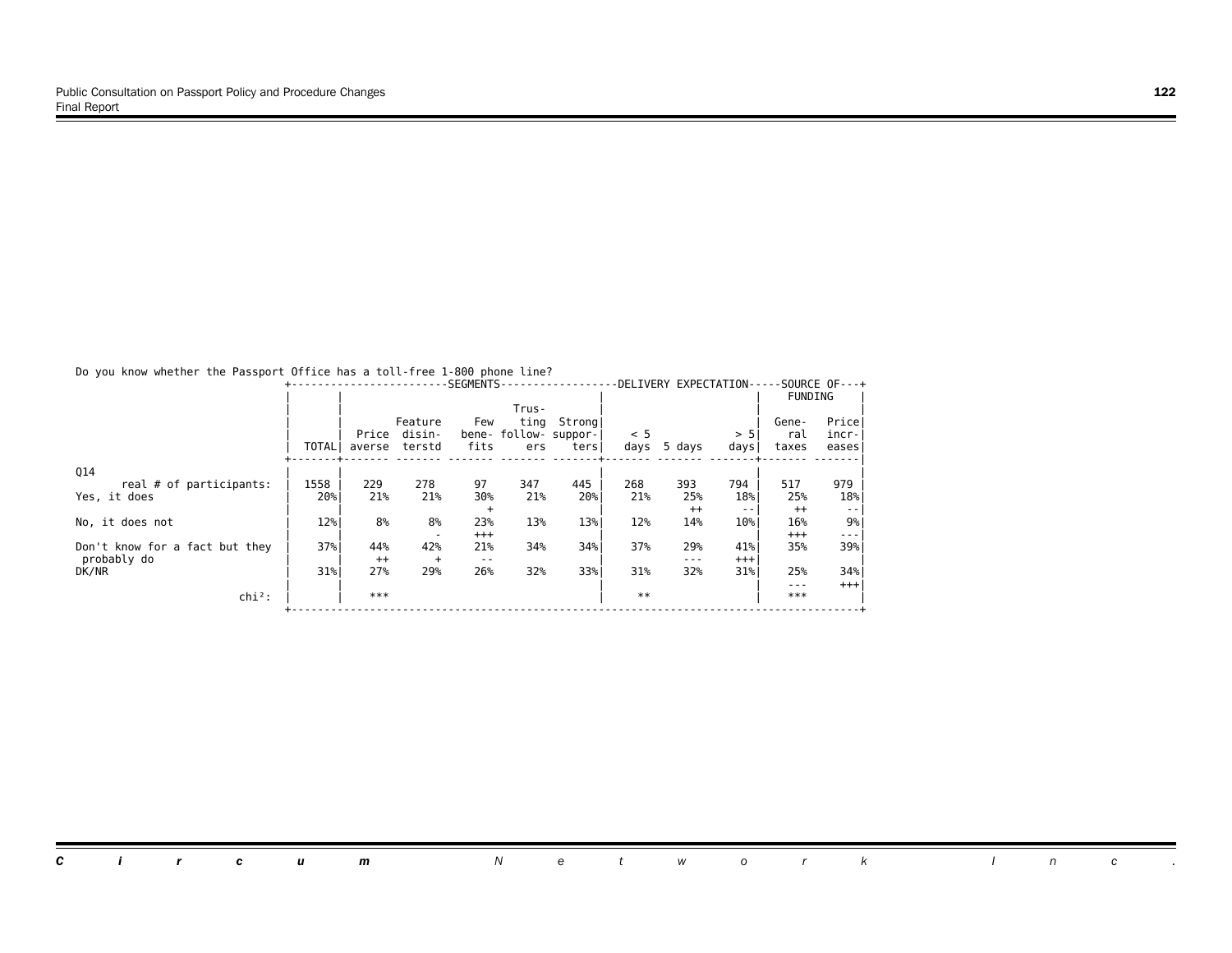|                              |              | HOLD A-         |                |                |                    | - LAST RENEWAL--------- |              |        |                      | -- MAIN USE---- CANADIAN BY----- MOTHER TONGUE-- |                 |          |         |       |                                |     | - HOUSEHOLD SIZE-- |             |
|------------------------------|--------------|-----------------|----------------|----------------|--------------------|-------------------------|--------------|--------|----------------------|--------------------------------------------------|-----------------|----------|---------|-------|--------------------------------|-----|--------------------|-------------|
|                              |              | <b>PASSPORT</b> |                |                |                    |                         |              |        |                      | <b>BIRTH</b>                                     |                 |          |         |       |                                |     |                    |             |
|                              |              |                 |                | No a           | Less               | $1 - 2$                 | $3 - 5$      | Lei s- |                      |                                                  |                 |          |         |       | <b>One</b>                     | Two |                    | Four<br>and |
|                              | <b>TOTAL</b> | Yes             |                | No   hol der   | ppt than 1<br>year | years                   | years        | ure    | Busi-<br>ness        | Yes                                              | No <sub>1</sub> | $Engl -$ |         |       | ish French Other person people |     | Three              | more        |
|                              |              |                 |                |                |                    |                         |              |        |                      |                                                  |                 |          |         |       |                                |     |                    |             |
| Q15                          |              |                 |                |                |                    |                         |              |        |                      |                                                  |                 |          |         |       |                                |     |                    |             |
| of participants:<br>real $#$ | 1558         | 570             | 972            | 972            | 91                 | 167                     | 288          | 494    | 68                   | 1348                                             | 205             | 1087     | 305     | 162   | 314                            | 511 | 267                | 448         |
| Newspaper                    | 20%          | 16%<br>$- -$    | 23%            | 23%            | 21%                | 17%                     | 15%<br>$- -$ | 15%    | 13%                  | 20%                                              | 19%             | 20%      | 18%     | 21%   | 19%                            | 19% | 19%                | 21%         |
| Mai l                        | 18%          | 23%             | $^{++}$<br>15% | $^{++}$<br>15% | 28%                | 19%                     | 24%          | 23%    | 15%                  | 18%                                              | 19%             | 21%      | 12%     | 18%   | 15%                            | 20% | 21%                | 17%         |
|                              |              | $^{+++}$        | $- - -$        | $- - -$        | $+$                |                         | $++$         |        |                      |                                                  |                 | $++$     | $- - -$ |       |                                |     |                    |             |
| Television                   | 15%          | 13%             | 18%            | 18%            | 9%                 | 13%                     | 13%          | 13%    | 11%                  | 14%                                              | 20%             | 16%      | 15%     | 14%   | 17%                            | 16% | 19%                | 13%         |
| Internet                     | 10%          | 10%             | 10%            | $^{++}$<br>10% | 12%                | 11%                     | 8%           | 9%     | 20%                  | 10%                                              | 8%              | 9%       | 10%     | 12%   | 6%                             | 9%  | 10%                | 11%         |
|                              |              |                 |                |                |                    |                         |              | $ -$   | $^{++}$              |                                                  |                 |          |         |       |                                |     |                    |             |
| Travel agent                 | 9%           | 10%             | 8%             | 8%             | 10%                | 10%                     | 10%          | 11%    | 7%                   | 9%                                               | 8%              | 8%       | 9%      | 11%   | 11%                            | 9%  | 8%                 | 9%          |
| Passport application forms   | 8%           | 10%             | 8%             | 8%             | 11%                | 8%                      | 10%          | 10%    | 9%                   | 9%                                               | 8%              | 8%       | 9%      | 9%    | 8%                             | 7%  | 10%                | $9\%$       |
|                              |              |                 |                |                |                    |                         |              |        |                      |                                                  |                 |          |         |       |                                |     |                    |             |
| <b>Other</b>                 | 5%           | 5%              | $4\%$          | 4%             | 5%                 | 6%                      | 5%           | 5%     | 3%                   | 4%                                               | 7%              | 4%       | 7%      | 5%    | 7%                             | 5%  | 3%                 | 5%          |
| Posters in passport offices  | 5%           | 5%              | $4\%$          | 4%             | 1%                 | 7%                      | 4%           | 5%     | 4%                   | 5%                                               | 5%              | 4%       | 7%      | 3%    | 6%                             | 6%  | 3%                 | $3\%$       |
|                              |              |                 |                |                |                    |                         |              |        |                      |                                                  |                 |          |         |       |                                |     |                    |             |
| DK/NR                        | 3%           | 3%              | 3%             | 3%             | $2\%$              | 3%                      | 4%           | 3%     | 8%                   | 4%                                               | 2%              | 3%       | 5%      | $2\%$ | 7%                             | 3%  | 4%                 | $2\%$       |
| Insert to new passports      | 2%           | 3%              | 2%             | $2\%$          | $2\%$              | 2%                      | 3%           | 2%     | $\overline{+}$<br>8% | $2\%$                                            | 2%              | 3%       | 3%      | $1\%$ | $^{+++}$<br>2%                 | 2%  | 1%                 | $3\%$       |
|                              |              |                 |                |                |                    |                         |              |        | $^{++}$              |                                                  |                 |          |         |       |                                |     |                    |             |
| Radi o                       | 2%           | 2%              | 2%             | 2%             | 0%                 | 2%                      | $2\%$        | 2%     | 1%                   | $2\%$                                            | 1%              | 3%       | 1%      | 2%    | 2%                             | 3%  | 2%                 | 1%          |
| Tel ephone                   | 2%           | $2\%$           | $2\%$          | 2%             | $1\%$              | 3%                      | 1%           | $2\%$  | 0%                   | $2\%$                                            | 2%              | 1%       | 3%      | 1%    | 1%                             | 1%  | 1%                 | 3%          |
|                              |              |                 |                |                |                    |                         |              |        |                      |                                                  |                 |          | $^{++}$ |       |                                |     |                    | $^{+++}$    |
| chi <sup>2</sup> :           |              | $***$           |                | $(*)$          |                    |                         |              | $(*)$  |                      |                                                  |                 | $***$    |         |       | $(**)$                         |     |                    |             |

What is the best way to inform you on the subject of changes to the passport rules and prices?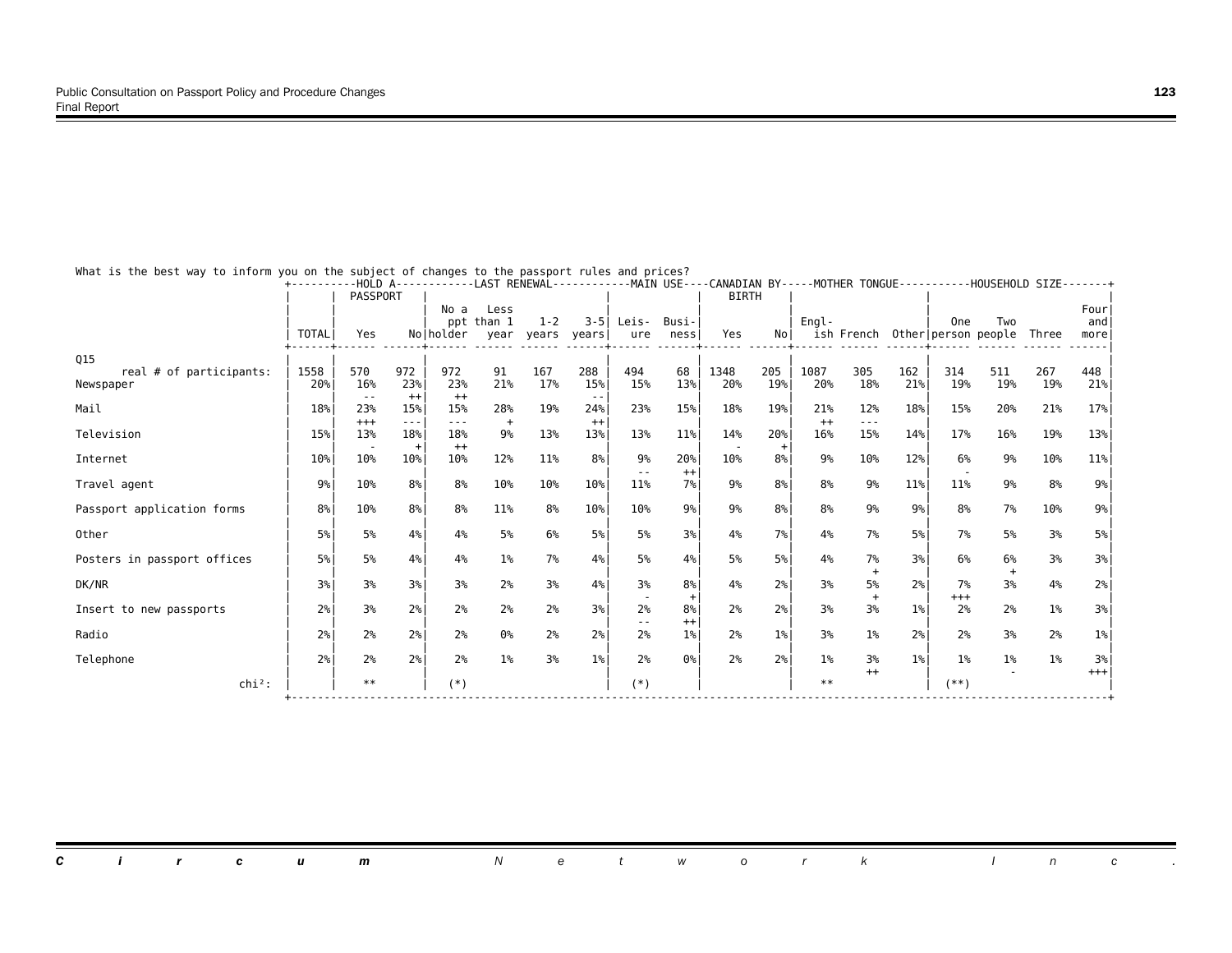|                                      |              |            |                |               | <b>REGION OF RESIDENCE-</b> |            |                      |                    |            | AGE-       |                       |                | $GENDER-$ -------               |                     | - INTERNET ACCESS-        |                | $- - - +$         |
|--------------------------------------|--------------|------------|----------------|---------------|-----------------------------|------------|----------------------|--------------------|------------|------------|-----------------------|----------------|---------------------------------|---------------------|---------------------------|----------------|-------------------|
|                                      | <b>TOTAL</b> | Atlan-     | tic Quebec     | Onta-<br>ri o | Man & Alber-<br>Sask        | ta         | <b>BC</b> &<br>Terr. | $18 - 29$          | $30 - 44$  | $45 - 59$  | $60+$                 | Women          | Men                             | At<br>home<br>onl y | $0$ ut-<br>si de<br>onl y |                | No<br>Both access |
| Q15                                  |              |            |                |               |                             |            |                      |                    |            |            |                       |                |                                 |                     |                           |                |                   |
| real # of participants:<br>Newspaper | 1558<br>20%  | 250<br>18% | 300<br>17%     | 252<br>20%    | 254<br>14%                  | 247<br>25% | 255<br>24%           | 257<br>13%<br>$ -$ | 489<br>20% | 448<br>22% | 311<br>26%<br>$^{++}$ | 858<br>18%     | 700<br>22%<br>$+$               | 248<br>20%          | 406<br>19%                | 483<br>20%     | 414<br>20%        |
| Mai l                                | 18%          | 20%        | 11%            | 22%           | 19%                         | 18%        | 18%                  | 24%                | 19%        | 14%        | 17%                   | 19%            | 18%                             | 18%                 | 24%                       | 15%            | 19%               |
| Television                           | 15%          | 16%        | $- - -$<br>15% | 16%           | 19%                         | 13%        | 14%                  | $^{++}$<br>14%     | 15%        | 17%        | 15%                   | 18%            | 13%                             | 11%                 | $^{++}$<br>14%            | $ -$<br>15%    | 20%               |
| Internet                             | 10%          | 12%        | 11%            | 9%            | 10%                         | 10%        | 8%                   | 16%                | 9%         | 9%         | 4%                    | $+$<br>9%      | $\overline{\phantom{a}}$<br>11% | 16%                 | 8%                        | 13%            | $^{++}$<br>$2\%$  |
| Travel agent                         | 9%           | 9%         | 9%             | 8%            | 12%                         | 10%        | 10%                  | $^{+++}$<br>10%    | 8%         | 7%         | $- - -$<br>10%        | 9%             | 9%                              | $+++$<br>11%        | 8%                        | $^{+++}$<br>9% | - - -<br>8%       |
| Passport application forms           | 8%           | 6%         | 7%             | 11%           | 5%                          | 9%         | 8%                   | 5%                 | 10%        | 9%         | $9\%$                 | 9%             | 8%                              | 11%                 | 8%                        | 9%             | 6%                |
| 0ther                                | 5%           | 3%         | 8%             | 3%            | 3%                          | 4%         | 4%                   | 3%                 | 6%         | 6%         | $3\%$                 | 5%             | 4%                              | 5%                  | 6%                        | 4%             | $4\%$             |
| Posters in passport offices          | 5%           | 4%         | $+++$<br>6%    | 4%            | 4%                          | 5%         | 3%                   | 5%                 | 4%         | 4%         | 6%                    | 3%             | 6%                              | 3%                  | 4%                        | 4%             | $7\%$             |
| DK/NR                                | 3%           | 4%         | 7%             | $2\%$         | 5%                          | $2\%$      | $2\%$                | 2%                 | $2\%$      | 2%         | 8%                    | $ -$<br>5%     | $^{++}$<br>2%                   | 2%                  | 1%                        | 2%             | 8%                |
| Insert to new passports              | 2%           | 1%         | $^{+++}$<br>3% | 2%            | 2%                          | $2\%$      | $2\%$                | 2%                 | 4%         | 3%         | $^{+++}$<br>1%        | $^{++}$<br>1%  | $- -$<br>3%                     | 1%                  | $2\%$                     | 4%             | $^{+++}$<br>$2\%$ |
| Radi o                               | 2%           | 1%         | $2\%$          | 2%            | 5%                          | 2%         | 4%                   | 4%                 | $2\%$      | 2%         | $1\%$                 | $ -$<br>2%     | $^{++}$<br>3%                   | 2%                  | 3%                        | $^{+}$<br>3%   | $1\%$             |
| Tel ephone                           | 2%           | 3%         | 3%             | 1%            | $^{++}$<br>3%               | 1%         | $+$<br>0%            | 1%                 | 2%         | 4%         | $1\%$                 | 3%             | 1%                              | 1%                  | 3%                        | 1%             | $2\%$             |
| chi <sup>2</sup> :                   |              | $(**)$     |                |               |                             |            |                      | ***                |            | $^{++}$    |                       | $^{++}$<br>*** | $ -$                            | $(***)$             |                           |                |                   |

What is the best way to inform you on the subject of changes to the passport rules and prices?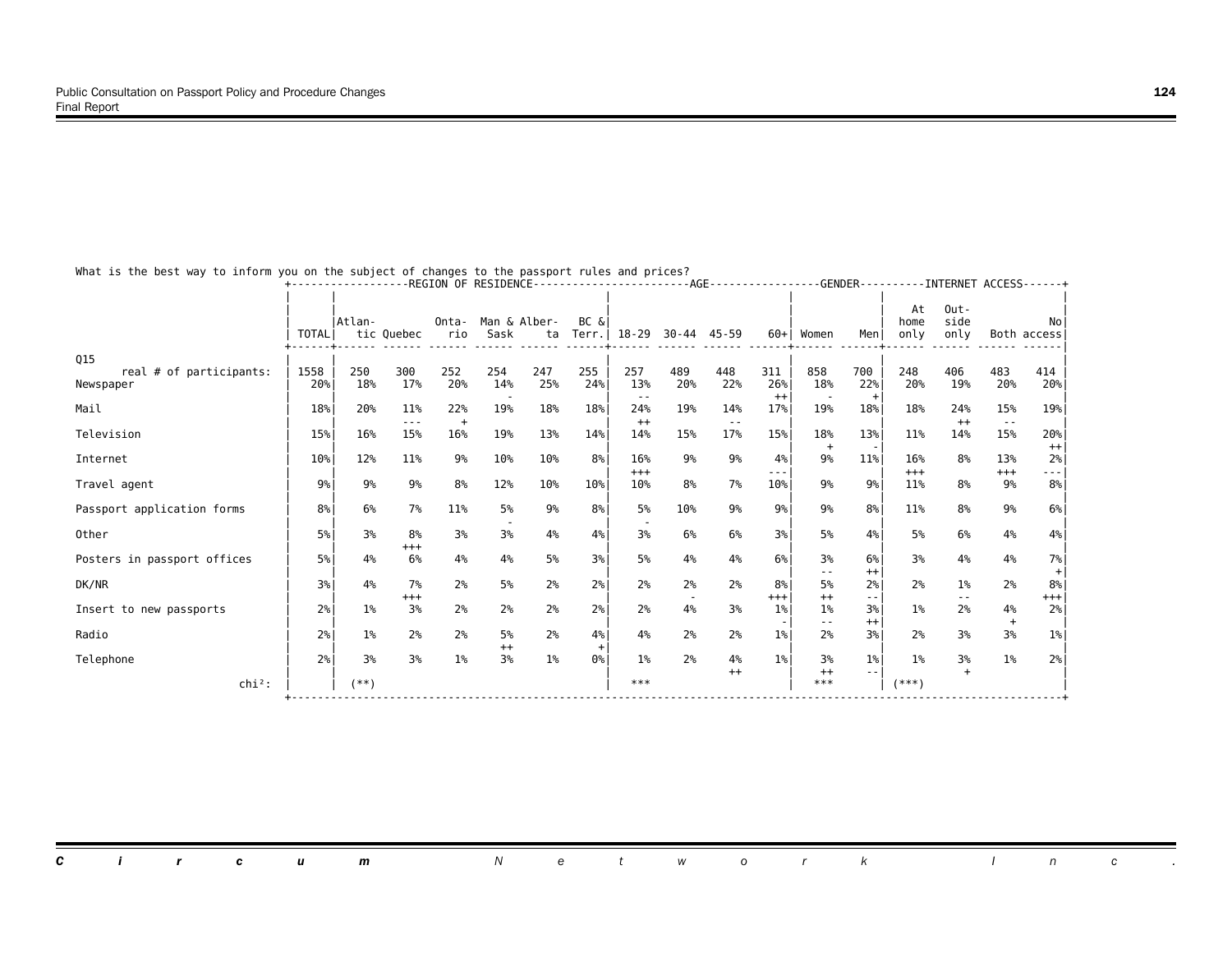|                             |       |         |               | <b>SEGMENTS-</b> |                     |         |         | DELIVERY EXPECTATION---- |            |                | $-$ SOURCE OF- $-$ -+ |
|-----------------------------|-------|---------|---------------|------------------|---------------------|---------|---------|--------------------------|------------|----------------|-----------------------|
|                             |       |         |               |                  |                     |         |         |                          |            | <b>FUNDING</b> |                       |
|                             |       |         |               |                  | Trus-               |         |         |                          |            |                |                       |
|                             |       |         | Feature       | Few              | ting                | Strong  |         |                          |            | Gene-          | Pri ce                |
|                             |       |         | Price disin-  |                  | bene-follow-suppor- |         | < 5     |                          | > 5        | ral            | incr-                 |
|                             | TOTAL |         | averse terstd | fits             | ers                 | ters    | days    | 5 days                   | days       | taxes          | eases                 |
|                             |       |         |               |                  |                     |         |         |                          |            |                |                       |
| Q15                         |       |         |               |                  |                     |         |         |                          |            |                |                       |
| real # of participants:     | 1558  | 229     | 278           | 97               | 347                 | 445     | 268     | 393                      | 794        | 517            | 979                   |
| Newspaper                   | 20%   | 22%     | 27%           | 24%              | 21%                 | 14%     | 18%     | 19%                      | 21%        | 20%            | 20%                   |
|                             |       |         | $^{++}$       |                  |                     | $- - -$ |         |                          |            |                |                       |
| Mai l                       | 18%   | 19%     | 14%           | 15%              | 19%                 | 22%     | 21%     | 26%                      | 14%        | 22%            | 17%                   |
|                             |       |         |               |                  |                     | $+$     |         | $^{+++}$                 | $- - -$    | $^{+}$         |                       |
| Television                  | 15%   | 16%     | 19%           | 11%              | 16%                 | 14%     | 12%     | 13%                      | 18%        | 14%            | 17%                   |
|                             |       |         |               |                  |                     |         |         |                          | $+$        |                |                       |
| Internet                    | 10%   | 4%      | 5%            | 11%              | 11%                 | 16%     | 9%      | 8%                       | 11%        | 12%            | 8%                    |
|                             |       | - - -   | - - -         |                  |                     | $+++$   |         |                          |            | $^{+}$         |                       |
| Travel agent                | 9%    | 6%      | 10%           | 7%               | 10%                 | 10%     | 7%      | 7%                       | 11%        | 8%             | $9\%$                 |
|                             |       |         |               |                  |                     |         |         |                          | $^{+}$     |                |                       |
| Passport application forms  | 8%    | 13%     | $9\%$         | 2%               | 7%                  | 8%      | 11%     | 8%                       | $8\%$      | 7%             | $9\%$                 |
|                             |       | $^{++}$ |               |                  |                     |         |         |                          |            |                |                       |
| 0ther                       | 5%    | 8%      | 4%            | 3%               | 4%                  | 5%      | 6%      | 3%                       | 5%         | 4%             | 5%                    |
|                             |       | $^{+}$  |               |                  |                     |         |         |                          |            |                |                       |
| Posters in passport offices | 5%    | 4%      | 3%            | 12%              | 3%                  | 4%      | 8%      | 5%                       | 3%         | 4%             | 4%                    |
|                             |       |         |               | $^{+++}$         |                     |         | $^{++}$ |                          | $\sim$ $-$ |                |                       |
| DK/NR                       | $3\%$ | 2%      | 4%            | 5%               | 3%                  | 2%      | 3%      | 2%                       | $3\%$      | 2%             | $4\%$                 |
|                             |       |         |               |                  |                     |         |         |                          |            |                |                       |
| Insert to new passports     | 2%    | 2%      | 3%            | 0%               | 3%                  | 2%      | 3%      | 4%                       | 2%         | 2%             | $2\%$                 |
|                             |       |         |               |                  |                     |         |         |                          |            |                |                       |
| Radi o                      | 2%    | 2%      | 3%            | 5%               | $2\%$               | 2%      | 1%      | 2%                       | $3\%$      | 2%             | $2\%$                 |
|                             |       |         |               |                  |                     |         |         |                          |            |                |                       |
| Tel ephone                  | 2%    | 0%      | 1%            | 5%               | 2%                  | $2\%$   | 1%      | $2\%$                    | $1\%$      | 2%             | $2\%$                 |
|                             |       |         |               | $\ddot{}$        |                     |         |         |                          |            |                |                       |
| chi <sup>2</sup> :          |       | $(***)$ |               |                  |                     |         | $(***)$ |                          |            |                |                       |
|                             |       |         |               |                  |                     |         |         |                          |            |                |                       |

What is the best way to inform you on the subject of changes to the passport rules and prices?

| <b>Circum</b> Network Inc. |
|----------------------------|
|----------------------------|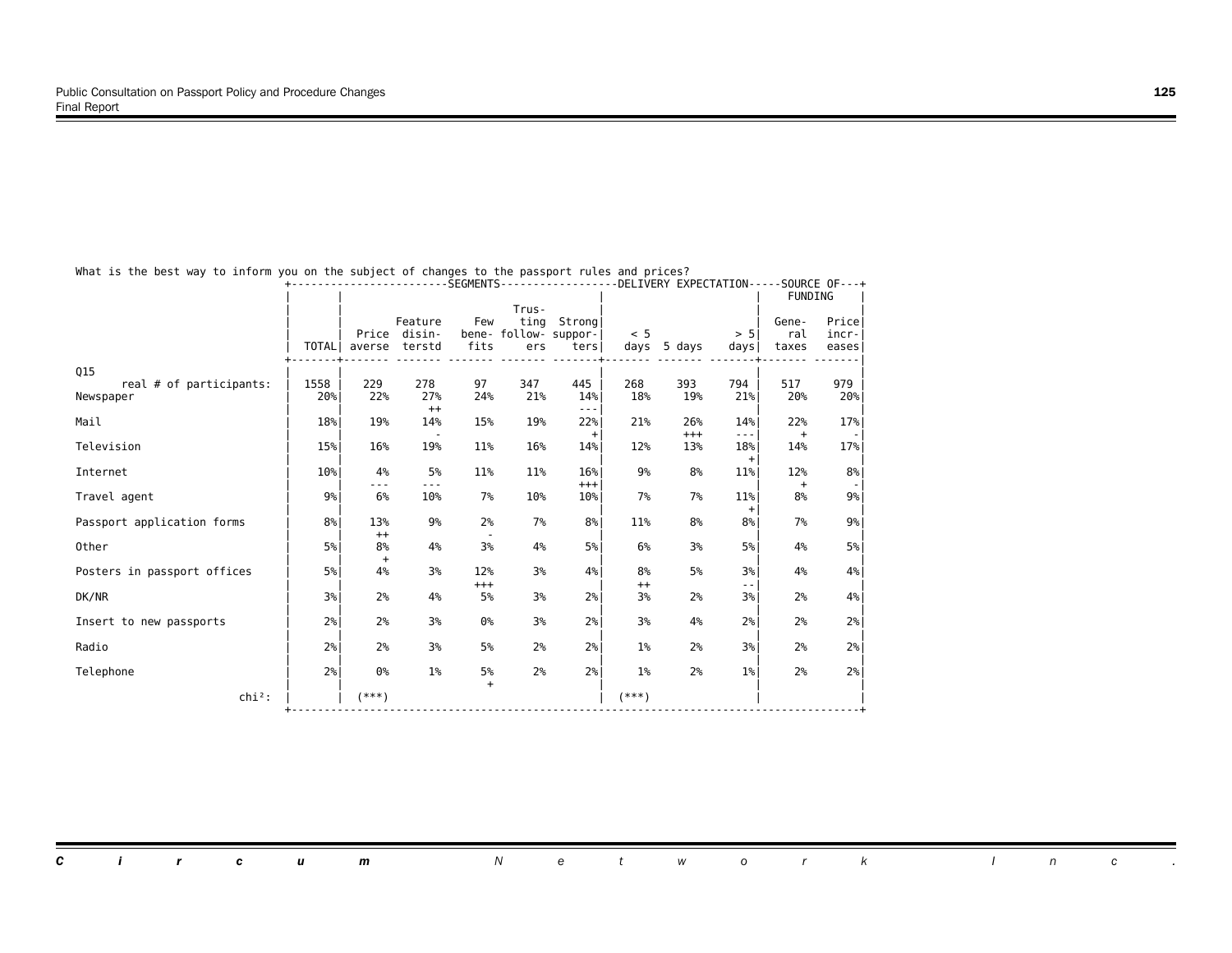| po you currently noid a valid canadian passport? |              |                 | - HOLD A- -   | -------- LAST RENEWAL---------            |            |              |         |               |         | -MAIN USE----CANADIAN BY-----MOTHER TONGUE-----------HOUSEHOLD SIZE-                                                                                                                                                                                                                                                                                                                         |          |          |                                           |         |            |          |             |                                                                                                                                                                                                                                                                                                                                                                                              |
|--------------------------------------------------|--------------|-----------------|---------------|-------------------------------------------|------------|--------------|---------|---------------|---------|----------------------------------------------------------------------------------------------------------------------------------------------------------------------------------------------------------------------------------------------------------------------------------------------------------------------------------------------------------------------------------------------|----------|----------|-------------------------------------------|---------|------------|----------|-------------|----------------------------------------------------------------------------------------------------------------------------------------------------------------------------------------------------------------------------------------------------------------------------------------------------------------------------------------------------------------------------------------------|
|                                                  |              | <b>PASSPORT</b> |               |                                           |            |              |         |               |         | <b>BIRTH</b>                                                                                                                                                                                                                                                                                                                                                                                 |          |          |                                           |         |            |          |             |                                                                                                                                                                                                                                                                                                                                                                                              |
|                                                  |              |                 |               | No a                                      | Less       |              |         |               |         |                                                                                                                                                                                                                                                                                                                                                                                              |          |          |                                           |         |            |          |             | Four                                                                                                                                                                                                                                                                                                                                                                                         |
|                                                  |              |                 |               |                                           | ppt than 1 | $1 - 2$      | $3 - 5$ | Lei s-        | Busi-   |                                                                                                                                                                                                                                                                                                                                                                                              |          | $Engl -$ |                                           |         | <b>One</b> | Two      |             | and                                                                                                                                                                                                                                                                                                                                                                                          |
|                                                  | <b>TOTAL</b> | Yes             |               | No   hol der                              |            | year years   | years   | ure           | ness    | Yes                                                                                                                                                                                                                                                                                                                                                                                          | No l     |          | ish French Other person people            |         |            |          | Three       | more                                                                                                                                                                                                                                                                                                                                                                                         |
| Q16                                              |              |                 |               |                                           |            |              |         |               |         |                                                                                                                                                                                                                                                                                                                                                                                              |          |          |                                           |         |            |          |             |                                                                                                                                                                                                                                                                                                                                                                                              |
| real # of participants:                          | 1558         | 570             | 972           | 972                                       | 91         | 167          | 288     | 494           | 68      | 1348                                                                                                                                                                                                                                                                                                                                                                                         | 205      | 1087     | 305                                       | 162     | 314        | 511      | 267         | 448                                                                                                                                                                                                                                                                                                                                                                                          |
| Yes                                              | 40%          | 100%            | 0%            | 0%                                        | 100%       | 100%         | 100%    | 100%          | 100%    | 34%                                                                                                                                                                                                                                                                                                                                                                                          | 65%      | 37%      | 30%                                       | 59%     | 40%        | 49%      | 41%         | 33%                                                                                                                                                                                                                                                                                                                                                                                          |
|                                                  |              | $^{+++}$        | $\frac{1}{2}$ | $\frac{1}{2}$                             | $^{+++}$   | $+++$        | $+++$   |               |         | $\frac{1}{2} \frac{1}{2} \frac{1}{2} \frac{1}{2} \frac{1}{2} \frac{1}{2} \frac{1}{2} \frac{1}{2} \frac{1}{2} \frac{1}{2} \frac{1}{2} \frac{1}{2} \frac{1}{2} \frac{1}{2} \frac{1}{2} \frac{1}{2} \frac{1}{2} \frac{1}{2} \frac{1}{2} \frac{1}{2} \frac{1}{2} \frac{1}{2} \frac{1}{2} \frac{1}{2} \frac{1}{2} \frac{1}{2} \frac{1}{2} \frac{1}{2} \frac{1}{2} \frac{1}{2} \frac{1}{2} \frac{$ | $^{+++}$ |          | $- - -$                                   | $+++$   |            | $^{+++}$ |             | $\frac{1}{2} \frac{1}{2} \frac{1}{2} \frac{1}{2} \frac{1}{2} \frac{1}{2} \frac{1}{2} \frac{1}{2} \frac{1}{2} \frac{1}{2} \frac{1}{2} \frac{1}{2} \frac{1}{2} \frac{1}{2} \frac{1}{2} \frac{1}{2} \frac{1}{2} \frac{1}{2} \frac{1}{2} \frac{1}{2} \frac{1}{2} \frac{1}{2} \frac{1}{2} \frac{1}{2} \frac{1}{2} \frac{1}{2} \frac{1}{2} \frac{1}{2} \frac{1}{2} \frac{1}{2} \frac{1}{2} \frac{$ |
| No                                               | 59%          | 0%              | 100%          | 100%                                      | 0%         | <b>O%</b>    | 0%      | 0%            | 0%      | 65%                                                                                                                                                                                                                                                                                                                                                                                          | 35%      | 62%      | 68%                                       | 41%     | 60%        | 51%      | 58%         | 66%                                                                                                                                                                                                                                                                                                                                                                                          |
|                                                  |              |                 | $+++$         | $^{+++}$                                  |            |              | - - -   |               |         | $^{+++}$                                                                                                                                                                                                                                                                                                                                                                                     | $- - -$  | $^{++}$  | $^{+++}$                                  | - - -   |            | - - -    |             | $^{+++}$                                                                                                                                                                                                                                                                                                                                                                                     |
| DK/NR                                            | 1%           | 0%              | 0%            | 0%                                        | 0%         | 0%           | $0\%$   | 0%            | 0%      | 1%                                                                                                                                                                                                                                                                                                                                                                                           | 0%       | 1%       | 2%                                        | 0%      | 1%         | 0%       | 1%          | 1%                                                                                                                                                                                                                                                                                                                                                                                           |
| chi <sup>2</sup> :                               |              | ***             |               | $***$                                     |            |              |         |               |         | $(***)$                                                                                                                                                                                                                                                                                                                                                                                      |          | $(***)$  |                                           |         | $(***)$    |          |             |                                                                                                                                                                                                                                                                                                                                                                                              |
|                                                  |              |                 |               | - REGION OF RESIDENCE-------------------- |            |              |         |               |         | - AGE - - - - - - - - - - - - - - -                                                                                                                                                                                                                                                                                                                                                          |          |          | - GENDER---------- INTERNET ACCESS------+ |         |            |          |             |                                                                                                                                                                                                                                                                                                                                                                                              |
|                                                  |              |                 |               |                                           |            |              |         |               |         |                                                                                                                                                                                                                                                                                                                                                                                              |          |          |                                           |         |            |          |             |                                                                                                                                                                                                                                                                                                                                                                                              |
|                                                  |              |                 |               |                                           |            |              |         |               |         |                                                                                                                                                                                                                                                                                                                                                                                              |          |          |                                           | At      | $0$ ut-    |          |             |                                                                                                                                                                                                                                                                                                                                                                                              |
|                                                  |              | Atl an-         |               | Onta-                                     |            | Man & Alber- | BC &    |               |         |                                                                                                                                                                                                                                                                                                                                                                                              |          |          |                                           | home    | si de      |          | No          |                                                                                                                                                                                                                                                                                                                                                                                              |
|                                                  | <b>TOTAL</b> |                 | tic Quebec    | ri o                                      | Sask       | ta           | Terr.   |               |         | 18-29 30-44 45-59                                                                                                                                                                                                                                                                                                                                                                            | $60+$    | Women    | Men                                       | onl y   | onl y      |          | Both access |                                                                                                                                                                                                                                                                                                                                                                                              |
| Q16                                              |              |                 |               |                                           |            |              |         |               |         |                                                                                                                                                                                                                                                                                                                                                                                              |          |          |                                           |         |            |          |             |                                                                                                                                                                                                                                                                                                                                                                                              |
| real # of participants:                          | 1558         | 250             | 300           | 252                                       | 254        | 247          | 255     | 257           | 489     | 448                                                                                                                                                                                                                                                                                                                                                                                          | 311      | 858      | 700                                       | 248     | 406        | 483      | 414         |                                                                                                                                                                                                                                                                                                                                                                                              |
| Yes                                              | 40%          | 19%             | 35%           | 46%                                       | 30%        | 44%          | 46%     | 39%           | 36%     | 42%                                                                                                                                                                                                                                                                                                                                                                                          | 45%      | 41%      | 39%                                       | 39%     | 33%        | 48%      | 35%         |                                                                                                                                                                                                                                                                                                                                                                                              |
|                                                  |              | $- - -$         |               | $^{++}$                                   | $ -$       |              | $^{+}$  |               |         |                                                                                                                                                                                                                                                                                                                                                                                              |          |          |                                           |         | $- -$      | $^{+++}$ |             |                                                                                                                                                                                                                                                                                                                                                                                              |
| No                                               | 59%          | 80%             | 63%           | 53%                                       | 69%        | 55%          | 53%     | 59%           | 64%     | 58%                                                                                                                                                                                                                                                                                                                                                                                          | 54%      | 58%      | 60%                                       | 61%     | 66%        | 51%      | 64%         |                                                                                                                                                                                                                                                                                                                                                                                              |
|                                                  |              | $^{+++}$        |               | $\frac{1}{2}$                             | $^{++}$    |              |         |               | $^{++}$ |                                                                                                                                                                                                                                                                                                                                                                                              |          |          |                                           |         | $^{++}$    | - - -    |             |                                                                                                                                                                                                                                                                                                                                                                                              |
| DK/NR                                            | 1%           | 1%              | 2%            | 1%                                        | 1%         | 1%           | 1%      | 2%<br>$^{++}$ | 0%      | 0%                                                                                                                                                                                                                                                                                                                                                                                           | $1\%$    | 1%       | 1%                                        | 0%      | 1%         | 1%       | 1%          |                                                                                                                                                                                                                                                                                                                                                                                              |
| chi <sup>2</sup> :                               |              | $(***)$         |               |                                           |            |              |         | $(**)$        |         |                                                                                                                                                                                                                                                                                                                                                                                              |          |          |                                           | $(***)$ |            |          |             |                                                                                                                                                                                                                                                                                                                                                                                              |

Do you currently hold a valid Canadian passport?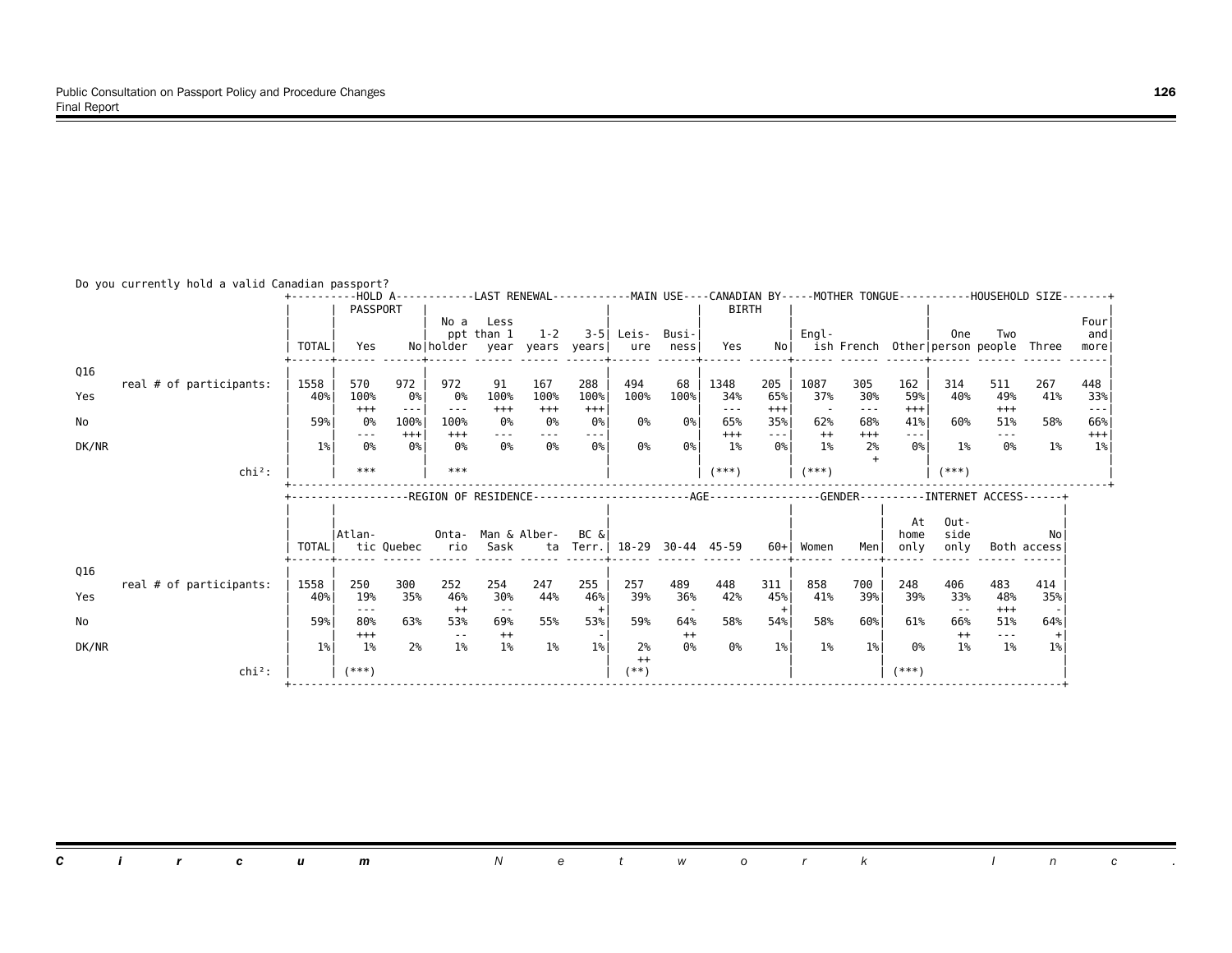## Do you currently hold a valid Canadian passport?

|                         |              |       |               | <b>SEGMENTS-</b> |                     |         |         | DELIVERY EXPECTATION |               |                | SOURCE $0F---$ |
|-------------------------|--------------|-------|---------------|------------------|---------------------|---------|---------|----------------------|---------------|----------------|----------------|
|                         |              |       |               |                  |                     |         |         |                      |               | <b>FUNDING</b> |                |
|                         |              |       |               |                  | Trus-               |         |         |                      |               |                |                |
|                         |              |       | Feature       | Few              | ting                | Strong  |         |                      |               | Gene-          | Pri ce         |
|                         |              |       | Price disin-  |                  | bene-follow-suppor- |         | < 5     |                      | > 5           | ral            | i ncr-         |
|                         | <b>TOTAL</b> |       | averse terstd | fits             | ers                 | ters    | days    | 5 days               | $_{\rm days}$ | taxes          | eases          |
| Q16                     |              |       |               |                  |                     |         |         |                      |               |                |                |
| real # of participants: | 1558         | 229   | 278           | 97               | 347                 | 445     | 268     | 393                  | 794           | 517            | 979            |
| Yes                     | 40%          | 44%   | 43%           | 49%              | 41%                 | 34%     | 46%     | 54%                  | 34%           | 48%            | 35%            |
|                         |              |       |               |                  |                     | $- -$   |         | $^{+++}$             | $- - -$       | $^{+++}$       | $- - -$        |
| No                      | 59%          | 55%   | 57%           | 49%              | 58%                 | 65%     | 52%     | 46%                  | 65%           | 51%            | 65%            |
|                         |              |       |               |                  |                     | $^{++}$ |         | $- - -$              | $^{+++}$      | ---            | $^{+++}$       |
| DK/NR                   | 1%           | 1%    | 0%            | 2%               | 1%                  | 1%      | 1%      | 1%                   | 1%            | 1%             | 0%             |
|                         |              |       |               |                  |                     |         |         |                      |               |                |                |
| chi <sup>2</sup> :      |              | $(*)$ |               |                  |                     |         | $(***)$ |                      |               | $(***)$        |                |
|                         |              |       |               |                  |                     |         |         |                      |               |                |                |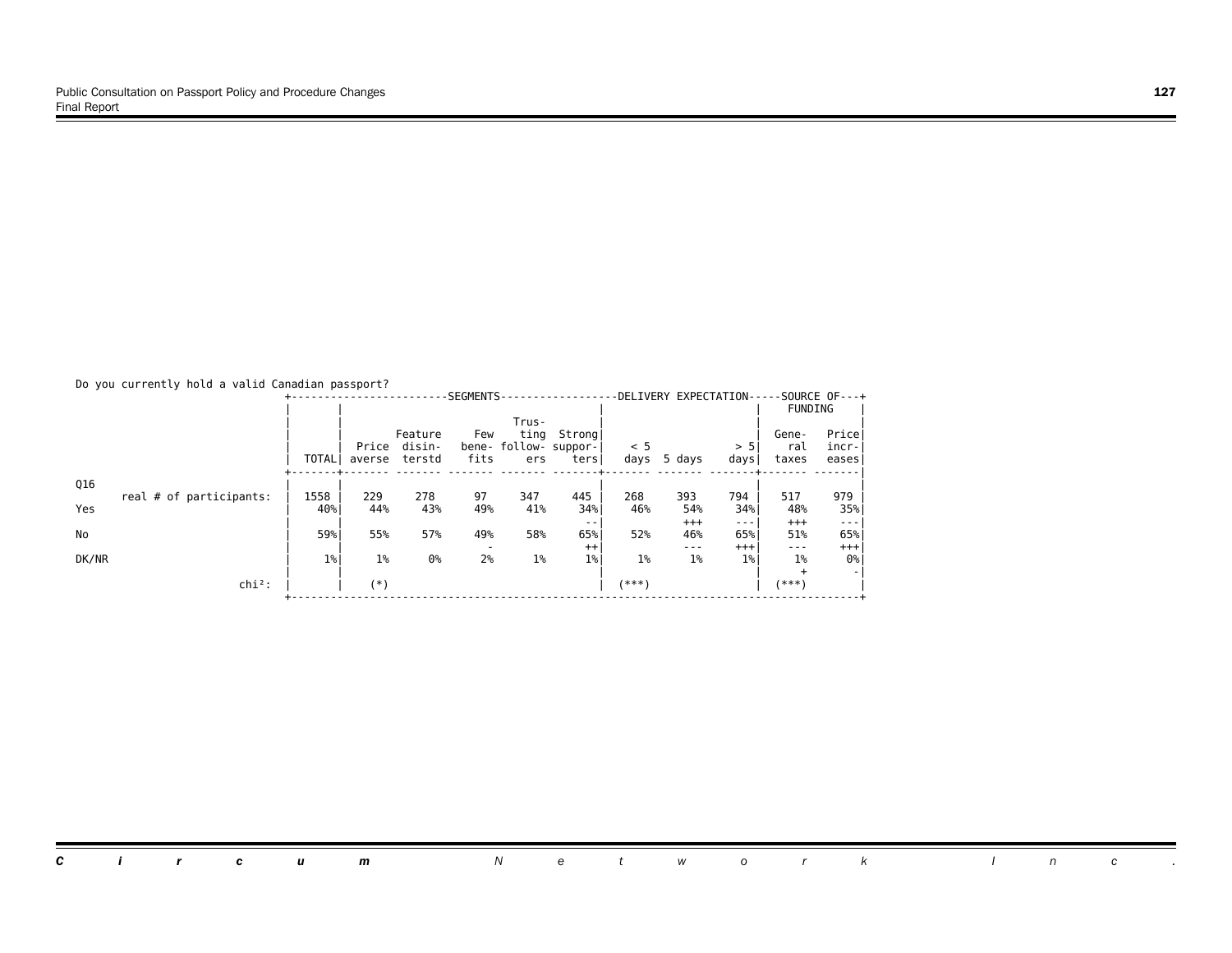|                         |              |                 | - HOLD A---                                                                                                                                                                                                                                                                                                                                                                                  | --------- LAST RENEWAL----------- MAIN USE---- CANADIAN BY----- MOTHER TONGUE---------- HOUSEHOLD SIZE--- |                 |                             |                                                                                                                                                                                                                                                                                                                                                                                              |                              |                |                        |            |             |                                           |            |                                 |                |             |                      |
|-------------------------|--------------|-----------------|----------------------------------------------------------------------------------------------------------------------------------------------------------------------------------------------------------------------------------------------------------------------------------------------------------------------------------------------------------------------------------------------|-----------------------------------------------------------------------------------------------------------|-----------------|-----------------------------|----------------------------------------------------------------------------------------------------------------------------------------------------------------------------------------------------------------------------------------------------------------------------------------------------------------------------------------------------------------------------------------------|------------------------------|----------------|------------------------|------------|-------------|-------------------------------------------|------------|---------------------------------|----------------|-------------|----------------------|
|                         |              | <b>PASSPORT</b> |                                                                                                                                                                                                                                                                                                                                                                                              |                                                                                                           |                 |                             |                                                                                                                                                                                                                                                                                                                                                                                              |                              |                | <b>BIRTH</b>           |            |             |                                           |            |                                 |                |             |                      |
|                         |              |                 |                                                                                                                                                                                                                                                                                                                                                                                              | No a                                                                                                      | Less            |                             |                                                                                                                                                                                                                                                                                                                                                                                              |                              |                |                        |            |             |                                           |            |                                 |                |             | Four                 |
|                         | <b>TOTAL</b> | Yes             |                                                                                                                                                                                                                                                                                                                                                                                              | No   hol der                                                                                              | ppt than 1      | $1 - 2$<br>year years years |                                                                                                                                                                                                                                                                                                                                                                                              | $3-5$ Leis-<br>ure           | Busi -<br>ness | Yes                    |            | $Engl -$    | No ish French Other person people Three   |            | 0ne                             | Two            |             | and<br>more          |
|                         |              |                 |                                                                                                                                                                                                                                                                                                                                                                                              |                                                                                                           |                 |                             |                                                                                                                                                                                                                                                                                                                                                                                              |                              |                |                        |            |             |                                           |            |                                 |                |             |                      |
| Q17                     |              |                 |                                                                                                                                                                                                                                                                                                                                                                                              |                                                                                                           |                 |                             |                                                                                                                                                                                                                                                                                                                                                                                              |                              |                |                        |            |             |                                           |            |                                 |                |             |                      |
| real # of participants: | 1558<br>59%  | 570<br>0%       | 972<br>100%                                                                                                                                                                                                                                                                                                                                                                                  | 972<br>100%                                                                                               | 91<br><b>0%</b> | 167<br>0%                   | 288                                                                                                                                                                                                                                                                                                                                                                                          | 494<br>0%                    | 68             | 1348<br>65%            | 205<br>35% | 1087<br>62% | 305<br>68%                                | 162<br>41% | 314<br>60%                      | 511<br>51%     | 267<br>58%  | 448<br>66%           |
| No a ppt holder         |              | $- - -$         | $^{+++}$                                                                                                                                                                                                                                                                                                                                                                                     | $^{+++}$                                                                                                  | $- - -$         | $- - -$                     | 0%<br>$- - -$                                                                                                                                                                                                                                                                                                                                                                                |                              | 0%             | $^{+++}$               | $- - -$    | $^{++}$     | $^{+++}$                                  | $- - -$    |                                 | $- - -$        |             | $^{+++}$             |
| Less than 1 year        | 6%           | 16%             | 0%                                                                                                                                                                                                                                                                                                                                                                                           | 0%                                                                                                        | 100%            | 0%                          | 0%                                                                                                                                                                                                                                                                                                                                                                                           | 16%                          | 13%            | 5%                     | 10%        | 6%          | 6%                                        | 8%         | 6%                              | 9%             | 9%          | 3%                   |
|                         |              | $^{++}$         | $- - -$                                                                                                                                                                                                                                                                                                                                                                                      | $- - -$                                                                                                   | $^{+++}$        | $- - -$                     | $\frac{1}{2} \frac{1}{2} \frac{1}{2} \frac{1}{2} \frac{1}{2} \frac{1}{2} \frac{1}{2} \frac{1}{2} \frac{1}{2} \frac{1}{2} \frac{1}{2} \frac{1}{2} \frac{1}{2} \frac{1}{2} \frac{1}{2} \frac{1}{2} \frac{1}{2} \frac{1}{2} \frac{1}{2} \frac{1}{2} \frac{1}{2} \frac{1}{2} \frac{1}{2} \frac{1}{2} \frac{1}{2} \frac{1}{2} \frac{1}{2} \frac{1}{2} \frac{1}{2} \frac{1}{2} \frac{1}{2} \frac{$ |                              |                | $- -$                  | $^{++}$    |             |                                           |            |                                 | $^{++}$        |             | $\sim$ $\sim$ $\sim$ |
| $1-2$ years             | 12%          | 31%             | 0%                                                                                                                                                                                                                                                                                                                                                                                           | 0%                                                                                                        | 0%              | 100%                        | $0\%$                                                                                                                                                                                                                                                                                                                                                                                        | 30%                          | 39%            | 10%                    | 23%        | 10%         | 11%                                       | 20%        | 11%                             | 16%            | 13%         | 10%                  |
|                         |              | $^{++}$         | $- - -$                                                                                                                                                                                                                                                                                                                                                                                      | $- - -$                                                                                                   | ---             | $^{+++}$                    | $\frac{1}{2} \frac{1}{2} \frac{1}{2} \frac{1}{2} \frac{1}{2} \frac{1}{2} \frac{1}{2} \frac{1}{2} \frac{1}{2} \frac{1}{2} \frac{1}{2} \frac{1}{2} \frac{1}{2} \frac{1}{2} \frac{1}{2} \frac{1}{2} \frac{1}{2} \frac{1}{2} \frac{1}{2} \frac{1}{2} \frac{1}{2} \frac{1}{2} \frac{1}{2} \frac{1}{2} \frac{1}{2} \frac{1}{2} \frac{1}{2} \frac{1}{2} \frac{1}{2} \frac{1}{2} \frac{1}{2} \frac{$ |                              |                | $- - -$                | $^{+++}$   | $\sim$ $-$  |                                           | $^{+++}$   |                                 | $^{++}$        |             |                      |
| $3-5$ years             | 20%          | 50%             | 0%                                                                                                                                                                                                                                                                                                                                                                                           | 0%                                                                                                        | 0%              | 0%                          | 100%                                                                                                                                                                                                                                                                                                                                                                                         | 50%                          | 46%            | 18%                    | 30%        | 19%         | 14%                                       | 30%        | 22%                             | 23%            | 17%         | 19%                  |
|                         |              | $^{+++}$        |                                                                                                                                                                                                                                                                                                                                                                                              | $- - -$                                                                                                   |                 | $- - -$                     | $^{++}$                                                                                                                                                                                                                                                                                                                                                                                      |                              |                | $- - -$                | $^{+++}$   |             | $\sim$ $-$                                | $^{+++}$   |                                 |                |             |                      |
| DK/NR                   | 2%           | 3%              | 0%                                                                                                                                                                                                                                                                                                                                                                                           | 0%                                                                                                        | 0%              | 0%                          | 0%                                                                                                                                                                                                                                                                                                                                                                                           | 4%                           | 2%             | 2%                     | 2%         | 3%          | $2\%$                                     | 0%         | $2\%$                           | 1%             | 4%          | $2\%$                |
|                         |              | $^{++}$         | $\frac{1}{2} \frac{1}{2} \frac{1}{2} \frac{1}{2} \frac{1}{2} \frac{1}{2} \frac{1}{2} \frac{1}{2} \frac{1}{2} \frac{1}{2} \frac{1}{2} \frac{1}{2} \frac{1}{2} \frac{1}{2} \frac{1}{2} \frac{1}{2} \frac{1}{2} \frac{1}{2} \frac{1}{2} \frac{1}{2} \frac{1}{2} \frac{1}{2} \frac{1}{2} \frac{1}{2} \frac{1}{2} \frac{1}{2} \frac{1}{2} \frac{1}{2} \frac{1}{2} \frac{1}{2} \frac{1}{2} \frac{$ |                                                                                                           |                 |                             |                                                                                                                                                                                                                                                                                                                                                                                              |                              |                |                        |            |             |                                           |            |                                 |                |             |                      |
| $chi^2$ :               |              | $***$           |                                                                                                                                                                                                                                                                                                                                                                                              | $***$                                                                                                     |                 |                             |                                                                                                                                                                                                                                                                                                                                                                                              |                              |                | $***$                  |            | ***         |                                           |            | $(***)$                         |                |             |                      |
| mean for these data:    | 2.63         | 2.63            | $\ast$<br>$\ast$                                                                                                                                                                                                                                                                                                                                                                             |                                                                                                           | 0.50            | 1.50<br>***                 | 4.00<br>***                                                                                                                                                                                                                                                                                                                                                                                  | 2.63                         | 2.55           | 2.68                   | 2.52       | 2.69        | 2.46                                      | 2.65       | 2.76                            | 2.51           | 2.37        | 2.87                 |
| sig. test for means:    |              |                 |                                                                                                                                                                                                                                                                                                                                                                                              |                                                                                                           |                 |                             |                                                                                                                                                                                                                                                                                                                                                                                              |                              |                |                        |            |             |                                           |            |                                 |                |             |                      |
|                         |              |                 |                                                                                                                                                                                                                                                                                                                                                                                              | <b>REGION OF RESIDENCE--</b>                                                                              |                 |                             |                                                                                                                                                                                                                                                                                                                                                                                              |                              |                | - AGE----------------- |            |             | - GENDER---------- INTERNET ACCESS------+ |            |                                 |                |             |                      |
|                         |              |                 |                                                                                                                                                                                                                                                                                                                                                                                              |                                                                                                           |                 |                             |                                                                                                                                                                                                                                                                                                                                                                                              |                              |                |                        |            |             |                                           |            |                                 |                |             |                      |
|                         |              |                 |                                                                                                                                                                                                                                                                                                                                                                                              |                                                                                                           |                 |                             |                                                                                                                                                                                                                                                                                                                                                                                              |                              |                |                        |            |             |                                           | At         | $0$ ut-                         |                |             |                      |
|                         |              | Atl an-         |                                                                                                                                                                                                                                                                                                                                                                                              | Onta-                                                                                                     | Man & Alber-    |                             | BC &                                                                                                                                                                                                                                                                                                                                                                                         |                              |                |                        |            |             |                                           | home       | side                            |                | No          |                      |
|                         | <b>TOTAL</b> |                 | tic Quebec                                                                                                                                                                                                                                                                                                                                                                                   | ri o                                                                                                      | Sask            |                             |                                                                                                                                                                                                                                                                                                                                                                                              | ta Terr.   18-29 30-44 45-59 |                |                        |            | $60+$ Women | Men                                       | onl y      | onl y                           |                | Both access |                      |
|                         |              |                 |                                                                                                                                                                                                                                                                                                                                                                                              |                                                                                                           |                 |                             |                                                                                                                                                                                                                                                                                                                                                                                              |                              |                |                        |            |             |                                           |            |                                 |                |             |                      |
| Q17                     |              |                 |                                                                                                                                                                                                                                                                                                                                                                                              |                                                                                                           |                 |                             |                                                                                                                                                                                                                                                                                                                                                                                              |                              |                |                        |            |             |                                           |            |                                 |                |             |                      |
| real # of participants: | 1558         | 250             | 300                                                                                                                                                                                                                                                                                                                                                                                          | 252                                                                                                       | 254             | 247                         | 255                                                                                                                                                                                                                                                                                                                                                                                          | 257                          | 489            | 448                    | 311        | 858         | 700                                       | 248        | 406                             | 483            | 414         |                      |
| No a ppt holder         | 59%          | 80%             | 63%                                                                                                                                                                                                                                                                                                                                                                                          | 53%                                                                                                       | 69%             | 55%                         | 53%                                                                                                                                                                                                                                                                                                                                                                                          | 59%                          | 64%            | 58%                    | 54%        | 58%         | 60%                                       | 61%        | 66%                             | 51%            | 64%         |                      |
|                         |              | $^{+++}$        |                                                                                                                                                                                                                                                                                                                                                                                              | $\sim$ $\sim$                                                                                             | $^{++}$         |                             |                                                                                                                                                                                                                                                                                                                                                                                              |                              | $^{++}$        |                        |            |             |                                           |            | $^{++}$                         | $- - -$        |             |                      |
| Less than 1 year        | 6%           | 3%              | 5%                                                                                                                                                                                                                                                                                                                                                                                           | 8%                                                                                                        | 4%              | 7%                          | 7%                                                                                                                                                                                                                                                                                                                                                                                           | 5%                           | 6%             | 6%                     | 10%        | 8%          | 4%                                        | 6%         | 9%                              | 5%             | 5%          |                      |
|                         |              |                 |                                                                                                                                                                                                                                                                                                                                                                                              |                                                                                                           |                 |                             |                                                                                                                                                                                                                                                                                                                                                                                              |                              |                |                        | $^{++}$    | $^{++}$     | $- -$                                     |            | $^{++}$                         |                |             |                      |
| $1 - 2$ years           | 12%          | 5%              | 13%                                                                                                                                                                                                                                                                                                                                                                                          | 13%                                                                                                       | 10%             | 12%                         | 15%                                                                                                                                                                                                                                                                                                                                                                                          | 11%                          | 11%            | 16%                    | 13%        | 12%         | 12%                                       | 10%        | 9%                              | 16%            | 11%         |                      |
| $3-5$ years             | 20%          | $- - -$<br>9%   | 17%                                                                                                                                                                                                                                                                                                                                                                                          | 24%                                                                                                       | 15%             | 22%                         | 22%                                                                                                                                                                                                                                                                                                                                                                                          | 23%                          | 18%            | 19%                    | 20%        | 20%         | 20%                                       | 22%        | $\overline{\phantom{a}}$<br>12% | $^{++}$<br>26% | 18%         |                      |
|                         |              | $- - -$         |                                                                                                                                                                                                                                                                                                                                                                                              |                                                                                                           |                 |                             |                                                                                                                                                                                                                                                                                                                                                                                              |                              |                |                        |            |             |                                           |            | $- - -$                         |                |             |                      |
|                         |              |                 |                                                                                                                                                                                                                                                                                                                                                                                              | $+$                                                                                                       |                 |                             |                                                                                                                                                                                                                                                                                                                                                                                              | $2\%$                        | $2\%$          | $2\%$                  | $2\%$      | 1%          | 3%                                        | 1%         | 3%                              | $^{+++}$<br>3% | 2%          |                      |
|                         |              |                 |                                                                                                                                                                                                                                                                                                                                                                                              |                                                                                                           |                 |                             |                                                                                                                                                                                                                                                                                                                                                                                              |                              |                |                        |            |             |                                           |            |                                 |                |             |                      |
| DK/NR                   | 2%           | $2\%$           | 2%                                                                                                                                                                                                                                                                                                                                                                                           | 2%                                                                                                        | 3%              | 4%                          | 3%                                                                                                                                                                                                                                                                                                                                                                                           |                              |                |                        |            |             |                                           |            |                                 |                |             |                      |
| chi $^2$ :              |              | $(***)$         |                                                                                                                                                                                                                                                                                                                                                                                              |                                                                                                           |                 |                             |                                                                                                                                                                                                                                                                                                                                                                                              |                              |                |                        |            | $**$        |                                           | ***        |                                 |                |             |                      |
| mean for these data:    | 2.63         | 2.62            | 2.56                                                                                                                                                                                                                                                                                                                                                                                         | 2.67                                                                                                      | 2.64            | 2.68                        | 2.60                                                                                                                                                                                                                                                                                                                                                                                         | 2.84                         | 2.64           | 2.53                   | 2.43       | 2.53        | 2.75                                      | 2.77       | 2.18                            | 2.77           | 2.63        |                      |
| sig. test for means:    |              |                 |                                                                                                                                                                                                                                                                                                                                                                                              |                                                                                                           |                 |                             |                                                                                                                                                                                                                                                                                                                                                                                              |                              |                |                        |            |             |                                           |            | ***                             |                |             |                      |

How many years ago was that passport issued?

|  |  |  | <b>Circum</b> Network Inc. |  |  |  |  |  |  |
|--|--|--|----------------------------|--|--|--|--|--|--|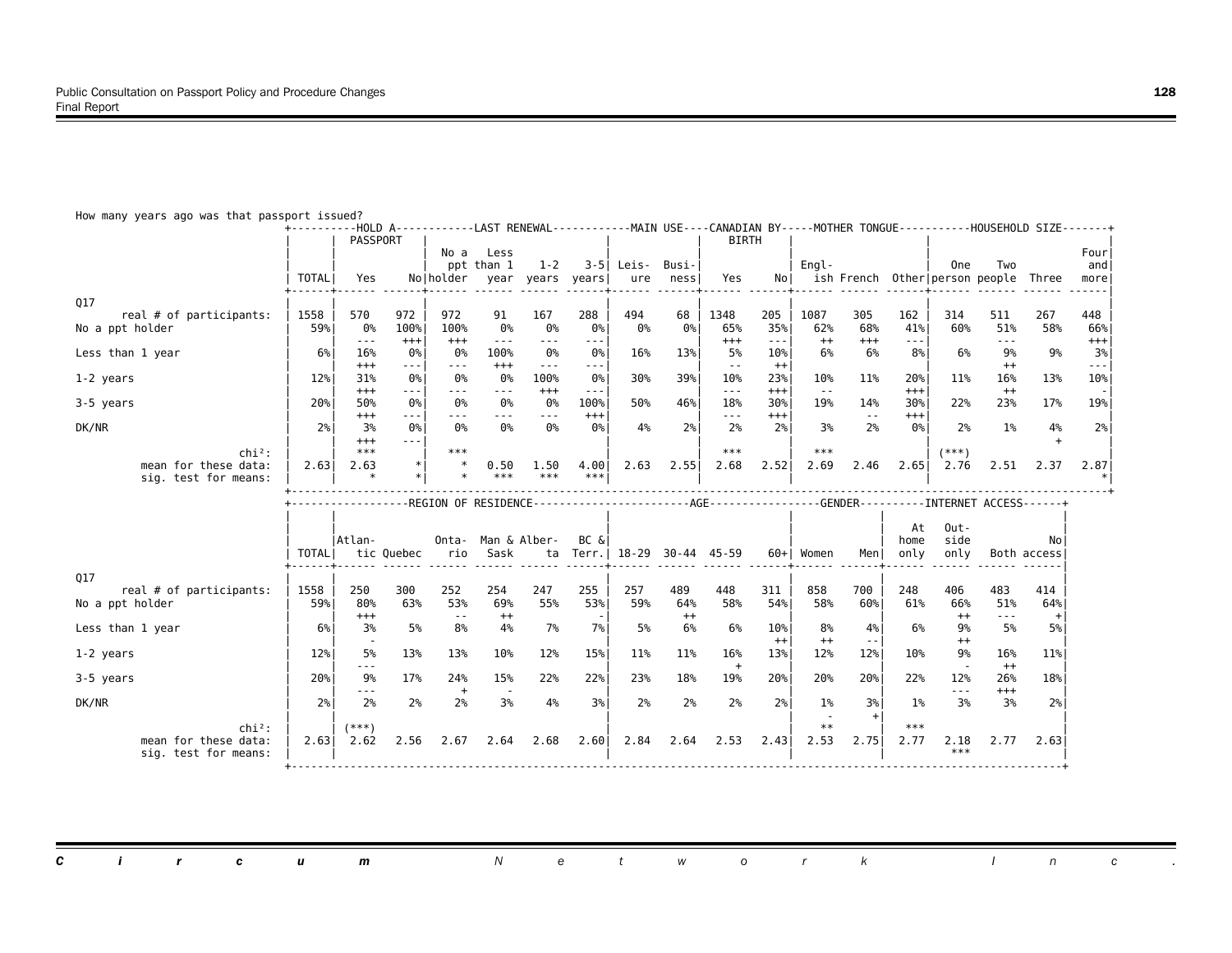How many years ago was that passport issued?

|                         |              |         |          | <b>SEGMENTS-</b> |                |               |              | DELIVERY EXPECTATION- |               |                | SOURCE $0F - -$   |
|-------------------------|--------------|---------|----------|------------------|----------------|---------------|--------------|-----------------------|---------------|----------------|-------------------|
|                         |              |         |          |                  |                |               |              |                       |               | <b>FUNDING</b> |                   |
|                         |              |         |          |                  | Trus-          |               |              |                       |               |                |                   |
|                         |              |         | Feature  | Few              |                | ting Strong   |              |                       |               | Gene-          | Pri ce            |
|                         |              | Pri ce  | di si n- | bene-            | follow-suppor- |               | < 5          |                       | > 5           | ral            | i ncr-            |
|                         | <b>TOTAL</b> | averse  | terstd   | fits             | ers            | ters          | days         | 5 days                | days          | taxes          | eases             |
| Q17                     |              |         |          |                  |                |               |              |                       |               |                |                   |
| real # of participants: | 1558         | 229     | 278      | 97               | 347            | 445           | 268          | 393                   | 794           | 517            | 979               |
| No a ppt holder         | 59%          | 55%     | 57%      | 49%              | 58%            | 65%           | 52%          | 46%                   | 65%           | 51%            | 65%               |
|                         |              |         |          |                  |                | $^{++}$       |              | $\frac{1}{2}$         | $^{+++}$      | $- - -$        | $^{+++}$          |
| Less than 1 year        | 6%           | 10%     | 6%       | 11%              | 6%             | 3%            | 6%           | 11%                   | 5%            | 9%             | 5%                |
|                         |              | $^{++}$ |          | $^{+}$           |                | - - -         |              | $^{+++}$              | - - -         | $^{++}$        |                   |
| $1 - 2$ years           | 12%          | 14%     | 12%      | 22%              | 12%            | 9%            | 17%          | 18%                   | 9%            | 13%            | 11%               |
|                         |              |         |          | $^{++}$          |                |               | $+$          | $^{++}$               | $- - -$       |                |                   |
| $3-5$ years             | 20%          | 19%     | 22%      | 13%              | 20%            | 21%           | 20%          | 23%                   | 19%           | 24%            | 18%               |
|                         |              |         |          |                  |                |               |              |                       |               | $^{++}$        | $\qquad \qquad -$ |
| DK/NR                   | 2%           | 2%      | 2%       | 5%               | 3%             | 2%            | 4%           | 2%                    | 2%            | 3%             | $2\%$             |
|                         |              |         |          |                  |                |               | $+$<br>$***$ |                       |               | $***$          |                   |
| $chi^2$ :               |              | $(***)$ |          |                  |                |               |              |                       |               |                |                   |
| mean for these data:    | 2.63         | 2.39    | 2.71     | 1.98<br>$***$    | 2.65           | 3.01<br>$***$ | 2.52         | 2.41                  | 2.82<br>$***$ | 2.65           | 2.67              |
| sig. test for means:    |              |         |          |                  |                |               |              |                       |               |                |                   |
|                         |              |         |          |                  |                |               |              |                       |               |                |                   |

-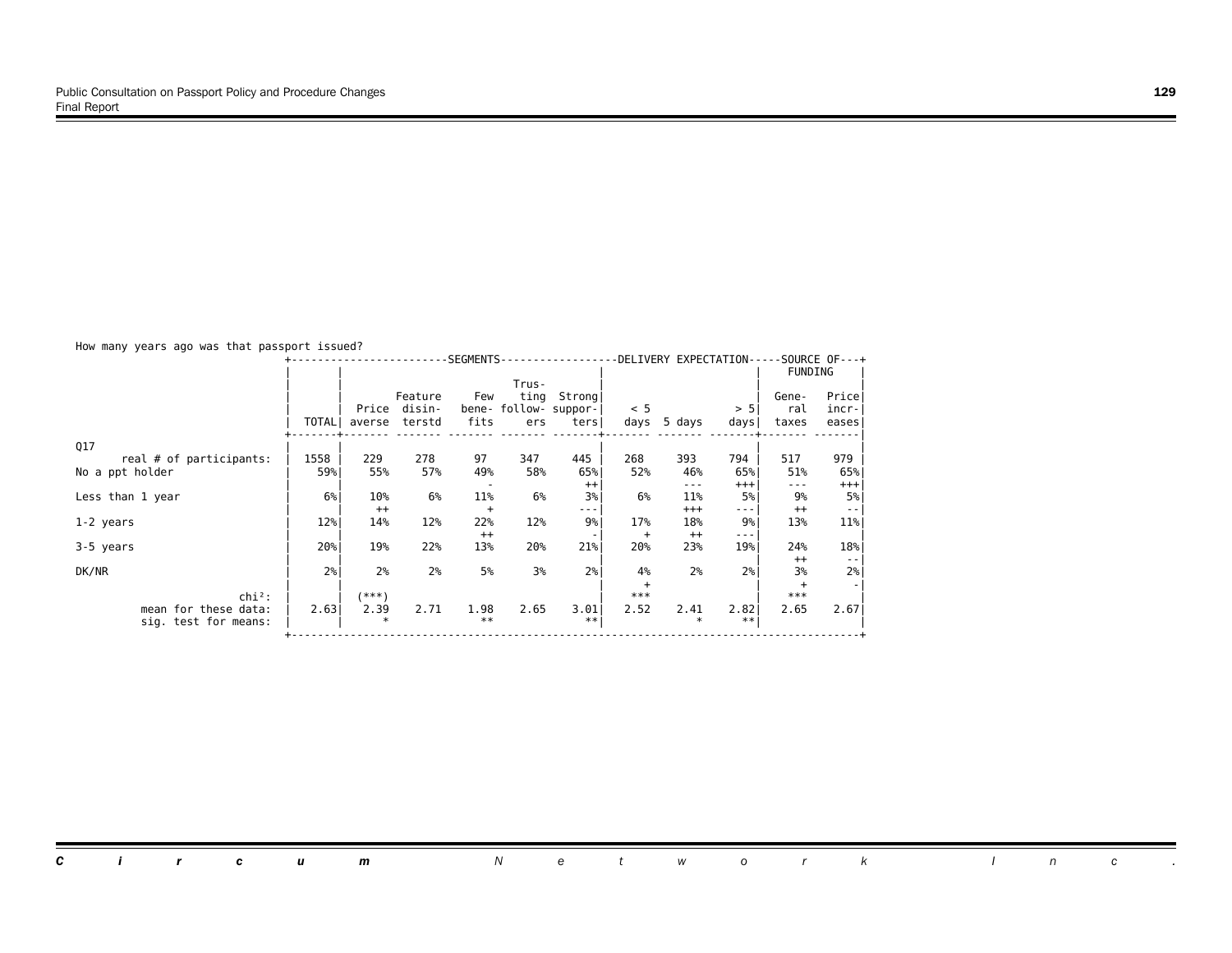|                                                                   |                  |                        |                      |                                |                    |                             |                  |                               |                             | -HOLD A-----------LAST RENEWAL-----------MAIN USE----CANADIAN BY-----MOTHER TONGUE-----------HOUSEHOLD SIZE-- |                        |                                 |                                      |                            |                       |                                  |                       |                     |
|-------------------------------------------------------------------|------------------|------------------------|----------------------|--------------------------------|--------------------|-----------------------------|------------------|-------------------------------|-----------------------------|---------------------------------------------------------------------------------------------------------------|------------------------|---------------------------------|--------------------------------------|----------------------------|-----------------------|----------------------------------|-----------------------|---------------------|
|                                                                   | <b>TOTAL</b>     | <b>PASSPORT</b><br>Yes |                      | No a<br>No   hol der           | Less<br>ppt than 1 | $1 - 2$<br>year years years | $3 - 5$          | Lei s-<br>ure                 | Busi-<br>ness               | <b>BI RTH</b><br>Yes                                                                                          | No <sub>1</sub>        | $Engl -$                        | ish French Other person people Three |                            | <b>One</b>            | Two                              |                       | Four<br>and<br>more |
| Q18<br>real # of participants:<br>Leisure trips<br>Business trips | 570<br>90%<br>9% | 570<br>90%<br>9%       | $\bf{0}$<br>0%<br>0% | $\bf{0}$<br>0%<br>0%           | 91<br>91%<br>7%    | 167<br>89%<br>11%           | 288<br>90%<br>8% | 494<br>100%<br>$^{+++}$<br>0% | 68<br>0%<br>$- - -$<br>100% | 442<br>88%<br>10%                                                                                             | 128<br>93%<br>$5\%$    | 379<br>87%<br>$\sim$ $-$<br>11% | 98<br>89%<br>11%                     | 92<br>97%<br>$^{++}$<br>3% | 117<br>88%<br>11%     | 225<br>95%<br>$^{++}$<br>5%      | 96<br>89%<br>9%       | 130<br>85%<br>12%   |
| DK/NR                                                             | $2\%$            | $2\%$                  | 0%                   | 0%                             | 2%                 | 0%                          | $2\%$            | $- - -$<br>0%                 | $^{+++}$<br>0%              | $2\%$                                                                                                         | 1%                     | $^{+}$<br>3%                    | 1%                                   | 0%                         | 1%                    | $ -$<br>0%                       | 3%                    | $2\%$               |
| chi <sup>2</sup> :                                                |                  | Atl an-                |                      | REGION OF RESIDENCE--<br>Onta- | Man & Alber-       |                             | $BC \&$          | $(***)$                       | - AGE-                      |                                                                                                               |                        | $(**)$                          | - GENDER-                            | At<br>home                 | $(*)$<br>Out-<br>side | --------- INTERNET ACCESS------+ | No                    |                     |
|                                                                   | <b>TOTAL</b>     |                        | tic Quebec           | ri o                           | Sask               |                             | ta Terr.         |                               | $18-29$ 30-44 45-59         |                                                                                                               | $60+$                  | Women                           | Men                                  | onl y                      | onl y                 |                                  | Both access           |                     |
| <b>Q18</b><br>real # of participants:<br>Leisure trips            | 570<br>90%       | 53<br>83%              | 110<br>84%           | 117<br>94%<br>$^{+}$           | 74<br>86%          | 103<br>85%                  | 113<br>92%       | 84<br>96%                     | 171<br>87%                  | 169<br>79%<br>$- - -$                                                                                         | 131<br>98%<br>$^{+++}$ | 297<br>94%<br>$^{+++}$          | 273<br>85%<br>$- - -$                | 105<br>96%<br>$+$          | 131<br>90%            | 216<br>83%<br>$- - -$            | 118<br>98%<br>$^{++}$ |                     |
| Business trips<br>DK/NR                                           | 9%<br>2%         | 15%<br>2%              | 16%<br>$^{++}$<br>0% | 3%<br>$- -$<br>3%              | 13%<br>1%          | 14%<br>1%                   | 8%<br>$0\%$      | 4%<br>0%                      | 10%<br>3%                   | 18%<br>$^{+++}$<br>2%                                                                                         | $2\%$<br>$- -$<br>0%   | 5%<br>$- - -$<br>1%             | 13%<br>$^{+++}$<br>2%                | 4%<br>0%                   | 9%<br>0%              | 14%<br>$^{+++}$<br>3%            | 1%<br>$- -$<br>1%     |                     |
| chi <sup>2</sup> :                                                |                  | $(**)$                 |                      |                                |                    |                             |                  | $(***)$                       | $+$                         |                                                                                                               |                        | $(***)$                         |                                      | $(***)$                    |                       |                                  |                       |                     |

Do you use your passport mainly for leisure trips or for business trips?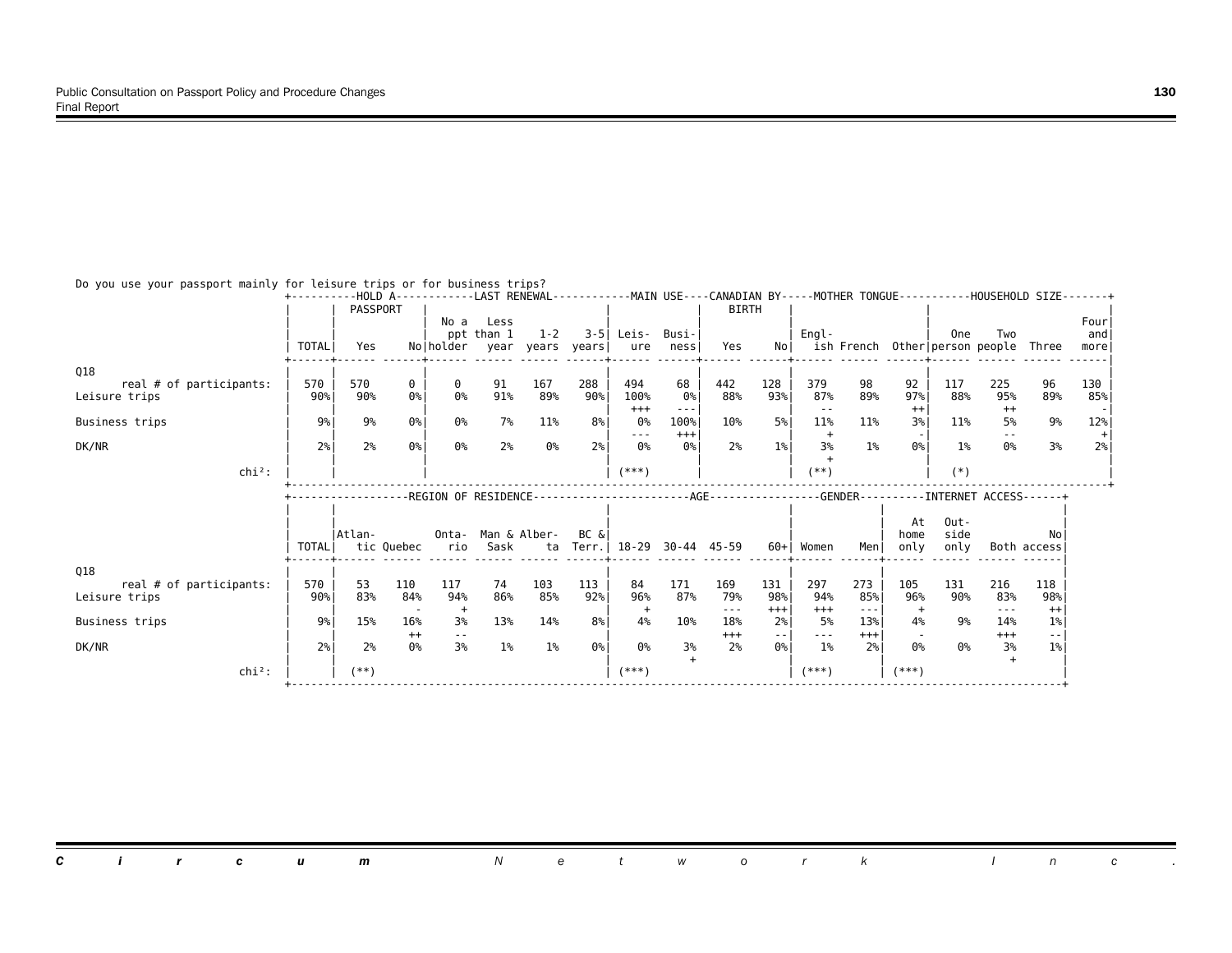| Do you use your passport mainly for leisure trips or for business trips? |  |  |  |
|--------------------------------------------------------------------------|--|--|--|
|--------------------------------------------------------------------------|--|--|--|

|                         |              |         |               | <b>SEGMENTS-</b> |                     |        |      | DELIVERY EXPECTATION |               |                | SOURCE $0F---$ |
|-------------------------|--------------|---------|---------------|------------------|---------------------|--------|------|----------------------|---------------|----------------|----------------|
|                         |              |         |               |                  |                     |        |      |                      |               | <b>FUNDING</b> |                |
|                         |              |         |               |                  | Trus-               |        |      |                      |               |                |                |
|                         |              |         | Feature       | Few              | ting                | Strong |      |                      |               | Gene-          | Pri ce         |
|                         |              |         | Price disin-  |                  | bene-follow-suppor- |        | < 5  |                      | > 5           | ral            | i ncr-         |
|                         | <b>TOTAL</b> |         | averse terstd | fits             | ers                 | ters   | days | 5 days               | $_{\rm days}$ | taxes          | eases          |
| Q18                     |              |         |               |                  |                     |        |      |                      |               |                |                |
| real # of participants: | 570          | 100     | 103           | 34               | 152                 | 127    | 115  | 192                  | 246           | 224            | 323            |
| Leisure trips           | 90%          | 89%     | 88%           | 87%              | 91%                 | 92%    | 91%  | 91%                  | 89%           | 91%            | 90%            |
| Business trips          | 9%           | 6%      | 11%           | 11%              | 9%                  | 6%     | 9%   | 8%                   | 9%            | 6%             | 10%            |
| DK/NR                   | 2%           | 5%      | 1%            | 1%               | 0%                  | 2%     | 0%   | 1%                   | 3%            | 3%             | 0%             |
| chi <sup>2</sup> :      |              | $^{++}$ |               |                  |                     |        |      |                      |               | $(*)$          |                |

*Circum Network Inc .*

-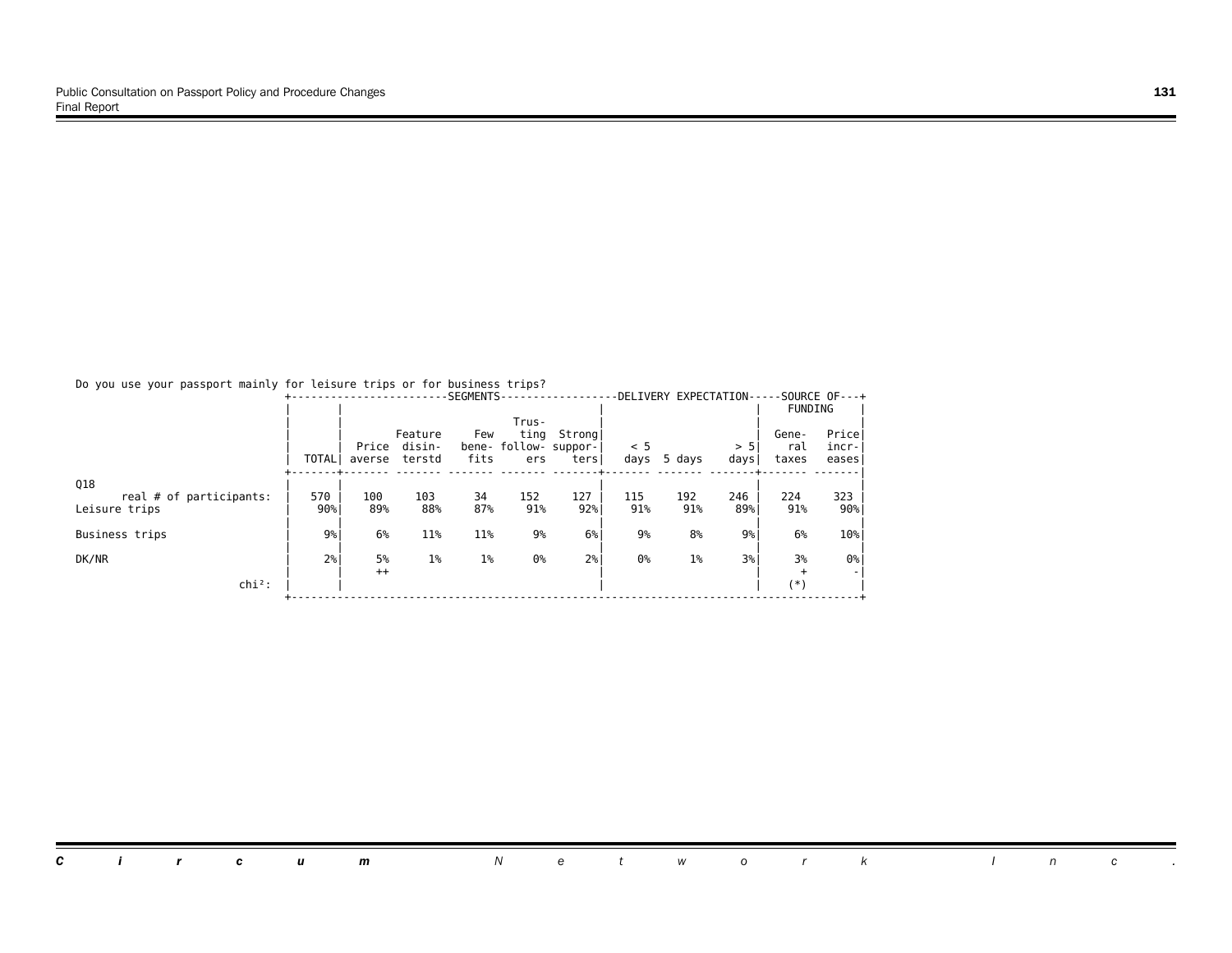#### Internet access

|                                                |              | <b>PASSPORT</b> |                |                      |                      |                             |                  |                     |                | -HOLD A-----------LAST RENEWAL------------MAIN USE----CANADIAN BY-----MOTHER TONGUE-----------HOUSEHOLD SIZE-------+<br><b>BIRTH</b> |                 |                                                                                                                                                                                                                                                                                                                                                                                                    |                                                                                                                                                                                                                                                                                                                                                                                                     |                  |                       |                                                                                                                                                                                                                                                                                                                                                                                                     |                                                                                                                                                                                                                                                                                                                                                                                                      |                                                                                                                                                                                                                                                                                                                                                                                                    |
|------------------------------------------------|--------------|-----------------|----------------|----------------------|----------------------|-----------------------------|------------------|---------------------|----------------|--------------------------------------------------------------------------------------------------------------------------------------|-----------------|----------------------------------------------------------------------------------------------------------------------------------------------------------------------------------------------------------------------------------------------------------------------------------------------------------------------------------------------------------------------------------------------------|-----------------------------------------------------------------------------------------------------------------------------------------------------------------------------------------------------------------------------------------------------------------------------------------------------------------------------------------------------------------------------------------------------|------------------|-----------------------|-----------------------------------------------------------------------------------------------------------------------------------------------------------------------------------------------------------------------------------------------------------------------------------------------------------------------------------------------------------------------------------------------------|------------------------------------------------------------------------------------------------------------------------------------------------------------------------------------------------------------------------------------------------------------------------------------------------------------------------------------------------------------------------------------------------------|----------------------------------------------------------------------------------------------------------------------------------------------------------------------------------------------------------------------------------------------------------------------------------------------------------------------------------------------------------------------------------------------------|
|                                                | <b>TOTAL</b> | Yes             |                | No a<br>No   hol der | Less<br>ppt than 1   | $1 - 2$<br>year years years |                  | $3-5$ Leis-<br>ure  | Busi -<br>ness | Yes                                                                                                                                  |                 | $Engl -$                                                                                                                                                                                                                                                                                                                                                                                           | No   ish French 0ther   person people Three                                                                                                                                                                                                                                                                                                                                                         |                  | <b>One</b>            | Two                                                                                                                                                                                                                                                                                                                                                                                                 |                                                                                                                                                                                                                                                                                                                                                                                                      | Four<br>and<br>more                                                                                                                                                                                                                                                                                                                                                                                |
| Q1920                                          |              |                 |                |                      |                      |                             |                  |                     |                |                                                                                                                                      |                 |                                                                                                                                                                                                                                                                                                                                                                                                    |                                                                                                                                                                                                                                                                                                                                                                                                     |                  |                       |                                                                                                                                                                                                                                                                                                                                                                                                     |                                                                                                                                                                                                                                                                                                                                                                                                      |                                                                                                                                                                                                                                                                                                                                                                                                    |
| real # of participants:<br>Access at home only | 1558<br>17%  | 570<br>17%      | 972<br>18%     | 972<br>18%           | 91<br>16%            | 167<br>14%                  | 288<br>19%       | 494<br>18%          | 68<br>7%       | 1348<br>15%                                                                                                                          | 205<br>26%      | 1087<br>16%                                                                                                                                                                                                                                                                                                                                                                                        | 305<br>14%                                                                                                                                                                                                                                                                                                                                                                                          | 162<br>24%       | 314<br>9%             | 511<br>19%                                                                                                                                                                                                                                                                                                                                                                                          | 267<br>13%                                                                                                                                                                                                                                                                                                                                                                                           | 448<br>20%                                                                                                                                                                                                                                                                                                                                                                                         |
| Access outside only                            | 23%          | 19%             | 26%            | 26%                  | 35%                  | 17%                         | 14%              | 19%                 | 20%            | $- - -$<br>25%                                                                                                                       | $^{+++}$<br>15% | 24%                                                                                                                                                                                                                                                                                                                                                                                                | 26%                                                                                                                                                                                                                                                                                                                                                                                                 | $^{++}$<br>16%   | $\frac{1}{2}$<br>25%  | 26%                                                                                                                                                                                                                                                                                                                                                                                                 | 24%                                                                                                                                                                                                                                                                                                                                                                                                  | 20%                                                                                                                                                                                                                                                                                                                                                                                                |
| Access at home and outside                     | 35%          | 43%             | $^{++}$<br>30% | $^{++}$<br>30%       | $^{++}$<br>28%       | 46%                         | $- - -$<br>46%   | 40%                 | 69%            | $^{++}$<br>36%                                                                                                                       | $- -$<br>33%    | 42%                                                                                                                                                                                                                                                                                                                                                                                                | 24%                                                                                                                                                                                                                                                                                                                                                                                                 | $- -$<br>31%     | 17%                   | 25%                                                                                                                                                                                                                                                                                                                                                                                                 | 41%                                                                                                                                                                                                                                                                                                                                                                                                  | 46%                                                                                                                                                                                                                                                                                                                                                                                                |
| No access                                      | 24%          | $^{+++}$<br>21% | $- - -$<br>26% | $- - -$<br>26%       | 21%                  | $^{++}$<br>23%              | $^{+++}$<br>22%  | $- - -$<br>23%      | $^{+++}$<br>3% | 24%                                                                                                                                  | 26%             | $^{+++}$<br>18%                                                                                                                                                                                                                                                                                                                                                                                    | $\frac{1}{2} \frac{1}{2} \frac{1}{2} \frac{1}{2} \frac{1}{2} \frac{1}{2} \frac{1}{2} \frac{1}{2} \frac{1}{2} \frac{1}{2} \frac{1}{2} \frac{1}{2} \frac{1}{2} \frac{1}{2} \frac{1}{2} \frac{1}{2} \frac{1}{2} \frac{1}{2} \frac{1}{2} \frac{1}{2} \frac{1}{2} \frac{1}{2} \frac{1}{2} \frac{1}{2} \frac{1}{2} \frac{1}{2} \frac{1}{2} \frac{1}{2} \frac{1}{2} \frac{1}{2} \frac{1}{2} \frac{$<br>36% | 30%              | $- - -$<br>49%        | $\frac{1}{2} \frac{1}{2} \frac{1}{2} \frac{1}{2} \frac{1}{2} \frac{1}{2} \frac{1}{2} \frac{1}{2} \frac{1}{2} \frac{1}{2} \frac{1}{2} \frac{1}{2} \frac{1}{2} \frac{1}{2} \frac{1}{2} \frac{1}{2} \frac{1}{2} \frac{1}{2} \frac{1}{2} \frac{1}{2} \frac{1}{2} \frac{1}{2} \frac{1}{2} \frac{1}{2} \frac{1}{2} \frac{1}{2} \frac{1}{2} \frac{1}{2} \frac{1}{2} \frac{1}{2} \frac{1}{2} \frac{$<br>30% | 22%                                                                                                                                                                                                                                                                                                                                                                                                  | $^{+++}$<br>14%                                                                                                                                                                                                                                                                                                                                                                                    |
| DK/NR                                          | 0%           | 0%              | 0%             | 0%                   | 0%                   | 0%                          | $0\%$            | $^{+++}$<br>$0\%$   | $- - -$<br>0%  | 0%                                                                                                                                   | $0\%$           | $\frac{1}{2} \frac{1}{2} \frac{1}{2} \frac{1}{2} \frac{1}{2} \frac{1}{2} \frac{1}{2} \frac{1}{2} \frac{1}{2} \frac{1}{2} \frac{1}{2} \frac{1}{2} \frac{1}{2} \frac{1}{2} \frac{1}{2} \frac{1}{2} \frac{1}{2} \frac{1}{2} \frac{1}{2} \frac{1}{2} \frac{1}{2} \frac{1}{2} \frac{1}{2} \frac{1}{2} \frac{1}{2} \frac{1}{2} \frac{1}{2} \frac{1}{2} \frac{1}{2} \frac{1}{2} \frac{1}{2} \frac{$<br>0% | $^{+++}$<br>0%                                                                                                                                                                                                                                                                                                                                                                                      | $0\%$            | $^{+++}$<br>0%        | $^{+++}$<br>0%                                                                                                                                                                                                                                                                                                                                                                                      | 0%                                                                                                                                                                                                                                                                                                                                                                                                   | $\frac{1}{2} \frac{1}{2} \frac{1}{2} \frac{1}{2} \frac{1}{2} \frac{1}{2} \frac{1}{2} \frac{1}{2} \frac{1}{2} \frac{1}{2} \frac{1}{2} \frac{1}{2} \frac{1}{2} \frac{1}{2} \frac{1}{2} \frac{1}{2} \frac{1}{2} \frac{1}{2} \frac{1}{2} \frac{1}{2} \frac{1}{2} \frac{1}{2} \frac{1}{2} \frac{1}{2} \frac{1}{2} \frac{1}{2} \frac{1}{2} \frac{1}{2} \frac{1}{2} \frac{1}{2} \frac{1}{2} \frac{$<br>0% |
| $chi^2$ :                                      |              | $(***)$         |                | $(***)$              |                      |                             |                  | ***                 |                | $(***)$                                                                                                                              |                 | $(***)$                                                                                                                                                                                                                                                                                                                                                                                            |                                                                                                                                                                                                                                                                                                                                                                                                     |                  | $(***)$               |                                                                                                                                                                                                                                                                                                                                                                                                     |                                                                                                                                                                                                                                                                                                                                                                                                      |                                                                                                                                                                                                                                                                                                                                                                                                    |
|                                                |              |                 |                |                      |                      |                             |                  |                     |                |                                                                                                                                      |                 |                                                                                                                                                                                                                                                                                                                                                                                                    |                                                                                                                                                                                                                                                                                                                                                                                                     |                  |                       |                                                                                                                                                                                                                                                                                                                                                                                                     |                                                                                                                                                                                                                                                                                                                                                                                                      |                                                                                                                                                                                                                                                                                                                                                                                                    |
|                                                |              |                 |                |                      |                      |                             |                  |                     |                |                                                                                                                                      |                 |                                                                                                                                                                                                                                                                                                                                                                                                    |                                                                                                                                                                                                                                                                                                                                                                                                     | At               | $0$ ut-               |                                                                                                                                                                                                                                                                                                                                                                                                     |                                                                                                                                                                                                                                                                                                                                                                                                      |                                                                                                                                                                                                                                                                                                                                                                                                    |
|                                                | <b>TOTAL</b> | Atl an-         | tic Quebec     | Onta-<br>rio         | Man & Alber-<br>Sask |                             | BC &<br>ta Terr. | $18-29$ 30-44 45-59 |                |                                                                                                                                      |                 | $60+$ Women                                                                                                                                                                                                                                                                                                                                                                                        | Men                                                                                                                                                                                                                                                                                                                                                                                                 | home<br>onl y    | side<br>onl y         |                                                                                                                                                                                                                                                                                                                                                                                                     | No<br>Both access                                                                                                                                                                                                                                                                                                                                                                                    |                                                                                                                                                                                                                                                                                                                                                                                                    |
| Q1920                                          |              |                 |                |                      |                      |                             |                  |                     |                |                                                                                                                                      |                 |                                                                                                                                                                                                                                                                                                                                                                                                    |                                                                                                                                                                                                                                                                                                                                                                                                     |                  |                       |                                                                                                                                                                                                                                                                                                                                                                                                     |                                                                                                                                                                                                                                                                                                                                                                                                      |                                                                                                                                                                                                                                                                                                                                                                                                    |
| real # of participants:<br>Access at home only | 1558<br>17%  | 250<br>16%      | 300<br>13%     | 252<br>18%           | 254<br>15%           | 247<br>18%                  | 255<br>20%       | 257<br>14%          | 489<br>18%     | 448<br>17%                                                                                                                           | 311<br>19%      | 858<br>17%                                                                                                                                                                                                                                                                                                                                                                                         | 700<br>17%                                                                                                                                                                                                                                                                                                                                                                                          | 248<br>100%      | 406<br>0%             | 483<br>0%                                                                                                                                                                                                                                                                                                                                                                                           | 414<br>0%                                                                                                                                                                                                                                                                                                                                                                                            |                                                                                                                                                                                                                                                                                                                                                                                                    |
| Access outside only                            | 23%          | 28%             | 24%            | 20%                  | 29%                  | 23%                         | 24%              | 24%                 | 28%            | 20%                                                                                                                                  | 18%             | 26%                                                                                                                                                                                                                                                                                                                                                                                                | 20%                                                                                                                                                                                                                                                                                                                                                                                                 | $^{+++}$<br>0%   | $\frac{1}{2}$<br>100% | $- - -$<br>0%                                                                                                                                                                                                                                                                                                                                                                                       | $- - -$<br>0%                                                                                                                                                                                                                                                                                                                                                                                        |                                                                                                                                                                                                                                                                                                                                                                                                    |
| Access at home and outside                     | 35%          | 25%             | 26%            | 43%                  | 30%                  | 39%                         | 36%              | 52%                 | $^{++}$<br>39% | 36%                                                                                                                                  | 10%             | $^{++}$<br>29%                                                                                                                                                                                                                                                                                                                                                                                     | 41%                                                                                                                                                                                                                                                                                                                                                                                                 | $- - -$<br>0%    | $^{+++}$<br>0%        | 100%                                                                                                                                                                                                                                                                                                                                                                                                | $- - -$<br>0%                                                                                                                                                                                                                                                                                                                                                                                        |                                                                                                                                                                                                                                                                                                                                                                                                    |
| No access                                      | 24%          | $- - -$<br>31%  | 37%            | $^{+++}$<br>18%      | 24%                  | 19%                         | 19%              | $^{++}$<br>10%      | 15%            | 28%                                                                                                                                  | $- - -$<br>53%  | - - -<br>27%                                                                                                                                                                                                                                                                                                                                                                                       | $^{+++}$<br>22%                                                                                                                                                                                                                                                                                                                                                                                     | $- - -$<br>$0\%$ | - - -<br>0%           | $^{+++}$<br>0%                                                                                                                                                                                                                                                                                                                                                                                      | $\frac{1}{2} \frac{1}{2} \frac{1}{2} \frac{1}{2} \frac{1}{2} \frac{1}{2} \frac{1}{2} \frac{1}{2} \frac{1}{2} \frac{1}{2} \frac{1}{2} \frac{1}{2} \frac{1}{2} \frac{1}{2} \frac{1}{2} \frac{1}{2} \frac{1}{2} \frac{1}{2} \frac{1}{2} \frac{1}{2} \frac{1}{2} \frac{1}{2} \frac{1}{2} \frac{1}{2} \frac{1}{2} \frac{1}{2} \frac{1}{2} \frac{1}{2} \frac{1}{2} \frac{1}{2} \frac{1}{2} \frac{$<br>100% |                                                                                                                                                                                                                                                                                                                                                                                                    |
| DK/NR                                          | 0%           | $+$<br>0%       | $^{+++}$<br>0% | $- -$<br>0%          | 1%                   | 0%                          | 0%               | - - -<br>0%         | $- - -$<br>0%  | 0%                                                                                                                                   | $^{+++}$<br>0%  | $+$<br>0%                                                                                                                                                                                                                                                                                                                                                                                          | 0%                                                                                                                                                                                                                                                                                                                                                                                                  | - - -<br>$0\%$   | - - -<br>0%           | - - -<br>0%                                                                                                                                                                                                                                                                                                                                                                                         | $^{+++}$<br>0%                                                                                                                                                                                                                                                                                                                                                                                       |                                                                                                                                                                                                                                                                                                                                                                                                    |
| chi <sup>2</sup> :                             |              | $(***)$         |                |                      |                      |                             |                  | $(***)$             |                |                                                                                                                                      |                 | $(***)$                                                                                                                                                                                                                                                                                                                                                                                            |                                                                                                                                                                                                                                                                                                                                                                                                     | ***              |                       |                                                                                                                                                                                                                                                                                                                                                                                                     |                                                                                                                                                                                                                                                                                                                                                                                                      |                                                                                                                                                                                                                                                                                                                                                                                                    |

|  |  |  | <b>Circum</b> Network Inc. |  |  |  |  |  |  |
|--|--|--|----------------------------|--|--|--|--|--|--|
|  |  |  |                            |  |  |  |  |  |  |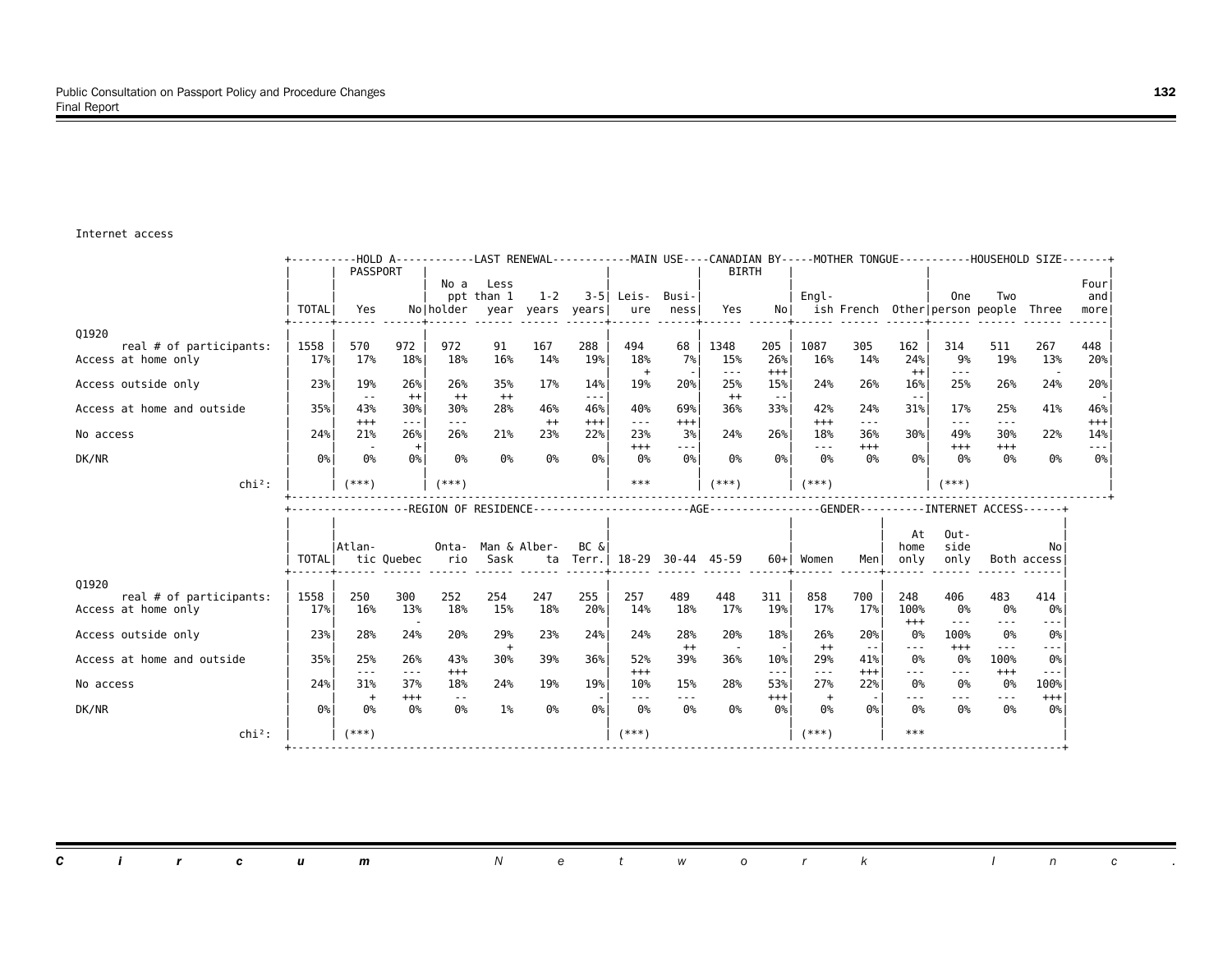#### Internet access

|                            |              |        |          | <b>SEGMENTS-</b> |                     |        |      | DELIVERY EXPECTATION- |       |                | SOURCE $0F---$ |
|----------------------------|--------------|--------|----------|------------------|---------------------|--------|------|-----------------------|-------|----------------|----------------|
|                            |              |        |          |                  |                     |        |      |                       |       | <b>FUNDING</b> |                |
|                            |              |        |          |                  | Trus-               |        |      |                       |       |                |                |
|                            |              |        | Feature  | Few              | ting                | Strong |      |                       |       | Gene-          | Pri ce         |
|                            |              | Pri ce | di si n- |                  | bene-follow-suppor- |        | < 5  |                       | $> 5$ | ral            | i ncr-         |
|                            | <b>TOTAL</b> | averse | terstd   | fits             | ers                 | ters   | days | 5 days                | days  | taxes          | eases          |
| Q1920                      |              |        |          |                  |                     |        |      |                       |       |                |                |
| real # of participants:    | 1558         | 229    | 278      | 97               | 347                 | 445    | 268  | 393                   | 794   | 517            | 979            |
| Access at home only        | 17%          | 14%    | 12%      | 19%              | 19%                 | 19%    | 15%  | 17%                   | 19%   | 21%            | 15%            |
|                            |              |        |          |                  |                     |        |      |                       |       | $^{++}$        | $ -$           |
| Access outside only        | 23%          | 22%    | 23%      | 20%              | 21%                 | 25%    | 22%  | 24%                   | 23%   | 22%            | 24%            |
| Access at home and outside | 35%          | 35%    | 42%      | 32%              | 39%                 | 32%    | 40%  | 36%                   | 34%   | 34%            | 36%            |
|                            |              |        | $\pm$    |                  |                     |        |      |                       |       |                |                |
| No access                  | 24%          | 28%    | 23%      | 27%              | 21%                 | 23%    | 23%  | 23%                   | 25%   | 23%            | 25%            |
| DK/NR                      | 0%           | 0%     | 0%       | 2%               | 0%                  | 0%     | 1%   | 0%                    | $0\%$ | 0%             | 0%             |
|                            |              |        |          | $^{++}$          |                     |        |      |                       |       |                |                |
| chi <sup>2</sup> :         |              | $(*)$  |          |                  |                     |        |      |                       |       | $(*)$          |                |
|                            |              |        |          |                  |                     |        |      |                       |       |                |                |

—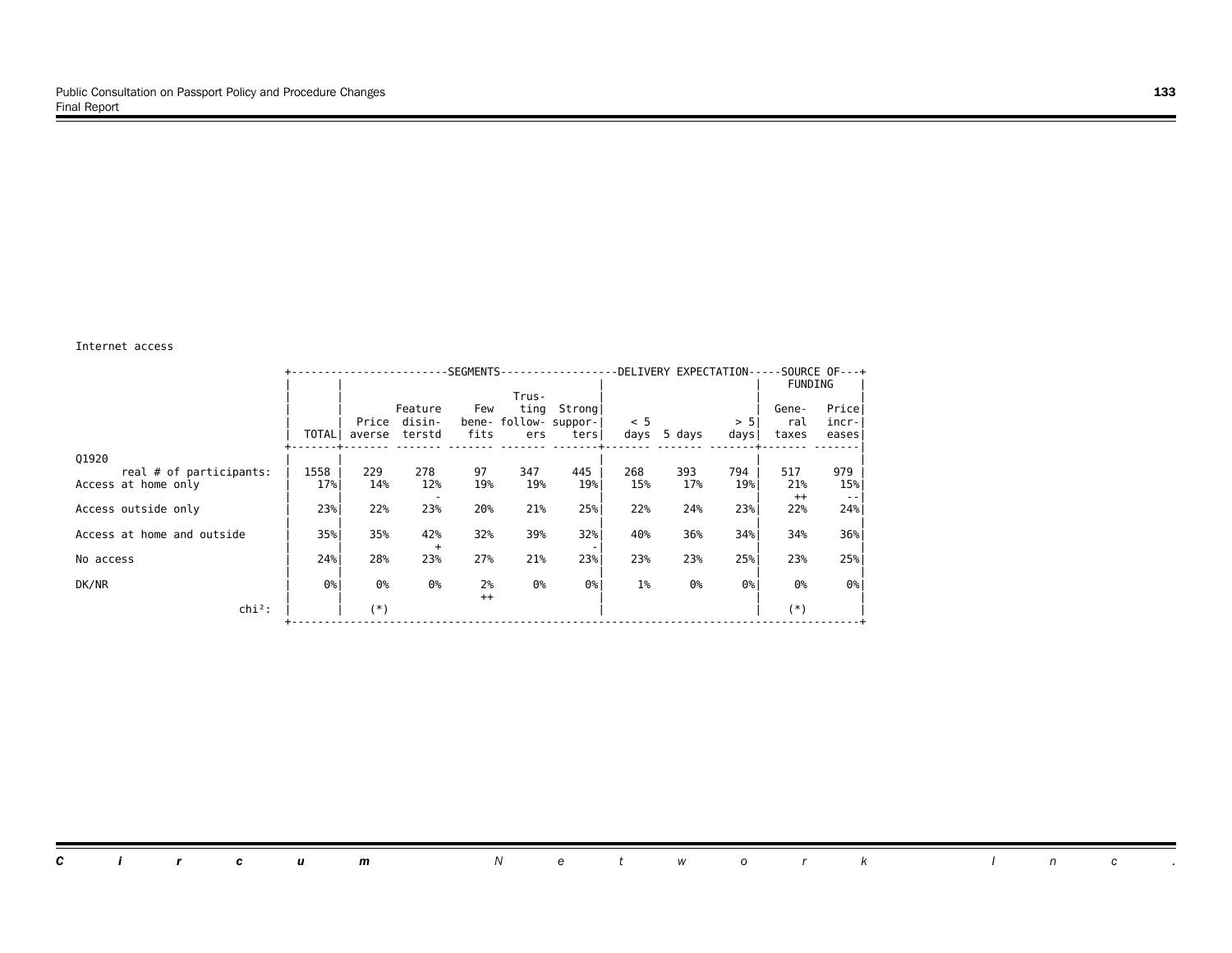#### Are you a Canadian citizen by birth?

|       |                         |              |                                                                                                                                                                                                                                                                                                                                                                                                                 | $-HOLD$ A---    |                            |                         |                                  |                            |                              |               | --------- LAST RENEWAL----------- MAIN USE---- CANADIAN BY----- MOTHER TONGUE---------- HOUSEHOLD SIZE--- |                               |                       |                      |                                                                                                                                                                                                                                                                                                                                                                                                                 |                                                                                                                                                                                                                                                                                                                                                                                              |                                             |                                           |                         |
|-------|-------------------------|--------------|-----------------------------------------------------------------------------------------------------------------------------------------------------------------------------------------------------------------------------------------------------------------------------------------------------------------------------------------------------------------------------------------------------------------|-----------------|----------------------------|-------------------------|----------------------------------|----------------------------|------------------------------|---------------|-----------------------------------------------------------------------------------------------------------|-------------------------------|-----------------------|----------------------|-----------------------------------------------------------------------------------------------------------------------------------------------------------------------------------------------------------------------------------------------------------------------------------------------------------------------------------------------------------------------------------------------------------------|----------------------------------------------------------------------------------------------------------------------------------------------------------------------------------------------------------------------------------------------------------------------------------------------------------------------------------------------------------------------------------------------|---------------------------------------------|-------------------------------------------|-------------------------|
|       |                         |              | <b>PASSPORT</b>                                                                                                                                                                                                                                                                                                                                                                                                 |                 | No a                       | Less                    |                                  |                            |                              |               | <b>BIRTH</b>                                                                                              |                               |                       |                      |                                                                                                                                                                                                                                                                                                                                                                                                                 |                                                                                                                                                                                                                                                                                                                                                                                              |                                             |                                           | Four                    |
|       |                         | <b>TOTAL</b> | Yes                                                                                                                                                                                                                                                                                                                                                                                                             |                 | No   hol der               | ppt than 1              | $1 - 2$<br>year years years      |                            | $3-5$ Leis-<br>ure           | Busi-<br>ness | Yes                                                                                                       | No <sub>1</sub>               | Engl-                 |                      |                                                                                                                                                                                                                                                                                                                                                                                                                 | <b>One</b>                                                                                                                                                                                                                                                                                                                                                                                   | Two<br>ish French Other person people Three |                                           | and<br>more             |
| Q21   | real # of participants: | 1558         | 570                                                                                                                                                                                                                                                                                                                                                                                                             | 972             | 972                        | 91                      | 167                              | 288                        | 494                          | 68            | 1348                                                                                                      | 205                           | 1087                  | 305                  | 162                                                                                                                                                                                                                                                                                                                                                                                                             | 314                                                                                                                                                                                                                                                                                                                                                                                          | 511                                         | 267                                       | 448                     |
| Yes   |                         | 80%          | 68%                                                                                                                                                                                                                                                                                                                                                                                                             | 88%             | 88%                        | 69%                     | 63%                              | 71%                        | 67%                          | 80%           | 100%                                                                                                      | 0%                            | 90%                   | 96%                  | 34%                                                                                                                                                                                                                                                                                                                                                                                                             | 86%                                                                                                                                                                                                                                                                                                                                                                                          | 81%                                         | 84%                                       | 77%                     |
| No    |                         | 20%          | $\frac{1}{2} \frac{1}{2} \frac{1}{2} \frac{1}{2} \frac{1}{2} \frac{1}{2} \frac{1}{2} \frac{1}{2} \frac{1}{2} \frac{1}{2} \frac{1}{2} \frac{1}{2} \frac{1}{2} \frac{1}{2} \frac{1}{2} \frac{1}{2} \frac{1}{2} \frac{1}{2} \frac{1}{2} \frac{1}{2} \frac{1}{2} \frac{1}{2} \frac{1}{2} \frac{1}{2} \frac{1}{2} \frac{1}{2} \frac{1}{2} \frac{1}{2} \frac{1}{2} \frac{1}{2} \frac{1}{2} \frac{$<br>32%<br>$^{+++}$ | $^{+++}$<br>12% | $^{+++}$<br>12%<br>$- - -$ | $- -$<br>31%<br>$^{++}$ | $\frac{1}{2}$<br>37%<br>$^{+++}$ | $- - -$<br>29%<br>$^{+++}$ | 33%<br>$+$                   | $+$<br>20%    | $^{+++}$<br>0%<br>$- - -$                                                                                 | $- - -$<br>100%<br>$+++$      | $+++$<br>10%<br>- - - | $+++$<br>4%<br>- - - | $\frac{1}{2} \frac{1}{2} \frac{1}{2} \frac{1}{2} \frac{1}{2} \frac{1}{2} \frac{1}{2} \frac{1}{2} \frac{1}{2} \frac{1}{2} \frac{1}{2} \frac{1}{2} \frac{1}{2} \frac{1}{2} \frac{1}{2} \frac{1}{2} \frac{1}{2} \frac{1}{2} \frac{1}{2} \frac{1}{2} \frac{1}{2} \frac{1}{2} \frac{1}{2} \frac{1}{2} \frac{1}{2} \frac{1}{2} \frac{1}{2} \frac{1}{2} \frac{1}{2} \frac{1}{2} \frac{1}{2} \frac{$<br>66%<br>$^{+++}$ | $++$<br>14%<br>$- -$                                                                                                                                                                                                                                                                                                                                                                         | 19%                                         | 16%                                       | $- -$<br>23%<br>$^{++}$ |
| DK/NR |                         | 0%           | 0%                                                                                                                                                                                                                                                                                                                                                                                                              | 0%              | 0%                         | 0%                      | O%                               | $0\%$                      | 0%                           | 0%            | 0%                                                                                                        | 0%                            | 0%                    | 0%                   | 0%                                                                                                                                                                                                                                                                                                                                                                                                              | 0%                                                                                                                                                                                                                                                                                                                                                                                           | 0%                                          | 0%                                        | 0%                      |
|       | chi <sup>2</sup> :      |              | $(***)$                                                                                                                                                                                                                                                                                                                                                                                                         |                 | $(***)$                    |                         |                                  |                            |                              |               | $***$                                                                                                     |                               | $(***)$               |                      |                                                                                                                                                                                                                                                                                                                                                                                                                 |                                                                                                                                                                                                                                                                                                                                                                                              |                                             |                                           |                         |
|       |                         |              |                                                                                                                                                                                                                                                                                                                                                                                                                 |                 | - REGION OF RESIDENCE--    |                         |                                  |                            |                              | $-AGE-$       |                                                                                                           | <u> - - - - - - - - - - -</u> |                       |                      |                                                                                                                                                                                                                                                                                                                                                                                                                 |                                                                                                                                                                                                                                                                                                                                                                                              |                                             | - GENDER---------- INTERNET ACCESS------+ |                         |
|       |                         |              | Atl an-                                                                                                                                                                                                                                                                                                                                                                                                         |                 | Onta-                      | Man & Alber-            |                                  | BC &                       |                              |               |                                                                                                           |                               |                       |                      | At<br>home                                                                                                                                                                                                                                                                                                                                                                                                      | Out-<br>side                                                                                                                                                                                                                                                                                                                                                                                 |                                             | No                                        |                         |
|       |                         | <b>TOTAL</b> |                                                                                                                                                                                                                                                                                                                                                                                                                 | tic Quebec      | ri o                       | Sask                    |                                  |                            | ta Terr.   18-29 30-44 45-59 |               |                                                                                                           | $60+$                         | Women                 | Men                  | onl y                                                                                                                                                                                                                                                                                                                                                                                                           | onl y                                                                                                                                                                                                                                                                                                                                                                                        |                                             | Both access                               |                         |
| Q21   |                         | 1558         | 250                                                                                                                                                                                                                                                                                                                                                                                                             | 300             | 252                        |                         | 247                              | 255                        | 257                          | 489           | 448                                                                                                       | 311                           |                       | 700                  | 248                                                                                                                                                                                                                                                                                                                                                                                                             | 406                                                                                                                                                                                                                                                                                                                                                                                          | 483                                         |                                           |                         |
| Yes   | real # of participants: | 80%          | 95%                                                                                                                                                                                                                                                                                                                                                                                                             | 89%             | 75%                        | 254<br>87%              | 78%                              | 68%                        | 89%                          | 79%           | 78%                                                                                                       | 77%                           | 858<br>81%            | 79%                  | 70%                                                                                                                                                                                                                                                                                                                                                                                                             | 87%                                                                                                                                                                                                                                                                                                                                                                                          | 82%                                         | 414<br>79%                                |                         |
|       |                         |              | $^{+++}$<br>4%                                                                                                                                                                                                                                                                                                                                                                                                  | $+++$           | $- -$                      | $^{++}$                 |                                  | $- - -$                    | $^{+++}$                     |               |                                                                                                           |                               |                       |                      | $- - -$                                                                                                                                                                                                                                                                                                                                                                                                         | $^{+++}$                                                                                                                                                                                                                                                                                                                                                                                     |                                             |                                           |                         |
|       |                         |              |                                                                                                                                                                                                                                                                                                                                                                                                                 | 11%             | 25%                        | 12%                     | 21%                              | 32%                        | 11%                          | 21%           | 22%                                                                                                       | 23%                           | 19%                   | 20%                  | 30%                                                                                                                                                                                                                                                                                                                                                                                                             | 13%                                                                                                                                                                                                                                                                                                                                                                                          | 18%                                         | 21%                                       |                         |
| No    |                         | 20%          | $- - -$                                                                                                                                                                                                                                                                                                                                                                                                         | $- - -$         | $^{+++}$                   | $- -$                   |                                  |                            | - - -                        |               |                                                                                                           |                               |                       |                      | $^{+++}$                                                                                                                                                                                                                                                                                                                                                                                                        | $\frac{1}{2} \frac{1}{2} \frac{1}{2} \frac{1}{2} \frac{1}{2} \frac{1}{2} \frac{1}{2} \frac{1}{2} \frac{1}{2} \frac{1}{2} \frac{1}{2} \frac{1}{2} \frac{1}{2} \frac{1}{2} \frac{1}{2} \frac{1}{2} \frac{1}{2} \frac{1}{2} \frac{1}{2} \frac{1}{2} \frac{1}{2} \frac{1}{2} \frac{1}{2} \frac{1}{2} \frac{1}{2} \frac{1}{2} \frac{1}{2} \frac{1}{2} \frac{1}{2} \frac{1}{2} \frac{1}{2} \frac{$ |                                             |                                           |                         |
| DK/NR |                         | 0%           | 0%                                                                                                                                                                                                                                                                                                                                                                                                              | 0%              | 0%                         | 1%                      | 0%                               | $^{+++}$<br>$0\%$          | 0%                           | 0%            | 0%                                                                                                        | 0%                            | 0%                    | 0%                   | 0%                                                                                                                                                                                                                                                                                                                                                                                                              | 0%                                                                                                                                                                                                                                                                                                                                                                                           | 0%                                          | 0%                                        |                         |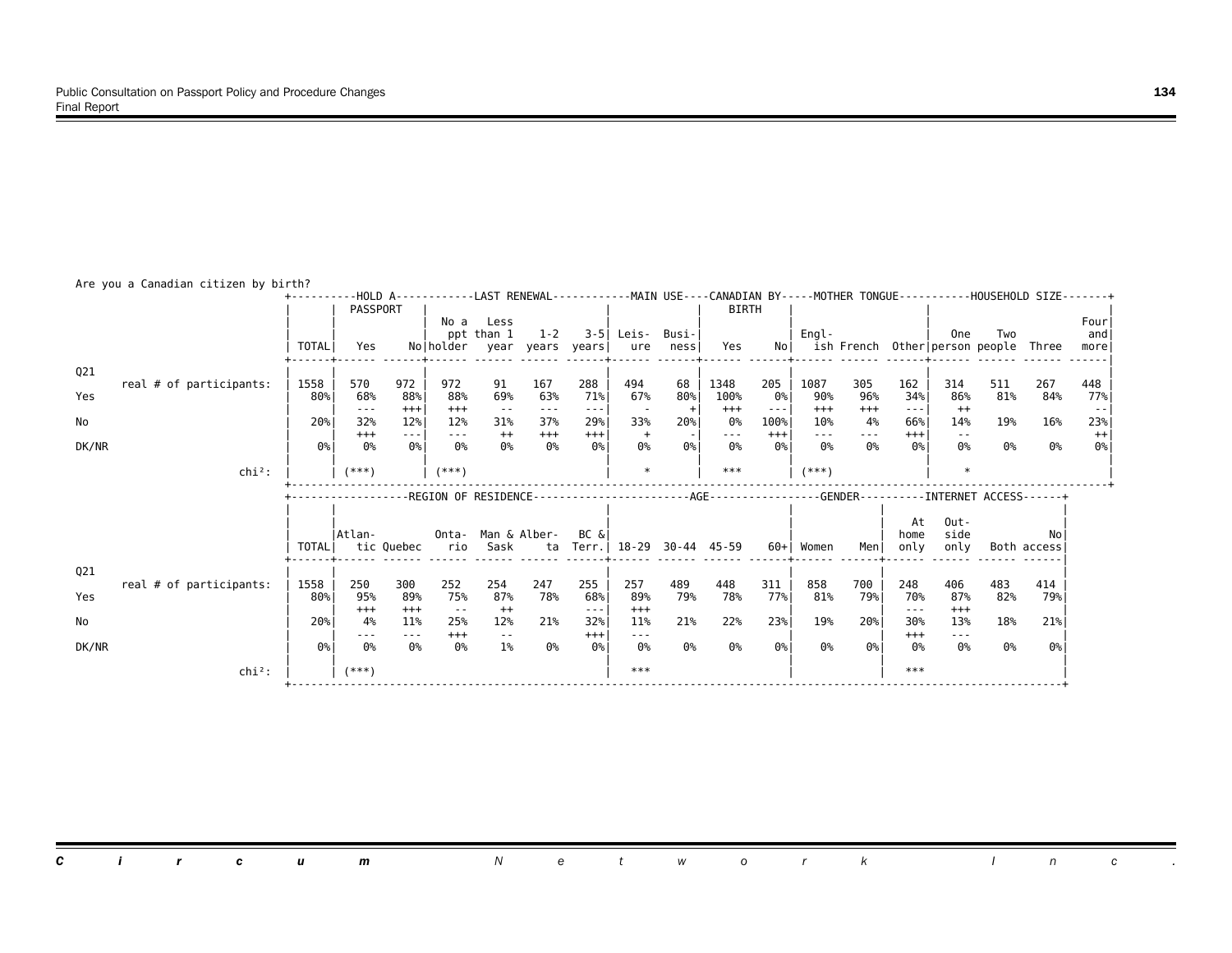#### Are you a Canadian citizen by birth?

|                         |              |         |               | <b>SEGMENTS</b> |                     |               |         | DELIVERY EXPECTATION- |               |                | SOURCE $0F---$ |
|-------------------------|--------------|---------|---------------|-----------------|---------------------|---------------|---------|-----------------------|---------------|----------------|----------------|
|                         |              |         |               |                 |                     |               |         |                       |               | <b>FUNDING</b> |                |
|                         |              |         |               |                 | Trus-               |               |         |                       |               |                |                |
|                         |              |         | Feature       | Few             | ting                | Strong        |         |                       |               | Gene-          | Pri ce         |
|                         |              |         | Price disin-  |                 | bene-follow-suppor- |               | ~<~5    |                       | > 5           | ral            | i ncr-         |
|                         | <b>TOTAL</b> |         | averse terstd | fits            | ers                 | ters          | days    | 5 days                | $_{\rm days}$ | taxes          | eases          |
| Q21                     |              |         |               |                 |                     |               |         |                       |               |                |                |
| real # of participants: | 1558         | 229     | 278           | 97              | 347                 | 445           | 268     | 393                   | 794           | 517            | 979            |
| Yes                     | 80%          | 75%     | 87%           | 69%             | 73%                 | 85%           | 75%     | 72%                   | 84%           | 75%            | 83%            |
|                         |              |         | $^{+++}$      | $ -$            | $- - -$             | $^{+++}$      |         | $- - -$               | $+++$         | $- - -$        | $^{+++}$       |
| No                      | 20%          | 25%     | 13%           | 30%             | 27%                 | 15%           | 24%     | 28%                   | 16%           | 25%            | 17%            |
|                         |              |         | - - -         | $\overline{+}$  | $^{+++}$            | $\frac{1}{2}$ |         | $^{+++}$              | - - -         | $^{+++}$       | $- - - -$      |
| DK/NR                   | 0%           | 0%      | 0%            | 2%              | 0%                  | 0%            | 1%      | 0%                    | 0%            | 0%             | 0%             |
|                         |              |         |               | $+++$           |                     |               |         |                       |               |                |                |
| chi <sup>2</sup> :      |              | $(***)$ |               |                 |                     |               | $(***)$ |                       |               | $(***)$        |                |
|                         |              |         |               |                 |                     |               |         |                       |               |                |                |

 $\overline{\phantom{0}}$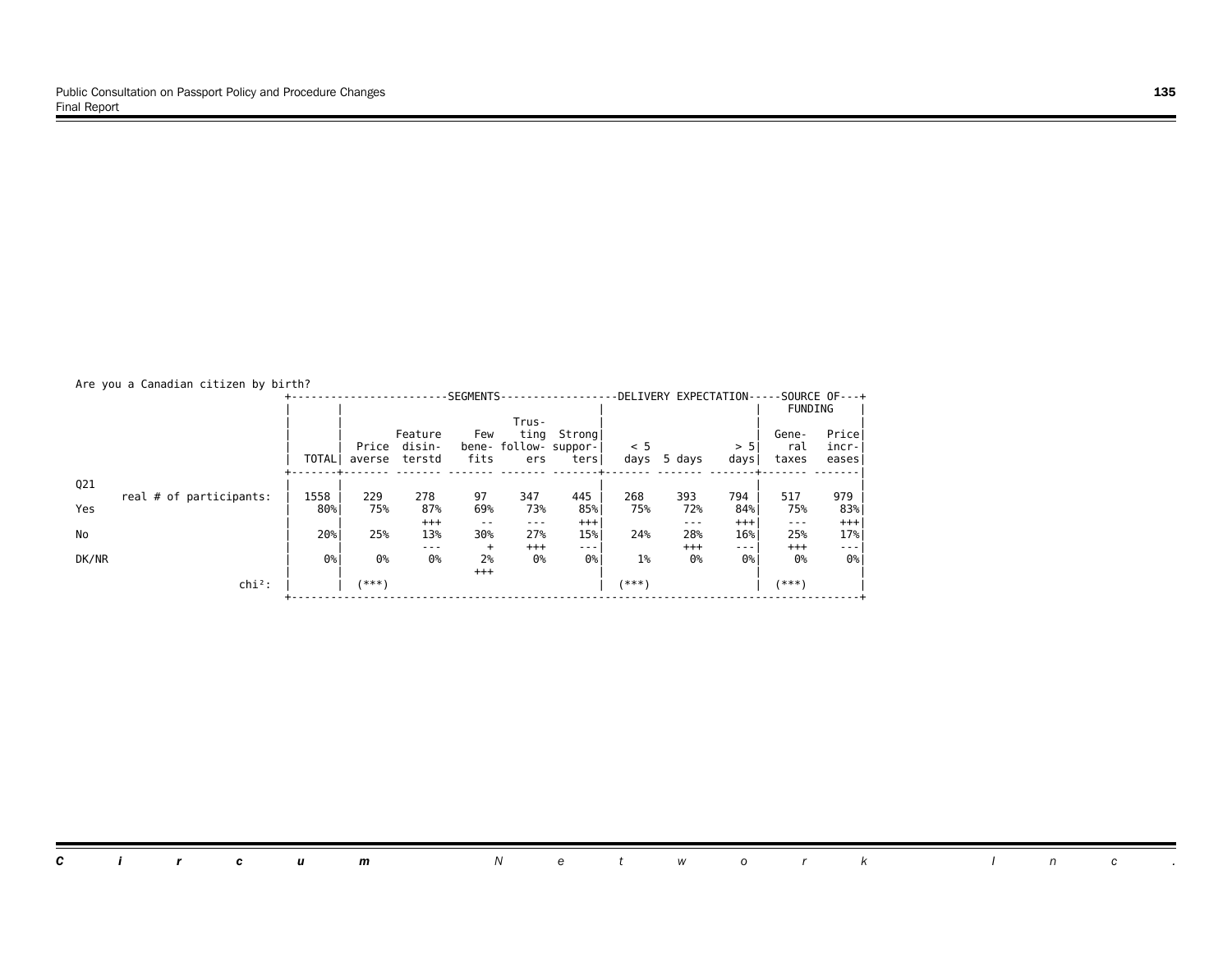|            | How many people 18 or older live in your household? |              | -HOLD A-        |             |                                              |                      |            |                                                                                                                                                                                                                                                                                                                                                                                                     |                        |                                                                                                                                                                                                                                                                                                                                                                                                     | --------LAST RENEWAL------------MAIN USE----CANADIAN BY-----MOTHER TONGUE-----------HOUSEHOLD SIZE-- |                      |             |                                           |                |                |                                                                                                                                                                                                                                                                                                                                                                                              |                                                                                                                                                                                                                                                                                                                                                                                                     |                                                                                                                                                                                                                                                                                                                                                                                                     |
|------------|-----------------------------------------------------|--------------|-----------------|-------------|----------------------------------------------|----------------------|------------|-----------------------------------------------------------------------------------------------------------------------------------------------------------------------------------------------------------------------------------------------------------------------------------------------------------------------------------------------------------------------------------------------------|------------------------|-----------------------------------------------------------------------------------------------------------------------------------------------------------------------------------------------------------------------------------------------------------------------------------------------------------------------------------------------------------------------------------------------------|------------------------------------------------------------------------------------------------------|----------------------|-------------|-------------------------------------------|----------------|----------------|----------------------------------------------------------------------------------------------------------------------------------------------------------------------------------------------------------------------------------------------------------------------------------------------------------------------------------------------------------------------------------------------|-----------------------------------------------------------------------------------------------------------------------------------------------------------------------------------------------------------------------------------------------------------------------------------------------------------------------------------------------------------------------------------------------------|-----------------------------------------------------------------------------------------------------------------------------------------------------------------------------------------------------------------------------------------------------------------------------------------------------------------------------------------------------------------------------------------------------|
|            |                                                     |              | <b>PASSPORT</b> |             |                                              |                      |            |                                                                                                                                                                                                                                                                                                                                                                                                     |                        |                                                                                                                                                                                                                                                                                                                                                                                                     | <b>BIRTH</b>                                                                                         |                      |             |                                           |                |                |                                                                                                                                                                                                                                                                                                                                                                                              |                                                                                                                                                                                                                                                                                                                                                                                                     |                                                                                                                                                                                                                                                                                                                                                                                                     |
|            |                                                     |              |                 |             | No a                                         | Less<br>ppt than 1   | $1 - 2$    |                                                                                                                                                                                                                                                                                                                                                                                                     | $3-5$ Leis-            | Busi -                                                                                                                                                                                                                                                                                                                                                                                              |                                                                                                      |                      | Engl-       |                                           |                | <b>One</b>     | Two                                                                                                                                                                                                                                                                                                                                                                                          |                                                                                                                                                                                                                                                                                                                                                                                                     | Four<br>and                                                                                                                                                                                                                                                                                                                                                                                         |
|            |                                                     | <b>TOTAL</b> | Yes             |             | No   hol der                                 |                      | year years | years                                                                                                                                                                                                                                                                                                                                                                                               | ure                    | ness                                                                                                                                                                                                                                                                                                                                                                                                | Yes                                                                                                  | No                   |             | ish French Other person people Three      |                |                |                                                                                                                                                                                                                                                                                                                                                                                              |                                                                                                                                                                                                                                                                                                                                                                                                     | more                                                                                                                                                                                                                                                                                                                                                                                                |
| <b>Q22</b> |                                                     |              |                 |             |                                              |                      |            |                                                                                                                                                                                                                                                                                                                                                                                                     |                        |                                                                                                                                                                                                                                                                                                                                                                                                     |                                                                                                      |                      |             |                                           |                |                |                                                                                                                                                                                                                                                                                                                                                                                              |                                                                                                                                                                                                                                                                                                                                                                                                     |                                                                                                                                                                                                                                                                                                                                                                                                     |
|            | real # of participants:                             | 1558<br>13%  | 570<br>13%      | 972<br>14%  | 972<br>14%                                   | 91<br>14%            | 167<br>10% | 288<br>13%                                                                                                                                                                                                                                                                                                                                                                                          | 494<br>12%             | 68<br>16%                                                                                                                                                                                                                                                                                                                                                                                           | 1348<br>14%                                                                                          | 205<br>9%            | 1087<br>13% | 305<br>18%                                | 162<br>9%      | 314<br>100%    | 511<br>4%                                                                                                                                                                                                                                                                                                                                                                                    | 267<br>6%                                                                                                                                                                                                                                                                                                                                                                                           | 448<br>0%                                                                                                                                                                                                                                                                                                                                                                                           |
| 2          |                                                     | 52%          | 54%             | 51%         | 51%                                          | 59%                  | 56%        | 51%                                                                                                                                                                                                                                                                                                                                                                                                 | 56%                    | 41%                                                                                                                                                                                                                                                                                                                                                                                                 | 52%                                                                                                  | 51%                  | 53%         | $^{++}$<br>54%                            | 44%            | $^{+++}$<br>0% | $- - -$<br>96%                                                                                                                                                                                                                                                                                                                                                                               | $\frac{1}{2} \frac{1}{2} \frac{1}{2} \frac{1}{2} \frac{1}{2} \frac{1}{2} \frac{1}{2} \frac{1}{2} \frac{1}{2} \frac{1}{2} \frac{1}{2} \frac{1}{2} \frac{1}{2} \frac{1}{2} \frac{1}{2} \frac{1}{2} \frac{1}{2} \frac{1}{2} \frac{1}{2} \frac{1}{2} \frac{1}{2} \frac{1}{2} \frac{1}{2} \frac{1}{2} \frac{1}{2} \frac{1}{2} \frac{1}{2} \frac{1}{2} \frac{1}{2} \frac{1}{2} \frac{1}{2} \frac{$<br>40% | $\frac{1}{2} \frac{1}{2} \frac{1}{2} \frac{1}{2} \frac{1}{2} \frac{1}{2} \frac{1}{2} \frac{1}{2} \frac{1}{2} \frac{1}{2} \frac{1}{2} \frac{1}{2} \frac{1}{2} \frac{1}{2} \frac{1}{2} \frac{1}{2} \frac{1}{2} \frac{1}{2} \frac{1}{2} \frac{1}{2} \frac{1}{2} \frac{1}{2} \frac{1}{2} \frac{1}{2} \frac{1}{2} \frac{1}{2} \frac{1}{2} \frac{1}{2} \frac{1}{2} \frac{1}{2} \frac{1}{2} \frac{$<br>36% |
| $3+$       |                                                     | 35%          | 34%             | 36%         | 36%                                          | 27%                  | 34%        | 35%                                                                                                                                                                                                                                                                                                                                                                                                 | 32%                    | 43%                                                                                                                                                                                                                                                                                                                                                                                                 | 34%                                                                                                  | 39%                  | 33%         | 29%                                       | 46%            | - - -<br>0%    | $^{+++}$<br>0%                                                                                                                                                                                                                                                                                                                                                                               | $\frac{1}{2} \frac{1}{2} \frac{1}{2} \frac{1}{2} \frac{1}{2} \frac{1}{2} \frac{1}{2} \frac{1}{2} \frac{1}{2} \frac{1}{2} \frac{1}{2} \frac{1}{2} \frac{1}{2} \frac{1}{2} \frac{1}{2} \frac{1}{2} \frac{1}{2} \frac{1}{2} \frac{1}{2} \frac{1}{2} \frac{1}{2} \frac{1}{2} \frac{1}{2} \frac{1}{2} \frac{1}{2} \frac{1}{2} \frac{1}{2} \frac{1}{2} \frac{1}{2} \frac{1}{2} \frac{1}{2} \frac{$<br>54% | $- - -$<br>64%                                                                                                                                                                                                                                                                                                                                                                                      |
|            | $chi^2$ :                                           |              |                 |             |                                              |                      |            |                                                                                                                                                                                                                                                                                                                                                                                                     |                        |                                                                                                                                                                                                                                                                                                                                                                                                     | $\ast$                                                                                               |                      | ***         | $- -$                                     | $^{+++}$       | $- - -$<br>*** |                                                                                                                                                                                                                                                                                                                                                                                              | $^{+++}$                                                                                                                                                                                                                                                                                                                                                                                            | $^{+++}$                                                                                                                                                                                                                                                                                                                                                                                            |
|            | mean for these data:<br>sig. test for means:        | 2.45         | 2.41            | 2.48        | 2.48                                         | 2.31                 | 2.36       | 2.48                                                                                                                                                                                                                                                                                                                                                                                                | 2.39                   | 2.59                                                                                                                                                                                                                                                                                                                                                                                                | 2.42                                                                                                 | 2.60                 | 2.40        | 2.23<br>***                               | 2.83<br>***    | 1.00<br>***    | 1.96<br>***                                                                                                                                                                                                                                                                                                                                                                                  | 2.47                                                                                                                                                                                                                                                                                                                                                                                                | 3.22<br>***                                                                                                                                                                                                                                                                                                                                                                                         |
|            |                                                     |              |                 |             | - REGION OF RESIDENCE----------------------- |                      |            |                                                                                                                                                                                                                                                                                                                                                                                                     |                        |                                                                                                                                                                                                                                                                                                                                                                                                     | - AGE - - - - - - - - - - - - - - -                                                                  |                      |             | - GENDER---------- INTERNET ACCESS------+ |                |                |                                                                                                                                                                                                                                                                                                                                                                                              |                                                                                                                                                                                                                                                                                                                                                                                                     |                                                                                                                                                                                                                                                                                                                                                                                                     |
|            |                                                     |              |                 |             |                                              |                      |            |                                                                                                                                                                                                                                                                                                                                                                                                     |                        |                                                                                                                                                                                                                                                                                                                                                                                                     |                                                                                                      |                      |             |                                           | At             | $0$ ut-        |                                                                                                                                                                                                                                                                                                                                                                                              |                                                                                                                                                                                                                                                                                                                                                                                                     |                                                                                                                                                                                                                                                                                                                                                                                                     |
|            |                                                     | <b>TOTAL</b> | Atl an-         | tic Quebec  | Onta-<br>ri o                                | Man & Alber-<br>Sask |            | BC &<br>ta Terr.                                                                                                                                                                                                                                                                                                                                                                                    | $18-29$ 30-44 45-59    |                                                                                                                                                                                                                                                                                                                                                                                                     |                                                                                                      | $60+$                | Women       | Men                                       | home<br>onl y  | side<br>onl y  |                                                                                                                                                                                                                                                                                                                                                                                              | No<br>Both access                                                                                                                                                                                                                                                                                                                                                                                   |                                                                                                                                                                                                                                                                                                                                                                                                     |
| <b>Q22</b> |                                                     |              |                 |             |                                              |                      |            |                                                                                                                                                                                                                                                                                                                                                                                                     |                        |                                                                                                                                                                                                                                                                                                                                                                                                     |                                                                                                      |                      |             |                                           |                |                |                                                                                                                                                                                                                                                                                                                                                                                              |                                                                                                                                                                                                                                                                                                                                                                                                     |                                                                                                                                                                                                                                                                                                                                                                                                     |
|            | real # of participants:                             | 1558<br>13%  | 250<br>12%      | 300<br>17%  | 252<br>11%                                   | 254<br>14%           | 247<br>15% | 255<br>14%                                                                                                                                                                                                                                                                                                                                                                                          | 257<br>6%              | 489<br>12%                                                                                                                                                                                                                                                                                                                                                                                          | 448<br>13%                                                                                           | 311<br>24%           | 858<br>15%  | 700<br>12%                                | 248<br>7%      | 406<br>16%     | 483<br>7%                                                                                                                                                                                                                                                                                                                                                                                    | 414<br>24%                                                                                                                                                                                                                                                                                                                                                                                          |                                                                                                                                                                                                                                                                                                                                                                                                     |
| 2          |                                                     | 52%          | 46%             | 53%         | 47%                                          | 56%                  | 54%        | 61%                                                                                                                                                                                                                                                                                                                                                                                                 | $- - -$<br>37%         | 64%                                                                                                                                                                                                                                                                                                                                                                                                 | 45%                                                                                                  | $^{+++}$<br>59%      | 51%         | 52%                                       | $- - -$<br>58% | $+$<br>57%     | $- - -$<br>46%                                                                                                                                                                                                                                                                                                                                                                               | $^{+++}$<br>51%                                                                                                                                                                                                                                                                                                                                                                                     |                                                                                                                                                                                                                                                                                                                                                                                                     |
|            |                                                     |              |                 |             |                                              |                      |            | $^{++}$                                                                                                                                                                                                                                                                                                                                                                                             | - - -                  | $^{+++}$                                                                                                                                                                                                                                                                                                                                                                                            | $\frac{1}{2}$                                                                                        | $^{++}$              |             |                                           | $+$            | $^{++}$        | $\frac{1}{2} \frac{1}{2} \frac{1}{2} \frac{1}{2} \frac{1}{2} \frac{1}{2} \frac{1}{2} \frac{1}{2} \frac{1}{2} \frac{1}{2} \frac{1}{2} \frac{1}{2} \frac{1}{2} \frac{1}{2} \frac{1}{2} \frac{1}{2} \frac{1}{2} \frac{1}{2} \frac{1}{2} \frac{1}{2} \frac{1}{2} \frac{1}{2} \frac{1}{2} \frac{1}{2} \frac{1}{2} \frac{1}{2} \frac{1}{2} \frac{1}{2} \frac{1}{2} \frac{1}{2} \frac{1}{2} \frac{$ |                                                                                                                                                                                                                                                                                                                                                                                                     |                                                                                                                                                                                                                                                                                                                                                                                                     |
| $3+$       | $chi^2$ :                                           | 35%          | 42%<br>$***$    | 30%         | 42%<br>$^{+++}$                              | 30%                  | 31%        | 25%<br>$\frac{1}{2} \frac{1}{2} \frac{1}{2} \frac{1}{2} \frac{1}{2} \frac{1}{2} \frac{1}{2} \frac{1}{2} \frac{1}{2} \frac{1}{2} \frac{1}{2} \frac{1}{2} \frac{1}{2} \frac{1}{2} \frac{1}{2} \frac{1}{2} \frac{1}{2} \frac{1}{2} \frac{1}{2} \frac{1}{2} \frac{1}{2} \frac{1}{2} \frac{1}{2} \frac{1}{2} \frac{1}{2} \frac{1}{2} \frac{1}{2} \frac{1}{2} \frac{1}{2} \frac{1}{2} \frac{1}{2} \frac{$ | 58%<br>$^{+++}$<br>*** | 24%<br>$\frac{1}{2} \frac{1}{2} \frac{1}{2} \frac{1}{2} \frac{1}{2} \frac{1}{2} \frac{1}{2} \frac{1}{2} \frac{1}{2} \frac{1}{2} \frac{1}{2} \frac{1}{2} \frac{1}{2} \frac{1}{2} \frac{1}{2} \frac{1}{2} \frac{1}{2} \frac{1}{2} \frac{1}{2} \frac{1}{2} \frac{1}{2} \frac{1}{2} \frac{1}{2} \frac{1}{2} \frac{1}{2} \frac{1}{2} \frac{1}{2} \frac{1}{2} \frac{1}{2} \frac{1}{2} \frac{1}{2} \frac{$ | 43%<br>$^{+++}$                                                                                      | 17%<br>$\frac{1}{2}$ | 34%         | 36%                                       | 36%<br>***     | 26%<br>$- - -$ | 47%<br>$^{+++}$                                                                                                                                                                                                                                                                                                                                                                              | 26%<br>$\frac{1}{2} \frac{1}{2} \frac{1}{2} \frac{1}{2} \frac{1}{2} \frac{1}{2} \frac{1}{2} \frac{1}{2} \frac{1}{2} \frac{1}{2} \frac{1}{2} \frac{1}{2} \frac{1}{2} \frac{1}{2} \frac{1}{2} \frac{1}{2} \frac{1}{2} \frac{1}{2} \frac{1}{2} \frac{1}{2} \frac{1}{2} \frac{1}{2} \frac{1}{2} \frac{1}{2} \frac{1}{2} \frac{1}{2} \frac{1}{2} \frac{1}{2} \frac{1}{2} \frac{1}{2} \frac{1}{2} \frac{$ |                                                                                                                                                                                                                                                                                                                                                                                                     |
|            | mean for these data:<br>sig. test for means:        | 2.45         | 2.53            | 2.26<br>*** | 2.66<br>***                                  | 2.37                 | 2.34       | 2.24<br>***                                                                                                                                                                                                                                                                                                                                                                                         | 2.94<br>***            | 2.24<br>***                                                                                                                                                                                                                                                                                                                                                                                         | 2.62                                                                                                 | 2.05<br>***          | 2.40        | 2.50                                      | 2.54           | 2.23<br>***    | 2.72                                                                                                                                                                                                                                                                                                                                                                                         | 2.22<br>***                                                                                                                                                                                                                                                                                                                                                                                         |                                                                                                                                                                                                                                                                                                                                                                                                     |

-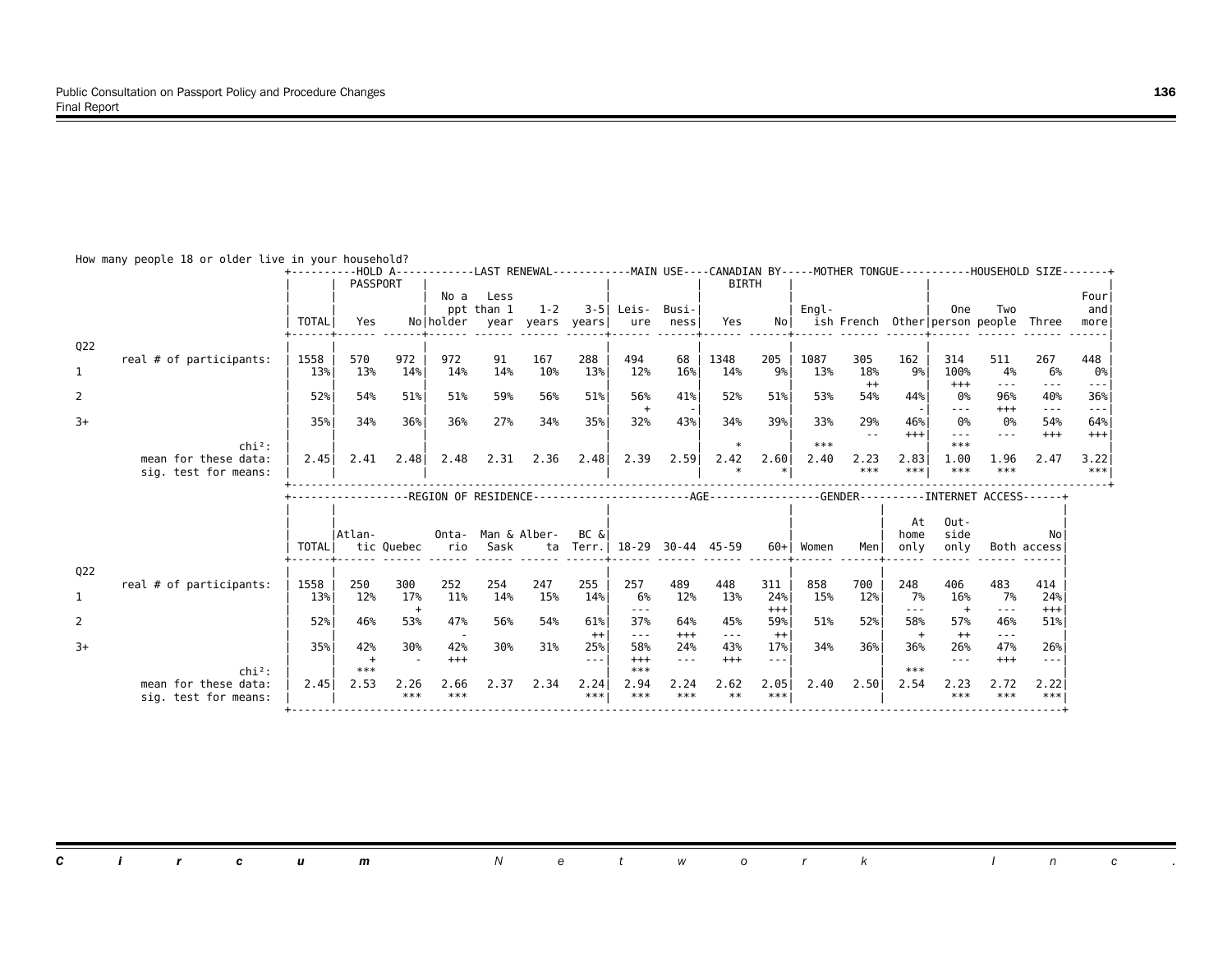|  |  |  |  |  |  |  |  | How many people 18 or older live in your household? |
|--|--|--|--|--|--|--|--|-----------------------------------------------------|
|--|--|--|--|--|--|--|--|-----------------------------------------------------|

|                  |                                                           |              |            |                     | <b>SEGMENTS-</b> |                             |            |            | <b>DELIVERY EXPECTATION-</b> |            |                 | $-SOURCE$ OF---+ |
|------------------|-----------------------------------------------------------|--------------|------------|---------------------|------------------|-----------------------------|------------|------------|------------------------------|------------|-----------------|------------------|
|                  |                                                           |              |            |                     |                  | Trus-                       |            |            |                              |            | <b>FUNDI NG</b> |                  |
|                  |                                                           |              | Pri ce     | Feature<br>di si n- | Few              | ting<br>bene-follow-suppor- | Strong     | < 5        |                              | > 5        | Gene-<br>ral    | Pri ce<br>i ncr- |
|                  |                                                           | <b>TOTAL</b> | averse     | terstd              | fits             | ers                         | ters       | days       | 5 days                       | days∣      | taxes           | eases            |
| Q22              |                                                           |              |            |                     |                  |                             |            |            |                              |            |                 |                  |
|                  | real # of participants:                                   | 1558<br>13%  | 229<br>12% | 278<br>16%          | 97<br>16%        | 347<br>12%                  | 445<br>14% | 268<br>13% | 393<br>13%                   | 794<br>13% | 517<br>12%      | 979<br>14%       |
| $\boldsymbol{2}$ |                                                           | 52%          | 54%        | 53%                 | 46%              | 51%                         | 49%        | 49%        | 49%                          | 53%        | 50%             | 53%              |
| $3+$             |                                                           | 35%          | 34%        | 31%                 | 39%              | 38%                         | 37%        | 38%        | 38%                          | 34%        | 38%             | 33%              |
|                  | $chi^2$ :<br>mean for these data:<br>sig. test for means: | 2.45         | 2.48       | 2.31<br>$* *$       | 2.48             | 2.55                        | 2.48       | 2.46       | 2.51                         | 2.45       | 2.56<br>$***$   | 2.39<br>$***$    |

 $\overline{\phantom{0}}$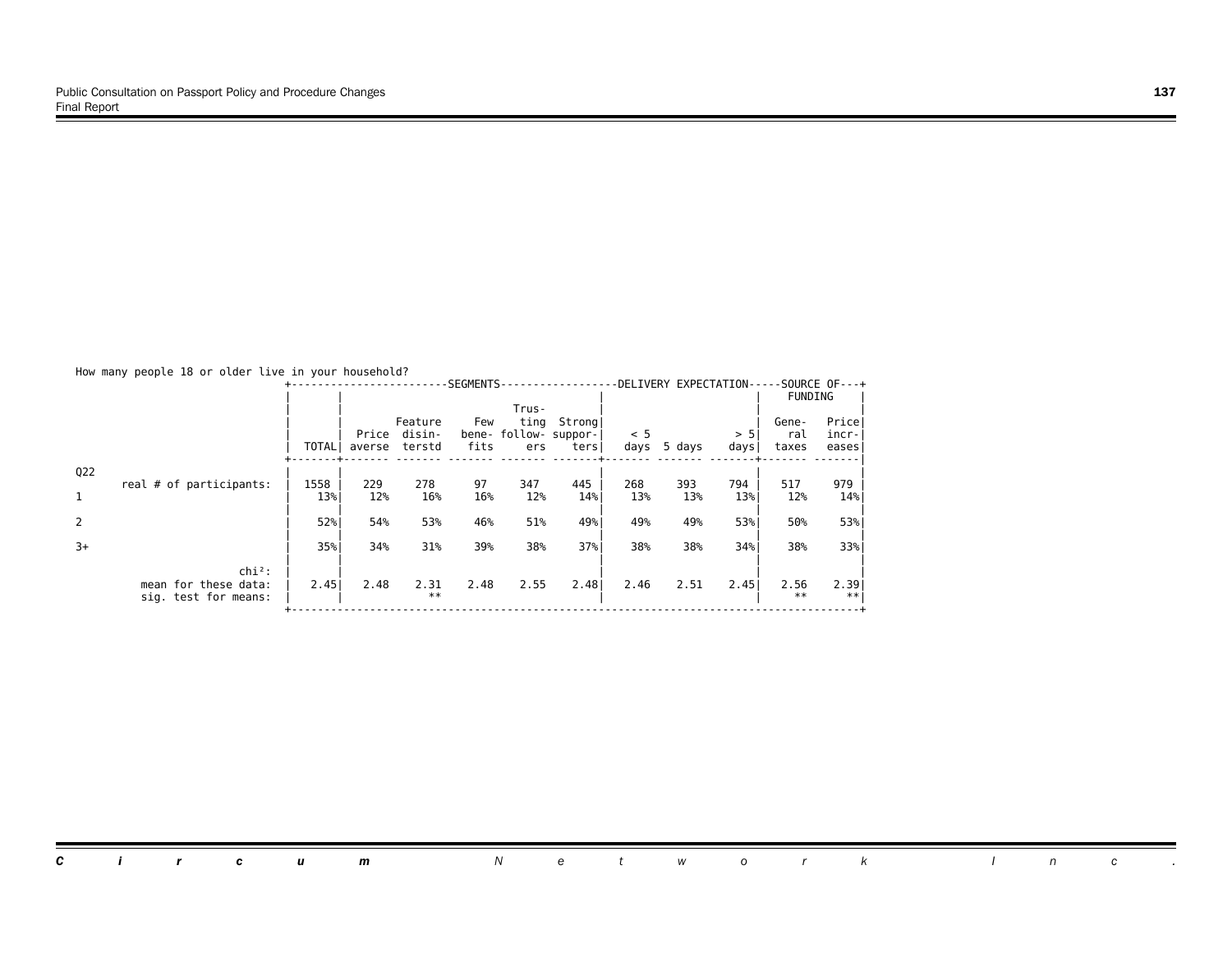|            |                                                           |              |                          |                   |                                            |                      |                             |            |                              | -HOLD A-----------LAST RENEWAL------------MAIN USE----CANADIAN BY-----MOTHER TONGUE-----------HOUSEHOLD SIZE---                                                                                                                                                                                                                                                                                            |                                                              |                        |              |                                      |                     |                          |                             |                                                                                                                                                                                                                                                                                                                                                                                                     |                                   |
|------------|-----------------------------------------------------------|--------------|--------------------------|-------------------|--------------------------------------------|----------------------|-----------------------------|------------|------------------------------|------------------------------------------------------------------------------------------------------------------------------------------------------------------------------------------------------------------------------------------------------------------------------------------------------------------------------------------------------------------------------------------------------------|--------------------------------------------------------------|------------------------|--------------|--------------------------------------|---------------------|--------------------------|-----------------------------|-----------------------------------------------------------------------------------------------------------------------------------------------------------------------------------------------------------------------------------------------------------------------------------------------------------------------------------------------------------------------------------------------------|-----------------------------------|
|            |                                                           |              | <b>PASSPORT</b>          |                   | No a                                       | Less                 |                             |            |                              |                                                                                                                                                                                                                                                                                                                                                                                                            | <b>BIRTH</b>                                                 |                        |              |                                      |                     |                          |                             |                                                                                                                                                                                                                                                                                                                                                                                                     | Four                              |
|            |                                                           | <b>TOTAL</b> | Yes                      |                   | No   hol der                               | ppt than 1           | $1 - 2$<br>year years years |            | $3-5$ Leis-<br>ure           | Busi -<br>ness                                                                                                                                                                                                                                                                                                                                                                                             | Yes                                                          | No <sub>1</sub>        | $Engl -$     | ish French Other person people Three |                     | <b>One</b>               | Two                         |                                                                                                                                                                                                                                                                                                                                                                                                     | and<br>more                       |
| Q23        |                                                           |              |                          |                   |                                            |                      |                             |            |                              |                                                                                                                                                                                                                                                                                                                                                                                                            |                                                              |                        |              |                                      |                     |                          |                             |                                                                                                                                                                                                                                                                                                                                                                                                     |                                   |
| None       | real # of participants:                                   | 1558<br>59%  | 570<br>64%               | 972<br>56%        | 972<br>56%                                 | 91<br>69%            | 167<br>64%                  | 288<br>62% | 494<br>66%                   | 68<br>51%                                                                                                                                                                                                                                                                                                                                                                                                  | 1348<br>59%                                                  | 205<br>58%             | 1087<br>59%  | 305<br>65%                           | 162<br>54%          | 314<br>100%              | 511<br>96%                  | 267<br>54%                                                                                                                                                                                                                                                                                                                                                                                          | 448<br>23%                        |
|            |                                                           | 18%          | $^{++}$<br>20%           | $\sim$ $-$<br>17% | $\sim$ $-$<br>17%                          | 16%                  | 24%                         | 19%        | $^{+}$<br>18%                | 27%                                                                                                                                                                                                                                                                                                                                                                                                        | 18%                                                          | 21%                    | 18%          | 17%                                  | 22%                 | $^{+++}$<br>0%<br>- - -  | $^{+++}$<br>4%<br>- - -     | 40%<br>$^{+++}$                                                                                                                                                                                                                                                                                                                                                                                     | $\sim$ $ \sim$<br>25%<br>$^{+++}$ |
| $2+$       |                                                           | 22%          | 16%<br>$- - -$           | 26%<br>$^{+++}$   | 26%<br>$^{+++}$                            | 15%                  | 11%<br>$- - -$              | 19%        | 16%                          | 22%                                                                                                                                                                                                                                                                                                                                                                                                        | 22%                                                          | 21%                    | 23%          | 18%                                  | 24%                 | 0%<br>- - -              | 0%<br>- - -                 | 6%<br>$\frac{1}{2} \frac{1}{2} \frac{1}{2} \frac{1}{2} \frac{1}{2} \frac{1}{2} \frac{1}{2} \frac{1}{2} \frac{1}{2} \frac{1}{2} \frac{1}{2} \frac{1}{2} \frac{1}{2} \frac{1}{2} \frac{1}{2} \frac{1}{2} \frac{1}{2} \frac{1}{2} \frac{1}{2} \frac{1}{2} \frac{1}{2} \frac{1}{2} \frac{1}{2} \frac{1}{2} \frac{1}{2} \frac{1}{2} \frac{1}{2} \frac{1}{2} \frac{1}{2} \frac{1}{2} \frac{1}{2} \frac{$  | 52%<br>$^{+++}$                   |
| DK/NR      |                                                           | $1\%$        | 0%                       | $1\%$             | 1%                                         | 0%                   | 0%                          | $0\%$      | 0%                           | 0%                                                                                                                                                                                                                                                                                                                                                                                                         | 1%                                                           | 0%                     | 1%           | 0%                                   | 0%                  | 0%                       | 0%                          | 0%                                                                                                                                                                                                                                                                                                                                                                                                  | 0%                                |
|            | $chi^2$ :<br>mean for these data:<br>sig. test for means: | 0.72         | $(***)$<br>0.61<br>$***$ | 0.79<br>**        | $(***)$<br>0.79<br>$**$                    | 0.76                 | 0.52<br>$**$                | 0.63       | 0.59                         | 0.77                                                                                                                                                                                                                                                                                                                                                                                                       | 0.73                                                         | 0.68                   | 0.74         | 0.59                                 | 0.82                | ***<br>0.00<br>$***$     | 0.04<br>***                 | 0.53<br>***                                                                                                                                                                                                                                                                                                                                                                                         | 1.52<br>***                       |
|            |                                                           |              |                          |                   | - REGION OF RESIDENCE--------------------- |                      |                             |            |                              |                                                                                                                                                                                                                                                                                                                                                                                                            | - AGE----------------GENDER---------- INTERNET ACCESS------+ |                        |              |                                      |                     |                          |                             |                                                                                                                                                                                                                                                                                                                                                                                                     |                                   |
|            |                                                           | <b>TOTAL</b> | Atl an-                  | tic Quebec        | Onta-<br>rio                               | Man & Alber-<br>Sask |                             | $BC \&$    | ta Terr.   18-29 30-44 45-59 |                                                                                                                                                                                                                                                                                                                                                                                                            |                                                              |                        | $60+1$ Women | Men                                  | At<br>home<br>onl y | $0$ ut-<br>side<br>onl y |                             | No<br>Both access                                                                                                                                                                                                                                                                                                                                                                                   |                                   |
| <b>Q23</b> |                                                           |              |                          |                   |                                            |                      |                             |            |                              |                                                                                                                                                                                                                                                                                                                                                                                                            |                                                              |                        |              |                                      |                     |                          |                             |                                                                                                                                                                                                                                                                                                                                                                                                     |                                   |
| None       | real # of participants:                                   | 1558<br>59%  | 250<br>65%               | 300<br>64%        | 252<br>54%                                 | 254<br>58%           | 247<br>62%                  | 255<br>58% | 257<br>58%                   | 489<br>34%<br>$\frac{1}{2} \frac{1}{2} \frac{1}{2} \frac{1}{2} \frac{1}{2} \frac{1}{2} \frac{1}{2} \frac{1}{2} \frac{1}{2} \frac{1}{2} \frac{1}{2} \frac{1}{2} \frac{1}{2} \frac{1}{2} \frac{1}{2} \frac{1}{2} \frac{1}{2} \frac{1}{2} \frac{1}{2} \frac{1}{2} \frac{1}{2} \frac{1}{2} \frac{1}{2} \frac{1}{2} \frac{1}{2} \frac{1}{2} \frac{1}{2} \frac{1}{2} \frac{1}{2} \frac{1}{2} \frac{1}{2} \frac{$ | 448<br>71%<br>$^{+++}$                                       | 311<br>89%<br>$^{+++}$ | 858<br>57%   | 700<br>61%                           | 248<br>63%          | 406<br>58%               | 483<br>47%<br>$\frac{1}{2}$ | 414<br>75%<br>$^{+++}$                                                                                                                                                                                                                                                                                                                                                                              |                                   |
|            |                                                           | 18%          | 15%                      | 17%               | 22%                                        | 13%                  | 15%                         | 18%        | 21%                          | 25%<br>$^{+++}$                                                                                                                                                                                                                                                                                                                                                                                            | 17%                                                          | 6%<br>$- - -$          | 20%          | 16%                                  | 15%                 | 22%                      | 23%<br>$^{++}$              | 11%<br>$\frac{1}{2} \frac{1}{2} \frac{1}{2} \frac{1}{2} \frac{1}{2} \frac{1}{2} \frac{1}{2} \frac{1}{2} \frac{1}{2} \frac{1}{2} \frac{1}{2} \frac{1}{2} \frac{1}{2} \frac{1}{2} \frac{1}{2} \frac{1}{2} \frac{1}{2} \frac{1}{2} \frac{1}{2} \frac{1}{2} \frac{1}{2} \frac{1}{2} \frac{1}{2} \frac{1}{2} \frac{1}{2} \frac{1}{2} \frac{1}{2} \frac{1}{2} \frac{1}{2} \frac{1}{2} \frac{1}{2} \frac{$ |                                   |
| $2+$       |                                                           | 22%          | 19%                      | 18%               | 24%                                        | 27%                  | 21%                         | 23%        | 22%                          | 41%                                                                                                                                                                                                                                                                                                                                                                                                        | 12%                                                          | 5%                     | 22%          | 22%                                  | 22%                 | 20%                      | 30%                         | 13%                                                                                                                                                                                                                                                                                                                                                                                                 |                                   |
| DK/NR      |                                                           | $1\%$        | 1%                       | 0%                | 0%                                         | 1%                   | $2\%$                       | $1\%$      | 0%                           | $^{+++}$<br>0%                                                                                                                                                                                                                                                                                                                                                                                             | $- - -$<br>0%                                                | $- - -$<br>0%          | 1%           | 1%                                   | 0%                  | 0%                       | $^{+++}$<br>0%              | $\sim$ $ -$<br><b>1%</b>                                                                                                                                                                                                                                                                                                                                                                            |                                   |
|            | $chi^2$ :<br>mean for these data:<br>sig. test for means: | 0.72         | 0.60                     | 0.59<br>$**$      | 0.81                                       | 0.79                 | 0.68                        | 0.73       | $(***)$<br>0.77              | 1.23<br>***                                                                                                                                                                                                                                                                                                                                                                                                | 0.45<br>***                                                  | 0.16<br>***            | 0.77         | 0.67                                 | $(***)$<br>0.70     | 0.69                     | 0.95<br>***                 | 0.41<br>***                                                                                                                                                                                                                                                                                                                                                                                         |                                   |

#### How many people 17 and younger live in your household?

|  |  |  |  |  |  | <b>Circum</b> Network Inc. |  |  |
|--|--|--|--|--|--|----------------------------|--|--|
|  |  |  |  |  |  |                            |  |  |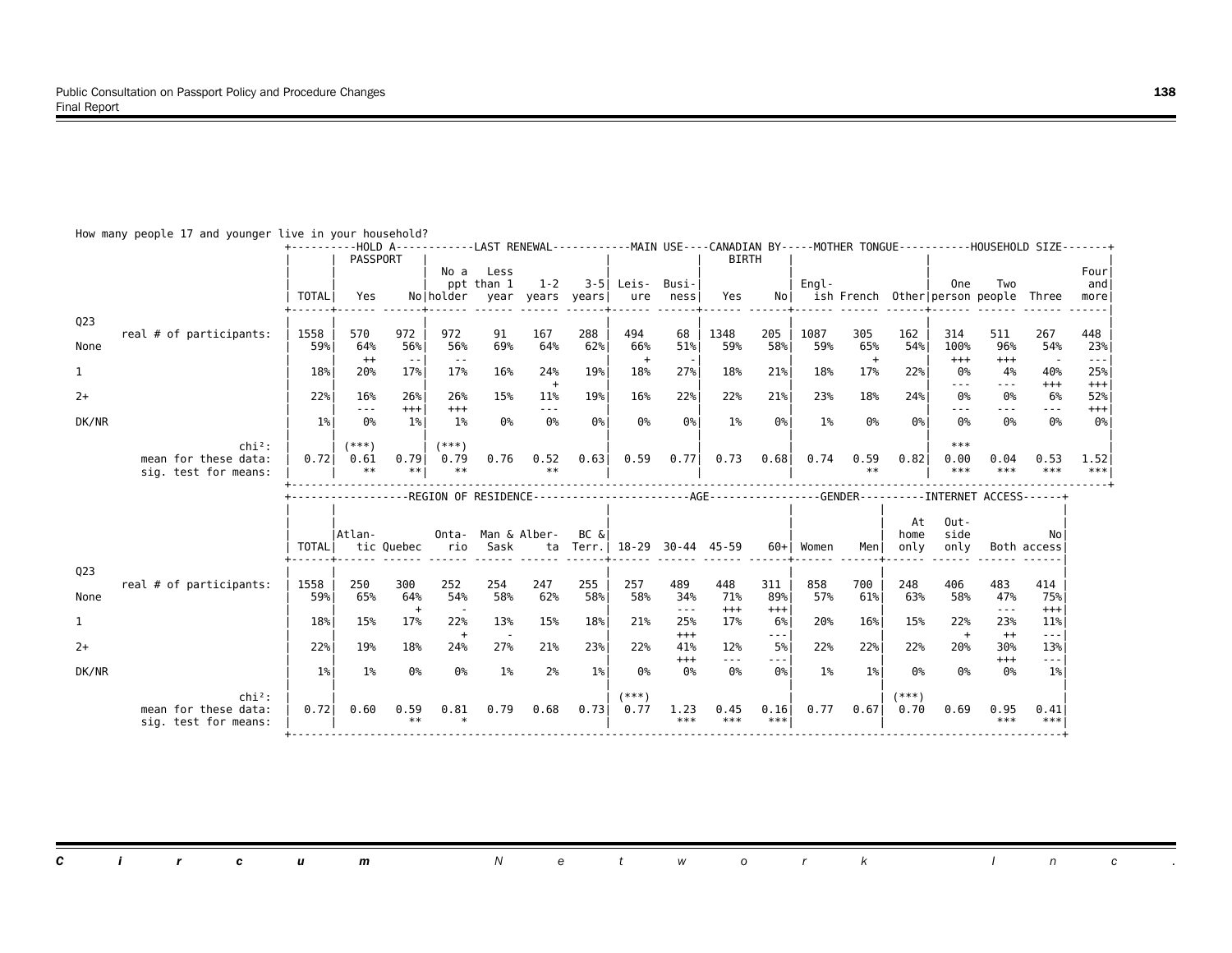|                         |              |        |          | <b>SEGMENTS</b> |                     |        |       | DELIVERY EXPECTATION |              |                | SOURCE $0F---$ |
|-------------------------|--------------|--------|----------|-----------------|---------------------|--------|-------|----------------------|--------------|----------------|----------------|
|                         |              |        |          |                 |                     |        |       |                      |              | <b>FUNDING</b> |                |
|                         |              |        |          |                 | Trus-               |        |       |                      |              |                |                |
|                         |              |        | Feature  | Few             | ting                | Strong |       |                      |              | Gene-          | Pri ce         |
|                         |              | Pri ce | di si n- |                 | bene-follow-suppor- |        | < 5   |                      | > 5          | ral            | i ncr-         |
|                         | <b>TOTAL</b> | averse | terstd   | fits            | ers                 | ters   | days  | 5 days               | days         | taxes          | eases          |
|                         |              |        |          |                 |                     |        |       |                      |              |                |                |
| Q23                     |              |        |          |                 |                     |        |       |                      |              |                |                |
| real # of participants: | 1558         | 229    | 278      | 97              | 347                 | 445    | 268   | 393                  | 794          | 517            | 979            |
| None                    | 59%          | 63%    | 64%      | 57%             | 56%                 | 59%    | 55%   | 56%                  | 63%          | 57%            | 59%            |
|                         |              |        |          |                 |                     |        |       |                      | $^{++}$      |                |                |
|                         | 18%          | 14%    | 17%      | 16%             | 20%                 | 20%    | 20%   | 23%                  | 16%          | 16%            | 20%            |
| $2+$                    | 22%          | 22%    | 18%      | 24%             | 24%                 | 21%    | 24%   | $^{++}$<br>21%       | $- -$<br>21% | 25%            | 20%            |
|                         |              |        |          |                 |                     |        |       |                      |              |                |                |
| DK/NR                   | $1\%$        | 0%     | 1%       | 3%              | 1%                  | 0%     | 1%    | 1%                   | $1\%$        | 1%             | 0%             |
|                         |              |        |          | $^{++}$         |                     |        |       |                      |              |                |                |
| $chi^2$ :               |              |        |          |                 |                     |        |       |                      |              | $(*)$          |                |
| mean for these data:    | 0.719        | 0.663  | 0.634    | 0.957           | 0.753               | 0.695  | 0.765 | 0.787                | 0.643        | 0.793          | 0.689          |
| sig. test for means:    |              |        |          |                 |                     |        |       |                      | $\ast$       |                |                |
|                         |              |        |          |                 |                     |        |       |                      |              |                |                |

## How many people 17 and younger live in your household?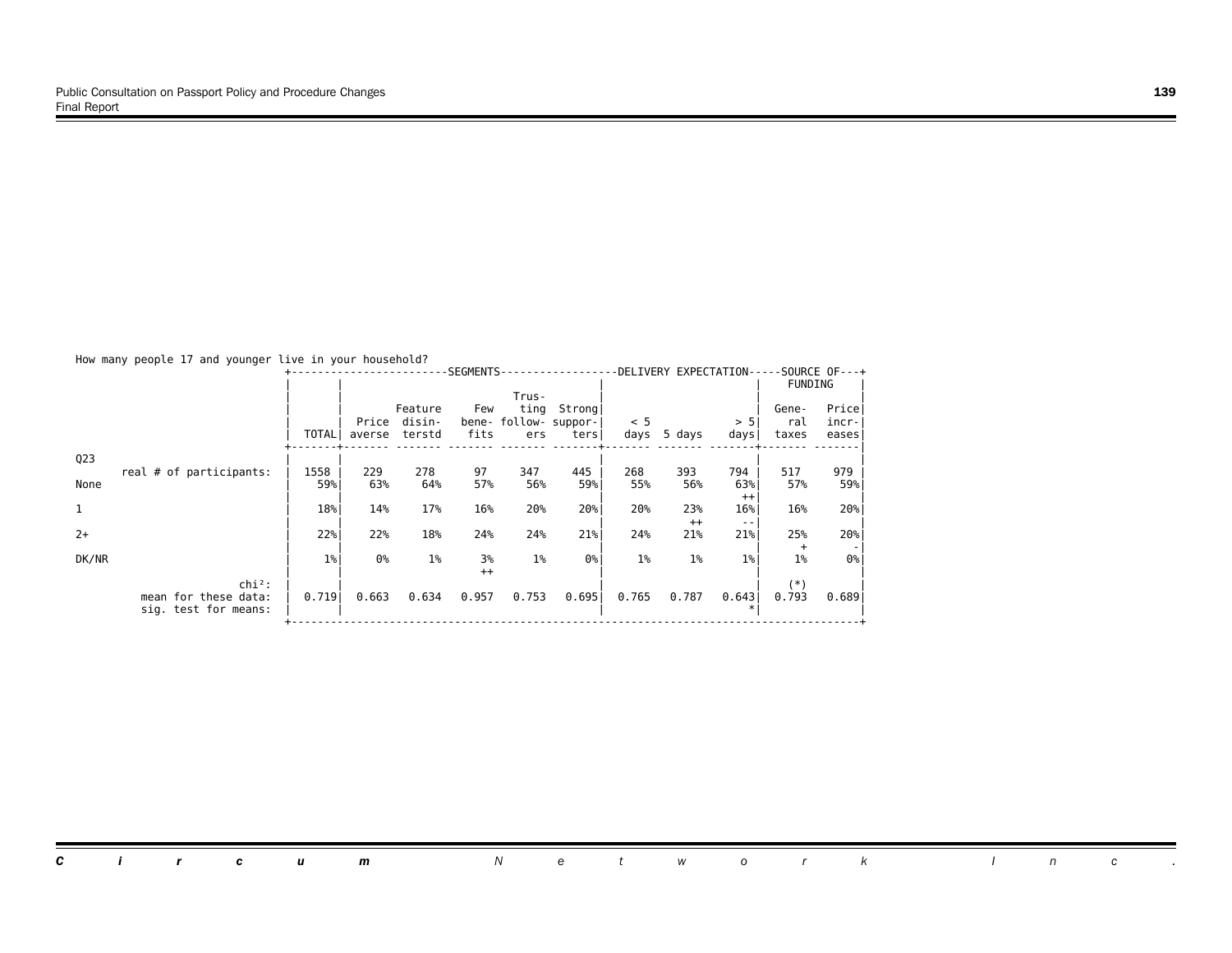## Household size

|                                                           |              | <b>PASSPORT</b>                                                                                                                                                                                                                                                                                                                                                                                                        | $-HOLD$ A---        |                                   |                      |                             |                  |                      |                           | ---------LAST RENEWAL------------MAIN USE----CANADIAN BY-----MOTHER TONGUE----------HOUSEHOLD SIZE-------+<br><b>BIRTH</b> |                            |                |                                           |                      |                                 |                      |                                                                                                                                                                                                                                                                                                                                                                                                             |                              |
|-----------------------------------------------------------|--------------|------------------------------------------------------------------------------------------------------------------------------------------------------------------------------------------------------------------------------------------------------------------------------------------------------------------------------------------------------------------------------------------------------------------------|---------------------|-----------------------------------|----------------------|-----------------------------|------------------|----------------------|---------------------------|----------------------------------------------------------------------------------------------------------------------------|----------------------------|----------------|-------------------------------------------|----------------------|---------------------------------|----------------------|-------------------------------------------------------------------------------------------------------------------------------------------------------------------------------------------------------------------------------------------------------------------------------------------------------------------------------------------------------------------------------------------------------------|------------------------------|
|                                                           | <b>TOTAL</b> | Yes                                                                                                                                                                                                                                                                                                                                                                                                                    |                     | No a<br>No   hol der              | Less<br>ppt than 1   | $1 - 2$<br>year years years |                  | $3-5$ Leis-<br>ure   | Busi -<br>ness            | Yes                                                                                                                        | No                         | $Engl -$       | ish French 0ther person people Three      |                      | <b>One</b>                      | Two                  |                                                                                                                                                                                                                                                                                                                                                                                                             | Four<br>and<br>more          |
| <b>HHSZ</b><br>real # of participants:<br>One person      | 1558<br>10%  | 570<br>10%                                                                                                                                                                                                                                                                                                                                                                                                             | 972<br>10%          | 972<br>10%                        | 91<br>10%            | 167<br>9%                   | 288<br>11%       | 494<br>10%           | 68<br>14%                 | 1348<br>11%                                                                                                                | 205<br>7%                  | 1087<br>10%    | 305<br>14%                                | 162<br>7%            | 314<br>100%                     | 511<br>0%            | 267<br>0%                                                                                                                                                                                                                                                                                                                                                                                                   | 448<br>0%                    |
| Two people                                                | 32%          | 38%                                                                                                                                                                                                                                                                                                                                                                                                                    | 27%                 | 27%                               | 46%                  | 40%                         | 36%              | 41%                  | 21%                       | 32%                                                                                                                        | 31%                        | 31%            | $+$<br>38%                                | 27%                  | $^{+++}$<br>0%                  | 100%                 | $- - -$<br>0%                                                                                                                                                                                                                                                                                                                                                                                               | $- - -$<br>0%                |
| Three                                                     | 17%          | $^{+++}$<br>18%                                                                                                                                                                                                                                                                                                                                                                                                        | $- - -$<br>17%      | $- - -$<br>17%                    | $^{++}$<br>24%       | $+$<br>18%                  | 15%              | $^{++}$<br>18%       | $\sim$ $-$<br>18%         | 18%                                                                                                                        | 14%                        | 20%            | $^{++}$<br>16%                            | 11%                  | $- - -$<br>0%                   | $^{+++}$<br>0%       | $\frac{1}{2} \frac{1}{2} \frac{1}{2} \frac{1}{2} \frac{1}{2} \frac{1}{2} \frac{1}{2} \frac{1}{2} \frac{1}{2} \frac{1}{2} \frac{1}{2} \frac{1}{2} \frac{1}{2} \frac{1}{2} \frac{1}{2} \frac{1}{2} \frac{1}{2} \frac{1}{2} \frac{1}{2} \frac{1}{2} \frac{1}{2} \frac{1}{2} \frac{1}{2} \frac{1}{2} \frac{1}{2} \frac{1}{2} \frac{1}{2} \frac{1}{2} \frac{1}{2} \frac{1}{2} \frac{1}{2} \frac{$<br>100%        | $- - -$<br>0%                |
| Four and more                                             | 40%          | 33%                                                                                                                                                                                                                                                                                                                                                                                                                    | 45%                 | 45%                               | 20%                  | 33%                         | 38%              | 31%                  | 47%                       | 39%                                                                                                                        | 48%                        | $^{++}$<br>38% | 32%                                       | 55%                  | - - -<br>0%                     | - - -<br>0%          | $^{+++}$<br>0%                                                                                                                                                                                                                                                                                                                                                                                              | $\sim$ $\sim$ $\sim$<br>100% |
| $chi^2$ :<br>mean for these data:<br>sig. test for means: | 3.18         | $\frac{1}{2} \frac{1}{2} \frac{1}{2} \frac{1}{2} \frac{1}{2} \frac{1}{2} \frac{1}{2} \frac{1}{2} \frac{1}{2} \frac{1}{2} \frac{1}{2} \frac{1}{2} \frac{1}{2} \frac{1}{2} \frac{1}{2} \frac{1}{2} \frac{1}{2} \frac{1}{2} \frac{1}{2} \frac{1}{2} \frac{1}{2} \frac{1}{2} \frac{1}{2} \frac{1}{2} \frac{1}{2} \frac{1}{2} \frac{1}{2} \frac{1}{2} \frac{1}{2} \frac{1}{2} \frac{1}{2} \frac{$<br>$***$<br>3.03<br>$***$ | $+++$<br>3.27<br>** | $^{+++}$<br>$***$<br>3.27<br>$**$ | $- - -$<br>3.07      | 2.88<br>$**$                | 3.11             | $- -$<br>$*$<br>2.98 | $^{++}$<br>3.36           | $\ast$<br>3.15                                                                                                             | $+$<br>3.28                | $***$<br>3.15  | $- - -$<br>2.82<br>$***$                  | $+++$<br>3.65<br>*** | $- - -$<br>$***$<br>1.00<br>*** | 2.00<br>***          | $\frac{1}{2} \frac{1}{2} \frac{1}{2} \frac{1}{2} \frac{1}{2} \frac{1}{2} \frac{1}{2} \frac{1}{2} \frac{1}{2} \frac{1}{2} \frac{1}{2} \frac{1}{2} \frac{1}{2} \frac{1}{2} \frac{1}{2} \frac{1}{2} \frac{1}{2} \frac{1}{2} \frac{1}{2} \frac{1}{2} \frac{1}{2} \frac{1}{2} \frac{1}{2} \frac{1}{2} \frac{1}{2} \frac{1}{2} \frac{1}{2} \frac{1}{2} \frac{1}{2} \frac{1}{2} \frac{1}{2} \frac{$<br>3.00<br>*** | $^{+++}$<br>4.74<br>***      |
|                                                           |              |                                                                                                                                                                                                                                                                                                                                                                                                                        |                     |                                   |                      |                             |                  |                      |                           |                                                                                                                            |                            |                | - GENDER---------- INTERNET ACCESS------+ |                      |                                 |                      |                                                                                                                                                                                                                                                                                                                                                                                                             |                              |
|                                                           | <b>TOTAL</b> | Atl an-                                                                                                                                                                                                                                                                                                                                                                                                                | tic Quebec          | Onta-<br>rio                      | Man & Alber-<br>Sask |                             | BC &<br>ta Terr. |                      |                           | 18-29 30-44 45-59                                                                                                          |                            | $60+1$ Women   | Men                                       | At<br>home<br>onl y  | $0$ ut-<br>side<br>onl y        |                      | No<br>Both access                                                                                                                                                                                                                                                                                                                                                                                           |                              |
| <b>HHSZ</b>                                               |              |                                                                                                                                                                                                                                                                                                                                                                                                                        |                     |                                   |                      |                             |                  |                      |                           |                                                                                                                            |                            |                |                                           |                      |                                 |                      |                                                                                                                                                                                                                                                                                                                                                                                                             |                              |
| real # of participants:<br>One person                     | 1558<br>10%  | 250<br>8%                                                                                                                                                                                                                                                                                                                                                                                                              | 300<br>14%          | 252<br>8%                         | 254<br>10%           | 247<br>11%                  | 255<br>11%       | 257<br>4%            | 489<br>7%                 | 448<br>10%                                                                                                                 | 311<br>23%                 | 858<br>11%     | 700<br>10%                                | 248<br>5%            | 406<br>11%                      | 483<br>5%            | 414<br>21%                                                                                                                                                                                                                                                                                                                                                                                                  |                              |
| Two people                                                | 32%          | 28%                                                                                                                                                                                                                                                                                                                                                                                                                    | 36%                 | 28%                               | 35%                  | 30%                         | 35%              | - - -<br>27%         | 18%                       | 36%                                                                                                                        | $^{+++}$<br>55%            | 30%            | 33%                                       | $ -$<br>36%          | 35%                             | $\frac{1}{2}$<br>22% | $^{+++}$<br>39%                                                                                                                                                                                                                                                                                                                                                                                             |                              |
| Three                                                     | 17%          | 22%<br>$+$                                                                                                                                                                                                                                                                                                                                                                                                             | 17%                 | 16%                               | 14%                  | 22%<br>$\overline{+}$       | 17%              | 16%                  | $- - -$<br>22%<br>$^{++}$ | $+$<br>19%                                                                                                                 | $^{+++}$<br>10%<br>$- - -$ | 18%            | 17%                                       | 13%                  | 18%                             | $- - -$<br>20%       | $^{+++}$<br>16%                                                                                                                                                                                                                                                                                                                                                                                             |                              |
| Four and more                                             | 40%          | 41%                                                                                                                                                                                                                                                                                                                                                                                                                    | 33%                 | 48%<br>$^{+++}$                   | 40%                  | 35%                         | 36%              | 54%<br>$^{+++}$      | 53%<br>$^{+++}$           | 35%<br>$- -$                                                                                                               | 12%<br>$- - -$             | 41%            | 40%                                       | 46%<br>$+$           | 34%<br>$\sim$ $-$               | 53%<br>$^{+++}$      | 24%<br>$\frac{1}{2} \frac{1}{2} \frac{1}{2} \frac{1}{2} \frac{1}{2} \frac{1}{2} \frac{1}{2} \frac{1}{2} \frac{1}{2} \frac{1}{2} \frac{1}{2} \frac{1}{2} \frac{1}{2} \frac{1}{2} \frac{1}{2} \frac{1}{2} \frac{1}{2} \frac{1}{2} \frac{1}{2} \frac{1}{2} \frac{1}{2} \frac{1}{2} \frac{1}{2} \frac{1}{2} \frac{1}{2} \frac{1}{2} \frac{1}{2} \frac{1}{2} \frac{1}{2} \frac{1}{2} \frac{1}{2} \frac{$         |                              |
| $chi^2$ :<br>mean for these data:<br>sig. test for means: | 3.18         | $* *$<br>3.15                                                                                                                                                                                                                                                                                                                                                                                                          | 2.86<br>***         | 3.48<br>$***$                     | 3.18                 | 3.04                        | 2.99             | $***$<br>3.70<br>*** | 3.47<br>$***$             | 3.07                                                                                                                       | 2.20<br>***                | 3.18           | 3.18                                      | ***<br>3.24          | 2.93<br>***                     | 3.68<br>***          | 2.64<br>$***$                                                                                                                                                                                                                                                                                                                                                                                               |                              |

|  |  |  | <b>Circum</b> Network Inc. |  |  |  |  |  |  |
|--|--|--|----------------------------|--|--|--|--|--|--|
|  |  |  |                            |  |  |  |  |  |  |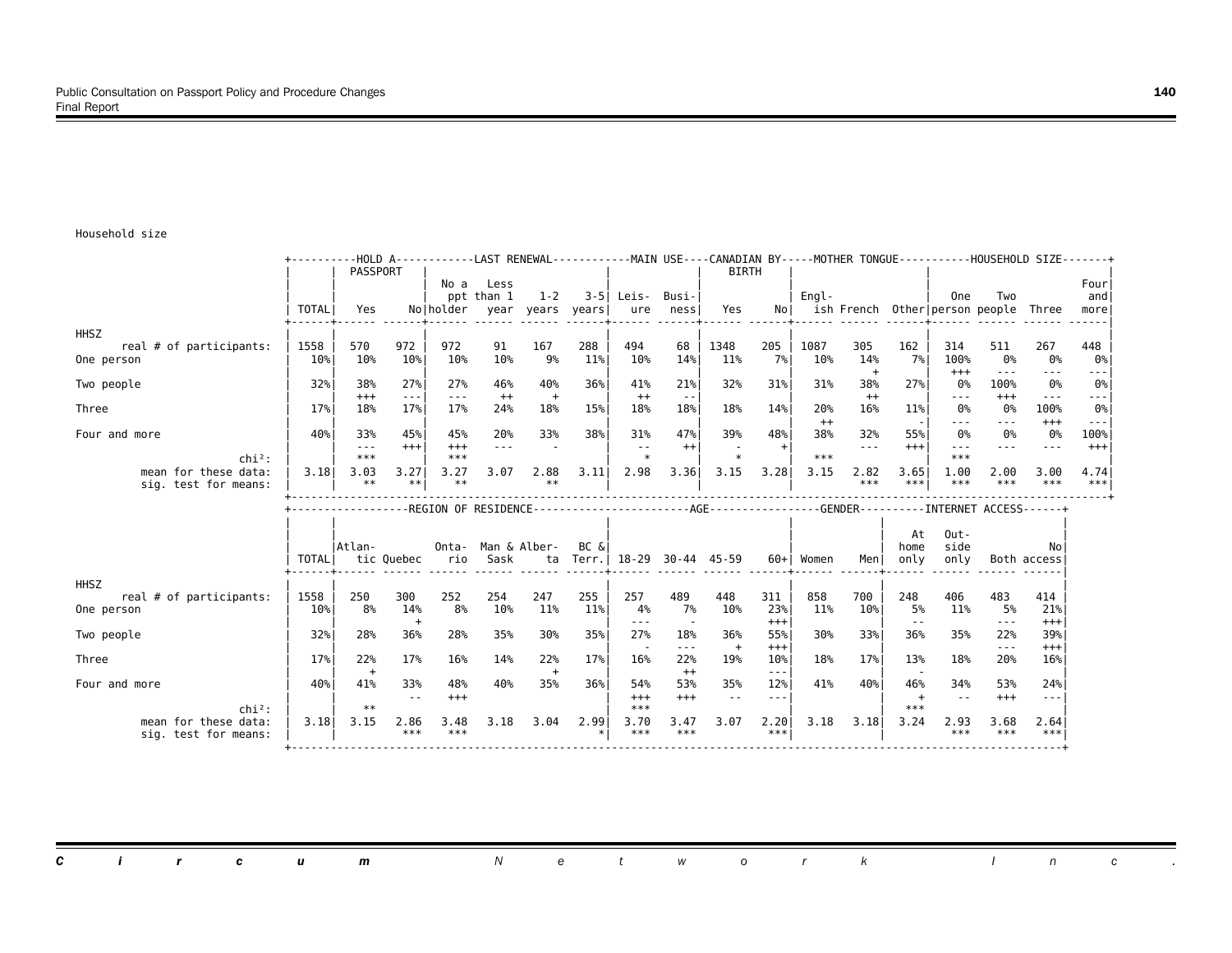#### Household size

|                         |              |        |          | <b>SEGMENTS-</b> |                     |        |      | DELIVERY EXPECTATION |        |                 | SOURCE $0F---$ |
|-------------------------|--------------|--------|----------|------------------|---------------------|--------|------|----------------------|--------|-----------------|----------------|
|                         |              |        |          |                  |                     |        |      |                      |        | <b>FUNDI NG</b> |                |
|                         |              |        |          |                  | Trus-               |        |      |                      |        |                 |                |
|                         |              |        | Feature  | Few              | ting                | Strong |      |                      |        | Gene-           | Pri ce         |
|                         |              | Pri ce | di si n- |                  | bene-follow-suppor- |        | < 5  |                      | $> 5$  | ral             | i ncr-         |
|                         | <b>TOTAL</b> | averse | terstd   | fits             | ers                 | ters   | days | 5 days               | days   | taxes           | eases          |
| <b>HHSZ</b>             |              |        |          |                  |                     |        |      |                      |        |                 |                |
| real # of participants: | 1558         | 229    | 278      | 97               | 347                 | 445    | 268  | 393                  | 794    | 517             | 979            |
| One person              | 10%          | 11%    | 13%      | 11%              | 9%                  | 11%    | 9%   | 10%                  | 11%    | 9%              | 11%            |
| Two people              | 32%          | 30%    | 33%      | 32%              | 28%                 | 33%    | 28%  | 30%                  | 33%    | 28%             | 34%            |
| Three                   | 17%          | 21%    | 21%      | 10%              | 17%                 | 15%    | 21%  | 19%                  | 16%    | 19%             | $^{+}$<br>16%  |
| Four and more           | 40%          | 38%    | 33%      | 45%              | 45%                 | 41%    | 42%  | 40%                  | 39%    | 44%             | 39%            |
| $chi^2$ :               |              |        | $ -$     |                  | $+$                 |        |      |                      |        |                 |                |
| mean for these data:    | 3.18         | 3.15   | 2.95     | 3.48             | 3.32                | 3.18   | 3.23 | 3.30                 | 3.10   | 3.37            | 3.08           |
| sig. test for means:    |              |        | $***$    |                  |                     |        |      |                      | $\ast$ | $***$           | $***$          |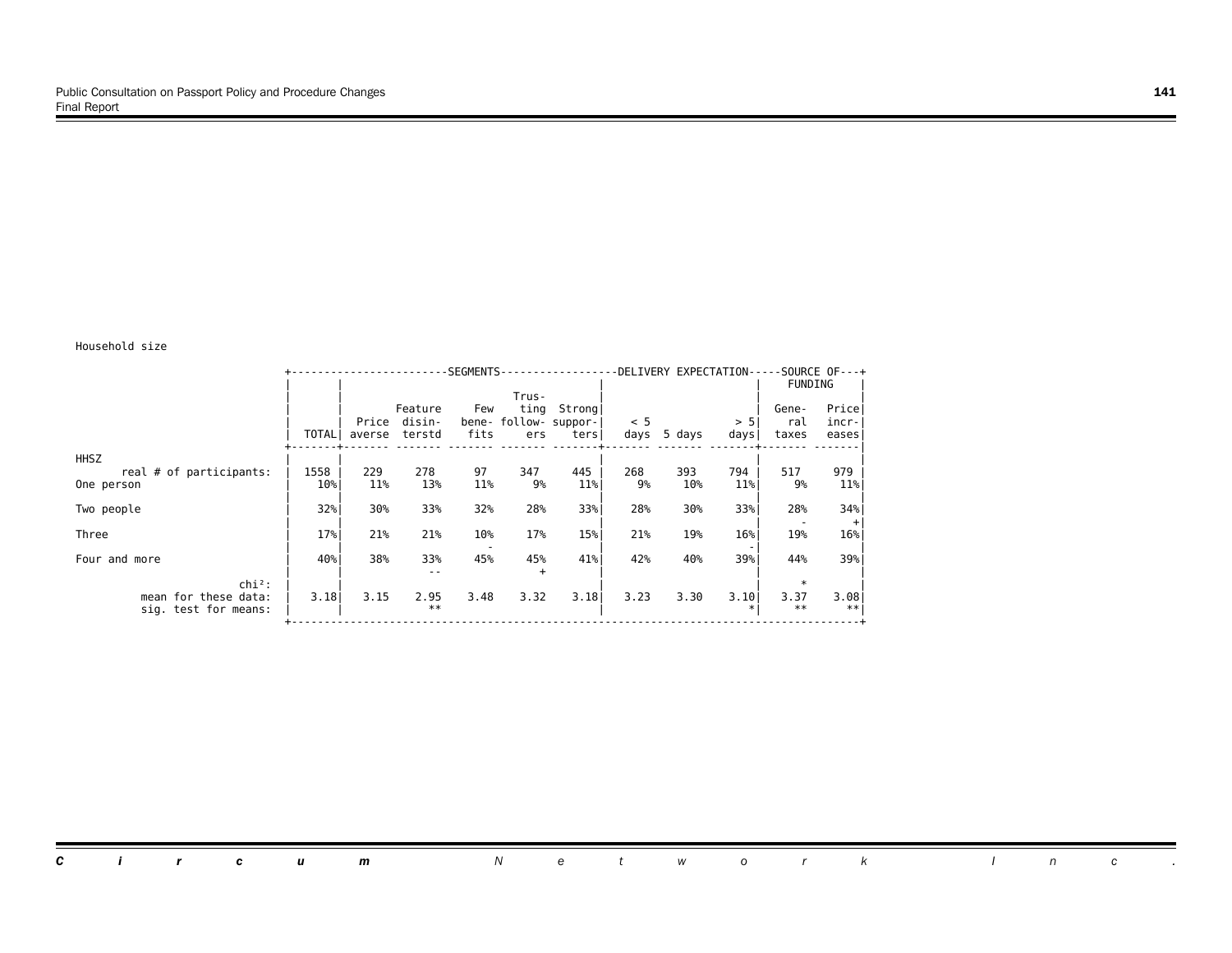|                                       |              |                         | - HOLD A---                |                             |                    |                |                |                    |               | --------- LAST_RENEWAL----------- - MAI N_USE---- CANADI AN_BY----- MOTHER_TONGUE---------- -HOUSEHOLD_SIZE-- |                          |                           |                                           |                                     |                 |                 |                  |                             |
|---------------------------------------|--------------|-------------------------|----------------------------|-----------------------------|--------------------|----------------|----------------|--------------------|---------------|---------------------------------------------------------------------------------------------------------------|--------------------------|---------------------------|-------------------------------------------|-------------------------------------|-----------------|-----------------|------------------|-----------------------------|
|                                       |              | <b>PASSPORT</b>         |                            | No a                        | Less<br>ppt than 1 | $1 - 2$        | $3 - 5$        | Lei s-             | Busi-         | <b>BIRTH</b>                                                                                                  |                          | Engl-                     |                                           |                                     | 0ne             | Two             |                  | Four<br>and                 |
|                                       | <b>TOTAL</b> | Yes                     |                            | No   hol der                | year               | years          | years          | ure                | ness          | Yes                                                                                                           | No                       |                           | ish French Other person people Three      |                                     |                 |                 |                  | more                        |
| <b>Q24</b><br>real # of participants: | 1558         | 570                     | 972                        | 972                         | 91                 | 167            | 288            | 494                | 68            | 1348                                                                                                          | 205                      | 1087                      | 305                                       | 162                                 | 314             | 511             | 267              | 448                         |
| English                               | 57%          | 53%                     | 60%                        | 60%                         | 54%                | 46%            | 54%            | 51%                | 64%           | 64%                                                                                                           | 28%                      | 100%                      | 0%                                        | 0%                                  | 56%             | 55%             | 66%              | 54%                         |
| French                                | 23%          | $- -$<br>17%<br>$- - -$ | $^{++}$<br>26%<br>$^{+++}$ | $^{+++}$<br>26%<br>$^{+++}$ | 20%                | $- -$<br>20%   | 15%<br>$- - -$ | 17%                | $+$<br>21%    | $^{+++}$<br>27%<br>$^{+++}$                                                                                   | $- - -$<br>5%<br>$- - -$ | $^{+++}$<br>0%<br>$- - -$ | $- - -$<br>100%<br>$^{+++}$               | - - -<br>0%<br>$\sim$ $\sim$ $\sim$ | 31%<br>$^{++}$  | 27%<br>$^{++}$  | $^{+++}$<br>20%  | 18%<br>$\sim$ $\sim$ $\sim$ |
| Other language                        | 17%          | 27%                     | 11%                        | 11%                         | 22%                | 30%            | 28%            | 29%                | 9%            | 7%                                                                                                            | 58%                      | 0%                        | 0%                                        | 86%                                 | 10%             | 15%             | 11%              | 24%                         |
| French and English                    | 1%           | $^{+++}$<br>0%          | $- - -$<br>1%              | $- - -$<br>1%               | 0%                 | $^{+++}$<br>0% | $^{+++}$<br>0% | $^{+++}$<br>0%     | $- - -$<br>0% | $- - -$<br>1%                                                                                                 | $^{+++}$<br>0%           | $- - -$<br>0%<br>- - -    | - - -<br>0%                               | $^{+++}$<br>3%<br>$^{+++}$          | $- -$<br>1%     | 0%              | $\sim$ $-$<br>1% | $^{+++}$<br>0%              |
| Other combination                     | $2\%$        | 3%                      | 2%                         | 2%                          | 4%                 | 3%             | 2%             | 3%                 | 0%            | 1%<br>$- - -$                                                                                                 | 9%<br>$^{+++}$           | 0%<br>$- - -$             | 0%<br>$ -$                                | 12%<br>$^{+++}$                     | 2%              | 2%              | 0%               | 4%<br>$^{++}$               |
| DK/NR                                 | 0%           | 1%                      | 0%                         | 0%                          | 0%                 | 2%             | 0%             | <b>0%</b>          | 6%            | 0%                                                                                                            | $\Omega\%$               | <b>0%</b>                 | 0%                                        | 0%                                  | 0%              | 0%              | 0%               | $1\%$                       |
| chi <sup>2</sup> :                    |              | $(***)$                 |                            | $(***)$                     |                    | $^{+++}$       |                | $- - -$<br>$(***)$ | $^{+++}$      | $(***)$                                                                                                       |                          | $(***)$                   |                                           |                                     | $(***)$         |                 |                  | $+$                         |
|                                       |              |                         |                            | REGION OF RESIDENCE---      |                    |                |                |                    |               | - AGE - - - - - - - - - - - - - - -                                                                           |                          |                           | - GENDER---------- INTERNET ACCESS------+ |                                     |                 |                 |                  |                             |
|                                       |              |                         |                            |                             |                    |                |                |                    |               |                                                                                                               |                          |                           |                                           |                                     |                 |                 |                  |                             |
|                                       |              | Atlan-                  |                            | Onta-                       | Man & Alber-       |                | <b>BC</b> &    |                    |               |                                                                                                               |                          |                           |                                           | At<br>home                          | $0$ ut-<br>side |                 | No               |                             |
|                                       | <b>TOTAL</b> |                         | tic Quebec                 | ri o                        | Sask               | ta             | Terr.          |                    |               | $18-29$ 30-44 45-59                                                                                           |                          | $60+$ Women               | Men                                       | onl y                               | onl y           |                 | Both access      |                             |
| Q24                                   |              |                         |                            |                             |                    |                |                |                    |               |                                                                                                               |                          |                           |                                           |                                     |                 |                 |                  |                             |
| real # of participants:<br>English    | 1558<br>57%  | 250<br>83%              | 300<br>9%                  | 252<br>67%                  | 254<br>76%         | 247<br>80%     | 255<br>71%     | 257<br>57%         | 489<br>59%    | 448<br>57%                                                                                                    | 311<br>54%               | 858<br>56%                | 700<br>58%                                | 248<br>53%                          | 406<br>60%      | 483<br>67%      | 414<br>42%       |                             |
| French                                | 23%          | $^{+++}$<br>14%         | $- - -$<br>80%             | $^{+++}$<br>5%              | $^{+++}$<br>4%     | $^{+++}$<br>2% | $^{+++}$<br>1% | 22%                | 21%           | 24%                                                                                                           | 23%                      | 23%                       | 22%                                       | 18%                                 | 25%             | $^{+++}$<br>15% | $- - -$<br>34%   |                             |
|                                       |              | $- - -$                 | $^{++}$                    | $- - -$                     | ---                | $- - -$        | $- - -$        |                    |               |                                                                                                               |                          |                           |                                           |                                     |                 | ---             | $^{+++}$         |                             |
| Other language                        | 17%          | 3%<br>$- - -$           | 7%<br>$- - -$              | 26%<br>$^{+++}$             | 17%                | 16%            | 19%            | 20%                | 17%           | 12%<br>$ -$                                                                                                   | 21%                      | 18%                       | 16%                                       | 26%<br>$^{+++}$                     | 10%<br>$- - -$  | 16%             | 19%              |                             |
| French and English                    | 1%           | 0%                      | 2%<br>$^{+++}$             | 0%                          | 0%                 | 0%             | 0%             | 1%                 | 0%            | 0%                                                                                                            | 1%                       | 1%<br>$^{++}$             | 0%<br>$- -$                               | 1%                                  | 0%              | 0%              | 1%<br>$+$        |                             |
| Other combination                     | 2%           | 0%                      | 0%<br>$-$                  | $2\%$                       | $2\%$              | 2%             | 8%<br>$^{+++}$ | 0%                 | 2%            | 6%<br>$^{+++}$                                                                                                | 0%                       | 1%<br>$- - -$             | 4%<br>$^{+++}$                            | 2%                                  | 3%              | 1%              | 4%               |                             |
| DK/NR                                 | 0%           | 0%                      | 1%<br>$+$                  | 0%                          | 0%                 | 0%             | $0\%$          | 0%                 | 0%            | 1%<br>$^{++}$                                                                                                 | $0\%$                    | <b>0%</b>                 | $1\%$                                     | 0%                                  | 1%<br>$^{++}$   | 0%              | $0\%$            |                             |
| chi <sup>2</sup> :                    |              | $(***)$                 |                            |                             |                    |                |                | $(***)$            |               |                                                                                                               |                          | $(***)$                   |                                           | $(***)$                             |                 |                 |                  |                             |

#### Which language did you learn first and still understand?

|  |  | <b>Circum</b> Network Inc. |  |  |  |  |  |  |
|--|--|----------------------------|--|--|--|--|--|--|
|  |  |                            |  |  |  |  |  |  |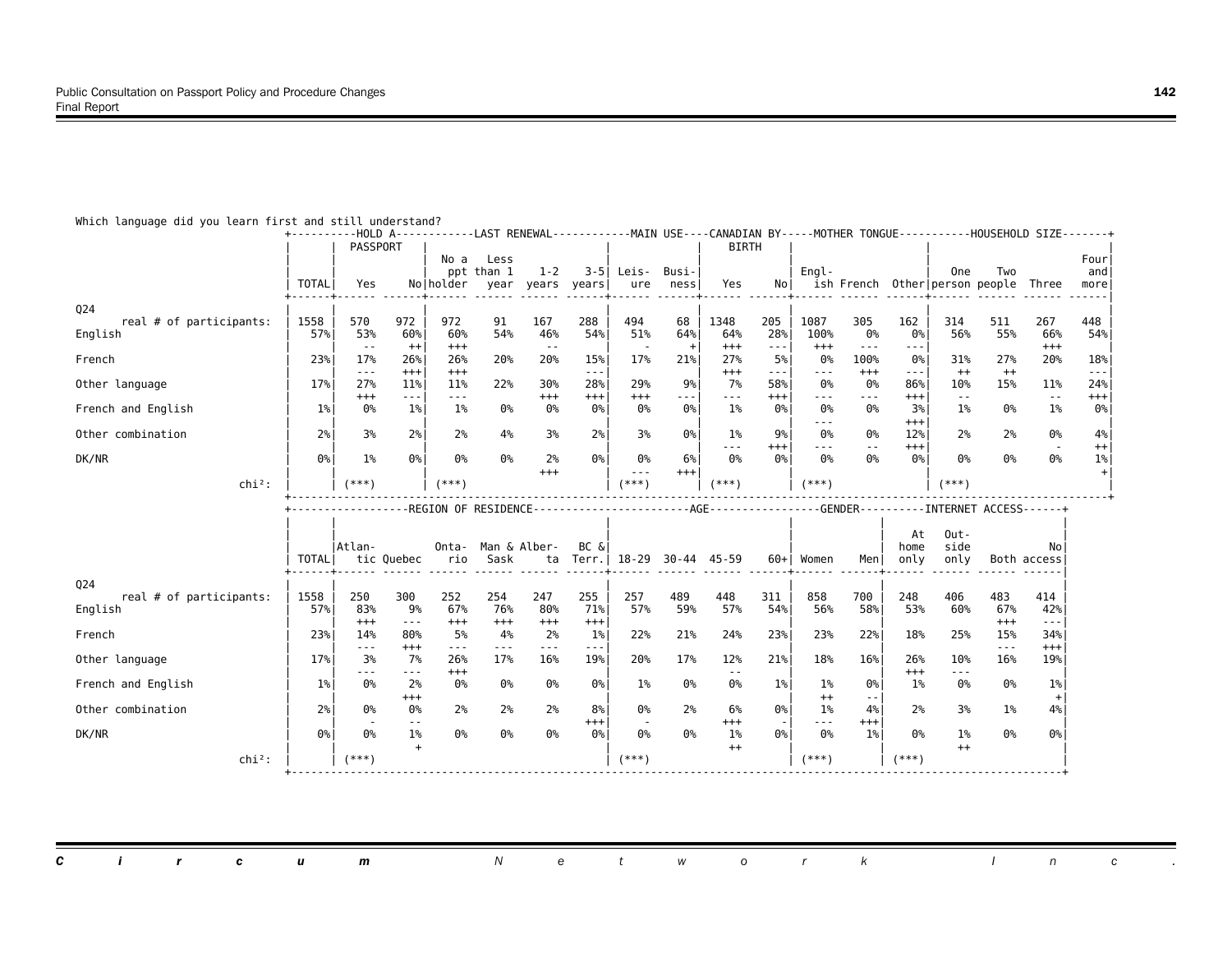### Which language did you learn first and still understand?

| ິ                       |              |         |          | <b>SEGMENTS-</b> |                     |                |         | DELIVERY EXPECTATION- |       |                | SOURCE $0F---$                                                                                                                                                                                                                                                                                                                                                                                     |
|-------------------------|--------------|---------|----------|------------------|---------------------|----------------|---------|-----------------------|-------|----------------|----------------------------------------------------------------------------------------------------------------------------------------------------------------------------------------------------------------------------------------------------------------------------------------------------------------------------------------------------------------------------------------------------|
|                         |              |         |          |                  |                     |                |         |                       |       | <b>FUNDING</b> |                                                                                                                                                                                                                                                                                                                                                                                                    |
|                         |              |         |          |                  | Trus-               |                |         |                       |       |                |                                                                                                                                                                                                                                                                                                                                                                                                    |
|                         |              |         | Feature  | Few              | ting                | Strong         |         |                       |       | Gene-          | Pri ce                                                                                                                                                                                                                                                                                                                                                                                             |
|                         |              | Pri ce  | di si n- |                  | bene-follow-suppor- |                | < 5     |                       | > 5   | ral            | i ncr-                                                                                                                                                                                                                                                                                                                                                                                             |
|                         | <b>TOTAL</b> | averse  | terstd   | fits             | ers                 | ters           | days    | 5 days                | days  | taxes          | eases                                                                                                                                                                                                                                                                                                                                                                                              |
| 024                     |              |         |          |                  |                     |                |         |                       |       |                |                                                                                                                                                                                                                                                                                                                                                                                                    |
| real # of participants: | 1558         | 229     | 278      | 97               | 347                 | 445            | 268     | 393                   | 794   | 517            | 979                                                                                                                                                                                                                                                                                                                                                                                                |
| English                 | 57%          | 57%     | 70%      | 49%              | 56%                 | 53%            | 61%     | 54%                   | 60%   | 55%            | 58%                                                                                                                                                                                                                                                                                                                                                                                                |
|                         |              |         | $^{+++}$ |                  |                     |                |         |                       |       |                |                                                                                                                                                                                                                                                                                                                                                                                                    |
| French                  | 23%          | 22%     | 21%      | 19%              | 20%                 | 25%            | 17%     | 19%                   | 22%   | 16%            | 26%                                                                                                                                                                                                                                                                                                                                                                                                |
|                         |              |         |          |                  |                     | $\overline{+}$ |         |                       |       | $- - -$        | $^{+++}$                                                                                                                                                                                                                                                                                                                                                                                           |
| Other language          | 17%          | 18%     | 7%       | 24%              | 21%                 | 19%            | 16%     | 22%                   | 17%   | 24%            | 13%                                                                                                                                                                                                                                                                                                                                                                                                |
| French and English      | 1%           | 0%      | 1%       | 0%               | 0%                  | 1%             | 0%      | $\ddot{}$<br>0%       | 1%    | $^{+++}$<br>1% | $\frac{1}{2} \frac{1}{2} \frac{1}{2} \frac{1}{2} \frac{1}{2} \frac{1}{2} \frac{1}{2} \frac{1}{2} \frac{1}{2} \frac{1}{2} \frac{1}{2} \frac{1}{2} \frac{1}{2} \frac{1}{2} \frac{1}{2} \frac{1}{2} \frac{1}{2} \frac{1}{2} \frac{1}{2} \frac{1}{2} \frac{1}{2} \frac{1}{2} \frac{1}{2} \frac{1}{2} \frac{1}{2} \frac{1}{2} \frac{1}{2} \frac{1}{2} \frac{1}{2} \frac{1}{2} \frac{1}{2} \frac{$<br>1% |
|                         |              |         |          |                  |                     |                |         |                       |       |                |                                                                                                                                                                                                                                                                                                                                                                                                    |
| Other combination       | 2%           | 2%      | 2%       | 7%               | 3%                  | 1%             | 5%      | 4%                    | 1%    | 4%             | 1%                                                                                                                                                                                                                                                                                                                                                                                                 |
|                         |              |         |          | $^{++}$          |                     |                | $^{++}$ | $^{++}$               | - - - | $^{++}$        | $- -$                                                                                                                                                                                                                                                                                                                                                                                              |
| DK/NR                   | 0%           | 0%      | 0%       | 1%               | 0%                  | 0%             | 0%      | 1%                    | 0%    | 0%             | 0%                                                                                                                                                                                                                                                                                                                                                                                                 |
|                         |              |         |          | $^{++}$          |                     |                |         |                       |       |                |                                                                                                                                                                                                                                                                                                                                                                                                    |
| chi <sup>2</sup> :      |              | $(***)$ |          |                  |                     |                | $(***)$ |                       |       | $(***)$        |                                                                                                                                                                                                                                                                                                                                                                                                    |
|                         |              |         |          |                  |                     |                |         |                       |       |                |                                                                                                                                                                                                                                                                                                                                                                                                    |

-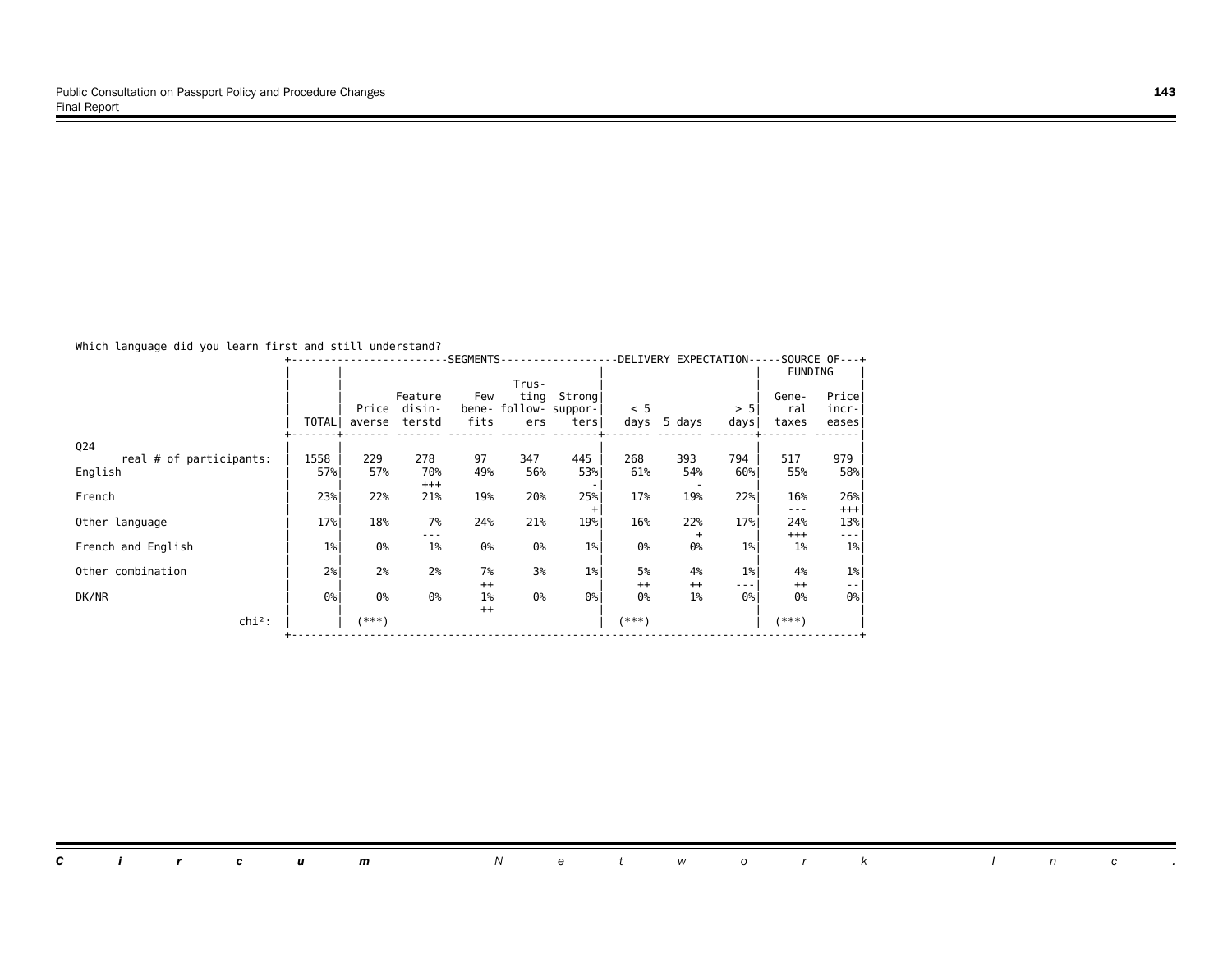Age

|                                                           |              | <b>PASSPORT</b> |               |               |                         |            |             |                              |                                                                                                                                                                                                                                                                                                                                                                                                    | -HOLD A-----------LAST RENEWAL------------MAIN USE----CANADIAN BY-----MOTHER TONGUE-----------HOUSEHOLD SIZE-------+<br><b>BI RTH</b>                                                                                                                                                                                                                                                              |                          |              |                                         |               |                        |                                                                                                                                                                                                                                                                                                                                                                                                     |                                    |                 |
|-----------------------------------------------------------|--------------|-----------------|---------------|---------------|-------------------------|------------|-------------|------------------------------|----------------------------------------------------------------------------------------------------------------------------------------------------------------------------------------------------------------------------------------------------------------------------------------------------------------------------------------------------------------------------------------------------|----------------------------------------------------------------------------------------------------------------------------------------------------------------------------------------------------------------------------------------------------------------------------------------------------------------------------------------------------------------------------------------------------|--------------------------|--------------|-----------------------------------------|---------------|------------------------|-----------------------------------------------------------------------------------------------------------------------------------------------------------------------------------------------------------------------------------------------------------------------------------------------------------------------------------------------------------------------------------------------------|------------------------------------|-----------------|
|                                                           |              |                 |               |               | No a Less<br>ppt than 1 | $1 - 2$    |             | $3-5$ Leis-Busi-             |                                                                                                                                                                                                                                                                                                                                                                                                    |                                                                                                                                                                                                                                                                                                                                                                                                    |                          | $Engl -$     |                                         |               | 0ne                    | Two                                                                                                                                                                                                                                                                                                                                                                                                 |                                    | Four<br>and     |
|                                                           | <b>TOTAL</b> | Yes             |               | No hol der    | year years years        |            |             | ure                          | ness                                                                                                                                                                                                                                                                                                                                                                                               | Yes                                                                                                                                                                                                                                                                                                                                                                                                |                          |              | No ish French Other person people Three |               |                        |                                                                                                                                                                                                                                                                                                                                                                                                     |                                    | more            |
| AGE<br>real # of participants:                            | 1558         | 570             | 972           | 972           | 91                      | 167        | 288         | 494                          | 68                                                                                                                                                                                                                                                                                                                                                                                                 | 1348                                                                                                                                                                                                                                                                                                                                                                                               | 205                      | 1087         | 305                                     | 162           | 314                    | 511                                                                                                                                                                                                                                                                                                                                                                                                 | 267                                | 448             |
| $18 - 29$                                                 | 24%          | 24%             | 24%           | 24%           | 20%                     | 22%        | 28%         | 26%<br>$^{++}$               | 11%<br>$\sim$ $-$                                                                                                                                                                                                                                                                                                                                                                                  | 27%<br>$^{+++}$                                                                                                                                                                                                                                                                                                                                                                                    | 14%<br>$- - -$           | 25%          | 23%                                     | 26%           | 9%<br>$- - -$          | 21%                                                                                                                                                                                                                                                                                                                                                                                                 | 22%                                | 33%<br>$^{+++}$ |
| $30 - 44$                                                 | 31%          | 28%             | 34%           | 34%           | 28%                     | 27%        | 28%         | 27%                          | 31%                                                                                                                                                                                                                                                                                                                                                                                                | 31%                                                                                                                                                                                                                                                                                                                                                                                                | 33%                      | 32%          | 29%                                     | 30%           | 22%                    | 18%                                                                                                                                                                                                                                                                                                                                                                                                 | 39%                                | 40%             |
| $45 - 59$                                                 | 23%          | 24%             | $^{+}$<br>22% | 22%           | 22%                     | 30%        | 22%         | 21%<br>$- - -$               | 52%                                                                                                                                                                                                                                                                                                                                                                                                | 22%                                                                                                                                                                                                                                                                                                                                                                                                | 26%                      | 23%          | 25%                                     | 21%           | $- - -$<br>23%         | $\frac{1}{2} \frac{1}{2} \frac{1}{2} \frac{1}{2} \frac{1}{2} \frac{1}{2} \frac{1}{2} \frac{1}{2} \frac{1}{2} \frac{1}{2} \frac{1}{2} \frac{1}{2} \frac{1}{2} \frac{1}{2} \frac{1}{2} \frac{1}{2} \frac{1}{2} \frac{1}{2} \frac{1}{2} \frac{1}{2} \frac{1}{2} \frac{1}{2} \frac{1}{2} \frac{1}{2} \frac{1}{2} \frac{1}{2} \frac{1}{2} \frac{1}{2} \frac{1}{2} \frac{1}{2} \frac{1}{2} \frac{$<br>26% | $^{++}$<br>25%                     | $^{+++}$<br>20% |
| $60+$                                                     | 19%          | 21%             | 17%           | 17%           | 29%                     | 21%        | 19%         | 23%                          | $^{+++}$<br>6%                                                                                                                                                                                                                                                                                                                                                                                     | 18%                                                                                                                                                                                                                                                                                                                                                                                                | 22%                      | 18%          | 20%                                     | 21%           | 42%                    | $+$<br>33%                                                                                                                                                                                                                                                                                                                                                                                          | 11%                                | 6%              |
| <b>NR</b>                                                 | $3\%$        | 2%              | $2\%$         | 2%            | $^{++}$<br>1%           | 1%         | 3%          | $^{+++}$<br>2%               | $- - -$<br>1%                                                                                                                                                                                                                                                                                                                                                                                      | 2%                                                                                                                                                                                                                                                                                                                                                                                                 | 5%                       | $2\%$        | 3%                                      | $3\%$         | $^{+++}$<br>4%         | $^{+++}$<br>2%                                                                                                                                                                                                                                                                                                                                                                                      | $- - -$<br>2%                      | $- - -$<br>1%   |
| $chi^2$ :<br>mean for these data:<br>sig. test for means: | 43.2         | 44.2            | 42.6          | 42.6          | 46.0                    | 45.2       | 42.9        | $(***)$<br>44.1              | 44.5                                                                                                                                                                                                                                                                                                                                                                                               | $- -$<br>$***$<br>42.4<br>$**$                                                                                                                                                                                                                                                                                                                                                                     | $^{++}$<br>46.2<br>$***$ | 43.0         | 44.0                                    | 42.6          | $(***)$<br>54.4<br>*** | 49.0<br>***                                                                                                                                                                                                                                                                                                                                                                                         | 40.9<br>$***$                      | 36.8<br>***     |
|                                                           |              |                 |               |               |                         |            |             |                              |                                                                                                                                                                                                                                                                                                                                                                                                    | ------------ REGION OF RESIDENCE--------------------AGE--------------GENDER---------INTERNET ACCESS-----+                                                                                                                                                                                                                                                                                          |                          |              |                                         |               |                        |                                                                                                                                                                                                                                                                                                                                                                                                     |                                    |                 |
|                                                           |              |                 |               |               |                         |            |             |                              |                                                                                                                                                                                                                                                                                                                                                                                                    |                                                                                                                                                                                                                                                                                                                                                                                                    |                          |              |                                         | At            | $0$ ut-                |                                                                                                                                                                                                                                                                                                                                                                                                     |                                    |                 |
|                                                           | <b>TOTAL</b> | Atl an-         | tic Quebec    | Onta-<br>ri o | Man & Alber-<br>Sask    |            | <b>BC</b> & | ta Terr.   18-29 30-44 45-59 |                                                                                                                                                                                                                                                                                                                                                                                                    |                                                                                                                                                                                                                                                                                                                                                                                                    |                          | $60+1$ Women | Men                                     | home<br>onl y | side<br>onl y          |                                                                                                                                                                                                                                                                                                                                                                                                     | No<br>Both access                  |                 |
| AGE                                                       |              |                 |               |               |                         |            |             |                              |                                                                                                                                                                                                                                                                                                                                                                                                    |                                                                                                                                                                                                                                                                                                                                                                                                    |                          |              |                                         |               |                        |                                                                                                                                                                                                                                                                                                                                                                                                     |                                    |                 |
| real # of participants:<br>$18 - 29$                      | 1558<br>24%  | 250<br>22%      | 300<br>27%    | 252<br>26%    | 254<br>26%              | 247<br>19% | 255<br>18%  | 257<br>100%<br>$^{+++}$      | 489<br>0%<br>$\sim$ $\sim$ $\sim$                                                                                                                                                                                                                                                                                                                                                                  | 448<br>0%<br>$- - -$                                                                                                                                                                                                                                                                                                                                                                               | 311<br>0%<br>$- - -$     | 858<br>23%   | 700<br>26%                              | 248<br>20%    | 406<br>26%             | 483<br>36%<br>$^{+++}$                                                                                                                                                                                                                                                                                                                                                                              | 414<br>10%<br>$\sim$ $\sim$ $\sim$ |                 |
| $30 - 44$                                                 | 31%          | 29%             | 28%           | 32%           | 24%                     | 34%        | 35%         | -0%<br>$- - -$               | 100%<br>$+++$                                                                                                                                                                                                                                                                                                                                                                                      | 0%<br>$\frac{1}{2} \frac{1}{2} \frac{1}{2} \frac{1}{2} \frac{1}{2} \frac{1}{2} \frac{1}{2} \frac{1}{2} \frac{1}{2} \frac{1}{2} \frac{1}{2} \frac{1}{2} \frac{1}{2} \frac{1}{2} \frac{1}{2} \frac{1}{2} \frac{1}{2} \frac{1}{2} \frac{1}{2} \frac{1}{2} \frac{1}{2} \frac{1}{2} \frac{1}{2} \frac{1}{2} \frac{1}{2} \frac{1}{2} \frac{1}{2} \frac{1}{2} \frac{1}{2} \frac{1}{2} \frac{1}{2} \frac{$ | 0%<br>$- - -$            | 31%          | 31%                                     | 34%           | 38%<br>$^{++}$         | 34%                                                                                                                                                                                                                                                                                                                                                                                                 | 19%<br>$\sim$ $\sim$ $\sim$        |                 |
| $45 - 59$                                                 | 23%          | 28%             | 24%           | 21%           | 23%                     | 24%        | 24%         | 0%<br>- - -                  | 0%<br>$\frac{1}{2} \frac{1}{2} \frac{1}{2} \frac{1}{2} \frac{1}{2} \frac{1}{2} \frac{1}{2} \frac{1}{2} \frac{1}{2} \frac{1}{2} \frac{1}{2} \frac{1}{2} \frac{1}{2} \frac{1}{2} \frac{1}{2} \frac{1}{2} \frac{1}{2} \frac{1}{2} \frac{1}{2} \frac{1}{2} \frac{1}{2} \frac{1}{2} \frac{1}{2} \frac{1}{2} \frac{1}{2} \frac{1}{2} \frac{1}{2} \frac{1}{2} \frac{1}{2} \frac{1}{2} \frac{1}{2} \frac{$ | 100%                                                                                                                                                                                                                                                                                                                                                                                               | 0%<br>$- - -$            | 23%          | 23%                                     | 23%           | 20%                    | 23%                                                                                                                                                                                                                                                                                                                                                                                                 | 26%                                |                 |
| $60+$                                                     | 19%          | 19%             | 18%           | 19%           | 22%                     | 17%        | 18%         | 0%<br>- - -                  | 0%<br>$- - -$                                                                                                                                                                                                                                                                                                                                                                                      | $^{+++}$<br>0%<br>$- - -$                                                                                                                                                                                                                                                                                                                                                                          | 100%                     | 20%          | 18%                                     | 21%           | 15%                    | 5%<br>$- - -$                                                                                                                                                                                                                                                                                                                                                                                       | 41%                                |                 |
| NR                                                        | 3%           | 2%              | 2%            | 1%            | 5%                      | 6%         | 5%          | 0%                           | 0%                                                                                                                                                                                                                                                                                                                                                                                                 | 0%                                                                                                                                                                                                                                                                                                                                                                                                 | $^{+++}$<br>0%           | 3%           | 2%                                      | 2%            | 2%                     | 2%                                                                                                                                                                                                                                                                                                                                                                                                  | $^{+++}$<br>4%                     |                 |
| $chi^2$ :                                                 |              | $(*)$           |               |               | $\ddot{}$               | $^{++}$    | $+$         | $***$                        |                                                                                                                                                                                                                                                                                                                                                                                                    |                                                                                                                                                                                                                                                                                                                                                                                                    |                          |              |                                         | $***$         |                        |                                                                                                                                                                                                                                                                                                                                                                                                     | $\begin{array}{c} + \end{array}$   |                 |
| mean for these data:<br>sig. test for means:              | 43.2         | 43.7            | 43.1          | 42.1          | 44.1                    | 43.9       | 45.1        | 23.2<br>***                  | 37.3<br>***                                                                                                                                                                                                                                                                                                                                                                                        | 51.8<br>***                                                                                                                                                                                                                                                                                                                                                                                        | 68.2<br>$***$            | 44.0         | 42.3                                    | 44.0          | 41.0                   | 37.2<br>***                                                                                                                                                                                                                                                                                                                                                                                         | 53.5<br>***                        |                 |
|                                                           |              |                 |               |               |                         |            |             |                              |                                                                                                                                                                                                                                                                                                                                                                                                    |                                                                                                                                                                                                                                                                                                                                                                                                    |                          |              |                                         |               |                        |                                                                                                                                                                                                                                                                                                                                                                                                     |                                    |                 |

|  |  | <b>Circum</b> Network Inc. |  |  |  |  |  |  |
|--|--|----------------------------|--|--|--|--|--|--|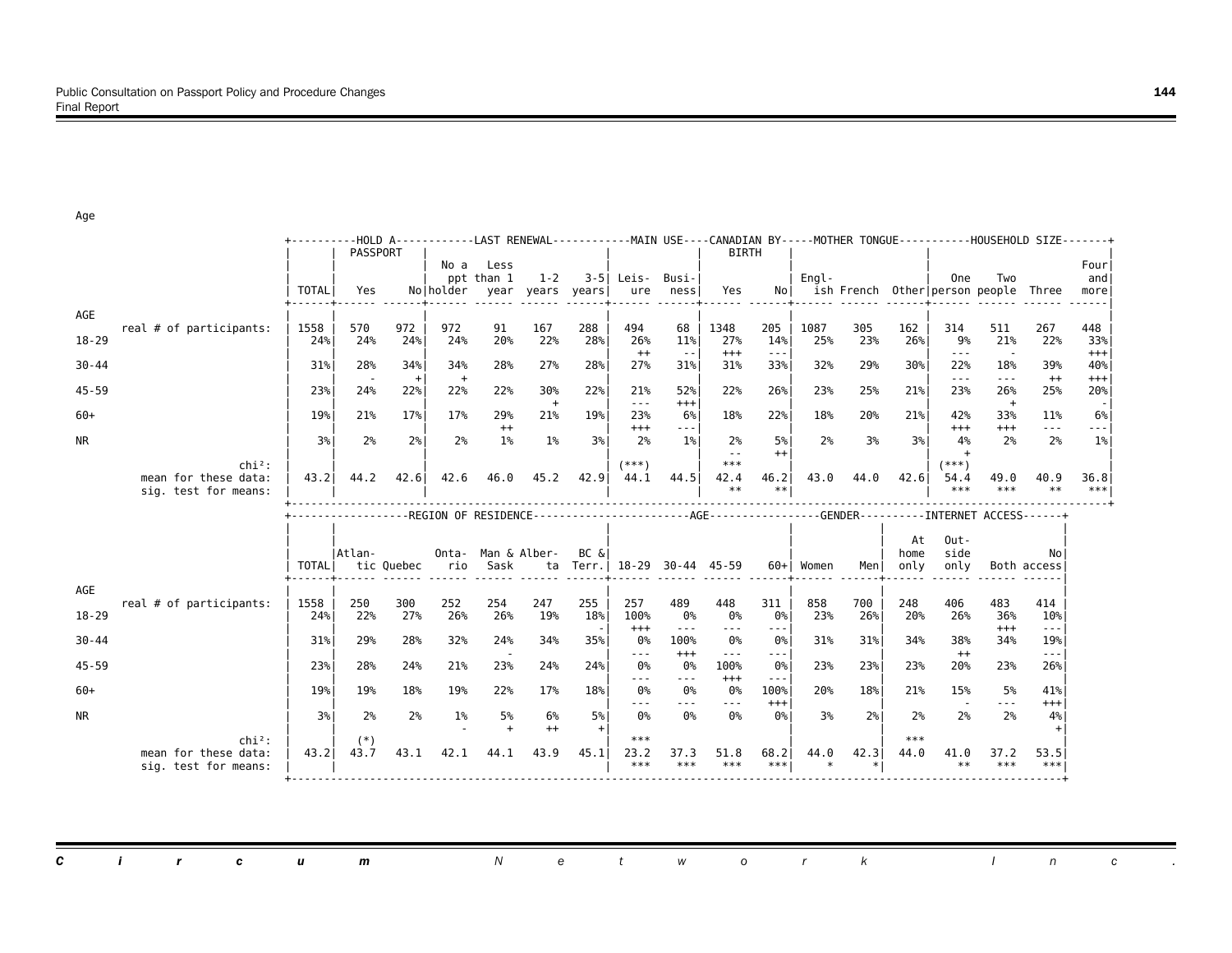|                         |              |         |          | <b>SEGMENTS-</b> |                     |          |      | DELIVERY EXPECTATION |                          |                | SOURCE $0F---$ |
|-------------------------|--------------|---------|----------|------------------|---------------------|----------|------|----------------------|--------------------------|----------------|----------------|
|                         |              |         |          |                  |                     |          |      |                      |                          | <b>FUNDING</b> |                |
|                         |              |         |          |                  | Trus-               |          |      |                      |                          |                |                |
|                         |              |         | Feature  | Few              | ting                | Strong   |      |                      |                          | Gene-          | Pri ce         |
|                         |              | Pri ce  | di si n- |                  | bene-follow-suppor- |          | < 5  |                      | > 5                      | ral            | i ncr-         |
|                         | <b>TOTAL</b> | averse  | terstd   | fits             | ers                 | ters     | days | 5 days               | days                     | taxes          | eases          |
| AGE                     |              |         |          |                  |                     |          |      |                      |                          |                |                |
| real # of participants: | 1558         | 229     | 278      | 97               | 347                 | 445      | 268  | 393                  | 794                      | 517            | 979            |
| $18 - 29$               | 24%          | 14%     | 24%      | 26%              | 22%                 | 35%      | 23%  | 25%                  | 24%                      | 29%            | 22%            |
|                         |              | - - -   |          |                  |                     | $^{+++}$ |      |                      |                          | $^{++}$        |                |
| $30 - 44$               | 31%          | 39%     | 24%      | 20%              | 33%                 | 29%      | 33%  | 35%                  | 28%                      | 33%            | 31%            |
|                         |              | $+++$   |          |                  |                     |          |      | $^{+}$               | $\overline{\phantom{a}}$ |                |                |
| $45 - 59$               | 23%          | 27%     | 31%      | 20%              | 22%                 | 21%      | 26%  | 23%                  | 24%                      | 20%            | 24%            |
|                         |              |         | $^{++}$  |                  |                     |          |      |                      |                          |                |                |
| $60+$                   | 19%          | 16%     | 19%      | 27%              | 21%                 | 14%      | 15%  | 14%                  | 22%                      | 14%            | 21%            |
|                         |              |         |          | $\pm$            |                     | $ -$     |      | $- -$                | $^{+++}$                 | $ -$           | $^{++}$        |
| NR                      | 3%           | 4%      | 2%       | 7%               | 3%                  | 2%       | 4%   | 2%                   | 2%                       | 4%             | $2\%$          |
|                         |              |         |          | $\ddot{}$        |                     |          |      |                      |                          | $^{++}$        | $- -$          |
| $chi^2$ :               |              | $(***)$ |          |                  |                     |          | $*$  |                      |                          | ***            |                |
| mean for these data:    | 43.2         | 46.0    | 44.5     | 44.3             | 43.1                | 39.5     | 42.5 | 41.6                 | 44.3                     | 40.6           | 44.2           |
| sig. test for means:    |              | ***     |          |                  |                     | ***      |      |                      | $***$                    | ***            | ***            |
|                         |              |         |          |                  |                     |          |      |                      |                          |                |                |

### *Circum Network Inc .*

-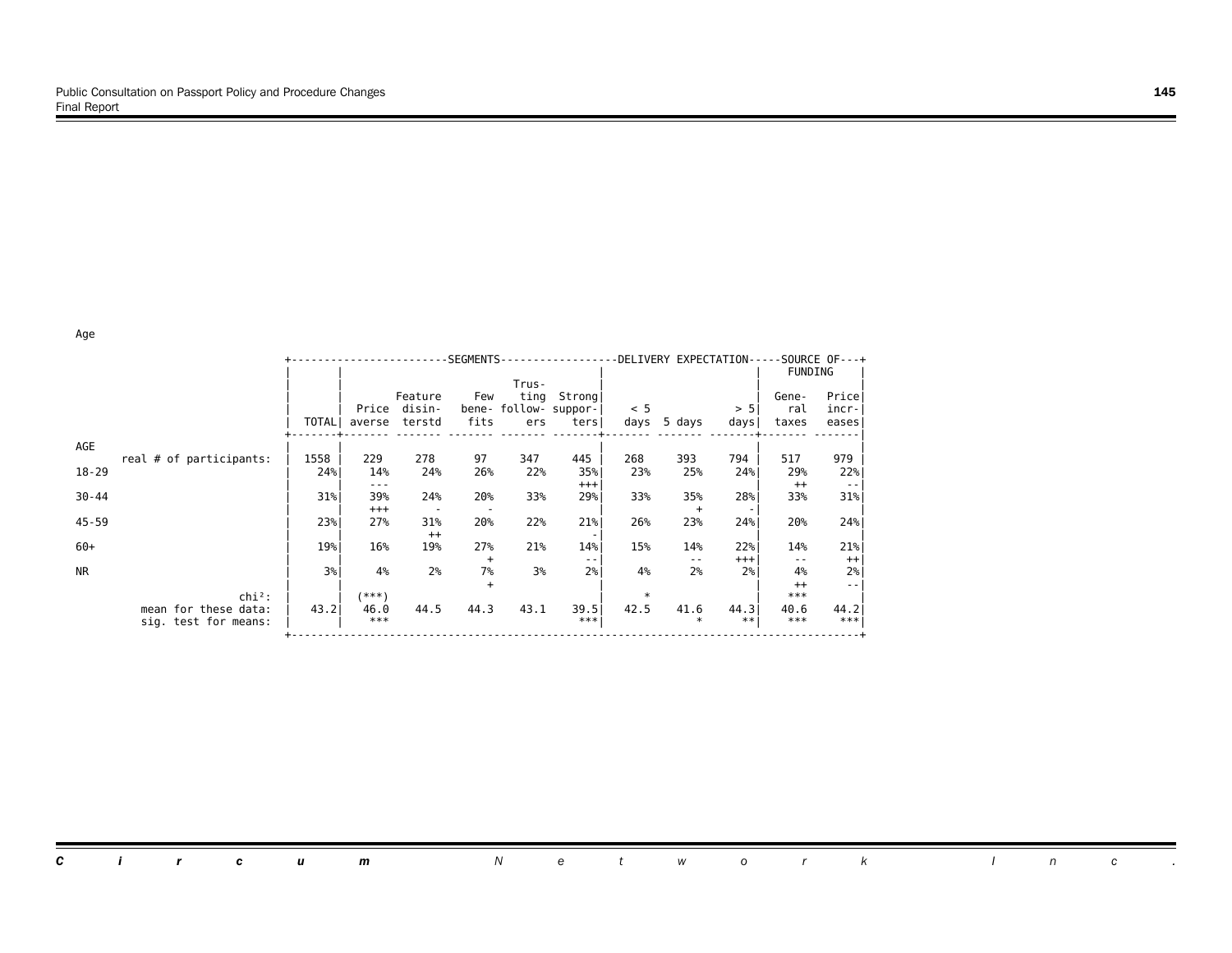Gender

|                                                  |              | <b>PASSPORT</b>      |                         |               |                                    |              |                     |                         |                                                                                                                                                                                                                                                                                                                                                                                                           | -HOLD A-----------LAST RENEWAL------------MAIN USE----CANADIAN BY-----MOTHER TONGUE-----------HOUSEHOLD SIZE-------+<br><b>BI RTH</b> |                |                                                                                                                                                                                                                                                                                                                                                                                                           |                                                                                                                                                                                                                                                                                                                                                                                                           |                     |                           |                                                |                   |                     |
|--------------------------------------------------|--------------|----------------------|-------------------------|---------------|------------------------------------|--------------|---------------------|-------------------------|-----------------------------------------------------------------------------------------------------------------------------------------------------------------------------------------------------------------------------------------------------------------------------------------------------------------------------------------------------------------------------------------------------------|---------------------------------------------------------------------------------------------------------------------------------------|----------------|-----------------------------------------------------------------------------------------------------------------------------------------------------------------------------------------------------------------------------------------------------------------------------------------------------------------------------------------------------------------------------------------------------------|-----------------------------------------------------------------------------------------------------------------------------------------------------------------------------------------------------------------------------------------------------------------------------------------------------------------------------------------------------------------------------------------------------------|---------------------|---------------------------|------------------------------------------------|-------------------|---------------------|
|                                                  | <b>TOTAL</b> | Yes                  |                         | No   hol der  | No a Less<br>ppt than 1            | $1 - 2$      | year years years    | $3-5$ Leis-Busi-<br>ure | $_{\rm mess}$                                                                                                                                                                                                                                                                                                                                                                                             | Yes                                                                                                                                   |                | $Engl -$                                                                                                                                                                                                                                                                                                                                                                                                  |                                                                                                                                                                                                                                                                                                                                                                                                           |                     | <b>One</b>                | Two<br>No ish French Other person people Three |                   | Four<br>and<br>more |
| Q28<br>real # of participants:<br>Femal e        | 1558<br>50%  | 570<br>52%           | 972<br>49%              | 972<br>49%    | 91<br>65%<br>$^{++}$               | 167<br>50%   | 288<br>50%          | 494<br>55%<br>$^{+++}$  | 68<br>27%<br>$\frac{1}{2} \frac{1}{2} \frac{1}{2} \frac{1}{2} \frac{1}{2} \frac{1}{2} \frac{1}{2} \frac{1}{2} \frac{1}{2} \frac{1}{2} \frac{1}{2} \frac{1}{2} \frac{1}{2} \frac{1}{2} \frac{1}{2} \frac{1}{2} \frac{1}{2} \frac{1}{2} \frac{1}{2} \frac{1}{2} \frac{1}{2} \frac{1}{2} \frac{1}{2} \frac{1}{2} \frac{1}{2} \frac{1}{2} \frac{1}{2} \frac{1}{2} \frac{1}{2} \frac{1}{2} \frac{1}{2} \frac{$ | 1348<br>51%                                                                                                                           | 205<br>49%     | 1087<br>50%                                                                                                                                                                                                                                                                                                                                                                                               | 305<br>52%                                                                                                                                                                                                                                                                                                                                                                                                | 162<br>51%          | 314<br>54%                | 511<br>48%                                     | 267<br>52%        | 448<br>51%          |
| Mal e                                            | 50%          | 48%                  | 51%                     | 51%           | 35%                                | 50%          | 50%                 | 45%                     | 73%                                                                                                                                                                                                                                                                                                                                                                                                       | 49%                                                                                                                                   | 51%            | 50%                                                                                                                                                                                                                                                                                                                                                                                                       | 48%                                                                                                                                                                                                                                                                                                                                                                                                       | 49%                 | 46%                       | 52%                                            | 48%               | 49%                 |
| chi <sup>2</sup> :                               |              |                      |                         |               | $\sim$ $\sim$                      |              |                     | $- - -$<br>$***$        | $^{+++}$                                                                                                                                                                                                                                                                                                                                                                                                  |                                                                                                                                       |                |                                                                                                                                                                                                                                                                                                                                                                                                           |                                                                                                                                                                                                                                                                                                                                                                                                           |                     |                           |                                                |                   |                     |
|                                                  |              |                      |                         |               |                                    |              |                     |                         |                                                                                                                                                                                                                                                                                                                                                                                                           |                                                                                                                                       |                |                                                                                                                                                                                                                                                                                                                                                                                                           |                                                                                                                                                                                                                                                                                                                                                                                                           |                     |                           |                                                |                   |                     |
|                                                  | <b>TOTAL</b> | Atlan-<br>tic Quebec |                         | Onta-<br>ri o | Man & Alber-<br>Sask               |              | BC &<br>ta Terr.    | $18-29$ 30-44 45-59     |                                                                                                                                                                                                                                                                                                                                                                                                           |                                                                                                                                       |                | $60+$ Women                                                                                                                                                                                                                                                                                                                                                                                               | Men                                                                                                                                                                                                                                                                                                                                                                                                       | At<br>home<br>onl y | $0$ ut-<br>si de<br>onl y |                                                | No<br>Both access |                     |
| <b>Q28</b><br>real # of participants:<br>Female  | 1558<br>50%  | 250<br>54%           | 300<br>50%              | 252<br>51%    | 254<br>49%                         | 247<br>50%   | 255<br>48%          | 257<br>48%              | 489<br>50%                                                                                                                                                                                                                                                                                                                                                                                                | 448<br>50%                                                                                                                            | 311<br>53%     | 858<br>100%<br>$+++$                                                                                                                                                                                                                                                                                                                                                                                      | 700<br>0%<br>$\frac{1}{2} \frac{1}{2} \frac{1}{2} \frac{1}{2} \frac{1}{2} \frac{1}{2} \frac{1}{2} \frac{1}{2} \frac{1}{2} \frac{1}{2} \frac{1}{2} \frac{1}{2} \frac{1}{2} \frac{1}{2} \frac{1}{2} \frac{1}{2} \frac{1}{2} \frac{1}{2} \frac{1}{2} \frac{1}{2} \frac{1}{2} \frac{1}{2} \frac{1}{2} \frac{1}{2} \frac{1}{2} \frac{1}{2} \frac{1}{2} \frac{1}{2} \frac{1}{2} \frac{1}{2} \frac{1}{2} \frac{$ | 248<br>51%          | 406<br>57%<br>$++$        | 483<br>42%<br>$\sim$ $\sim$ $\sim$             | 414<br>56%<br>$+$ |                     |
| Male<br>chi <sup>2</sup> :                       | 50%          | 46%                  | 50%                     | 49%           | 51%                                | 50%          | 52%                 | 52%                     | 50%                                                                                                                                                                                                                                                                                                                                                                                                       | 50%                                                                                                                                   | 47%            | 0%<br>$\frac{1}{2} \frac{1}{2} \frac{1}{2} \frac{1}{2} \frac{1}{2} \frac{1}{2} \frac{1}{2} \frac{1}{2} \frac{1}{2} \frac{1}{2} \frac{1}{2} \frac{1}{2} \frac{1}{2} \frac{1}{2} \frac{1}{2} \frac{1}{2} \frac{1}{2} \frac{1}{2} \frac{1}{2} \frac{1}{2} \frac{1}{2} \frac{1}{2} \frac{1}{2} \frac{1}{2} \frac{1}{2} \frac{1}{2} \frac{1}{2} \frac{1}{2} \frac{1}{2} \frac{1}{2} \frac{1}{2} \frac{$<br>*** | 100%<br>$^{+++}$                                                                                                                                                                                                                                                                                                                                                                                          | 49%<br>***          | 43%<br>$- -$              | 58%<br>$^{+++}$                                | 44%               |                     |
|                                                  | <b>TOTAL</b> | averse terstd        | Feature<br>Price disin- |               | Few<br>bene-follow-suppor-<br>fits | Trus-<br>ers | ting Strong<br>ters | < 5                     | days 5 days                                                                                                                                                                                                                                                                                                                                                                                               | - SEGMENTS---------------- DELI VERY EXPECTATI 0N----- SOURCE 0F---+<br>> 5<br>$_{\rm days }$                                         | Gene-<br>taxes | <b>FUNDI NG</b><br>ral                                                                                                                                                                                                                                                                                                                                                                                    | Pri ce<br>incr-<br>eases                                                                                                                                                                                                                                                                                                                                                                                  |                     |                           |                                                |                   |                     |
| <b>Q28</b><br>real # of participants:<br>Femal e | 1558<br>50%  | 229<br>48%           | 278                     | 54%           | 97<br>40%                          | 347<br>45%   | 445<br>54%<br>$+$   | 268<br>47%              | 393<br>51%                                                                                                                                                                                                                                                                                                                                                                                                | 794<br>51%                                                                                                                            | 517            | 43%<br>$\sim$ $\sim$ $\sim$                                                                                                                                                                                                                                                                                                                                                                               | 979<br>55%<br>$^{+++}$                                                                                                                                                                                                                                                                                                                                                                                    |                     |                           |                                                |                   |                     |
| Male<br>$chi^2$ :                                | 50%          | 52%                  |                         | 46%           | 60%<br>$\ddot{}$                   | 55%<br>$+$   | 46%                 | 53%                     | 49%                                                                                                                                                                                                                                                                                                                                                                                                       | 49%                                                                                                                                   |                | 57%<br>$^{+++}$<br>$***$                                                                                                                                                                                                                                                                                                                                                                                  | 45%<br>$\sim$ $ \sim$                                                                                                                                                                                                                                                                                                                                                                                     |                     |                           |                                                |                   |                     |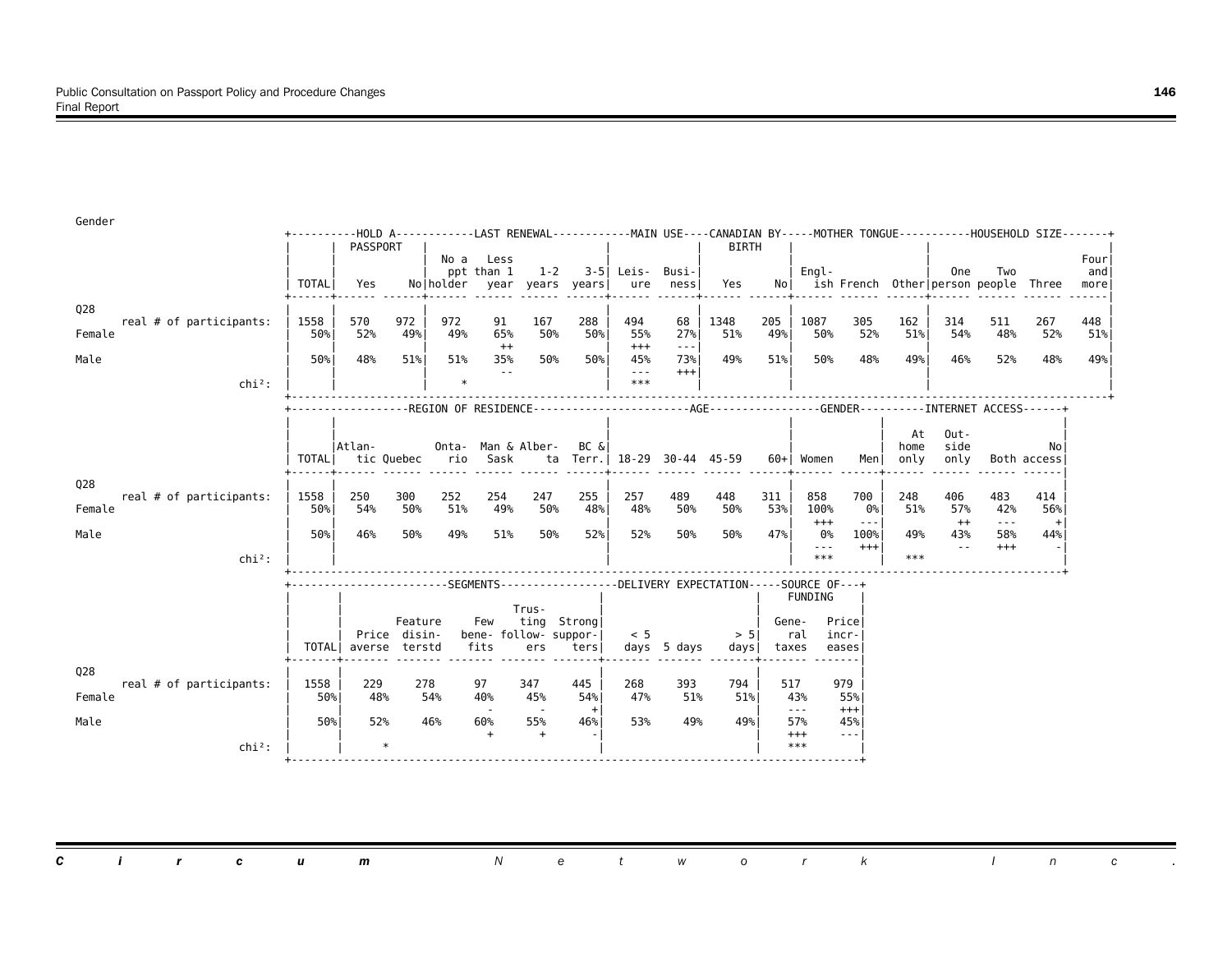## Regional code

|                                                     |              | <b>PASSPORT</b>         |                       |                                                                                                                                                                                                                                                                                                                                                                                                             |                            |                                                                                                                                                                                                                                                                                                                                                                                                          |                                                                                                                                                                                                                                                                                                                                                                                                    |                              |                            | <b>BIRTH</b>               |                                                                                                                                                                                                                                                                                                                                                                                                     |                          |                                           |                             |                          |                | -HOLD A-----------LAST RENEWAL----------- MAIN USE----CANADIAN BY----- MOTHER TONGUE----------- HOUSEHOLD SIZE-------+ |                          |
|-----------------------------------------------------|--------------|-------------------------|-----------------------|-------------------------------------------------------------------------------------------------------------------------------------------------------------------------------------------------------------------------------------------------------------------------------------------------------------------------------------------------------------------------------------------------------------|----------------------------|----------------------------------------------------------------------------------------------------------------------------------------------------------------------------------------------------------------------------------------------------------------------------------------------------------------------------------------------------------------------------------------------------------|----------------------------------------------------------------------------------------------------------------------------------------------------------------------------------------------------------------------------------------------------------------------------------------------------------------------------------------------------------------------------------------------------|------------------------------|----------------------------|----------------------------|-----------------------------------------------------------------------------------------------------------------------------------------------------------------------------------------------------------------------------------------------------------------------------------------------------------------------------------------------------------------------------------------------------|--------------------------|-------------------------------------------|-----------------------------|--------------------------|----------------|------------------------------------------------------------------------------------------------------------------------|--------------------------|
|                                                     | <b>TOTAL</b> | Yes                     |                       | No a<br>No   hol der                                                                                                                                                                                                                                                                                                                                                                                        | Less<br>ppt than 1         | $1 - 2$<br>year years years                                                                                                                                                                                                                                                                                                                                                                              |                                                                                                                                                                                                                                                                                                                                                                                                    | $3-5$ Leis-<br>ure           | Busi-<br>ness              | Yes                        | No                                                                                                                                                                                                                                                                                                                                                                                                  | $Engl -$                 | ish French Other person people Three      |                             | <b>One</b>               | Two            |                                                                                                                        | Four<br>and<br>more      |
| <b>REGIO</b><br>real # of participants:<br>Atlantic | 1558<br>9%   | 570<br>4%               | 972<br>12%            | 972<br>12%                                                                                                                                                                                                                                                                                                                                                                                                  | 91<br>4%                   | 167<br>4%                                                                                                                                                                                                                                                                                                                                                                                                | 288<br>4%                                                                                                                                                                                                                                                                                                                                                                                          | 494<br>4%                    | 68<br>7%                   | 1348<br>10%                | 205<br>$2\%$                                                                                                                                                                                                                                                                                                                                                                                        | 1087<br>13%              | 305<br>5%                                 | 162<br>1%                   | 314<br>7%                | 511<br>8%      | 267<br>11%                                                                                                             | 448<br>9%                |
| Quebec                                              | 24%          | $- - -$<br>21%          | $^{+++}$<br>25%       | $^{+++}$<br>25%                                                                                                                                                                                                                                                                                                                                                                                             | 20%                        | 25%                                                                                                                                                                                                                                                                                                                                                                                                      | $ -$<br>20%                                                                                                                                                                                                                                                                                                                                                                                        | 19%                          | 38%                        | $^{+++}$<br>26%            | $\frac{1}{2} \frac{1}{2} \frac{1}{2} \frac{1}{2} \frac{1}{2} \frac{1}{2} \frac{1}{2} \frac{1}{2} \frac{1}{2} \frac{1}{2} \frac{1}{2} \frac{1}{2} \frac{1}{2} \frac{1}{2} \frac{1}{2} \frac{1}{2} \frac{1}{2} \frac{1}{2} \frac{1}{2} \frac{1}{2} \frac{1}{2} \frac{1}{2} \frac{1}{2} \frac{1}{2} \frac{1}{2} \frac{1}{2} \frac{1}{2} \frac{1}{2} \frac{1}{2} \frac{1}{2} \frac{1}{2} \frac{$<br>13% | $^{+++}$<br>4%           | 84%                                       | $\sim$ $\sim$ $\sim$<br>11% | 31%                      | 27%            | 24%                                                                                                                    | 19%                      |
| Ontario                                             | 38%          | 44%<br>$^{+++}$         | 34%<br>$- - -$        | 34%<br>$- - -$                                                                                                                                                                                                                                                                                                                                                                                              | 47%                        | 40%                                                                                                                                                                                                                                                                                                                                                                                                      | 46%<br>$^{++}$                                                                                                                                                                                                                                                                                                                                                                                     | - - -<br>46%<br>$^{+++}$     | $^{+++}$<br>16%<br>$- - -$ | $^{+++}$<br>35%<br>$- - -$ | $- - -$<br>49%<br>$^{+++}$                                                                                                                                                                                                                                                                                                                                                                          | - - -<br>44%<br>$^{+++}$ | $^{+++}$<br>8%<br>$- - -$                 | $- - -$<br>54%<br>$^{+++}$  | $^{++}$<br>31%<br>$- -$  | 34%            | 35%                                                                                                                    | $- -$<br>45%<br>$^{+++}$ |
| Man & Sask                                          | 7%           | 5%                      | 8%<br>$+$             | 8%<br>$+$                                                                                                                                                                                                                                                                                                                                                                                                   | 5%                         | 6%                                                                                                                                                                                                                                                                                                                                                                                                       | 5%                                                                                                                                                                                                                                                                                                                                                                                                 | 5%                           | 8%                         | 8%                         | 4%                                                                                                                                                                                                                                                                                                                                                                                                  | 9%<br>$^{+++}$           | 1%<br>$- - -$                             | 7%                          | 7%                       | 8%             | 6%                                                                                                                     | 7%                       |
| Al berta                                            | 9%           | 10%                     | 9%                    | 9%                                                                                                                                                                                                                                                                                                                                                                                                          | 10%                        | 9%                                                                                                                                                                                                                                                                                                                                                                                                       | 10%                                                                                                                                                                                                                                                                                                                                                                                                | 10%                          | 17%                        | 9%                         | 10%                                                                                                                                                                                                                                                                                                                                                                                                 | 13%<br>$^{+++}$          | 1%<br>$- - -$                             | 9%                          | 10%                      | 9%             | 12%                                                                                                                    | 8%                       |
| BC & Terr.                                          | 13%          | 15%<br>$\overline{+}$   | 12%                   | 12%                                                                                                                                                                                                                                                                                                                                                                                                         | 14%                        | 17%                                                                                                                                                                                                                                                                                                                                                                                                      | 15%                                                                                                                                                                                                                                                                                                                                                                                                | 16%                          | 14%                        | 11%<br>$- - -$             | 22%<br>$^{+++}$                                                                                                                                                                                                                                                                                                                                                                                     | 17%<br>$^{+++}$          | 1%<br>$- - -$                             | 18%<br>$+$                  | 14%                      | 15%            | 13%                                                                                                                    | 12%                      |
| chi <sup>2</sup> :                                  |              | $***$                   |                       | ***                                                                                                                                                                                                                                                                                                                                                                                                         |                            |                                                                                                                                                                                                                                                                                                                                                                                                          |                                                                                                                                                                                                                                                                                                                                                                                                    | $(***)$                      |                            | ***                        |                                                                                                                                                                                                                                                                                                                                                                                                     | ***                      |                                           |                             | $* *$                    |                |                                                                                                                        |                          |
|                                                     |              |                         |                       |                                                                                                                                                                                                                                                                                                                                                                                                             |                            |                                                                                                                                                                                                                                                                                                                                                                                                          |                                                                                                                                                                                                                                                                                                                                                                                                    |                              |                            |                            |                                                                                                                                                                                                                                                                                                                                                                                                     |                          | - GENDER---------- INTERNET ACCESS------+ |                             |                          |                |                                                                                                                        |                          |
|                                                     |              |                         |                       |                                                                                                                                                                                                                                                                                                                                                                                                             |                            |                                                                                                                                                                                                                                                                                                                                                                                                          |                                                                                                                                                                                                                                                                                                                                                                                                    |                              |                            |                            |                                                                                                                                                                                                                                                                                                                                                                                                     |                          |                                           |                             |                          |                |                                                                                                                        |                          |
|                                                     | <b>TOTAL</b> | Atlan-                  | tic Quebec            | Onta-<br>ri o                                                                                                                                                                                                                                                                                                                                                                                               | Man & Alber-<br>Sask       |                                                                                                                                                                                                                                                                                                                                                                                                          | BC &                                                                                                                                                                                                                                                                                                                                                                                               | ta Terr.   18-29 30-44 45-59 |                            |                            |                                                                                                                                                                                                                                                                                                                                                                                                     | $60+$ Women              | Men                                       | At<br>home<br>onl y         | $0$ ut-<br>side<br>onl y |                | No<br>Both access                                                                                                      |                          |
| <b>REGIO</b><br>real # of participants:             | 1558         | 250                     | 300                   | 252                                                                                                                                                                                                                                                                                                                                                                                                         | 254                        | 247                                                                                                                                                                                                                                                                                                                                                                                                      | 255                                                                                                                                                                                                                                                                                                                                                                                                | 257                          | 489                        | 448                        | 311                                                                                                                                                                                                                                                                                                                                                                                                 | 858                      | 700                                       | 248                         | 406                      | 483            | 414                                                                                                                    |                          |
| Atlantic<br>Quebec                                  | 9%<br>24%    | 100%<br>$^{+++}$<br>-0% | 0%<br>$- - -$<br>100% | 0%<br>$- - -$<br>0%                                                                                                                                                                                                                                                                                                                                                                                         | 0%<br>---<br>0%            | 0%<br>$\frac{1}{2} \frac{1}{2} \frac{1}{2} \frac{1}{2} \frac{1}{2} \frac{1}{2} \frac{1}{2} \frac{1}{2} \frac{1}{2} \frac{1}{2} \frac{1}{2} \frac{1}{2} \frac{1}{2} \frac{1}{2} \frac{1}{2} \frac{1}{2} \frac{1}{2} \frac{1}{2} \frac{1}{2} \frac{1}{2} \frac{1}{2} \frac{1}{2} \frac{1}{2} \frac{1}{2} \frac{1}{2} \frac{1}{2} \frac{1}{2} \frac{1}{2} \frac{1}{2} \frac{1}{2} \frac{1}{2} \frac{$<br>0% | 0%<br>$- - -$<br>0%                                                                                                                                                                                                                                                                                                                                                                                | 8%<br>26%                    | 8%<br>21%                  | 11%<br>24%                 | 9%<br>23%                                                                                                                                                                                                                                                                                                                                                                                           | 9%<br>23%                | 8%<br>24%                                 | 8%<br>18%                   | 11%<br>24%               | 6%<br>17%      | 11%<br>35%                                                                                                             |                          |
| Ontario                                             | 38%          | $- - -$<br>0%           | $^{+++}$<br>0%        | $- - -$<br>100%                                                                                                                                                                                                                                                                                                                                                                                             | $- - -$<br>0%              | $- - -$<br>0%                                                                                                                                                                                                                                                                                                                                                                                            | $- - -$<br>0%                                                                                                                                                                                                                                                                                                                                                                                      | 41%                          | 40%                        | 35%                        | 38%                                                                                                                                                                                                                                                                                                                                                                                                 | 38%                      | 38%                                       | 41%                         | 33%                      | $- - -$<br>46% | $^{+++}$<br>29%                                                                                                        |                          |
| Man & Sask                                          | 7%           | $- - -$<br>0%           | $- - -$<br>0%         | $^{+++}$<br>0%                                                                                                                                                                                                                                                                                                                                                                                              | $- - -$<br>100%            | $\frac{1}{2} \frac{1}{2} \frac{1}{2} \frac{1}{2} \frac{1}{2} \frac{1}{2} \frac{1}{2} \frac{1}{2} \frac{1}{2} \frac{1}{2} \frac{1}{2} \frac{1}{2} \frac{1}{2} \frac{1}{2} \frac{1}{2} \frac{1}{2} \frac{1}{2} \frac{1}{2} \frac{1}{2} \frac{1}{2} \frac{1}{2} \frac{1}{2} \frac{1}{2} \frac{1}{2} \frac{1}{2} \frac{1}{2} \frac{1}{2} \frac{1}{2} \frac{1}{2} \frac{1}{2} \frac{1}{2} \frac{$<br>0%       | $\frac{1}{2} \frac{1}{2} \frac{1}{2} \frac{1}{2} \frac{1}{2} \frac{1}{2} \frac{1}{2} \frac{1}{2} \frac{1}{2} \frac{1}{2} \frac{1}{2} \frac{1}{2} \frac{1}{2} \frac{1}{2} \frac{1}{2} \frac{1}{2} \frac{1}{2} \frac{1}{2} \frac{1}{2} \frac{1}{2} \frac{1}{2} \frac{1}{2} \frac{1}{2} \frac{1}{2} \frac{1}{2} \frac{1}{2} \frac{1}{2} \frac{1}{2} \frac{1}{2} \frac{1}{2} \frac{1}{2} \frac{$<br>0% | 7%                           | 6%                         | 7%                         | 8%                                                                                                                                                                                                                                                                                                                                                                                                  | 7%                       | 7%                                        | 6%                          | 9%                       | $^{+++}$<br>6% | $- - -$<br>7%                                                                                                          |                          |
| Al berta                                            | 9%           | - - -<br>0%             | 0%                    | $- - -$<br>0%                                                                                                                                                                                                                                                                                                                                                                                               | $^{+++}$<br><b>O%</b>      | $- - -$<br>100%                                                                                                                                                                                                                                                                                                                                                                                          | $- - -$<br>0%                                                                                                                                                                                                                                                                                                                                                                                      | 7%                           | 10%                        | 10%                        | 9%                                                                                                                                                                                                                                                                                                                                                                                                  | 9%                       | 9%                                        | 10%                         | 9%                       | 10%            | 7%                                                                                                                     |                          |
| BC & Terr.                                          | 13%          | $- - -$<br>0%           | $- - -$<br>0%         | $\frac{1}{2} \frac{1}{2} \frac{1}{2} \frac{1}{2} \frac{1}{2} \frac{1}{2} \frac{1}{2} \frac{1}{2} \frac{1}{2} \frac{1}{2} \frac{1}{2} \frac{1}{2} \frac{1}{2} \frac{1}{2} \frac{1}{2} \frac{1}{2} \frac{1}{2} \frac{1}{2} \frac{1}{2} \frac{1}{2} \frac{1}{2} \frac{1}{2} \frac{1}{2} \frac{1}{2} \frac{1}{2} \frac{1}{2} \frac{1}{2} \frac{1}{2} \frac{1}{2} \frac{1}{2} \frac{1}{2} \frac{$<br>0%<br>- - - | $\frac{1}{2}$<br>0%<br>--- | $^{+++}$<br>0%<br>$- - -$                                                                                                                                                                                                                                                                                                                                                                                | $- - -$<br>100%<br>$^{+++}$                                                                                                                                                                                                                                                                                                                                                                        | 10%                          | 15%                        | 14%                        | 13%                                                                                                                                                                                                                                                                                                                                                                                                 | 13%                      | 14%                                       | 16%                         | 14%                      | 14%            | 10%                                                                                                                    |                          |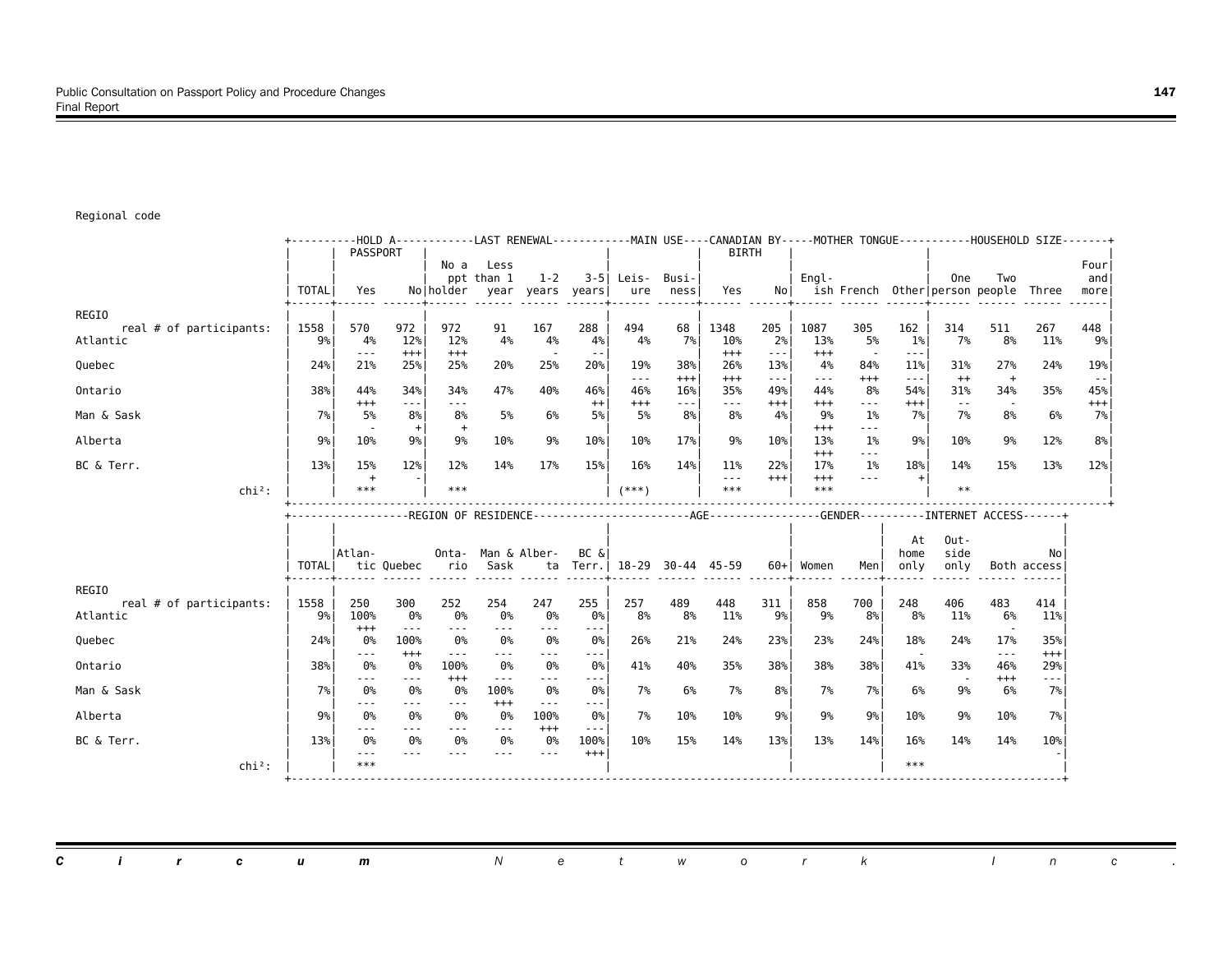## Regional code

|                         |              |        |          | <b>SEGMENTS-</b> |                     |             |              | DELIVERY EXPECTATION--- |              |                | SOURCE $0F---$ |
|-------------------------|--------------|--------|----------|------------------|---------------------|-------------|--------------|-------------------------|--------------|----------------|----------------|
|                         |              |        |          |                  |                     |             |              |                         |              | <b>FUNDING</b> |                |
|                         |              |        |          |                  | Trus-               |             |              |                         |              |                |                |
|                         |              |        | Feature  | Few              |                     | ting Strong |              |                         |              | Gene-          | Pri ce         |
|                         |              | Pri ce | di si n- |                  | bene-follow-suppor- |             | < 5          |                         | > 5          | ral            | i ncr-         |
|                         | <b>TOTAL</b> | averse | terstd   | fits             | ers                 | ters        | days         | 5 days                  | days         | taxes          | eases          |
| <b>REGIO</b>            |              |        |          |                  |                     |             |              |                         |              |                |                |
| real # of participants: | 1558         | 229    | 278      | 97               | 347                 | 445         | 268          | 393                     | 794          | 517            | 979            |
| Atlantic                | 9%           | 6%     | 8%       | 12%              | 7%                  | 10%         | 11%          | 8%                      | 9%           | 9%             | $9\%$          |
|                         |              |        |          |                  |                     |             |              |                         |              |                |                |
| Quebec                  | 24%          | 27%    | 23%      | 16%              | 20%                 | 25%         | 13%          | 22%                     | 24%          | 18%            | 26%            |
| Ontario                 | 38%          | 36%    | 37%      | 32%              | 42%                 | 41%         | - - -<br>38% | 42%                     | $\pm$<br>38% | $ -$<br>42%    | $^{++}$<br>36% |
|                         |              |        |          |                  |                     |             |              |                         |              | $\ddot{}$      |                |
| Man & Sask              | 7%           | 6%     | 7%       | 9%               | 7%                  | 7%          | 7%           | 7%                      | 7%           | 7%             | 7%             |
|                         |              |        |          |                  |                     |             |              |                         |              |                |                |
| Al berta                | 9%           | 8%     | 8%       | 7%               | 10%                 | 8%          | 11%          | 10%                     | $9\%$        | 9%             | 10%            |
| BC & Terr.              | 13%          | 16%    | 16%      | 24%              | 14%                 | 9%          | 20%          | 11%                     | 13%          | 14%            | 13%            |
|                         |              |        |          | $^{++}$          |                     | $- - -$     | $^{++}$      |                         |              |                |                |
| chi <sup>2</sup> :      |              | $\ast$ |          |                  |                     |             | $***$        |                         |              | $\ast$         |                |
|                         |              |        |          |                  |                     |             |              |                         |              |                |                |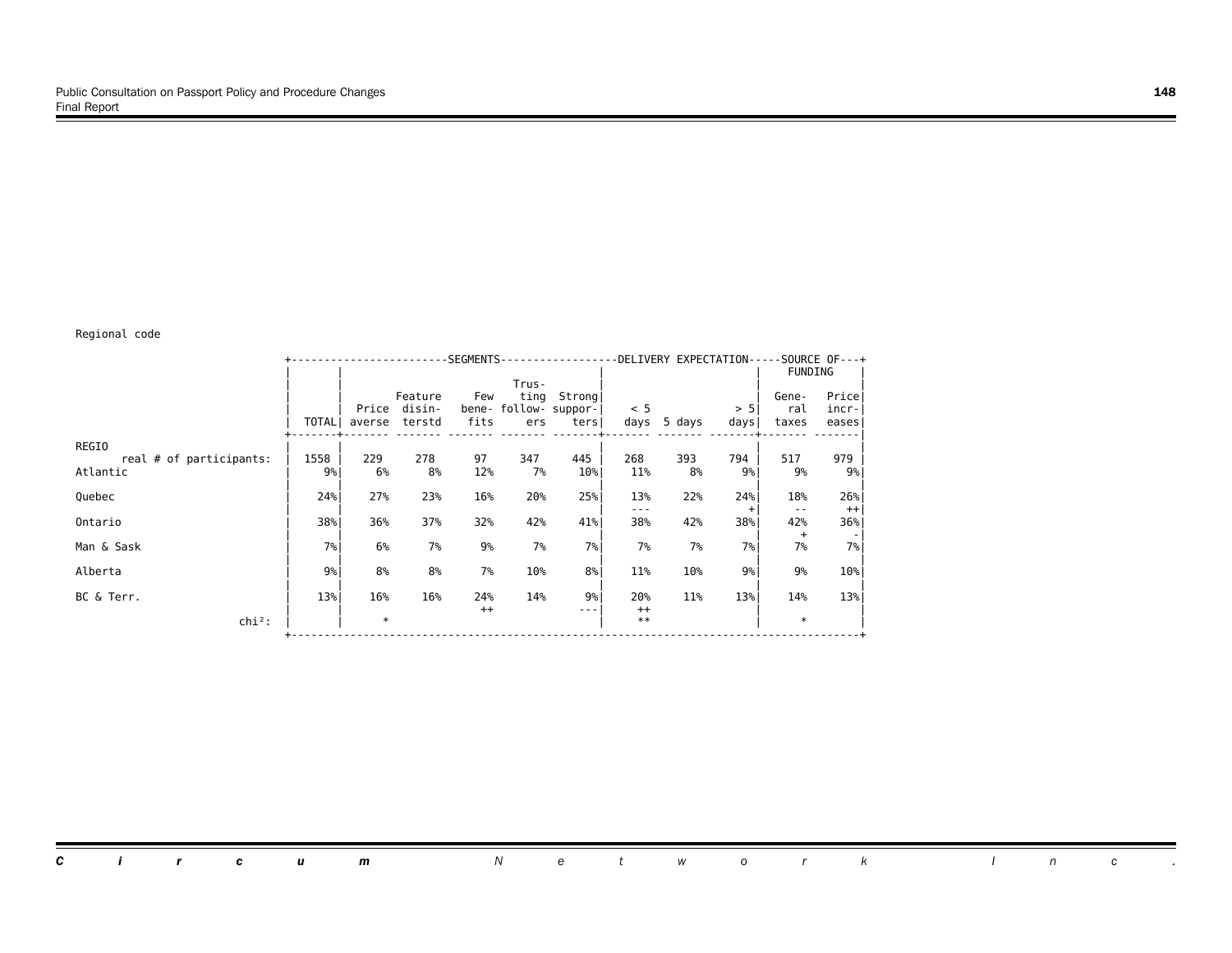# Summary scales (% Top 8-10)

|                                                        |              | -HOLD A-----------LAST RENEWAL------------MAIN USE----CANADIAN BY-----MOTHER TONGUE-----------HOUSEHOLD SIZE-------+<br><b>PASSPORT</b> |                |                      |                      |                             |                |               | <b>BIRTH</b>    |                                      |                |                 |                                           |                     |                          |            |                   |                     |
|--------------------------------------------------------|--------------|-----------------------------------------------------------------------------------------------------------------------------------------|----------------|----------------------|----------------------|-----------------------------|----------------|---------------|-----------------|--------------------------------------|----------------|-----------------|-------------------------------------------|---------------------|--------------------------|------------|-------------------|---------------------|
|                                                        | <b>TOTAL</b> | Yes                                                                                                                                     |                | No a<br>No   hol der | Less<br>ppt than 1   | $1 - 2$<br>year years years | $3 - 5$        | Lei s-<br>ure | Busi-<br>ness   | Yes                                  | No l           | Engl-           | ish French Other person people Three      |                     | 0ne                      | Two        |                   | Four<br>and<br>more |
| <b>SCALE</b>                                           |              |                                                                                                                                         |                |                      |                      |                             |                |               |                 |                                      |                |                 |                                           |                     |                          |            |                   |                     |
| real # of participants:<br>Support for price increases | 1558<br>27%  | 570<br>24%                                                                                                                              | 972<br>29%     | 972<br>29%           | 91<br>20%            | 167<br>27%                  | 288<br>23%     | 494<br>23%    | 68<br>35%       | 1348<br>28%                          | 205<br>23%     | 1087<br>30%     | 305<br>28%                                | 162<br>16%          | 314<br>31%               | 511<br>29% | 267<br>22%        | 448<br>26%          |
| Support for express prices                             | 20%          | 21%                                                                                                                                     | 19%            | 19%                  | 25%                  | 17%                         | 24%            | 20%           | $^{+}$<br>33%   | 20%                                  | 19%            | $^{++}$<br>20%  | 20%                                       | $- - -$<br>19%      | 20%                      | 18%        | 18%               | 22%                 |
| Emphasis on intangible benefts                         | 90%          | 90%                                                                                                                                     | 91%            | 91%                  | 88%                  | 88%                         | 92%            | 90%           | 90%             | 92%<br>$^{+++}$                      | 84%<br>$- - -$ | 93%<br>$^{++}$  | 93%                                       | 82%<br>- - -        | 90%                      | 91%        | 94%               | 89%                 |
| Amount of threat perceived                             | 14%          | 11%<br>$- -$                                                                                                                            | 17%<br>$^{++}$ | 17%<br>$^{++}$       | 9%                   | 11%                         | 12%            | 11%           | 8%              | 15%                                  | 13%            | 12%             | 21%<br>$^{+++}$                           | 12%                 | 18%                      | 14%        | 12%               | 14%                 |
| Support for service features                           | 51%          | 51%                                                                                                                                     | 51%            | 51%                  | 51%                  | 57%                         | 48%            | 50%           | 48%             | 51%                                  | 50%            | 49%             | 57%                                       | 51%                 | 49%                      | 54%        | 45%               | 53%                 |
| chi <sup>2</sup> :                                     |              | $\ast$                                                                                                                                  |                |                      |                      |                             |                |               |                 |                                      |                | ***             |                                           |                     |                          |            |                   |                     |
|                                                        |              | <b>REGION OF RESIDENCE-----------------------</b>                                                                                       |                |                      |                      |                             |                |               |                 | - AGE- - - - - - - - - - - - - - - - |                |                 | - GENDER---------- INTERNET ACCESS------+ |                     |                          |            |                   |                     |
|                                                        | <b>TOTAL</b> | Atl an-                                                                                                                                 | tic Quebec     | Onta-<br>ri o        | Man & Alber-<br>Sask | ta                          | BC &<br>Terr.  | 18-29         |                 | $30-44$ 45-59                        | $60+$          | Women           | Men                                       | At<br>home<br>onl y | $0$ ut-<br>side<br>onl y |            | No<br>Both access |                     |
| <b>SCALE</b>                                           |              |                                                                                                                                         |                |                      |                      |                             |                |               |                 |                                      |                |                 |                                           |                     |                          |            |                   |                     |
| real # of participants:<br>Support for price increases | 1558<br>27%  | 250<br>41%                                                                                                                              | 300<br>24%     | 252<br>24%           | 254<br>36%           | 247<br>31%                  | 255<br>23%     | 257<br>24%    | 489<br>27%      | 448<br>30%                           | 311<br>28%     | 858<br>27%      | 700<br>27%                                | 248<br>27%          | 406<br>28%               | 483<br>26% | 414<br>27%        |                     |
| Support for express prices                             | 20%          | $^{+++}$<br>17%                                                                                                                         | 20%            | 17%                  | $^{++}$<br>24%       | 21%                         | 26%<br>$^{++}$ | 19%           | 26%<br>$^{+++}$ | 21%                                  | 11%<br>$- - -$ | 17%<br>$- -$    | 23%<br>$^{++}$                            | 21%                 | 23%                      | 21%        | 14%<br>$- - -$    |                     |
| Emphasis on intangible benefts                         | 90%          | 86%                                                                                                                                     | 92%            | 93%                  | 88%                  | 93%                         | 83%<br>$- - -$ | 90%           | 93%<br>$+$      | 91%                                  | 88%            | 92%             | 89%                                       | 91%                 | 91%                      | 92%        | 88%               |                     |
| Amount of threat perceived                             | 14%          | 11%                                                                                                                                     | 16%            | 16%                  | 12%                  | 9%                          | 12%            | 14%           | 12%             | 18%<br>$+$                           | 13%            | 18%<br>$^{+++}$ | 11%<br>$- - -$                            | 12%                 | 16%                      | 11%        | 19%<br>$^{++}$    |                     |
| Support for service features                           | 51%          | 56%                                                                                                                                     | 56%            | 49%                  | 43%                  | 56%                         | 45%            | 50%           | 59%<br>$^{+++}$ | 49%                                  | 45%            | 51%             | 52%                                       | 58%                 | 55%                      | 48%        | 47%               |                     |
| chi $^2$ :                                             |              | **                                                                                                                                      |                |                      |                      |                             |                | ***           |                 |                                      |                | $**$            |                                           |                     |                          |            |                   |                     |

|  |  | <b>Circum</b> Network Inc. |  |  |  |  |  |  |
|--|--|----------------------------|--|--|--|--|--|--|
|  |  |                            |  |  |  |  |  |  |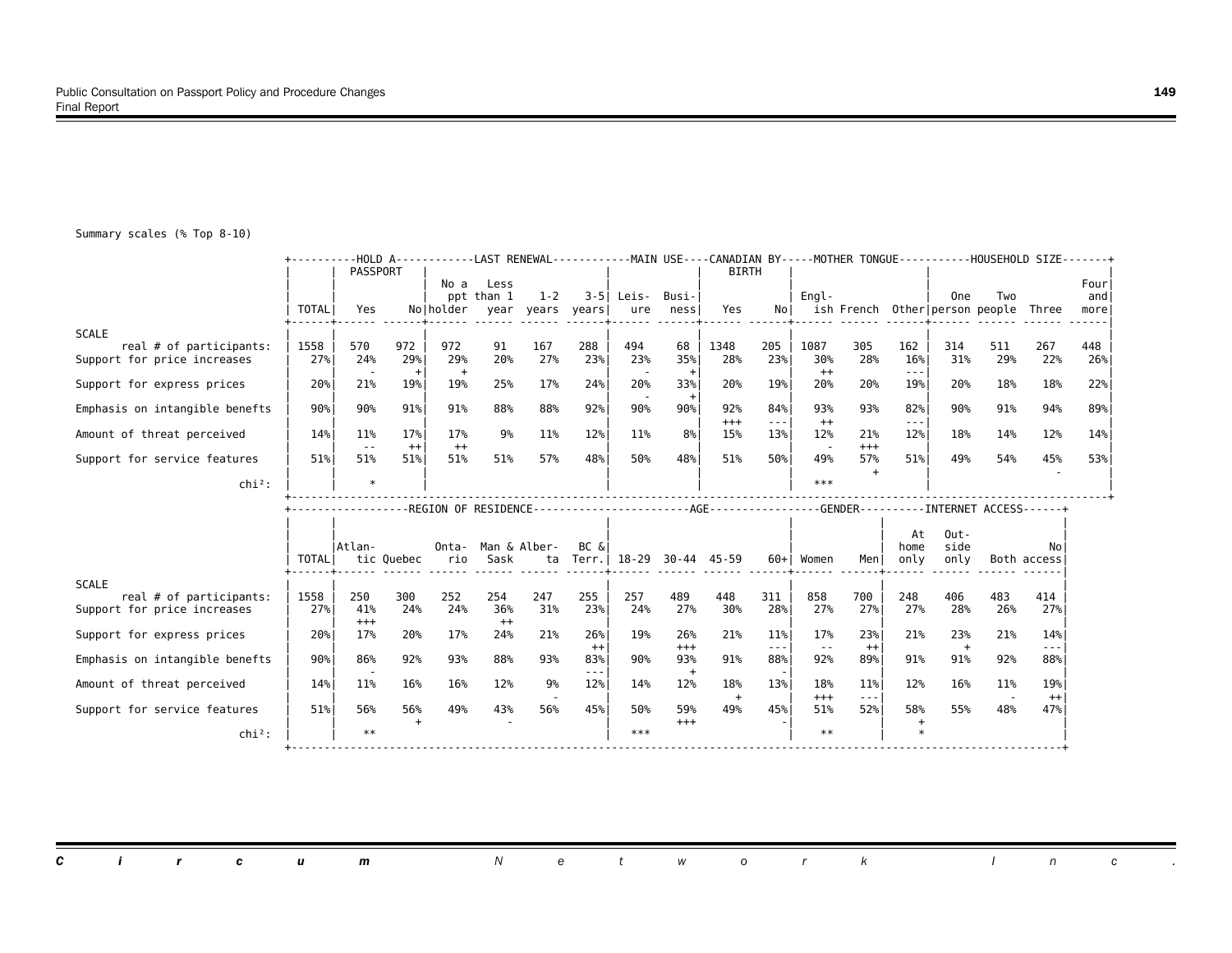# Summary scales (% Top 8-10)

|                                |              |         |          | <b>SEGMENTS-</b> |                |          |        | DELIVERY EXPECTATION- |       |                | SOURCE $0F---$ |
|--------------------------------|--------------|---------|----------|------------------|----------------|----------|--------|-----------------------|-------|----------------|----------------|
|                                |              |         |          |                  |                |          |        |                       |       | <b>FUNDING</b> |                |
|                                |              |         |          |                  | Trus-          |          |        |                       |       |                |                |
|                                |              |         | Feature  | Few              | ting           | Strong   |        |                       |       | Gene-          | Pri ce         |
|                                |              | Pri ce  | di si n- | bene-            | follow-suppor- |          | < 5    |                       | $> 5$ | ral            | i ncr-         |
|                                | <b>TOTAL</b> | averse  | terstd   | fits             | ers            | ters     | days   | 5 days                | days  | taxes          | eases          |
| <b>SCALE</b>                   |              |         |          |                  |                |          |        |                       |       |                |                |
| real # of participants:        | 1558         | 229     | 278      | 97               | 347            | 445      | 268    | 393                   | 794   | 517            | 979            |
| Support for price increases    | 27%          | 0%      | 15%      | 6%               | 38%            | 44%      | 24%    | 29%                   | 27%   | 18%            | 32%            |
|                                |              | $- - -$ | - - -    | $- - -$          | $^{+++}$       | $^{+++}$ |        |                       |       | $- - -$        | $^{+++}$       |
| Support for express prices     | 20%          | 12%     | 17%      | 14%              | 22%            | 26%      | 11%    | 23%                   | 21%   | 18%            | 21%            |
|                                |              | - -     |          |                  |                | $^{+++}$ | - - -  |                       |       |                |                |
| Emphasis on intangible benefts | 90%          | 96%     | 94%      | 0%               | 96%            | 98%      | 90%    | 89%                   | 92%   | 87%            | 93%            |
|                                |              | $^{++}$ | $+$      | $- - -$          | $^{+++}$       | $^{+++}$ |        |                       |       | $- - -$        | $^{+++}$       |
| Amount of threat perceived     | 14%          | 9%      | 26%      | 8%               | 0%             | 26%      | 15%    | 12%                   | 15%   | 10%            | 17%            |
|                                |              | $ -$    | $^{+++}$ |                  | $- - -$        | $^{+++}$ |        |                       |       | $- - -$        | $^{+++}$       |
| Support for service features   | 51%          | 49%     | 0%       | 24%              | 59%            | 80%      | 52%    | 53%                   | 49%   | 51%            | 52%            |
|                                |              |         | - - -    | $- - -$          | $^{+++}$       | $^{+++}$ |        |                       |       |                |                |
| chi <sup>2</sup> :             |              | ***     |          |                  |                |          | $\ast$ |                       |       | ***            |                |
|                                |              |         |          |                  |                |          |        |                       |       |                |                |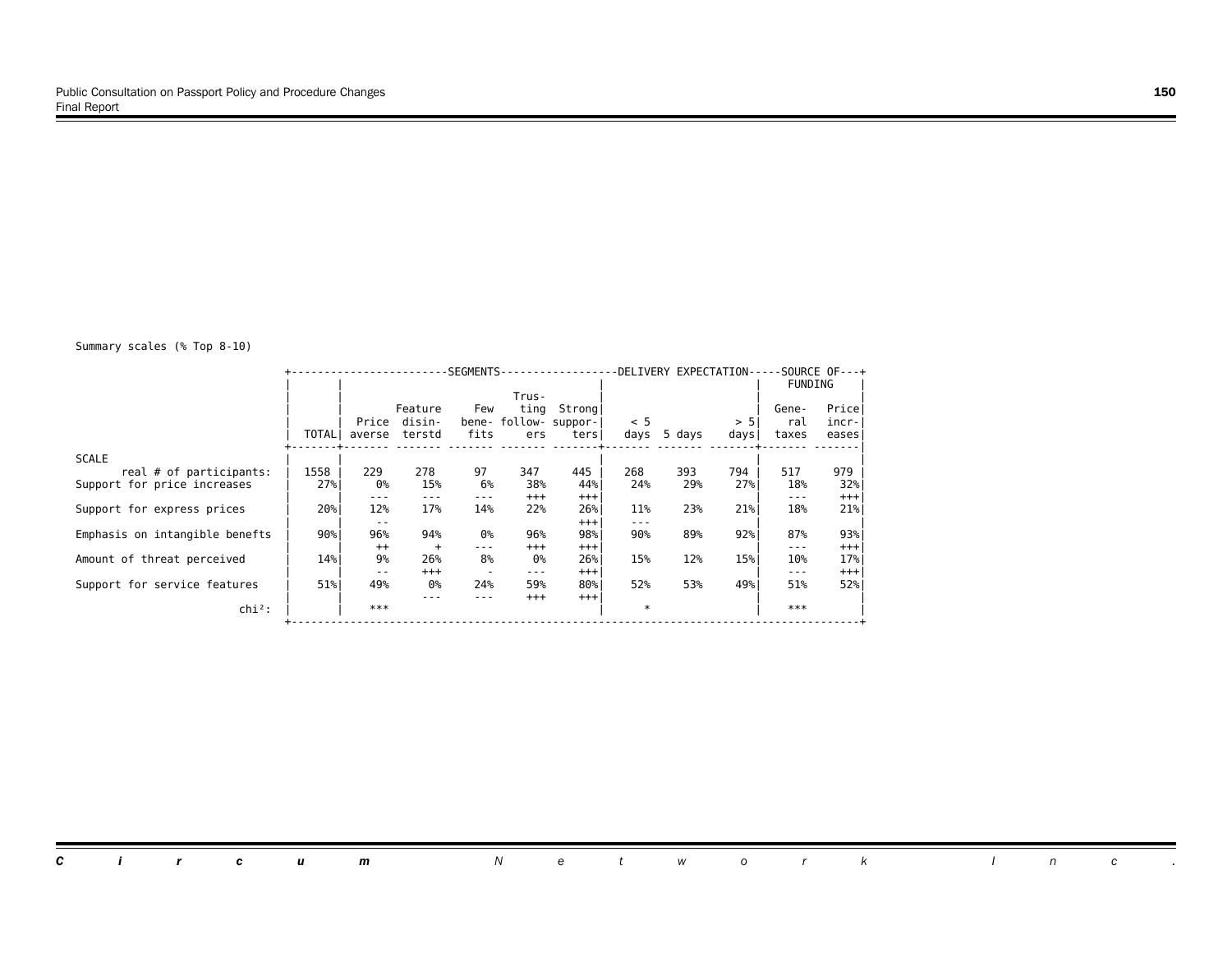|                                                                                             |              | $-HOLD$ A--     |            | .             | - LAST RENEWAL- |         |       |             |            | - MAIN USE---- CANADIAN BY----- MOTHER TONGUE--------- |                 |                |                                |                      |                  | - HOUSEHOLD SIZE- |       |                 |
|---------------------------------------------------------------------------------------------|--------------|-----------------|------------|---------------|-----------------|---------|-------|-------------|------------|--------------------------------------------------------|-----------------|----------------|--------------------------------|----------------------|------------------|-------------------|-------|-----------------|
|                                                                                             |              | <b>PASSPORT</b> |            |               |                 |         |       |             |            | <b>BI RTH</b>                                          |                 |                |                                |                      |                  |                   |       |                 |
|                                                                                             |              |                 |            | No a          | Less            |         |       |             |            |                                                        |                 |                |                                |                      |                  |                   |       | Four            |
|                                                                                             |              |                 |            |               | ppt than 1      | $1 - 2$ |       | $3-5$ Leis- | Busi-      |                                                        |                 | Engl-          |                                |                      | <b>One</b>       | Two               |       | and             |
|                                                                                             | <b>TOTAL</b> | Yes             |            | No   hol der  | year            | years   | years | ure         | ness       | Yes                                                    | No <sub>1</sub> |                | ish French Other person people |                      |                  |                   | Three | more            |
| SPRIC SCALE: Support for price increases (Q6, Q7E,<br>Q7H, Q7I, Q8                          |              |                 |            |               |                 |         |       |             |            |                                                        |                 |                |                                |                      |                  |                   |       |                 |
| real # of participants:                                                                     | 1558         | 570             | 972        | 972           | 91              | 167     | 288   | 494         | 68         | 1348                                                   | 205             | 1087           | 305                            | 162                  | 314              | 511               | 267   | 448             |
| Top $(8-10)$                                                                                | 27%          | 24%             | 29%        | 29%           | 20%             | 27%     | 23%   | 23%         | 35%        | 28%                                                    | 23%             | 30%            | 28%                            | 16%                  | 31%              | 29%               | 22%   | 26%             |
| Mid range $(5-7)$                                                                           | 36%          | 35%             | $+$<br>37% | $^{+}$<br>37% | 28%             | 32%     | 39%   | 36%         | $+$<br>32% | 37%                                                    | 33%             | $^{++}$<br>34% | 36%                            | $\frac{1}{2}$<br>44% | 28%<br>$- -$     | 31%<br>$\sim$ $-$ | 36%   | 43%<br>$^{+++}$ |
| Low $(0-4)$                                                                                 | 36%          | 40%             | 33%        | 33%           | 51%             | 41%     | 38%   | 40%         | 33%        | 34%                                                    | 44%             | 34%            | 36%                            | 40%                  | 40%              | 39%               | 40%   | 30%             |
|                                                                                             |              | $^{++}$         |            | $- -$         | $^{++}$         |         |       |             |            |                                                        | $^{++}$         |                |                                |                      |                  |                   |       | $- - -$         |
| DK/NR                                                                                       | 1%           | 0%              | 1%         | 1%            | 1%              | 0%      | $0\%$ | 0%          | 0%         | 1%                                                     | $0\%$           | 1%             | 1%                             | $0\%$                | 1%               | 1%                | 1%    | 0%              |
|                                                                                             |              |                 |            |               |                 |         |       |             |            |                                                        |                 |                |                                |                      |                  |                   |       |                 |
| $chi^2$ :                                                                                   |              | $(**)$          |            | $(**)$        |                 |         |       |             |            | $(**)$                                                 |                 | $(***)$        |                                |                      | $(***)$          |                   |       |                 |
| mean for these data:                                                                        | 5.99         | 5.78            | 6.13       | 6.13<br>$* *$ | 5.28            | 5.71    | 5.96  | 5.80        | 6.19       | 6.05                                                   | 5.73            | 6.05           | 6.00                           | 5.77                 | 5.93             | 5.93              | 5.72  | 6.17            |
| sig. test for means:<br><b>SEXPR SCALE:</b> Support for express prices (Q10A,<br>Q10B, Q10C |              | $**$            | $**$       |               |                 |         |       |             |            |                                                        |                 |                |                                |                      |                  |                   |       |                 |
| real # of participants:                                                                     | 1558         | 570             | 972        | 972           | 91              | 167     | 288   | 494         | 68         | 1348                                                   | 205             | 1087           | 305                            | 162                  | 314              | 511               | 267   | 448             |
| Top $(8-10)$                                                                                | 20%          | 21%             | 19%        | 19%           | 25%             | 17%     | 24%   | 20%         | 33%        | 20%                                                    | 19%             | 20%            | 20%                            | 19%                  | 20%              | 18%               | 18%   | 22%             |
| Mid range $(5-7)$                                                                           | 19%          | 18%             | 20%        | 20%           | 20%             | 23%     | 15%   | 19%         | 13%        | 18%                                                    | 24%             | 19%            | 21%                            | 18%                  | 11%<br>$- - -$   | 18%               | 18%   | 22%             |
| Low $(0-4)$                                                                                 | 60%          | 60%             | 60%        | 60%           | 55%             | 60%     | 61%   | 61%         | 54%        | 61%                                                    | 56%             | 60%            | 57%                            | 63%                  | 67%              | 62%               | 63%   | 55%             |
| DK/NR                                                                                       | 1%           | 1%              | 1%         | 1%            | 0%              | 1%      | $1\%$ | 1%          | 0%         | 1%                                                     | 1%              | 1%             | 1%                             | 0%                   | $^{++}$<br>$2\%$ | 2%                | 1%    | 0%              |
| $chi^2$ :<br>mean for these data:<br>sig. test for means:                                   | 4.47         | 4.48            | 4.46       | 4.46          | 4.93            | 4.56    | 4.41  | 4.44        | 5.01       | 4.41                                                   | 4.73            | 4.46           | 4.70                           | 4.18                 | $(**)$<br>4.01   | 4.29              | 4.43  | 4.75            |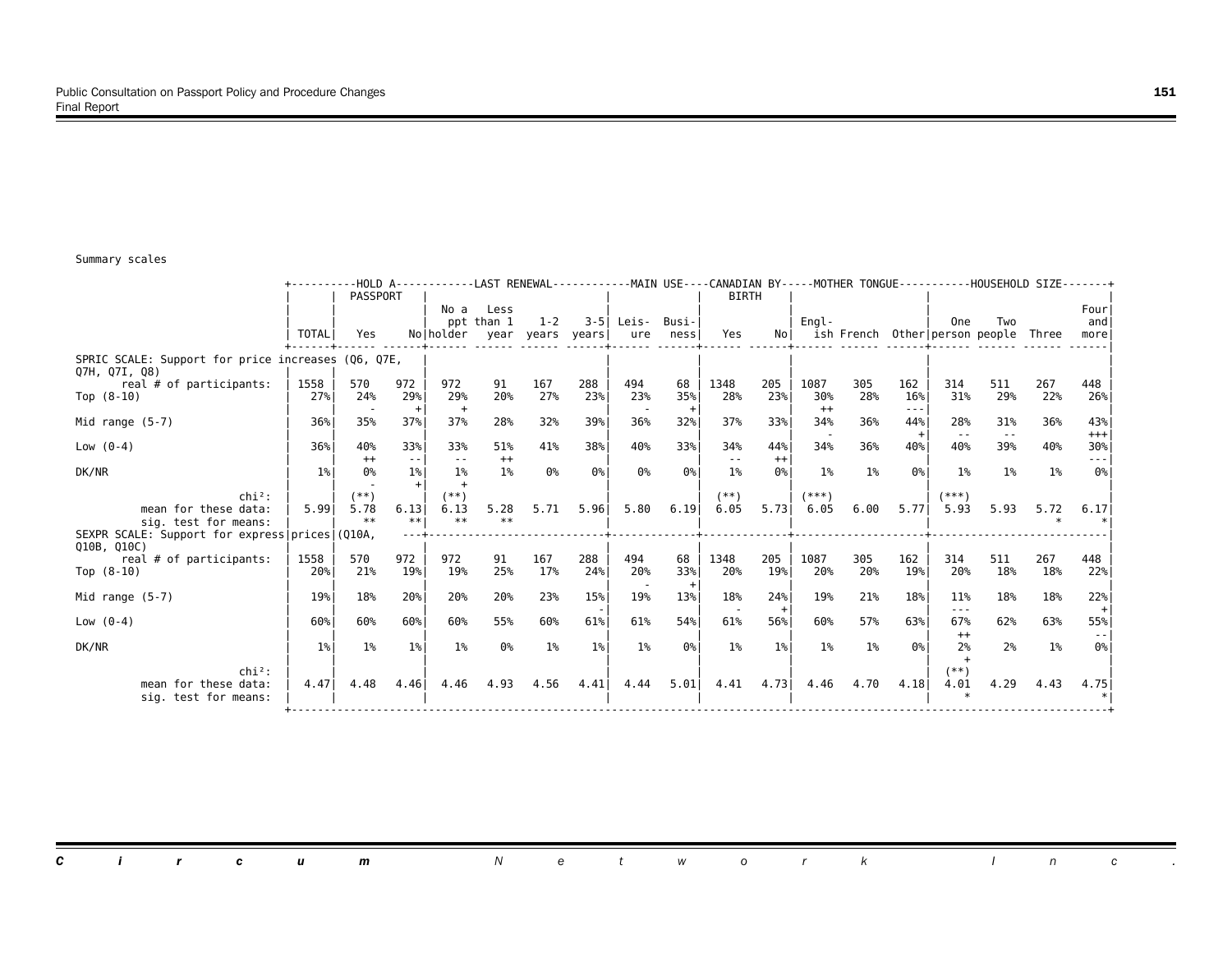|                                                                              |              | HOLD A-         |             | -------      | - LAST RENEWAL- |                | -------                          |             |          | -- MAIN USE---- CANADIAN BY----- MOTHER TONGUE--------- |                 |                |                                        |                |      | - HOUSEHOLD SIZE- |       |            |
|------------------------------------------------------------------------------|--------------|-----------------|-------------|--------------|-----------------|----------------|----------------------------------|-------------|----------|---------------------------------------------------------|-----------------|----------------|----------------------------------------|----------------|------|-------------------|-------|------------|
|                                                                              |              | <b>PASSPORT</b> |             |              |                 |                |                                  |             |          | <b>BI RTH</b>                                           |                 |                |                                        |                |      |                   |       |            |
|                                                                              |              |                 |             | No a         | Less            |                |                                  |             |          |                                                         |                 |                |                                        |                |      |                   |       | Four       |
|                                                                              |              |                 |             |              | ppt than 1      | $1 - 2$        |                                  | $3-5$ Leis- | Busi -   |                                                         |                 | Engl-          |                                        |                | 0ne  | Two               |       | and        |
|                                                                              | <b>TOTAL</b> | Yes             |             | No   hol der |                 | year years     | years                            | ure         | ness     | Yes                                                     | No <sub>1</sub> |                | ish French Other   person people Three |                |      |                   |       | more       |
| SINTA SCALE: Emphasis on intangible benefits (Q2A,<br>Q2B, Q7A, Q7F)         |              |                 |             |              |                 |                |                                  |             |          |                                                         |                 |                |                                        |                |      |                   |       |            |
| real # of participants:                                                      | 1558         | 570             | 972         | 972          | 91              | 167            | 288                              | 494         | 68       | 1348                                                    | 205             | 1087           | 305                                    | 162            | 314  | 511               | 267   | 448        |
| Top $(8-10)$                                                                 | 90%          | 90%             | 91%         | 91%          | 88%             | 88%            | 92%                              | 90%         | 90%      | 92%                                                     | 84%             | 93%            | 93%                                    | 82%            | 90%  | 91%               | 94%   | 89%        |
|                                                                              |              |                 |             |              |                 |                |                                  |             |          | $^{+++}$                                                | $- - -$         | $^{++}$        |                                        | $- - -$        |      |                   |       |            |
| Mid range $(5-7)$                                                            | 7%           | 8%              | 6%          | 6%           | 11%             | 7%             | 6%                               | 8%          | 7%       | 5%                                                      | 13%             | 5%             | 4%                                     | 14%            | 6%   | 6%                | 4%    | 8%         |
| Low $(0-4)$                                                                  | 3%           | 3%              | 3%          | 3%           | 1%              | 5%             | 2%                               | 3%          | 3%       | 3%                                                      | $^{+++}$<br>3%  | $- -$<br>$2\%$ | 3%                                     | $^{+++}$<br>3% | 3%   | 3%                | $2\%$ | 3%         |
|                                                                              |              |                 |             |              |                 | $\overline{+}$ |                                  |             |          |                                                         |                 |                |                                        |                |      |                   |       |            |
| DK/NR                                                                        | 0%           | $0\%$           | 0%          | 0%           | 0%              | 0%             | 0%                               | 0%          | 0%       | $0\%$                                                   | $0\%$           | 0%             | 0%                                     | 0%             | 1%   | $0\%$             | 0%    | 0%         |
|                                                                              |              |                 |             |              |                 |                |                                  |             |          |                                                         |                 |                |                                        |                |      |                   |       |            |
| $chi^2$ :                                                                    |              |                 |             |              |                 |                |                                  |             |          | $(***)$                                                 |                 | $(***)$        |                                        |                |      |                   |       |            |
| mean for these data:                                                         | 8.94         | 8.96            | 8.94        | 8.94         | 8.75            | 8.84           | 9.11                             | 8.94        | 9.09     | 8.99                                                    | 8.80            | 8.95           | 9.00                                   | 8.87           | 8.87 | 9.01              | 8.93  | 8.94       |
| sig. test for means:<br>STHRE SCALE: Amount of threat perceived (Q3A, Q3B) - |              |                 |             |              |                 |                |                                  |             |          |                                                         |                 |                |                                        |                |      |                   |       |            |
|                                                                              | 1558         | 570             | 972         | 972          | 91              | 167            | 288                              | 494         | 68       | 1348                                                    | 205             | 1087           | 305                                    | 162            | 314  | 511               | 267   |            |
| real # of participants:<br>Top $(8-10)$                                      | 14%          | 11%             | 17%         | 17%          | 9%              | 11%            | 12%                              | 11%         | 8%       | 15%                                                     | 13%             | 12%            | 21%                                    | 12%            | 18%  | 14%               | 12%   | 448<br>14% |
|                                                                              |              | $- -$           | $^{++}$     | $^{++}$      |                 |                |                                  |             |          |                                                         |                 |                | $^{+++}$                               |                |      |                   |       |            |
| Mid range $(5-7)$                                                            | 22%          | 20%             | 23%         | 23%          | 17%             | 21%            | 21%                              | 20%         | 22%      | 24%                                                     | 13%             | 24%            | 21%                                    | 20%            | 19%  | 25%               | 22%   | 21%        |
|                                                                              |              |                 |             |              |                 |                |                                  |             |          | $^{+++}$                                                | $- - -$         |                |                                        |                |      |                   |       |            |
| Low $(0-4)$                                                                  | 55%          | 60%             | 52%         | 52%          | 62%             | 59%            | 61%                              | 61%         | 54%      | 52%                                                     | 67%             | 57%            | 48%                                    | 59%            | 56%  | 52%               | 59%   | 56%        |
|                                                                              |              | $^{+++}$        | $- - -$     | $- - -$      |                 |                | $\begin{array}{c} + \end{array}$ |             |          | $- - -$                                                 | $^{+++}$        |                |                                        |                |      |                   |       |            |
| DK/NR                                                                        | 8%           | 8%              | 8%          | 8%           | 12%             | 10%            | $7\%$                            | 8%          | 16%      | 9%                                                      | 7%              | 8%             | 10%                                    | 8%             | 7%   | 9%                | 8%    | 9%         |
|                                                                              |              |                 |             |              |                 |                |                                  |             |          |                                                         |                 |                |                                        |                |      |                   |       |            |
| $chi^2$ :                                                                    |              | $***$           |             |              |                 |                |                                  |             |          | ***                                                     |                 | $***$          |                                        |                |      |                   |       |            |
| mean for these data:                                                         | 4.87         | 4.60<br>***     | 5.05<br>*** | 5.05<br>$**$ | 4.42            | 4.53           | 4.75                             | 4.62        | 4.55 $ $ | 4.96                                                    | 4.50            | 4.81           | 5.20<br>$**$                           | 4.66           | 4.97 | 4.96              | 4.75  | 4.84       |
| sig. test for means:                                                         |              |                 |             |              |                 |                |                                  |             |          |                                                         |                 |                |                                        |                |      |                   |       |            |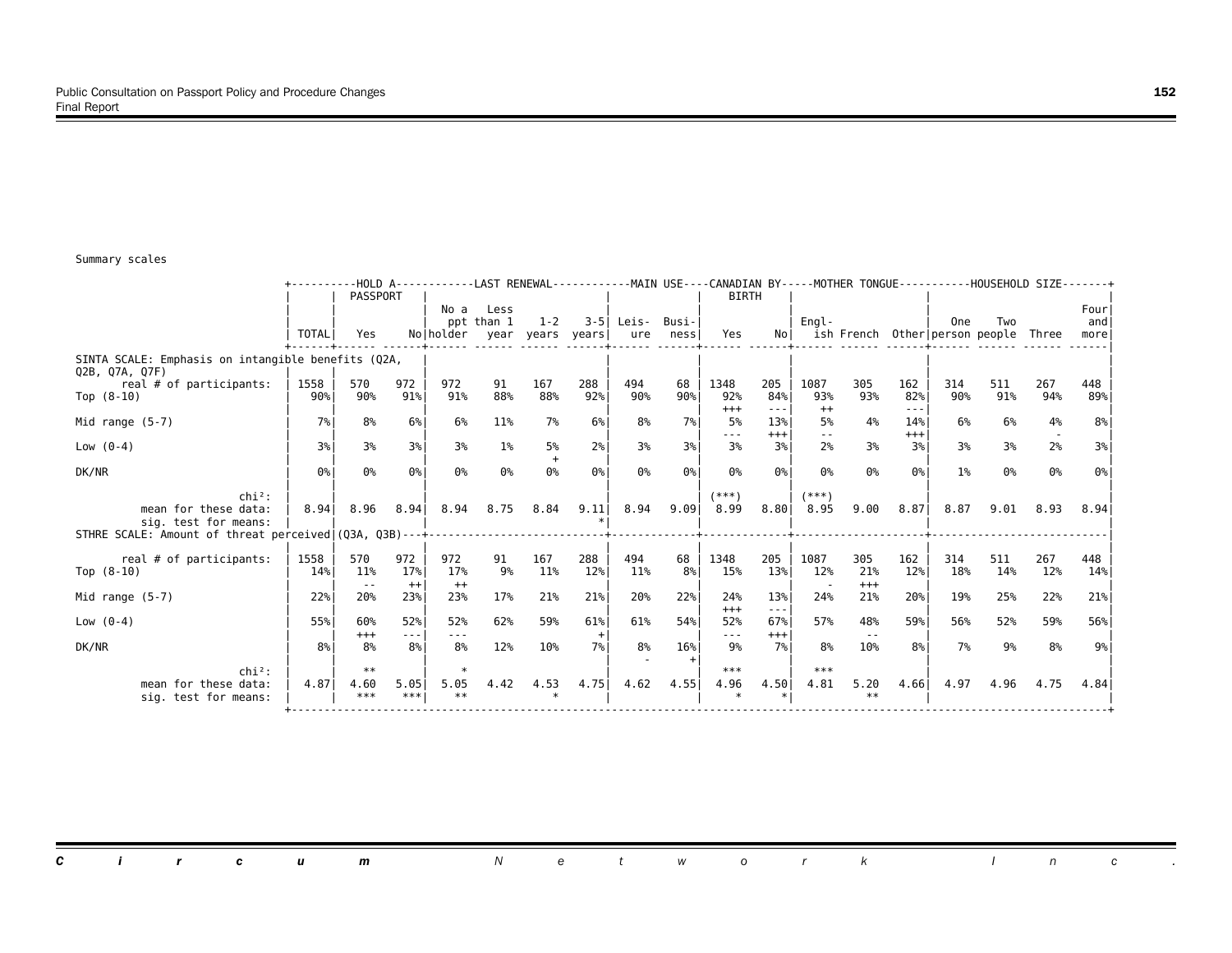|                                                           |              | HOLD A-         |      |            | - LAST RENEWAL--- |             |         |        |       | - MAIN USE---- CANADIAN BY----- MOTHER TONGUE-- |      |                    |                                |      |                | - HOUSEHOLD SIZE- |       |      |
|-----------------------------------------------------------|--------------|-----------------|------|------------|-------------------|-------------|---------|--------|-------|-------------------------------------------------|------|--------------------|--------------------------------|------|----------------|-------------------|-------|------|
|                                                           |              | <b>PASSPORT</b> |      |            |                   |             |         |        |       | <b>BI RTH</b>                                   |      |                    |                                |      |                |                   |       |      |
|                                                           |              |                 |      | No a       | Less              |             |         |        |       |                                                 |      |                    |                                |      |                |                   |       | Four |
|                                                           |              |                 |      |            | ppt than 1        | $1 - 2$     | $3 - 5$ | Lei s- | Busi- |                                                 |      | Engl-              |                                |      | <b>One</b>     | Two               |       | and  |
|                                                           | <b>TOTAL</b> | Yes             |      | No∣hol der | year              | years years |         | ure    | ness  | Yes                                             | No l |                    | ish French Other person people |      |                |                   | Three | more |
| SSERV SCALE: Support for service   features (Q7B,         |              |                 |      |            |                   |             |         |        |       |                                                 |      |                    |                                |      |                |                   |       |      |
| $Q7C$ , $Q7D$ , $Q7G$ )                                   |              |                 |      |            |                   |             |         |        |       |                                                 |      |                    |                                |      |                |                   |       |      |
| real # of participants:                                   | 1558         | 570             | 972  | 972        | 91                | 167         | 288     | 494    | 68    | 1348                                            | 205  | 1087               | 305                            | 162  | 314            | 511               | 267   | 448  |
| Top $(8-10)$                                              | 51%          | 51%             | 51%  | 51%        | 51%               | 57%         | 48%     | 50%    | 48%   | 51%                                             | 50%  | 49%                | 57%                            | 51%  | 49%            | 54%               | 45%   | 53%  |
| Mid range $(5-7)$                                         | 31%          | 30%             | 31%  | 31%        | 33%               | 21%         | 34%     | 31%    | 25%   | 30%                                             | 33%  | 31%                | 27%                            | 35%  | 29%            | 27%               | 34%   | 33%  |
| Low $(0-4)$                                               | 17%          | 18%             | 16%  | 16%        | 16%               | 22%         | 17%     | 18%    | 26%   | 17%                                             | 17%  | 19%                | 15%                            | 13%  | 20%            | 17%               | 21%   | 14%  |
|                                                           |              |                 |      |            |                   |             |         |        |       |                                                 |      | $\overline{+}$     |                                |      |                |                   |       |      |
| DK/NR                                                     | 1%           | 0%              | 2%   | 2%         | 0%                | 0%          | $1\%$   | 0%     | $1\%$ | 1%                                              | 0%   | 1%                 | 1%                             | 0%   | 2%             | 2%                | 1%    | 0%   |
| $chi^2$ :<br>mean for these data:<br>sig. test for means: | 7.26         | 7.17            | 7.32 | 7.32       | 7.18              | 7.21        | 7.15    | 7.18   | 7.00  | 7.25                                            | 7.33 | (*)<br>7.09<br>*** | 7.42                           | 7.58 | $(**)$<br>7.03 | 7.30              | 7.01  | 7.42 |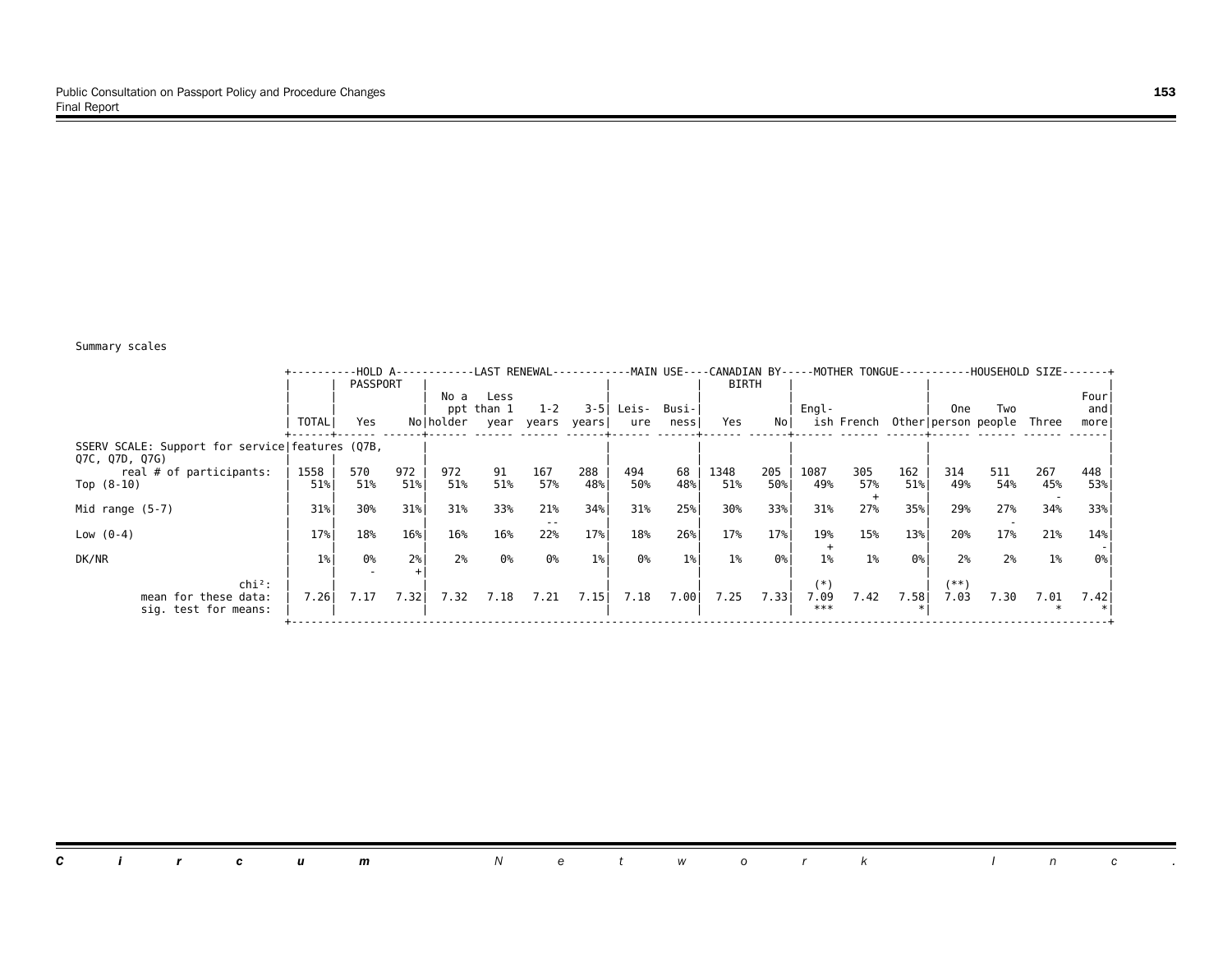|                                                                                                                    |              |                         |            |                | <b>REGION OF RESIDENCE-</b> |            |                 |                          | AGE-         |                |                  |              | $GENDER - -$ |                     | - INTERNET ACCESS-       |                  |                   |
|--------------------------------------------------------------------------------------------------------------------|--------------|-------------------------|------------|----------------|-----------------------------|------------|-----------------|--------------------------|--------------|----------------|------------------|--------------|--------------|---------------------|--------------------------|------------------|-------------------|
|                                                                                                                    | <b>TOTAL</b> | Atlan-                  | tic Quebec | Onta-<br>rio   | Man & Alber-<br>Sask        | ta         | BC &<br>Terr.   | $18 - 29$                |              | $30-44$ 45-59  | $60+$            | Women        | Men          | At<br>home<br>onl y | $0$ ut-<br>side<br>onl y |                  | No<br>Both access |
| SPRIC SCALE: Support for price increases (Q6, Q7E,<br>Q7H, Q7I, Q8                                                 |              |                         |            |                |                             |            |                 |                          |              |                |                  |              |              |                     |                          |                  |                   |
| real # of participants:<br>Top $(8-10)$                                                                            | 1558<br>27%  | 250<br>41%              | 300<br>24% | 252<br>24%     | 254<br>36%                  | 247<br>31% | 255<br>23%      | 257<br>24%               | 489<br>27%   | 448<br>30%     | 311<br>28%       | 858<br>27%   | 700<br>27%   | 248<br>27%          | 406<br>28%               | 483<br>26%       | 414<br>27%        |
| Mid range $(5-7)$                                                                                                  | 36%          | $^{+++}$<br>29%         | 36%        | 42%<br>$^{++}$ | $^{++}$<br>29%              | 35%        | 30%             | 52%<br>$+++$             | 38%          | 28%<br>$- - -$ | 24%<br>$- - -$   | 36%          | 37%          | 42%                 | 34%                      | 40%<br>$\ddot{}$ | 29%<br>- - -      |
| Low $(0-4)$                                                                                                        | 36%          | 29%                     | 39%        | 33%            | 32%                         | 33%        | 47%<br>$^{+++}$ | 23%<br>$- - -$           | 34%          | 41%<br>$^{++}$ | 45%<br>$^{+++}$  | 36%          | 36%          | 30%                 | 38%                      | 33%              | 41%<br>$^{++}$    |
| DK/NR                                                                                                              | 1%           | 1%                      | 1%         | 1%             | 3%<br>$^{++}$               | 0%         | 0%              | 0%                       | 1%           | 1%             | $2\%$<br>$^{++}$ | 1%           | 1%           | 0%                  | 0%                       | 0%               | $2\%$<br>$^{++}$  |
| $chi^2$ :<br>mean for these data:<br>sig. test for means:<br><b>SEXPR SCALE:</b> Support for express prices (Q10A, | 5.99         | $(***)$<br>6.48<br>$**$ | 5.74       | 6.07           | 6.23                        | 6.13       | 5.63            | $(***)$<br>6.50<br>$***$ | 5.92         | 5.80           | 5.81             | 6.03         | 5.94         | $(**)$<br>6.18      | 5.97                     | 6.03             | 5.80              |
| Q10B, Q10C<br>real # of participants:                                                                              | 1558         | 250                     | 300        | 252            | 254                         | 247        | 255             | 257                      | 489          | 448            | 311              | 858          | 700          | 248                 | 406                      | 483              | 414               |
| Top $(8-10)$                                                                                                       | 20%          | 17%                     | 20%        | 17%            | 24%                         | 21%        | 26%<br>$^{++}$  | 19%                      | 26%<br>$+++$ | 21%            | 11%<br>$- - -$   | 17%<br>$- -$ | 23%<br>$++$  | 21%                 | 23%<br>$+$               | 21%              | 14%<br>- - -      |
| Mid range $(5-7)$                                                                                                  | 19%          | 18%                     | 19%        | 19%            | 18%                         | 18%        | 20%             | 23%                      | 18%          | 19%            | 16%              | 20%          | 18%          | 19%                 | 19%                      | 23%<br>$^{++}$   | 14%<br>$- -$      |
| Low $(0-4)$                                                                                                        | 60%          | 63%                     | 60%        | 62%            | 56%                         | 61%        | 53%             | 57%                      | 56%          | 59%            | 70%<br>$^{+++}$  | 61%          | 58%          | 59%                 | 58%                      | 56%              | 69%<br>$^{+++}$   |
| DK/NR<br>$chi^2$ :                                                                                                 | 1%           | 2%                      | 1%         | 1%             | 2%                          | 0%         | 1%              | 0%<br>$(***)$            | 0%           | 1%             | 3%<br>$+++$      | 2%           | $1\%$        | 1%<br>$(***)$       | 0%                       | 0%               | 3%<br>$^{+++}$    |
| mean for these data:<br>sig. test for means:                                                                       | 4.47         | 4.42                    | 4.52       | 4.19           | 4.82                        | 4.29       | 5.13<br>***     | 4.75                     | 4.84<br>**   | 4.45           | 3.56<br>***      | 4.34         | 4.59         | 4.58                | 4.73                     | 4.80<br>**       | 3.64<br>***       |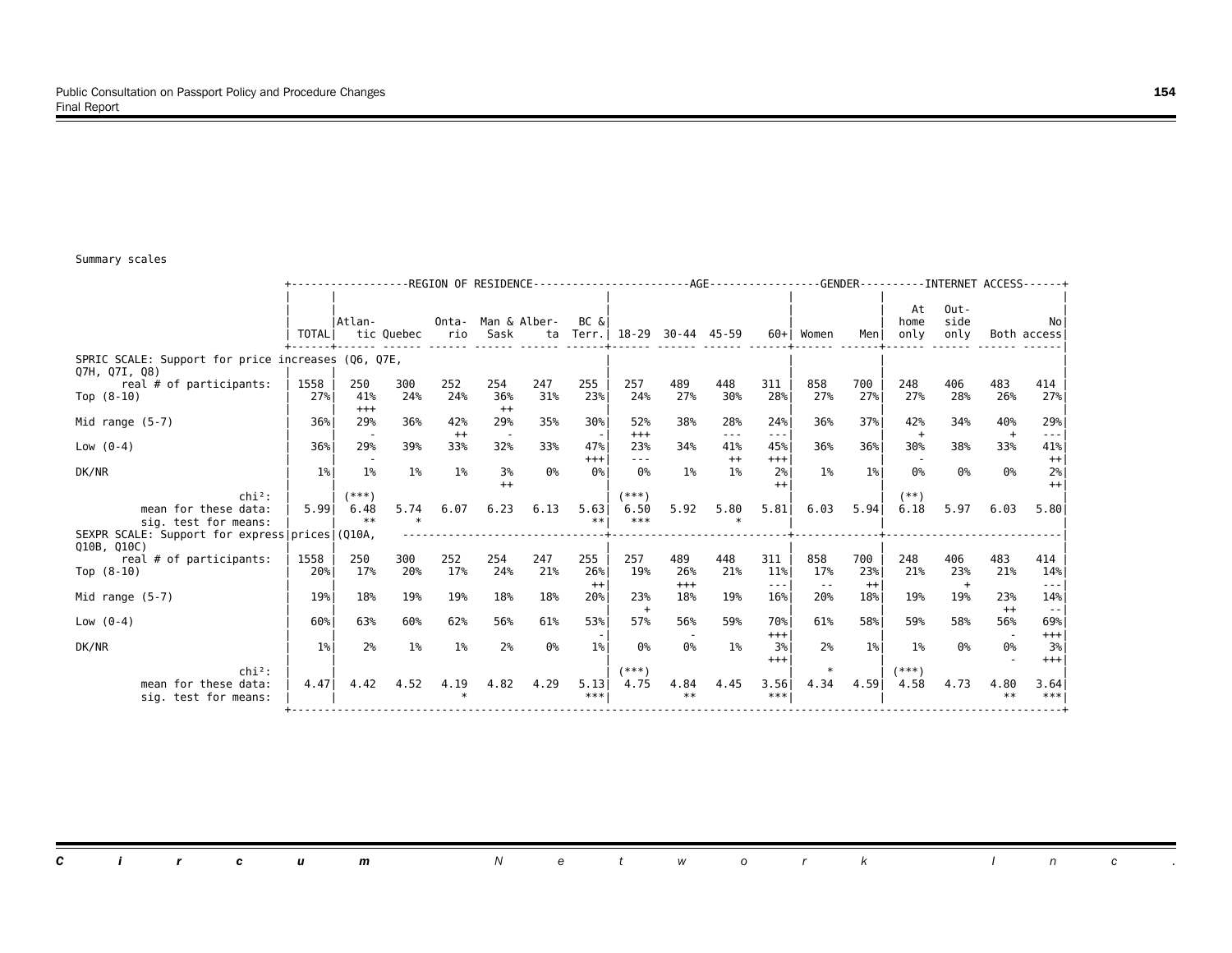|                                                                                                            |              |                |                   |              | <b>REGION OF RESIDENCE-</b> |                  |                       |                | AGE-           |                       |               |                        | $-$ GENDER-------- |                     | - INTERNET ACCESS--      |            |                               |
|------------------------------------------------------------------------------------------------------------|--------------|----------------|-------------------|--------------|-----------------------------|------------------|-----------------------|----------------|----------------|-----------------------|---------------|------------------------|--------------------|---------------------|--------------------------|------------|-------------------------------|
|                                                                                                            | <b>TOTAL</b> | Atlan-         | tic Quebec        | Onta-<br>rio | Man & Alber-<br>Sask        | ta               | BC &<br>Terr.         | $18 - 29$      |                | $30 - 44$ 45-59       | $60+$         | Women                  | Men                | At<br>home<br>onl y | $0$ ut-<br>side<br>onl y |            | N <sub>O</sub><br>Both access |
| SINTA SCALE: Emphasis on intangible benefits (Q2A,<br>Q2B, Q7A, Q7F)                                       |              |                |                   |              |                             |                  |                       |                |                |                       |               |                        |                    |                     |                          |            |                               |
| real # of participants:<br>Top $(8-10)$                                                                    | 1558<br>90%  | 250<br>86%     | 300<br>92%        | 252<br>93%   | 254<br>88%                  | 247<br>93%       | 255<br>83%<br>$- - -$ | 257<br>90%     | 489<br>93%     | 448<br>91%            | 311<br>88%    | 858<br>92%             | 700<br>89%         | 248<br>91%          | 406<br>91%               | 483<br>92% | 414<br>88%                    |
| Mid range $(5-7)$                                                                                          | 7%           | 8%             | 7%                | 5%           | 9%                          | 5%               | 11%<br>$^{++}$        | 8%             | $+$<br>5%      | 6%                    | 6%            | 6%                     | 7%                 | 7%                  | 6%                       | 6%         | 7%                            |
| Low $(0-4)$                                                                                                | 3%           | 5%<br>$^{+}$   | 2%                | $2\%$        | 3%                          | 1%               | 6%<br>$^{+++}$        | 2%             | 1%             | 3%                    | 5%<br>$^{++}$ | 2%                     | $3\%$              | 2%                  | 3%                       | 2%         | 4%                            |
| DK/NR                                                                                                      | 0%           | 1%             | 0%                | 0%           | 0%                          | 0%               | 0%                    | 0%             | 0%             | 0%                    | 1%<br>$++$    | 0%                     | $0\%$              | 0%                  | $0\%$                    | 0%         | 1%<br>$^{++}$                 |
| $chi^2$ :<br>mean for these data:<br>sig. test for means:<br>STHRE SCALE: Amount of threat perceived (Q3A, | 8.94         | $(**)$<br>8.70 | 8.98<br>$(Q3B) -$ | 9.09         | 8.77                        | 9.05             | 8.66                  | $(**)$<br>8.90 | 9.06           | 8.96                  | 8.86          | 9.05<br>$* *$          | 8.84<br>**         | 9.05                | 8.96                     | 8.93       | 8.89                          |
| real # of participants:<br>Top $(8-10)$                                                                    | 1558<br>14%  | 250<br>11%     | 300<br>16%        | 252<br>16%   | 254<br>12%                  | 247<br>9%        | 255<br>12%            | 257<br>14%     | 489<br>12%     | 448<br>18%            | 311<br>13%    | 858<br>18%<br>$^{+++}$ | 700<br>11%         | 248<br>12%          | 406<br>16%               | 483<br>11% | 414<br>19%                    |
| Mid range $(5-7)$                                                                                          | 22%          | 27%<br>$+$     | 24%               | 21%          | 21%                         | 19%              | 20%                   | 31%<br>$+++$   | 20%            | $\overline{+}$<br>21% | 16%<br>$ -$   | 23%                    | $- - -$<br>21%     | 26%                 | 21%                      | 24%        | $^{++}$<br>17%<br>$- -$       |
| Low $(0-4)$                                                                                                | 55%          | 53%            | 48%<br>$- -$      | 57%          | 58%                         | 59%              | 61%                   | 50%            | 56%            | 56%                   | 58%           | 51%<br>$- - -$         | 60%<br>$+++$       | 53%                 | 53%                      | 58%        | 55%                           |
| DK/NR                                                                                                      | 8%           | 9%             | 11%               | 6%           | 8%                          | 13%<br>$\ddot{}$ | 7%                    | 5%             | 11%<br>$^{++}$ | 5%<br>$ -$            | 12%<br>$+$    | 9%                     | 8%                 | 8%                  | 10%                      | 7%         | 9%                            |
| $chi^2$ :<br>mean for these data:<br>sig. test for means:                                                  | 4.87         | 4.95           | 5.05              | 4.99         | 4.79                        | 4.39<br>**       | 4.54                  | ***<br>5.17    | 4.76           | 5.00                  | 4.57          | $***$<br>5.17<br>$***$ | 4.57<br>***        | 4.70                | 5.07                     | 4.66       | 5.11                          |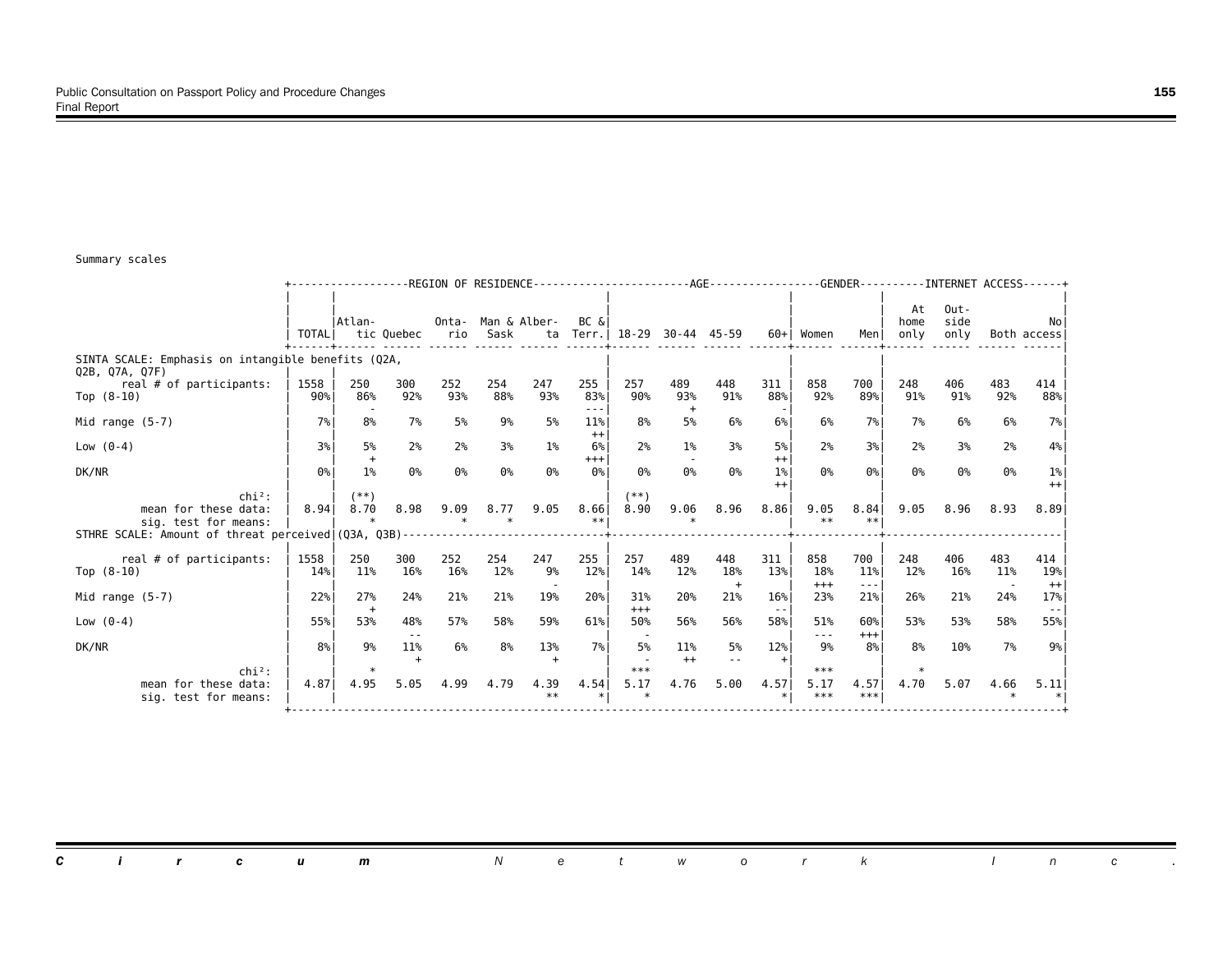|                                                 |              |        |            |               | <b>REGION OF RESIDENCE-</b> |      |                     |                          | $AGE-$   |          |          |       | <b>GENDER-</b> |                     | INTERNET ACCESS           |      |                           |
|-------------------------------------------------|--------------|--------|------------|---------------|-----------------------------|------|---------------------|--------------------------|----------|----------|----------|-------|----------------|---------------------|---------------------------|------|---------------------------|
|                                                 | <b>TOTAL</b> | Atlan- | tic Quebec | Onta-<br>ri o | Man & Alber-<br>Sask        |      | $BC \&$<br>ta Terr. | 18-29 30-44 45-59        |          |          | $60+$    | Women | Men            | At<br>home<br>onl y | $0$ ut-<br>si de<br>onl y |      | No.<br><b>Both access</b> |
| SSERV SCALE: Support for service features (Q7B, |              |        |            |               |                             |      |                     |                          |          |          |          |       |                |                     |                           |      |                           |
| $Q7C$ , $Q7D$ , $Q7G$ )                         |              |        |            |               |                             |      |                     |                          |          |          |          |       |                |                     |                           |      |                           |
| real # of participants:                         | 1558         | 250    | 300        | 252           | 254                         | 247  | 255                 | 257                      | 489      | 448      | 311      | 858   | 700            | 248                 | 406                       | 483  | 414                       |
| Top $(8-10)$                                    | 51%          | 56%    | 56%        | 49%           | 43%                         | 56%  | 45%                 | 50%                      | 59%      | 49%      | 45%      | 51%   | 52%            | 58%                 | 55%                       | 48%  | 47%                       |
|                                                 |              |        |            |               |                             |      |                     |                          | $^{+++}$ |          |          |       |                |                     |                           |      |                           |
| Mid range $(5-7)$                               | 31%          | 26%    | 27%        | 33%           | 37%                         | 27%  | 32%                 | 37%                      | 29%      | 26%      | $31\%$   | 31%   | 31%            | 28%                 | 28%                       | 33%  | 32%                       |
|                                                 |              |        |            |               |                             |      |                     | $^{++}$                  |          |          |          |       |                |                     |                           |      |                           |
| Low $(0-4)$                                     | 17%          | 17%    | 16%        | 17%           | 17%                         | 15%  | 22%                 | 13%                      | 12%      | 24%      | 21%      | 17%   | 17%            | 13%                 | 17%                       | 18%  | 18%                       |
|                                                 |              |        |            |               |                             |      |                     | $\overline{\phantom{a}}$ | $- - -$  | $^{+++}$ |          |       |                |                     |                           |      |                           |
| DK/NR                                           | 1%           | 1%     | 1%         | 1%            | 3%                          | 2%   | 1%                  | 0%                       | 1%       | 1%       | 3%       | 2%    | 0%             | 1%                  | 1%                        | 1%   | 3%                        |
|                                                 |              |        |            |               |                             |      |                     |                          |          |          | $^{+++}$ |       |                |                     |                           |      | $^{++}$                   |
| $chi^2$ :                                       |              |        |            |               |                             |      |                     | $(***")$                 |          |          |          |       |                | $^{(*)}$            |                           |      |                           |
| mean for these data:                            | 7.26         | 7.38   | 7.41       | 7.23          | 7.17                        | 7.36 | 6.99                | 7.39                     | 7.50     | 7.06     | 7.07     | 7.26  | 7.26           | 7.60                | 7.31                      | 7.15 | 7.15                      |
| sig. test for means:                            |              |        |            |               |                             |      |                     |                          | **       |          |          |       |                | **                  |                           |      |                           |
|                                                 |              |        |            |               |                             |      |                     |                          |          |          |          |       |                |                     |                           |      |                           |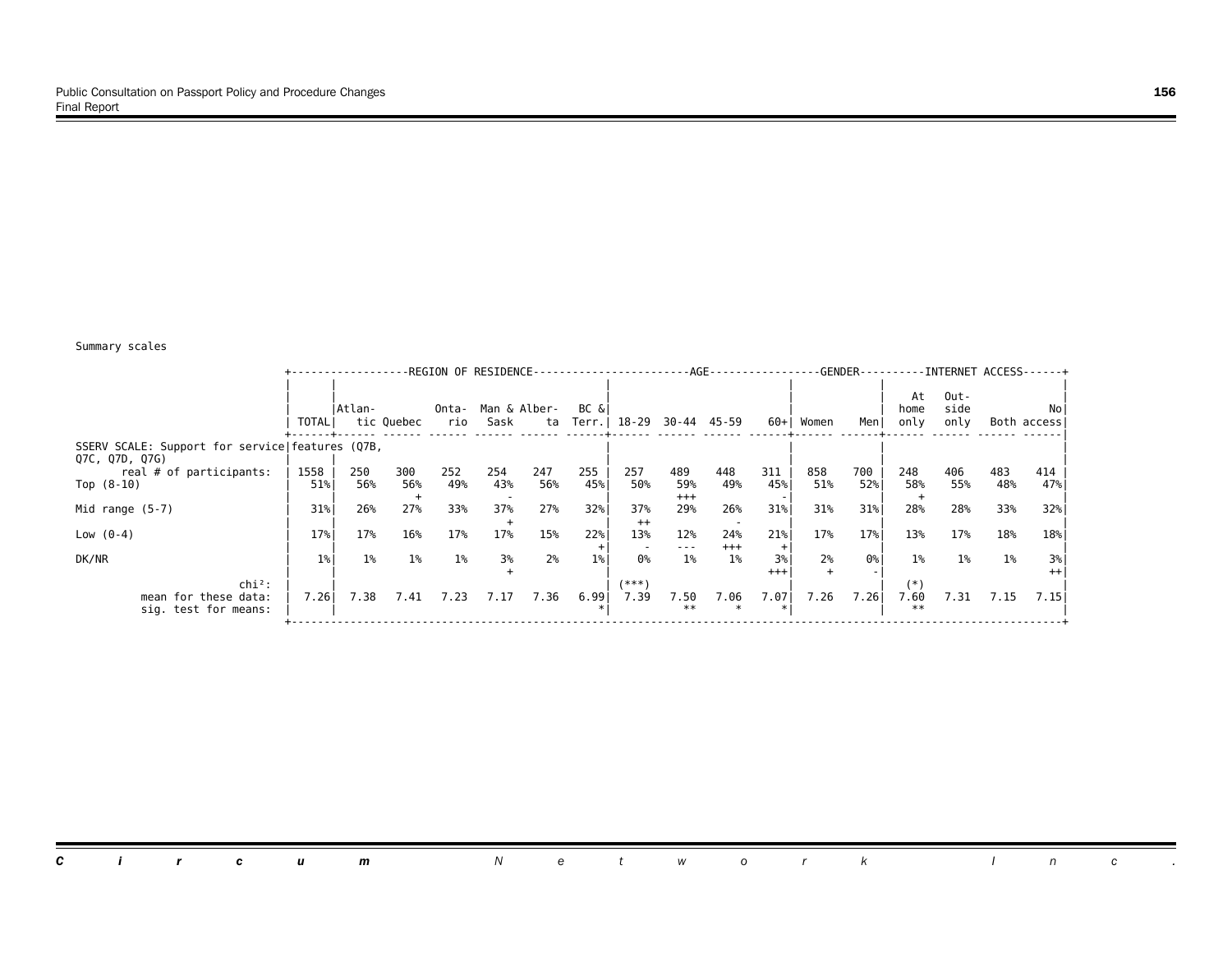|                                                                         |              |               |               | <b>SEGMENTS-</b> |                     |             |                                                                                                                                                                                                                                                                                                                                                                                              | DELIVERY EXPECTATION-- |      |                | - SOURCE OF---+ |
|-------------------------------------------------------------------------|--------------|---------------|---------------|------------------|---------------------|-------------|----------------------------------------------------------------------------------------------------------------------------------------------------------------------------------------------------------------------------------------------------------------------------------------------------------------------------------------------------------------------------------------------|------------------------|------|----------------|-----------------|
|                                                                         |              |               |               |                  |                     |             |                                                                                                                                                                                                                                                                                                                                                                                              |                        |      | <b>FUNDING</b> |                 |
|                                                                         |              |               |               |                  | Trus-               |             |                                                                                                                                                                                                                                                                                                                                                                                              |                        |      |                |                 |
|                                                                         |              |               | Feature       | Few              | ting                | Strong      |                                                                                                                                                                                                                                                                                                                                                                                              |                        |      | Gene-          | Pri ce          |
|                                                                         |              |               | Price disin-  |                  | bene-follow-suppor- |             | < 5                                                                                                                                                                                                                                                                                                                                                                                          |                        | > 5  | ral            | incr-           |
|                                                                         | <b>TOTAL</b> |               | averse terstd | fits             | ers                 | ters        | days                                                                                                                                                                                                                                                                                                                                                                                         | 5 days                 | days | taxes          | eases           |
| SPRIC SCALE: Support for price increases $(0, 0, 0, 0)$<br>Q7H, Q7I, Q8 |              |               |               |                  |                     |             |                                                                                                                                                                                                                                                                                                                                                                                              |                        |      |                |                 |
| real # of participants:                                                 | 1558         | 229           | 278           | 97               | 347                 | 445         | 268                                                                                                                                                                                                                                                                                                                                                                                          | 393                    | 794  | 517            | 979             |
| Top $(8-10)$                                                            | 27%          | 0%            | 15%           | 6%               | 38%                 | 44%         | 24%                                                                                                                                                                                                                                                                                                                                                                                          | 29%                    | 27%  | 18%            | 32%             |
|                                                                         |              | - - -         | - - -         | $- - -$          | $^{+++}$            | $^{+++}$    |                                                                                                                                                                                                                                                                                                                                                                                              |                        |      | $- - -$        | $^{+++}$        |
| Mid range $(5-7)$                                                       | 36%          | 0%            | 38%           | 29%              | 49%                 | 48%         | 38%                                                                                                                                                                                                                                                                                                                                                                                          | 31%                    | 37%  | 37%            | 37%             |
|                                                                         |              | - - -         |               |                  | $^{+++}$            | $^{+++}$    |                                                                                                                                                                                                                                                                                                                                                                                              |                        |      |                |                 |
| Low $(0-4)$                                                             | 36%          | 100%          | 47%           | 64%              | 13%                 | 8%          | 38%                                                                                                                                                                                                                                                                                                                                                                                          | 39%                    | 35%  | 45%            | 30%             |
|                                                                         |              | $^{+++}$      | $^{+++}$      | $^{+++}$         | $- - -$             | $- - -$     |                                                                                                                                                                                                                                                                                                                                                                                              |                        |      | $^{+++}$       | $\sim$ $ \sim$  |
| DK/NR                                                                   | 1%           | 0%            | 0%            | 0%               | 0%                  | 0%          | 0%                                                                                                                                                                                                                                                                                                                                                                                           | 0%                     | 1%   | 0%             | $1\%$           |
|                                                                         |              | ***           |               |                  |                     |             |                                                                                                                                                                                                                                                                                                                                                                                              |                        |      |                |                 |
| $chi^2$ :                                                               |              |               |               |                  |                     |             |                                                                                                                                                                                                                                                                                                                                                                                              |                        |      | $(***)$        |                 |
| mean for these data:                                                    | 5.99         | 2.65<br>$***$ | 5.58<br>***   | 4.57<br>***      | 7.08<br>$***$       | 7.40<br>*** | 5.88                                                                                                                                                                                                                                                                                                                                                                                         | 5.89                   | 6.00 | 5.36<br>***    | 6.39<br>***     |
| sig. test for means:                                                    |              |               |               |                  |                     |             |                                                                                                                                                                                                                                                                                                                                                                                              |                        |      |                |                 |
| <b>SEXPR SCALE:</b> Support for express prices (Q10A,<br>Q10B, Q10C     |              |               |               |                  |                     |             |                                                                                                                                                                                                                                                                                                                                                                                              |                        |      |                |                 |
| real # of participants:                                                 | 1558         | 229           | 278           | 97               | 347                 | 445         | 268                                                                                                                                                                                                                                                                                                                                                                                          | 393                    | 794  | 517            | 979             |
| Top $(8-10)$                                                            | 20%          | 12%           | 17%           | 14%              | 22%                 | 26%         | 11%                                                                                                                                                                                                                                                                                                                                                                                          | 23%                    | 21%  | 18%            | 21%             |
|                                                                         |              | $\sim$ $\sim$ |               |                  |                     | $^{+++}$    | $\frac{1}{2} \frac{1}{2} \frac{1}{2} \frac{1}{2} \frac{1}{2} \frac{1}{2} \frac{1}{2} \frac{1}{2} \frac{1}{2} \frac{1}{2} \frac{1}{2} \frac{1}{2} \frac{1}{2} \frac{1}{2} \frac{1}{2} \frac{1}{2} \frac{1}{2} \frac{1}{2} \frac{1}{2} \frac{1}{2} \frac{1}{2} \frac{1}{2} \frac{1}{2} \frac{1}{2} \frac{1}{2} \frac{1}{2} \frac{1}{2} \frac{1}{2} \frac{1}{2} \frac{1}{2} \frac{1}{2} \frac{$ |                        |      |                |                 |
| Mid range $(5-7)$                                                       | 19%          | 16%           | 15%           | 22%              | 20%                 | 23%         | 15%                                                                                                                                                                                                                                                                                                                                                                                          | 23%                    | 19%  | 17%            | 20%             |
|                                                                         |              |               |               |                  |                     | $+$         | $\sim$                                                                                                                                                                                                                                                                                                                                                                                       | $+$                    |      |                |                 |
| Low $(0-4)$                                                             | 60%          | 71%           | 67%           | 63%              | 58%                 | 50%         | 74%                                                                                                                                                                                                                                                                                                                                                                                          | 53%                    | 59%  | 65%            | 58%             |
| DK/NR                                                                   |              | $^{+++}$      | $^{++}$       |                  | 0%                  | $- - -$     | $+++$                                                                                                                                                                                                                                                                                                                                                                                        | - - -                  |      | $^{++}$        | $\sim$ $-$      |
|                                                                         | 1%           | 1%            | 1%            | 1%               |                     | 0%          | 1%                                                                                                                                                                                                                                                                                                                                                                                           | 0%                     | 1%   | 0%             | $1\%$           |
| $chi^2$ :                                                               |              | $(***)$       |               |                  |                     |             | $(***)$                                                                                                                                                                                                                                                                                                                                                                                      |                        |      | $(*)$          |                 |
| mean for these data:                                                    | 4.47         | 3.78          | 4.03          | 4.12             | 4.70                | 5.13        | 3.57                                                                                                                                                                                                                                                                                                                                                                                         | 4.90                   | 4.54 | 4.00           | 4.75            |
| sig. test for means:                                                    |              | $***$         | $***$         |                  |                     | ***         | ***                                                                                                                                                                                                                                                                                                                                                                                          | $**$                   |      | $***$          | ***             |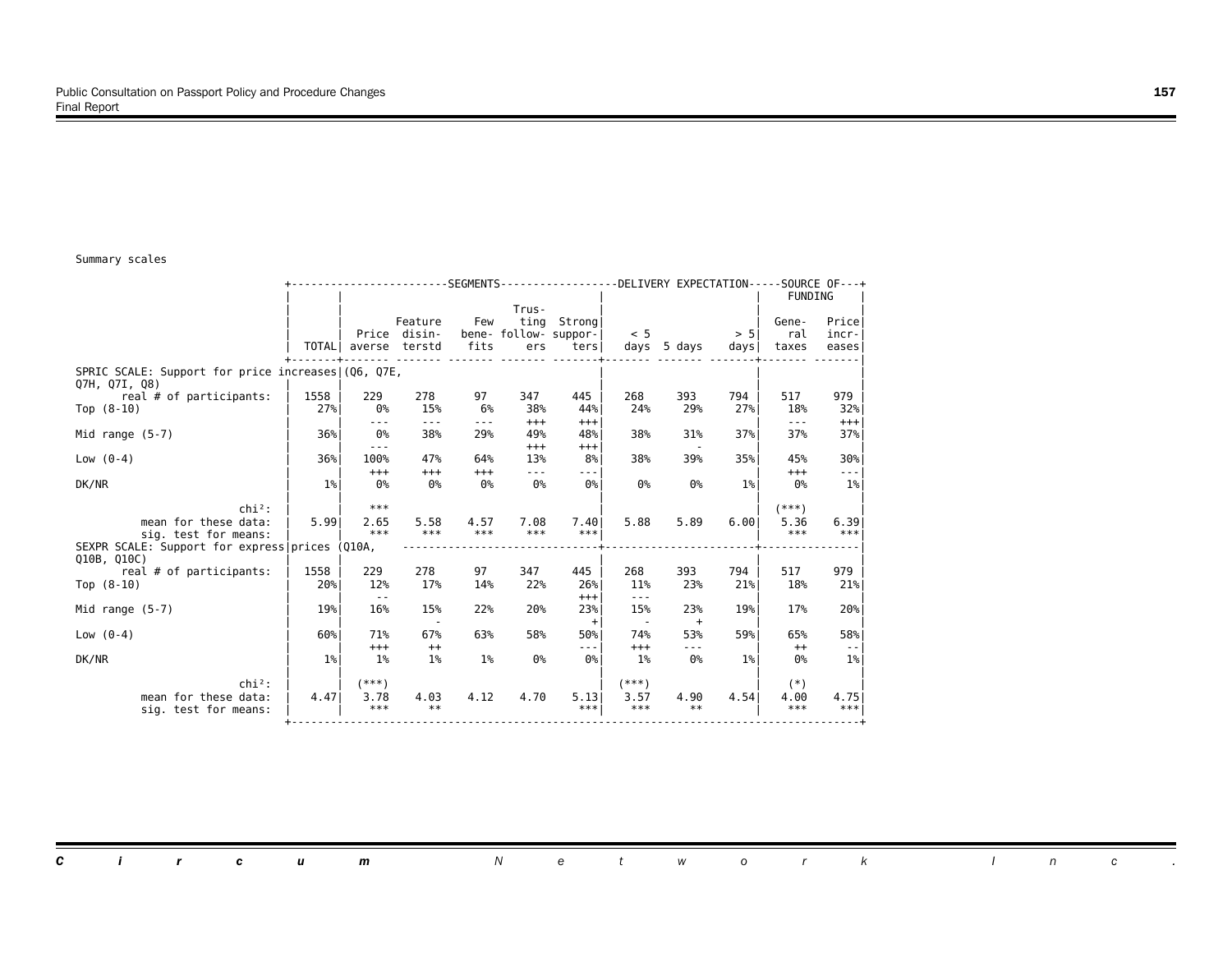|                                                                      |              |                          |               | <b>SEGMENTS-</b> |         |                                                                                                                                                                                                                                                                                                                                                                                              |      | DELIVERY EXPECTATION-- |      |                | $-SOURCE$ OF---+ |
|----------------------------------------------------------------------|--------------|--------------------------|---------------|------------------|---------|----------------------------------------------------------------------------------------------------------------------------------------------------------------------------------------------------------------------------------------------------------------------------------------------------------------------------------------------------------------------------------------------|------|------------------------|------|----------------|------------------|
|                                                                      |              |                          |               |                  |         |                                                                                                                                                                                                                                                                                                                                                                                              |      |                        |      | <b>FUNDING</b> |                  |
|                                                                      |              |                          |               |                  | Trus-   |                                                                                                                                                                                                                                                                                                                                                                                              |      |                        |      |                |                  |
|                                                                      |              |                          | Feature       | Few              | ting    | Strong                                                                                                                                                                                                                                                                                                                                                                                       |      |                        |      | Gene-          | Pri ce           |
|                                                                      |              |                          | Price disin-  |                  |         | bene-follow-suppor-                                                                                                                                                                                                                                                                                                                                                                          | < 5  |                        | > 5  | ral            | incr-            |
|                                                                      | <b>TOTAL</b> |                          | averse terstd | fits             | ers     | ters                                                                                                                                                                                                                                                                                                                                                                                         | days | 5 days                 | days | taxes          | eases            |
| SINTA SCALE: Emphasis on intangible benefits (Q2A,<br>Q2B, Q7A, Q7F) |              |                          |               |                  |         |                                                                                                                                                                                                                                                                                                                                                                                              |      |                        |      |                |                  |
| real # of participants:                                              | 1558         | 229                      | 278           | 97               | 347     | 445                                                                                                                                                                                                                                                                                                                                                                                          | 268  | 393                    | 794  | 517            | 979              |
| Top $(8-10)$                                                         | 90%          | 96%                      | 94%           | 0%               | 96%     | 98%                                                                                                                                                                                                                                                                                                                                                                                          | 90%  | 89%                    | 92%  | 87%            | 93%              |
|                                                                      |              | $^{++}$                  | $+$           | $- - -$          | $+++$   | $^{+++}$                                                                                                                                                                                                                                                                                                                                                                                     |      |                        |      | $- - -$        | $^{+++}$         |
| Mid range $(5-7)$                                                    | 7%           | 4%                       | 6%            | 55%              | 4%      | 2%                                                                                                                                                                                                                                                                                                                                                                                           | 8%   | 8%                     | 5%   | 10%            | 5%               |
|                                                                      |              |                          |               | $^{+++}$         | $ -$    | $- - -$                                                                                                                                                                                                                                                                                                                                                                                      |      |                        |      | $^{+++}$       | $- - -$          |
| Low $(0-4)$                                                          | 3%           | 0%                       | 0%            | 45%              | 0%      | 0%                                                                                                                                                                                                                                                                                                                                                                                           | 2%   | 3%                     | 2%   | 4%             | 2%               |
|                                                                      |              | $ -$                     | $-$           | $+++$            | $- - -$ | $- - -$                                                                                                                                                                                                                                                                                                                                                                                      |      |                        |      | $\ddot{}$      |                  |
| DK/NR                                                                | 0%           | 0%                       | 0%            | 0%               | 0%      | 0%                                                                                                                                                                                                                                                                                                                                                                                           | 0%   | 0%                     | 0%   | 0%             | 0%               |
| $chi^2$ :                                                            |              | $(***)$                  |               |                  |         |                                                                                                                                                                                                                                                                                                                                                                                              |      |                        |      | $(***)$        |                  |
| mean for these data:                                                 | 8.94         | 9.05                     | 8.96          | 5.20             | 9.22    | 9.36                                                                                                                                                                                                                                                                                                                                                                                         | 8.96 | 8.96                   | 8.94 | 8.77           | 9.06             |
| sig. test for means:                                                 |              | $\ast$                   |               | $***$            | $***$   | ***                                                                                                                                                                                                                                                                                                                                                                                          |      |                        |      | $***$          | ***              |
| STHRE SCALE: Amount of threat perceived (Q3A, Q3B)                   |              |                          |               |                  |         |                                                                                                                                                                                                                                                                                                                                                                                              |      |                        |      |                |                  |
| real # of participants:                                              | 1558         | 229                      | 278           | 97               | 347     | 445                                                                                                                                                                                                                                                                                                                                                                                          | 268  | 393                    | 794  | 517            | 979              |
| Top $(8-10)$                                                         | 14%          | 9%                       | 26%           | 8%               | 0%      | 26%                                                                                                                                                                                                                                                                                                                                                                                          | 15%  | 12%                    | 15%  | 10%            | 17%              |
|                                                                      |              | $- -$                    | $^{+++}$      |                  | $- - -$ | $^{+++}$                                                                                                                                                                                                                                                                                                                                                                                     |      |                        |      | $- - -$        | $^{+++}$         |
| Mid range $(5-7)$                                                    | 22%          | 19%                      | 31%           | 37%              | 0%      | 40%                                                                                                                                                                                                                                                                                                                                                                                          | 19%  | 21%                    | 24%  | 24%            | 22%              |
|                                                                      |              | $\overline{\phantom{a}}$ | $^{++}$       | $^{++}$          | $- - -$ | $^{+++}$                                                                                                                                                                                                                                                                                                                                                                                     |      |                        |      |                |                  |
| Low $(0-4)$                                                          | 55%          | 72%                      | 43%           | 55%              | 100%    | 34%                                                                                                                                                                                                                                                                                                                                                                                          | 57%  | 58%                    | 54%  | 58%            | 54%              |
|                                                                      |              | $^{+++}$                 | - - -         |                  | $+++$   | $\frac{1}{2} \frac{1}{2} \frac{1}{2} \frac{1}{2} \frac{1}{2} \frac{1}{2} \frac{1}{2} \frac{1}{2} \frac{1}{2} \frac{1}{2} \frac{1}{2} \frac{1}{2} \frac{1}{2} \frac{1}{2} \frac{1}{2} \frac{1}{2} \frac{1}{2} \frac{1}{2} \frac{1}{2} \frac{1}{2} \frac{1}{2} \frac{1}{2} \frac{1}{2} \frac{1}{2} \frac{1}{2} \frac{1}{2} \frac{1}{2} \frac{1}{2} \frac{1}{2} \frac{1}{2} \frac{1}{2} \frac{$ |      |                        |      |                |                  |
| DK/NR                                                                | 8%           | 0%                       | 0%            | 0%               | 0%      | 0%                                                                                                                                                                                                                                                                                                                                                                                           | 8%   | 8%                     | 7%   | 8%             | 8%               |
| $chi^2$ :                                                            |              | $***$                    |               |                  |         |                                                                                                                                                                                                                                                                                                                                                                                              |      |                        |      | $***$          |                  |
| mean for these data:                                                 | 4.87         | 4.64                     | 5.89          | 4.74             | 2.39    | 6.38                                                                                                                                                                                                                                                                                                                                                                                         | 4.84 | 4.70                   | 4.95 | 4.72           | 5.03             |
| sig. test for means:                                                 |              |                          | ***           |                  | $***$   | ***                                                                                                                                                                                                                                                                                                                                                                                          |      |                        |      | $\ast$         | $\ast$           |

|  |  | Circum Network Inc. |  |  |  |  |  |  |
|--|--|---------------------|--|--|--|--|--|--|
|  |  |                     |  |  |  |  |  |  |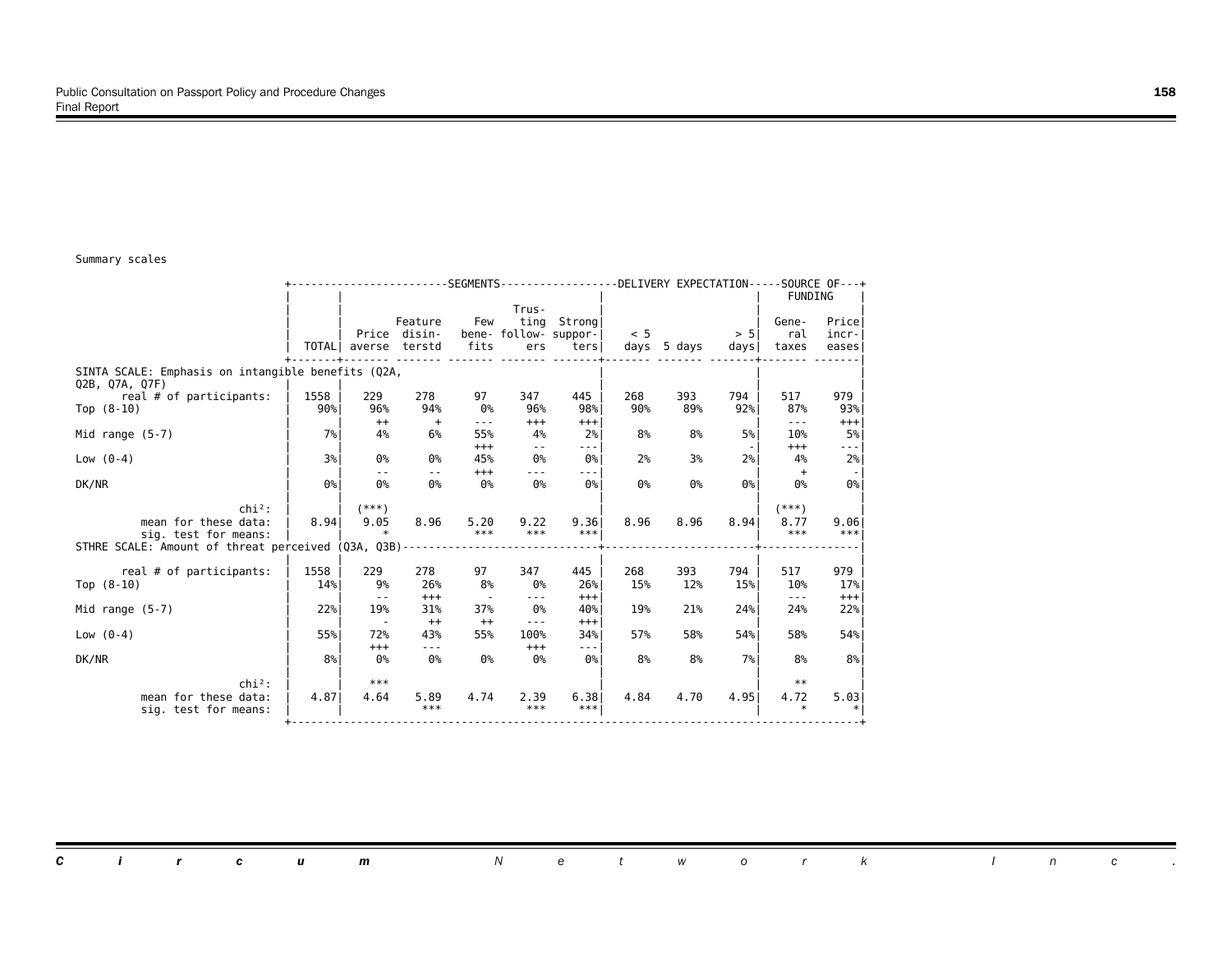|                                                 |              |         |          | <b>SEGMENTS-</b> |                     |             |      | DELIVERY EXPECTATION |      |                | SOURCE $0F---$ |
|-------------------------------------------------|--------------|---------|----------|------------------|---------------------|-------------|------|----------------------|------|----------------|----------------|
|                                                 |              |         |          |                  |                     |             |      |                      |      | <b>FUNDING</b> |                |
|                                                 |              |         |          |                  | Trus-               |             |      |                      |      |                |                |
|                                                 |              |         | Feature  | Few              |                     | ting Strong |      |                      |      | Gene-          | Pri ce         |
|                                                 |              | Pri ce  | di si n- |                  | bene-follow-suppor- |             | < 5  |                      | > 5  | ral            | i ncr-         |
|                                                 | <b>TOTAL</b> | averse  | terstd   | fits             | ers                 | ters        | days | 5 days               | days | taxes          | eases          |
| SSERV SCALE: Support for service features (Q7B, |              |         |          |                  |                     |             |      |                      |      |                |                |
| $Q7C$ , $Q7D$ , $Q7G$ )                         |              |         |          |                  |                     |             |      |                      |      |                |                |
| real # of participants:                         | 1558         | 229     | 278      | 97               | 347                 | 445         | 268  | 393                  | 794  | 517            | 979            |
| Top $(8-10)$                                    | 51%          | 49%     | 0%       | 24%              | 59%                 | 80%         | 52%  | 53%                  | 49%  | 51%            | 52%            |
|                                                 |              |         | - - -    | $- - -$          | $^{+++}$            | $^{+++}$    |      |                      |      |                |                |
| Mid range $(5-7)$                               | 31%          | 39%     | 37%      | 39%              | 36%                 | 20%         | 29%  | 31%                  | 32%  | 33%            | 30%            |
|                                                 |              | $^{++}$ | $^{+}$   |                  |                     | $- - -$     |      |                      |      |                |                |
| Low $(0-4)$                                     | 17%          | 12%     | 63%      | 37%              | 5%                  | 0%          | 18%  | 15%                  | 19%  | 16%            | 17%            |
|                                                 |              |         | $^{+++}$ | $^{+++}$         | $- - -$             | $- - -$     |      |                      |      |                |                |
| DK/NR                                           | 1%           | 0%      | 0%       | 0%               | 0%                  | 0%          | 1%   | 0%                   | 1%   | 0%             | 1%             |
|                                                 |              |         |          |                  |                     |             |      |                      |      |                | $^+$           |
| $chi^2$ :                                       |              | ***     |          |                  |                     |             |      |                      |      |                |                |
| mean for these data:                            | 7.26         | 7.27    | 4.78     | 6.03             | 7.82                | 8.39        | 7.29 | 7.32                 | 7.15 | 7.28           | 7.25           |
| sig. test for means:                            |              |         | ***      | ***              | $***$               | ***         |      |                      |      |                |                |
|                                                 |              |         |          |                  |                     |             |      |                      |      |                |                |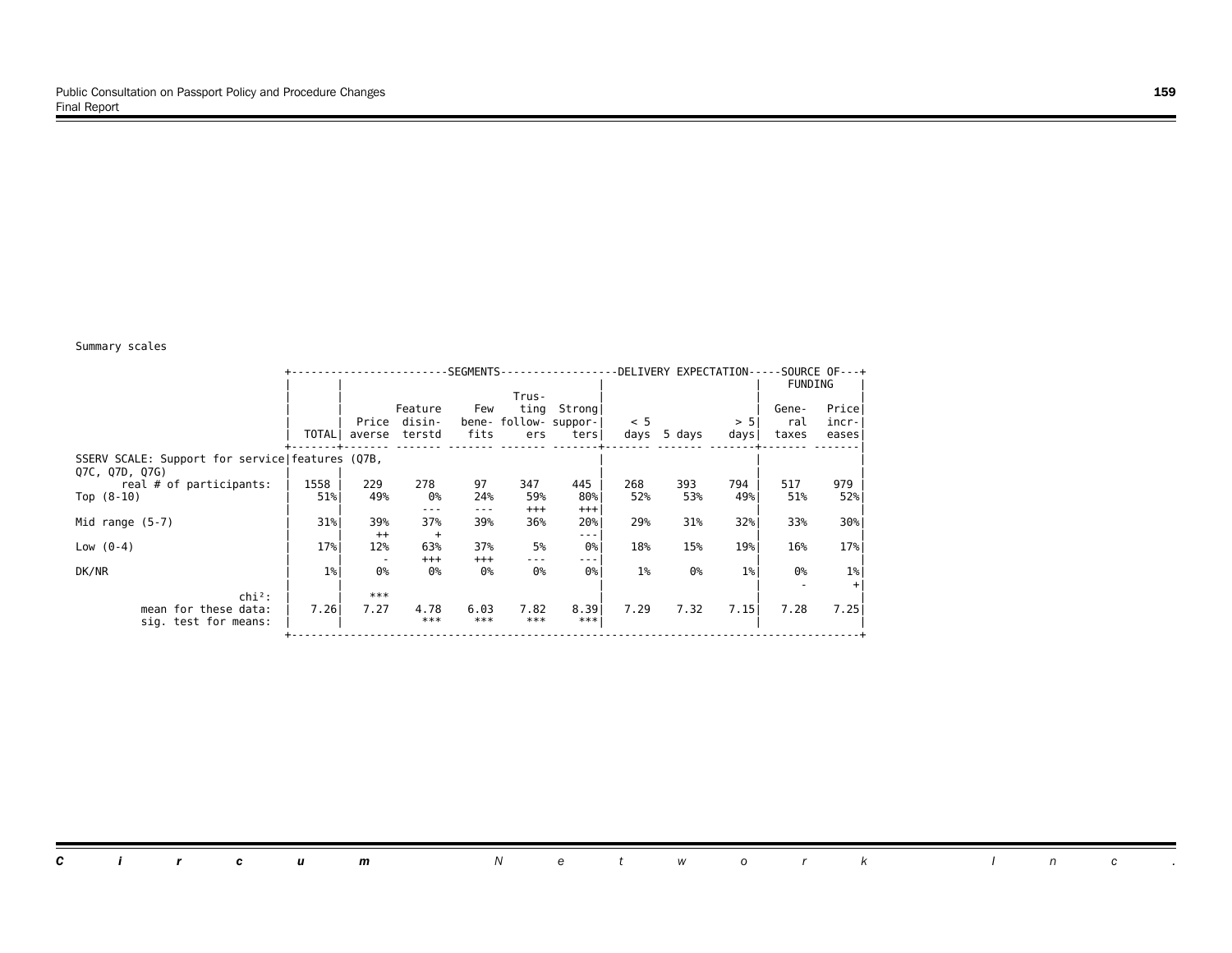Z summary scales

|                                                                                       |              | - HOLD A---<br><b>PASSPORT</b> |              |              |                 | - LAST RENEWAL - - - - - - - - |                |                         |               | <b>BI RTH</b> |             |                | -- MAIN USE---- CANADIAN BY----- MOTHER TONGUE--- |             |                | - HOUSEHOLD-SIZE-                              |                |             |
|---------------------------------------------------------------------------------------|--------------|--------------------------------|--------------|--------------|-----------------|--------------------------------|----------------|-------------------------|---------------|---------------|-------------|----------------|---------------------------------------------------|-------------|----------------|------------------------------------------------|----------------|-------------|
|                                                                                       |              |                                |              | No a         | Less            |                                |                |                         |               |               |             |                |                                                   |             |                |                                                |                | Four        |
|                                                                                       | TOTAL        | Yes                            |              | No   hol der | ppt than 1      | $1 - 2$<br>year years          | years          | $3-5$ Leis-Busi-<br>ure | ness          | Yes           |             | $Engl -$       |                                                   |             | <b>One</b>     | Two<br>No ish French Other person people Three |                | and<br>more |
| ZPRIC Z SCALE: Support for price increases $(0, 6)$<br>$Q7E$ , $Q7H$ , $Q7I$ , $Q8$ ) |              |                                |              |              |                 |                                |                |                         |               |               |             |                |                                                   |             |                |                                                |                |             |
| real # of participants:                                                               | 100%         | 40%                            | 59%          | 59%          | 6%              | 12%                            | 20%            | 36%                     | 3%            | 80%           | 20%         | 57%            | 23%                                               | 20%         | 10%            | 32%                                            | 17%            | 40%         |
| mean for these data:<br>sig. test for means:                                          | $-0.01$      | $-0.09$<br>$**$                | 0.05<br>$**$ | 0.05<br>$**$ | $-0.30$<br>$**$ | $-0.12$                        | $-0.02$        | $-0.08$                 | 0.08          | 0.02          | $-0.11$     | 0.02           | 0.00                                              | $-0.10$     | $-0.03$        | $-0.03$                                        | $-0.12$        | 0.07        |
| <b>ZEXPR Z SCALE:</b> Support for express prices (Q10A,                               |              |                                |              |              |                 |                                |                |                         |               |               |             |                |                                                   |             |                |                                                |                |             |
| Q10B, Q10C                                                                            |              |                                |              |              |                 |                                |                |                         |               |               |             |                |                                                   |             |                |                                                |                |             |
| real # of participants:                                                               | 100%         | 40%                            | 59%          | 59%          | 6%              | 12%                            | 20%            | 36%                     | 3%            | 80%           | 20%         | 57%            | 23%                                               | 20%         | 10%            | 32%                                            | 17%            | 40%         |
| mean for these data:                                                                  | $-0.04$      | $-0.04$                        | $-0.04$      | $-0.04$      | 0.10            | $-0.01$                        | $-0.06$        | $-0.05$                 | 0.13          | $-0.06$       | 0.04        | $-0.04$        | 0.03                                              | $-0.13$     | $-0.18$        | $-0.09$                                        | $-0.05$        | 0.04        |
| sig. test for means:                                                                  |              |                                |              |              |                 |                                |                |                         |               |               |             |                |                                                   |             |                |                                                |                |             |
| ZINTA Z SCALE: Emphasis on intangible benefits (<br>$Q2A$ , $Q2B$ , $Q7A$ , $Q7F$ )   |              |                                |              |              |                 |                                |                |                         |               |               |             |                |                                                   |             |                |                                                |                |             |
| real # of participants:                                                               | 100%         | 40%                            | 59%          | 59%          | 6%              | 12%                            | 20%            | 36%                     | 3%            | 80%           | 20%         | 57%            | 23%                                               | 20%         | 10%            | 32%                                            | 17%            | 40%         |
| mean for these data:                                                                  | 0.03         | 0.04                           | 0.03         | 0.03         | $-0.11$         | $-0.04$                        | 0.15           | 0.03                    | 0.13          | 0.06          | $-0.07$     | 0.04           | 0.07                                              | $-0.02$     | $-0.02$        | 0.08                                           | 0.02           | 0.03        |
| sig. test for means:<br>ZTHRE Z SCALE: Amount of threat perceived (Q3A,               |              |                                |              |              |                 |                                |                |                         |               |               |             |                |                                                   |             |                |                                                |                |             |
| (Q3B)<br>real # of participants:                                                      | 100%         | 40%                            | 59%          | 59%          | 6%              | 12%                            | 20%            | 36%                     | 3%            | 80%           | 20%         | 57%            | 23%                                               | 20%         | 10%            | 32%                                            | 17%            | 40%         |
| mean for these data:                                                                  | 0.03         | $-0.09$                        | 0.11         | 0.11         | $-0.16$         | $-0.12$                        | $-0.02$        | $-0.08$                 | $-0.11$       | 0.07          | $-0.13$     | 0.01           | 0.17                                              | $-0.06$     | 0.07           | 0.07                                           | $-0.02$        | 0.02        |
| sig. test for means:                                                                  |              | ***                            | $***$        | $***$        |                 |                                |                |                         |               |               |             |                | $**$                                              |             |                |                                                |                |             |
| ZSERV Z SCALE: Support for service features (Q7B,                                     |              |                                |              |              |                 |                                |                |                         |               |               |             |                |                                                   |             |                |                                                |                |             |
| $Q7C$ , $Q7D$ , $Q7G$ )                                                               |              |                                |              |              |                 |                                |                |                         |               |               |             |                |                                                   |             |                |                                                |                |             |
| real # of participants:<br>mean for these data:                                       | 100%<br>0.03 | 40%<br>$-0.02$                 | 59%<br>0.06  | 59%<br>0.06  | 6%<br>$-0.01$   | 12%<br>0.01                    | 20%<br>$-0.03$ | 36%<br>$-0.01$          | 3%<br>$-0.10$ | 80%<br>0.02   | 20%<br>0.07 | 57%<br>$-0.06$ | 23%<br>0.11                                       | 20%<br>0.19 | 10%<br>$-0.08$ | 32%<br>0.05                                    | 17%<br>$-0.09$ | 40%<br>0.11 |
| sig. test for means:                                                                  |              |                                |              |              |                 |                                |                |                         |               |               |             | ***            |                                                   |             |                |                                                |                |             |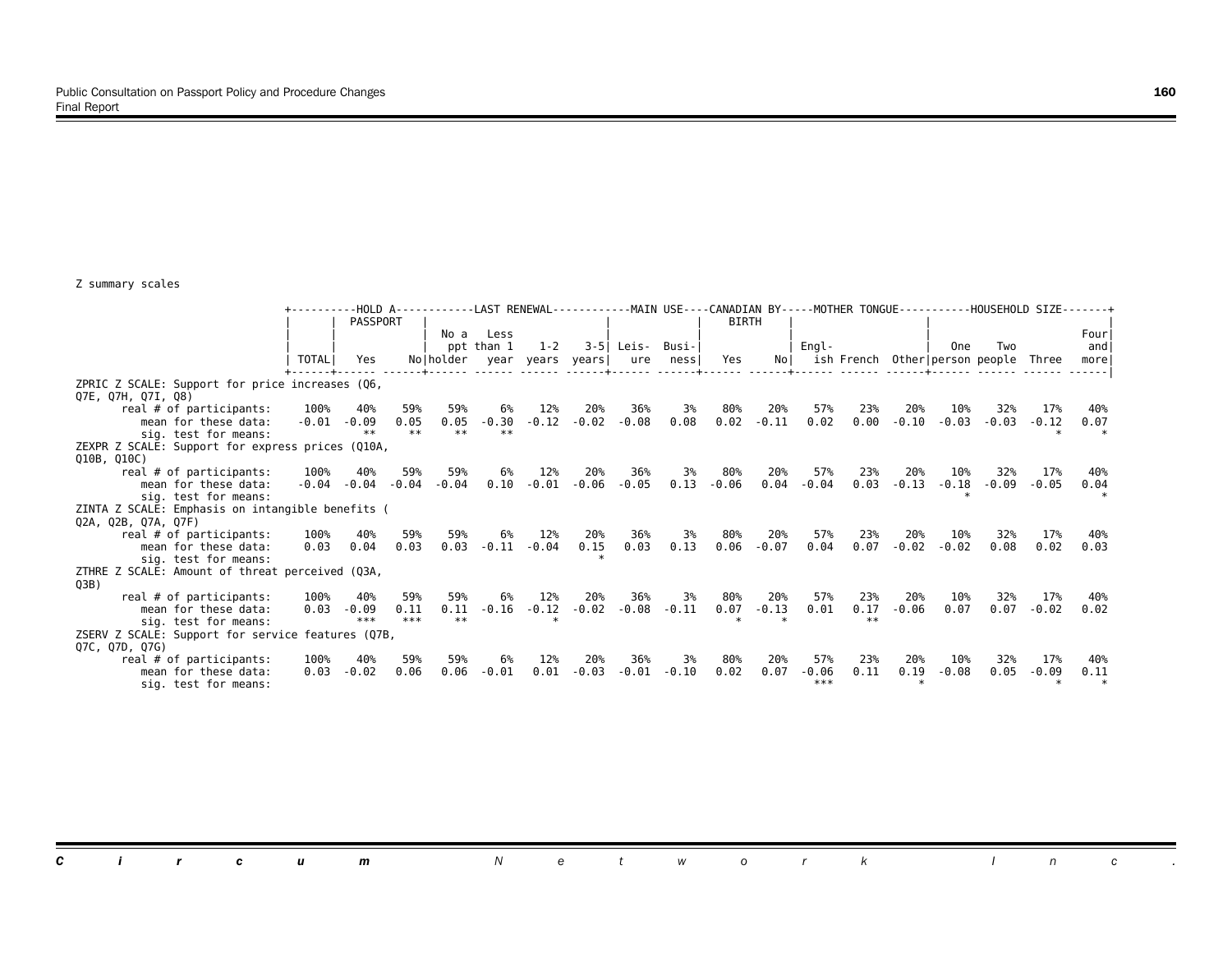Z summary scales

|                                                   |              |                |            | <b>REGION OF RESIDENCE-</b> |         |                    |               |             | AGE-       |               |         |         | GENDER-- |                     | - INTERNET ACCESS-        |         |                    |
|---------------------------------------------------|--------------|----------------|------------|-----------------------------|---------|--------------------|---------------|-------------|------------|---------------|---------|---------|----------|---------------------|---------------------------|---------|--------------------|
|                                                   | <b>TOTAL</b> | Atlan-         | tic Quebec | Onta-<br>ri o               | Sask    | Man & Alber-<br>ta | BC &<br>Terr. | 18-29       |            | $30-44$ 45-59 | $60+$   | Women   | Men      | At<br>home<br>onl y | $0$ ut-<br>si de<br>onl y |         | No.<br>Both access |
| ZPRIC Z SCALE: Support for price increases $(Q6,$ |              |                |            |                             |         |                    |               |             |            |               |         |         |          |                     |                           |         |                    |
| Q7E, Q7H, Q7I, Q8)                                |              |                |            |                             |         |                    |               |             |            |               |         |         |          |                     |                           |         |                    |
| real # of participants:                           | 100%         | 9%             | 24%        | 38%                         | 7%      | 9%                 | 13%           | 24%         | 31%        | 23%           | 19%     | 50%     | 50%      | 17%                 | 23%                       | 35%     | 24%                |
| mean for these data:                              | $-0.01$      | 0.20           | $-0.11$    | 0.03                        | 0.10    | 0.06               | $-0.15$       | 0.21<br>*** | $-0.03$    | $-0.08$       | $-0.08$ | 0.01    | $-0.02$  | 0.08                | $-0.01$                   | 0.01    | $-0.08$            |
| sig. test for means:                              |              |                |            |                             |         |                    |               |             |            |               |         |         |          |                     |                           |         |                    |
| ZEXPR Z SCALE: Support for express prices (Q10A,  |              |                |            |                             |         |                    |               |             |            |               |         |         |          |                     |                           |         |                    |
| Q10B, Q10C)<br>real # of participants:            | 100%         | 9%             | 24%        | 38%                         | 7%      | 9%                 | 13%           | 24%         | 31%        | 23%           | 19%     | 50%     | 50%      | 17%                 | 23%                       | 35%     | 24%                |
| mean for these data:                              |              | $-0.04 - 0.05$ | $-0.02$    | $-0.12$                     | 0.07    | $-0.10$            | 0.16          | 0.05        | 0.07       | $-0.04$       | $-0.31$ | $-0.08$ | $-0.00$  | $-0.01$             | 0.04                      | 0.06    | $-0.29$            |
| sig. test for means:                              |              |                |            |                             |         |                    | $***$         |             | $**$       |               | $***$   |         |          |                     |                           | $**$    | $* * *$            |
| ZINTA Z SCALE: Emphasis on intangible benefits (  |              |                |            |                             |         |                    |               |             |            |               |         |         |          |                     |                           |         |                    |
| $Q2A$ , $Q2B$ , $Q7A$ , $Q7F$ )                   |              |                |            |                             |         |                    |               |             |            |               |         |         |          |                     |                           |         |                    |
| real # of participants:                           | 100%         | 9%             | 24%        | 38%                         | 7%      | 9%                 | 13%           | 24%         | 31%        | 23%           | 19%     | 50%     | 50%      | 17%                 | 23%                       | 35%     | 24%                |
| mean for these data:                              |              | $0.03 - 0.15$  | 0.06       | 0.13                        | $-0.10$ | 0.11               | $-0.17$       | $-0.00$     | 0.11       | 0.04          | $-0.03$ | 0.11    | $-0.04$  | 0.11                | 0.04                      | 0.02    | $-0.01$            |
| sig. test for means:                              |              |                |            |                             |         |                    |               |             |            |               |         | $**$    | $**$     |                     |                           |         |                    |
| ZTHRE Z SCALE: Amount of threat perceived (Q3A,   |              |                |            |                             |         |                    |               |             |            |               |         |         |          |                     |                           |         |                    |
| Q3B)                                              |              |                |            |                             |         |                    |               |             |            |               |         |         |          |                     |                           |         |                    |
| real # of participants:                           | 100%         | 9%             | 24%        | 38%                         | 7%      | 9%                 | 13%           | 24%         | 31%        | 23%           | 19%     | 50%     | 50%      | 17%                 | 23%                       | 35%     | 24%                |
| mean for these data:                              | 0.03         | 0.07           | 0.11       | 0.08                        | $-0.01$ | $-0.18$            | $-0.11$       | 0.16        | $-0.02$    | 0.09          | $-0.10$ | 0.16    | $-0.10$  | $-0.05$             | 0.12                      | $-0.06$ | 0.14               |
| sig. test for means:                              |              |                |            |                             |         |                    |               |             |            |               |         | ***     |          |                     |                           |         |                    |
| ZSERV Z SCALE: Support for service features (Q7B, |              |                |            |                             |         |                    |               |             |            |               |         |         |          |                     |                           |         |                    |
| $Q7C$ , $Q7D$ , $Q7G$ )                           |              |                |            |                             |         |                    |               |             |            |               |         |         |          |                     |                           |         |                    |
| real # of participants:                           | 100%         | 9%             | 24%        | 38%                         | 7%      | 9%                 | 13%           | 24%         | 31%        | 23%           | 19%     | 50%     | 50%      | 17%                 | 23%                       | 35%     | 24%                |
| mean for these data:                              | 0.03         | 0.09           | 0.10       | 0.02                        | $-0.02$ | 0.08               | $-0.10$       | 0.10        | 0.15<br>** | $-0.07$       | $-0.07$ | 0.03    | 0.03     | 0.20<br>**          | 0.06                      | $-0.03$ | $-0.03$            |
| sig. test for means:                              |              |                |            |                             |         |                    |               |             |            |               |         |         |          |                     |                           |         |                    |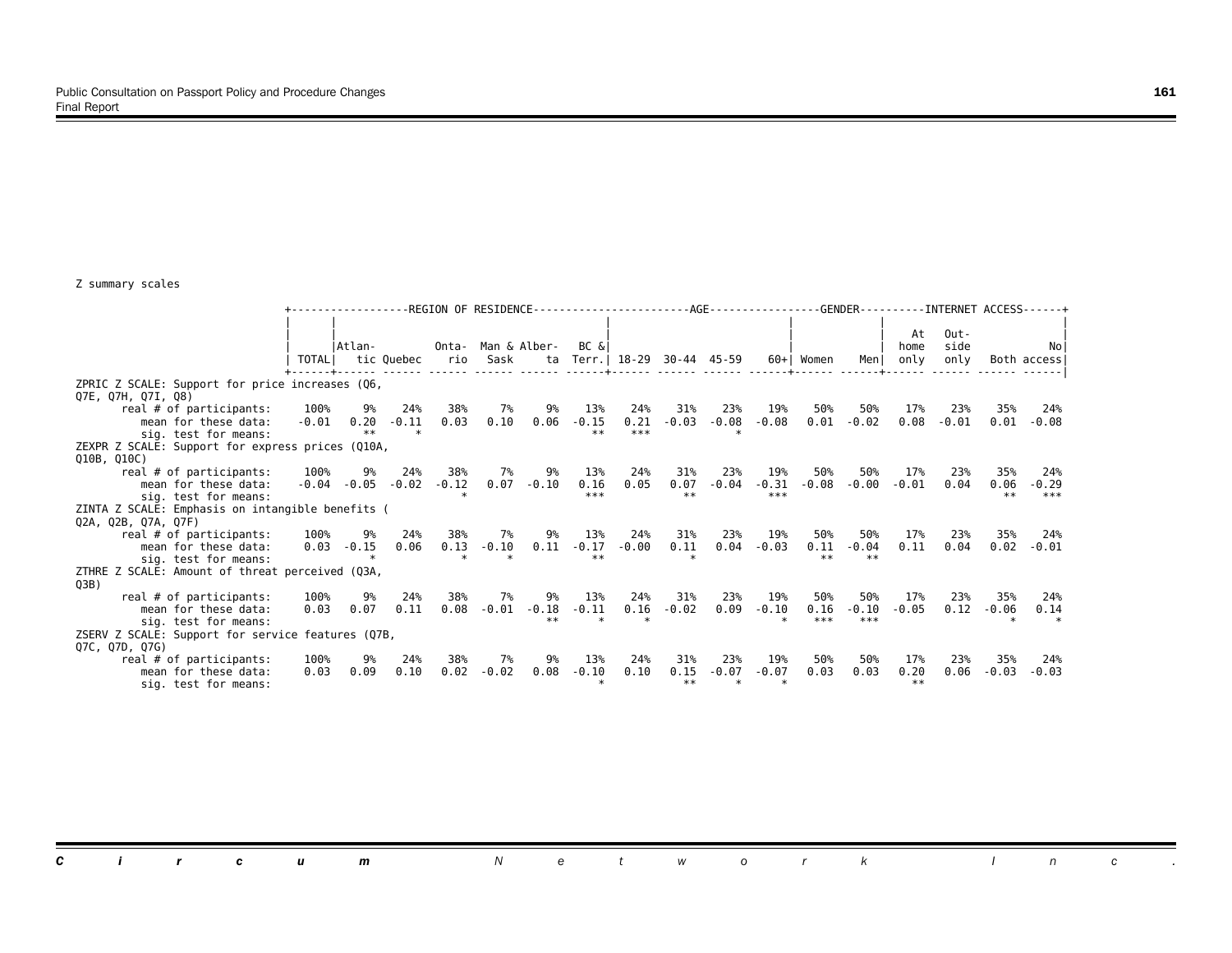Z summary scales

|                                                                                     |              |         |               | <b>SEGMENTS</b> |            |                     |         | DELIVERY EXPECTATION-- |         | <b>FUNDING</b> | SOURCE $OF--$ |
|-------------------------------------------------------------------------------------|--------------|---------|---------------|-----------------|------------|---------------------|---------|------------------------|---------|----------------|---------------|
|                                                                                     |              |         |               |                 | Trus-      |                     |         |                        |         |                |               |
|                                                                                     |              |         | Feature       | Few             | ting       | Strong              |         |                        |         | Gene-          | Pri ce        |
|                                                                                     |              |         | Price disin-  |                 |            | bene-follow-suppor- | < 5     |                        | > 5     | ral            | i ncr-        |
|                                                                                     | <b>TOTAL</b> |         | averse terstd | fits            | ers        | ters                | days    | 5 days                 | days    | taxes          | eases         |
| ZPRIC Z SCALE: Support for price increases $(Q6,$<br>$Q7E$ , $Q7H$ , $Q7I$ , $Q8$ ) |              |         |               |                 |            |                     |         |                        |         |                |               |
| real # of participants:                                                             | 100%         | 15%     | 17%           | 6%              | 23%        | 29%                 | 17%     | 26%                    | 50%     | 35%            | 60%           |
| mean for these data:                                                                | $-0.0$       | $-1.4$  | $-0.2$        | $-0.6$          | 0.4        | 0.6                 | $-0.0$  | $-0.0$                 | $-0.0$  | $-0.3$         | 0.2           |
| sig. test for means:                                                                |              | $***$   | ***           | ***             | ***        | ***                 |         |                        |         | ***            | ***           |
| ZEXPR Z SCALE: Support for express prices (Q10A,<br>Q10B, Q10C                      |              |         |               |                 |            |                     |         |                        |         |                |               |
| real # of participants:                                                             | 100%         | 15%     | 17%           | 6%              | 23%        | 29%                 | 17%     | 26%                    | 50%     | 35%            | 60%           |
| mean for these data:                                                                | $-0.04$      | $-0.25$ | $-0.17$       | $-0.15$         | 0.03       | 0.16                | $-0.31$ | 0.09                   | $-0.02$ | $-0.18$        | 0.05          |
| sig. test for means:                                                                |              | ***     | $**$          |                 |            | ***                 | ***     | $***$                  |         | ***            | ***           |
| ZINTA Z SCALE: Emphasis on intangible benefits (<br>Q2A, Q2B, Q7A, Q7F)             |              |         |               |                 |            |                     |         |                        |         |                |               |
| real # of participants:                                                             | 100%         | 15%     | 17%           | 6%              | 23%        | 29%                 | 17%     | 26%                    | 50%     | 35%            | 60%           |
| mean for these data:                                                                | 0.0          | 0.1     | 0.0           | $-2.6$          | 0.2        | 0.3                 | 0.0     | 0.0                    | 0.0     | $-0.1$         | 0.1           |
| sig. test for means:                                                                |              | $\ast$  |               | ***             | $***$      | $***$               |         |                        |         | ***            | ***           |
| <b>ZTHRE Z SCALE:</b> Amount of threat perceived (Q3A,<br>(Q3B)                     |              |         |               |                 |            |                     |         |                        |         |                |               |
| real # of participants:                                                             | 100%         | 15%     | 17%           | 6%              | 23%        | 29%                 | 17%     | 26%                    | 50%     | 35%            | 60%           |
| mean for these data:                                                                | 0.0          | $-0.1$  | 0.5           | $-0.0$          | $-1.0$     | 0.7                 | 0.0     | $-0.0$                 | 0.1     | $-0.0$         | 0.1           |
| sig. test for means:                                                                |              |         | $***$         |                 | $***$      | $***$               |         |                        |         |                | $\ast$        |
| ZSERV Z SCALE: Support for service features (Q7B,<br>$Q7C$ , $Q7D$ , $Q7G$ )        |              |         |               |                 |            |                     |         |                        |         |                |               |
| real # of participants:                                                             | 100%         | 15%     | 17%           | 6%              | 23%        | 29%                 | 17%     | 26%                    | 50%     | 35%            | 60%           |
| mean for these data:<br>sig. test for means:                                        | 0.0          | 0.0     | $-1.2$<br>*** | $-0.6$<br>***   | 0.3<br>*** | 0.6<br>***          | 0.0     | 0.1                    | $-0.0$  | 0.0            | 0.0           |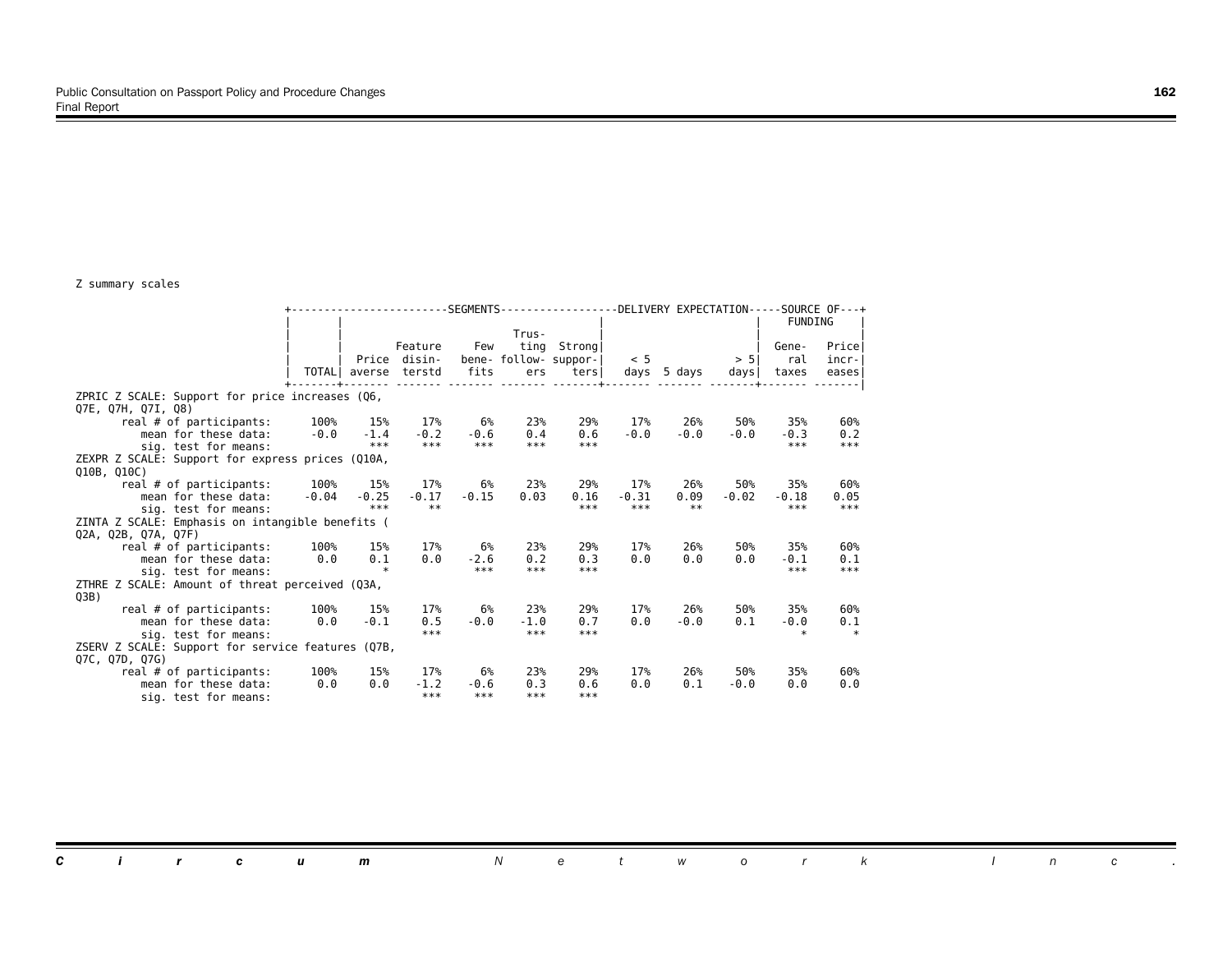## TYPOLOGIE EN 5

|                                                  |              | - HOLD A---<br><b>PASSPORT</b> |                |                      |                      |                             |                                                                                                                                                                                                                                                                                                                                                                                                     |                          |                 | ---------LAST RENEWAL------------MAIN USE----CANADIAN BY-----MOTHER TONGUE-----------HOUSEHOLD SIZE--<br><b>BIRTH</b> |                      |                                           |                                      |                     |                          |            |                   |                       |
|--------------------------------------------------|--------------|--------------------------------|----------------|----------------------|----------------------|-----------------------------|-----------------------------------------------------------------------------------------------------------------------------------------------------------------------------------------------------------------------------------------------------------------------------------------------------------------------------------------------------------------------------------------------------|--------------------------|-----------------|-----------------------------------------------------------------------------------------------------------------------|----------------------|-------------------------------------------|--------------------------------------|---------------------|--------------------------|------------|-------------------|-----------------------|
|                                                  | <b>TOTAL</b> | Yes                            |                | No a<br>No   hol der | Less<br>ppt than 1   | $1 - 2$<br>year years years | $3 - 5$                                                                                                                                                                                                                                                                                                                                                                                             | Lei s-<br>ure            | Busi-<br>ness   | Yes                                                                                                                   | No <sub>1</sub>      | Engl-                                     | ish French Other person people Three |                     | 0ne                      | Two        |                   | Four<br>and<br>more   |
| TYPE5<br>real # of participants:<br>Price averse | 1396<br>17%  | 516<br>18%                     | 867<br>16%     | 867<br>16%           | 80<br>28%<br>$^{++}$ | 154<br>19%                  | 259<br>16%                                                                                                                                                                                                                                                                                                                                                                                          | 448<br>18%               | 60<br>13%       | 1200<br>16%                                                                                                           | 191<br>20%           | 976<br>17%                                | 271<br>17%                           | 146<br>17%          | 286<br>17%               | 452<br>16% | 238<br>20%        | 404<br>16%            |
| Feature disinterested                            | 18%          | 20%                            | 18%            | 18%                  | 19%                  | 19%                         | 20%                                                                                                                                                                                                                                                                                                                                                                                                 | 19%                      | 27%             | 20%                                                                                                                   | 12%                  | 22%                                       | 17%                                  | 9%                  | 22%                      | 20%        | 22%               | 15%                   |
| Few benefits                                     | 7%           | 8%                             | 5%             | 5%                   | 12%                  | 12%                         | 4%                                                                                                                                                                                                                                                                                                                                                                                                  | 8%                       | 11%             | $^{++}$<br>6%                                                                                                         | $\sim$ $\sim$<br>10% | $^{+++}$<br>6%                            | 6%                                   | - - -<br>10%        | 7%                       | 7%         | 4%                | 7%                    |
| Trusting followers                               | 26%          | 26%                            | 25%            | 25%                  | 26%                  | $++$<br>26%                 | 26%                                                                                                                                                                                                                                                                                                                                                                                                 | 27%                      | 28%             | 23%<br>$ -$                                                                                                           | 35%<br>$^{++}$       | 25%                                       | 23%                                  | 30%                 | 21%                      | 23%        | 25%               | 29%<br>$\overline{+}$ |
| Strong supporters                                | 33%          | 28%<br>$ -$                    | 36%<br>$^{++}$ | 36%<br>$^{++}$       | 15%<br>$- - -$       | 25%                         | 34%                                                                                                                                                                                                                                                                                                                                                                                                 | 28%                      | 20%             | 35%<br>$^{++}$                                                                                                        | 24%<br>$- -$         | 30%                                       | 37%                                  | 34%                 | 33%                      | 34%        | 29%               | 33%                   |
| chi <sup>2</sup> :                               |              | $\ast$                         |                | $***$                |                      |                             |                                                                                                                                                                                                                                                                                                                                                                                                     |                          |                 | $***$                                                                                                                 |                      | ***                                       |                                      |                     |                          |            |                   |                       |
|                                                  |              |                                |                |                      |                      |                             |                                                                                                                                                                                                                                                                                                                                                                                                     |                          |                 |                                                                                                                       |                      | - GENDER---------- INTERNET ACCESS------+ |                                      |                     |                          |            |                   |                       |
|                                                  | <b>TOTAL</b> | Atl an-                        | tic Quebec     | Onta-<br>rio         | Man & Alber-<br>Sask |                             | BC &<br>ta Terr.                                                                                                                                                                                                                                                                                                                                                                                    | 18-29 30-44 45-59        |                 |                                                                                                                       |                      | $60+1$ Women                              | Men                                  | At<br>home<br>onl y | $0$ ut-<br>side<br>onl y |            | No<br>Both access |                       |
| TYPE5<br>real # of participants:<br>Price averse | 1396<br>17%  | 220<br>12%                     | 266<br>20%     | 232<br>15%           | 229<br>15%           | 213<br>16%                  | 236<br>20%                                                                                                                                                                                                                                                                                                                                                                                          | 239<br>9%                | 435<br>22%      | 410<br>19%                                                                                                            | 264<br>15%           | 752<br>16%                                | 644<br>17%                           | 224<br>14%          | 362<br>16%               | 441<br>16% | 362<br>20%        |                       |
| Feature disinterested                            | 18%          | 18%                            | 19%            | 17%                  | 19%                  | 18%                         | 22%                                                                                                                                                                                                                                                                                                                                                                                                 | - - -<br>17%             | $^{+++}$<br>15% | 24%                                                                                                                   | 20%                  | 20%                                       | 17%                                  | 13%                 | 19%                      | 21%        | 18%               |                       |
| Few benefits                                     | 7%           | 9%                             | 5%             | 5%                   | 8%                   | 5%                          | 11%<br>$^{++}$                                                                                                                                                                                                                                                                                                                                                                                      | 7%                       | 4%              | $^{++}$<br>6%                                                                                                         | 10%<br>$^{++}$       | 5%                                        | 8%                                   | 7%                  | 6%                       | 6%         | 8%                |                       |
| Trusting followers                               | 26%          | 22%                            | 22%            | 27%                  | 27%                  | 30%                         | 26%                                                                                                                                                                                                                                                                                                                                                                                                 | 22%                      | 28%             | 24%                                                                                                                   | 30%                  | 23%                                       | 28%<br>$^{+}$                        | 29%                 | 23%                      | 27%        | 23%               |                       |
| Strong supporters<br>chi <sup>2</sup> :          | 33%          | 39%                            | 35%            | 34%                  | 31%                  | 31%                         | 21%<br>$\frac{1}{2} \frac{1}{2} \frac{1}{2} \frac{1}{2} \frac{1}{2} \frac{1}{2} \frac{1}{2} \frac{1}{2} \frac{1}{2} \frac{1}{2} \frac{1}{2} \frac{1}{2} \frac{1}{2} \frac{1}{2} \frac{1}{2} \frac{1}{2} \frac{1}{2} \frac{1}{2} \frac{1}{2} \frac{1}{2} \frac{1}{2} \frac{1}{2} \frac{1}{2} \frac{1}{2} \frac{1}{2} \frac{1}{2} \frac{1}{2} \frac{1}{2} \frac{1}{2} \frac{1}{2} \frac{1}{2} \frac{$ | 45%<br>$^{+++}$<br>$***$ | 31%             | 28%                                                                                                                   | 25%<br>$ -$          | 35%<br>$^{+}$<br>$\ast$                   | 30%                                  | 37%                 | 36%                      | 29%        | 32%               |                       |
|                                                  |              |                                |                |                      |                      |                             |                                                                                                                                                                                                                                                                                                                                                                                                     |                          |                 |                                                                                                                       |                      |                                           |                                      |                     |                          |            |                   |                       |

| <b>Circum</b> Network Inc. |
|----------------------------|
|----------------------------|